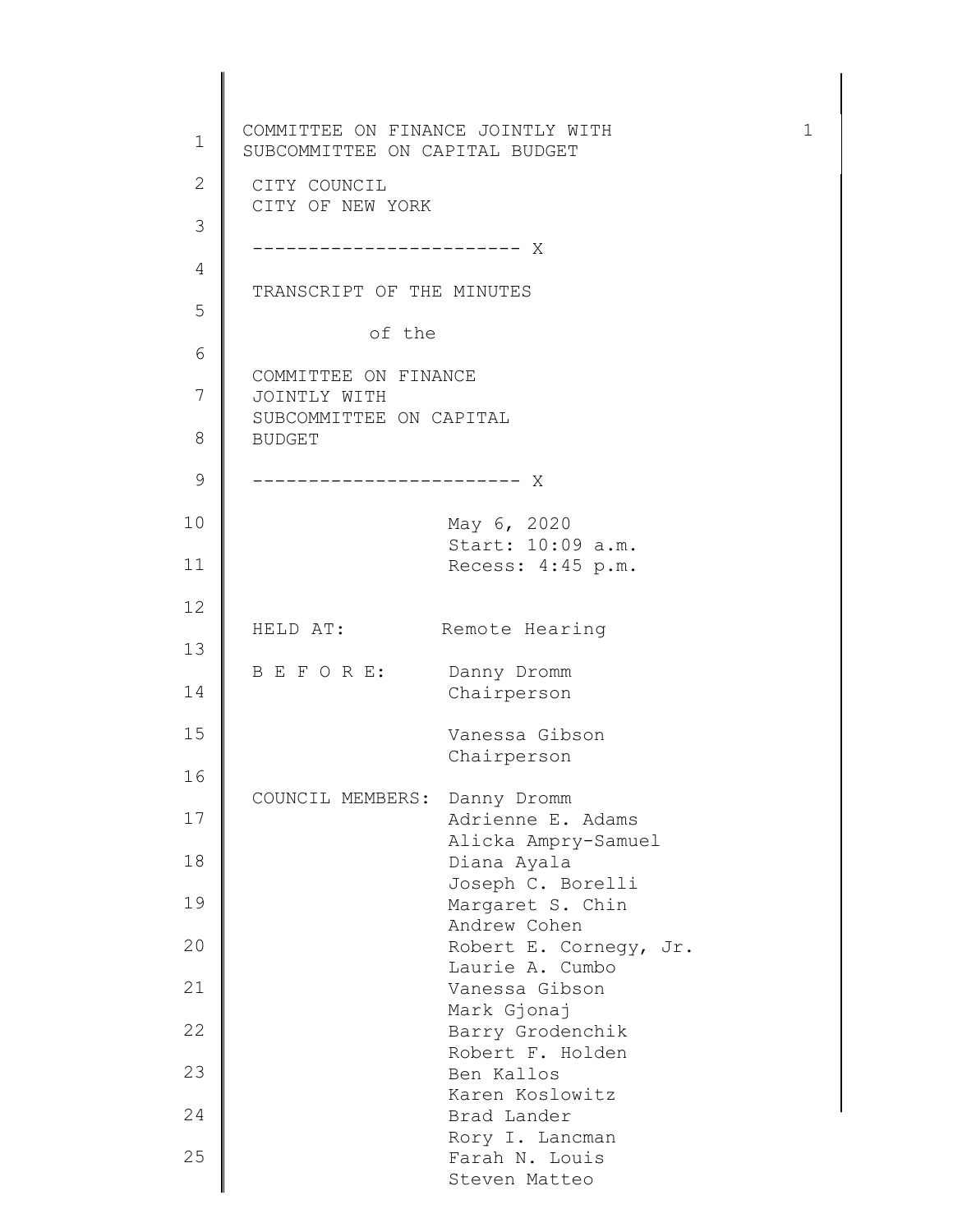| $\mathbf 1$  | COMMITTEE ON FINANCE JOINTLY WITH<br>SUBCOMMITTEE ON CAPITAL BUDGET | 2 |
|--------------|---------------------------------------------------------------------|---|
| $\mathbf{2}$ | Carlos Menchaca                                                     |   |
| 3            | Francis P. Moya<br>Keith Powers                                     |   |
| 4            | Donovan J. Richards<br>Carlina Rivera                               |   |
| 5            | Ydanis Rodriguez<br>Helen K. Rosenthal                              |   |
| 6            | James G. Van Bramer                                                 |   |
| 7            |                                                                     |   |
| 8            |                                                                     |   |
| $\mathsf 9$  | A P P E A R A N C E S (CONTINUED)                                   |   |
| 10           | Melanie Hartzog                                                     |   |
| 11           | Director<br>Office of Management and Budget                         |   |
| 12           |                                                                     |   |
| 13           | Kenneth Gardner<br>First Deputy Budget Director                     |   |
| 14           | Office of Management and Budget                                     |   |
| 15           | Francesco Brindisi                                                  |   |
| 16           | Deputy Director<br>City Revenues, Economics, and Policy             |   |
| 17           | Office of Management and Budget                                     |   |
| 18           | Ronnie Lowenstein                                                   |   |
|              | Director                                                            |   |
| 19           | Independent Budget Office                                           |   |
| 20           | George Sweeting                                                     |   |
| 21           | Deputy Director<br>Independent Budget Office                        |   |
| 22           |                                                                     |   |
| 23           | Lorraine Grillo<br>Commissioner                                     |   |
| 24           | Department of Design and Construction                               |   |
| 25           | Jamie Torres Springer<br>First Deputy Commissioner                  |   |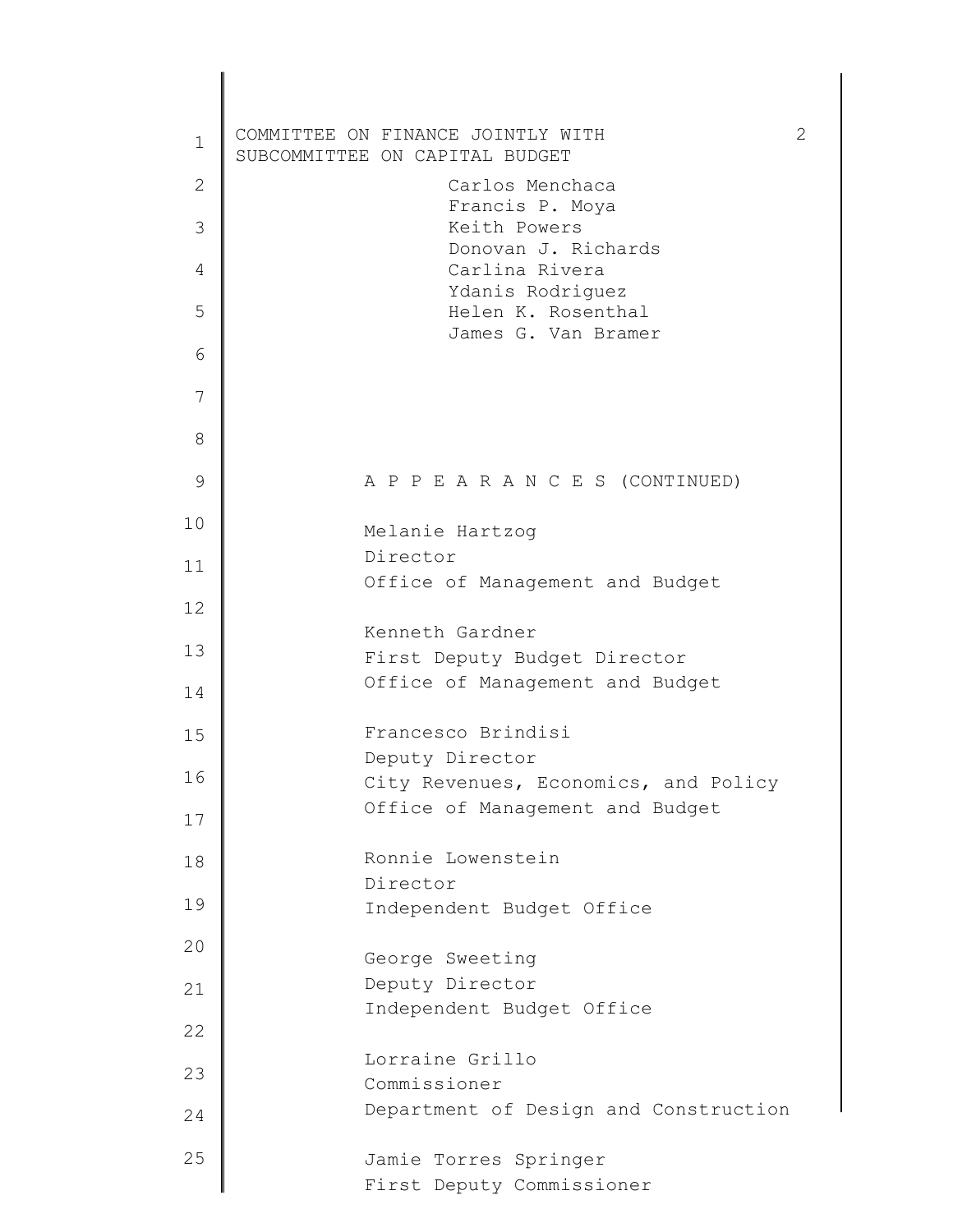| $\mathbf 1$   | 3<br>COMMITTEE ON FINANCE JOINTLY WITH<br>SUBCOMMITTEE ON CAPITAL BUDGET |  |
|---------------|--------------------------------------------------------------------------|--|
| $\mathbf{2}$  | Department of Design and Construction                                    |  |
| 3             | Justin Walter                                                            |  |
| 4             | Chief Financial Officer<br>Department of Design and Construction         |  |
| 5             |                                                                          |  |
| 6             | Andrew Hollweck<br>Deputy Commissioner of Communications                 |  |
| 7             | and Policy                                                               |  |
| 8             | Department of Design and Construction                                    |  |
|               |                                                                          |  |
| $\mathcal{G}$ |                                                                          |  |
| 10            |                                                                          |  |
| 11            |                                                                          |  |
| 12            |                                                                          |  |
| 13            |                                                                          |  |
| 14            |                                                                          |  |
| 15            |                                                                          |  |
| 16            |                                                                          |  |
| $17$          |                                                                          |  |
| 18            |                                                                          |  |
| 19            |                                                                          |  |
| 20            |                                                                          |  |
| 21            |                                                                          |  |
| 22            |                                                                          |  |
| 23            |                                                                          |  |
| 24            |                                                                          |  |
| 25            | UNIDENTIFIED: Sergeant Lugo, you can<br>begin.                           |  |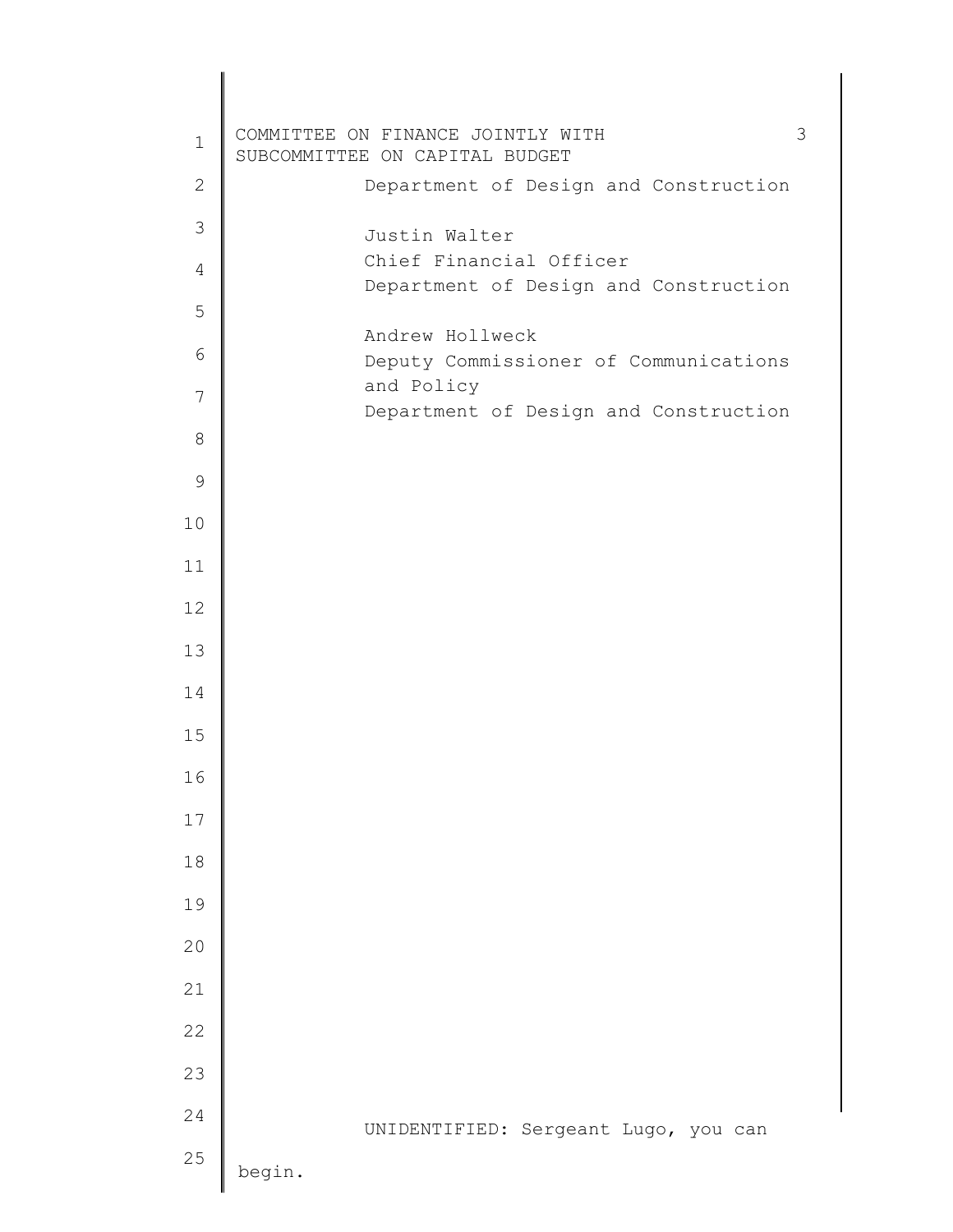| $\mathbf 1$  | 4<br>COMMITTEE ON FINANCE JOINTLY WITH<br>SUBCOMMITTEE ON CAPITAL BUDGET |
|--------------|--------------------------------------------------------------------------|
| $\mathbf{2}$ | PEDRO LUGO: Good morning, everyone.                                      |
| 3            | Welcome to the Committee on Finance and Subcommittee                     |
| 4            | on Capital Budget. At this time we asked that                            |
| 5            | council members and council staff please turn on                         |
| 6            | their video. Please silence all cell phones and                          |
| 7            | electronic devices. Any testimony can be sent to                         |
| 8            | financetestimonyatcouncil.nyc.gov. Again, that's                         |
| 9            | financetestimonyatcouncil.nyc.gov. Thank you for                         |
| 10           | your cooperation. We will begin momentarily.                             |
| 11           | UNIDENTIFIED: Chair Dromm, are you ready                                 |
| 12           | to begin?                                                                |
| 13           | CHAIRPERSON DROMM: Yes.                                                  |
| 14           | UNIDENTIFIED: Whenever you are ready you                                 |
| 15           | may begin.                                                               |
| 16           | CHAIRPERSON DROMM: OK, thank you very                                    |
| 17           | much. Ah, good morning and welcome to the City                           |
| 18           | Council's first day of hearings on the mayor's                           |
| 19           | executive budget for fiscal 2021. My name is Daniel                      |
| 20           | Dromm and I chair the Finance Committee. We are                          |
| 21           | joined by the speaker of the City Council, Corey                         |
| 22           | Johnson, and the Subcommittee on Capital Budget,                         |
| 23           | chaired by my colleague, Council Member Vanessa                          |
| 24           | Gibson. I am going to turn it over to our committee                      |
| 25           | counsel to go over some, oh, excuse me, let me                           |
|              |                                                                          |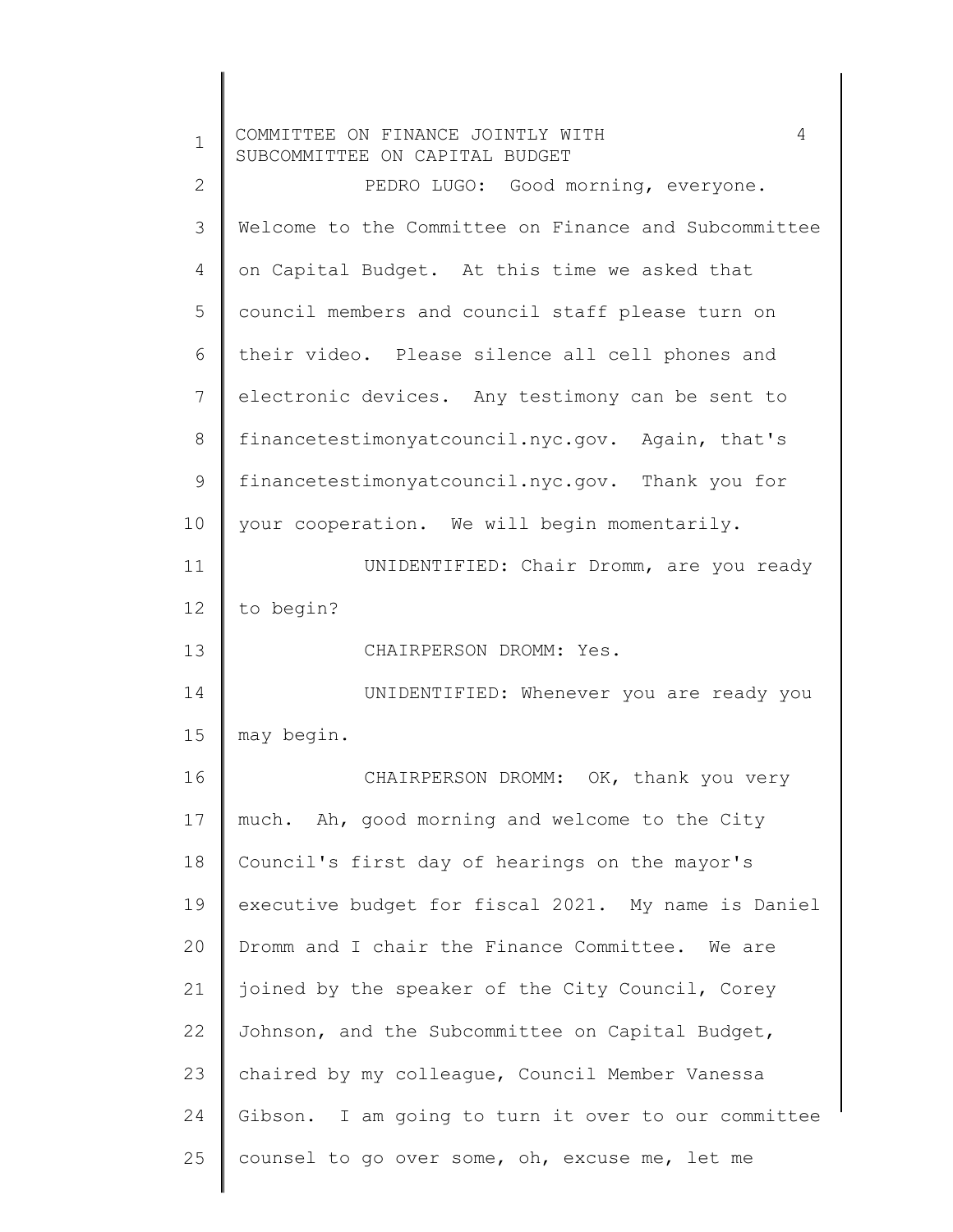| $\mathbf 1$    | 5<br>COMMITTEE ON FINANCE JOINTLY WITH<br>SUBCOMMITTEE ON CAPITAL BUDGET |
|----------------|--------------------------------------------------------------------------|
| $\mathbf{2}$   | introduce our council colleagues who have joined us                      |
| $\mathcal{S}$  | today. They are Council Member Adams, Council Member                     |
| 4              | Louis, Council Member Menchaca, Council Member Van                       |
| 5              | Bramer, Council Member Chin, Council Member Lander,                      |
| 6              | Council Member Holden, Council Member Kallos, Council                    |
| $7\phantom{.}$ | Member Lancman, ah, Council Member Rodriguez I                           |
| $8\,$          | believe is here with us as well, ah, Minority Leader                     |
| 9              | Matteo, Council Member Grodenchik, Council Member                        |
| 10             | Koslowitz, Council Member Powers, Council Member                         |
| 11             | Ampry-Samuel, Council Member Gjonaj, excuse me, um,                      |
| 12             | of course our speaker is here, Council Member                            |
| 13             | Rosenthal, Council Member Cumbo, and Council Member                      |
| 14             | Richards is with us as well. Ah, and I will also                         |
| 15             | gavel in [gavel] this hearing and now I'm going to                       |
| 16             | turn it over to committee counsel to go over some                        |
| 17             | procedural items.                                                        |
| 18             | COUNSEL CHASEN: Thank you, Chair Dromm.                                  |
| 19             | My name is Rebecca Chasen and I am counsel to the New                    |
| 20             | York City Council's Committee on Finance and                             |
| 21             | Subcommittee on Capital Budget. Before we begin I                        |
| 22             | want to remind everyone that you will be on mute                         |
| 23             | until you are recognized to speak, at which time you                     |
| 24             | will be unmuted by the Zoom host. During the hearing                     |

 $\parallel$ 

25 if council members would like to ask a question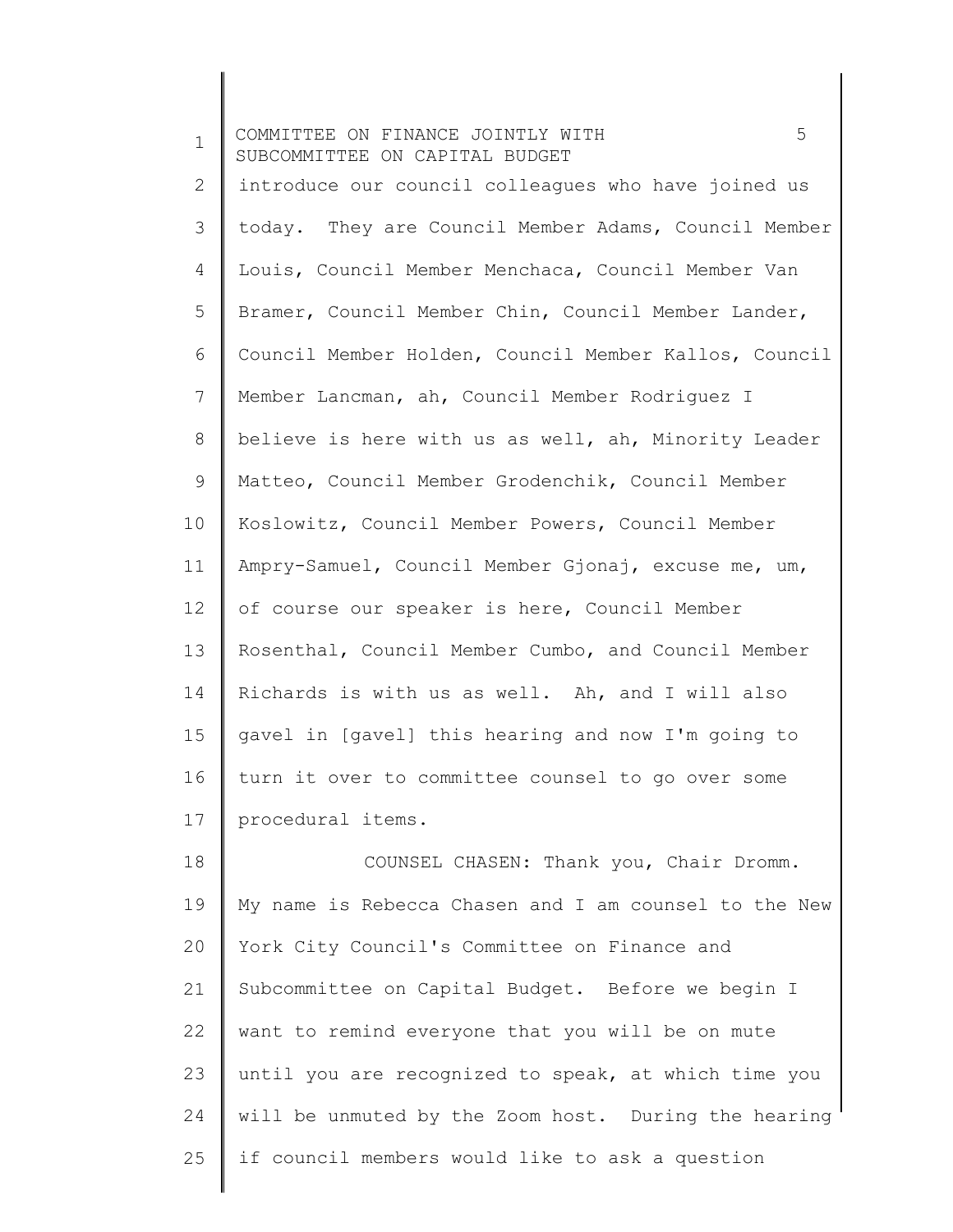| $\mathbf 1$  | 6<br>COMMITTEE ON FINANCE JOINTLY WITH<br>SUBCOMMITTEE ON CAPITAL BUDGET |
|--------------|--------------------------------------------------------------------------|
| $\mathbf{2}$ | please use the Zoom raise hand function and you will                     |
| 3            | be called on in order. We will be limiting Council                       |
| 4            | Member questions to five minutes, including answers.                     |
| 5            | After you are acknowledged please wait for the                           |
| 6            | Sergeant at Arms to tell you that your time has                          |
| 7            | begun. The Sergeant at Arms will also indicate when                      |
| $8\,$        | your time has expired. Please also note that for                         |
| 9            | east of this virtual hearing we will not be allowing                     |
| 10           | a second round of question. Thank you. And I'll now                      |
| 11           | turn it over to the speaker for his opening                              |
| 12           | statement.                                                               |
| 13           | SPEAKER JOHNSON: Ah, thank you, Rebecca.                                 |
| 14           | Thank you, Chairs Dromm and Gibson for holding this                      |
| 15           | hearing. And I want to thank Director Hartzog and                        |
| 16           | her entire team for participating in the City                            |
| 17           | Council's first virtual budget hearing. I'd like to                      |
| 18           | give Latonya McKinney, our finance director, and her                     |
| 19           | entire staff in the finance division a very big, big                     |
| 20           | thank you for putting this hearing together.                             |
| 21           | Preparing for budget hearings is challenging in any                      |
| 22           | year, but this year obviously has presented                              |
| 23           | additional complexities with the added layer of a                        |
| 24           | virtual hearing. We really appreciate the finance                        |
| 25           | division's efforts and we thank everyone in advance                      |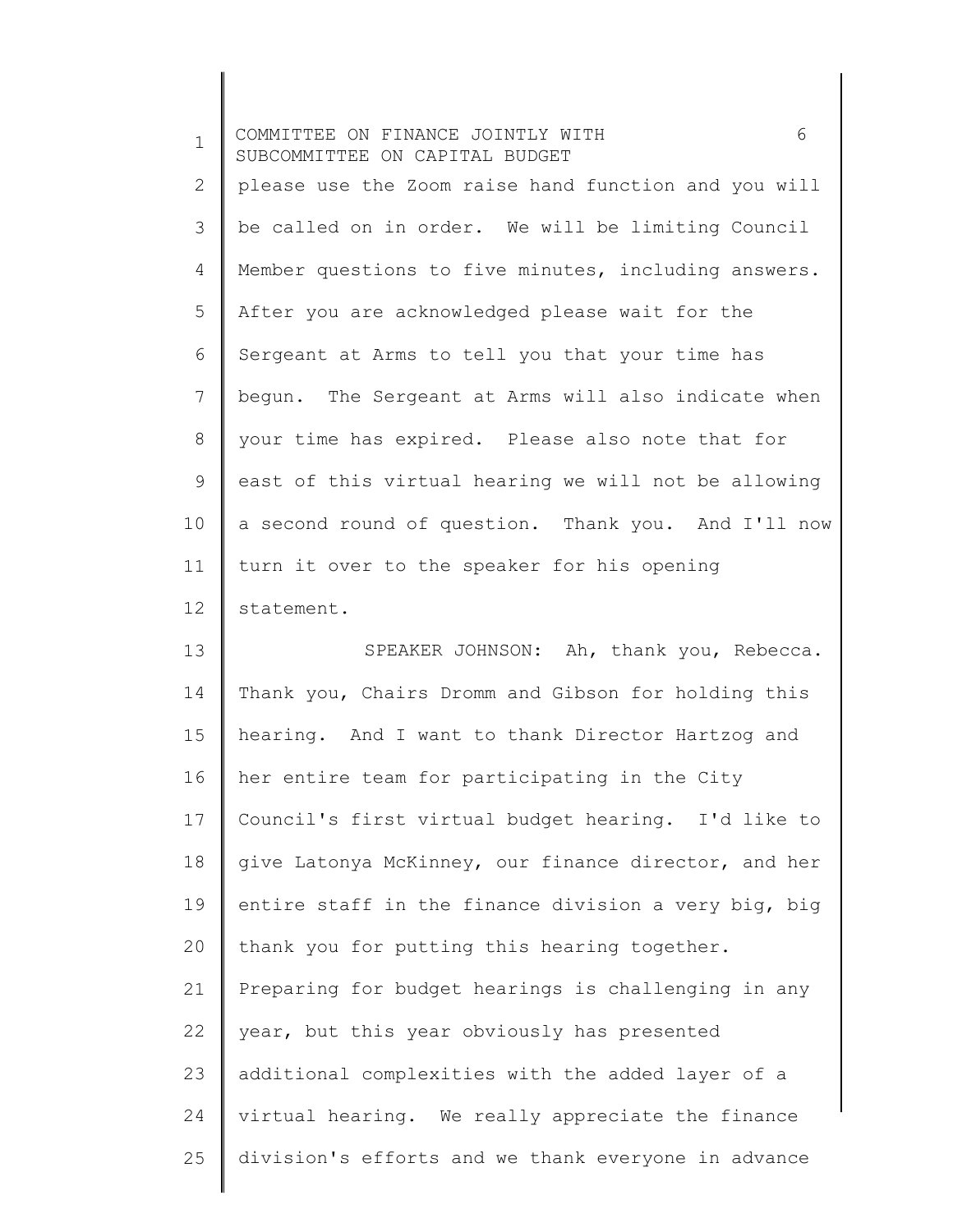1 2 3 4 5 6 7 8 9 10 11 12 13 14 15 16 17 18 19 20 21 22 23 24 25 COMMITTEE ON FINANCE JOINTLY WITH  $\overline{7}$ SUBCOMMITTEE ON CAPITAL BUDGET for their patience as we now begin today's remote budgeting. Director Hartzog, only two months, it's hard to believe that only two months have passed since we last met at a budget hearing, but it feels like a lifetime. Our city has been ravaged by COVID-19 and we have lost more than 18,000 New York City residents to this deadly disease. It also has ground our economy to a halt and it has devastated our city's budget. As compared to the fiscal 2020 financial plan and adoption, the budget for fiscal 2021 has decreased by 5.1 billion dollars and the out year budget gaps are at or approaching 5 billion dollars per year. And in order to balance the budget the administration proposes to nearly exhaust the reserves the council fought for many years to accumulate with 6.8 billion dollars in reserves being used between fiscal 2020 and fiscal 2021. And these alarming numbers, these are alarming numbers and we know that it is very possible that the coming weeks and months will bring even more bad budget news. We are facing budget risks at every level. The need for increased city spending related to COVID-19, the loss of additional tax revenue, extreme cuts from the state, and the anemic federal stimulus package. But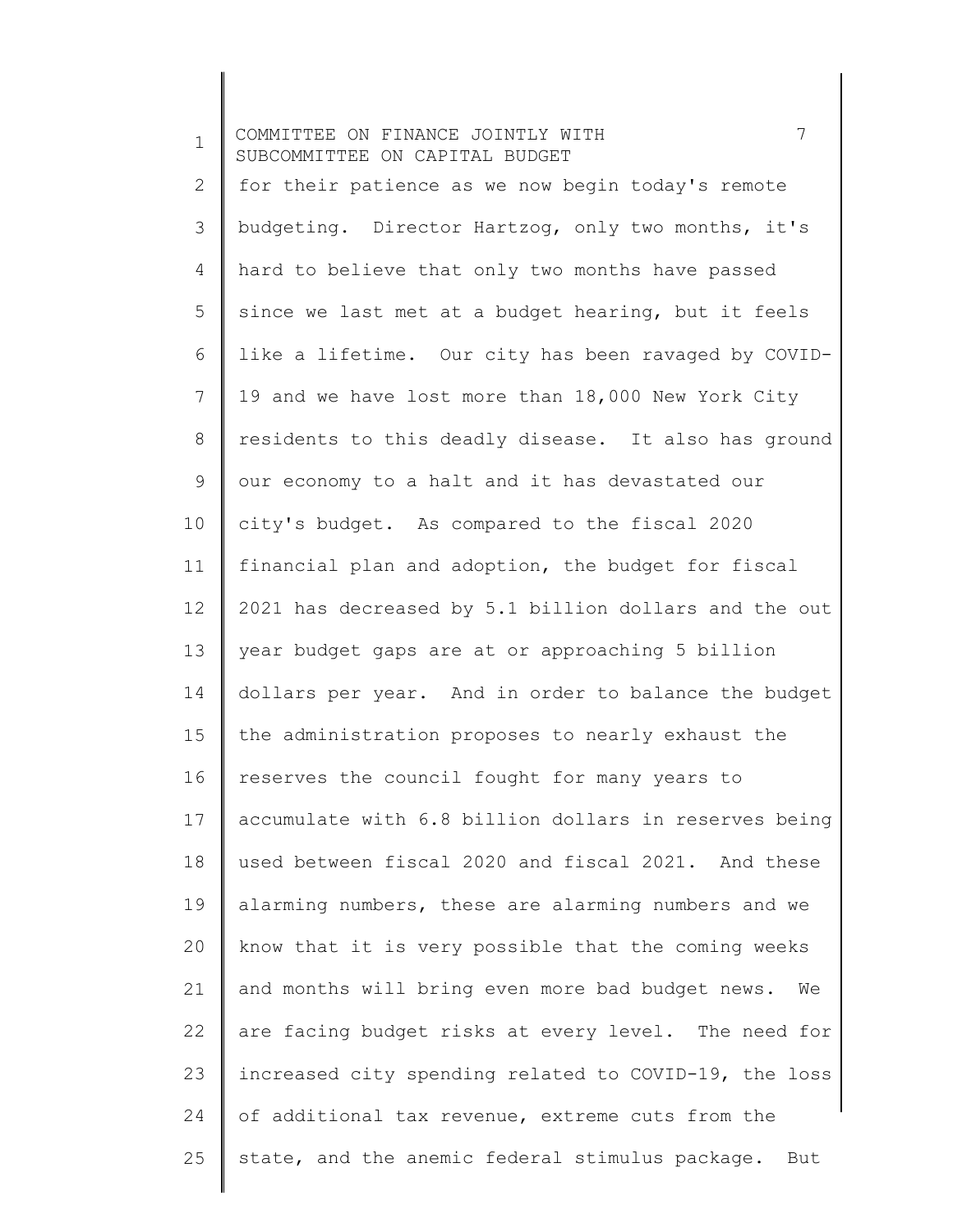1 2 3 4 5 6 7 8 9 10 11 12 13 14 15 16 17 18 19 20 21 22 23 24 25 COMMITTEE ON FINANCE JOINTLY WITH  $8$ SUBCOMMITTEE ON CAPITAL BUDGET even with our limited resource pool, we still have options. And the choices that we make could make the difference between success or defeat for so many of our city's residents and businesses. I'm thinking about the renters who have lost their jobs and are still waiting to be signed up for unemployment, the small businesses who have had to close and they have seen their customers disappear who can't access the federal paycheck protection program loans, our youth who are depending on us to provide them with education and opportunity, our essential healthcare workers and other essential workers who depend on PPE to survive, the immigrants who have been shut out of our federal relief programs, and our seniors who feel alone and disconnected. These are the people we need to support in a crisis. So I'm proud that through our partnership we have already made some progress in improving the quality of life for so many, even as our daily lives remain uncertain. We have invested heavily in increasing food access for those facing food insecurity and have worked together to open the streets up for people to get fresh air and exercise in a socially distant way. I hope that we can continue to work together to advocate for what I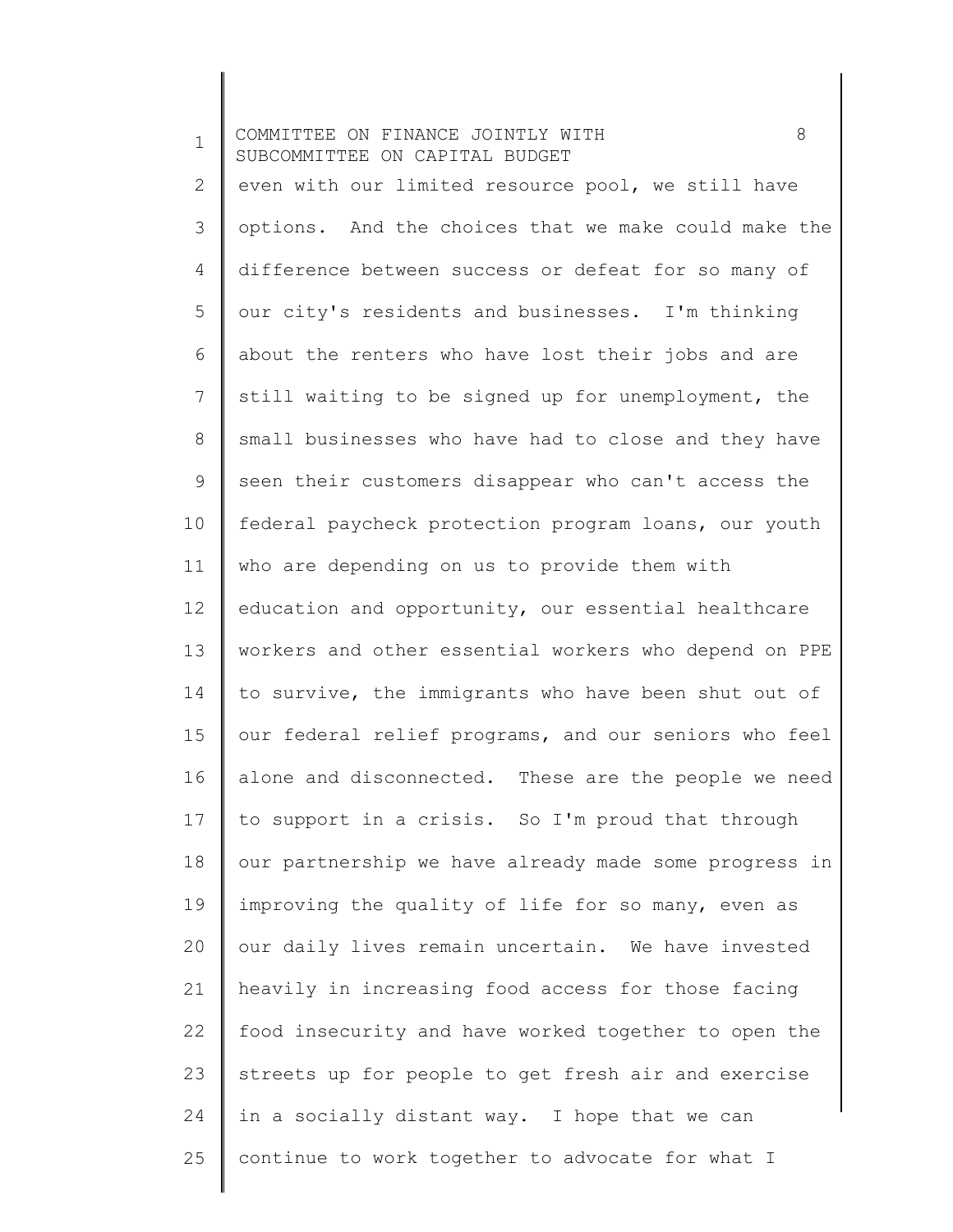1 2 3 4 5 6 7 8 9 10 11 12 13 14 15 16 17 18 19 20 21 22 23 24 COMMITTEE ON FINANCE JOINTLY WITH 9 SUBCOMMITTEE ON CAPITAL BUDGET believe is our greatest need - federal revenue replacement funding. I know that Senators Schumer and Gillibrand and our entire House congressional delegation are fighting diligently for us in Washington to get us the funding we so desperately need. But without unrestricted federal support it is hard to envision a path forward that does not result in draconian, drastic, unprecedented cuts. New York City is not just the economic engine of our state, we are crucial to the economic health of the entire nation. And that is why it is critical that we are at the forefront of the national recovery efforts. I look forward to discussing these issues with you at today's hearing and I will now turn it back over to Chair Dromm for his opening statement. CHAIRPERSON DROMM: Thank you very much, Mr. Speaker. We have also been joined by Majority Leader Cumbo, Council Member Richards, Council Member Cohen, and Council Member Borelli. As the Speaker mentioned, coronavirus very quickly challenged our city's fiscal outlook, not only with sharp reductions to protected revenues, but also with unprecedented budget risks. These budget hearings are an

opportunity to outline the difficult choices the city

25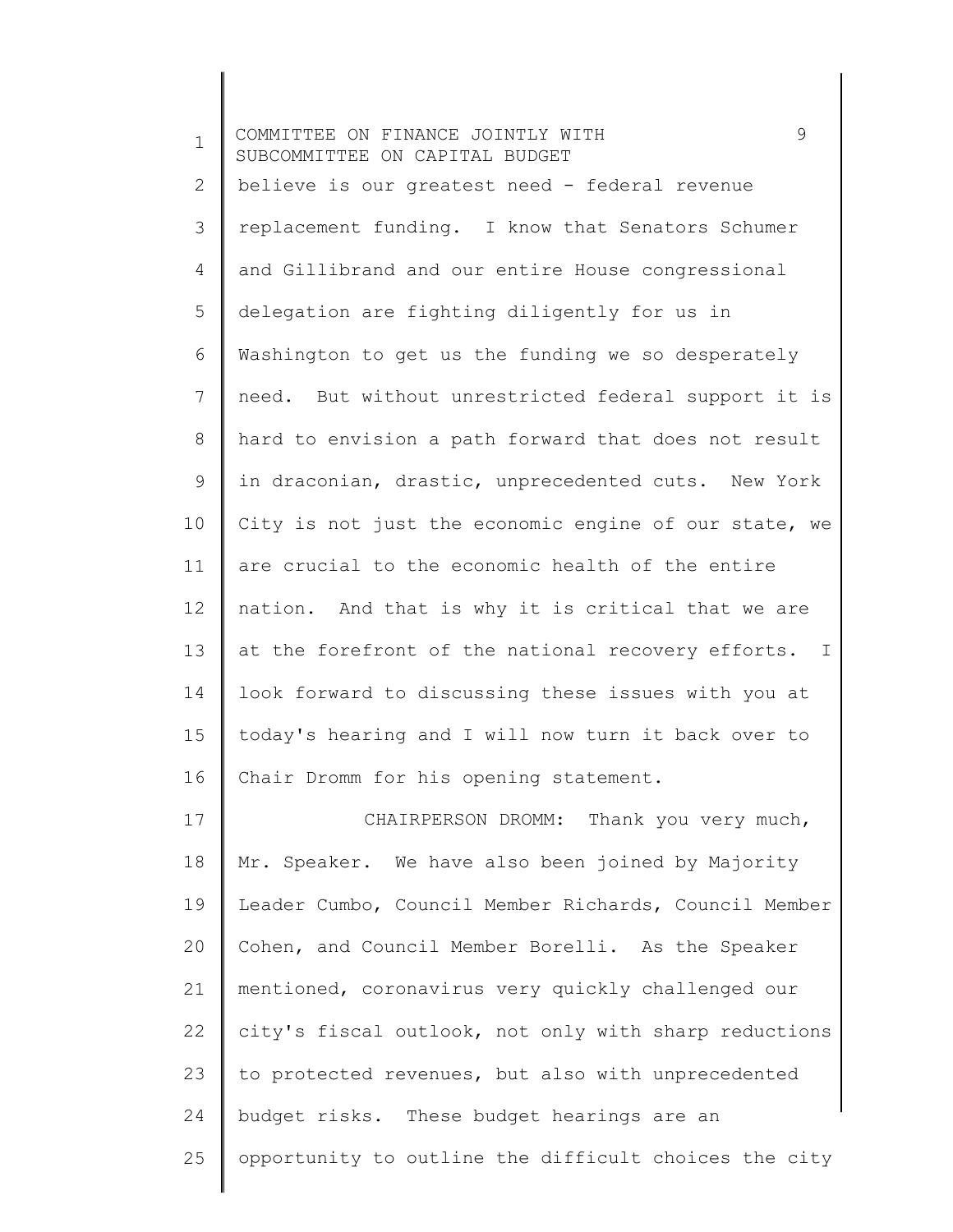1 2 3 4 5 6 7 8 9 10 11 12 13 14 15 16 17 18 19 20 21 22 23 24 25 COMMITTEE ON FINANCE JOINTLY WITH 10 SUBCOMMITTEE ON CAPITAL BUDGET faces. As we examine the administration's budget proposal and move towards adoption, we must give shape to our city's drastically changed fiscal position and reset the spending plan to be more realistic. We must also ensure that cuts are targeted without depriving the most vulnerable New Yorkers of vital services. The financial plan proposes many cuts that would be extremely painful to endure. For example, the cuts imposed in the Department of Youth and Community Development would slash its city levy budget by 48% and eliminate this year's summer youth employment program and summer camp programs. If public health concerns make a full-scale SYEP program impossible, the administration must commit to work with us on figuring out how to engage young people this summer and provide opportunities to the young people who need them the most. Other agencies with very significant programmatic cuts include the Departments of Education, Sanitation, and Parks and Recreation. On the other hand, other agencies are facing relatively much smaller PEGs. For example, the Department of Correction PEG would lower its budget by 10% and the Department of Information Technology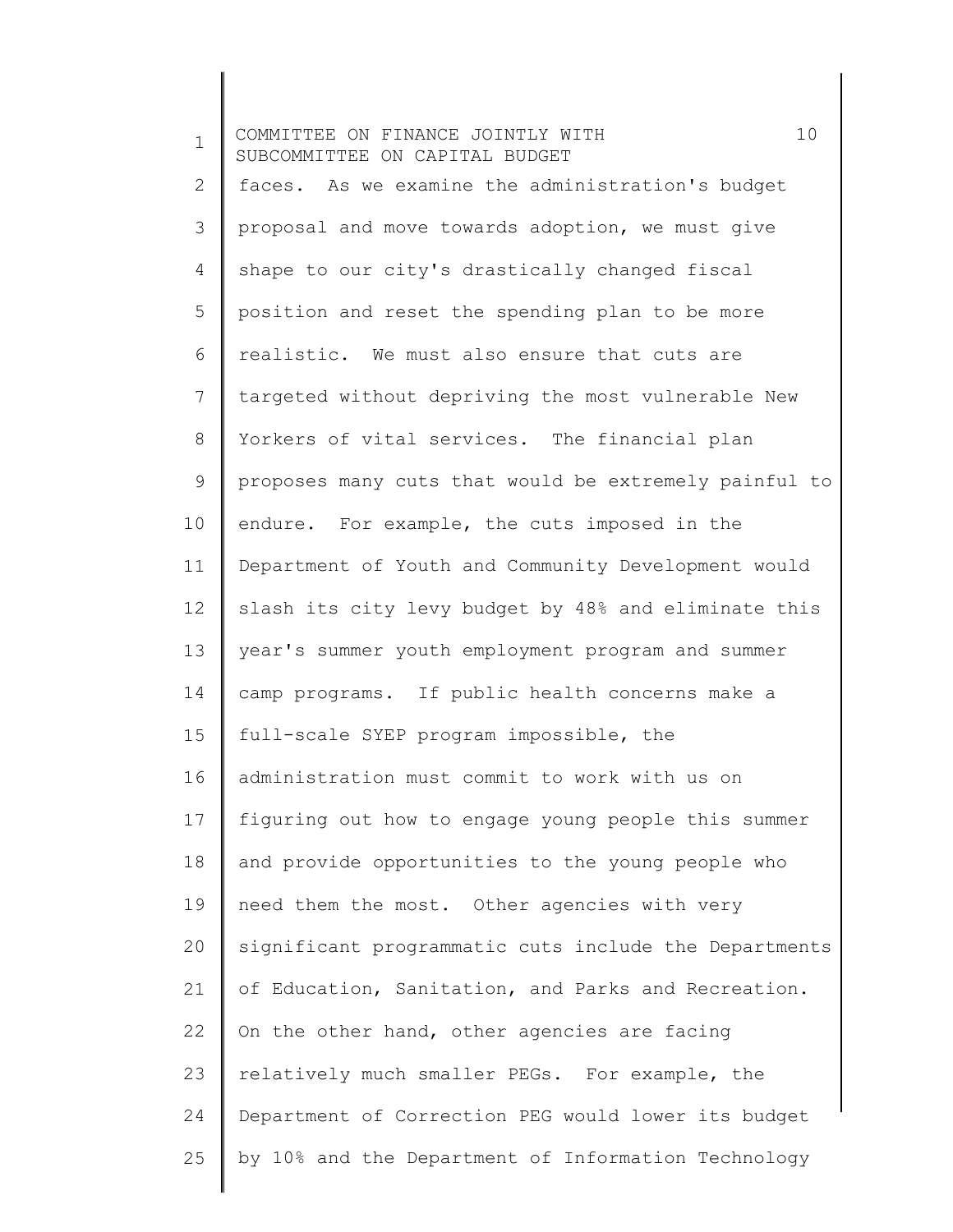1 2 3 4 5 6 7 8 9 10 11 12 13 14 15 16 17 18 19 20 21 22 23 24 25 COMMITTEE ON FINANCE JOINTLY WITH 11 SUBCOMMITTEE ON CAPITAL BUDGET and Telecommunications budget would only see a 1% decrease. The proposed saving plan goes deep and additional cuts are likely. So we need to delve further into how the decisions were made for the proposed cuts already announced and if there are other areas we should consider as we negotiate the budget. We must find a way to preserve the critical investments championed by the council to promote access to food, protect older adults, align shelter and housing conditions with recommended health policies for coronavirus, stabilize the small business community, and support human service providers. I am also particularly concerned about our safety net programs for immigrant communities, like my district, that have been hard hit by the pandemic but unfortunately are largely left out of the federal government's stimulus and recovery programs. The executive financial plan does not clearly demonstrate how the mayor plans to protect these individuals and families. And, more importantly, the executive plan lacks a vision for the administration's road map for supporting the social safety net in fiscal 2021. Even for areas where we have agreed there is a dire need for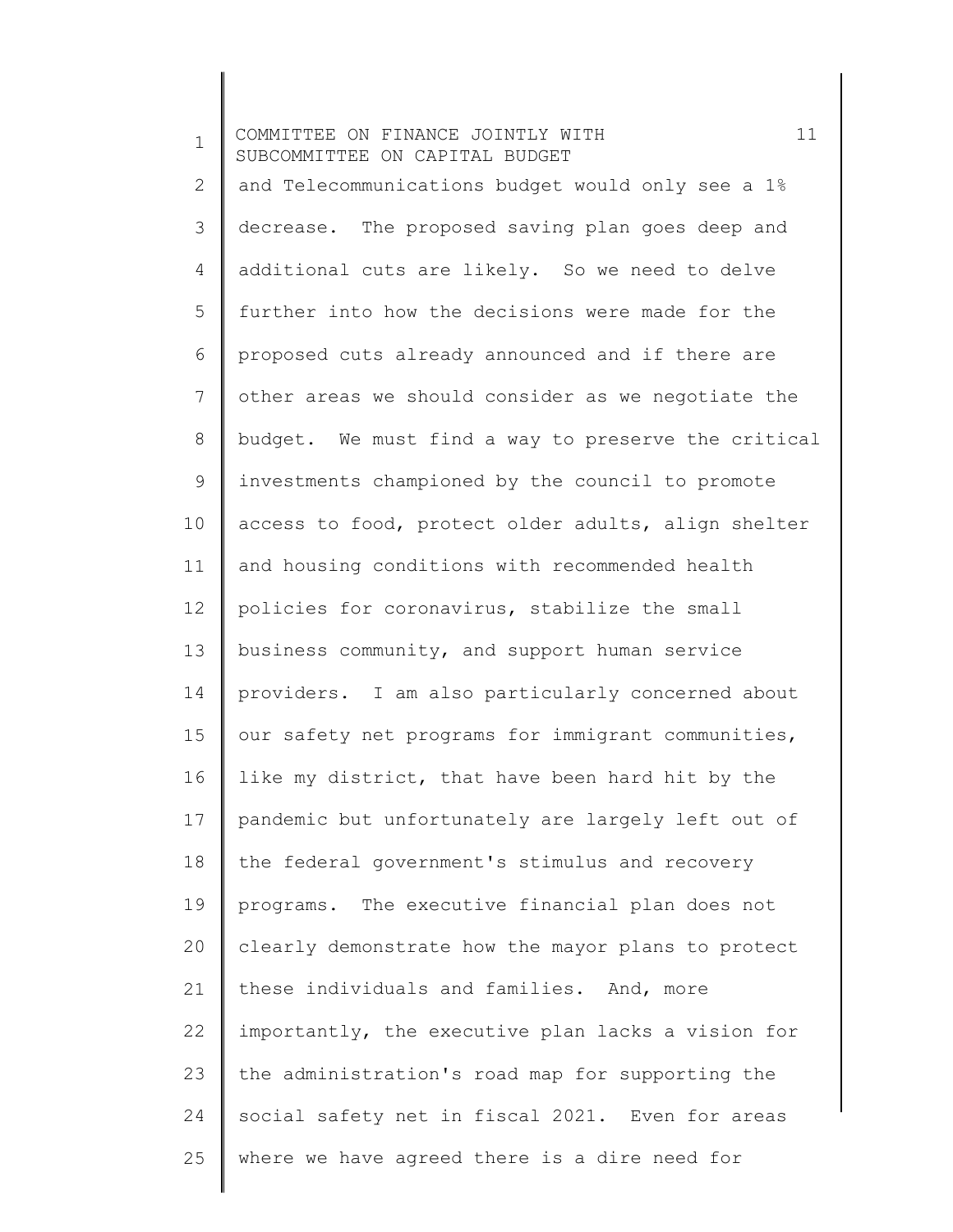1 2 3 4 5 6 7 COMMITTEE ON FINANCE JOINTLY WITH 12 SUBCOMMITTEE ON CAPITAL BUDGET additional funding, such as to address food insecurity, the fiscal 2021 budget showed no increase investment. I look forward to discussing these issues with you today at today's hearing. And I will now turn it over to Chair Gibson for her opening statement.

8 9 10 11 12 13 14 15 16 17 18 19 20 21 22 23 24 25 CHAIRPERSON GIBSON: Good morning. Thank you, Chair Dromm, and good morning, Speaker Johnson. Good morning to all of my colleagues in government and to all of the council finance division and Sergeant at Arms, and to all of our staff. To the OMB team, thank you so much and good morning to each and every one of you. I am Council Member Vanessa Gibson. I am proud to serve as chair of the Subcommittee on Capital Budget and I want to begin by thanking my amazing cochair, Council Member Danny Dromm, for holding today's remote hearing on the executive budget, and Speaker Corey Johnson for his commitment and leadership during these challenging times. When the fiscal 2021 preliminary capital budget and capital commitment plan were released this past January the city's fiscal position was entirely different. During the following months the coronavirus disease, COVID-19, ravaged our healthcare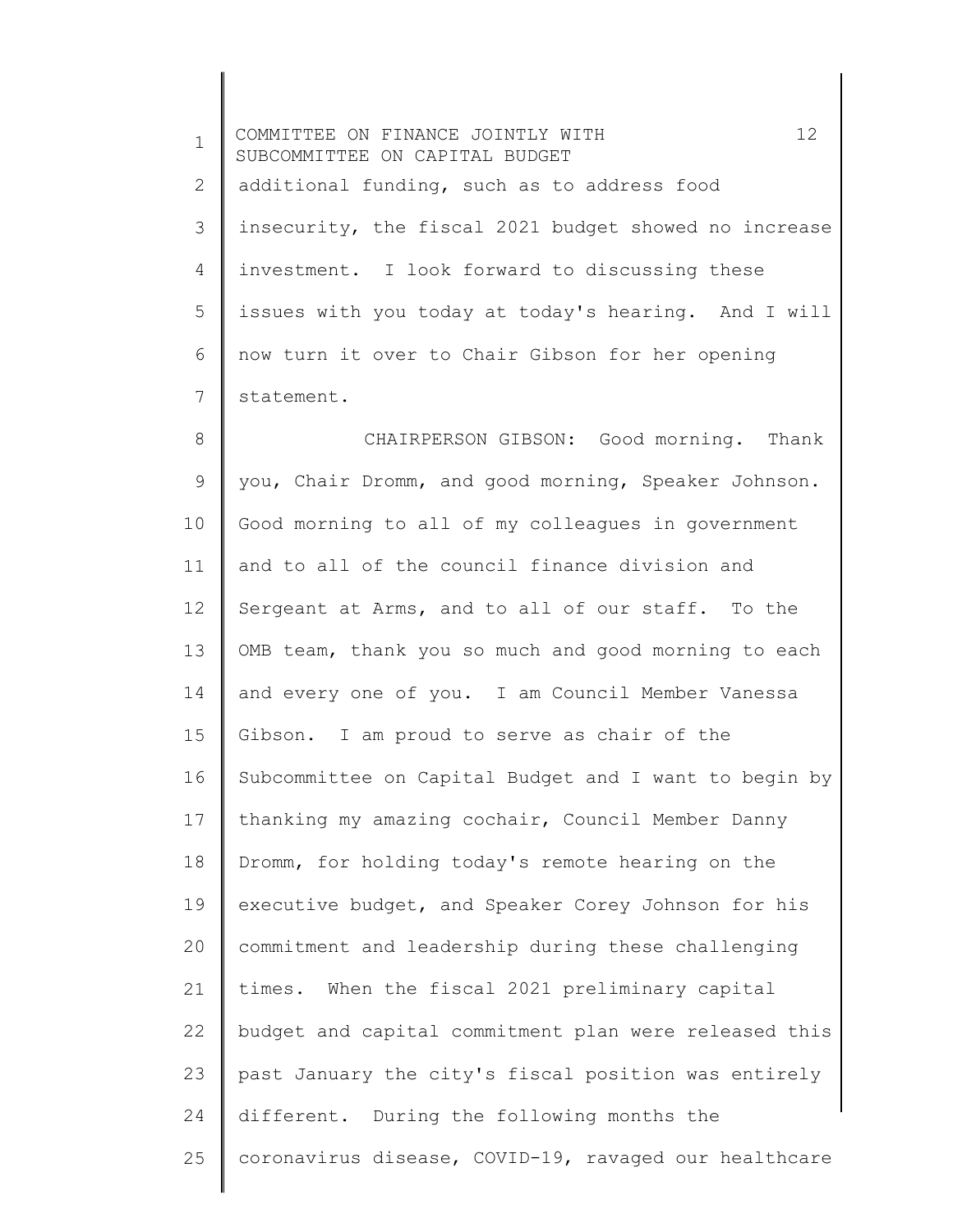1 2 3 4 5 6 7 8 9 10 11 12 13 14 15 16 17 18 19 20 21 22 23 24 25 COMMITTEE ON FINANCE JOINTLY WITH 13 SUBCOMMITTEE ON CAPITAL BUDGET system and our economy. The city's capital projects and processes were also greatly impacted, not only by a state ban on many construction projects but the city's own cash-flow issues, which required a temporary cessation of all non-COVID health and safety projects. As expected, this has resulted in widespread project delays and movement of planned commitments into subsequent years, causing a reduction in both the capital budget and the capital commitment plan. Although the city had began right sizing its capital budget and commitment plan during the preliminary budget process prior to COVID-19, we must ensure that pre-existing priorities remain in the forefront of our discussions. The fiscal 2021 executive capital budget includes new appropriations of 10.4 billion dollars and a total of 55.3 billion dollars for fiscal 2021 through fiscal 2024. In comparison to the preliminary capital budget this represents a 840 million dollar decrease over the four-year period. The fiscal 2020 through 2024 executive capital commitment plan includes 83.5 billion dollars in planned commitments for fiscal 2020 through fiscal 2024, which represents a 2.3 billion dollar decrease from the preliminary capital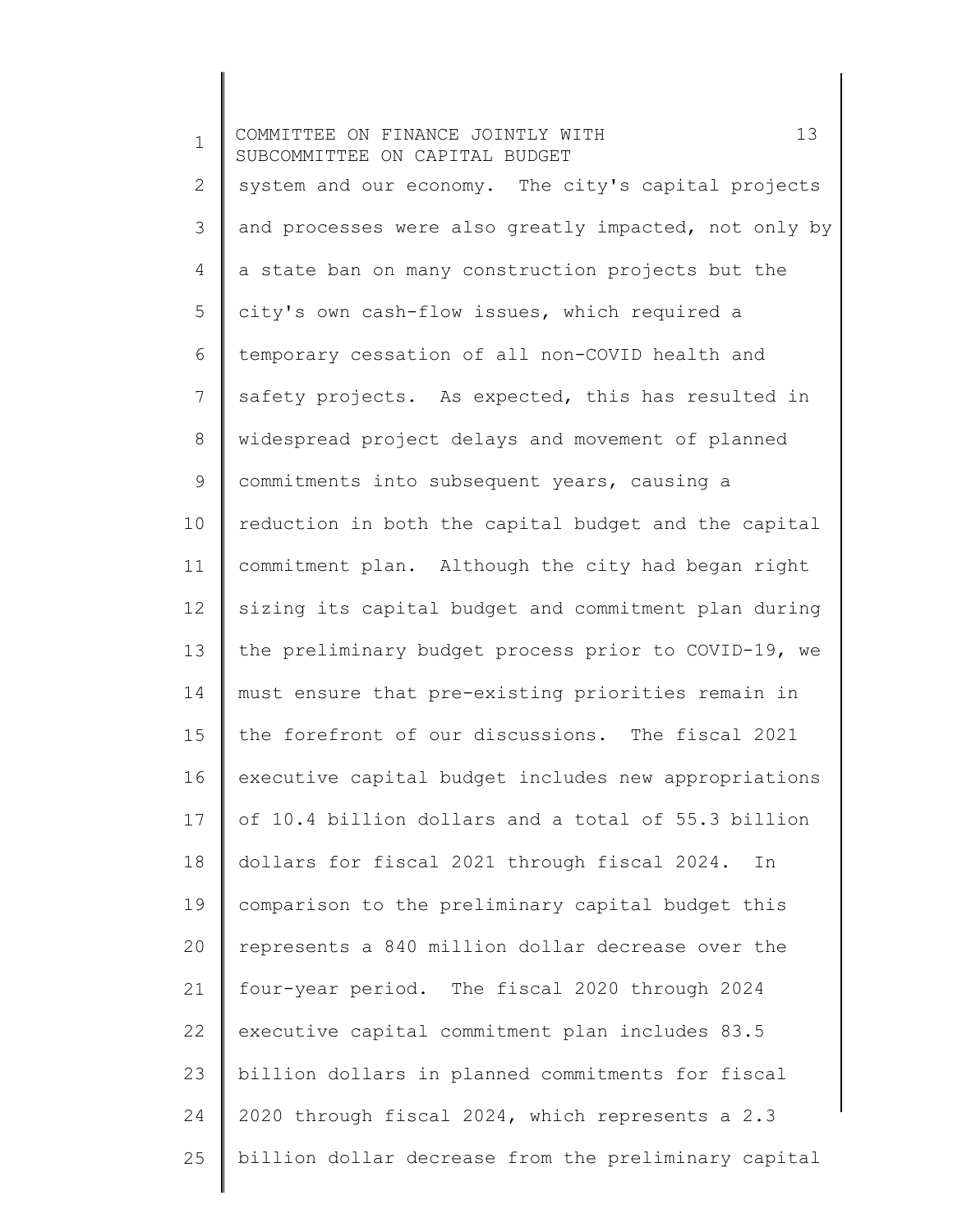| $\mathbf 1$  | 14<br>COMMITTEE ON FINANCE JOINTLY WITH<br>SUBCOMMITTEE ON CAPITAL BUDGET |
|--------------|---------------------------------------------------------------------------|
| $\mathbf{2}$ | commitment plan. The administration has reduced                           |
| 3            | spending in its capital commitment plan on crucial                        |
| 4            | capital projects, including a 513 million dollar                          |
| 5            | reduction on several affordable housing programs and                      |
| 6            | reduced plan commitments for new borough-based jails                      |
| 7            | by 472 million dollars by moving it out to the fiscal                     |
| 8            | 2025 through 2029 period. While the City Council                          |
| 9            | certainly understands and knows that COVID-19-related                     |
| 10           | delays and modifications to the capital commitment                        |
| 11           | plan are absolutely necessary to respond to this                          |
| 12           | pandemic, we must not lose sight of those priorities                      |
| 13           | in the city's capital program and of all the progress                     |
| 14           | that we have made towards critical capital projects.                      |
| 15           | Capital projects play such a vital role not only in                       |
| 16           | our local economy but in the general welfare and                          |
| 17           | overall safety of all New Yorkers. Now more than                          |
| 18           | ever before is the time for the City Council and the                      |
| 19           | administration to work together to ensure that the                        |
| 20           | path to rebuilding our city remains a priority. And                       |
| 21           | as I close I simply join the Speaker, Chair Dromm,                        |
| 22           | and all of my colleagues in thanking every New Yorker                     |
| 23           | across our city for all of their commitment for                           |
| 24           | stepping up, helping neighbors and families in need.                      |
| 25           | These last several months have been trying times for                      |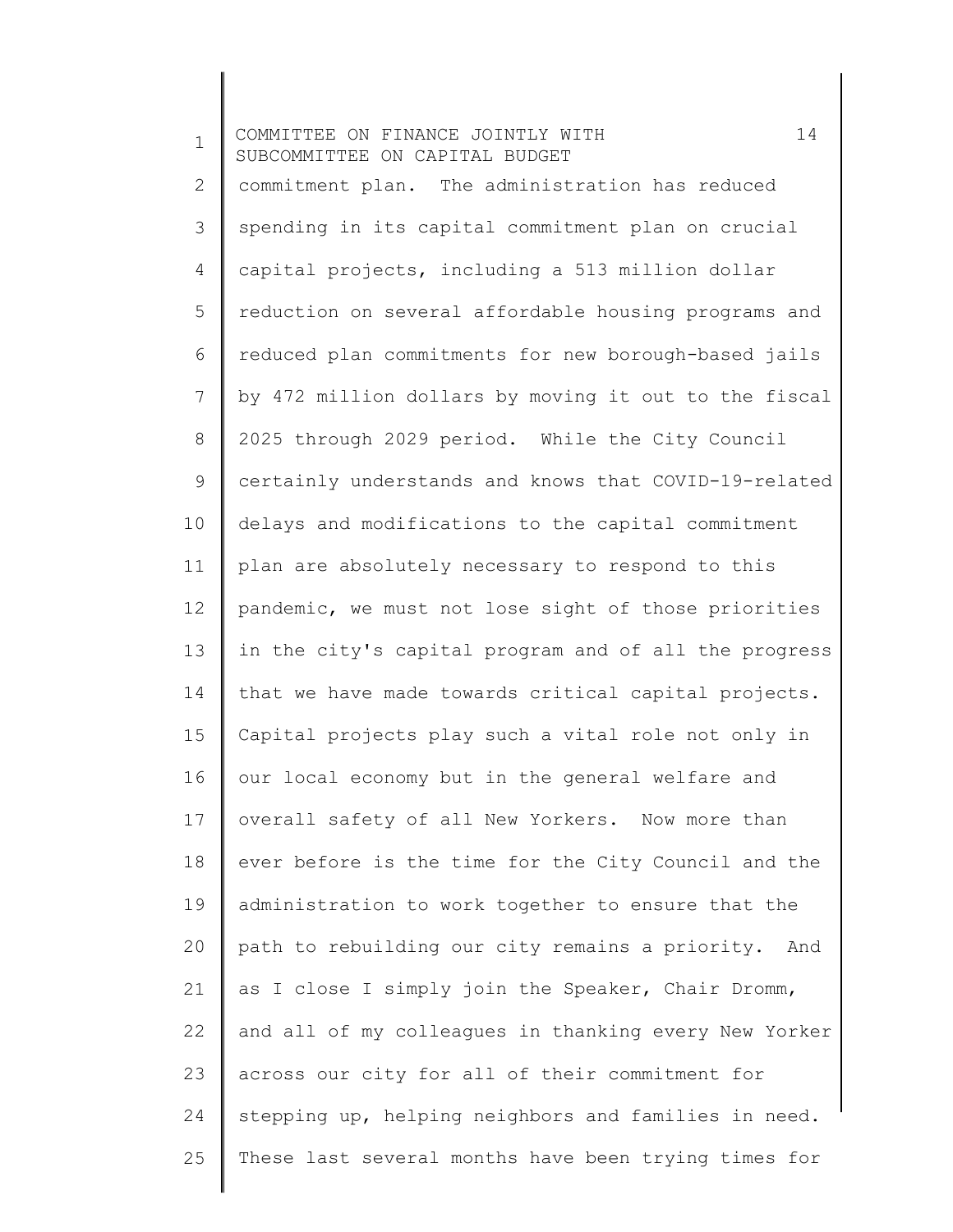| $\mathbf{1}$ | 15<br>COMMITTEE ON FINANCE JOINTLY WITH<br>SUBCOMMITTEE ON CAPITAL BUDGET |
|--------------|---------------------------------------------------------------------------|
| $\mathbf{2}$ | us as a city. But I know that we are resilient, we                        |
| 3            | are tough, and we will get through this together.                         |
| 4            | Many of us have lost New Yorkers and family members                       |
| 5            | and friends to COVID-19. There are many that are on                       |
| 6            | the road to recovery that are healing. We continue                        |
| 7            | to pray for all of our New Yorkers and I'm so                             |
| $8\,$        | thankful for all of our first responders and                              |
| $\mathsf 9$  | essential workers and small businesses that while                         |
| 10           | struggling are remaining open and providing a                             |
| 11           | critical services. Only together as a family, as a                        |
| 12           | city, will we get through COVID-19 together. I look                       |
| 13           | forward to today's hearing and certainly throughout                       |
| 14           | the budget process we look forward to working with                        |
| 15           | this administration to ensure that our mutual                             |
| 16           | priorities are achieved on behalf of our                                  |
| 17           | constituents, our young people, our elders, and all                       |
| 18           | New Yorkers. Thank you so much, Speaker Johnson.                          |
| 19           | Thank you, Chair Dromm. I now turn this hearing back                      |
| 20           | over to you. Thank you so much.                                           |
| 21           | CHAIRPERSON DROMM: Thank you, and let me                                  |
| 22           | say we've been joined by Council Member Rivera as                         |
| 23           | well. And thank you, Chair Gibson, for your hard                          |
| 24           | work and dedication. I really appreciate working                          |
| 25           | together with you on this budget, ah, analysis.                           |

 $\parallel$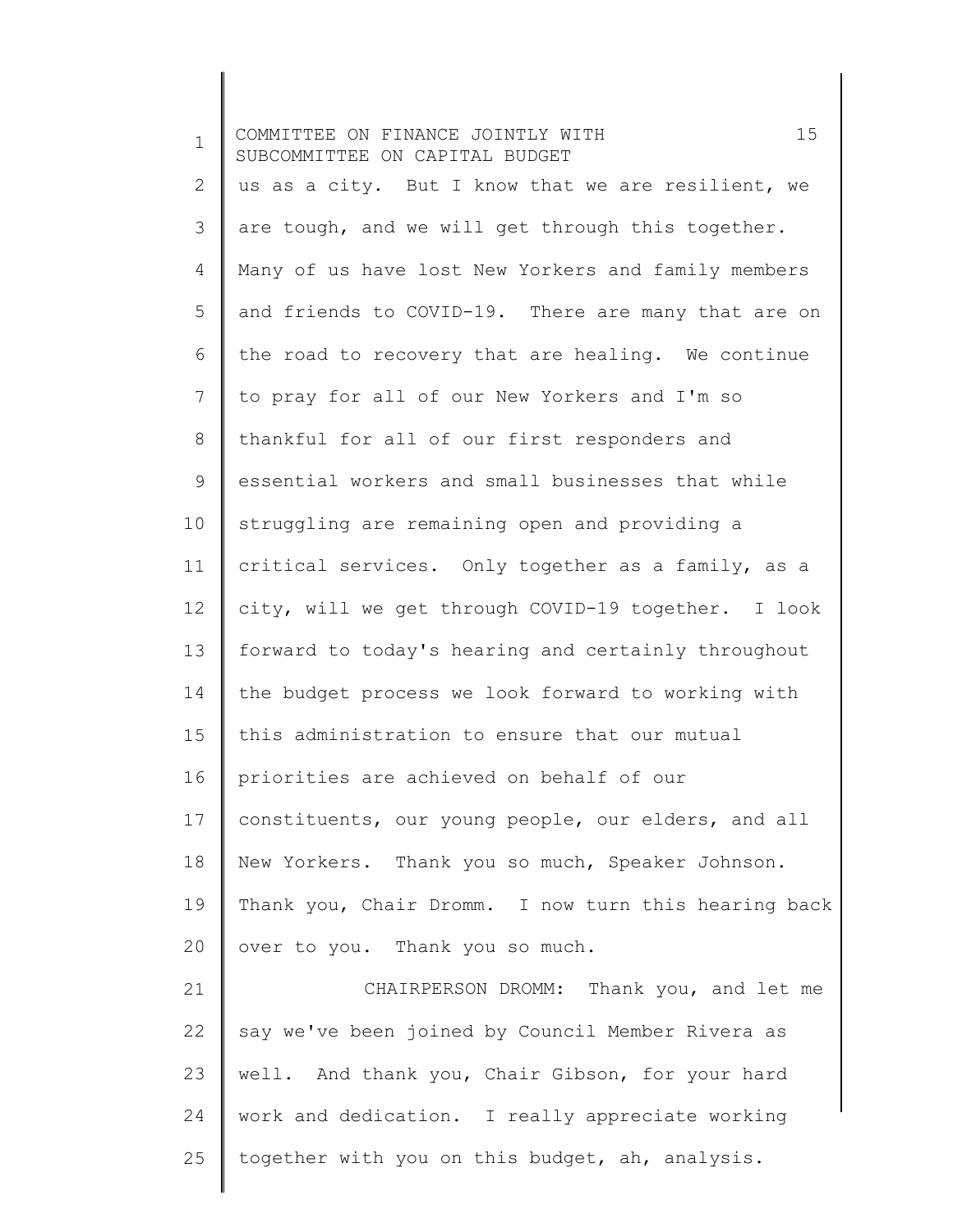| $\mathbf 1$  | 16<br>COMMITTEE ON FINANCE JOINTLY WITH<br>SUBCOMMITTEE ON CAPITAL BUDGET |
|--------------|---------------------------------------------------------------------------|
| $\mathbf{2}$ | Thank you very, very much. Ah, before we begin with                       |
| 3            | testimony from the administration I'd like to remind                      |
| 4            | the public that this committee and subcommittee will                      |
| 5            | be holding a remote hearing for public testimony on                       |
| 6            | the executive budget on May 21 at 11:30 a.m. If you                       |
| 7            | would like to testify at that hearing please register                     |
| $8\,$        | at www.council.nyc.gov/testify and information about                      |
| 9            | how to access the Zoom meeting will be emailed to                         |
| 10           | you. You may testify at that hearing via web or via                       |
| 11           | telephone. You may also submit written testimony                          |
| 12           | through that registration website or by emailing                          |
| 13           | financetestimonyatcouncil.nyc.gov. I will now call                        |
| 14           | on the members of the Office of Management and Budget                     |
| 15           | to testify. We will hear from Director Melanie                            |
| 16           | Hartzog. Ah, Director Hartzog is joined by First                          |
| 17           | Deputy Budget Director Ken Gardner and Deputy                             |
| 18           | Director for City Revenues, Economics, and Policy,                        |
| 19           | Francesco Brindisi. Will the committee counsel                            |
| 20           | please administer the affirmation?                                        |
| 21           | COUNSEL CHASEN: Thank you. Ah, I will                                     |
| 22           | now administrator the affirmation one time and you                        |
| 23           | will be called on individually to so affirm at the                        |
| 24           | end. Do you affirm that your them will be truthful                        |
| 25           |                                                                           |
|              |                                                                           |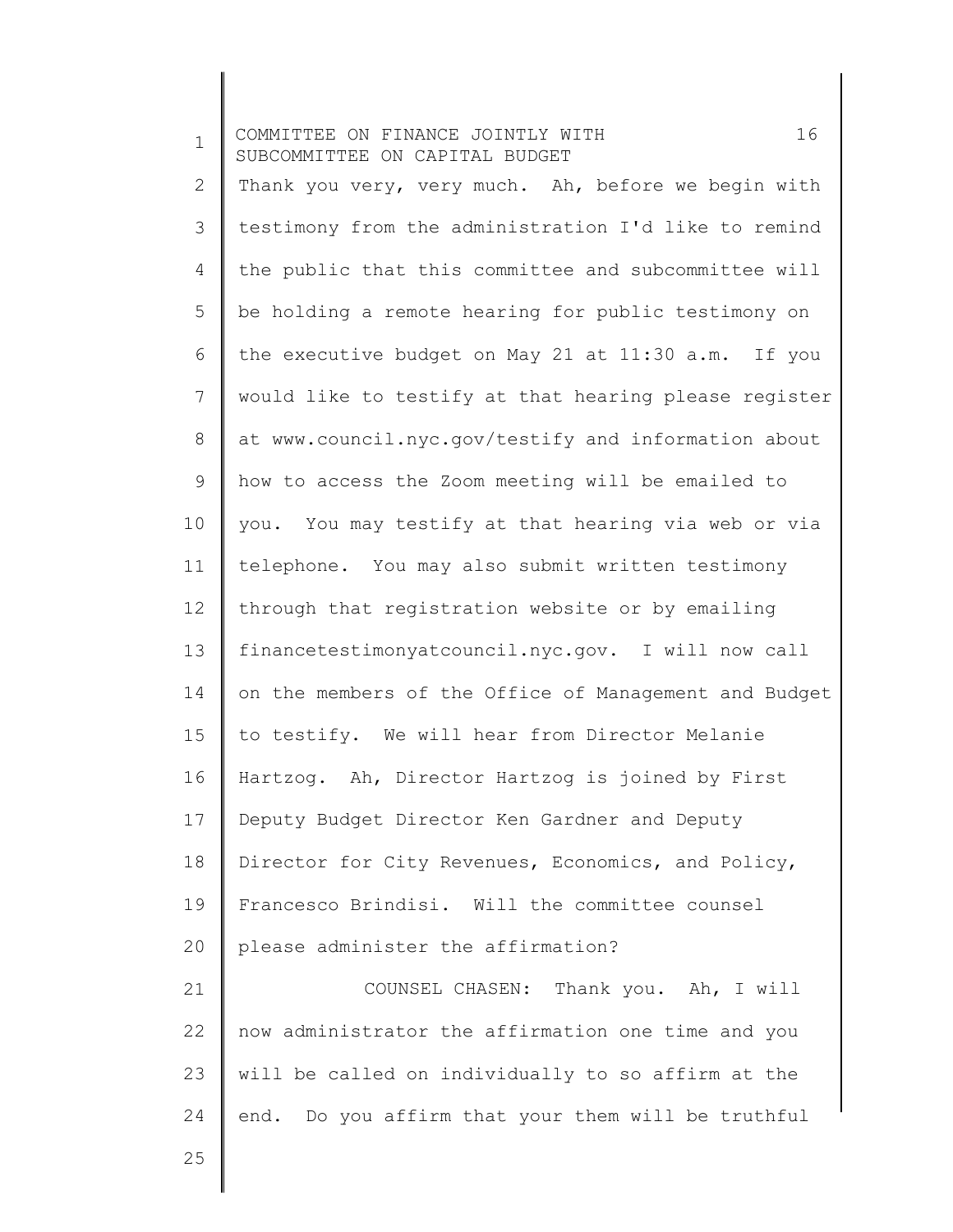1 2 3 4 5 6 7 8 9 10 11 12 13 14 15 16 17 18 19 20 21 22 23 24 25 COMMITTEE ON FINANCE JOINTLY WITH 17 SUBCOMMITTEE ON CAPITAL BUDGET to the best of your knowledge, information, and belief? Director Hartzog. DIRECTOR HARTZOG: Yes. COUNSEL CHASEN: Mr. Gardner. FIRST DEPUTY DIRECTOR GARDNER: Yes. COUNSEL CHASEN: And Mr. Brindisi? DEPUTY DIRECTOR BRINDISI: Yes. COUNSEL CHASEN: Thank you. Director Hartzog, you may begin your testimony when you are ready. DIRECTOR HARTZOG: OK, thank you. Good morning, Speaker Johnson, Chair Dromm, Chair Gibson, and members of the City Council. Thank you for the opportunity to testify this morning about the fiscal year 2021 executive budget. I also want to thank Latonya McKinney and her team for their positive and always collaborative approach to the budget. And I am joined, as mentioned earlier, by Kenneth Gardner and Francesco Brindisi. The 89.3 billion dollar fiscal year 2021 executive budget is balanced. It was released against a backdrop of 7.4 billion in lost tax revenue, 800 million in state budget cuts, and growing needs related to COVID-19. Shortly after we released the preliminary budget New York City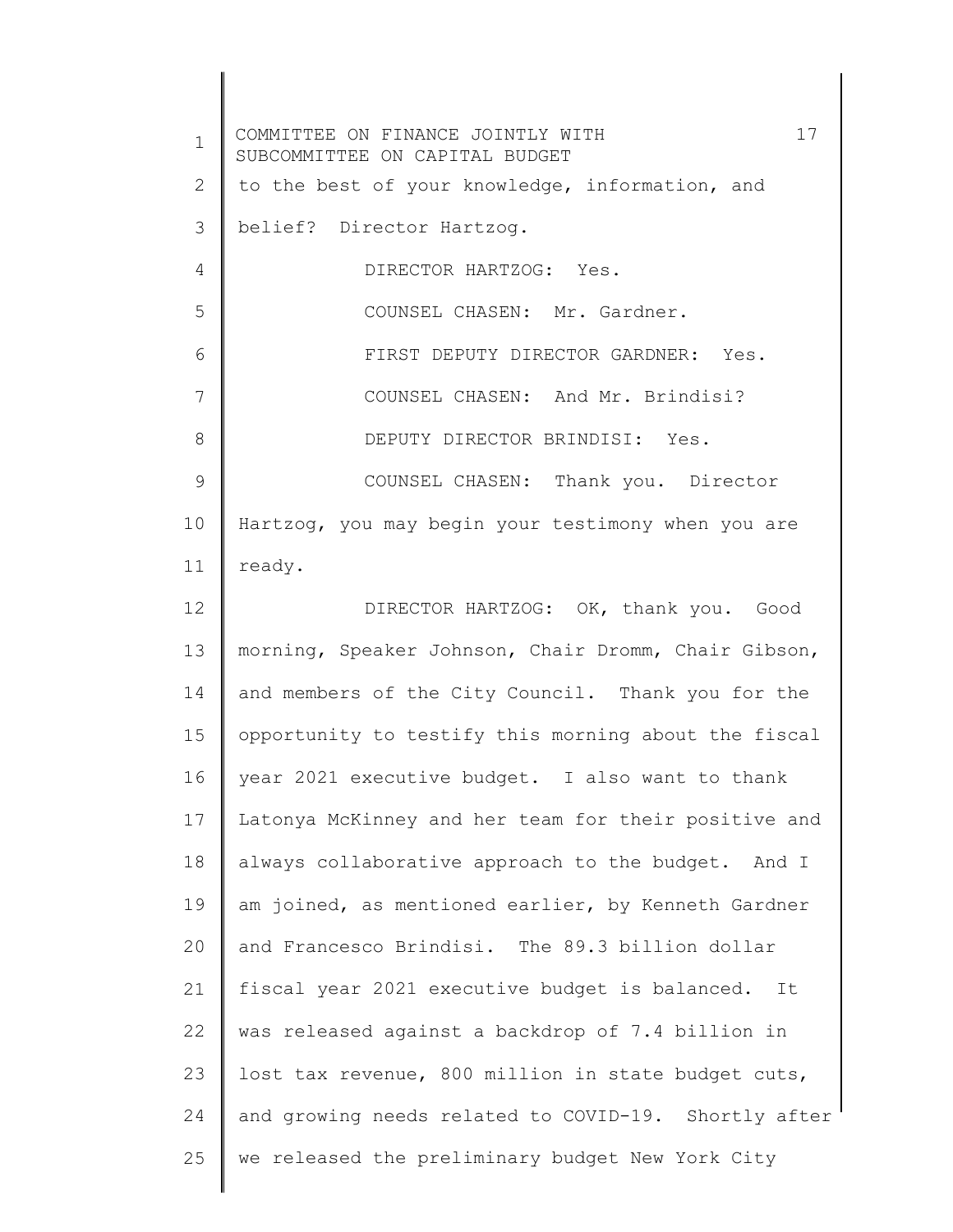1 2 3 4 5 6 7 8 9 10 11 12 13 14 15 16 17 18 19 20 21 22 23 24 25 COMMITTEE ON FINANCE JOINTLY WITH 18 SUBCOMMITTEE ON CAPITAL BUDGET became the epicenter of the most destructive healthcare crisis this country has seen in decades. The pandemic suddenly ended the longest expansion on record. The pandemic suddenly ended the longest expansion on record. The economy contracted in the first quarter and is expected to drop at an unprecedented pace in the second, and the city tourism, entertainment, food services, and real estate have come to a nearly complete halt. Financial markets are experiencing a period of volatility not seen since the Great Recession. We forecast New York City will lose more than half a million jobs by the third quarter of calendar year 2020. As the crisis evolved, shelter in place and social distancing requirements were imposed to contain the disease. The recession that followed impacted our tax revenues across the board. As a result, the executive budget revised the tax revenues forecast to reflect the loss of 7.4 billion over this fiscal year and the next. Compounding the loss of revenue, we had to backfill 800 million in state budget cuts. This includes 360 million in educate aid and a sales tax intercept of 250 million. We also faced 120 million in TANF cuts. This program is a critical resource for vulnerable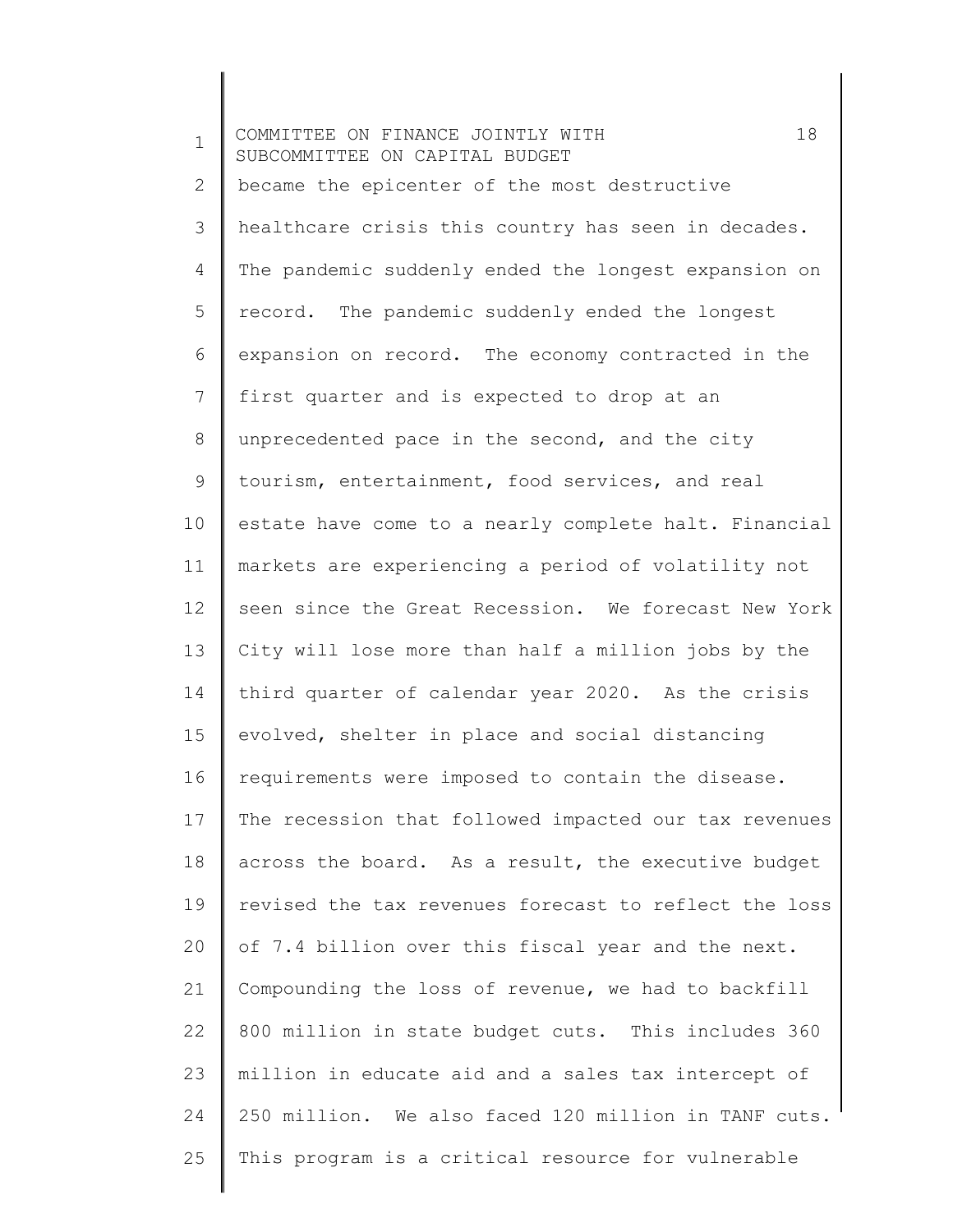| $\mathbf 1$ | 19<br>COMMITTEE ON FINANCE JOINTLY WITH<br>SUBCOMMITTEE ON CAPITAL BUDGET |
|-------------|---------------------------------------------------------------------------|
| 2           | New Yorkers, especially in this uncertain time.                           |
| 3           | Further, the city had of the make an additional 63                        |
| 4           | million dollar contribution towards MTA's Access-A-                       |
| 5           | Ride. Backfilling these cuts in a good year would                         |
| 6           | have been a challenge. But it is a devastating in a                       |
| 7           | calendar year that we also estimate spending 3.5                          |
| $8\,$       | billion dollars to fight COVID-19. Lost revenue and                       |
| 9           | state budget hits left us with an 8.7 billion dollar                      |
| 10          | gap over fiscal years 20 and 21. In response we                           |
| 11          | balance by achieving 2.7 billion in savings, applying                     |
| 12          | 4 billion of our reserves, and using 2 billion in                         |
| 13          | federal aid. Achieving a high level of savings was                        |
| 14          | critical to this financial plan. And ultimately we                        |
| 15          | achieved 2.7 billion in savings across fiscal years                       |
| 16          | 20 and 21. The PEG alone was 2.1 billion.                                 |
| 17          | Cumulative savings since June over the past two                           |
| 18          | fiscal years is almost 3.9 billion. Our priority was                      |
| 19          | to maintain funding for health and safety for the                         |
| 20          | COVID-19 response. This meant very difficult                              |
| 21          | choices. Many programs that could not operate during                      |
| 22          | this time of crisis were reduced and scaled back, and                     |
| 23          | some new initiatives have delayed start dates.<br>In                      |
| 24          | addition to an aggressive savings plan, in order to                       |
| 25          | balance we had to take down reserves by 4 billion.                        |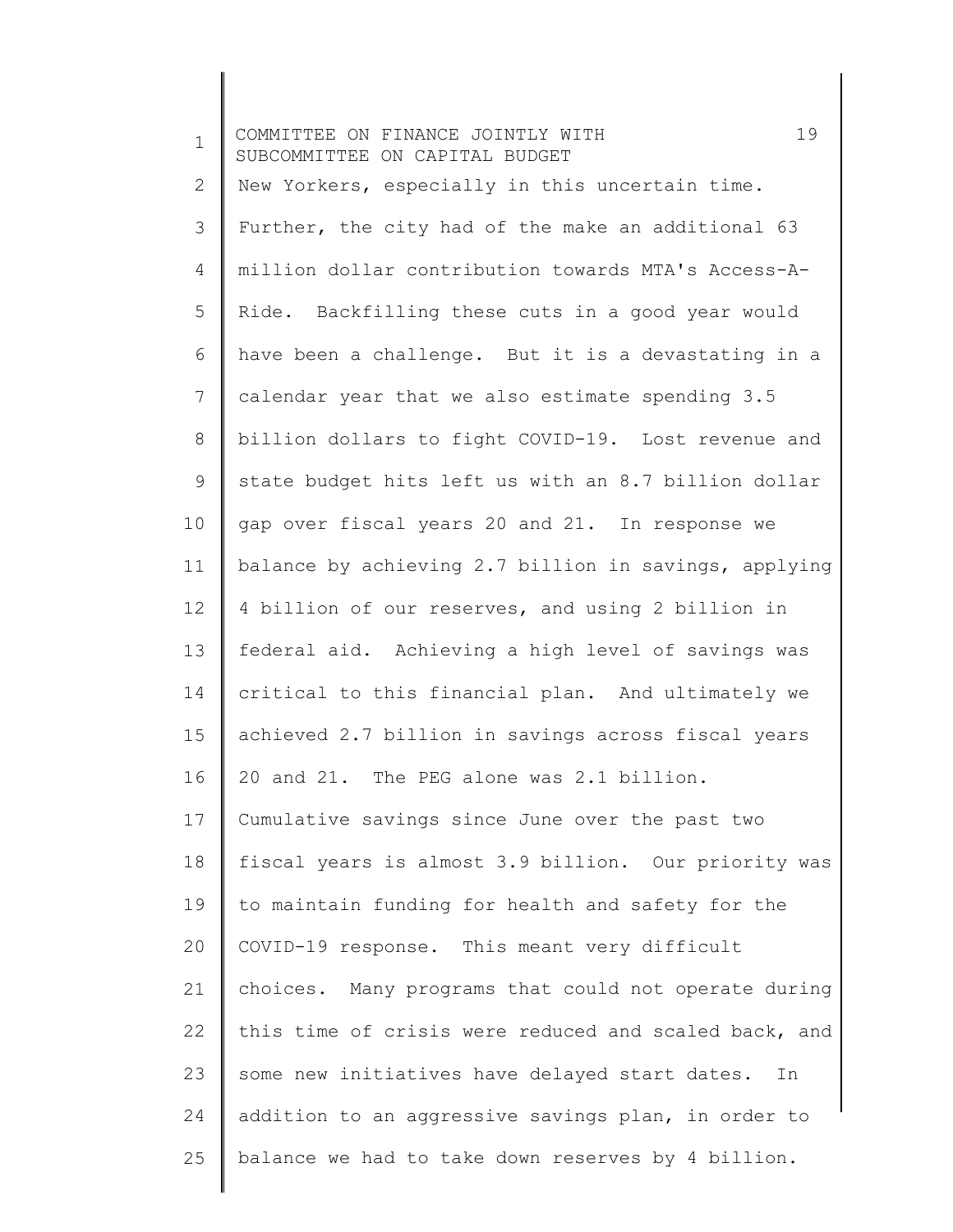1 2 3 4 5 6 7 8 9 10 11 12 13 14 15 16 17 18 19 20 21 22 23 24 25 COMMITTEE ON FINANCE JOINTLY WITH 20 SUBCOMMITTEE ON CAPITAL BUDGET For the first time in this administration we used reserves from an upcoming year to balance that year's budget. Total reserves in fiscal year 2021 are now 2.18 billion. This includes 100 million in the general reserve and 2 billion in the retiree health benefits trust. Having access to record-level reserves help us preserve essential city functions despite state hits and lost revenue. I want to thank the council for the important role that you've played in increasing our level of reserves. On top of savings and reserves, we applied 2 billion in federal funds towards balancing the budget. The next round of stimulus from Washington, D.C. is critical. Cities and states are struggling with dwindling resources and escalated COVID-19 costs. We cannot do this alone. And as the mayor has said, the country cannot recover if New York City doesn't get back on its feet. As we look ahead, our financial challenges grow. This includes the real possibility of additional tax revenue loss. Further, the governor has announced new measures to close the state's 13 billion dollar budget gap. This proposal will take 8 billion dollars from localities by cutting 20% to 30% across the board in funding for education, health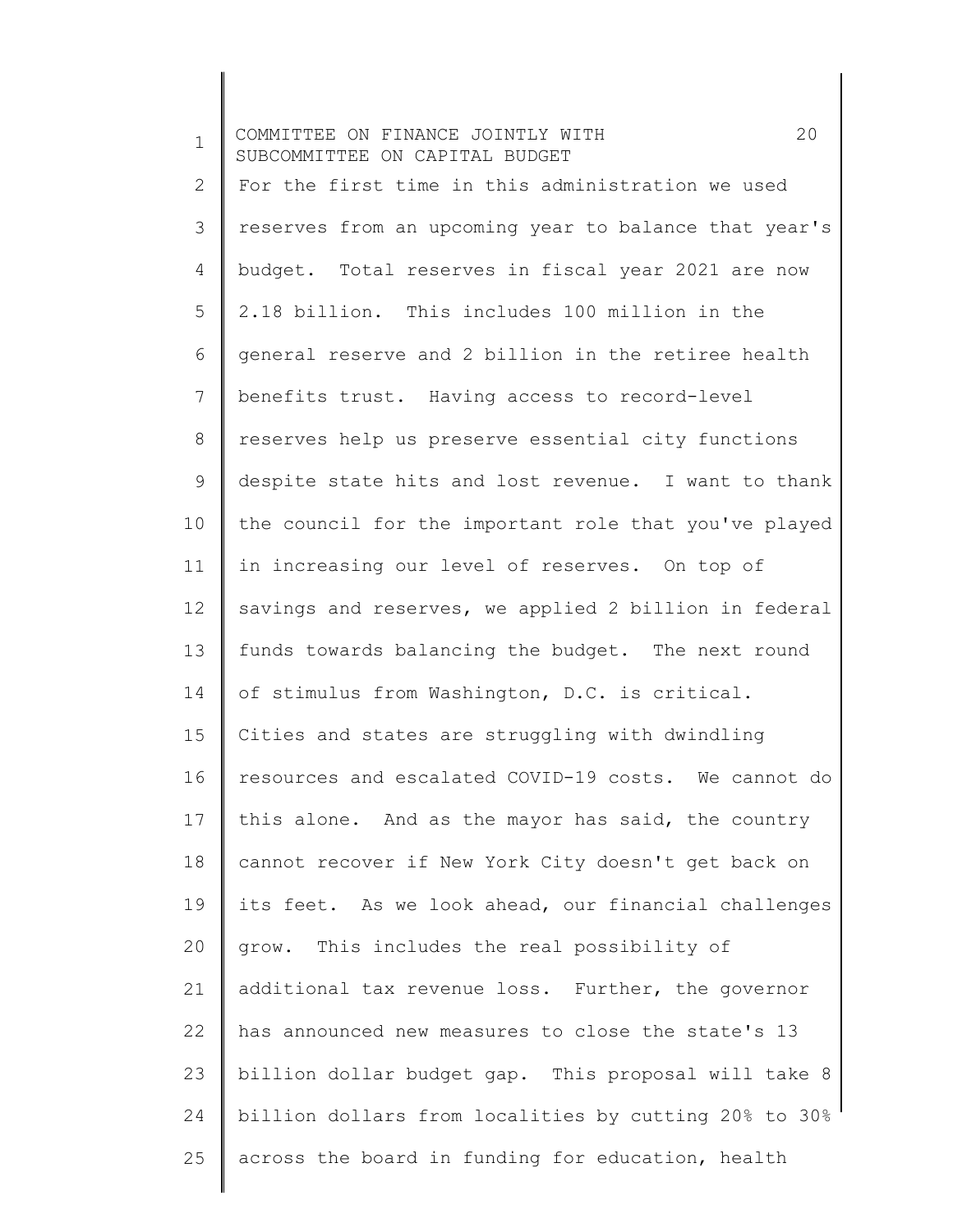1 2 3 4 5 6 7 8 9 10 11 12 13 14 15 16 17 18 19 20 21 22 23 24 25 COMMITTEE ON FINANCE JOINTLY WITH 21 SUBCOMMITTEE ON CAPITAL BUDGET care, and more. He has not released additional details. However, New York City stands to lose an alarming level of funding needed to educate our children and care for at-risk residents. We will work with our legislative partners and advocates across the state to push back on threats to resources that New Yorkers need, especially in this uncertain time. Finally, we are in the midst of a sharper and faster hit to the labor market and the city's economy than we've experienced in the past two recessions. And the state budget has threatened more budget cuts over the next year. Despite this adversity, the city must provide for health, safety, shelter, and food needs of New Yorkers while supporting mounting COVID-19 costs. And we face challenges over the next few years, too. Tax revenues are below preliminary budget projections for the entire financial plan. Our budget gaps are substantial, at 5 billion in fiscal years 22, 4.5 billion in 23, and 4.9 billion in fiscal year 24. The fact is we have to make very tough choices now and over the next few years. And I appreciate the partnership as we face this unprecedented time together and look forward to continuing the conversation about our mutual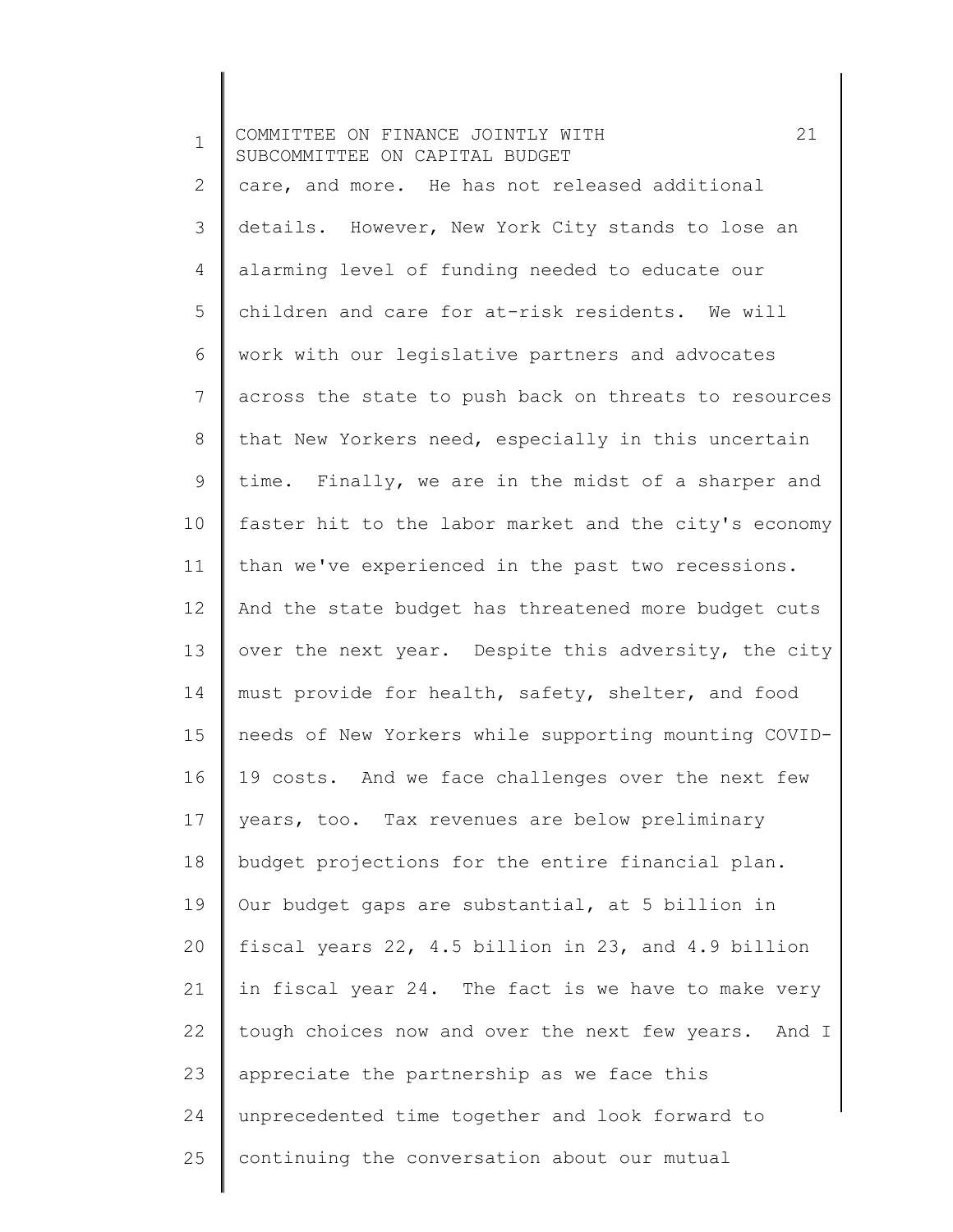| $\mathbf 1$  | 22<br>COMMITTEE ON FINANCE JOINTLY WITH<br>SUBCOMMITTEE ON CAPITAL BUDGET |
|--------------|---------------------------------------------------------------------------|
| $\mathbf{2}$ | priorities as we move towards adoption. And I thank                       |
| 3            | you for the opportunity to testify. I also just want                      |
| 4            | to thank all of my team at OMB. I know that you're                        |
| 5            | all working remotely. You've been working extremely                       |
| 6            | hard over the last several weeks, and I know that has                     |
| 7            | been challenging for us, and I appreciate everything                      |
| 8            | that you've done [inaudible] balancing the budget. I                      |
| 9            | also ask the council, because it is a very                                |
| 10           | challenging, I'm sure for all of you, I will do my                        |
| 11           | best to answer questions as much as I possibly can in                     |
| 12           | detail, but you'll forgive me if I have to defer to                       |
| 13           | the agencies on specifics or get back to you                              |
| 14           | immediately as I don't have my entire team with me,                       |
| 15           | people to answer questions in real time. Thank you.                       |
| 16           | SPEAKER JOHNSON: Ah, thank you, Director                                  |
| 17           | Hartzog, for your testimony. Again, thank you for                         |
| 18           | being here today. I just want to, before I go into                        |
| 19           | some specific questions, I just want to re-highlight                      |
| 20           | some of the numbers that you just mentioned in your                       |
| 21           | testimony because I think it's important that the                         |
| 22           | public that's watching, and of course the council                         |
| 23           | members that are participating, that we just go over                      |
| 24           | these numbers, ah, quickly again. The, the executive                      |
| 25           | budget is 89.3 billion dollars. You just testified                        |
|              |                                                                           |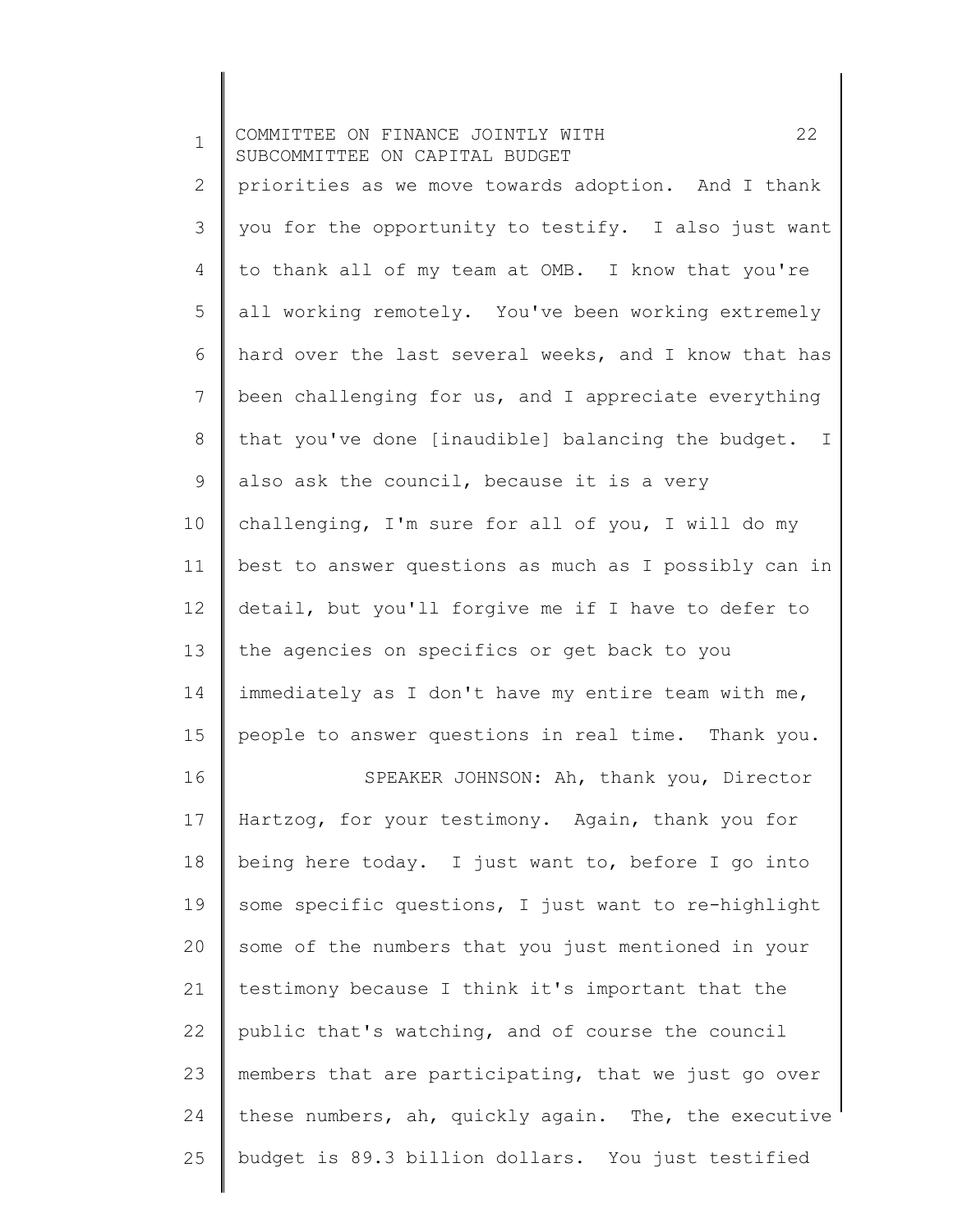| $\mathbf 1$ | 23<br>COMMITTEE ON FINANCE JOINTLY WITH<br>SUBCOMMITTEE ON CAPITAL BUDGET |
|-------------|---------------------------------------------------------------------------|
| 2           | that it was released against a backdrop of 7.4                            |
| 3           | billion dollars in lost tax revenues, 7.4 billion                         |
| 4           | dollars, 800 million dollars in state budget cuts                         |
| 5           | that came through as part of the state's budget the                       |
| 6           | beginning of April, and the growing needs that the                        |
| 7           | city has related to COVID-19. So the total loss that                      |
| 8           | we are projecting right now that you are reflecting                       |
| 9           | in the budget is 7.4 billion dollars, plus the 800                        |
| 10          | million dollars, so the gap right now for fiscal                          |
| 11          | years 2020 and 2021 that OMB is testify today is an                       |
| 12          | 8.7 billion dollar gap over the current fiscal year                       |
| 13          | that we're in and the next fiscal year that we are                        |
| 14          | negotiating the budget on, is that correct?                               |
| 15          | DIRECTOR HARTZOG: We, we in fact closed                                   |
| 16          | the 8.7 billion dollar gap in the executive budget                        |
| 17          | through a number of different measures. Um, that is                       |
| 18          | correct, it is an 8.7 billion dollar gap that we                          |
| 19          | closed in the executive budget.                                           |
| 20          | SPEAKER JOHNSON: OK. I just want to                                       |
| 21          | start off, ah, just by mentioning that, you know, I                       |
| 22          | have made clear that one of my top priorities, and I                      |
| 23          | know that many, ah, council members agree with this,                      |
| 24          | is protecting our social safety net. Our experiences                      |
| 25          | during the COVID-19 pandemic show just how crucial                        |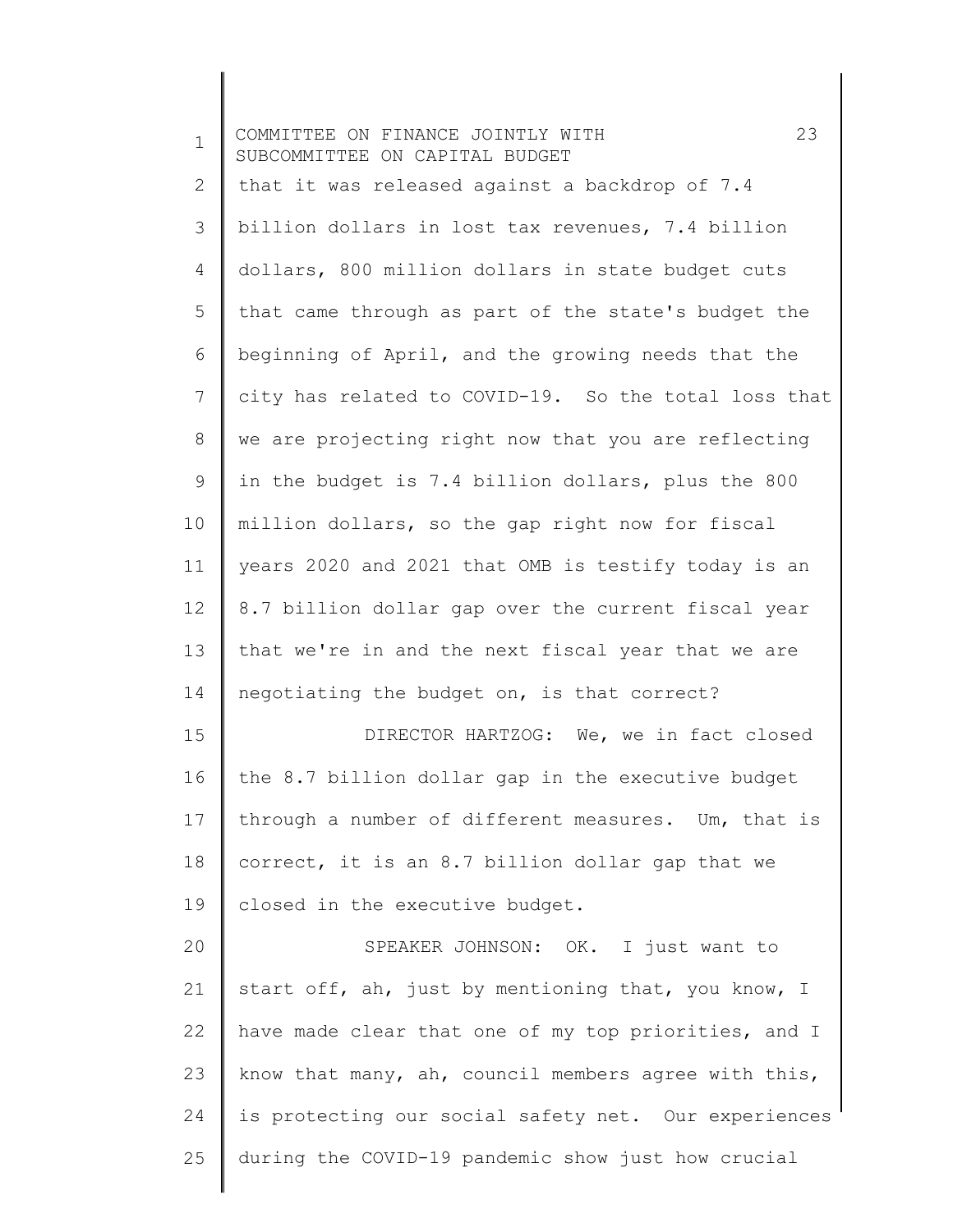1 2 3 4 5 6 7 8 9 10 11 12 13 14 15 16 17 18 19 20 21 22 23 24 25 COMMITTEE ON FINANCE JOINTLY WITH 24 SUBCOMMITTEE ON CAPITAL BUDGET this is. According to the Department of Labor, since the start of the pandemic approximately 624,000 New Yorkers have filed jobless claims, a shocking, ah, 1900% increase compared to 2019, and as the unemployment rate grows so too does food insecurity, homelessness, and housing stability. Food banks are reporting shortages of supplies, as the need continues to grow. The subways are overrun with homeless adults looking for shelter, which is not only an unacceptable form of shelter for this vulnerable population, but it is also a public health issue. Additionally, as the moratorium on evictions are lifted statewide we will most definitely see an increase in evictions and the needs for support in this area. The fiscal 2021 budget, executive budget, as you just mentioned, is balanced. But it does not reflect additional resources needed to maintain the social safety net as the pandemic continues into the next fiscal year. For example, the HRA and DHS fiscal 2021 budgets have no programmatic changes to meet the massive new needs among New Yorkers for social services. So my question to you is why doesn't the fiscal 2021 budget reflect the growing demands for food pantries, for senior home-delivered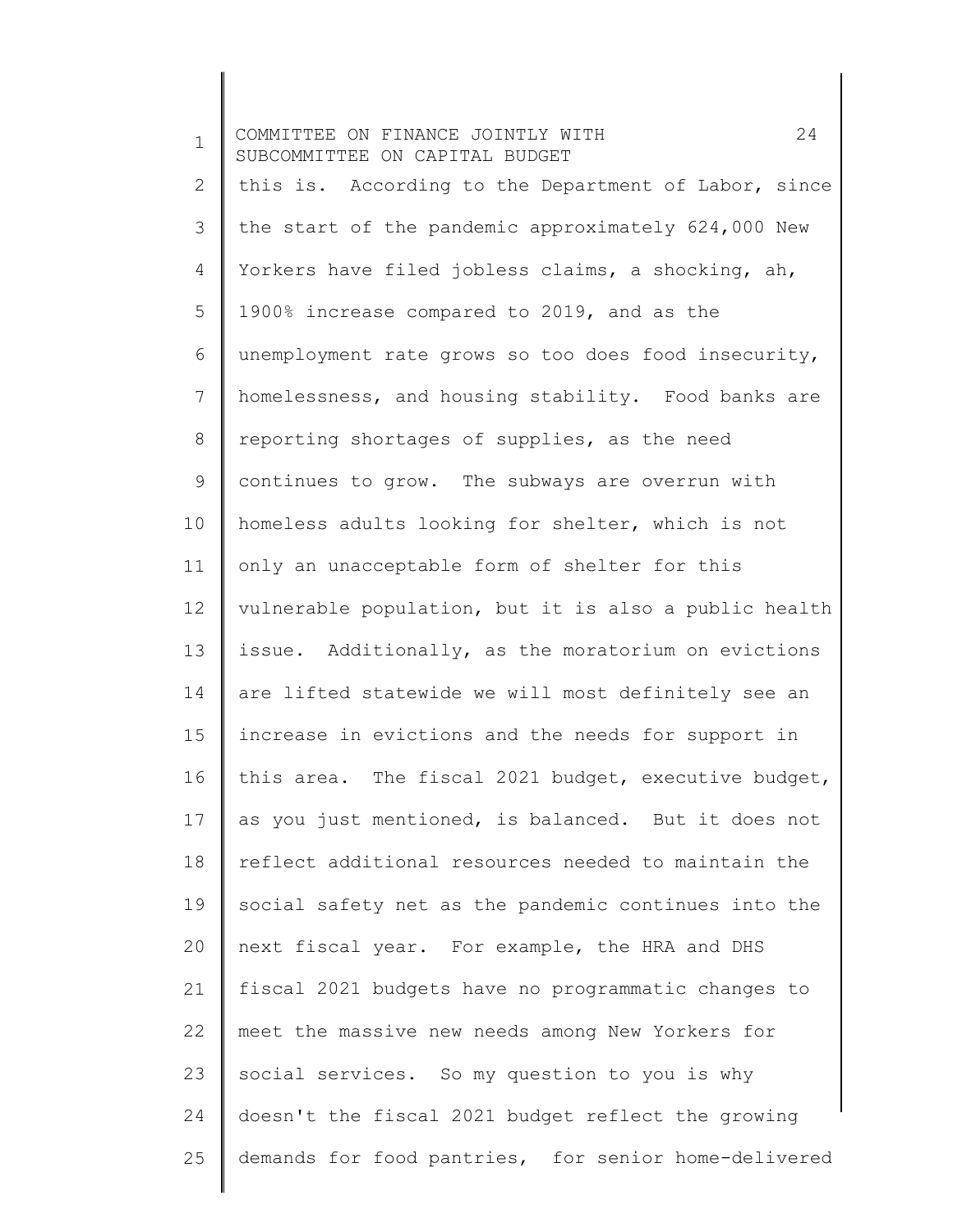1 2 3 4 5 6 7 8 9 10 11 12 13 14 15 16 17 18 19 20 COMMITTEE ON FINANCE JOINTLY WITH 25 SUBCOMMITTEE ON CAPITAL BUDGET meals, for homeless shelters, for isolation hotels, for street-homeless New Yorkers, for eviction prevention, etcetera. How come we're not seeing those needs, which we know exist, reflected in the fiscal 2021 executive budget? DIRECTOR HARTZOG: So, Speaker, we have been working with, um, Katherine Garcia, the city's food czar, in assessing the needs on a daily basis and adding as we need. So at this point in time we have about 170 million dollars within the budget. Um, we are at, for example, emergency food delivery at 500,000 meals a day. Our goal is building towards a million meals per day. As we get there and constantly assessing where we our with our spending we will be adding that to the budget. The other thing that we did in partnership with you, Speaker, and other members is add 25 million dollars for food pantries, um, and that funding is being allocated and distributing to multiple, over 700, pantries and we

21 22 23 24 25 will continue to do that as those needs continue to grow. And then lastly we recently released a request for information to all of the nonprofits. We've been reaching out to them to see if they would like to participate and encouraging them to participate in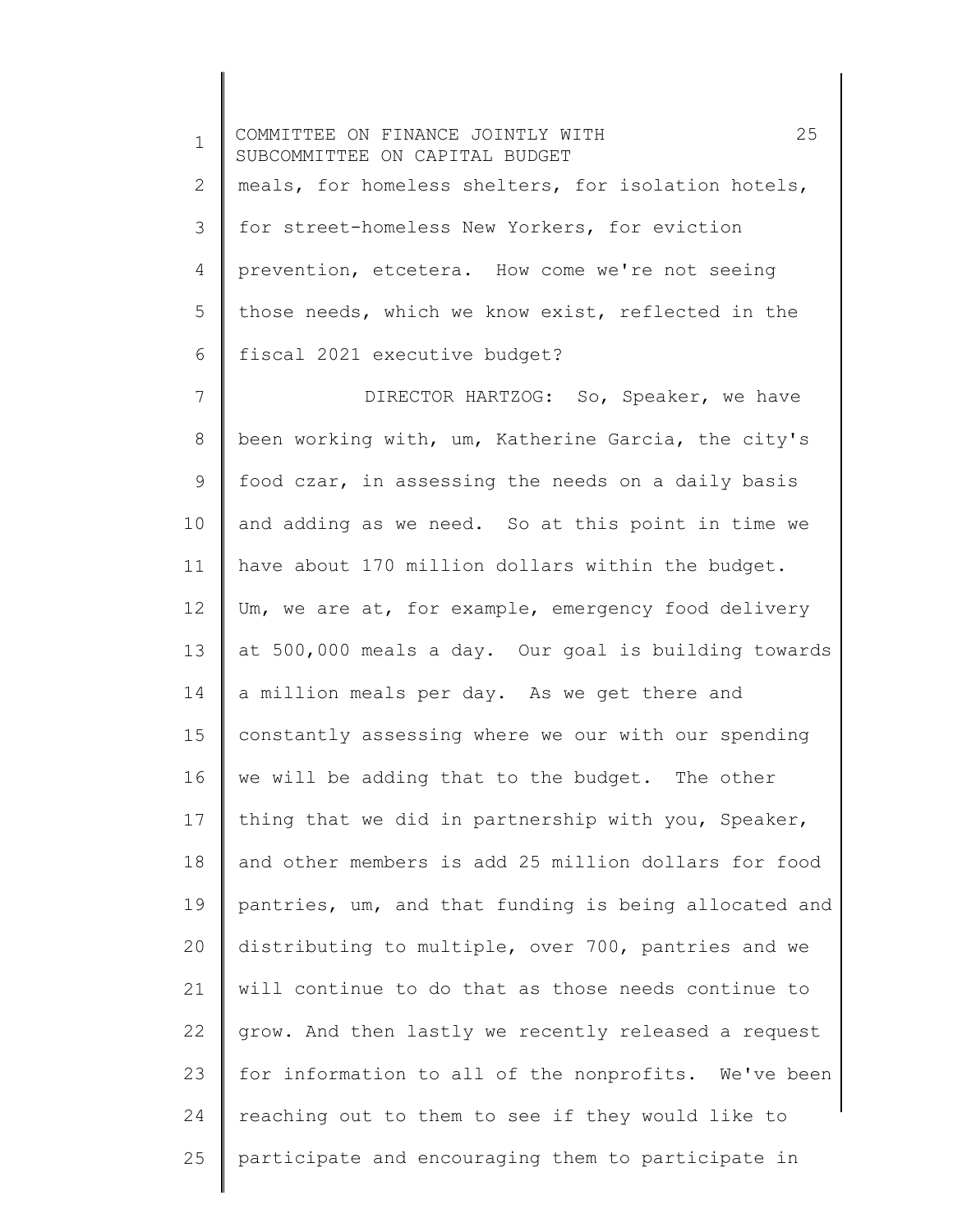| $\mathbf 1$ | 26<br>COMMITTEE ON FINANCE JOINTLY WITH<br>SUBCOMMITTEE ON CAPITAL BUDGET |
|-------------|---------------------------------------------------------------------------|
| 2           | our, um, Get Food, in our home-delivered meals                            |
| 3           | program so we can serve many more New Yorkers and                         |
| 4           | achieve that goal of a million. And so we're doing                        |
| 5           | all that we can. It's, you know, it's not                                 |
| 6           | necessarily that the budget, yes, it doesn't reflect                      |
| 7           | it at this moment, but as we assess the needs, and                        |
| 8           | they are growing, we will be adding that funding.                         |
| 9           | And as you also know we don't necessarily at this                         |
| 10          | point, um, it's not a, ah, just because the funding                       |
| 11          | is not there doesn't mean we can't move forward with                      |
| 12          | our plans and make sure that as agencies are able to                      |
| 13          | ramp up and provide the necessary delivery, food                          |
| 14          | distribution, actually preparing the meals, that                          |
| 15          | they, that is not, ah, a factor prohibiting the food.                     |
| 16          | SPEAKER JOHNSON: We assume, Director                                      |
| 17          | Hartzog, that the cost associated just with the items                     |
| 18          | that I listed is going to be significant in needing                       |
| 19          | to invest in these areas given the impact of COVID-19                     |
| 20          | on the social safety net and on these vulnerable                          |
| 21          | populations. Is that correct?                                             |
| 22          | DIRECTOR HARTZOG: Yes.                                                    |
| 23          | SPEAKER JOHNSON: So, I mean, I assume                                     |
| 24          | what you're saying is as we continue to assess what                       |
| 25          | the needs are going into budget adoption there will                       |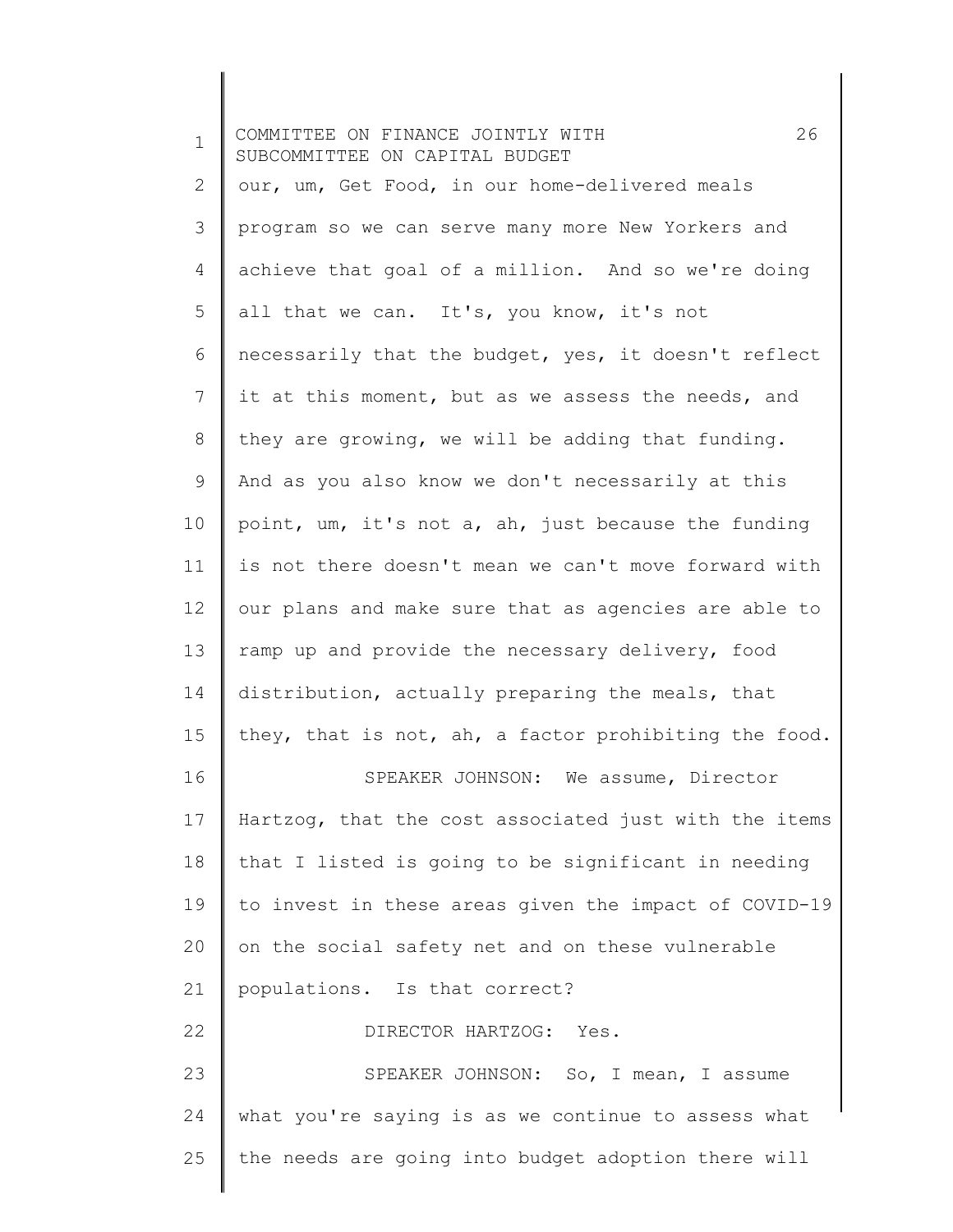1 2 3 4 5 6 7 8 9 10 11 12 13 14 15 16 17 18 19 20 21 22 23 24 COMMITTEE ON FINANCE JOINTLY WITH 27 SUBCOMMITTEE ON CAPITAL BUDGET be adjustments that are made to make investments in those areas? DIRECTOR HARTZOG: As always, Speaker, much better said by you than me. SPEAKER JOHNSON: OK, thank you. DIRECTOR HARTZOG: Thank you for summarizing. SPEAKER JOHNSON: So as a way to help hard-hit property owners the council proposed a short-term property tax deferral program in its response to the preliminary budget. This proposal would have allowed impacted property owners such as struggling homeowners, hotels, rental buildings that provide rent deferrals, and mom and pop retail properties a six-month, low-interest deferral of their July property tax payment. The city's cash flow issue would be held harmless by asking large property owners who are able to prepay property taxes similar to how they did in the 1970s when Abney organized them to help the city during the city's fiscal crisis at the time. Do you have a reaction to this proposal? Are there any concerns that you would flag about a proposal on those lines.

25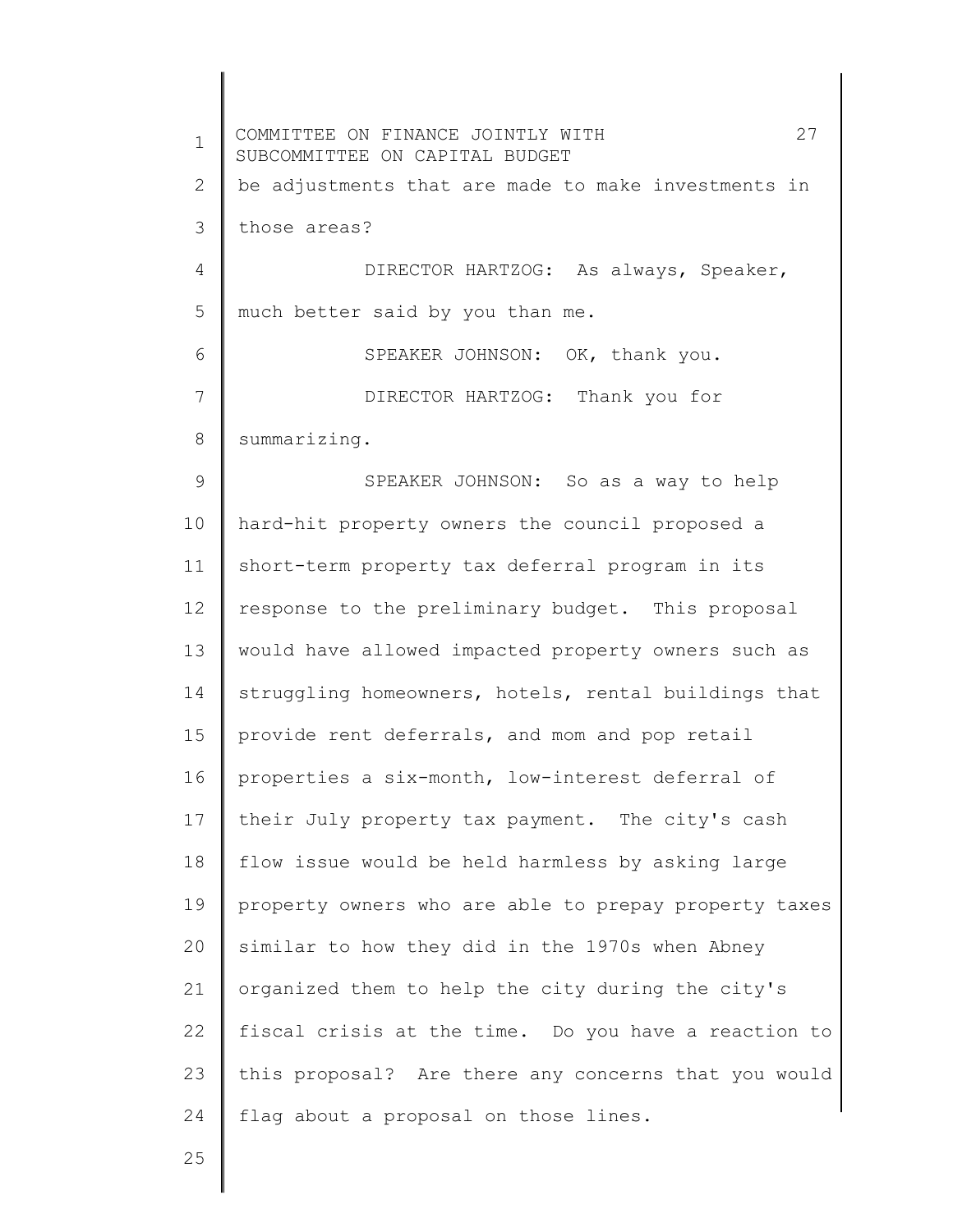| $\mathbf 1$  | 28<br>COMMITTEE ON FINANCE JOINTLY WITH<br>SUBCOMMITTEE ON CAPITAL BUDGET |
|--------------|---------------------------------------------------------------------------|
| $\mathbf{2}$ | DIRECTOR HARTZOG: Um, I'm actually                                        |
| 3            | gonna, ah, turn it over to Francesco to talk a little                     |
| 4            | bit about this, um, because he's been very much                           |
| 5            | involved in assessing this.                                               |
| 6            | DEPUTY DIRECTOR BRINDISI: Good morning,                                   |
| 7            | Speaker. Good morning, council members. Um, we                            |
| $8\,$        | have, ah, as you know there is a number of property                       |
| 9            | tax, ah, payment plans, ah, and the, just last year                       |
| 10           | we passed some new, ah, payment plans to assist, ah,                      |
| 11           | low-income and, ah, people that are homeowners that                       |
| 12           | are struggling and that have, ah, or they're more                         |
| 13           | than 60 years old, 65 years old. Um, so all of                            |
| 14           | those, um, remain available to all the property                           |
| 15           | owners. Ah, I would, I would have to say that, um,                        |
| 16           | the situation for the cash balance is ah, is, ah,                         |
| 17           | something that we're assessing very closely. As you                       |
| 18           | know, the July payment is typically one of the two                        |
| 19           | biggest ones. Ah, and therefore we don't know to                          |
| 20           | what extent, ah, ah, prepayment would cover the, the                      |
| 21           | amount that, ah, that your plan, ah, suggests, ah,                        |
| 22           | it's delayed for, at low, at low interest rates for                       |
| 23           | the remainder of the population. It's just not clear                      |
| 24           | to what extent we can, ah, to what extent we can, ah,                     |
| 25           | play that balancing act.                                                  |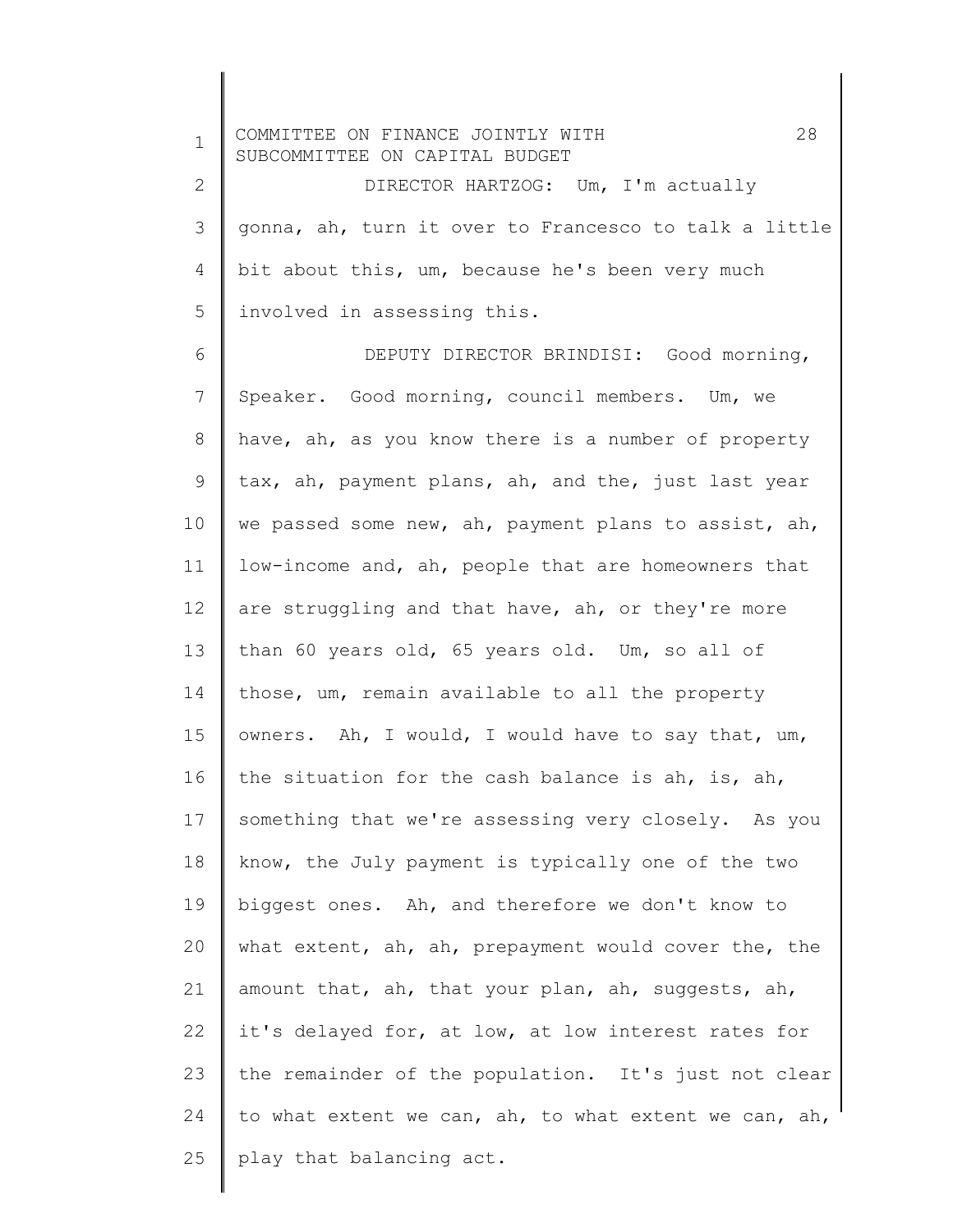| $\mathbf 1$  | 29<br>COMMITTEE ON FINANCE JOINTLY WITH<br>SUBCOMMITTEE ON CAPITAL BUDGET |
|--------------|---------------------------------------------------------------------------|
| $\mathbf{2}$ | SPEAKER JOHNSON: And Francesco or                                         |
| 3            | Melanie, ah, what percentage of the property tax does                     |
| 4            | OMB expect to be delinquent in fiscal 2021 and how                        |
| 5            | does that estimate compare to a typical year?                             |
| 6            | DEPUTY DIRECTOR BRINDISI: Um, I, ah, I                                    |
| 7            | can check on the, to the percentage. What I can, ah,                      |
| 8            | right away can tell you is that we increased the                          |
| 9            | amount of expected delinquency for fiscal year 21 by                      |
| 10           | about 180 million. Ah, that goes into the amount of                       |
| 11           | reserves that, that we, ah, think, ah, the amount of                      |
| 12           | property tax we don't expect to collect. Um, the,                         |
| 13           | the amount of, ah, um, property tax delinquencies is                      |
| 14           | about 2%, um, in the, in the plan.                                        |
| 15           | SPEAKER JOHNSON: Thank you. And, ah,                                      |
| 16           | Director Hartzog, in fiscal 2020 the city, ah,                            |
| 17           | charged late, ah, charged large properties an 18%                         |
| 18           | interest compounded daily for late payments and 7%                        |
| 19           | interest for smaller properties. Would the                                |
| 20           | administration support lowering these rates for                           |
| 21           | fiscal 2021 given the economic situation that many                        |
| 22           | property owners are facing?                                               |
| 23           | DIRECTOR HARTZOG: That's certainly is a                                   |
| 24           | conversation that we want to have with you, Speaker.                      |
| 25           | Yes.                                                                      |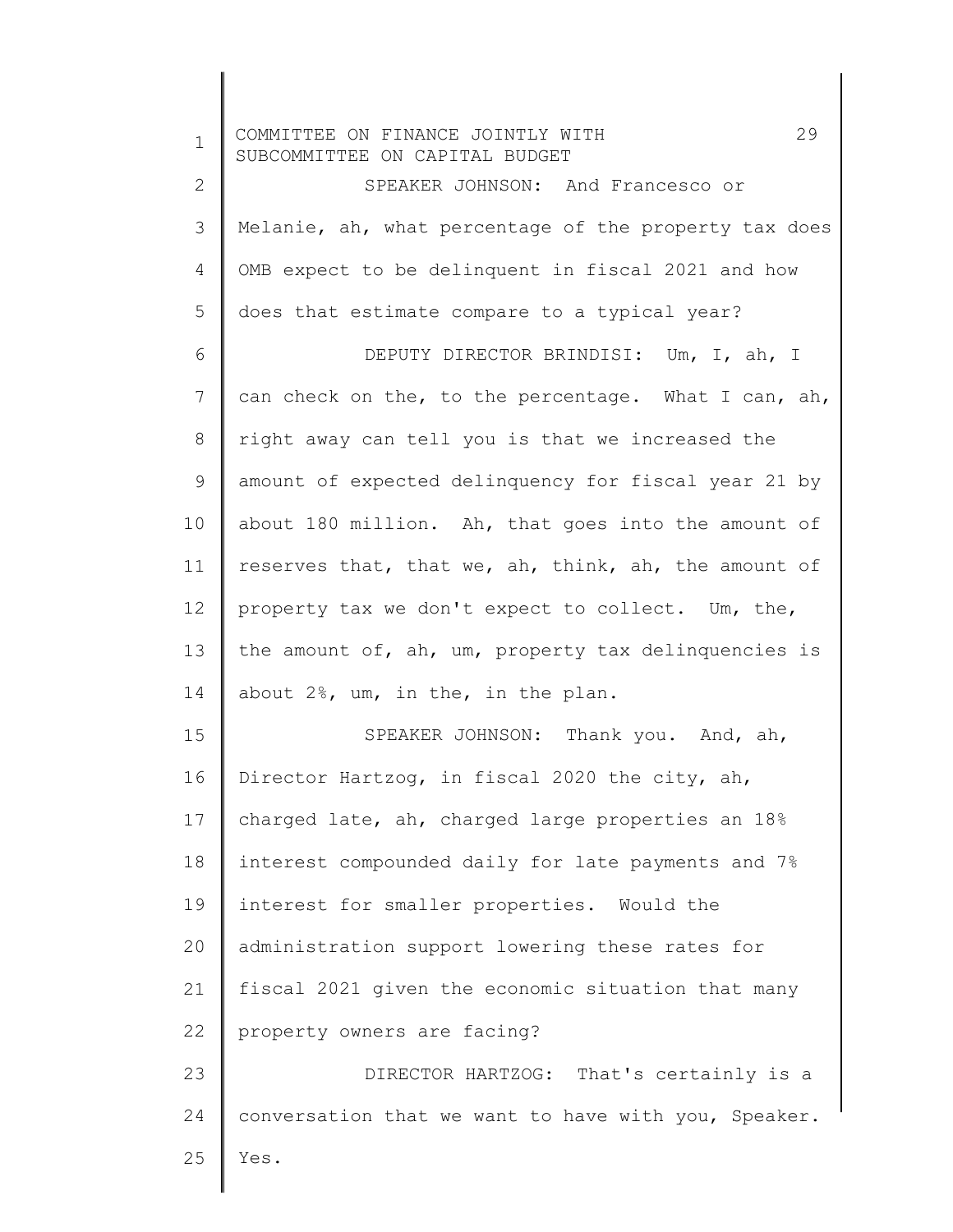1 2 3 4 5 6 7 8 9 10 11 12 13 14 15 16 17 18 19 20 21 22 23 24 25 COMMITTEE ON FINANCE JOINTLY WITH 30 SUBCOMMITTEE ON CAPITAL BUDGET SPEAKER JOHNSON: Thank you. And has the administration considered other ways to help households and firms having difficulty paying their property taxes under current conditions? DIRECTOR HARTZOG: We think at this point in time, given the number of programs that we have in place and, obviously, as you just mentioned, having conversations about what the interest rate levels are, um, that that is sufficient. Of course, we're always open to having more conversations with you and others who have ideas on what more we can do. SPEAKER JOHNSON: OK. Well, we look forward... DIRECTOR HARTZOG: Absolutely. SPEAKER JOHNSON: ...discussing this over the course of the budget process. I want to into the financial plan adjustments related to COVID. Recognizing how quickly you had to adjust the financial plan and the incredible uncertainty of the final fiscal impact of the pandemic and the incredible uncertainty of the final fiscal impact of the pandemic on the city's budget, I expect that the executive budget will need considerable adjustment before we adopt the budget. And I'm curious that the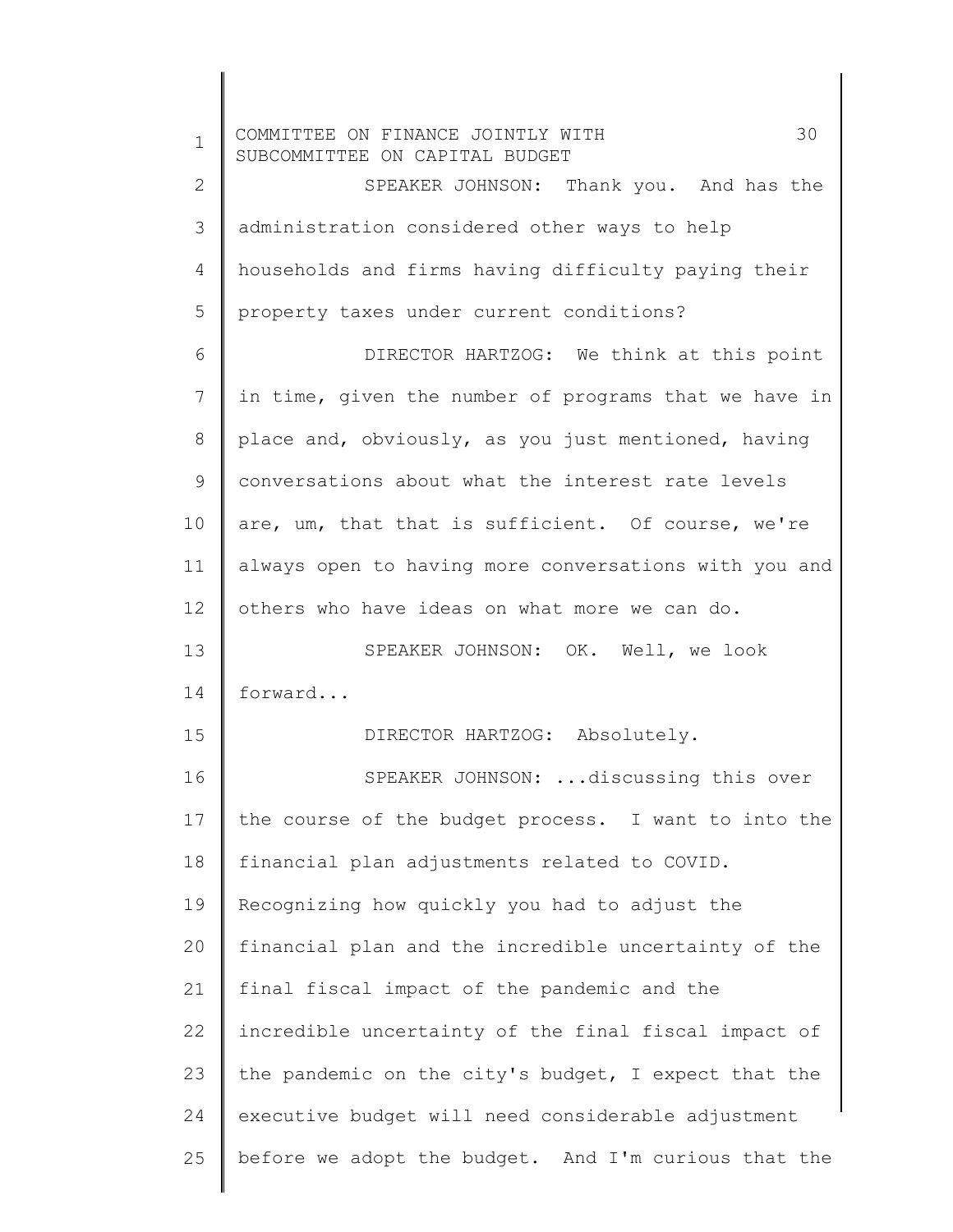| $\mathbf 1$ | 31<br>COMMITTEE ON FINANCE JOINTLY WITH<br>SUBCOMMITTEE ON CAPITAL BUDGET |
|-------------|---------------------------------------------------------------------------|
| 2           | proposed fiscal 2021 executive budget does not                            |
| 3           | include any new funding for disease detective or                          |
| 4           | contact tracing, for more public health services, or                      |
| 5           | for hotels to isolate people who have been exposed to                     |
| 6           | COVID-19. Which areas of the budget do you see                            |
| 7           | adjustments that are going to need to take place for                      |
| $8\,$       | pandemic response and recovery activities in fiscal                       |
| 9           | 2021? Where do you expect to have to add more                             |
| 10          | funding given the needs that we're seeing to make                         |
| 11          | progress in these areas?                                                  |
| 12          | DIRECTOR HARTZOG: So the first thing                                      |
| 13          | I'll say is that, um, this, the pandemic is very                          |
| 14          | dynamic and challenging for us to project, and as,                        |
| 15          | ah, things are moving on the ground, um, it becomes,                      |
| 16          | right, where we're just reacting, um, and moving as                       |
| 17          | quickly as we can on the budget side. But, again, it                      |
| 18          | does not prohibit the spending that needs to happen                       |
| 19          | to ramp up. So, to answer your question and just to                       |
| 20          | give you an example, when we started the pandemic,                        |
| 21          | um, and we talked about our projected expenses                            |
| 22          | related to COVID-19 we wanted to make sure that we                        |
| 23          | were having sufficient, um, ah, surge capacity for,                       |
| 24          | um, ah, additional hospital capacity outside of the                       |
| 25          | four walls, as we call it. And at the time we were                        |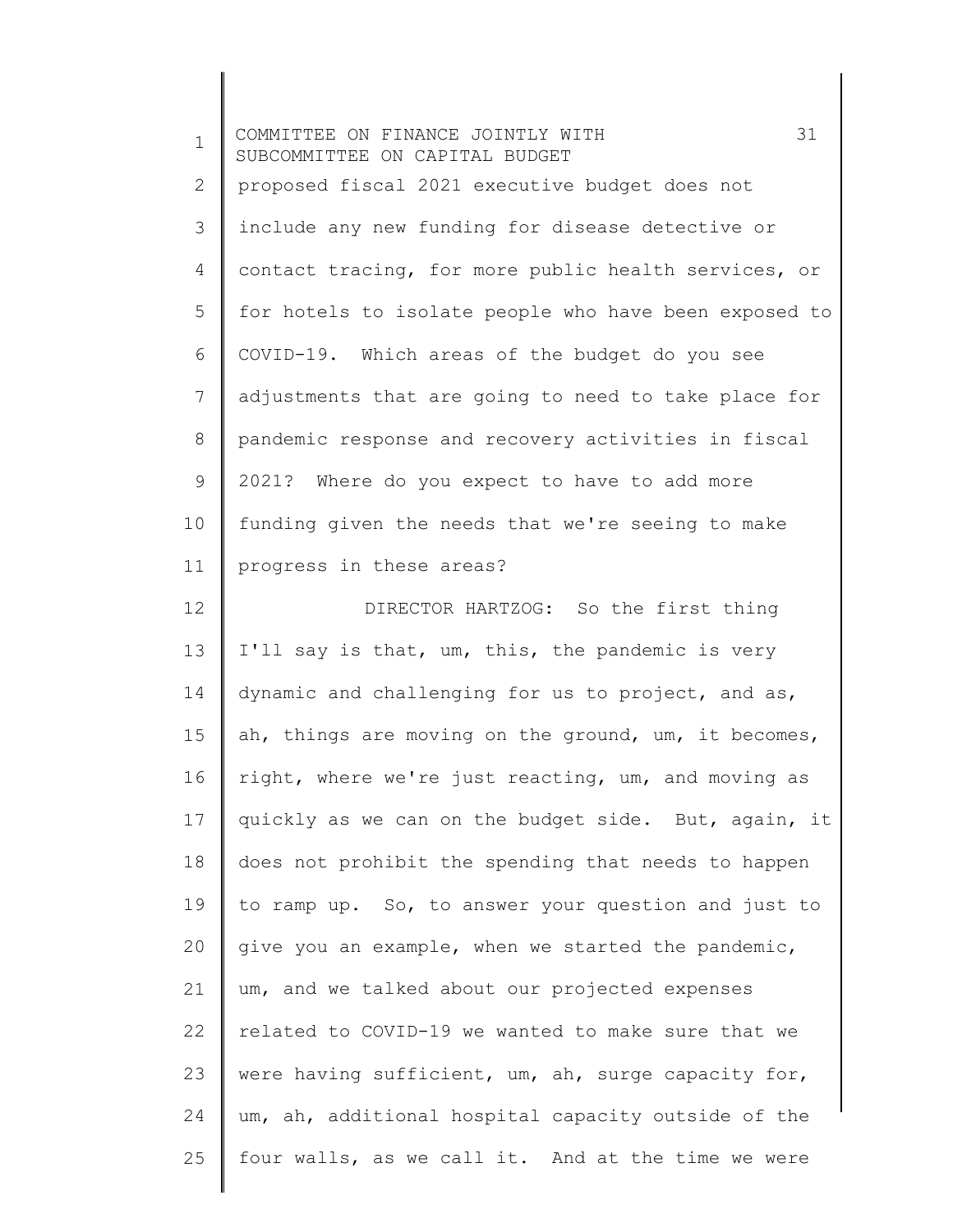1 2 3 4 5 6 7 8 9 10 11 12 13 14 15 16 17 18 19 20 21 22 23 24 25 COMMITTEE ON FINANCE JOINTLY WITH 32 SUBCOMMITTEE ON CAPITAL BUDGET projecting that we may need to spend more on standing up hospital capacity outside of the public hospital system. And given all of our efforts around social distancing that we immediately, um, of course, extremely for the economy and for many communities, but we did shut down the economy in terms of social distancing. We were able to avoid those costs, um, because we were seeing and now we're seeing hospitalization rates start to stabilize. So that just gives you a sense of how dynamic and challenging it is as we're moving along with the pandemic to do projection beyond most [inaudible] months. But where we can see spending going now, um, clearly one of the areas that you have talked about and prioritized, and we agree, um, is food related. The other areas that we'll see are isolation beds, so as we start to ramp up testing capacity in communities, the mayor just announced more testing expansion in several communities, we want to do much more, um, and as that capacity for diagnostic testing comes on line we would seen testing expand into more communities. That's another area of spending. We would see more of the disease detectives and tracing. The mayor announced, ah, hiring a thousand positions. That's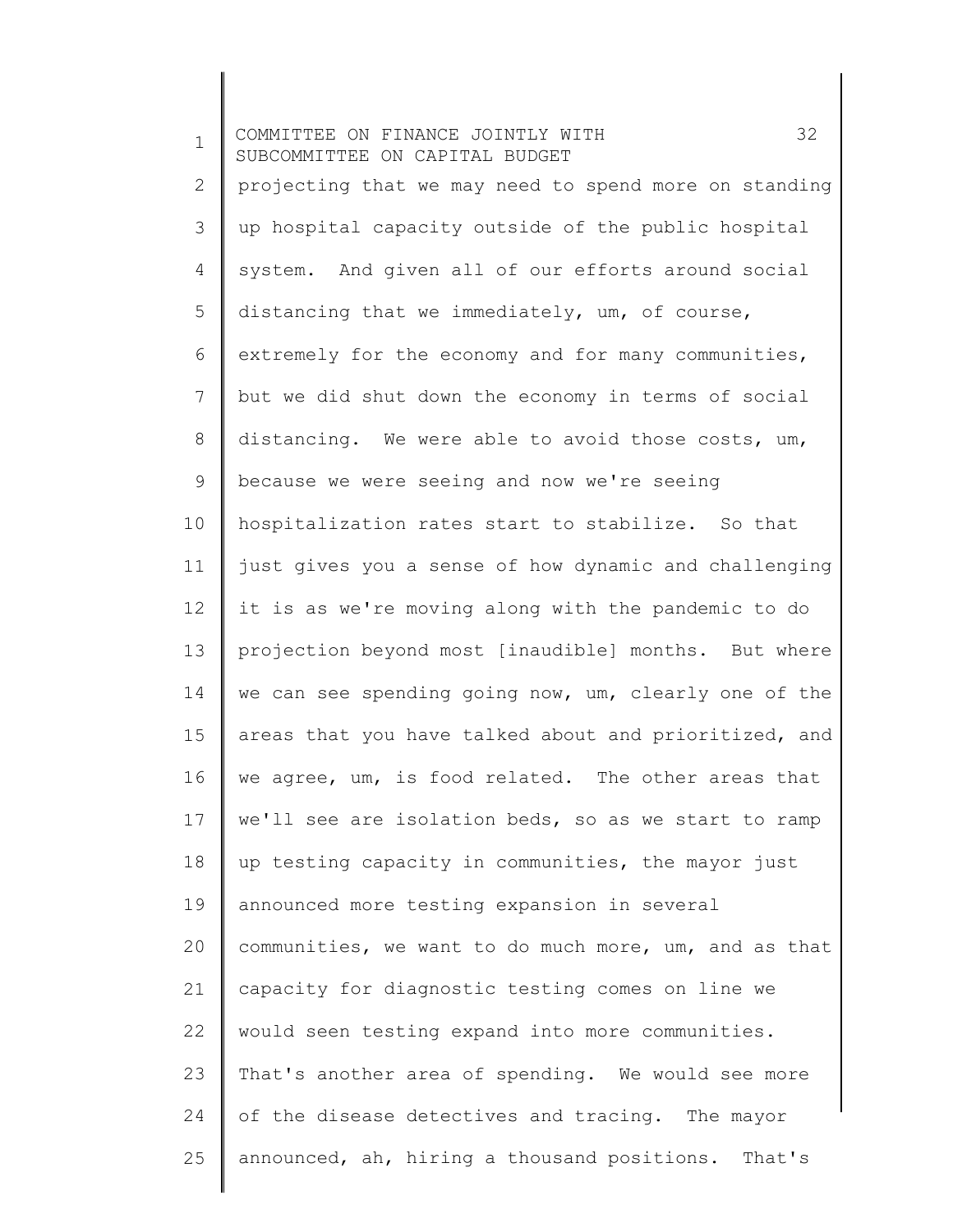| $\mathbf 1$  | 33<br>COMMITTEE ON FINANCE JOINTLY WITH<br>SUBCOMMITTEE ON CAPITAL BUDGET |
|--------------|---------------------------------------------------------------------------|
| $\mathbf{2}$ | over about 100 million and so the Department of                           |
| 3            | Health is doing an amazing job of ramping up. I                           |
| 4            | think there's about 300 or 400 individuals currently                      |
| 5            | in the pipeline, um, who are being recruited for the                      |
| 6            | positions to fill the thousand, and then in the                           |
| 7            | isolation bed model, um, that is about, ah, 250                           |
| $8\,$        | million for hotels, um, and to get that capacity up                       |
| 9            | and running and that includes actually staffing them.                     |
| 10           | SPEAKER JOHNSON: So I think this next                                     |
| 11           | question goes along the lines of what you were just                       |
| 12           | discussing. As New Yorkers who have contracted                            |
| 13           | COVID-19 recover a new cohort of the population may                       |
| 14           | need additional health services, such as home care                        |
| 15           | services, to address their health needs or other                          |
| 16           | potential services. Has the administration thought                        |
| 17           | about what resources will be needed in the long term                      |
| 18           | to address the health needs of those recovering from                      |
| 19           | COVID-19 as well as continuing to protect vulnerable                      |
| 20           | populations at risk of contracting the virus even                         |
| 21           | after New York City reaches its peak in cases. Ah,                        |
| 22           | if so, could you sketch out some of those investments                     |
| 23           | that you think will need to be made in FY24?                              |
| 24           | DIRECTOR HARTZOG: Well, broadly                                           |
| 25           | speaking, um, we talked about the isolation beds.                         |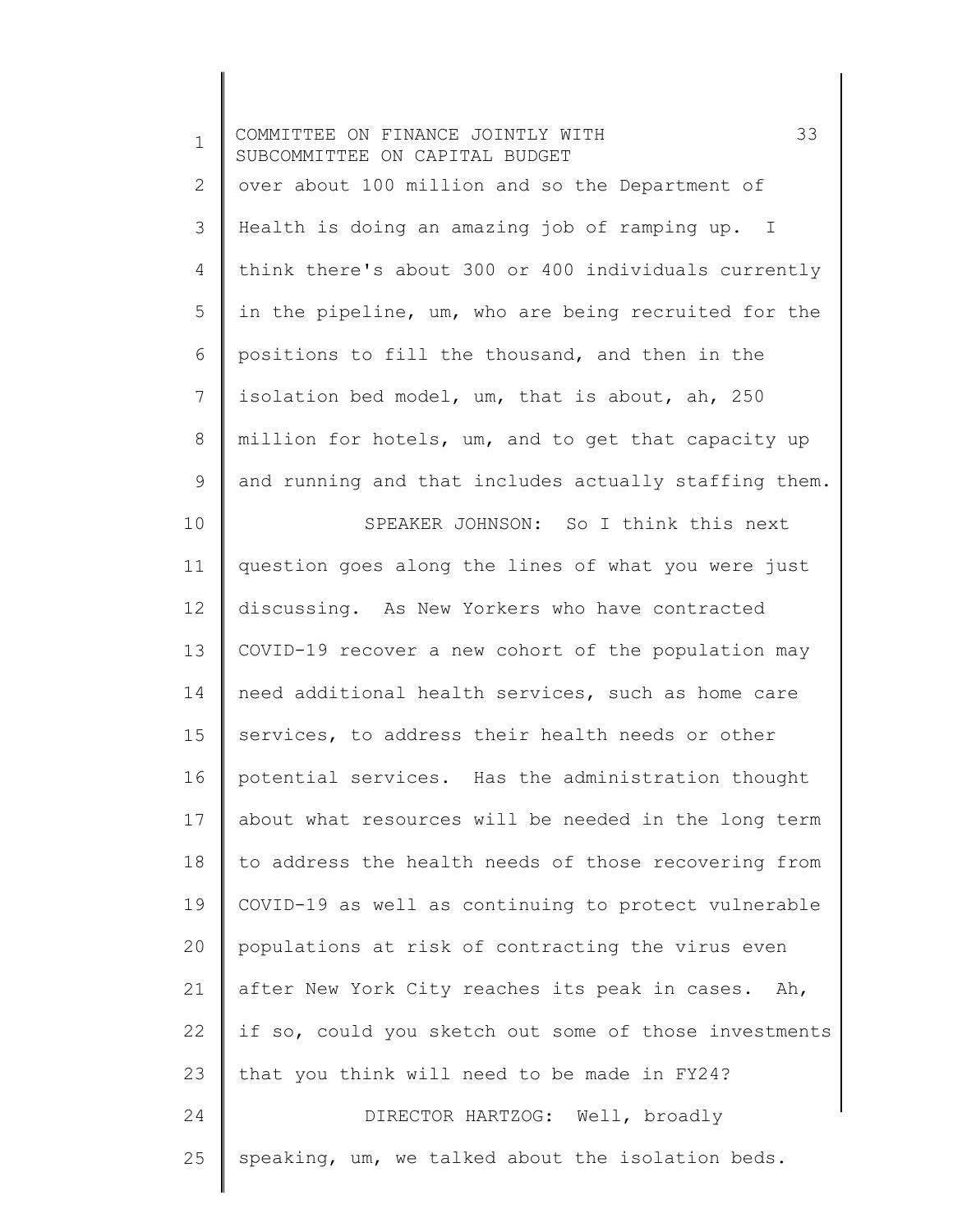1 2 3 4 5 6 7 8 9 10 11 12 13 14 15 16 17 18 19 20 21 22 23 24 25 COMMITTEE ON FINANCE JOINTLY WITH 34 SUBCOMMITTEE ON CAPITAL BUDGET But then the other thing that we've been doing to make sure that we're, um, not putting vulnerable, ah, populations at risk, for example for nursing homes, not-for-profit nursing homes. We know that's a very vulnerable population. These are programs that have very, um, financial instability. We have put in place surge contracts for them to bring on. We will pay for the capacity for them to bring on additional nurses and medical staff as needed. Um, as the state is also working with us, um, and providing additional testing there and we will do all the billing and claiming for them, the back end, for the nursing home so that they're not struggling to meet those demands and, ah, figure out the financial mechanisms for that. We're doing the same for the independent hospitals as well, um, in providing them with both, um, surge staffing, technical assistance, um, through our resources and helping them figure out the billing and claiming for all that. Um, that's all the resources that we're providing. And we're also doing it for home health aide programs as well, meaning as people are at home, as you just spoke about, Speaker, and the home aide is sick or is, um, potentially at risk, we're making sure that we're providing and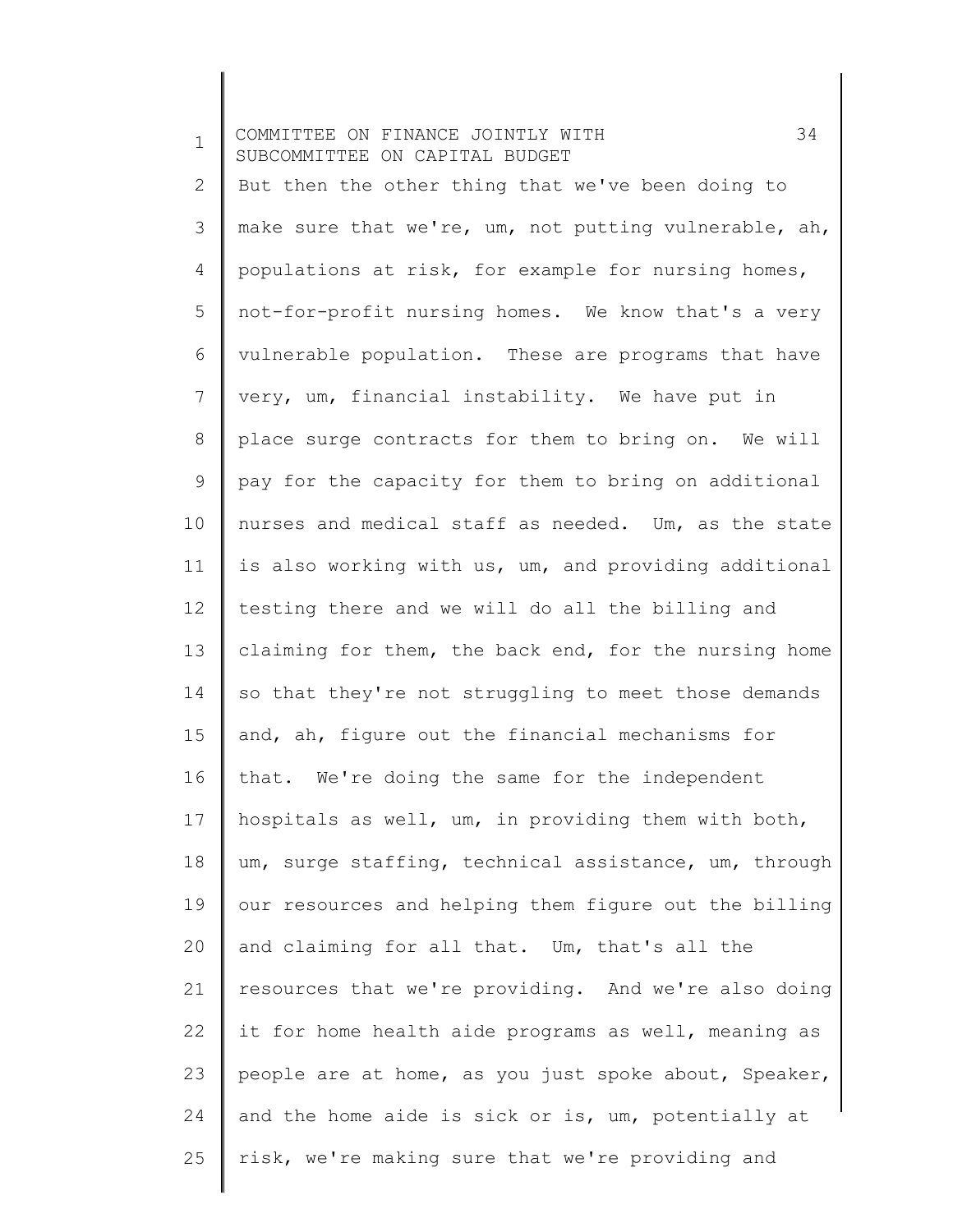| $\mathbf{1}$ | 35<br>COMMITTEE ON FINANCE JOINTLY WITH<br>SUBCOMMITTEE ON CAPITAL BUDGET |
|--------------|---------------------------------------------------------------------------|
| $\mathbf{2}$ | working with all of those programs around PPE and                         |
| 3            | surge capacity staffing.                                                  |
| 4            | SPEAKER JOHNSON: Thank you. I'm going                                     |
| 5            | to go to my last, ah, set of questions on budget                          |
| 6            | reserves, the state budget cuts, and there's a lot of                     |
| 7            | members that have questions, so I'm gonna, ah, limit                      |
| 8            | my time today and I may come back, ah, later,                             |
| 9            | depending on how many members have questions. So                          |
| 10           | typically in executive budgets there is one billion                       |
| 11           | dollars or more in the general reserve and the                            |
| 12           | capital stabilization reserve. You've, you talked                         |
| 13           | about the reserves in your testimony, along with the                      |
| 14           | funds and the retirees' health benefits trust that                        |
| 15           | could be drawn upon if needed. In contrast, this                          |
| 16           | budget has only 100 million dollars in the general                        |
| 17           | reserve and is already using all of the retirees'                         |
| 18           | health benefit trust funds accessible in fiscal 2021,                     |
| 19           | leaving very little ability to adjust to any                              |
| 20           | additional bad news without significant budget cuts                       |
| 21           | or tax increases. Do you agree with that, do you                          |
| 22           | agree with that assessment?                                               |
| 23           | DIRECTOR HARTZOG: I think that we have,                                   |
| 24           | the reserves are there just for this purpose, which                       |
| 25           | is no one could have predicted the pandemic and the,                      |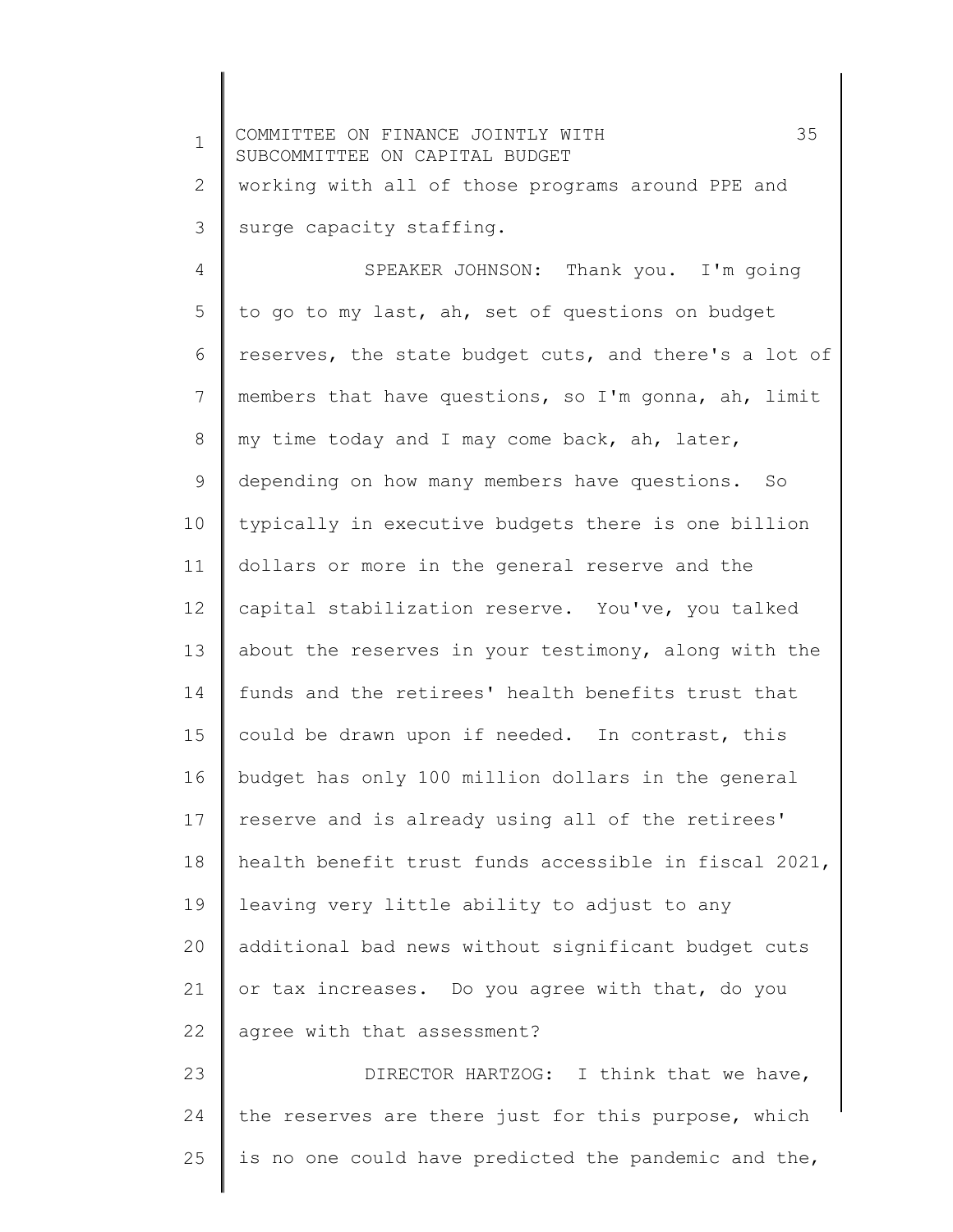| $\mathbf 1$  | 36<br>COMMITTEE ON FINANCE JOINTLY WITH<br>SUBCOMMITTEE ON CAPITAL BUDGET |
|--------------|---------------------------------------------------------------------------|
| $\mathbf{2}$ | the hit that we would take in terms of our review.<br>I                   |
| 3            | think that you are correct that there are limited                         |
| 4            | resources in terms of reserves available in fiscal                        |
| 5            | 21, um, in fiscal 2021 to be able to balance for                          |
| 6            | fiscal 2022. This is why the mayor has continued to                       |
| 7            | call on the federal government to provide another                         |
| 8            | round of stimulus for us. We cannot do this alone                         |
| 9            | and most certainly cannot cut our way out of this                         |
| 10           | problem. We need more support.                                            |
| 11           | SPEAKER JOHNSON: And ultimately there                                     |
| 12           | is, of course, ah, more potential bad news on the                         |
| 13           | horizon. The state's enacted budget includes                              |
| 14           | language that allows the state Division of Budget to                      |
| 15           | periodically reduce appropriations after April, June,                     |
| 16           | and December if state revenue is insufficient to                          |
| 17           | balance the budget or if expenditures are higher than                     |
| 18           | anticipated. The recent state financial plan will                         |
| 19           | trigger such cuts. What is your evaluation of the                         |
| 20           | risk to the city's budget from this potential state                       |
| 21           | action?                                                                   |
| 22           | DIRECTOR HARTZOG: The risk is very high.                                  |
| 23           | The, um, the recent announcement is 8 billion dollars                     |
| 24           | in cuts to localities. Um, we don't have any figures                      |
| 25           | or any sense just yet of what that will mean for New                      |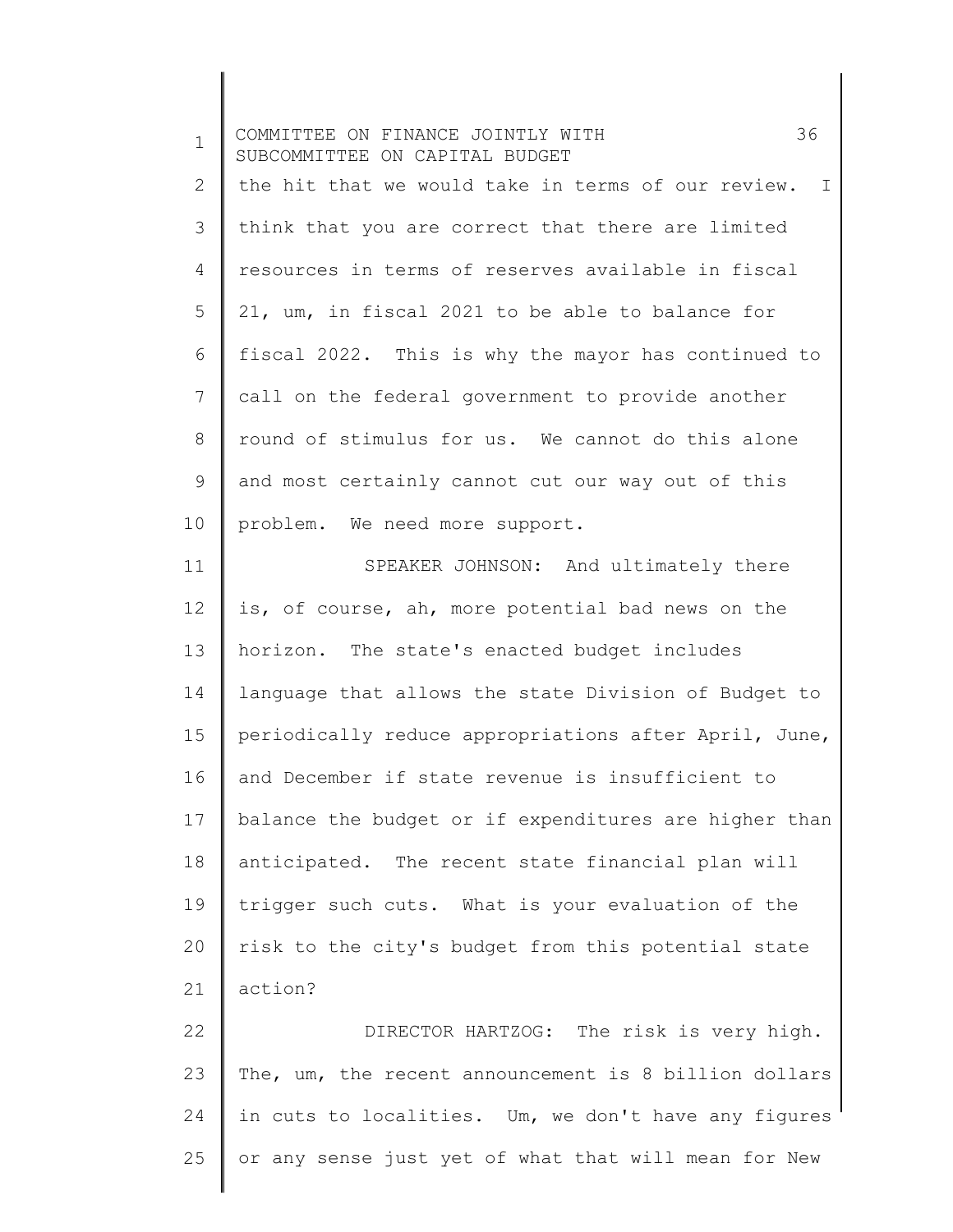| $\mathbf 1$  | 37<br>COMMITTEE ON FINANCE JOINTLY WITH<br>SUBCOMMITTEE ON CAPITAL BUDGET |
|--------------|---------------------------------------------------------------------------|
| $\mathbf{2}$ | York City. Um, but, you know, we know that that                           |
| 3            | would likely results in cuts to state education aid,                      |
| 4            | um, and to possibly Medicaid, um, the big areas where                     |
| 5            | the state spends on localities. Um, you know, the                         |
| 6            | state is going through what we are going through,                         |
| 7            | many states and municipalities are experiencing.                          |
| 8            | It's also why the governor, um, has called on more                        |
| 9            | stimulus to come to not only just New York City and                       |
| 10           | other localities, but obviously to the state. But                         |
| 11           | the risk is high.                                                         |
| 12           | SPEAKER JOHNSON: And how is the                                           |
| 13           | administration preparing for potentially more cuts                        |
| 14           | from the state at a time when it is fighting to                           |
| 15           | address the city's current budget emergency? I think                      |
| 16           | the, both the mayor and the governor are calling up                       |
| 17           | the federal government and congressional leaders have                     |
| 18           | been very, our congressional leaders have been very                       |
| 19           | proactive in asking for more stimulus and that we                         |
| 20           | cannot just simply cut our way through this, and I                        |
| 21           | think we are calling upon the legislature to also                         |
| 22           | deliver the same message, that we cannot cut our way                      |
| 23           | through this, that we need additional stimulus                            |
| 24           | support. Um, we've been able to pivot very quickly                        |
| 25           | and make some very tough choices. I know that many                        |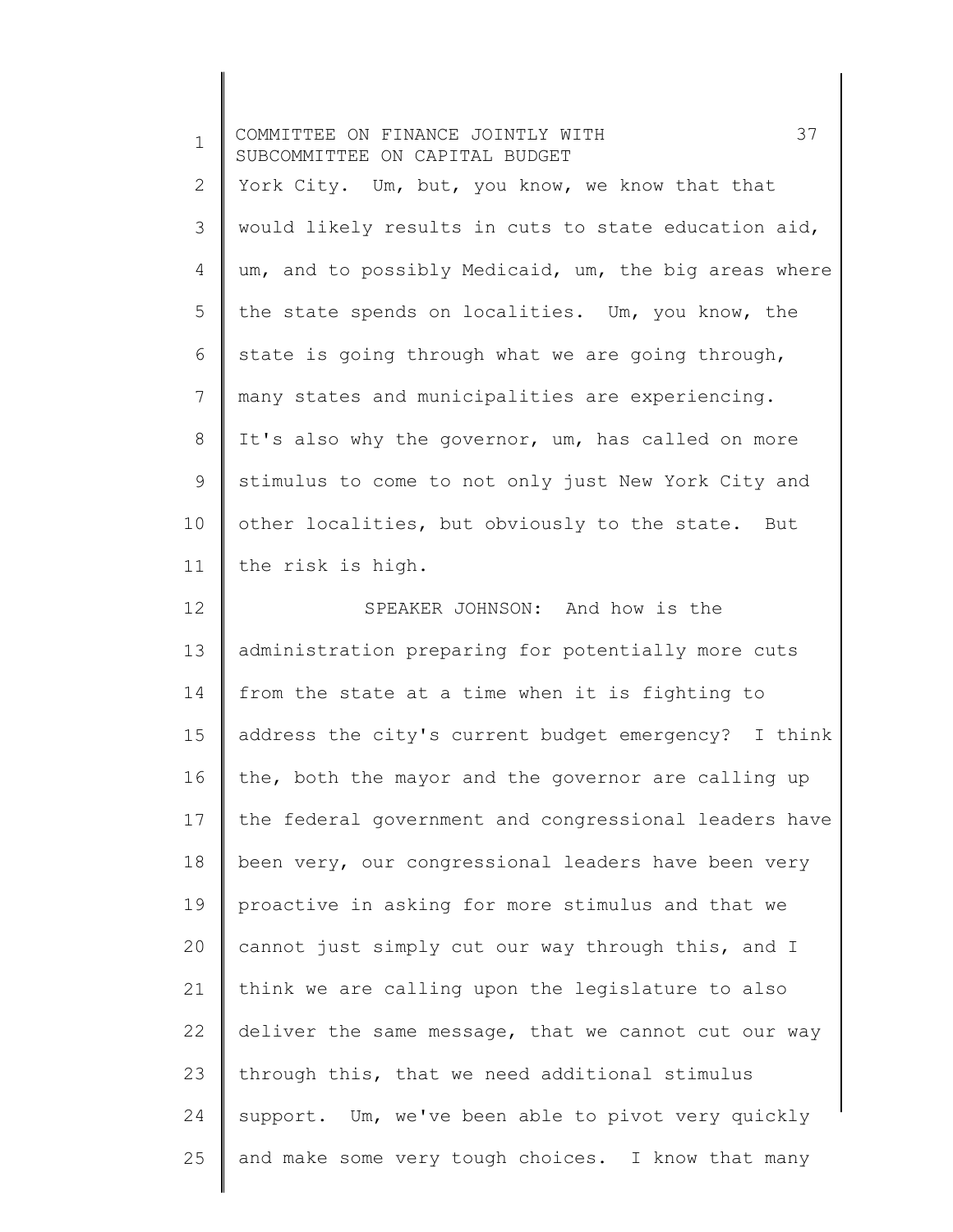| $\mathbf 1$ | 38<br>COMMITTEE ON FINANCE JOINTLY WITH<br>SUBCOMMITTEE ON CAPITAL BUDGET |
|-------------|---------------------------------------------------------------------------|
| 2           | of the members and I, too, um, and the mayor share                        |
| 3           | the concern that we've had to make some very                              |
| 4           | difficult choices in this budget. This is the                             |
| 5           | largest savings program across this fiscal year, um,                      |
| 6           | and next, ah 3 billion dollars, the largest in this                       |
| 7           | administration, um, and we've pivoted very quickly to                     |
| 8           | curtail spending as much as we possibly can and                           |
| 9           | balance the budget, ah, the executive budget, in a                        |
| 10          | matter of weeks post pandemic, but this is not                            |
| 11          | something that we, the city or even the state can                         |
| 12          | just simply cut our way through.                                          |
| 13          | SPEAKER JOHNSON: Thank you. I'm going                                     |
| 14          | to, ah, finish. Ah, I want to thank you. I know you                       |
| 15          | have literally been working seven days around the                         |
| 16          | clock for the last eight weeks. You have been very                        |
| 17          | accessible, ah, in having conversations during a                          |
| 18          | really difficult period, of course with the city as a                     |
| 19          | whole, but I know for OMB. So I really appreciate                         |
| 20          | your hard work and, and partnership in trying to work                     |
| 21          | through this together. And I'll just end with this,                       |
| 22          | ah, with this thought, which I would love your                            |
| 23          | reaction to. One of the concerns that I have, ah,                         |
| 24          | Director Hartzog, is given the, I think, incredibly                       |
| 25          | shameful rhetoric that we've seen from Majority                           |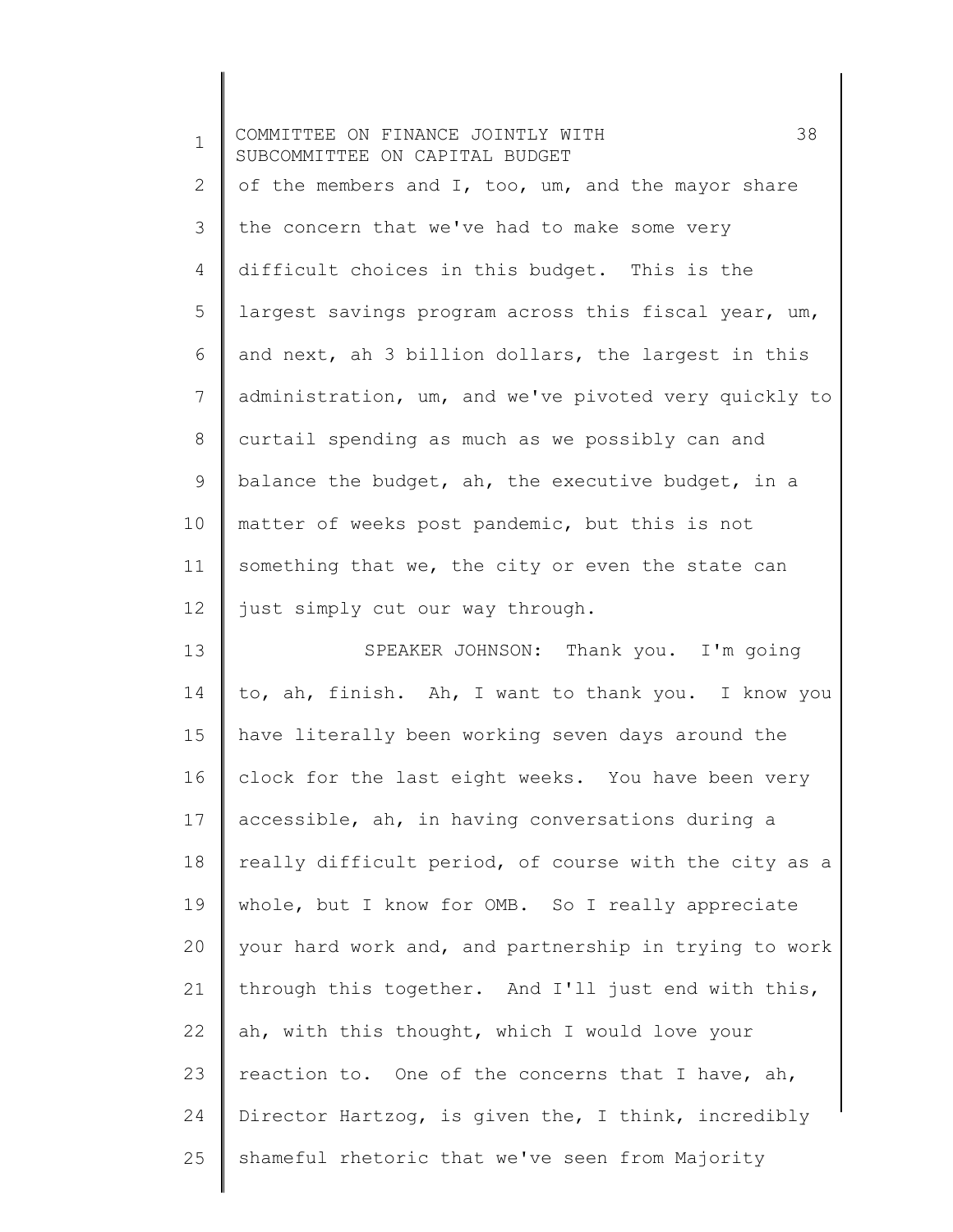1 2 3 4 5 6 7 8 9 10 11 12 13 14 15 16 17 18 19 20 21 22 23 24 25 COMMITTEE ON FINANCE JOINTLY WITH 39 SUBCOMMITTEE ON CAPITAL BUDGET Leader McConnell and, ah, I believe yesterday or the day before from the president saying that they did not want blue state bailouts and giving money to states and localities that are suffering right now and talking about the need for places to consider bankruptcy, which we know is unacceptable. Ah, given that that's been the theoretic out of Washington and that we don't know yet the amount of federal stimulus funds that will be appropriated for state and local needs both for us and the rest of the country, given that the economy is still significantly shut down here in New York City and that is going to continue, at least in the short term, and we don't know when that's going to come back in the way that we need for our, for our financial stability, given that we're drawing down a significant amount of the reserves that we worked for years to build up. Given the issues that I just talked with you about and the questions you answered around the precarious nature of state cuts that we're gonna potentially see, ah, just over the next money and what that could mean for the city. Given all of those pieces that are, that are fit together, I just want to hear your sort of thoughts on how you think about how all of these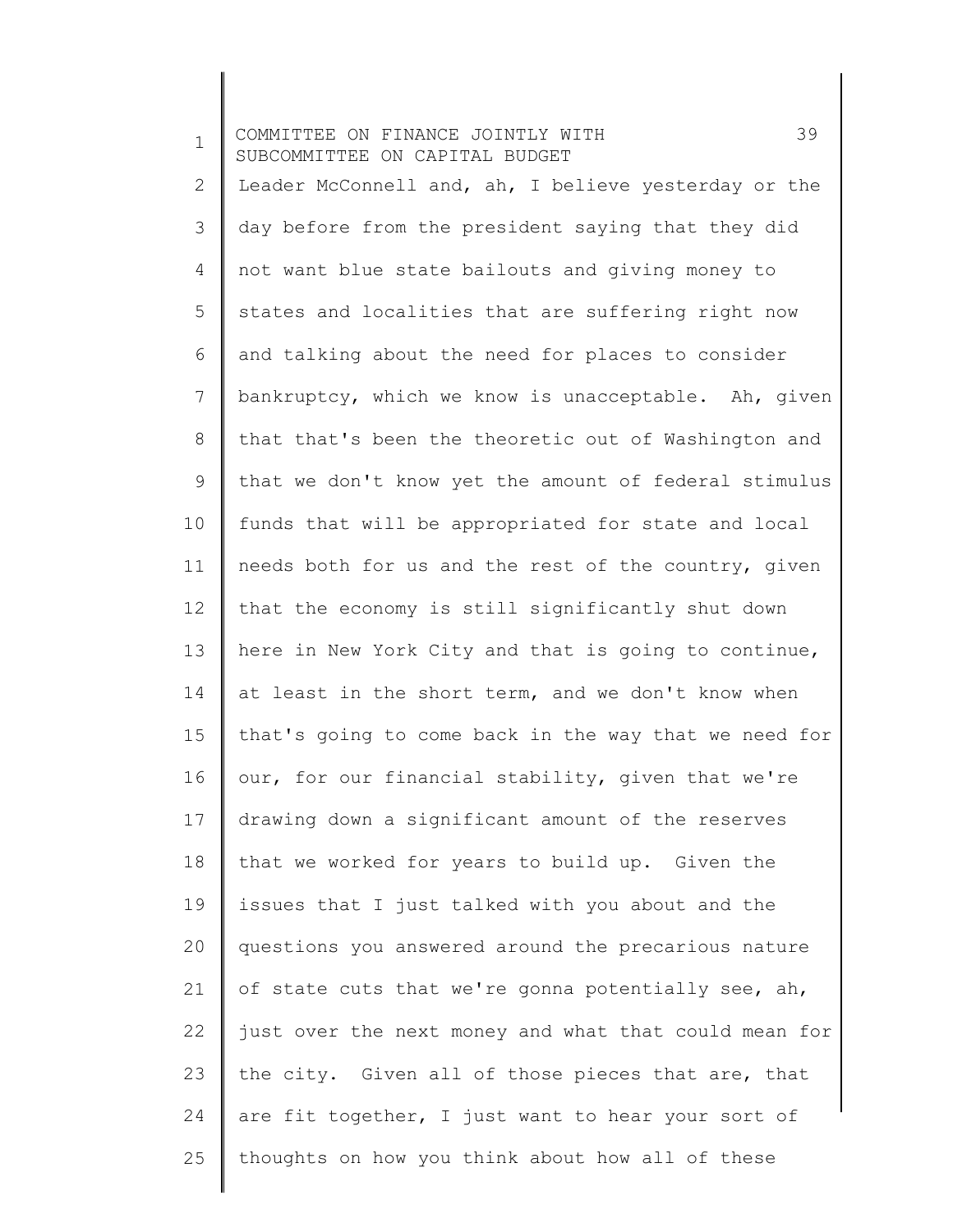1 2 3 4 5 6 7 8 9 10 11 12 13 14 15 16 17 18 19 20 21 22 23 24 25 COMMITTEE ON FINANCE JOINTLY WITH 40 SUBCOMMITTEE ON CAPITAL BUDGET things kind of interlock. What I mean by that is how do we know we're actually tapping the right amount of reserves? Should we be tapping a little less in reserves right now to leave more for the next fiscal year in case we need it? How do we determine if we are, if the PEG program is big enough. You just mentioned that it's of a historic size, over two fiscal years, but should those cuts even be deeper, outside, of course, the safety net, outside of education, outside of, ah, youth programming and programs that serve the most vulnerable? When you're thinking about all of these big pieces that you're trying to fit together, federal funds that we need, the cuts that we're gonna have to make, ah, given the financial situation that we're in, the reserves that we need to tap, understanding how big they need to be. My concern is that we need to sort of get this right. We need to make sure we're doing it responsibly, and of course we're gonna talk about this over the budget process, how all those pieces fit together and what it looks like, but I would just love to hear as my, as my closing question, how you think about all these things and how it all fits together and how we make these difficult decisions.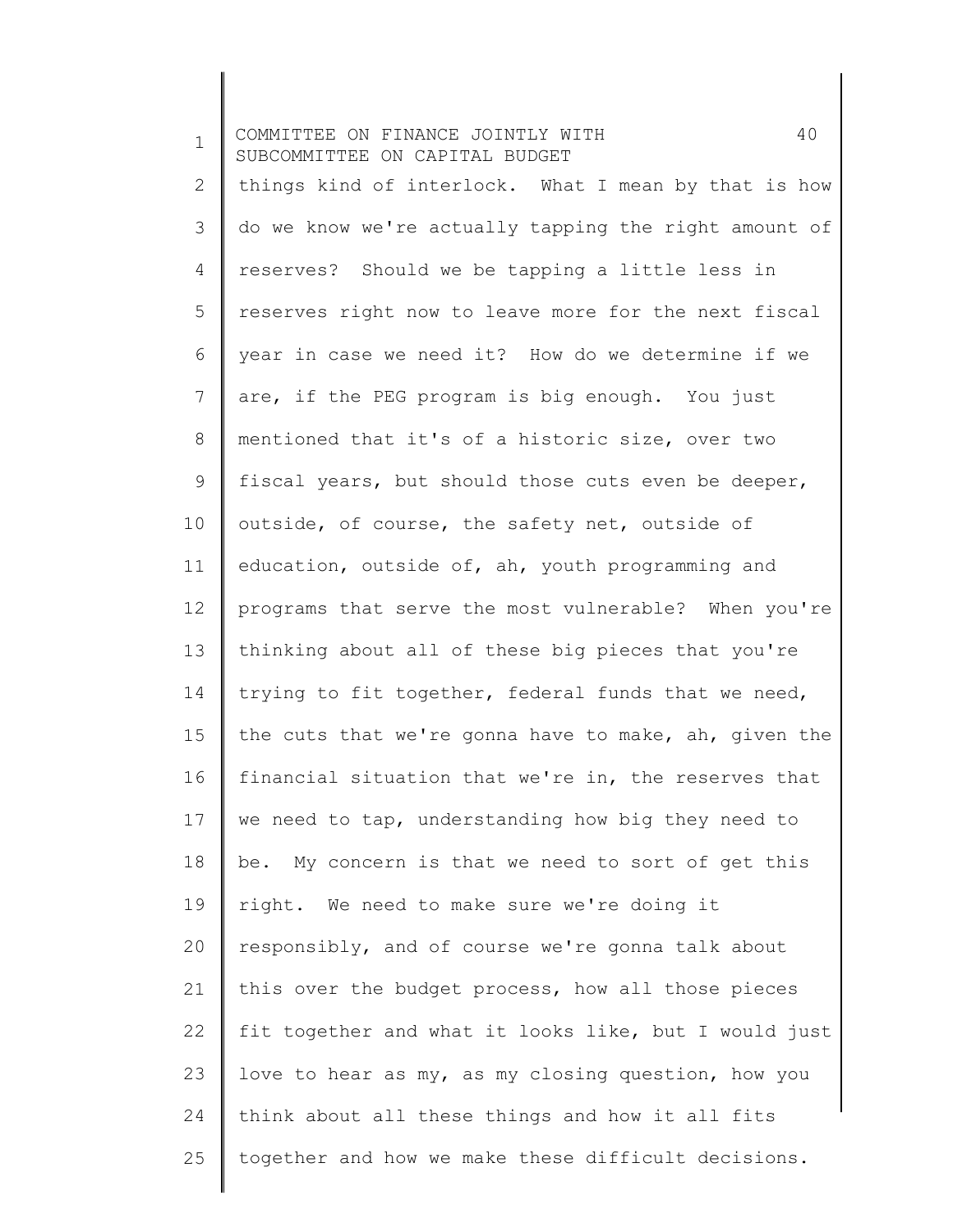1 COMMITTEE ON FINANCE JOINTLY WITH 41 SUBCOMMITTEE ON CAPITAL BUDGET

2 3 4 5 6 7 8 9 10 11 12 13 14 15 16 17 18 19 20 21 22 23 24 25 DIRECTOR HARTZOG: Well, the first thing I'll say is that I think, um, you know, we are, and I remain very hopeful about the, um, ability for us to get some additional relief in stimulus funds. I think that because we are not alone, um, this is a, you know, many, many states are in the same situation that we're in. Obviously, here in New York State and New York City is, is really unique in other, um, compared to other states, but many states are in the same situation that we're in and I think there's a lot of momentum, um, not just from our congressional delegation but across the country for a big push, again, on the stimulus funds. So I think that is a critical component to this. Um, I think that on, and that will definitely help on the state budget front as well. Um, if the state is able to get additional stimulus it provides not only relief, um, to the state, but obviously to localities. So I think those two pieces fit in, and I think we'll have a lot more clarity on both these, as meaning the stimulus funding, um, and the state budget in the coming weeks. That will really help us and, to answer your question, my thinking about, um, adoption and moving forward. I do think that the combination of what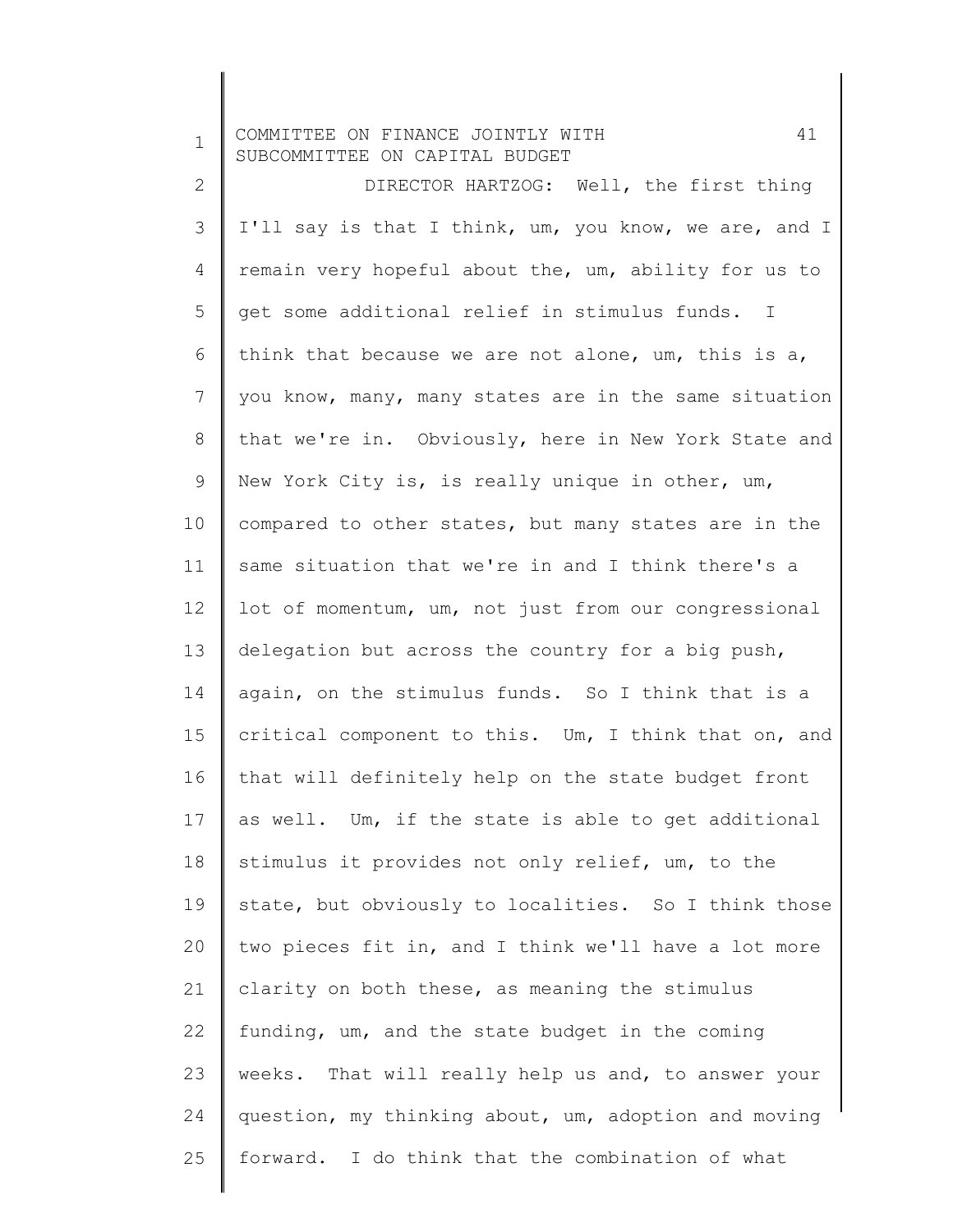1 2 3 4 5 6 7 8 9 10 COMMITTEE ON FINANCE JOINTLY WITH 42 SUBCOMMITTEE ON CAPITAL BUDGET we've done since the beginning of the administration when the economy was expanding and while it's slowed in the recent years we've always continued to have savings [inaudible] and we will continue that. I do think that moving forward in the coming months there's going to be tough choices. We'll have to think about further reducing our expenditures, but I am hopeful that the stimulus will help us in being able to balance.

11 12 13 14 15 16 17 18 SPEAKER JOHNSON: And lastly, what's the right amount of stimulus? If you could, ah, sort of pick a number that would help us significantly, a range, what would you give that range to be, to be able to help us in the current fiscal year, the next fiscal year, and then looking out the out year gaps, what do you think that number should be for New York City?

19 20 21 22 23 DIRECTOR HARTZOG: The mayor's been very clear that the stimulus, um, has to cover what the revenue loss is for New York City, um, and that's the 7.4 billion across the two fiscal years, um, and that has been his position on that.

24 25 SPEAKER JOHNSON: Thank you. I want to turn it, I really appreciate your testimony. I know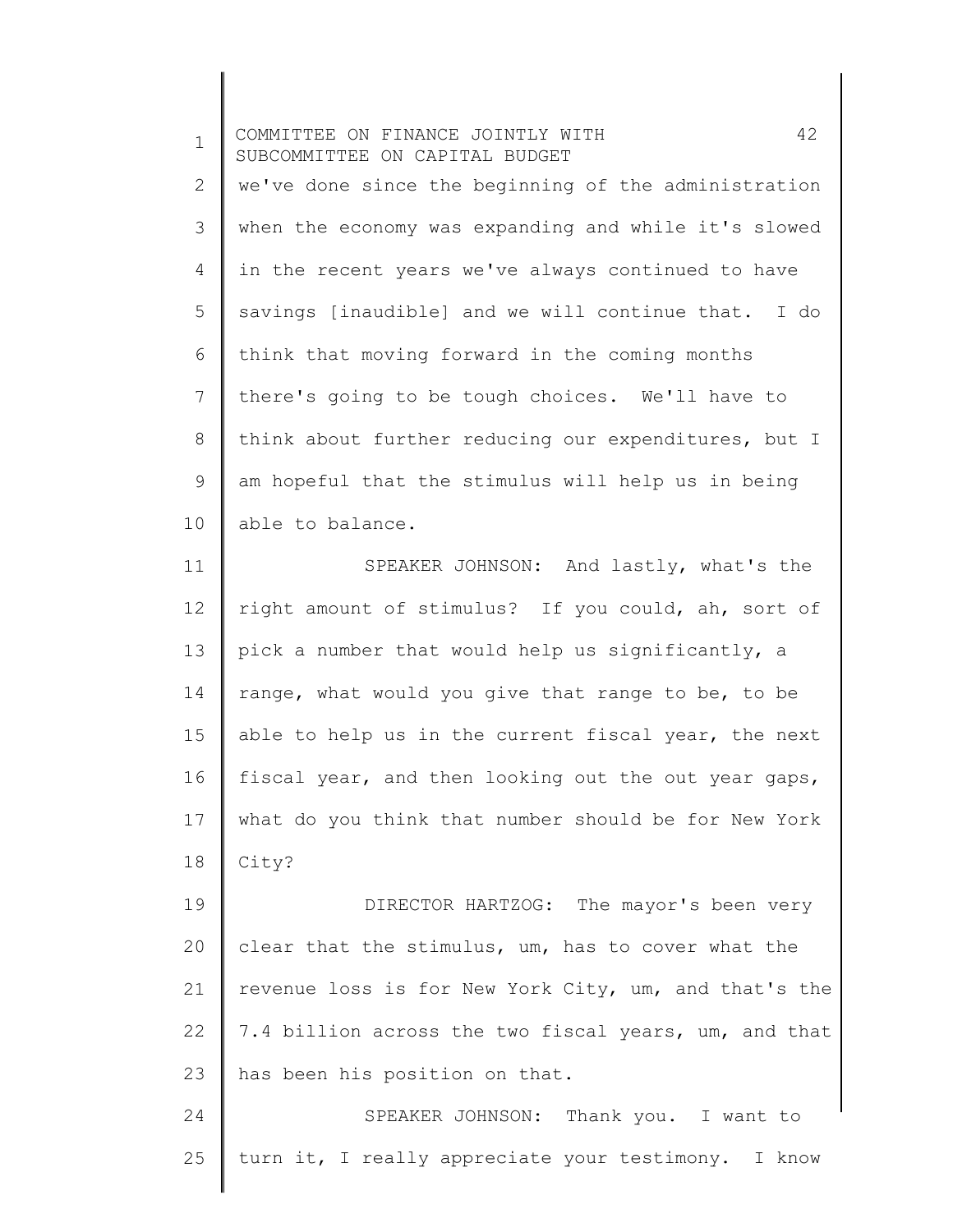| $\mathbf 1$ | 43<br>COMMITTEE ON FINANCE JOINTLY WITH<br>SUBCOMMITTEE ON CAPITAL BUDGET |
|-------------|---------------------------------------------------------------------------|
| 2           | today's gonna be a long day and doing it remotely is                      |
| 3           | not easy. I thank my colleagues for their patience.                       |
| 4           | Ah, we're gonna get through this together. We are                         |
| 5           | united as a city and, ah, we're gonna have to make                        |
| 6           | tough choices, but I know we will get through this if                     |
| 7           | we stay smart, strategic, kind, compassionate, and                        |
| 8           | united in the face of this unprecedented crisis the                       |
| 9           | city is facing. Ah, so I thank you for your                               |
| 10          | testimony and for working collegiately together with                      |
| 11          | us o the last many weeks. And I want to turn it back                      |
| 12          | over to Chair Dromm.                                                      |
| 13          | DIRECTOR HARTZOG: Thank you, Speaker.                                     |
| 14          | CHAIRPERSON DROMM: Thank you very much,                                   |
| 15          | Speaker, and thank you very much, Director Hartzog.                       |
| 16          | Ah, before I begin with questioning, let me just say                      |
| 17          | that we have been joined by Council Members Ayala,                        |
| 18          | Yeger, Moya, Treyger, Brannan, Miller, and Cornegy.                       |
| 19          | And, ah, Director Hartzog, my questions are a little                      |
| 20          | bit similar to what the Speaker was getting at                            |
| 21          | before. Um, you know, as I mentioned in my opening,                       |
| 22          | out of the 2.1 billion dollars in PEGs that have been                     |
| 23          | already proposed, some agencies saw, ah, relatively                       |
| 24          | large cuts to their budges, ah, like the DOE, while                       |
| 25          | others, who are only a minimal impact. DYCD, as I                         |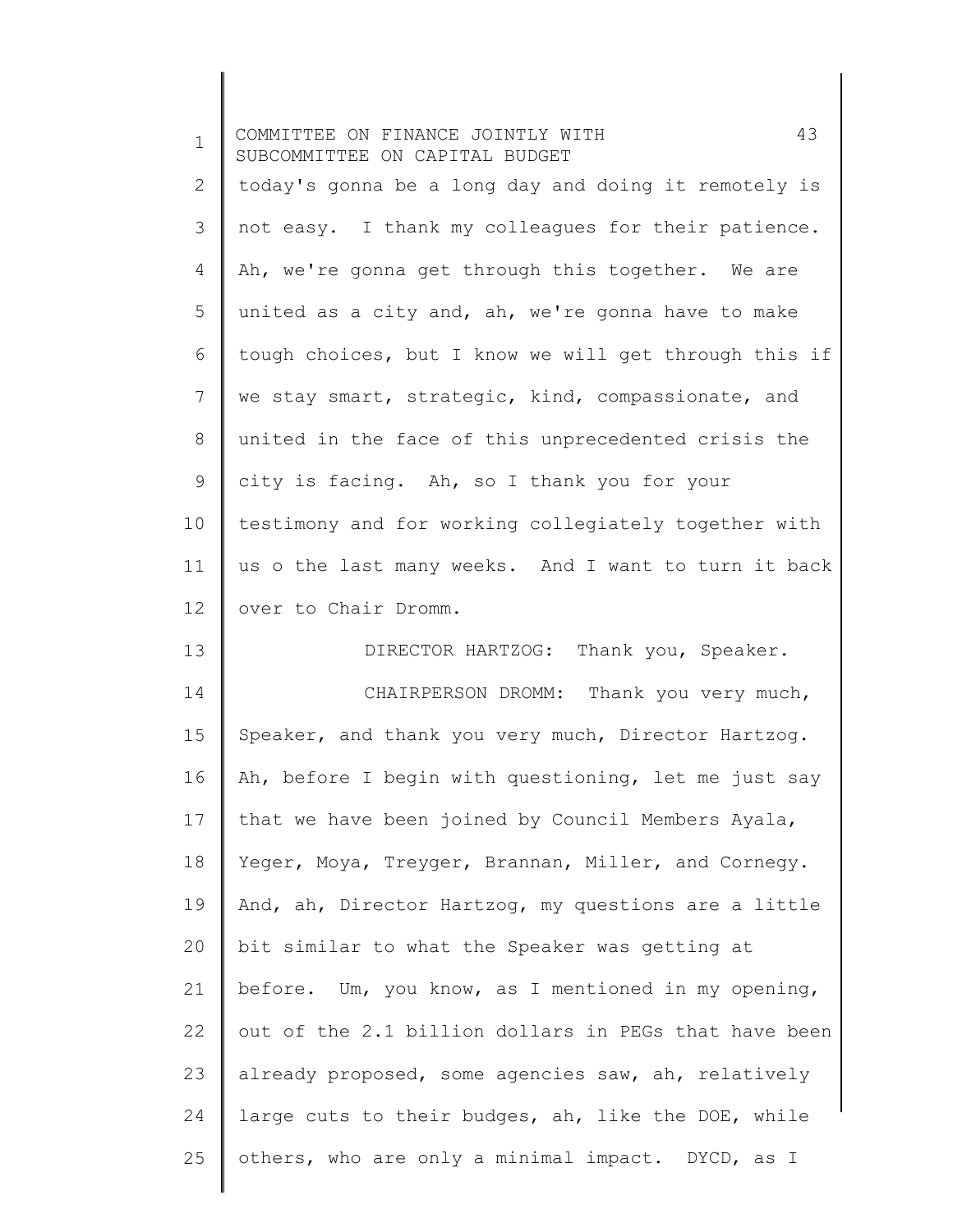1 2 3 4 5 6 7 8 9 10 11 12 13 14 15 16 17 18 19 20 21 22 23 24 25 COMMITTEE ON FINANCE JOINTLY WITH 44 SUBCOMMITTEE ON CAPITAL BUDGET stated, had a 48% cut, while the NYPD's cut is so negligible that it rounds out to 0%, and culturals and libraries similarly had no PEGs. So, you know, my question is really how did you get to the decision of where to cut and how much to cut, and particularly with the NYPD [inaudible]. DIRECTOR HARTZOG: So the mayor has made it very clear that we don't have a one-size-fits-all approach to the PEG program. This is not an acrossthe-board percentage cut and that we have to take into consideration each of the agencies, ah, situations that they are facing. And the PEG program at the time of the executive budget also took into access where we are with the pandemic and social distancing. So in the example of the police department we had one in six police officers out sick. Um, whether they were sick, COVID-positive, and we had a time where we were actually ramping up on social distancing and needed enforcement, and so from that perspective, um, making reductions was not something that made sense to us. At the same time, I don't want to downplay the tough decisions for DYCD around the Summer Youth Employment Program. I know that many council members [inaudible] over the last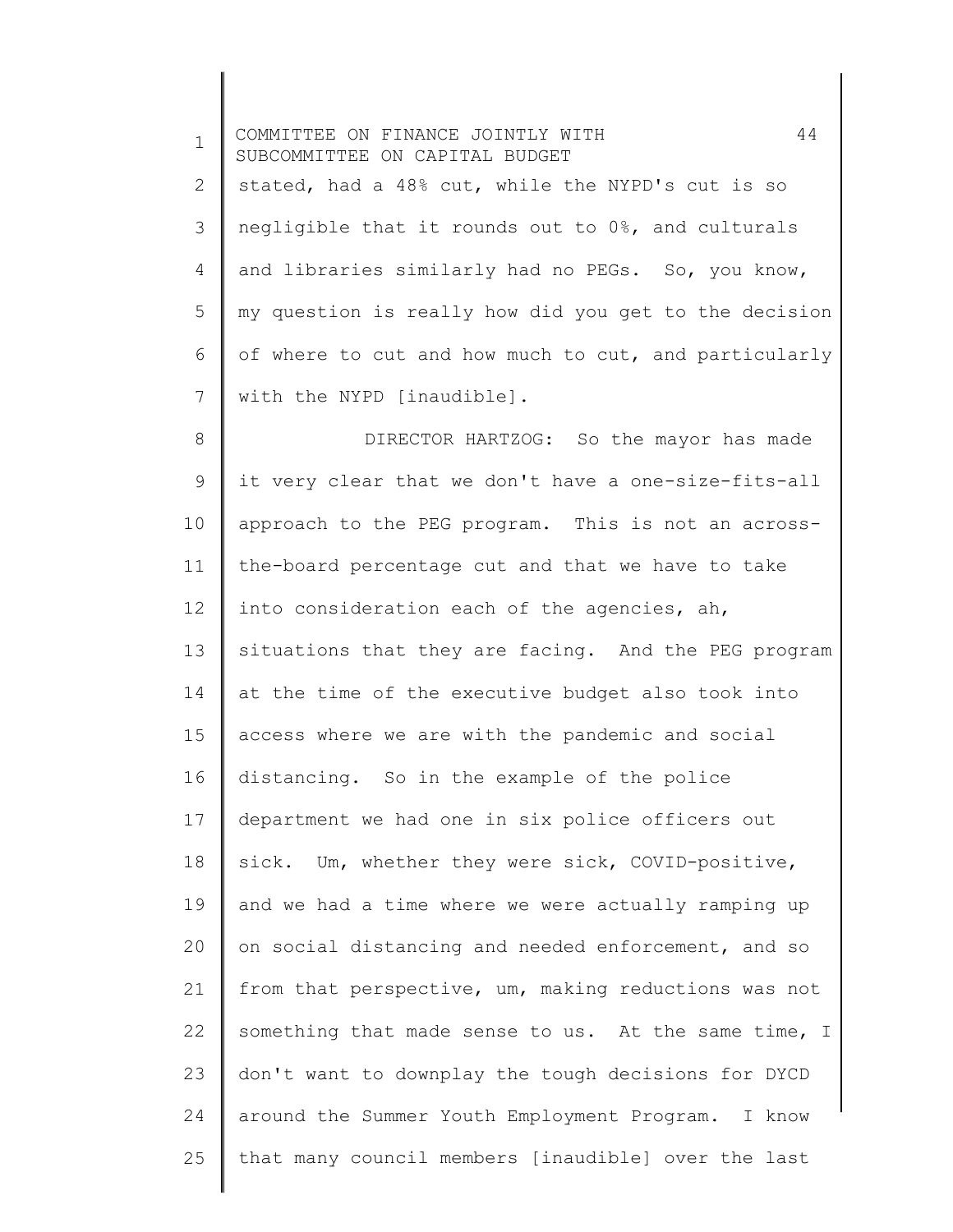| $\mathbf 1$ | 45<br>COMMITTEE ON FINANCE JOINTLY WITH<br>SUBCOMMITTEE ON CAPITAL BUDGET |
|-------------|---------------------------------------------------------------------------|
| 2           | several years to expand that program to provide                           |
| 3           | 70,000 youths with opportunities, but alternatives                        |
| 4           | for remote learning, um, DYCD and the Department of                       |
| 5           | Education are working in partnership for that and                         |
| 6           | looking at different opportunities, which there will                      |
| 7           | be more to come in the coming weeks. Um, but that's                       |
| 8           | some of the, the rationale that went into it. And in                      |
| 9           | terms of the cultural institutions, at the time                           |
| 10          | [inaudible] with more employees, um, were unable to                       |
| 11          | access stimulus funding and at the time the decision                      |
| 12          | was made that we should continue to push for the                          |
| 13          | stimulus funding but to keep the culturals intact                         |
| 14          | throughout, um, the course of the executive budget.                       |
| 15          | Now, again, many challenges are coming down the road.                     |
| 16          | The Speaker talked a lot about them and framed them                       |
| 17          | far better than I did, ah, around the state budget                        |
| 18          | hits and the uncertainty that we faced moving                             |
| 19          | forward, and so these will be conversations that we                       |
| 20          | have with all of you as we move towards the adopted                       |
| 21          | budget. But the PEG was not a one-size-fits-all and                       |
| 22          | it took into consideration, as I said, where we are                       |
| 23          | with social distancing [inaudible].                                       |
| 24          | CHAIRPERSON DROMM: All right. I hope                                      |
| 25          | that we can have discussion about, ah, what the, the                      |
|             |                                                                           |

║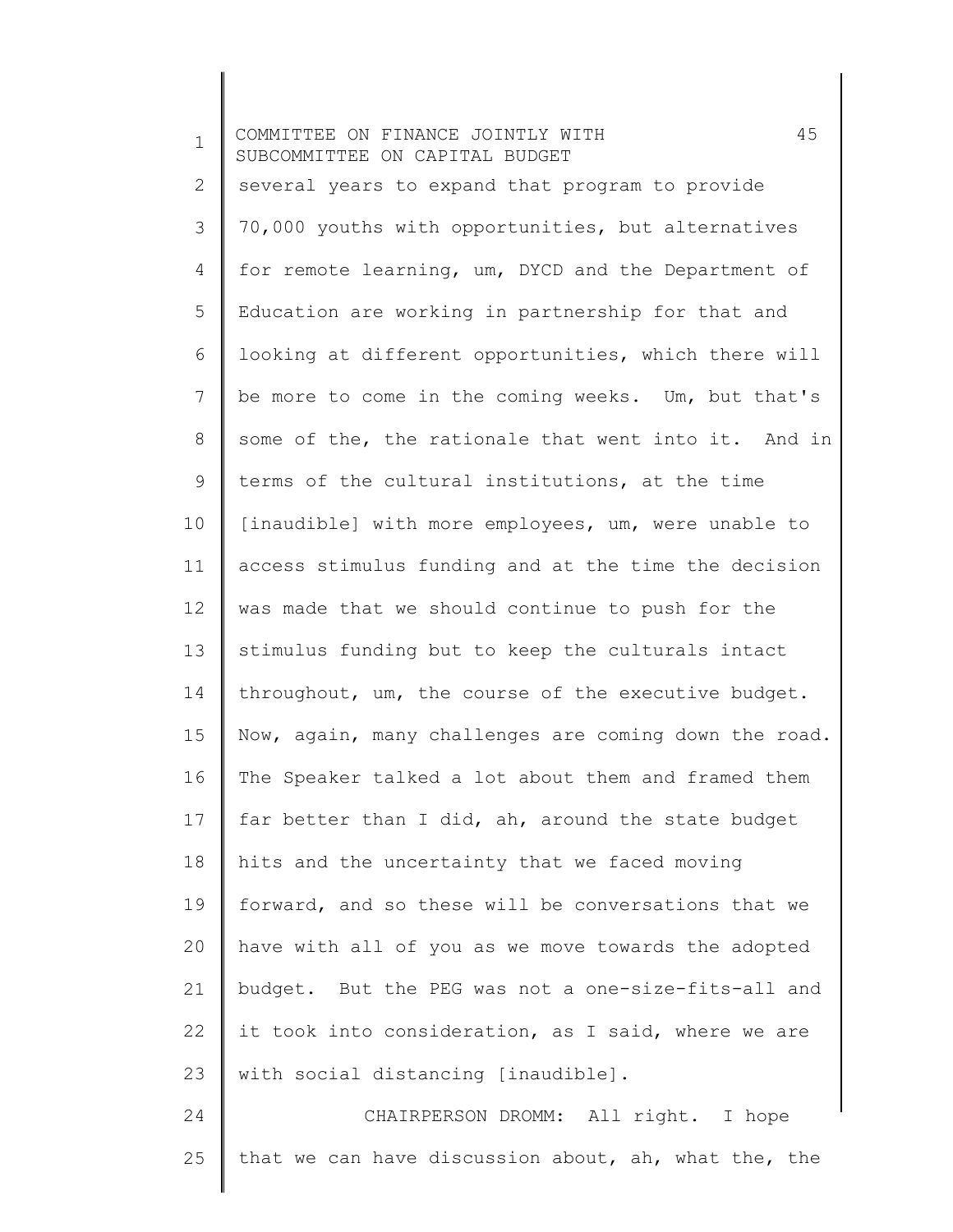| $\mathbf 1$ | 46<br>COMMITTEE ON FINANCE JOINTLY WITH<br>SUBCOMMITTEE ON CAPITAL BUDGET |
|-------------|---------------------------------------------------------------------------|
| 2           | PEG to, um, NYPD looks like. And additionally I'd                         |
| 3           | like to ask that you look at, um, what can be done in                     |
| 4           | terms of the school safety agents as well. I don't                        |
| 5           | know, I don't believe that there are any, ah, PEGs to                     |
| 6           | that, um, to that, um, aspect of the, of the                              |
| 7           | departments' budget. That might be an area where we                       |
| 8           | could also look at some potential savings because                         |
| 9           | school is not in session and, ah, I'd like to discuss                     |
| 10          | that with you further as we move down the road.                           |
| 11          | DIRECTOR HARTZOG: Sure. I would say,                                      |
| 12          | though, that we have been doing a lot of redeployment                     |
| 13          | of staff, um, across the agencies for multiple                            |
| 14          | functions, um, including, ah, the school safety                           |
| 15          | agents, um, participating in grab-and-go. We also                         |
| 16          | have been working with, um, for instance, TLC for the                     |
| 17          | taxi drivers to help in the distribution of, ah, Get                      |
| 18          | Food. So there's been, and we've been having Parks                        |
| 19          | Department staff do enforcement. It has been an all-                      |
| 20          | hands-on-deck effort and, as much as we can, making                       |
| 21          | sure that we are using every city employee in any way                     |
| 22          | possible that we can to help with the pandemic. But,                      |
| 23          | of course, happy to have conversations, too. Chair,                       |
| 24          | you're on mute.                                                           |
| 25          | SPEAKER JOHNSON: Chair Dromm?                                             |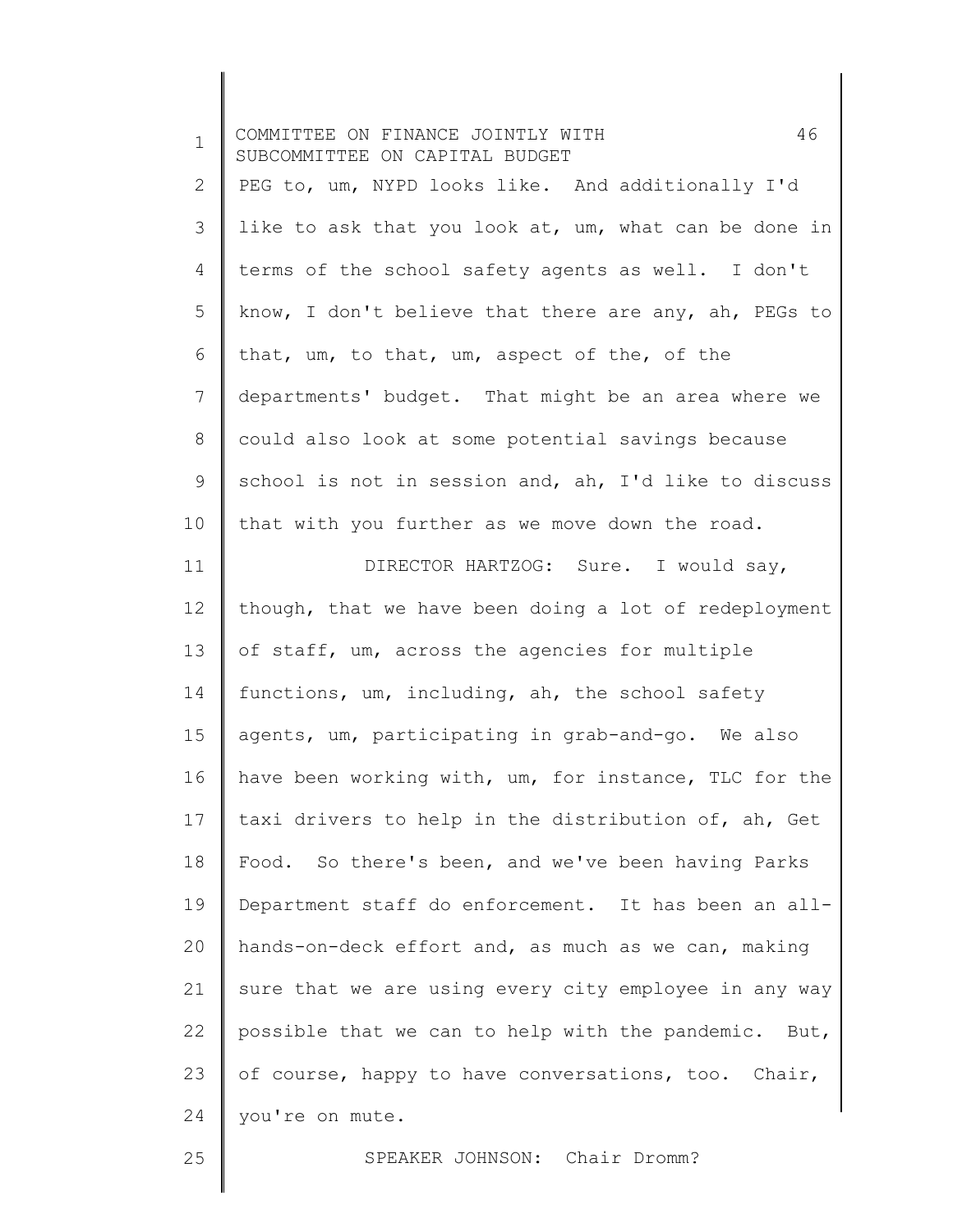1 COMMITTEE ON FINANCE JOINTLY WITH 47 SUBCOMMITTEE ON CAPITAL BUDGET

2 3 4 5 6 7 8 9 10 11 12 13 14 15 16 17 18 19 20 21 22 23 24 25 CHAIRPERSON DROMM: Ah, now I'm here and I'm back. I don't know why I was thrown off, but, um, I have questions to follow up on that. Um, you know, school safety agents are being used to the, ah, Grab and Go Food, but, as you know, the Grab and Go Food is not in every school, so there may be a savings there, ah, that we could look at further as we go down the road. And, I think, you know, one of the things that we need to boost up are supports for students, and guidance counselors and social workers at this particular time seem to me to be, ah, what should really be our priority as we look at the Department of Education budget. So thank you. Now, let me, I have some other questions in regard to, um, the Department of Education. So the Department of Education's fiscal 2021 executive budget reflects 470 million dollars in PEGs for the upcoming fiscal year, with a 310.9 million dollar reduction to school budgets, including a 100 million dollar reduction to Fair Student Funding, something we fought very hard and working with the administration for [inaudible] a couple of years ago, and a 40 million dollar reduction for school allocation memorandums [inaudible]. Yet with these deep cuts to school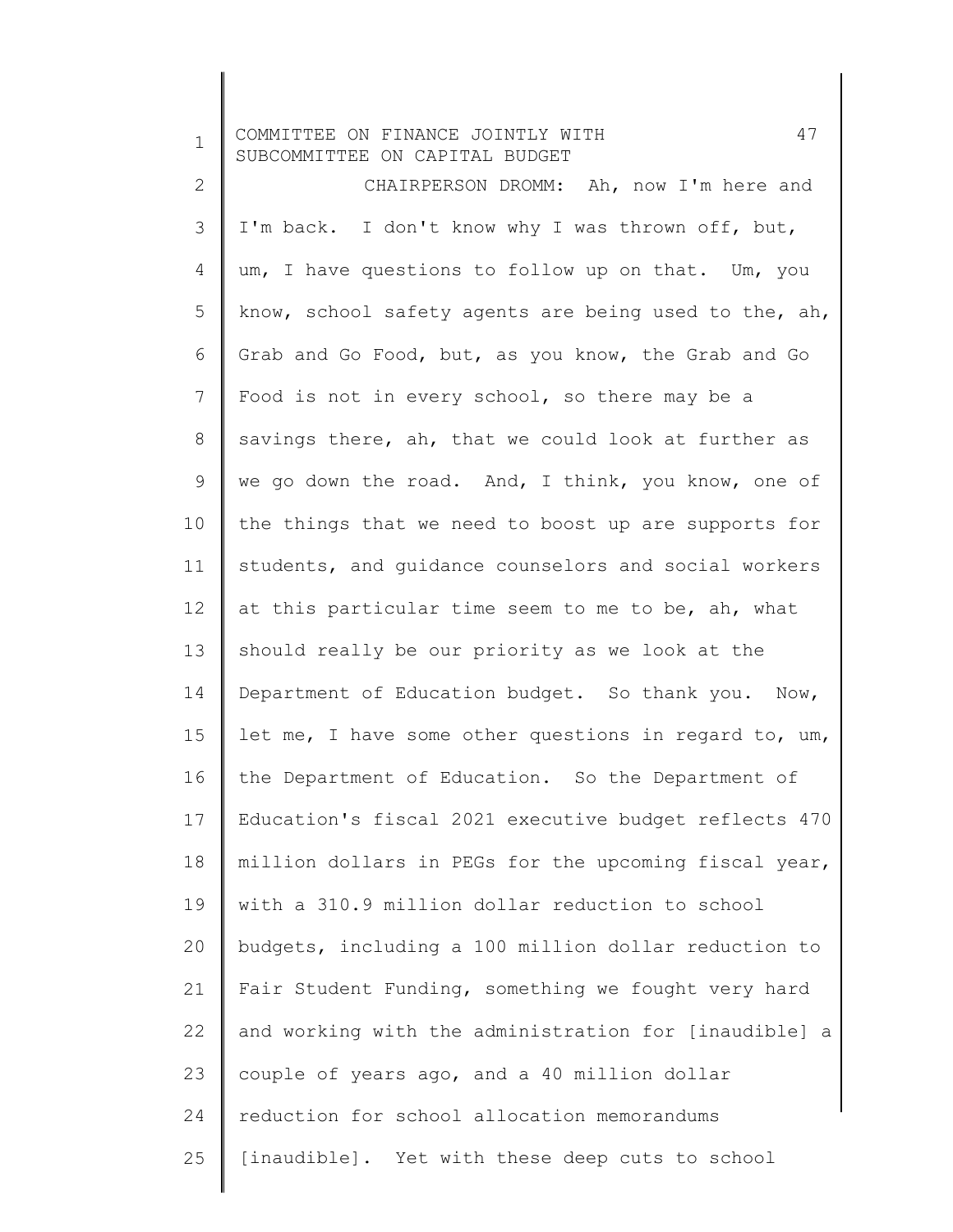| $\mathbf 1$ | 48<br>COMMITTEE ON FINANCE JOINTLY WITH<br>SUBCOMMITTEE ON CAPITAL BUDGET |
|-------------|---------------------------------------------------------------------------|
| 2           | budgets the executive plan inexplicably shows no                          |
| 3           | reduced head count for the school. So how many fewer                      |
| 4           | staff will schools be able to employ as a result of                       |
| 5           | these cuts and, for example, how many first-year                          |
| 6           | teachers does 100 million dollars support and what                        |
| 7           | will happen to those who were recently hired?                             |
| 8           | DIRECTOR HARTZOG: So the department is                                    |
| $\mathsf 9$ | working, um, as we speak with the schools around how                      |
| 10          | they will actually implement the, um, 100 million                         |
| 11          | dollar reduction and the schools will have to present                     |
| 12          | plans by the end of this month as to how they will do                     |
| 13          | that, so I don't yet have answers for you on the                          |
| 14          | impact on head count there. And in terms of the SAM,                      |
| 15          | um, we specifically did this across the board to give                     |
| 16          | the schools and the department the flexibility in how                     |
| 17          | that's reduced. So there are, as you know better                          |
| 18          | than I, many, many different SAMS, um, things for                         |
| 19          | like, you know, technology, hardware, that perhaps,                       |
| 20          | um, you know, can be reduced, um, given other areas                       |
| 21          | that we made investments in IT that, you know, you                        |
| 22          | don't necessarily make it at the school level SAMS,                       |
| 23          | but those are actually being worked at as                                 |
| 24          | [inaudible].                                                              |
|             |                                                                           |

25

Ι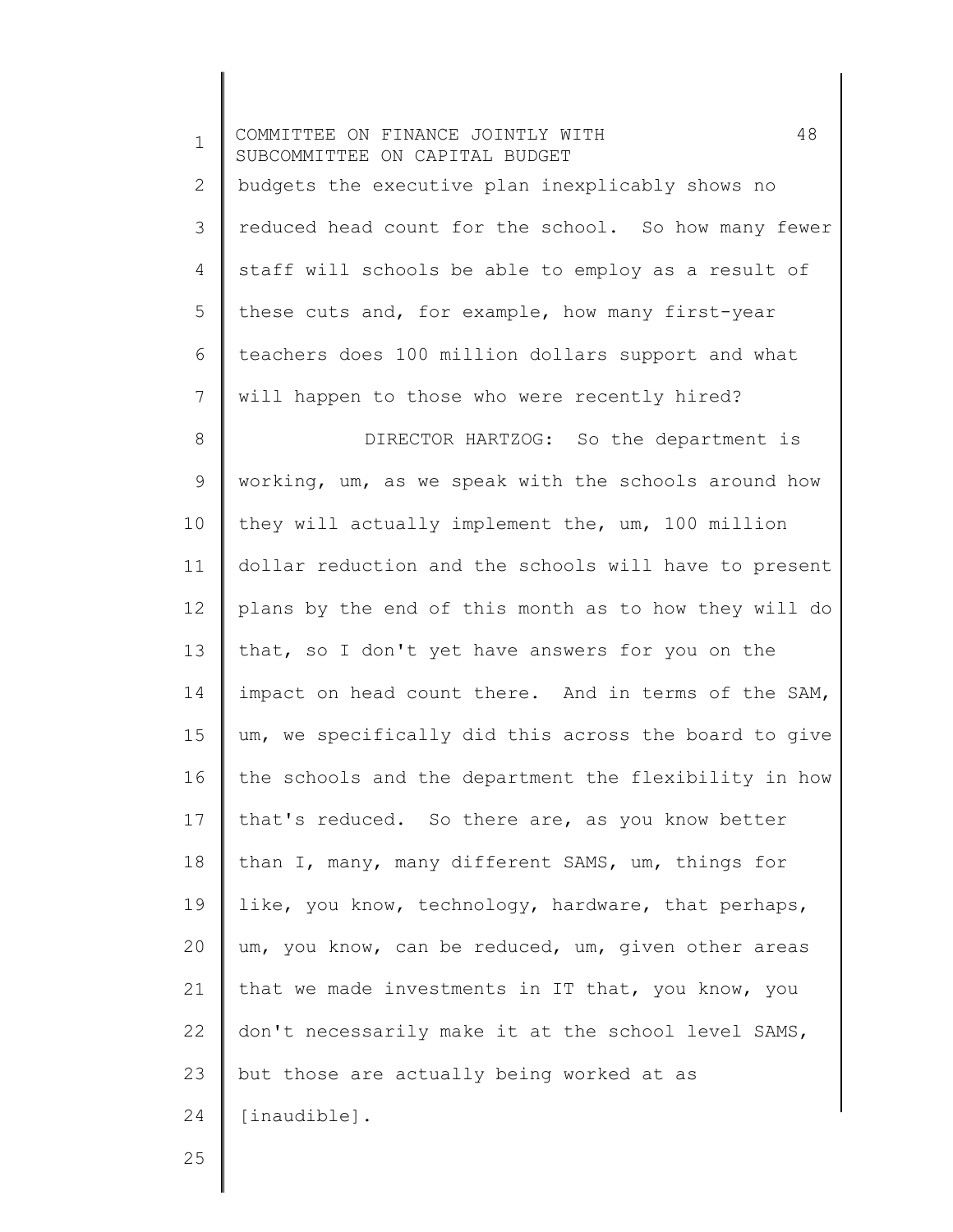1 2 3 4 5 6 7 8 9 10 11 12 13 14 15 16 17 18 19 20 21 22 23 24 25 COMMITTEE ON FINANCE JOINTLY WITH 49 SUBCOMMITTEE ON CAPITAL BUDGET CHAIRPERSON DROMM: And then we're right now in terms of, ah, how many fewer staff schools would be able to employee? DIRECTOR HARTZOG: I don't a number at this time. That is part of what the department is working on with each of the schools on actually presenting how they will reduce their budgets for the next fiscal year. And, as I said, that will be done by the end of this money. CHAIRPERSON DROMM: Director Hartzog, do you know how many, um, teachers typically separate from the DOE each year? DIRECTOR HARTZOG: I don't know that. CHAIRPERSON DROMM: OK, and is the hiring freeze there in the DOE now? DIRECTOR HARTZOG: There is a hiring freeze on central. CHAIRPERSON DROMM: Ah, central staff? DIRECTOR HARTZOG: Correct. CHAIRPERSON DROMM: But not on teachers? DIRECTOR HARTZOG: No. CHAIRPERSON DROMM: OK. And then, um, outside of this freeze, um, there are no PEGs reducing the head count at DOE central administration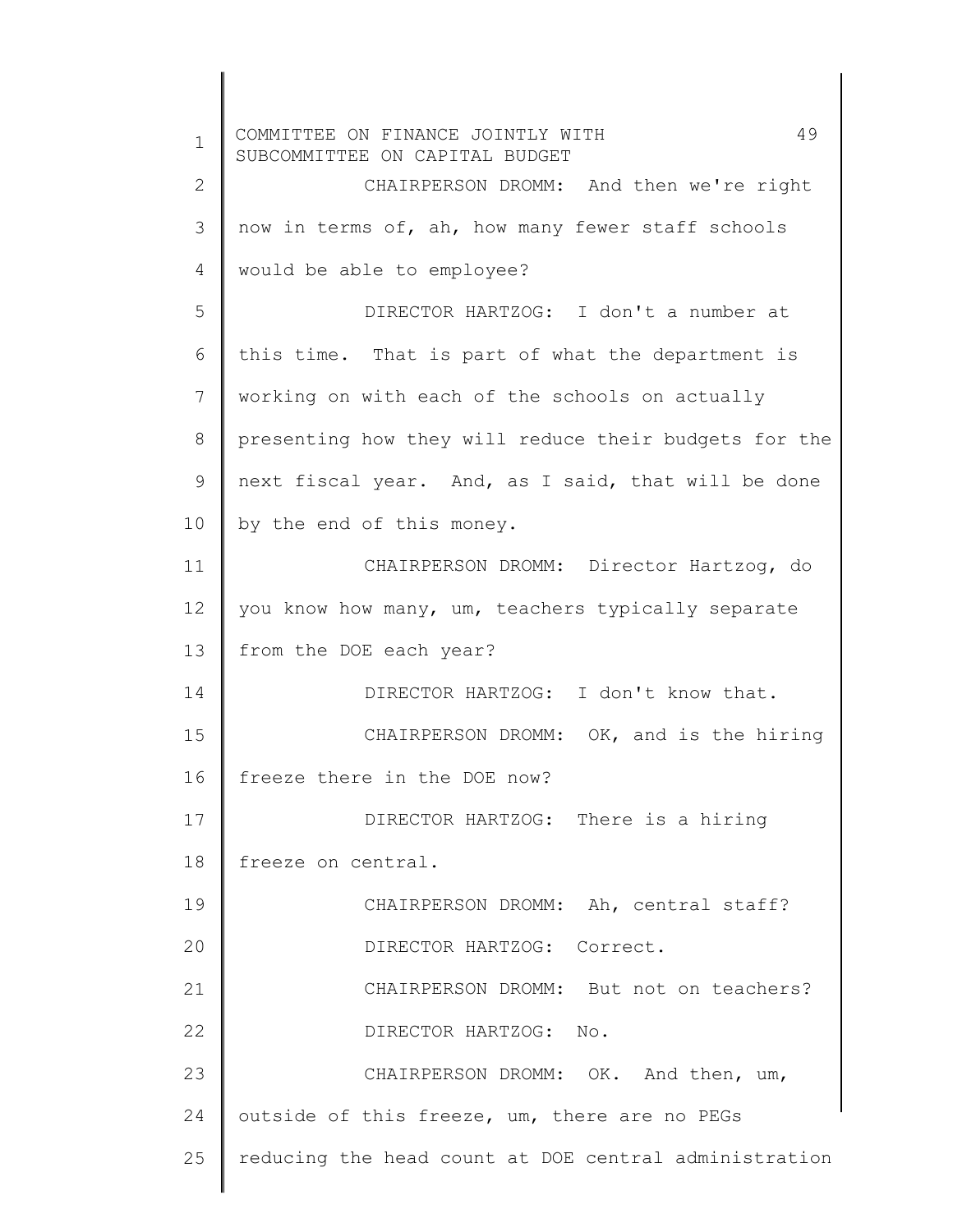1 2 3 4 5 6 7 8 9 10 11 12 13 14 15 16 17 18 19 20 21 22 23 24 25 COMMITTEE ON FINANCE JOINTLY WITH 50 SUBCOMMITTEE ON CAPITAL BUDGET field offices. Is that something you're going to be looking at, at central administration staff? DIRECTOR HARTZOG: We actually did as part of the executive budget do a couple of, um, reductions to central admin that I know the council and, um, Council Member Treyger also asked us to look into. One is further reducing professional developments and so we've taken 140 million there and we did reduce the administrative head counts and implemented the hiring freeze, that's 53 million over two years. Um, so those are just some of the examples of what we took from central. CHAIRPERSON DROMM: And so DOE's fiscal 2021 budget does not reflect COVID-19-related expenses, even though we know it has incurred, ah, related costs, such as providing adult and kosher meals at schools and implementing remote learning. So, um, why hasn't the DOE's budget been reflect, ah, adjusted to reflect those expenditures and when can we expect it to be adjusted? DIRECTOR HARTZOG: It, this is exactly what I was, um, explaining to the Speaker and his question. As these expenses come up we're constantly reevaluating them, um, and people add them as we move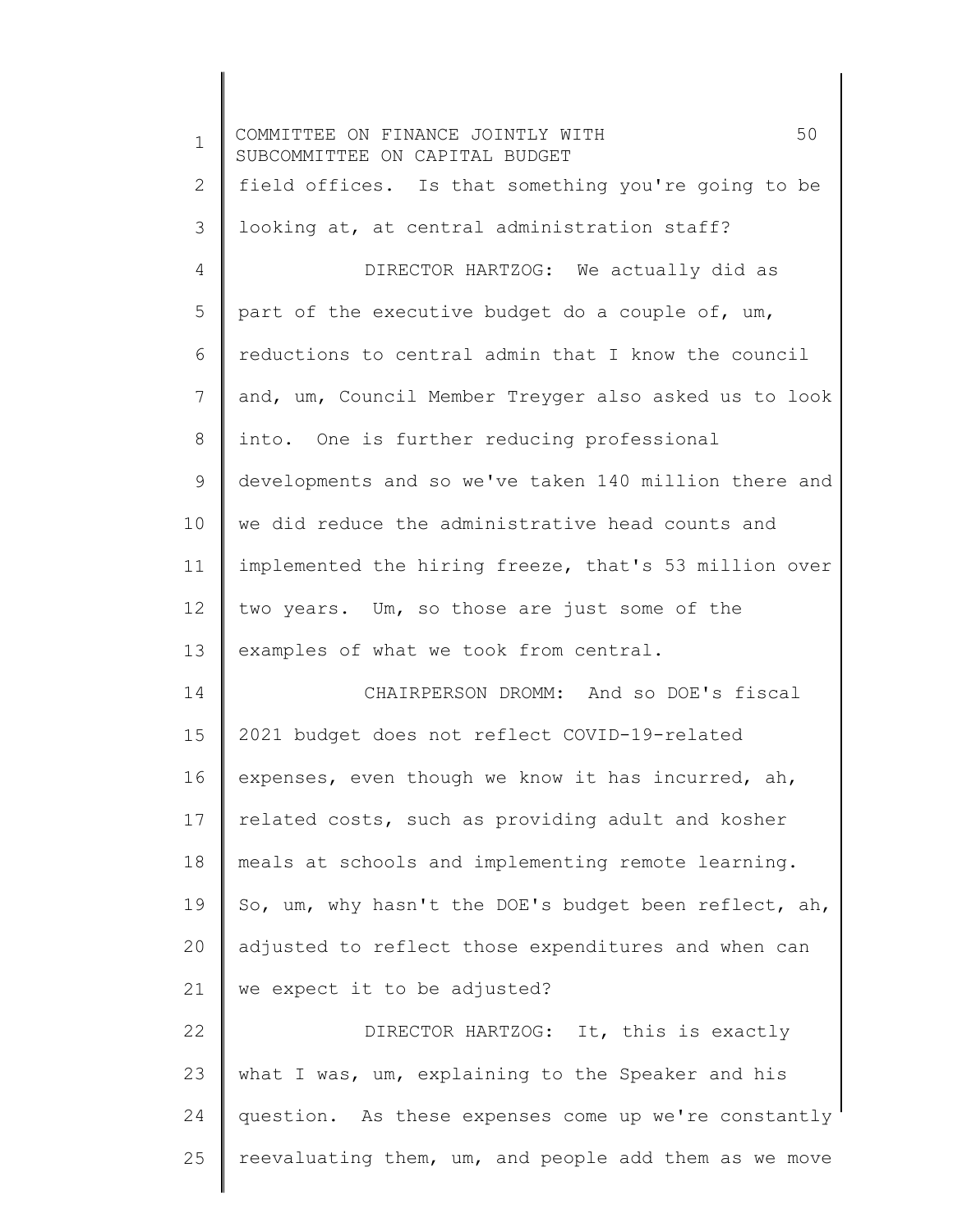| $\mathbf 1$  | 51<br>COMMITTEE ON FINANCE JOINTLY WITH<br>SUBCOMMITTEE ON CAPITAL BUDGET |
|--------------|---------------------------------------------------------------------------|
| $\mathbf{2}$ | forward with each plan. Um, but I think the                               |
| 3            | challenge here is the course of the pandemic and how                      |
| 4            | dynamic it is and how things are changing. Um, we                         |
| 5            | just want to make sure that you're being mindful as                       |
| 6            | we add additional, ah, spending that we're, you know,                     |
| 7            | tracking the course of the pandemic.                                      |
| $8\,$        | CHAIRPERSON DROMM: Would it be fair to                                    |
| 9            | say, too, that we can expect additional cuts to DOE?                      |
| 10           | DIRECTOR HARTZOG: I think that we can                                     |
| 11           | say that it's fair to say that there, that this is a                      |
| 12           | very challenging time for us, um, all of us, and that                     |
| 13           | the, um, you know, where we are with the economy and                      |
| 14           | where we are with both state budget and federal,                          |
| 15           | there's many uncertainties. Um, I think there has to                      |
| 16           | be additional, ah, reductions moving forward to total                     |
| 17           | spending costs.                                                           |
| 18           | CHAIRPERSON DROMM: Thank you. Let's go                                    |
| 19           | to some issues around cash management. The                                |
| 20           | combination of COVID-related expenses to follow and                       |
| 21           | reduction of tax revenue and difficulties in the bond                     |
| 22           | market have made managing the city's cash flow                            |
| 23           | challenging, to say the least. How is the                                 |
| 24           | administration managing the city's liquidity, ah,                         |
| 25           |                                                                           |
|              |                                                                           |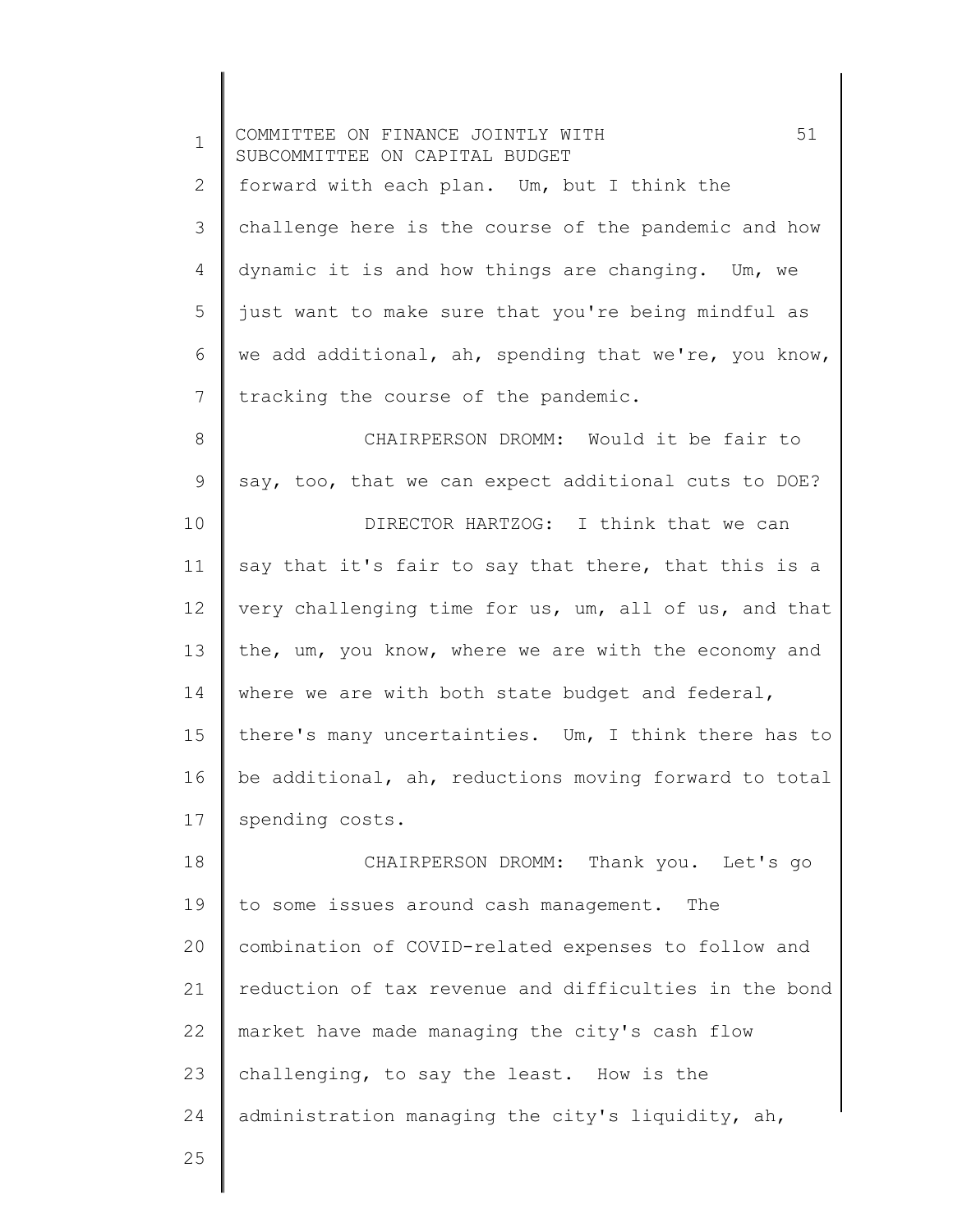1 2 3 4 5 6 7 8 9 10 11 12 13 14 15 16 17 18 19 20 21 22 23 24 25 COMMITTEE ON FINANCE JOINTLY WITH 52 SUBCOMMITTEE ON CAPITAL BUDGET crunch in the current fiscal year? Did you, did you hear me, ah, Director Hartzog? DIRECTOR HARTZOG: I, I did, sorry, I'm not controlling, I'm not able to control when I mute and unmute, so it's a little challenging here for me. But I did hear your question. So the first thing, um, Chair, that we did at the start of the pandemic, and I especially want to thank Comptroller Stringer and his staff, was that we immediately took a look at where we had had contracts, mainly major capital contracts that we're moving to be registered, and as you know those contracts immediately liquidate. And in a time where we couldn't go to the market, and it is challenging, that we did not want to put the city at further risk for liquidity. And so it was, the first that we did was take a hard look at where in fact, um, we had major contracts that spending would have liquidated immediately. The second thing, um, that we did overall is, ah, move very quickly to, um, push and do a big push on the capital plan. I'm, I'm sure Chair Gibson has many questions for me and Ken on that front. But we had to make some very tough decisions there and we did a stretch of about 4 billion dollars over fiscal years 20 and 21 out into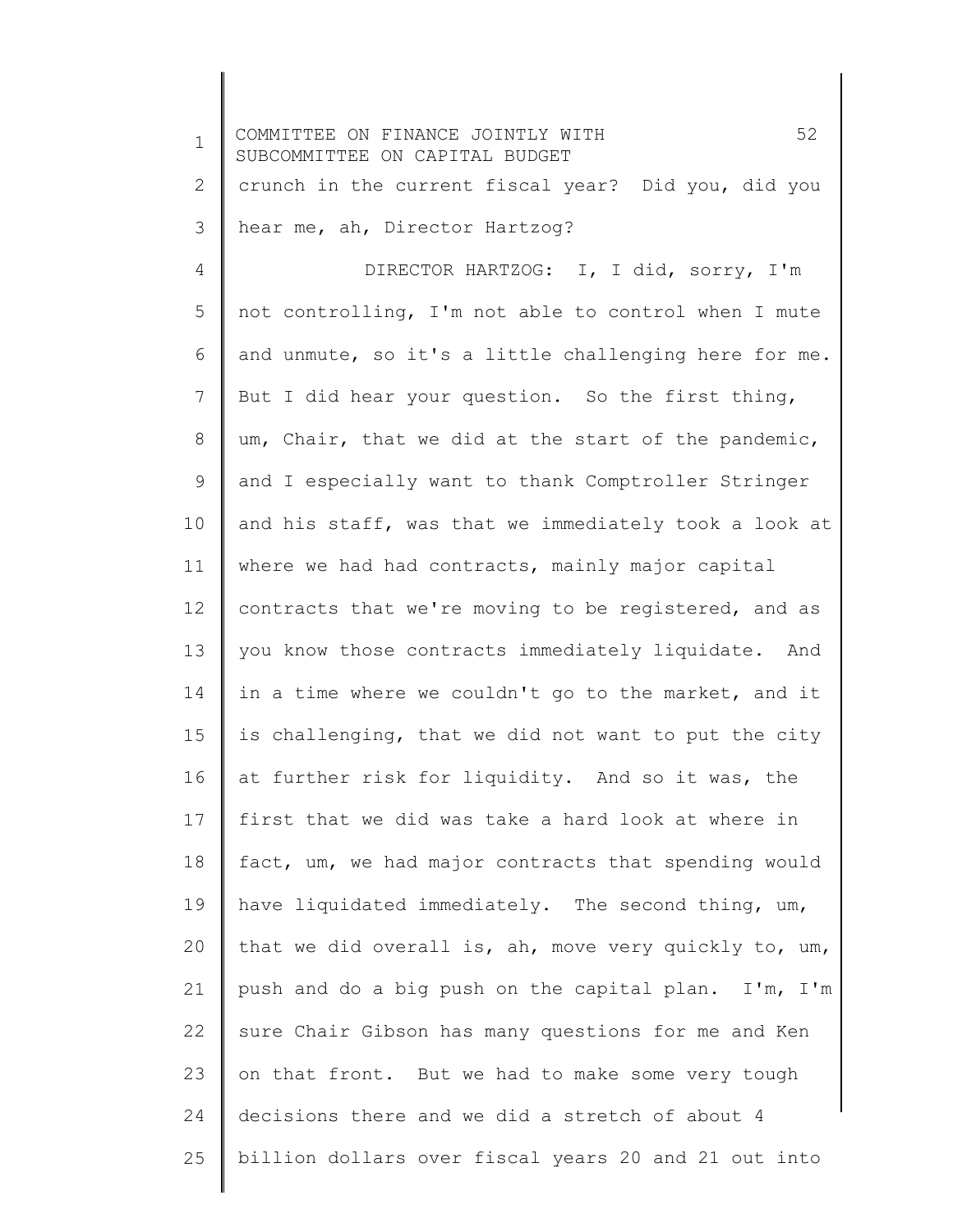| $\mathbf 1$ | 53<br>COMMITTEE ON FINANCE JOINTLY WITH<br>SUBCOMMITTEE ON CAPITAL BUDGET |
|-------------|---------------------------------------------------------------------------|
| 2           | the 10-year plan. And, again, we did that and had                         |
| 3           | the 10-year plan for transparency purposes so that                        |
| 4           | the council and, and obviously others, the public                         |
| 5           | could see some, where in fact we were reforecasting                       |
| 6           | major capital projects. But that most certainly                           |
| 7           | helped us, um, in terms of, ah, especially, and I                         |
| 8           | know this is challenging for all, for the first time                      |
| $\mathsf 9$ | we moved to stretch, um, HPD projects out. Um, those                      |
| 10          | are housing projects that immediately, once a deal is                     |
| 11          | closed, liquidate. And they're in the hundreds of                         |
| 12          | millions, and that helped also with balancing and                         |
| 13          | making sure, um, for the purposes of next fiscal                          |
| 14          | year, not in the current year, any deals that will                        |
| 15          | come into close [inaudible] with those, but it helps                      |
| 16          | with balancing and making sure we were, um, balancing                     |
| 17          | our cash. So those are the, the actions that we                           |
| 18          | took, um, including really working with our agencies                      |
| 19          | around where they were spending, um, and their                            |
| 20          | contracts. Um, to date I think that our cash                              |
| 21          | balances are strong. Um, I won't say that, um, we're                      |
| 22          | in the same situation that we were in if you looked                       |
| 23          | at a prior year and compared month to money. But I                        |
| 24          | do think because we took swift action at the                              |
| 25          | beginning of the pandemic and again working with the                      |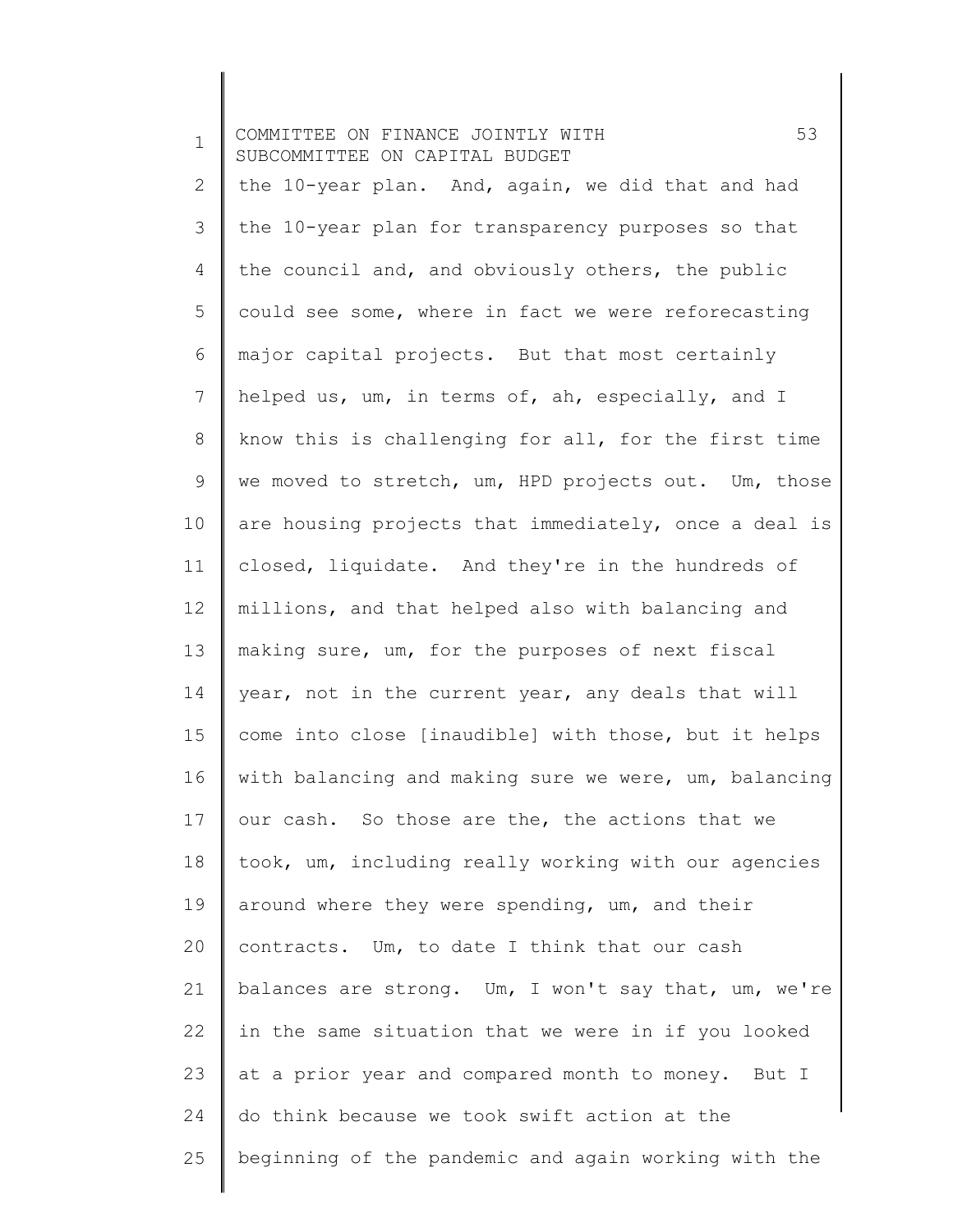1 2 3 4 5 6 7 8 9 10 11 12 13 14 15 16 17 18 19 20 21 22 23 24 25 COMMITTEE ON FINANCE JOINTLY WITH 54 SUBCOMMITTEE ON CAPITAL BUDGET comptroller's staff, um, we were able to avoid having a cash crisis and, um, and avoid short-term borrowing. I think there's a, one thing, the federal reserve, um, is able to give, um, ah, you know, buy capital. That is not the case. The federal reserve and what's available currently is for short-term borrowing and we haven't had to do that for liquidity and I think that really speaks to strong fiscal management, um, on the behalf of us, City Council, and the comptroller. CHAIRPERSON DROMM: Do you anticipate any adverse effects from the slowing down of the contracting process, to the, um, the people who hold the contracts with the city? DIRECTOR HARTZOG: I think that, um, we have had to prioritize, ah, contract payments and one of the things that we did very early on was for the not-for-profit sector, who is the frontlines of work, and had to reconfigure many of their programs. For example, we think about preventive programs, um, who need to be in touch with families, um, to make sure that they're not at risk. Um, they've had to reconfigure their programs quickly. We've had a lot of our shelter programs, we've been working with, um,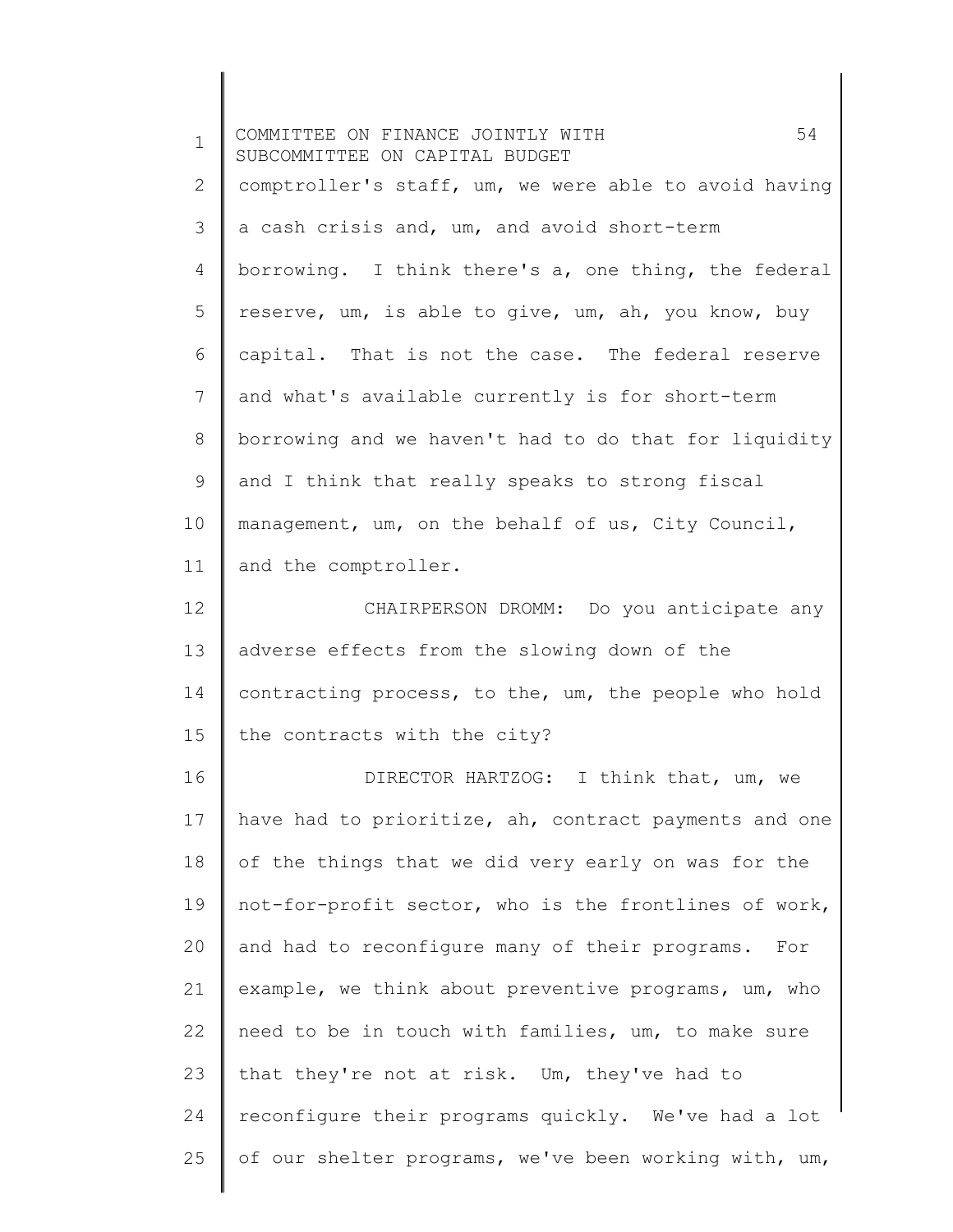| $\mathbf{1}$ | 55<br>COMMITTEE ON FINANCE JOINTLY WITH<br>SUBCOMMITTEE ON CAPITAL BUDGET |
|--------------|---------------------------------------------------------------------------|
| 2            | the Speaker, um, Council Member Levin, around, um,                        |
| 3            | making sure that we have sufficient social distancing                     |
| 4            | in congregate facilities and getting isolation beds                       |
| 5            | up. So we've had to prioritize making sure that the                       |
| 6            | not-for-profit sector is paid. But, yes, there are                        |
| 7            | other bills and other contractors that we have been                       |
| 8            | juggling that potentially could have an effect.                           |
| $\mathsf 9$  | CHAIRPERSON DROMM: OK, thank you. I                                       |
| 10           | have other questions, but I'm going to move on to                         |
| 11           | some, um, to allow Council Member Gibson to ask                           |
| 12           | questions and then other council members.                                 |
| 13           | CHAIRPERSON GIBSON: Thank you so much.                                    |
| 14           | Thank you, Chair Dromm, and thank you, Director                           |
| 15           | Hartzog, to you and the team at OMB. Um, certainly                        |
| 16           | all of us at the council are deeply appreciative of                       |
| 17           | all of your work under these challenging                                  |
| 18           | circumstances. I know that the decisions that have                        |
| 19           | been made to put forth an executive budget were not                       |
| 20           | easy, and certainly we at the council are your                            |
| 21           | partners in this process and we want to do the very                       |
| 22           | best to protect a lot of social safety net programs                       |
| 23           | that so many New Yorkers are reliant on. Even as we                       |
| 24           | begin today's hearings many of us are getting a ton                       |
| 25           | of emails and tweets on social media reminding all of                     |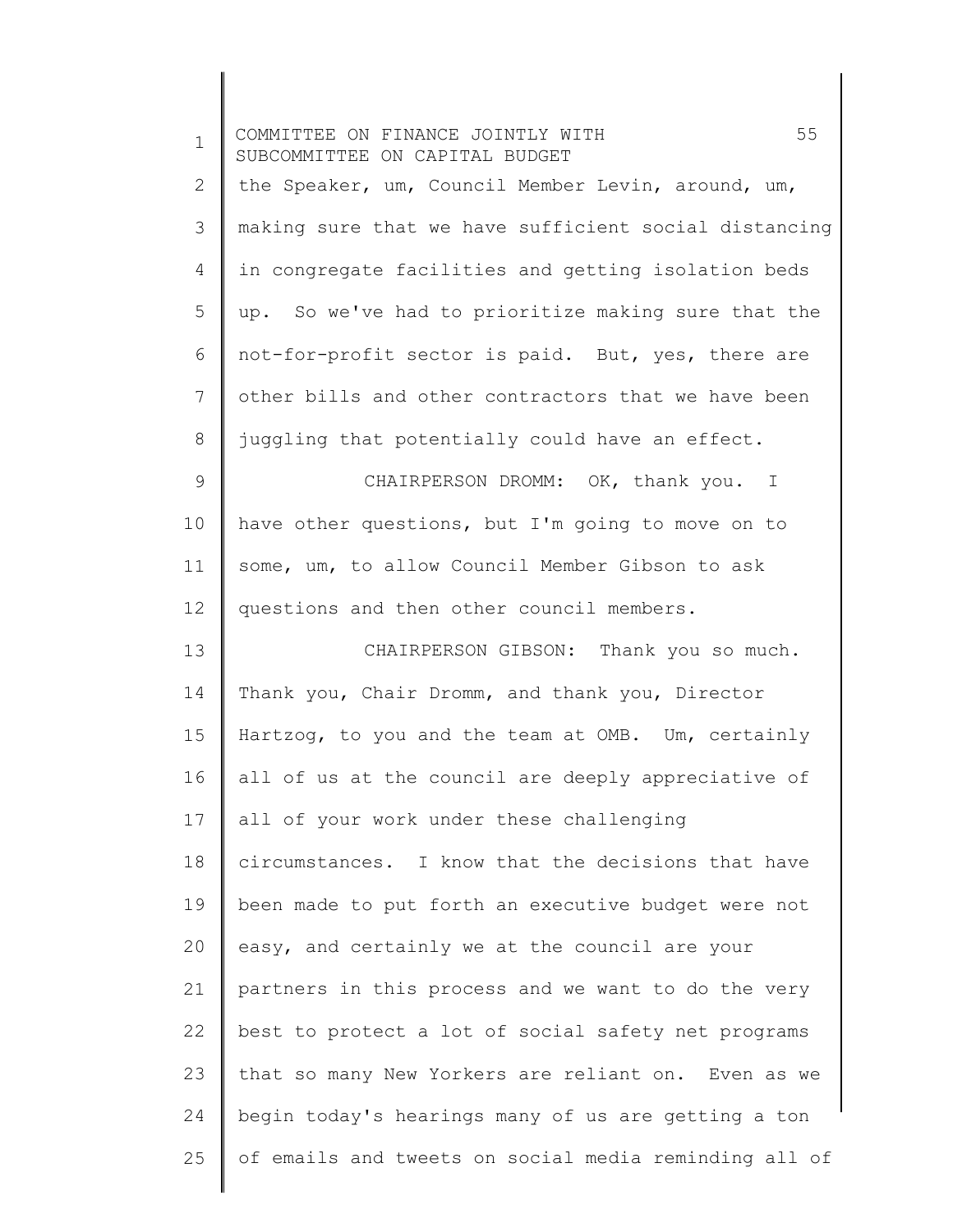1 2 3 4 5 6 7 8 9 10 11 12 13 14 15 16 17 18 19 20 21 22 23 24 25 COMMITTEE ON FINANCE JOINTLY WITH 56 SUBCOMMITTEE ON CAPITAL BUDGET us of the importance of many of these programs. So throughout today's hearing many of my colleagues who are on today's call will certainly speak to the importance of many of our programs like DYCD, summer youth programs, and other programs that we really, really care so much about. Um, I think we all recognize that we have to make painful decisions. Ah, but certainly none of us want to balance a budget, a deficit, on the backs of vulnerable New Yorkers and certainly young people. So I thank you for your work, and, ah, I have a few questions, obviously, as you know, all focused on the capital plan, because I do know, as you mentioned, that we have to shift some of our capital funds into the outer years, and certainly I recognize why we have to do that. But I do want to make sure that our capital process continues to move forward. Um, the impact that COVID has had on our capital program has really been devastating, no question. Ah, the state's PAUSE order that was, ah, implemented back in March on many of our capital projects combined with our overall cash flow issue has really brought all but a few of our city's capital projects to a halt. What is really unique about the situation is that the private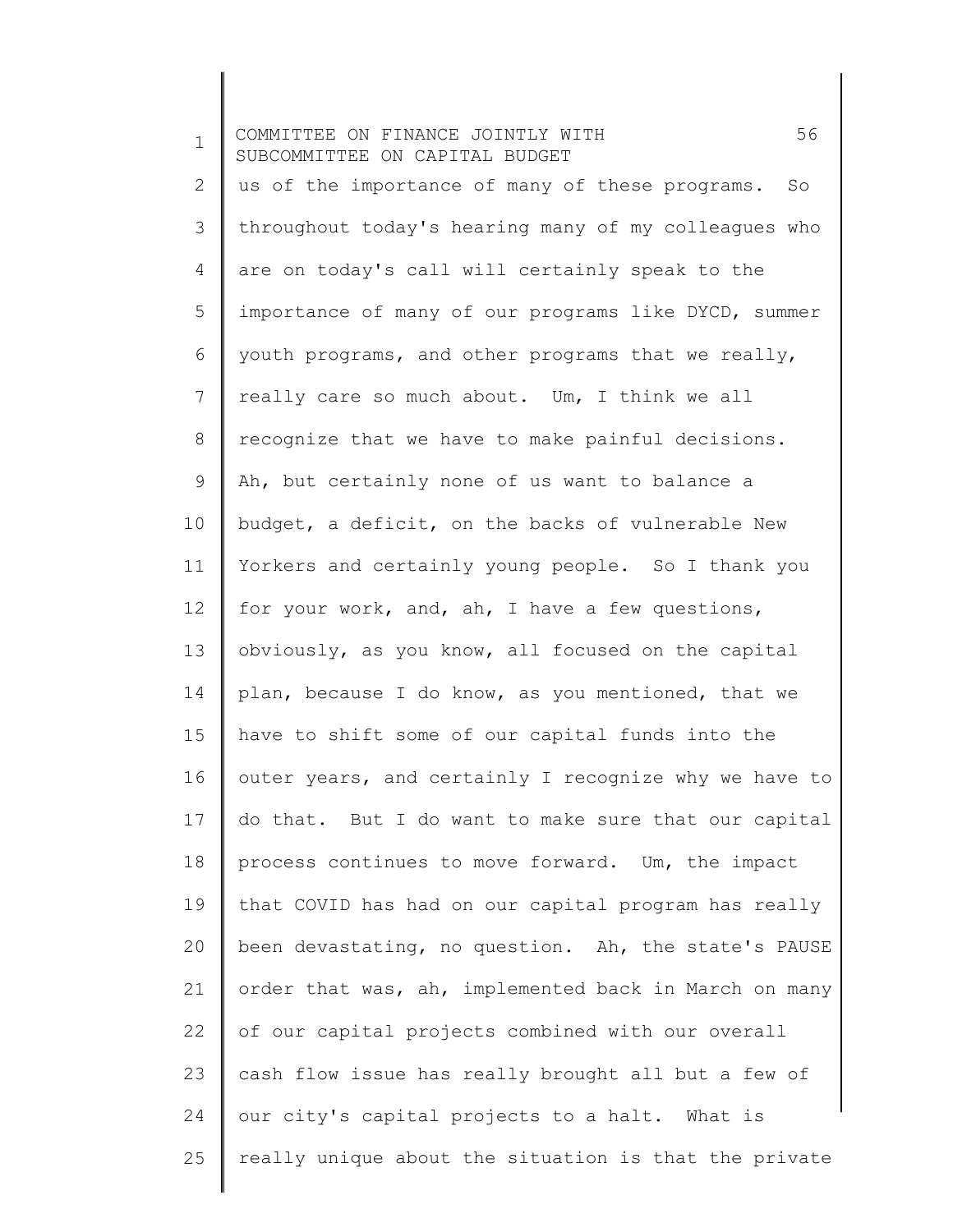1 2 3 4 5 6 7 8 9 10 11 12 13 14 15 16 17 18 19 20 21 22 23 24 COMMITTEE ON FINANCE JOINTLY WITH 57 SUBCOMMITTEE ON CAPITAL BUDGET construction industry is also bound by the state's PAUSE order, so the city may actually have an opportunity to position itself very well when the restrictions are actually lifted. So I want to understand from you how soon will the city be able to sell general obligation bonds and address our overall capital cash flow issue, and does OMB anticipate that our federal government will purchase a share of this new issuance of general obligation bonds? DIRECTOR HARTZOG: So one of the reasons that we moved so quickly, um, to get the executive budget updated was that so we could go to the markets for capital and we intend to do so within the next two weeks, um, for capital, which will help us, ah, from a cash flow perspective. The federal reserve, just to be clear, that, um, I mentioned this to, to Chair Dromm just now, but that is for, ah, cash flow, that's for liquidity on a short-term borrowing. It's not for capital. Um, so that's not something that we, um, will take advantage of on short-term borrowing to deal with expense. That's not, ah, you know, our plan. CHAIRPERSON GIBSON: OK. So does OMB

think that the municipal bond market will actually

25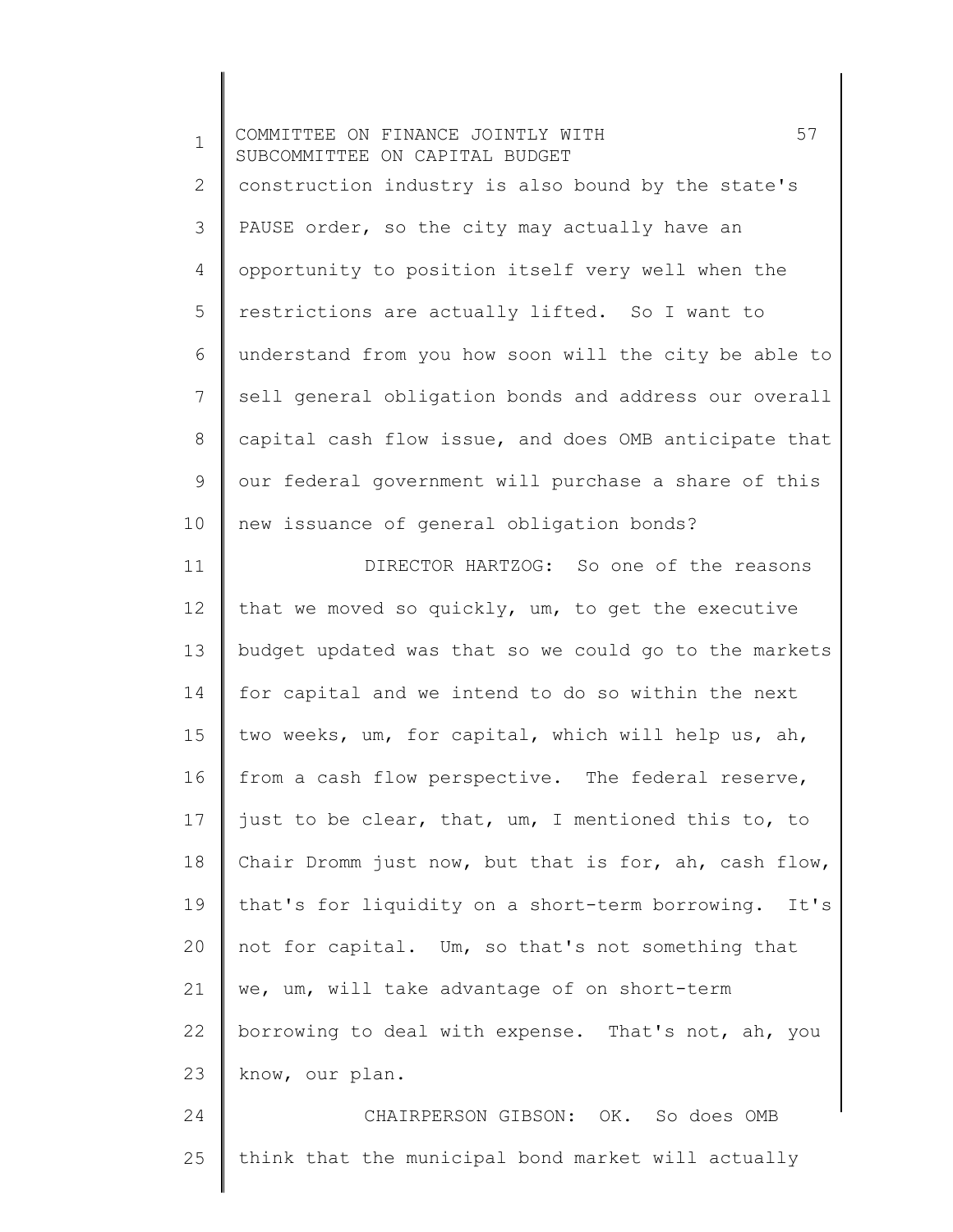| $\mathbf 1$ | 58<br>COMMITTEE ON FINANCE JOINTLY WITH<br>SUBCOMMITTEE ON CAPITAL BUDGET |
|-------------|---------------------------------------------------------------------------|
| 2           | purchase city bonds as quickly as will me in that                         |
| 3           | case you described?                                                       |
| 4           | DIRECTOR HARTZOG: I think that there's                                    |
| 5           | plenty of volatility in the market, but we have no                        |
| 6           | reason to believe at this point in time that we could                     |
| 7           | not move forward with a capital bond sale.                                |
| 8           | CHAIRPERSON GIBSON: OK, understand. Um,                                   |
| $\mathsf 9$ | what are we doing to position ourself to effectively                      |
| 10          | restart capital projects when the state does lift its                     |
| 11          | restriction? Do we have a plan, and is what is some                       |
| 12          | of the fundamental guidelines that we are putting                         |
| 13          | forth to prioritize health and wellness, public                           |
| 14          | safety, and many of our priorities that we know we                        |
| 15          | have to had in a post-COVID-19 world?                                     |
| 16          | DIRECTOR HARTZOG: I, I mean, the, the                                     |
| 17          | capital plan, um, the current cause and effect is                         |
| 18          | very much, you know, dependent on where we are with                       |
| 19          | the pandemic, um, and how we move forward, and                            |
| 20          | obviously very dependent on where we are with the                         |
| 21          | economy, where we are with our cash position. Um, so                      |
| 22          | those are really challenging questions to answer when                     |
| 23          | there's much uncertainty at this point in time.                           |
| 24          | CHAIRPERSON GIBSON: OK, understand. Um,                                   |
| 25          | do you know when OMB will start reviewing any of our                      |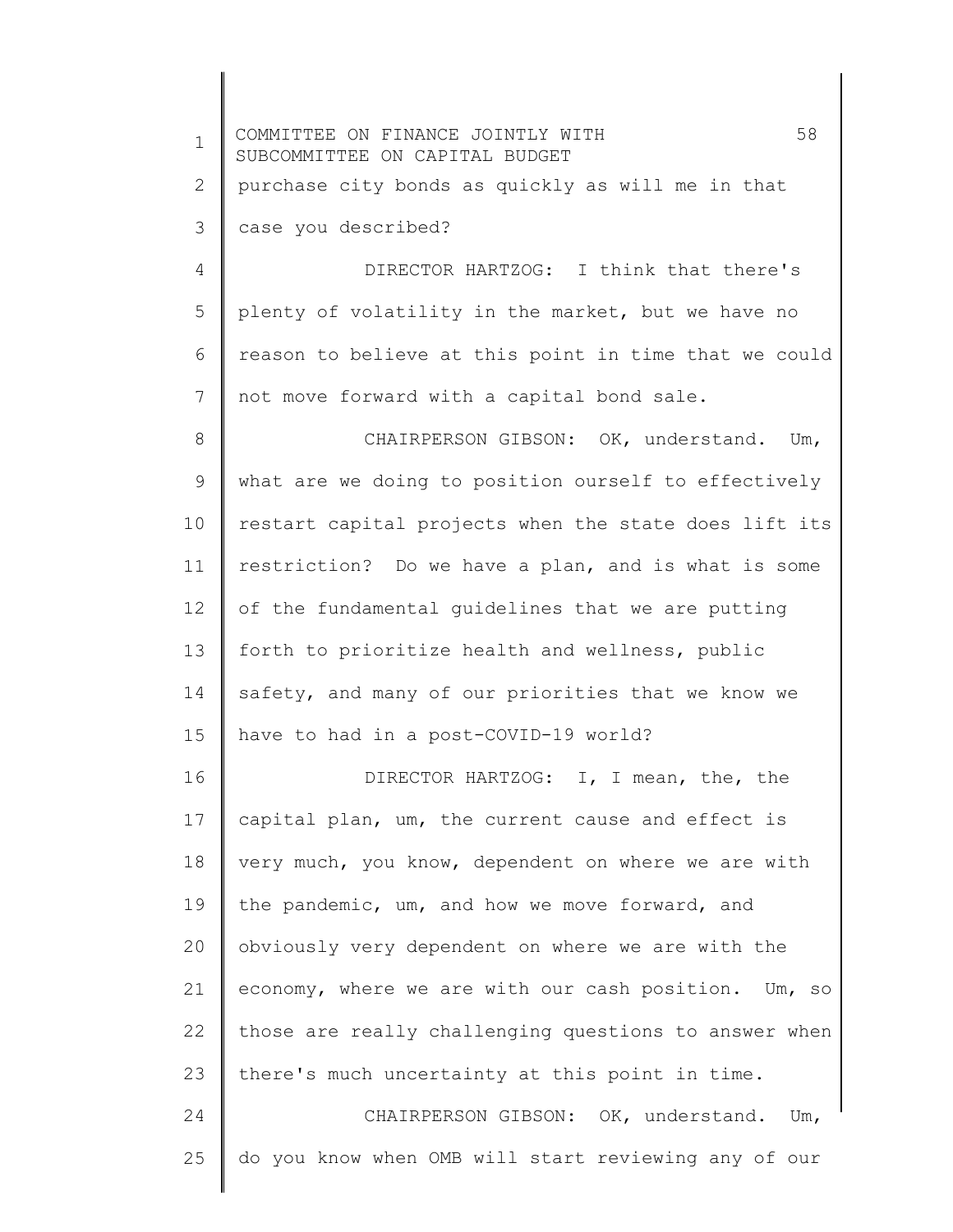| $\mathbf 1$ | 59<br>COMMITTEE ON FINANCE JOINTLY WITH<br>SUBCOMMITTEE ON CAPITAL BUDGET |
|-------------|---------------------------------------------------------------------------|
| 2           | non-COVID-19 or health- and safety-related, ah,                           |
| 3           | certificates to proceed again, 'cause I know there                        |
| 4           | was a pause on that process during COVID. And also,                       |
| 5           | how will OMB address the backlog of our CP requests                       |
| 6           | that are currently being held at agencies today?                          |
| 7           | DIRECTOR HARTZOG: Well, first let me                                      |
| $8\,$       | just clarify. Anything that's COVID-related but also                      |
| 9           | health and safety is moving. So, for example                              |
| 10          | CHAIRPERSON GIBSON: OK.                                                   |
| 11          | DIRECTOR HARTZOG: We are moving forward                                   |
| 12          | with continuing for H&H on Coney Island Hospital, um,                     |
| 13          | building out a wing there. So there's, there's other                      |
| 14          | health and safety projects that are, ah, not COVID-                       |
| 15          | related, but we want to make sure that we're                              |
| 16          | continuing forward and that's how we're trying to                         |
| 17          | prioritize various capital projects. I think that,                        |
| 18          | again, it is a uncertain time. Um, I can't make any                       |
| 19          | commitments that we're going to be able to move                           |
| 20          | forward with other capital projects that we've put                        |
| 21          | off, um, until we have a better certainty on where we                     |
| 22          | are with overall federal stimulate, state budget, and                     |
| 23          | my top priority is making sure that we have                               |
| 24          | sufficient, ah, liquidity on hand.                                        |
| 25          |                                                                           |
|             |                                                                           |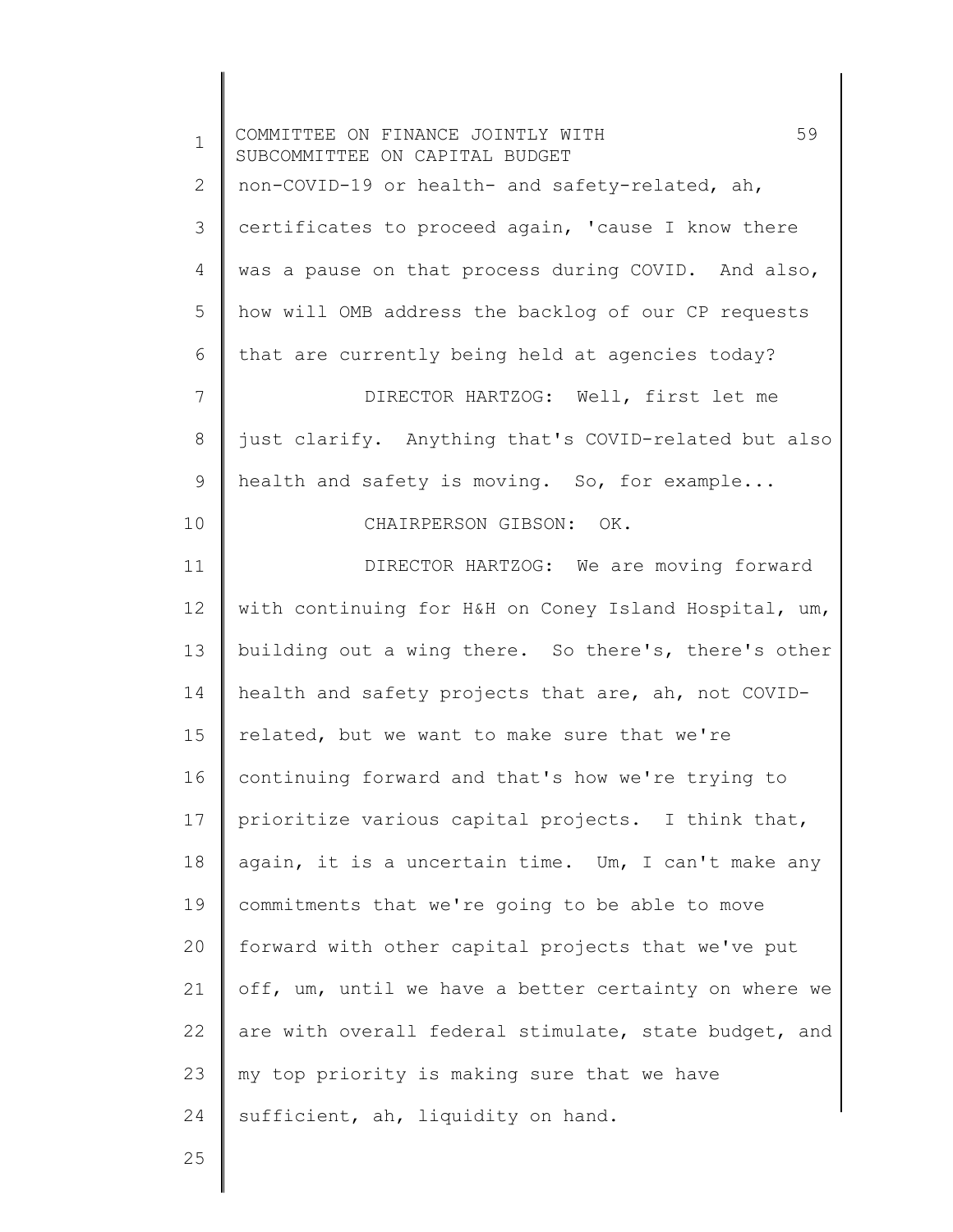| $\mathbf 1$    | 60<br>COMMITTEE ON FINANCE JOINTLY WITH<br>SUBCOMMITTEE ON CAPITAL BUDGET |
|----------------|---------------------------------------------------------------------------|
| $\mathbf{2}$   | CHAIRPERSON GIBSON: OK. Do you think                                      |
| 3              | that, um, OMB is going to give guidance to all of our                     |
| 4              | agencies as it relates to their overall capital? So                       |
| 5              | if we are prioritizing with health and wellness and                       |
| 6              | public safety what does that mean for some of our                         |
| $7\phantom{.}$ | other capital projects that obviously we know are                         |
| 8              | important, um, should be prioritized, what type of                        |
| 9              | quidelines would OMB set forth to all of our                              |
| 10             | agencies?                                                                 |
| 11             | DIRECTOR HARTZOG: It's the same                                           |
| 12             | quideline that we have right now, that unless it is                       |
| 13             | COVID-19 or related to health and safety, or                              |
| 14             | obviously public infrastructure projects, um, that                        |
| 15             | they are currently on pause. And beyond that, um, we                      |
| 16             | will have to reassess when we're in a different                           |
| 17             | place. But it's no different than the guidance we've                      |
| 18             | given to our agencies now.                                                |
| 19             | CHAIRPERSON GIBSON: OK. Um, I wanted to                                   |
| 20             | talk quickly to supported housing, because since mid                      |
| 21             | March, ah, thousands of New Yorkers have filed for                        |
| 22             | unemployment, as the Speaker mentioned. Ah, 57,000                        |
| 23             | are in homeless shelters and thousands are                                |
| 24             | experiencing homelessness and are currently                               |
| 25             | unsheltered. Ah, in the executive budget the                              |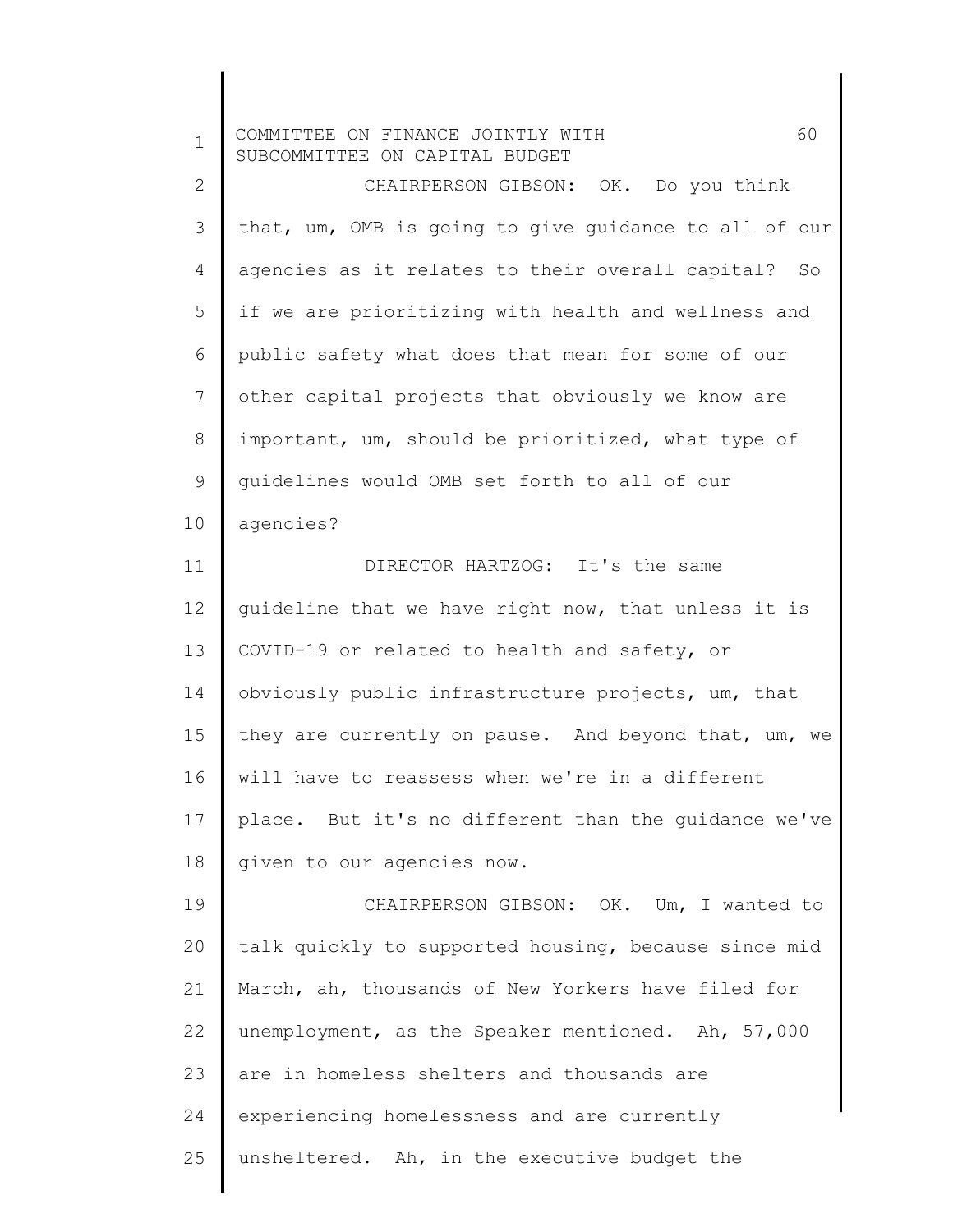| $\mathbf 1$ | 61<br>COMMITTEE ON FINANCE JOINTLY WITH<br>SUBCOMMITTEE ON CAPITAL BUDGET |
|-------------|---------------------------------------------------------------------------|
| 2           | administration cut the supported housing budget in                        |
| 3           | HRA and DOHMH because the ramp-up of the program is                       |
| 4           | slowing. Can you ask, can you help us understand why                      |
| 5           | the administration is cutting housing programs at a                       |
| 6           | time when housing instability is growing during this                      |
| 7           | COVID? You're on mute, Director. [laughs]                                 |
| 8           | DIRECTOR HARTZOG: Sorry. Again, I, I'm                                    |
| 9           | going to ask people to help me figure out what's                          |
| 10          | going on 'cause I can't unmute.                                           |
| 11          | CHAIRPERSON GIBSON: OK.                                                   |
| 12          | DIRECTOR HARTZOG: Sometimes I can mute                                    |
| 13          | myself and I can't unmute. But at that moment I                           |
| 14          | could not unmute.                                                         |
| 15          | CHAIRPERSON GIBSON: OK. Did you hear                                      |
| 16          | the question?                                                             |
| 17          | DIRECTOR HARTZOG: I did, I did, Chair,                                    |
| 18          | apologies. Um, technology during this difficult                           |
| 19          | time. Ah, so the, this is what I'll say and I think,                      |
| 20          | um, I will defer to HPD to talk about the                                 |
| 21          | construction, um, and what's happening there. But                         |
| 22          | this, this was us reflecting and taking under-                            |
| 23          | spending from both the rental, um, the subsidy                            |
| 24          | portion and the, um, for the supportive housing, um,                      |
| 25          | given the construction timeline. It is not that we                        |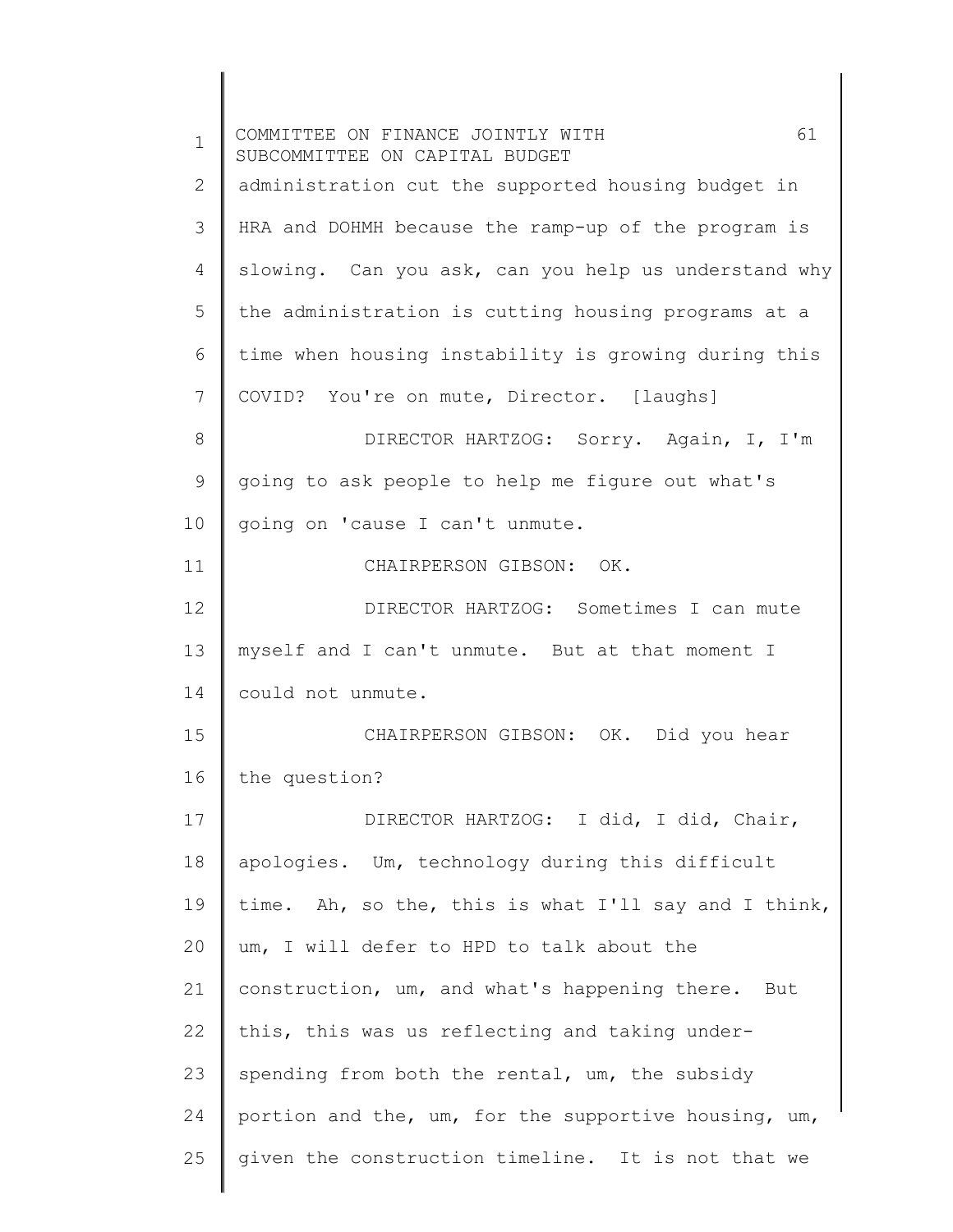| $\mathbf 1$  | 62<br>COMMITTEE ON FINANCE JOINTLY WITH<br>SUBCOMMITTEE ON CAPITAL BUDGET |
|--------------|---------------------------------------------------------------------------|
| $\mathbf{2}$ | were cutting supportive housing and you're true,                          |
| 3            | there is a lag in the actually ramp-up time but that,                     |
| 4            | it's not a cut. And as it relates to the specifics                        |
| 5            | as it relates to the specifics on the lag on the                          |
| 6            | construction I will defer to HPD to provide those                         |
| 7            | details, and we can get you more specifics post, ah,                      |
| 8            | hearing.                                                                  |
| 9            | CHAIRPERSON GIBSON: OK, well,                                             |
| 10           | understand. Well, a quick suggestion, instead of, as                      |
| 11           | you said, it's not a cut, but supportive housing is                       |
| 12           | important. Um, I think we should reallocate this                          |
| 13           | funding to other areas where we know we can keep New                      |
| 14           | Yorkers housed, ah, such as rental arrears or                             |
| 15           | developing a more robust rental assistance program.                       |
| 16           | Ah, it's been mentioned by the Speaker, but we know                       |
| 17           | that when moratoriums on evictions are lifted there                       |
| 18           | is going to be a groundswell of potential evictions                       |
| 19           | going to housing courts throughout the city. And so                       |
| 20           | the idea of developing a rental assistance program                        |
| 21           | that just continues to compliment the work we are                         |
| 22           | doing and what we currently have I think would be an                      |
| 23           | idea that we should consider.                                             |
| 24           |                                                                           |
| 25           |                                                                           |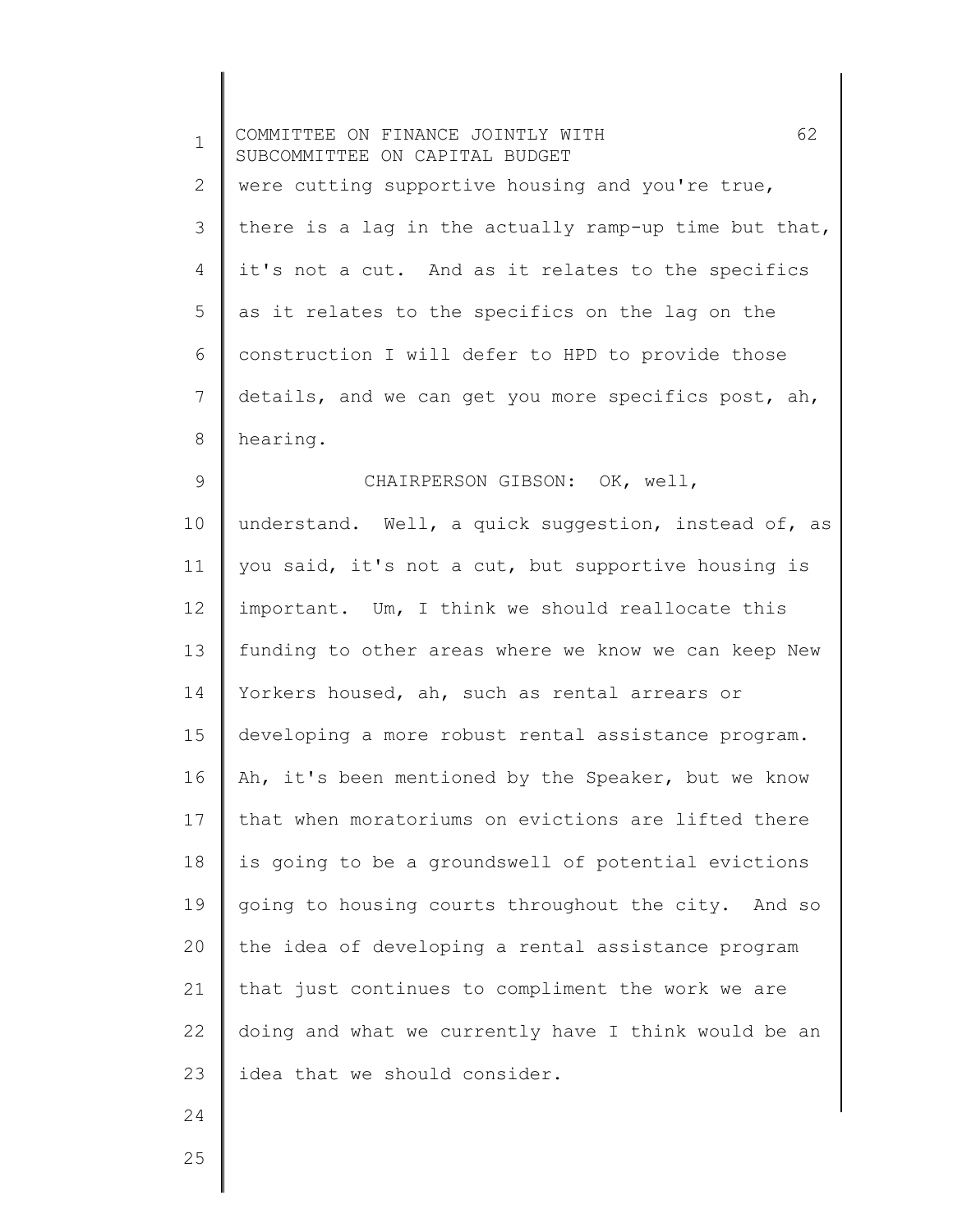1 2 3 4 5 6 7 8 9 10 11 12 13 14 15 16 17 18 19 20 21 22 23 24 25 COMMITTEE ON FINANCE JOINTLY WITH 63 SUBCOMMITTEE ON CAPITAL BUDGET DIRECTOR HARTZOG: Just to be clear, we do have rent arrears. They are funded through different federal and, ah... CHAIRPERSON GIBSON: Right. DIRECTOR HARTZOG: ...state resources, which are extremely helpful in alleviating pressure on the city's finances, um, that we can leverage there. CHAIRPERSON GIBSON: OK. DIRECTOR HARTZOG: And we spend about 200 million there. CHAIRPERSON GIBSON: OK, great. Um, and then I just had another question as well. And I know before COVID we had been talking, um, very intimately about some of the large, ah, purchase and acquiring of some of the buildings, ah, that were distressed. Ah, we had round one, we had round two. Are we still moving forward with round three of purchasing some of the buildings and, and taking those over and moving them to not-for-profits. Is that still underway? DIRECTOR HARTZOG: It is definitely, um, still one of the priorities that we're considering. But I think given our current situation financially we're reassessing, um, the timing for that.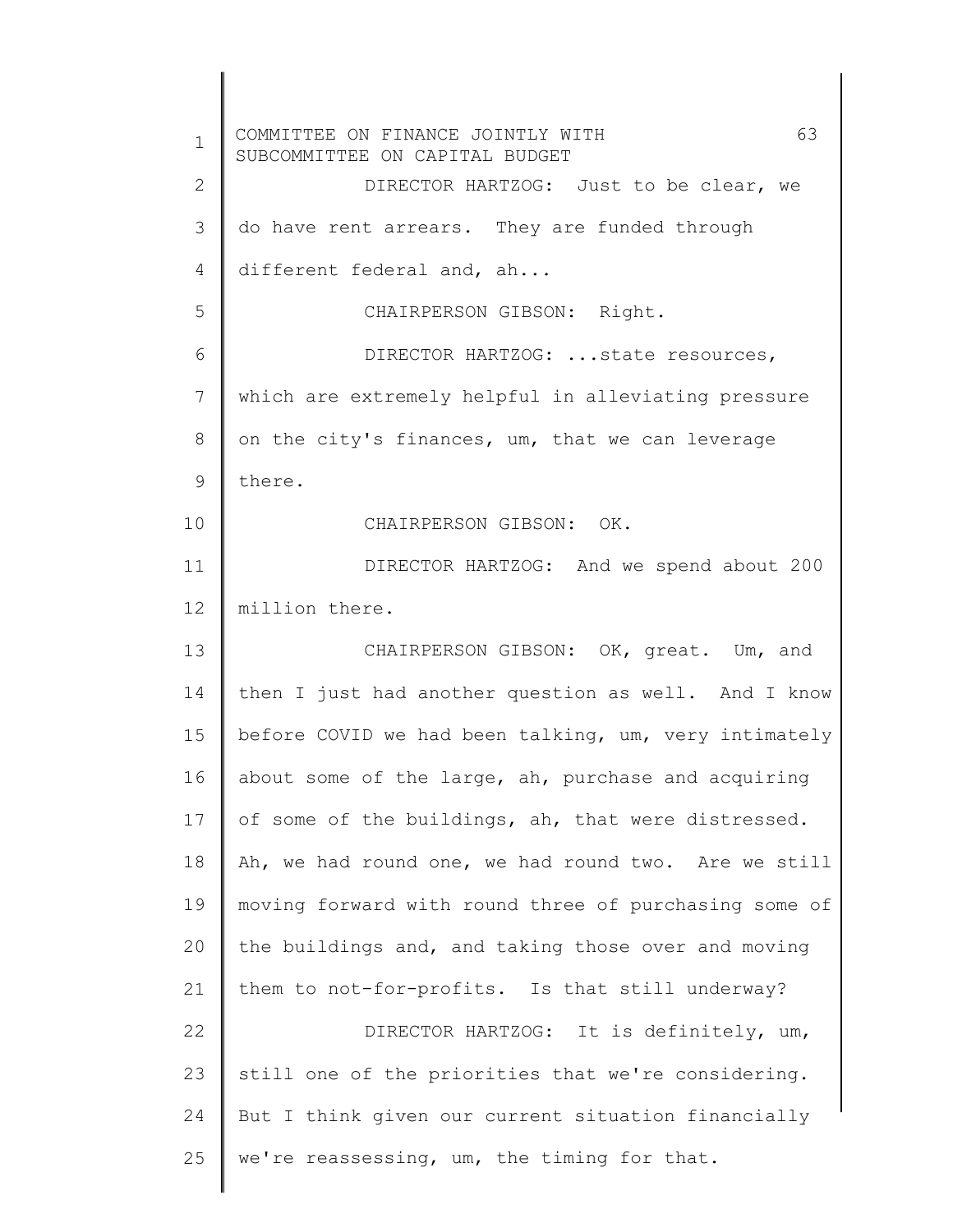| $\mathbf 1$    | 64<br>COMMITTEE ON FINANCE JOINTLY WITH<br>SUBCOMMITTEE ON CAPITAL BUDGET |
|----------------|---------------------------------------------------------------------------|
| $\mathbf{2}$   | CHAIRPERSON GIBSON: OK, and another                                       |
| 3              | capital, um, priority for us, obviously, has been the                     |
| 4              | construction of new schools and, you know, working                        |
| 5              | with, ah, Lorraine Grillo and her team, ah, we have                       |
| 6              | really provided a lot of opportunity to address a                         |
| $\overline{7}$ | growing need of overcrowding in our schools. Um,                          |
| $8\,$          | where does the priority fall on our list as it                            |
| 9              | relates to moving forward on construction projects                        |
| 10             | for brand-new schools?                                                    |
| 11             | DIRECTOR HARTZOG: We did for the first                                    |
| 12             | time do a stretch of, ah, for SCA, um, given where we                     |
| 13             | are with, um, the pandemic and our, um, economic                          |
| 14             | outlook, um, the details of which I don't have on me.                     |
| 15             | I'll to get back to you on the specifics of that.                         |
| 16             | CHAIRPERSON GIBSON: OK. And my final                                      |
| 17             | question, 'cause we do have to move, ah, many of my                       |
| 18             | colleagues have questions. Um, a lot of the work and                      |
| 19             | the efforts that we've undertaken under your                              |
| 20             | leadership has really been to streamline the                              |
| 21             | certificate to proceed process, looking at the OMB                        |
| 22             | infrastructure and really providing a lot of support                      |
| 23             | for many not-for-profits that have capital projects                       |
| 24             | that have languished. Um, I appreciate a lot of                           |
| 25             | that, ah, really right sizing capital budgets, so                         |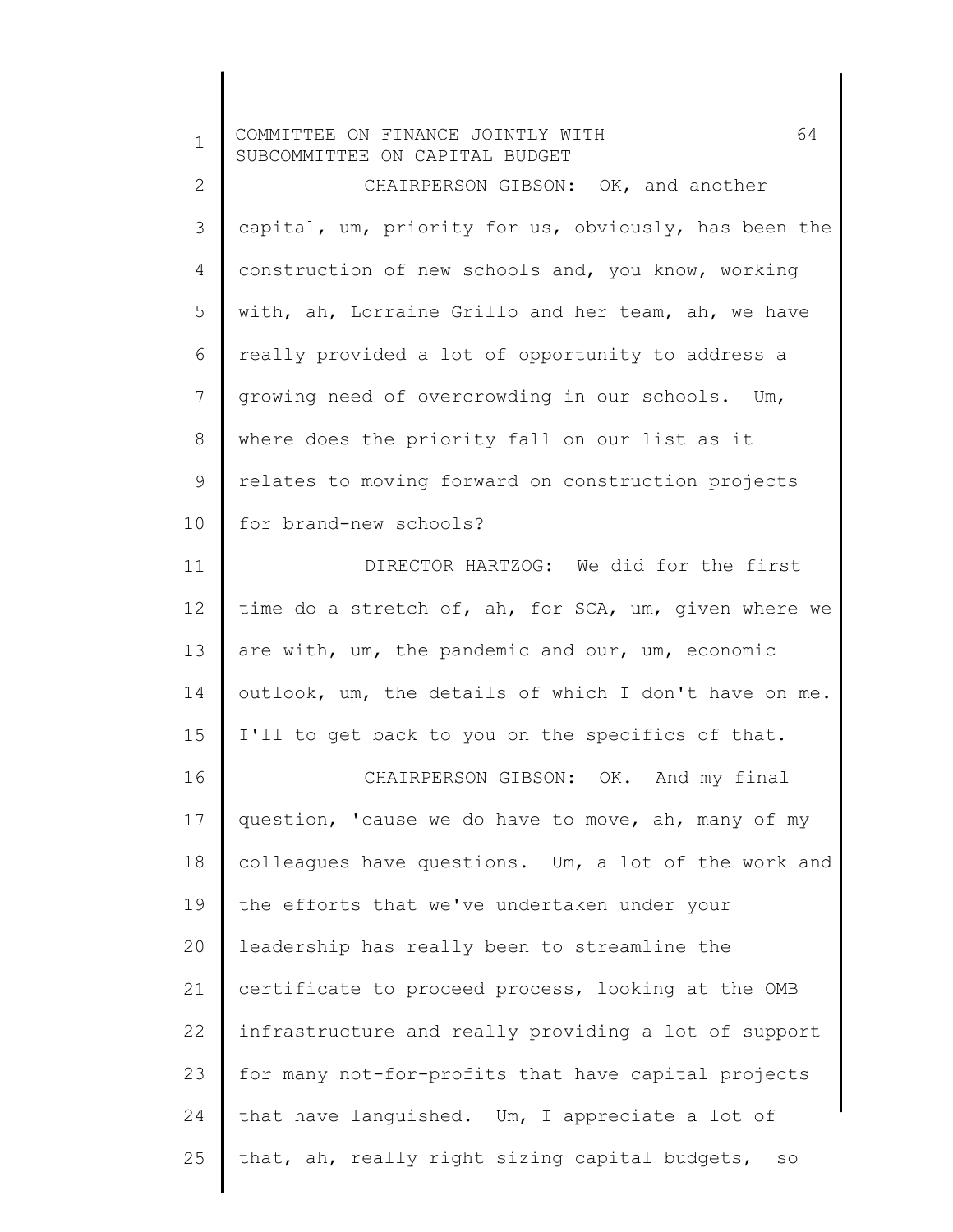1 2 3 4 5 6 7 8 9 10 11 12 13 14 15 16 17 18 19 20 21 22 23 24 25 COMMITTEE ON FINANCE JOINTLY WITH 65 SUBCOMMITTEE ON CAPITAL BUDGET that it's more realistic over a five- and 10-year period. We're grateful for that. I just want to emphasize and remind you and your team that a lot of those priorities must continue, even as we are dealing with COVID and we are out of the COVID pandemic and we are on the brink of recovery, we have got to keep these capital projects moving forward. Um, us in the City Council, our capital projects, the constructions of schools, um, just technology. A lot of things really need to move and housing is a critical part of that. So I just want to again emphasize to you and your team that as we provide these guidelines for all of our agencies, keeping in mind public health, safety, and overall, um, wellness for New Yorkers, I definitely want to make sure that housing, supportive housing, housing for seniors, and the construction of schools is absolutely critical and remains at the forefront of our discussions. Can you hear me? [inaudible] DIRECTOR HARTZOG: Yes. CHAIRPERSON GIBSON: OK, thank you so much. I'll turn it back over to Chair Dromm. Thank you, thank you.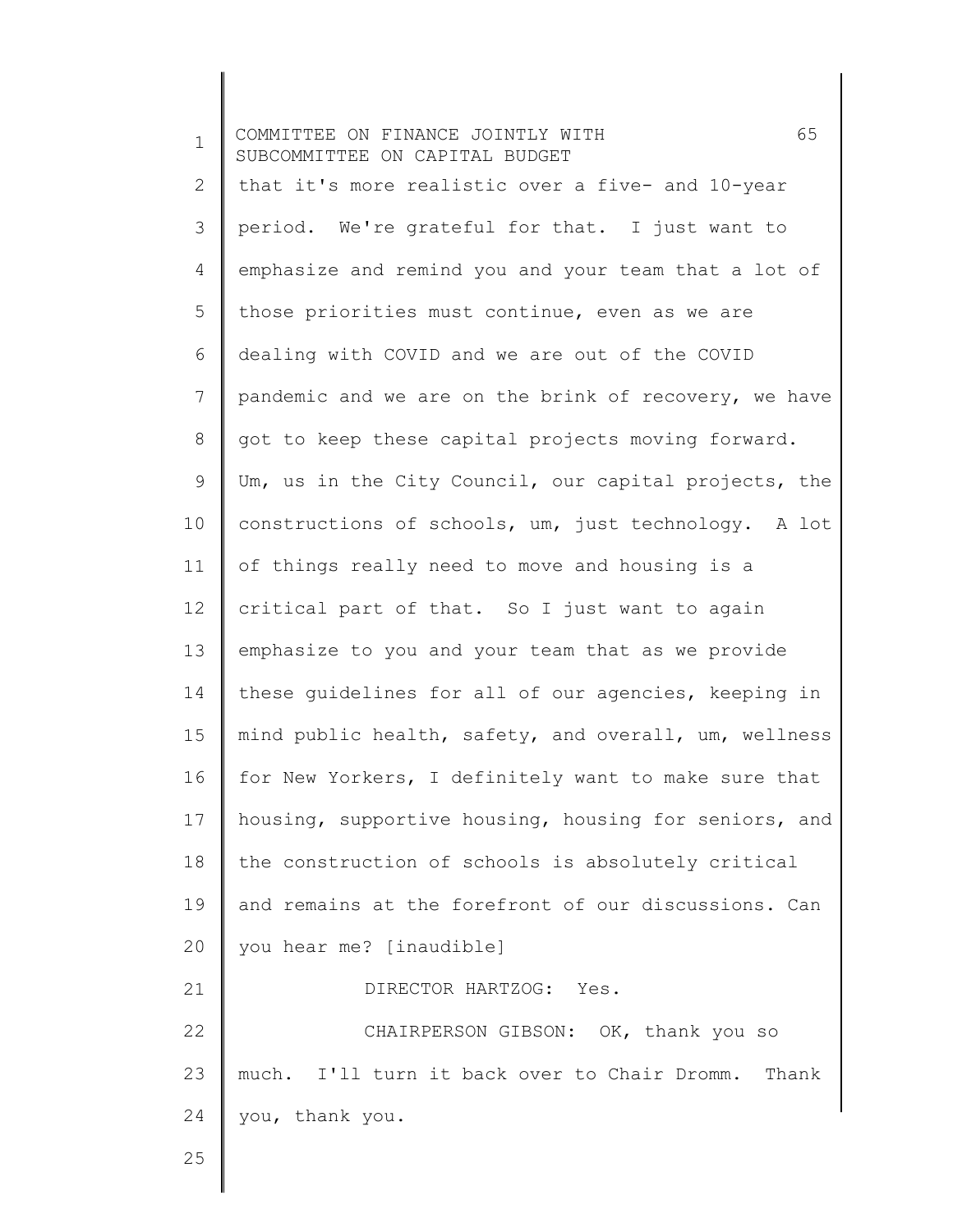1 2 3 4 5 6 7 8 9 10 11 12 13 14 15 16 17 18 19 20 21 22 23 24 25 COMMITTEE ON FINANCE JOINTLY WITH 66 SUBCOMMITTEE ON CAPITAL BUDGET CHAIRPERSON DROMM: OK, thank you very much, Chair Gibson. We're now, ah, going to go to committee member, ah, OMB questions. So, um, I'll turn it back over to our COMMITTEE COUNSEL, I believe, at this point. COMMITTEE COUNSEL: Thank you, Chair Dromm. If any council members have questions for the administration please use the Zoom raise hand function. Um, council members, please keep your questions to five minutes, including answers, and wait for the Sergeant at Arms to tell you when your time begins. The sergeant will also let you know when your time is up. Um, we will begin with questions from Majority Leader Cumbo, followed by Council Member Gjonaj, followed by Council Member Rivera. SERGEANT AT ARMS: Council Member Cumbo, your time is starting now. MAJORITY LEADER CUMBO: Thank you. I'm asking questions on behalf of Debbie Rose, who is unfortunately at a funeral for her very best friend. Um, my questions go in terms of following up on Council Member Daniel Dromm's line of questioning in terms of the NYPD remaining flat in this budget in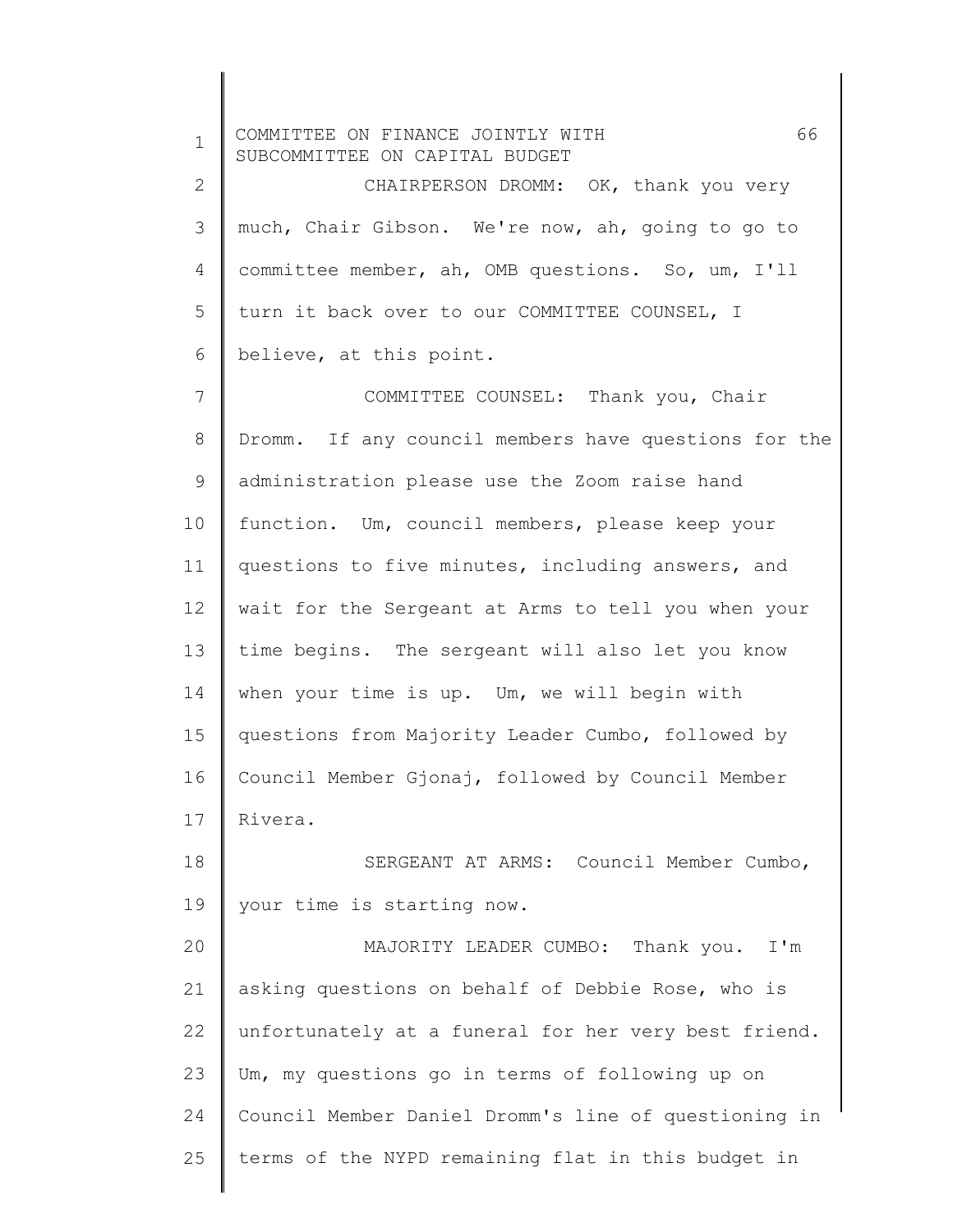| $\mathbf 1$    | 67<br>COMMITTEE ON FINANCE JOINTLY WITH<br>SUBCOMMITTEE ON CAPITAL BUDGET |
|----------------|---------------------------------------------------------------------------|
| $\overline{2}$ | terms of not receiving any significant cuts, but that                     |
| 3              | we're also seeing a 124 million dollar cancellation                       |
| 4              | of the Summer Youth Employment Program, which is                          |
| 5              | going to impact 70,000 young people. We are also                          |
| 6              | seeing, ah, a cut in terms of COMPASS, Sonic, Beacon,                     |
| 7              | um, and Cornerstone programs in order to save                             |
| 8              | approximately 61 million dollars. The challenge that                      |
| 9              | I see with that is the administration's response                          |
| 10             | seems to be that we're going to utilize the NYPD to                       |
| 11             | police our young people. And I don't know if you've                       |
| 12             | seen it, but many have seen it, that it hasn't even                       |
| 13             | hit summer yet. We haven't even gotten to 80-degree                       |
| 14             | weather. And already we are seeing video after video                      |
| 15             | after video that is surfacing of young black                              |
| 16             | teenagers being handcuffed, brutally beaten. I saw                        |
| 17             | one of an African American teenage girl, ah, fighting                     |
| 18             | with a police officer as if she were a man, a grown                       |
| 19             | man. We're seeing video after video showing young                         |
| 20             | people with police officers with their knees on their                     |
| 21             | necks being brutally taken down and what I want of                        |
| 22             | the know is we've talked about alternative programs                       |
| 23             | but we have seen that through this budget the                             |
| 24             | alternative program seems to be the NYPD and what                         |
| 25             | we're gonna see again is what happened with the Eric                      |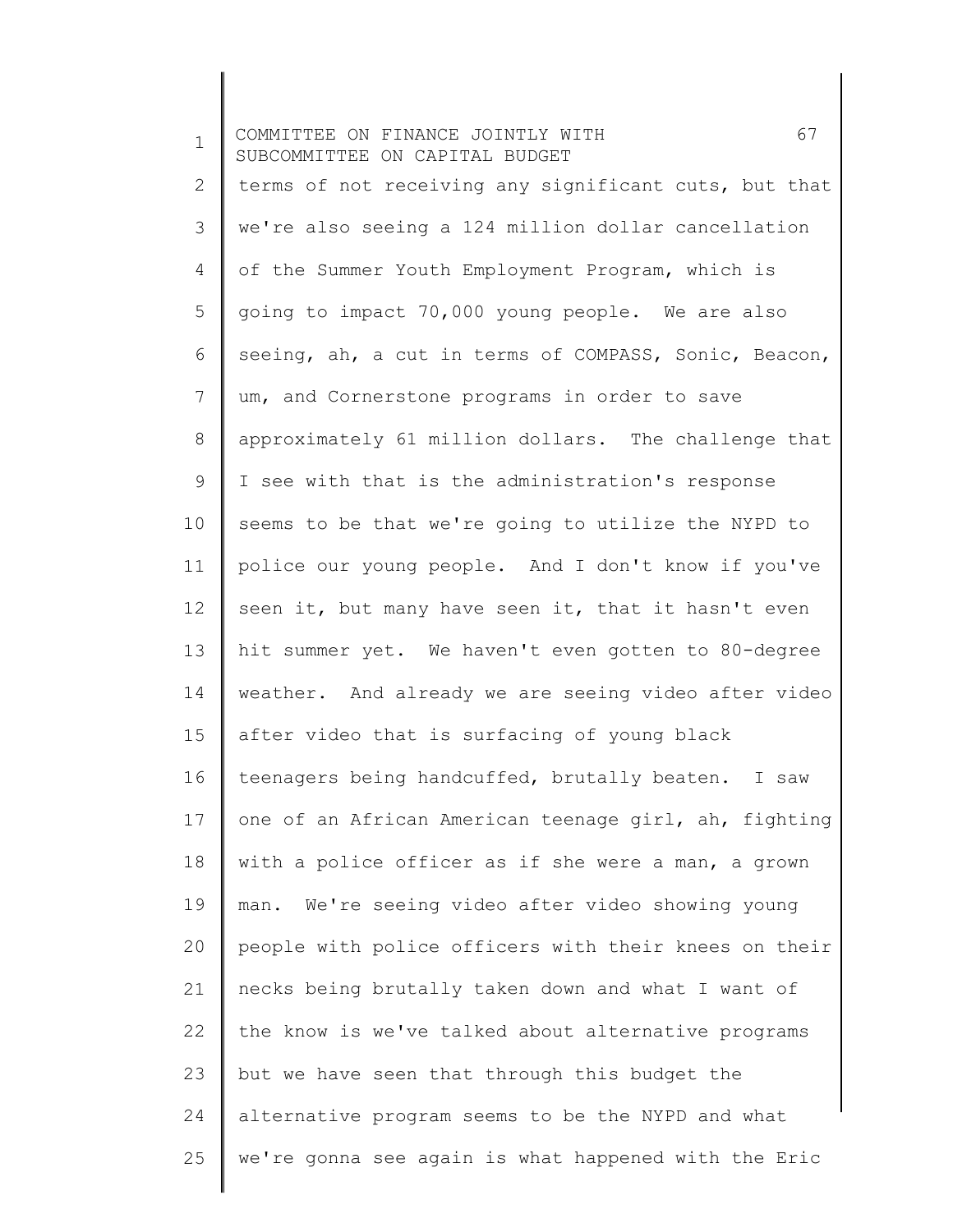| $\mathbf 1$    | 68<br>COMMITTEE ON FINANCE JOINTLY WITH<br>SUBCOMMITTEE ON CAPITAL BUDGET |
|----------------|---------------------------------------------------------------------------|
| 2              | Garner situation, where this is going to create a                         |
| 3              | dynamic where young people are going to be arrested                       |
| $\overline{4}$ | and brutalized throughout this summer and communities                     |
| 5              | of color are going to have to organize and galvanize                      |
| 6              | and focus all of their energies around the NYPD when                      |
| 7              | in reality they should be focusing on stimulus money,                     |
| $\,8\,$        | getting their businesses back up to speed. This is                        |
| $\mathsf 9$    | going to be devastating. What are the plans for                           |
| 10             | summer youth and our young people this summer? What                       |
| 11             | is the, what is the plan?                                                 |
| 12             | DIRECTOR HARTZOG: So I think I, um, when                                  |
| 13             | we talked about this earlier I noted that we are                          |
| 14             | working, DYCD, um, and Deputy Mayor Thompson's office                     |
| 15             | and the Department of Education are working on an                         |
| 16             | overall summer learning plan that includes both what                      |
| 17             | the DOE can do and in fact what DYCD can do with                          |
| 18             | their existing providers. And there are a number of                       |
| 19             | remote learning opportunities that looking at, as                         |
| 20             | well as providing, um, direct support to youth. So                        |
| 21             | those plans are forthcoming and you will be hearing                       |
| 22             | more from both agencies on what they intend to do.                        |
| 23             | MAJORITY LEADER CUMBO: Let me ask you a                                   |
| 24             | question. Did you                                                         |
| 25             |                                                                           |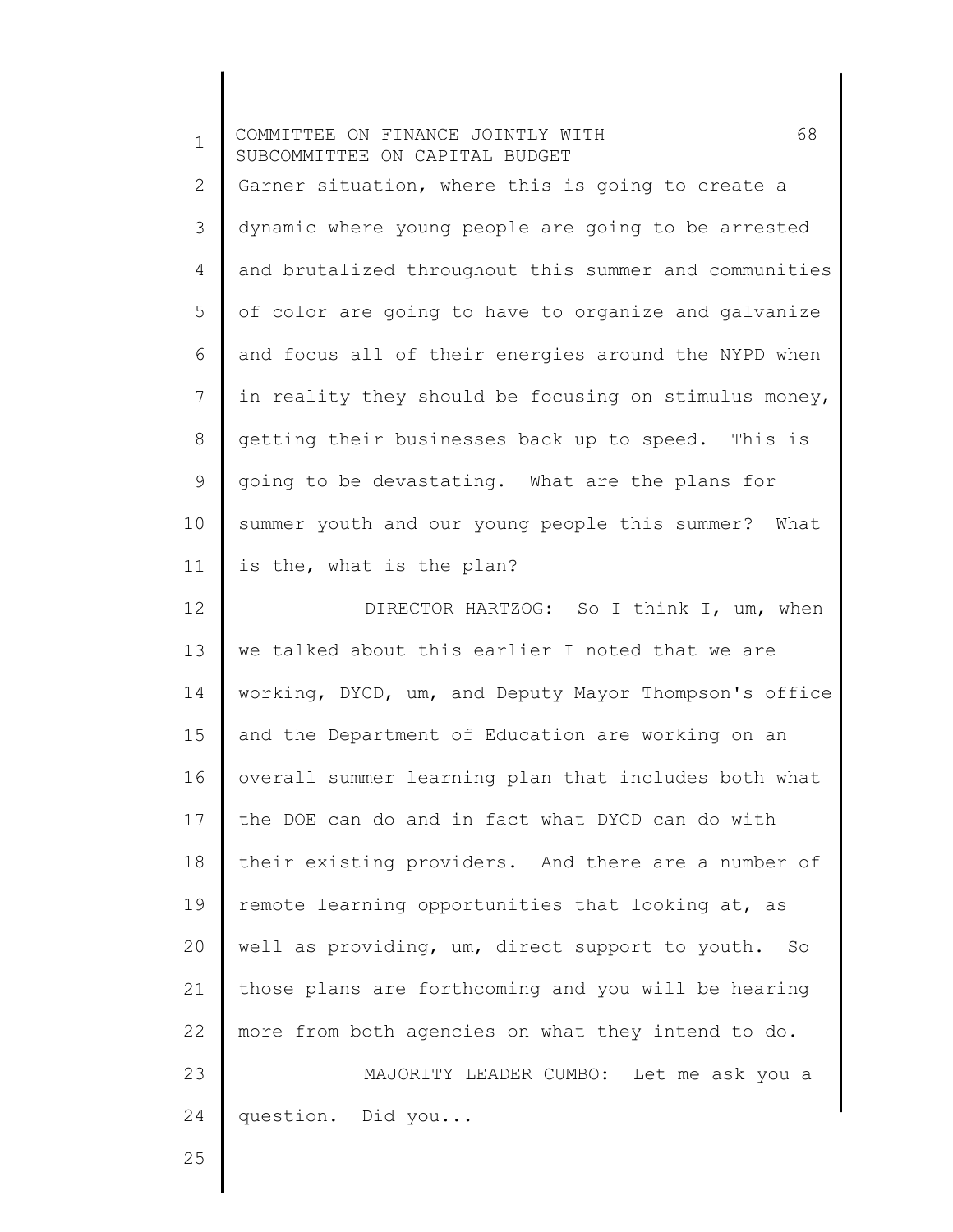1 2 3 4 5 6 7 8 9 10 11 12 13 14 15 16 17 18 19 20 21 22 23 24 25 COMMITTEE ON FINANCE JOINTLY WITH 69 SUBCOMMITTEE ON CAPITAL BUDGET DIRECTOR HARTZOG: On the NYPD budget I'm... MAJORITY LEADER CUMBO: Did you see those videos? DIRECTOR HARTZOG: I can speak to the budget. That's what I'm here to speak to. And I can talk to you about NYPD's budget and what we did on the PEG. MAJORITY LEADER CUMBO: [inaudible] reflection of what's going to happen to those youth, and those programs that you just outlined do not seem that they are comprehensive enough to deal with the onslaught of over 100,000 youth with nothing to do, but what we have done is allocated money to an NYPD who has no ability to enforce social distancing in an equitable way [inaudible] into that because it is going to explode with young people who have nothing to do with, for the summer, and all of these resources being put into an NYPD. So as a woman of color who is here to talk about the budget we are hoping that in your discussions you are recognizing and seeing what's happening in the outside world and are able to weigh in on how we protect our young people. Because I for one as the mother of a black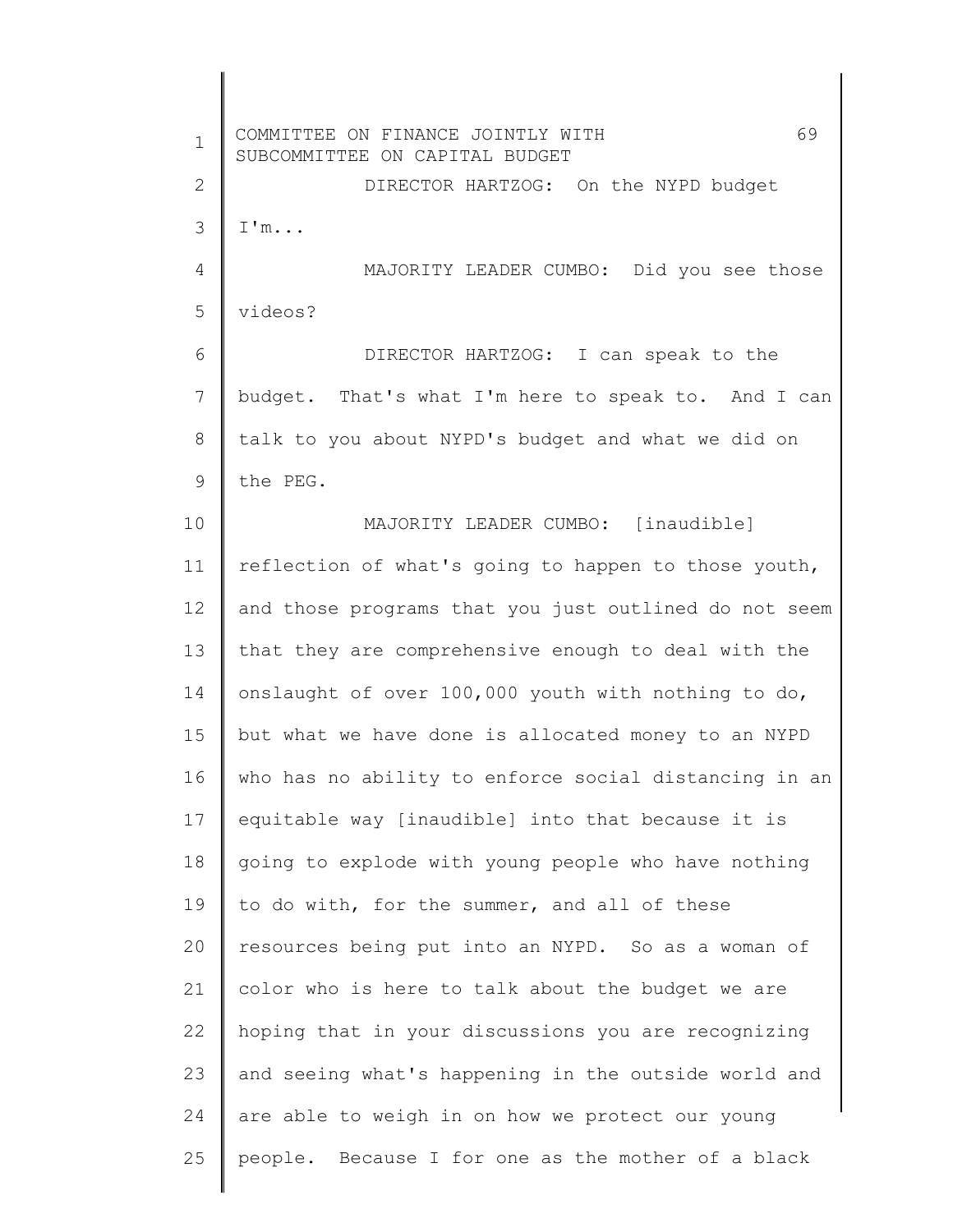| $\mathbf 1$    | 70<br>COMMITTEE ON FINANCE JOINTLY WITH<br>SUBCOMMITTEE ON CAPITAL BUDGET |
|----------------|---------------------------------------------------------------------------|
| $\overline{2}$ | son I'm not going to tolerate a budget that is going                      |
| 3              | to allow our young people to be policed instead of                        |
| $\overline{4}$ | programmed, which we've given suggestions. And I                          |
| 5              | have not heard any of those suggestions in your                           |
| 6              | testimony about how we are going to protect our young                     |
| 7              | people, educate our young people, and give them the                       |
| 8              | resources that they need in order to be productive                        |
| 9              | members of society and not hog tied and arrested all                      |
| 10             | throughout the summer and black people and people of                      |
| 11             | color are gonna have to take valuable time away from                      |
| 12             | fighting for their businesses, fighting for                               |
| 13             | computers, all to focus on this systematic element of                     |
| 14             | racism that continues to attack communities of color.                     |
| 15             | We are always fighting against NYPD. We are never                         |
| 16             | fighting in support of budget, money, resources,                          |
| 17             | school, and education because our time is always                          |
| 18             | taken away with these types of issues. I want to see                      |
| 19             | a real plan to figure out                                                 |
| 20             | SERGEANT AT ARMS: Time.                                                   |
| 21             | MAJORITY LEADER CUMBO: how you're                                         |
| 22             | going to help our young people.                                           |
| 23             | CHAIRPERSON DROMM: OK, thank you. We're                                   |
| 24             | going to go to the next question.                                         |
| 25             |                                                                           |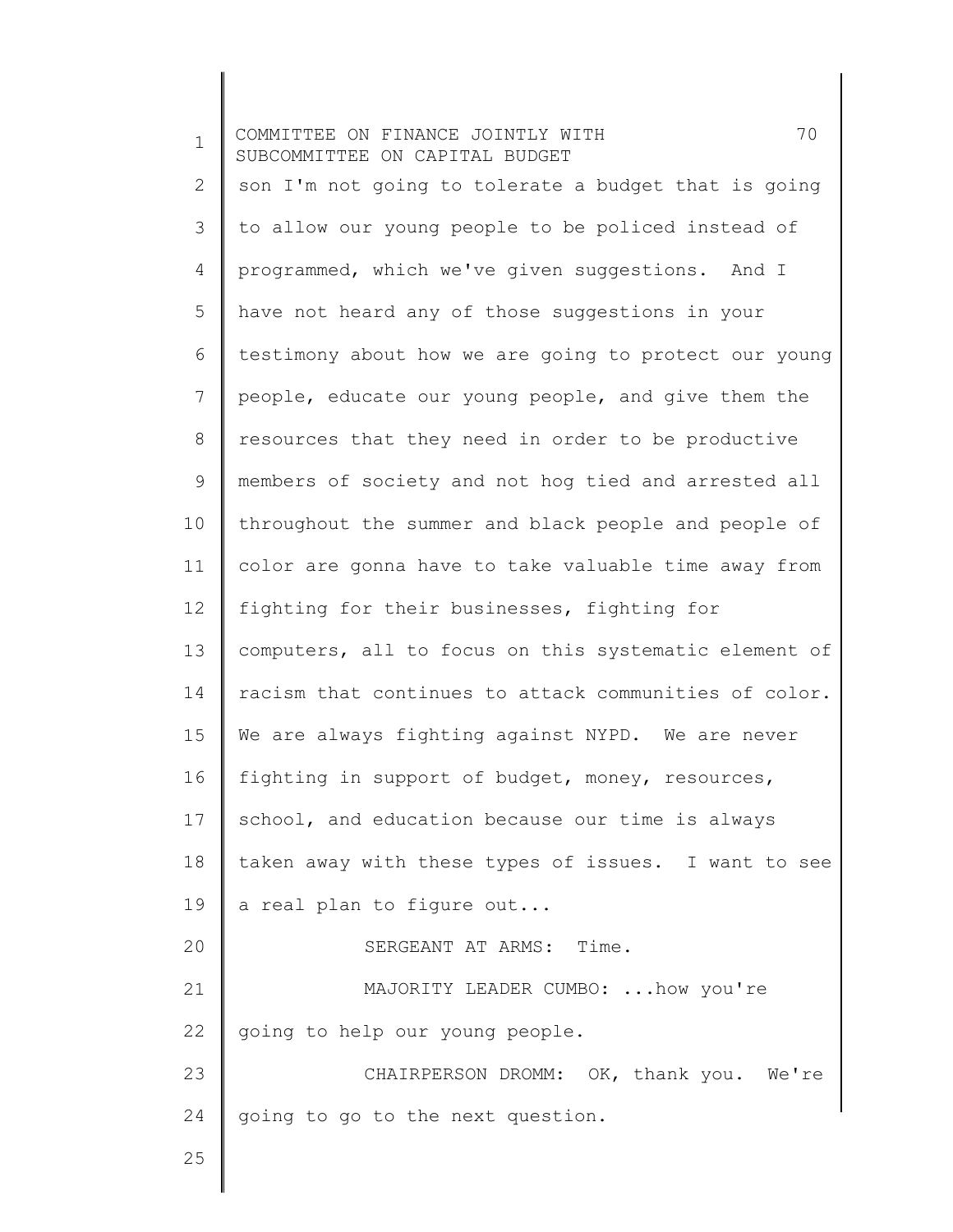1 2 3 4 5 6 7 8 9 10 11 12 13 14 15 16 17 18 19 20 21 22 23 24 25 COMMITTEE ON FINANCE JOINTLY WITH 71 SUBCOMMITTEE ON CAPITAL BUDGET COMMITTEE COUNSEL: We will now hear from Council Member Gjonaj, followed by Council Member Rivera, followed by Council Member Holden. SERGEANT AT ARMS: Council Member Gjonaj, your clock starts now. COUNCIL MEMBER GJONAJ: Thank you. I want to thank the chairs and I, ah, want to begin by, um, keeping all those that have passed or lost loved ones, ah, during this time in my prayers and those that are currently battling, ah, this virus and fighting for their lives, that I will be praying for them, that they're in my heart and mind. Um, Director, I'm not sure if you can answer the Majority Leader's question. I think her time was up, she kind of expected a response from you. DIRECTOR HARTZOG: I don't have to response. COUNCIL MEMBER GJONAJ: OK. You're right. You don't have to respond. It's obviously your choice. But I, I can say some things, and so much has been said by both of the chairs and the Speaker already. What do you say that this administration has increased our budget by 33% since taking over, yet we all feel less safer, we see that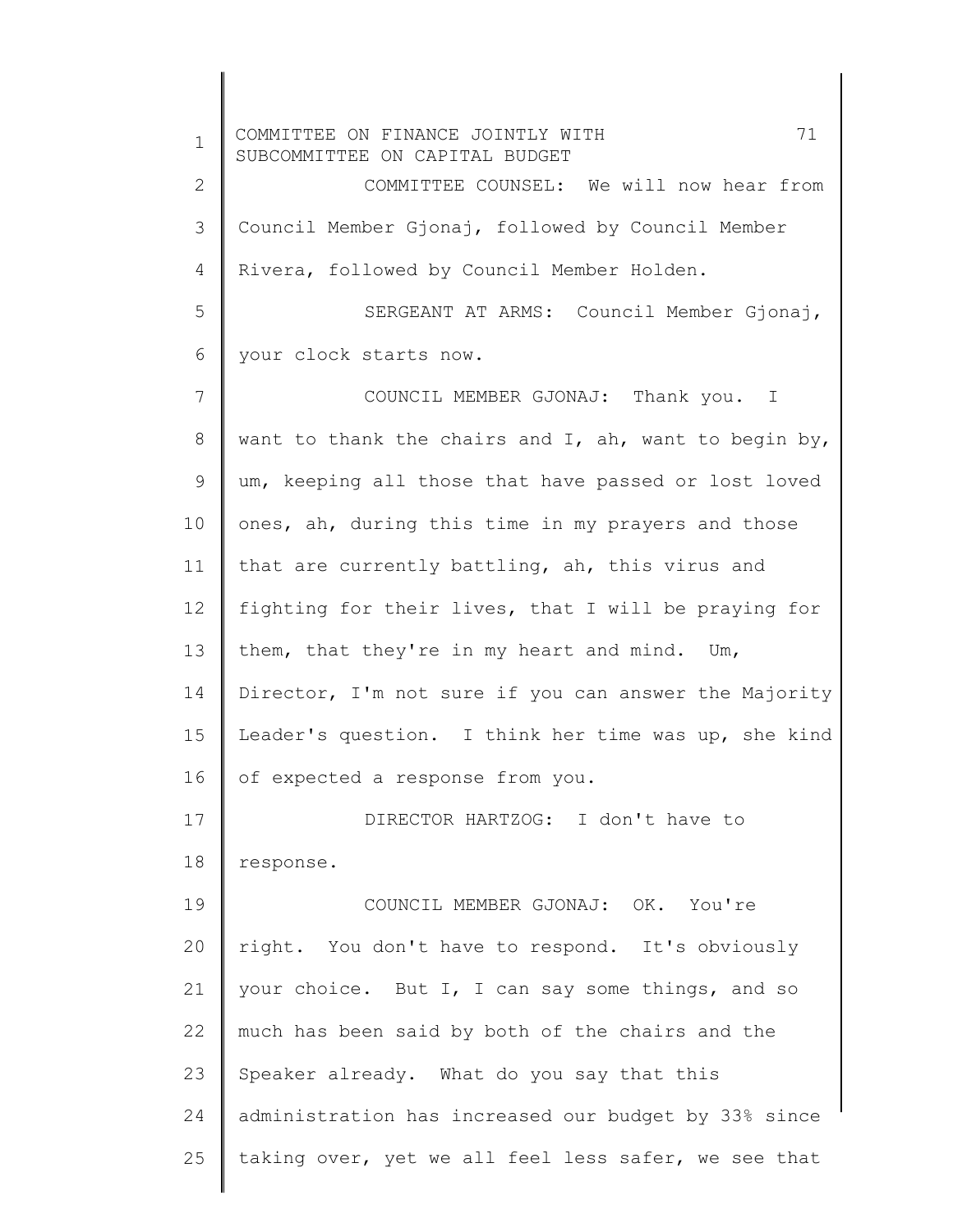| $\mathbf 1$    | 72<br>COMMITTEE ON FINANCE JOINTLY WITH<br>SUBCOMMITTEE ON CAPITAL BUDGET |
|----------------|---------------------------------------------------------------------------|
| 2              | our streets are less clean, and we see that our                           |
| 3              | quality of life has not improved. This                                    |
| $\overline{4}$ | administration is about to leave the, us with no                          |
| 5              | reserves and raid the Retirement Trust Fund. Since                        |
| 6              | we began, or since I was elected into the City                            |
| 7              | Council every budget negotiations I've warned and                         |
| 8              | emphasized the importance of seven years of feasts                        |
| 9              | requires that we should be planning for seven years                       |
| 10             | of famine. We are in the worst condition since the                        |
| 11             | 1970s under this administration. How do you answer?                       |
| 12             | DIRECTOR HARTZOG: With all due respect,                                   |
| 13             | Council Member, I strongly disagree. This is not the                      |
| 14             | 1970s and since then we've had a gap accounting that                      |
| 15             | provides great transparency into our budget. We                           |
| 16             | balance our budget every year before the fiscal year                      |
| 17             | begins. And the reserves are here just for this                           |
| 18             | purpose, which is we have built them up in                                |
| 19             | partnership with the council over the last several                        |
| 20             | years for just this type of is, which is there's a                        |
| 21             | pandemic and we've had to dip into our reserves.<br>In                    |
| 22             | addition to that, even in the good times when we've                       |
| 23             | had economic growth, even though it's slowed most                         |
| 24             | recently in the last fiscal years, we've actually had                     |
| 25             | savings. We've continued to have savings as part of                       |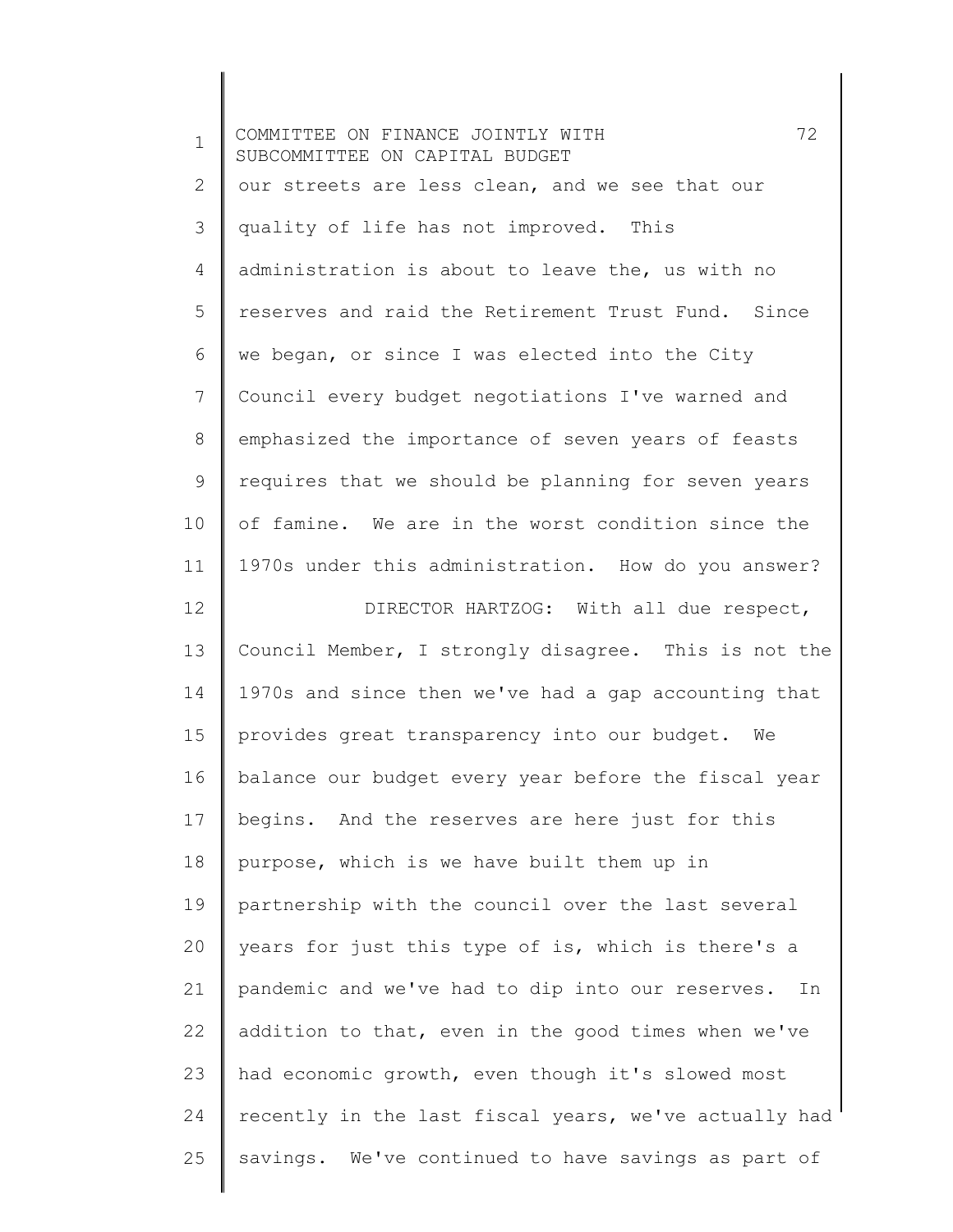| $\mathbf 1$    | 73<br>COMMITTEE ON FINANCE JOINTLY WITH<br>SUBCOMMITTEE ON CAPITAL BUDGET |
|----------------|---------------------------------------------------------------------------|
| $\overline{2}$ | it, and at adoption of this past year we set a                            |
| 3              | precedent with the council where savings actually                         |
| 4              | funded a portion of the adopted budget. I expect                          |
| 5              | that we will continue to do that in partnership with                      |
| 6              | the council and I do not think that we're leaving                         |
| 7              | future administrations with any, ah, more challenges.                     |
| 8              | I think, in fact, we have increased reserves. We                          |
| 9              | continue to have record levels of savings and we'll                       |
| 10             | to do so, including the fact that we've negotiated                        |
| 11             | labor contracts, which has provided a lot of                              |
| 12             | stability in planning forward for this city's budget,                     |
| 13             | and we've had savings included in those contracts for                     |
| 14             | the first time. So I think we've provided a lot of                        |
| 15             | stability moving forward.                                                 |
| 16             | COUNCIL MEMBER GJONAJ: Director, we're,                                   |
| 17             | you're gonna leave this to, the next administration                       |
| 18             | is gonna inherit a depleted reserve when it comes to                      |
| 19             | our trust, our pension trust fund. They're going to                       |
| 20             | inherit a reserve that is frightening. When we're                         |
| 21             | looking at dire straits ahead and we should be                            |
| 22             | looking to cut in other areas. Some of them have                          |
| 23             | been mentioned. I'll mention a few other areas.<br>We                     |
| 24             | should be looking to cut from the 5 billion plus, and                     |
| 25             |                                                                           |
|                |                                                                           |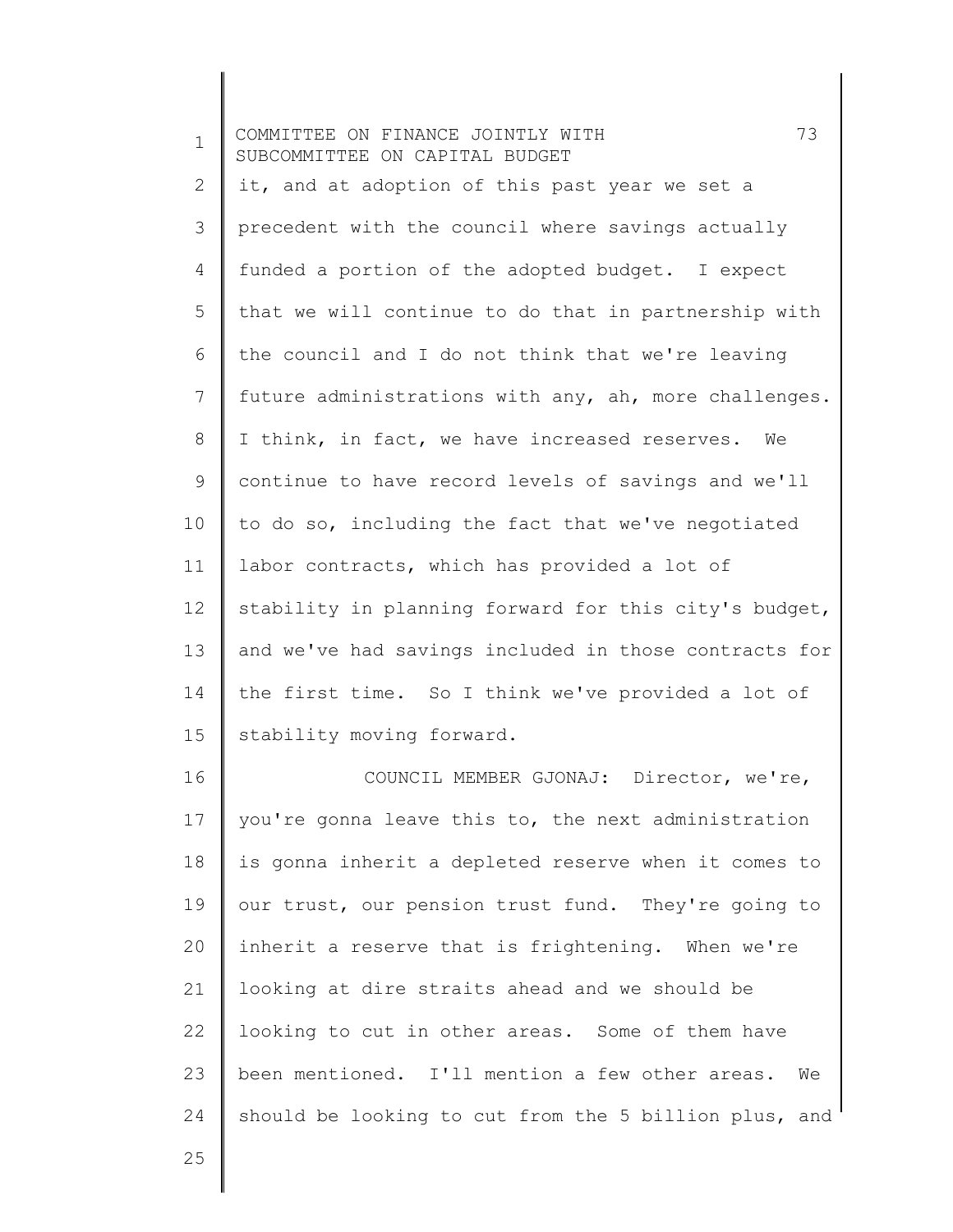1 2 3 4 5 6 7 8 9 10 11 12 13 14 15 16 17 18 19 20 21 22 23 24 COMMITTEE ON FINANCE JOINTLY WITH 74 SUBCOMMITTEE ON CAPITAL BUDGET maybe you can elaborate. The DOE central, ah, budget, is that over 5 billion dollars? DIRECTOR HARTZOG: I can't speak to the actual centralized budget at this time. COUNCIL MEMBER GJONAJ: Well, I understand it's over 5 billion dollars. We can cut a billion dollars there. We can cut a billion dollars from the failed New York City Thrive program with 233 million dollars a year that is, that is not serving New Yorkers, not yielding the results for that kind of money. We can cut capital projects where, where parks, including Orchard Beach and others. We can offer concessions where others, the philanthropy and the business industry can build those infrastructures that are needed and save the capital dollars. This is a time that we're supposed to be thinking out of the box, making sure every dollar gets spent wisely. I'm not hearing that from this administration. I'm not hearing that from you. I'm hearing things are gonna be done in a fashion that are OK with this administration, their pet projects, and I want to remind you that it was this council that pushed last year to build the reserves against the unwillingness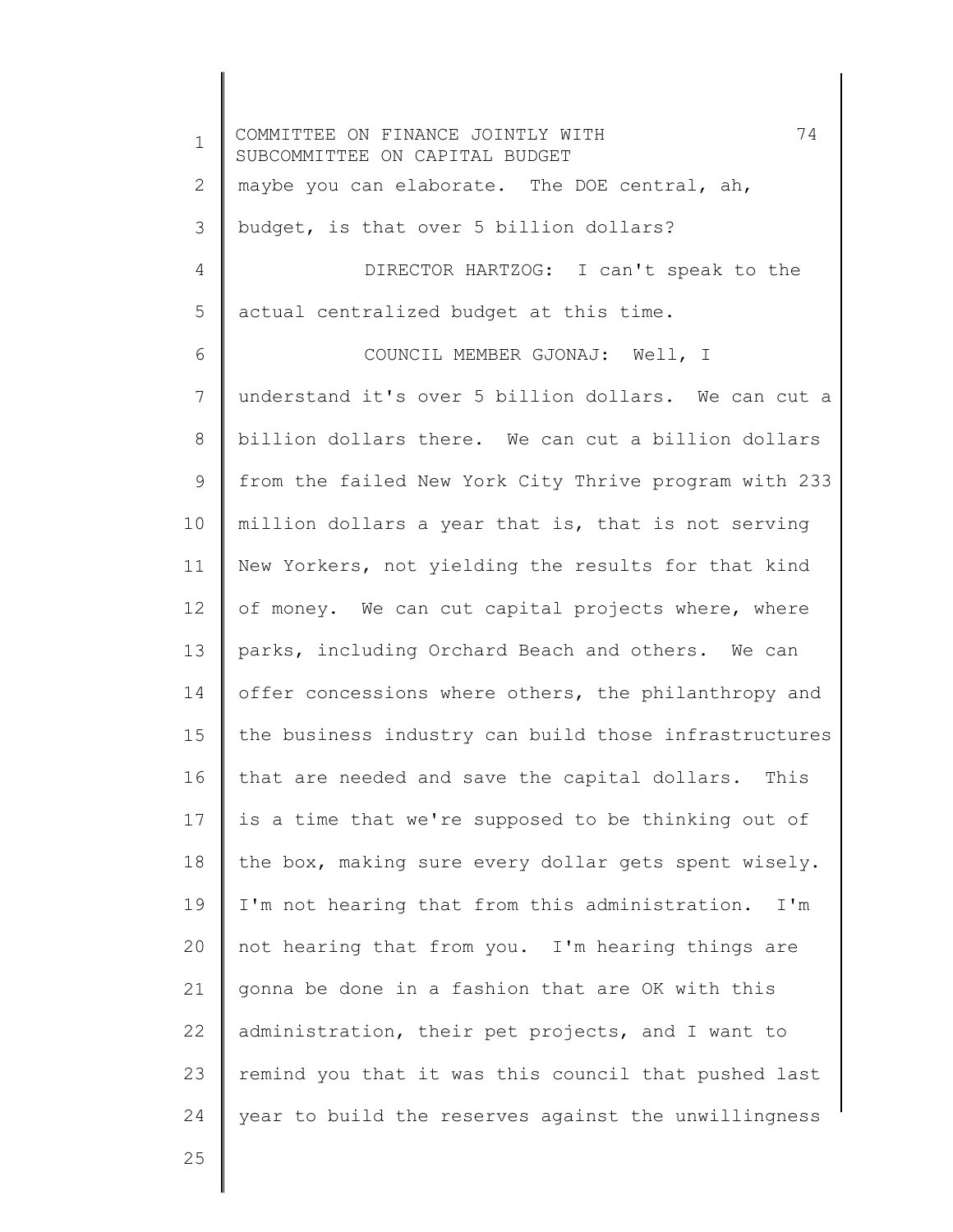1 2 3 4 5 6 7 8 9 10 11 12 13 14 15 16 17 18 19 20 21 22 23 24 25 COMMITTEE ON FINANCE JOINTLY WITH 75 SUBCOMMITTEE ON CAPITAL BUDGET of this administration. You guys pushed back on this. Can you answer to any of those? DIRECTOR HARTZOG: It is no different than what I've said. We, I disagree with your view of where we are and what we've done in this administration. And I think as it relates to, um, your point about central admin... SERGEANT AT ARMS: Time. DIRECTOR HARTZOG: ...that's about 1% of DOE's overall budget is central admin and we've taken significant reduction to their central admin budget, um, and I think that we've always been working the council. Moving forward, I'm looking at different savings ideas and we'll continue to do so, including building the reserves. CHAIRPERSON DROMM: OK, we have to move on. Next, please. COMMITTEE COUNSEL: We will now hear from Council Member Rivera, followed by Council Member Holden, followed by Council Member Adams. SERGEANT AT ARMS: Council Member Rivera, your time starts now. COUNCIL MEMBER RIVERA: OK, thank you. Thank you for [inaudible]. Um, ah, and thank you,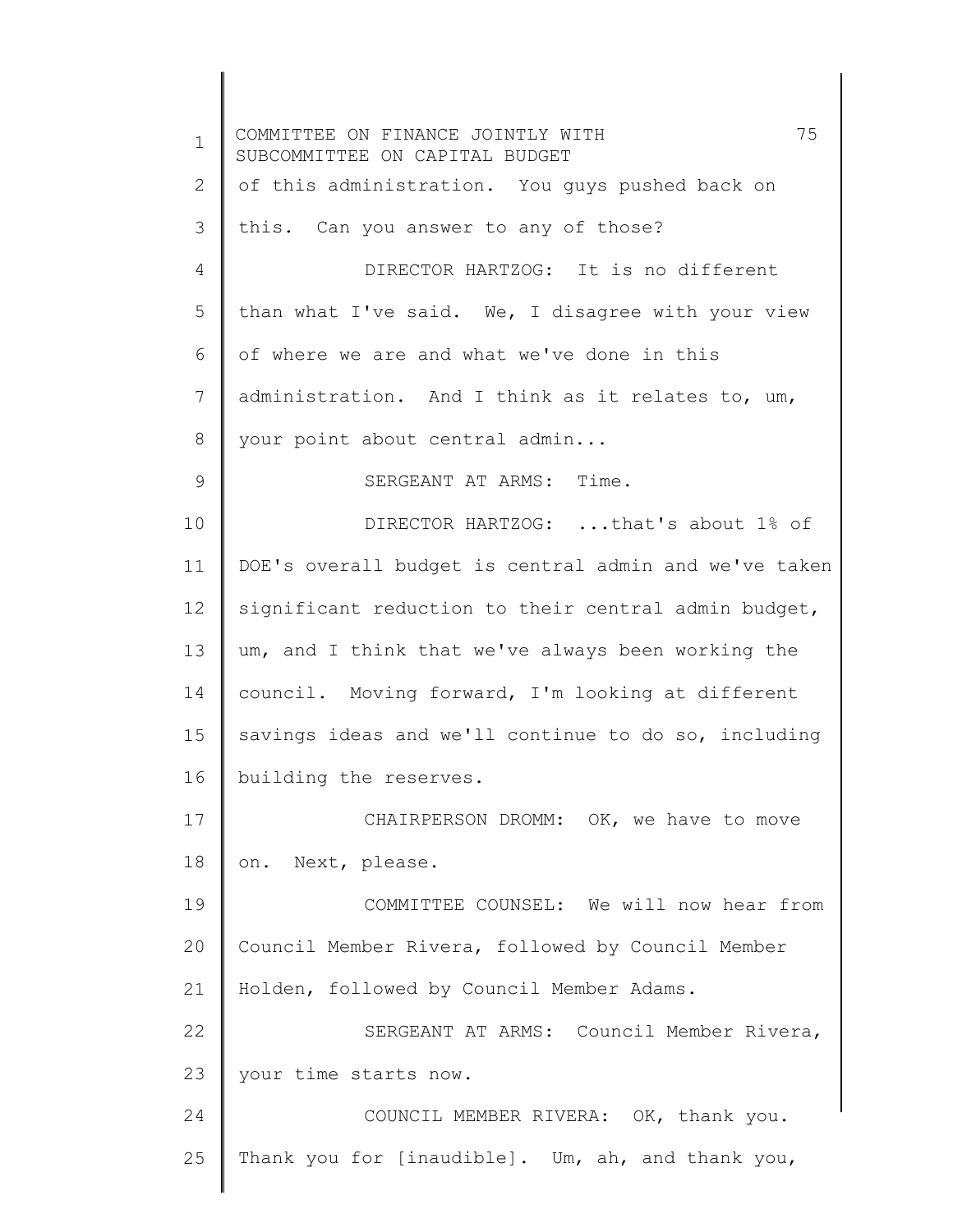| $\mathbf 1$    | 76<br>COMMITTEE ON FINANCE JOINTLY WITH<br>SUBCOMMITTEE ON CAPITAL BUDGET |
|----------------|---------------------------------------------------------------------------|
| 2              | ah, for the time. The Hospitals Committee as of                           |
| 3              | right now will not have a budget hearing due to                           |
| 4              | capacity restraints related to COVID-19. So I                             |
| 5              | appreciate the opportunity now to ask some questions.                     |
| 6              | Um, quickly, about the census, and I'll get into                          |
| $\overline{7}$ | Health and Hospitals in a second. We had 40 million                       |
| 8              | dollars in the census outreach. My cochair and I, as                      |
| 9              | well as members of Congress, asked for a postponement                     |
| 10             | in response to the COVID-19 pandemic. Um, and they                        |
| 11             | postponed the self-response period to October 31,                         |
| 12             | which is, which is good news, I guess. How much of                        |
| 13             | the 40 million will New York City Census spend and                        |
| 14             | can unspent funding awarded to CUNY be rolled into                        |
| 15             | fiscal year 2021.                                                         |
| 16             | DIRECTOR HARTZOG: Ah, those are all good                                  |
| 17             | questions, ah, Council Member. I think that the                           |
| 18             | census team is working now and understanding and                          |
| 19             | assessing what that, ah, the implications are for                         |
| 20             | pushing it out and what their plan is. I don't have,                      |
| 21             | um, any plans from them just yet, but happy to report                     |
| 22             | out when we do.                                                           |
| 23             | COUNCIL MEMBER RIVERA: All right, I                                       |
| 24             | appreciate that. The, the grassroots outreach was                         |
| 25             | going to be really important to getting those numbers                     |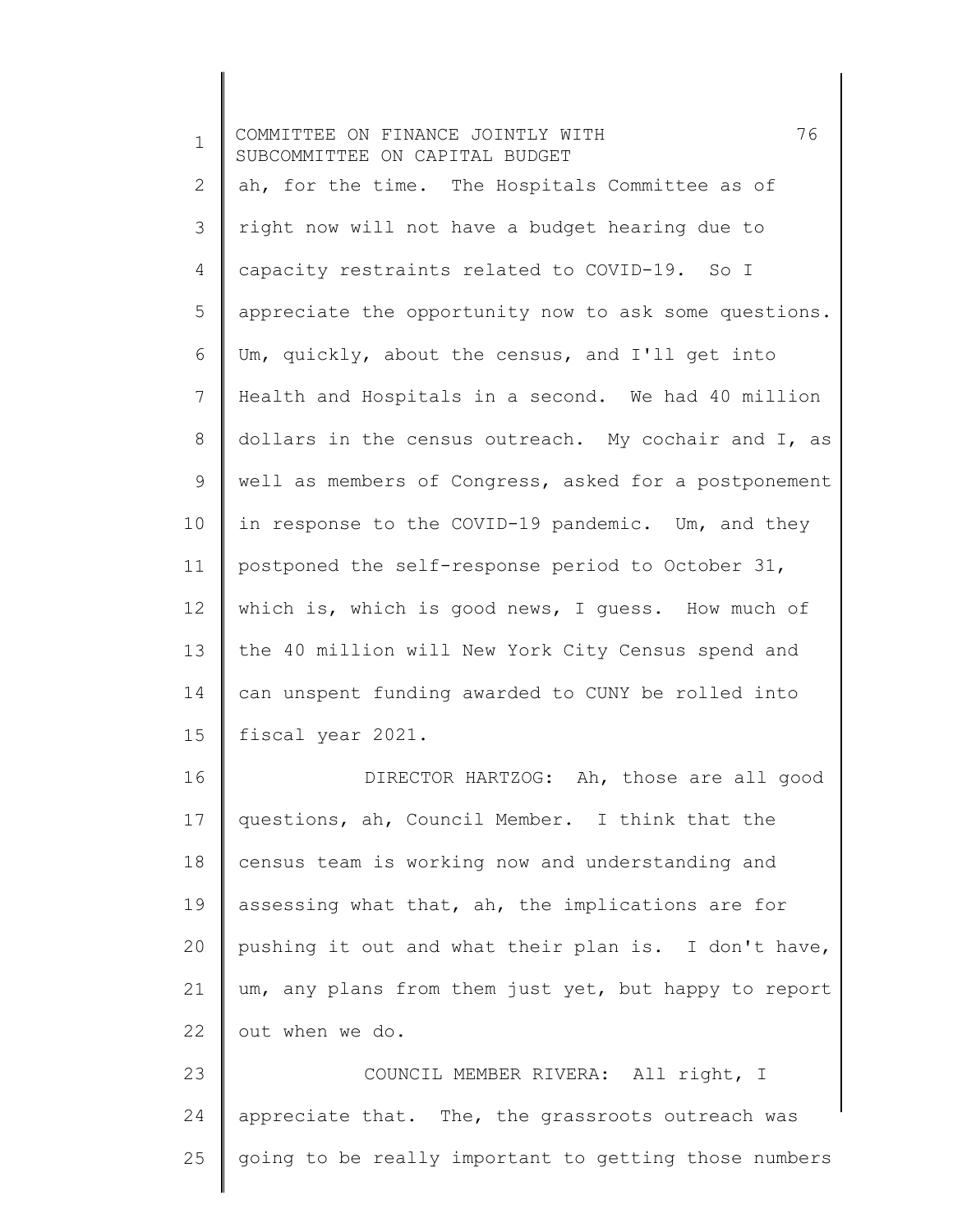| $\mathbf 1$  | 77<br>COMMITTEE ON FINANCE JOINTLY WITH<br>SUBCOMMITTEE ON CAPITAL BUDGET |
|--------------|---------------------------------------------------------------------------|
| $\mathbf{2}$ | and, as you saw, we're performing fairly poorly                           |
| 3            | nationally.                                                               |
| 4            | DIRECTOR HARTZOG: Yes. I understand                                       |
| 5            | that they're doing some of that work remotely now,                        |
| 6            | but, again, they're still working on what the                             |
| 7            | timeline, given the expansion of the timeline                             |
| 8            | extension.                                                                |
| 9            | COUNCIL MEMBER RIVERA: All right. And                                     |
| 10           | I, I just want to reiterate, ah, what the Majority                        |
| 11           | Leader said about asking for an immediate alternate                       |
| 12           | services or employment opportunities for our young                        |
| 13           | people, because between eliminating COMPASS, Beacon,                      |
| 14           | and Summer Sonic the city is looking to save 55                           |
| 15           | million dollars in fiscal year 2021, which is a                           |
| 16           | relatively small amount of savings, yet eliminates                        |
| 17           | all programs for young people, specifically low-                          |
| 18           | income young people from communities of color. So I                       |
| 19           | just want to leave that there, 'cause that's not a                        |
| 20           | question, it's more of a statement. Um, you know,                         |
| 21           | these are our families that were hit the hardest.                         |
| 22           | They're front line essential workers and, you know,                       |
| 23           | they need something to do. So as for Health and                           |
| 24           | Hospitals, um, our city's public hospital system has                      |
| 25           | been instrumental in responding to COVID-19, as                           |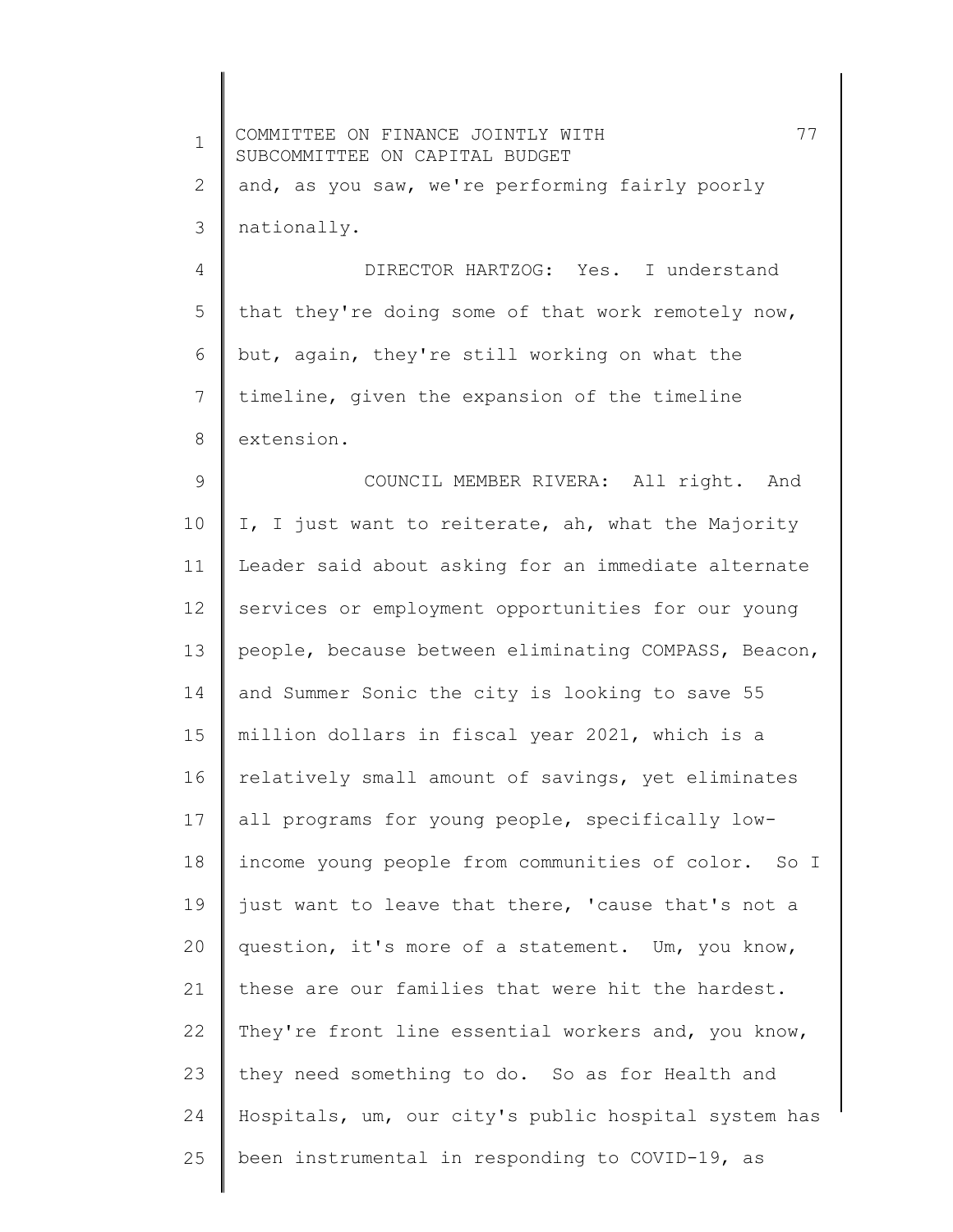| $\mathbf 1$    | 78<br>COMMITTEE ON FINANCE JOINTLY WITH<br>SUBCOMMITTEE ON CAPITAL BUDGET |
|----------------|---------------------------------------------------------------------------|
| 2              | everyone knows, both in treating the patients and                         |
| 3              | operating citywide public health systems, such as 311                     |
| $\overline{4}$ | phone system. The public system was on its and                            |
| 5              | answered almost 100,000 calls on their hotline. How                       |
| 6              | much has H&H spent to address COVID-19 so far? Is                         |
| 7              | there an estimate of how much will be spent overall?                      |
| 8              | DIRECTOR HARTZOG: So, ah, I believe as                                    |
| 9              | of, ah, April 29 it's been about 210 million dollars.                     |
| 10             | Um, but of course that's, you know, unique expenses.                      |
| 11             | It's, you know, obviously doctors, nurses, etcetera                       |
| 12             | that are on staff are, um, working. Um, we                                |
| 13             | anticipate and we're working with FEMA to ensure that                     |
| 14             | they get the advance funding on this. But I think                         |
| 15             | from, um, and I know in your position with oversight                      |
| 16             | you would be concerned, obviously, about their cash                       |
| 17             | position. But they are in a very good cash position,                      |
| 18             | um, about 540 million dollars of cash on hand. Um,                        |
| 19             | they continue to, and we haven't seen any, um,                            |
| 20             | reason. The state has been very working with them on                      |
| 21             | their DISH and UPLS, um, in terms of their overall                        |
| 22             | reimbursement. So they're in very good shape                              |
| 23             | financially.                                                              |
| 24             | COUNCIL MEMBER RIVERA: What support has                                   |
| 25             | the federal government given so far? Is it going to                       |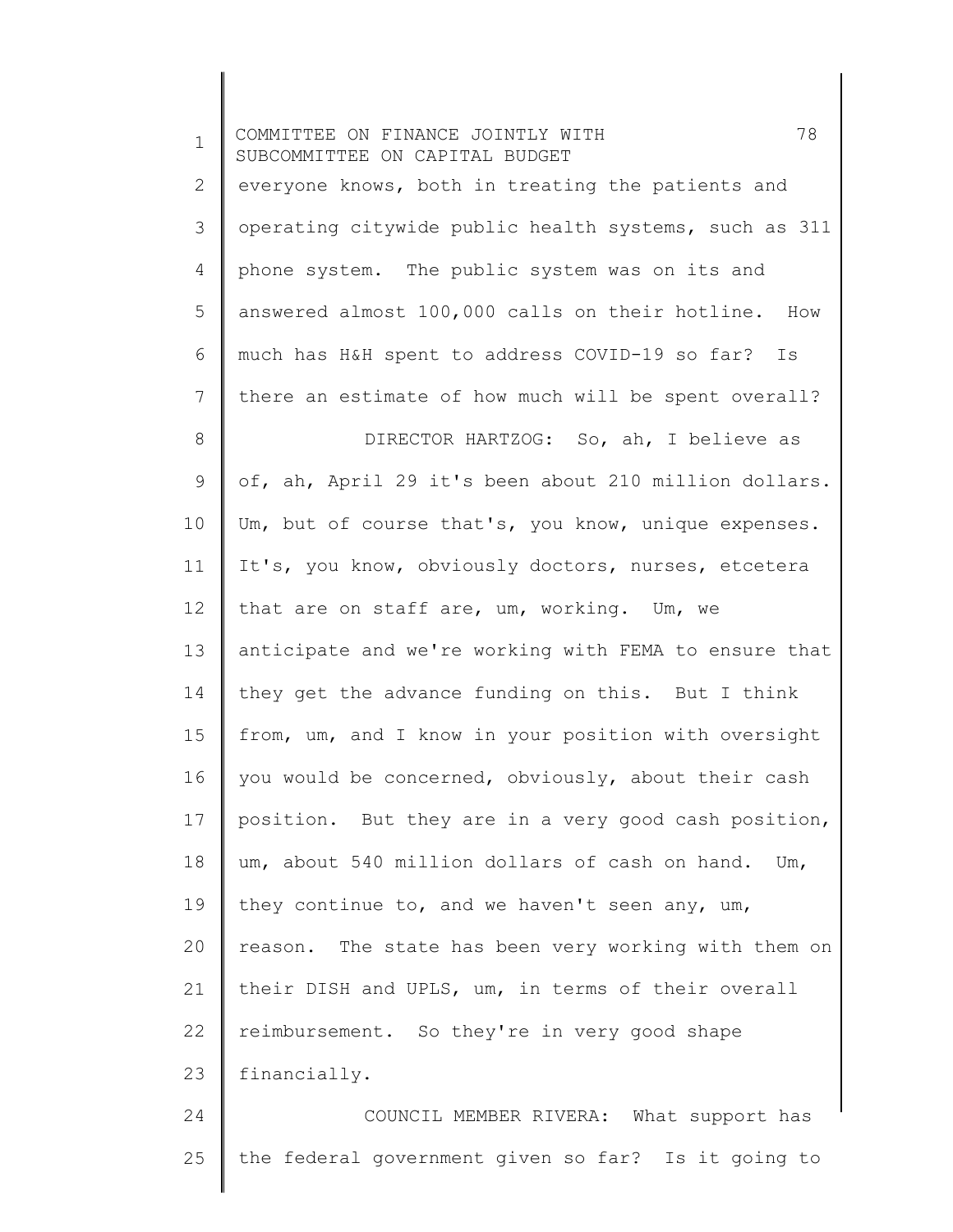| $\mathbf 1$    | 79<br>COMMITTEE ON FINANCE JOINTLY WITH<br>SUBCOMMITTEE ON CAPITAL BUDGET |
|----------------|---------------------------------------------------------------------------|
| 2              | be sufficient and what is the likelihood that more                        |
| 3              | funding will come?                                                        |
| 4              | DIRECTOR HARTZOG: Um, they do and they                                    |
| 5              | are receiving, ah, support from the CARES Act. Um,                        |
| 6              | we have been working with them on actually, um,                           |
| $\overline{7}$ | making sure that they're able to access that funding.                     |
| 8              | Um, but it's an ongoing process, Chair.                                   |
| $\mathsf 9$    | COUNCIL MEMBER RIVERA: Well, I fiqured                                    |
| 10             | that, I mean, it wouldn't be a direct answer. I know                      |
| 11             | that                                                                      |
| 12             | DIRECTOR HARTZOG: Oh, sorry, it's 118                                     |
| 13             | million dollars, um, specifically on the CARES front.                     |
| 14             | COUNCIL MEMBER RIVERA: Well, I know the                                   |
| 15             | council [inaudible] 1.4 billion in federal funding                        |
| 16             | coming to New York City through the CARES Act. But I                      |
| 17             | don't think OMB has yet to apply any of those                             |
| 18             | expenses. But let me just ask a couple more                               |
| 19             | questions 'cause I don't have a lot of time. H&H                          |
| 20             | treats everyone regardless of insurance cognitive and                     |
| 21             | immigration status. Do you have a breakdown of how                        |
| 22             | many people have been treated by H&H for COVID who                        |
| 23             | are uninsured and do you have those numbers for those                     |
| 24             | who have Medicaid?                                                        |
| 25             |                                                                           |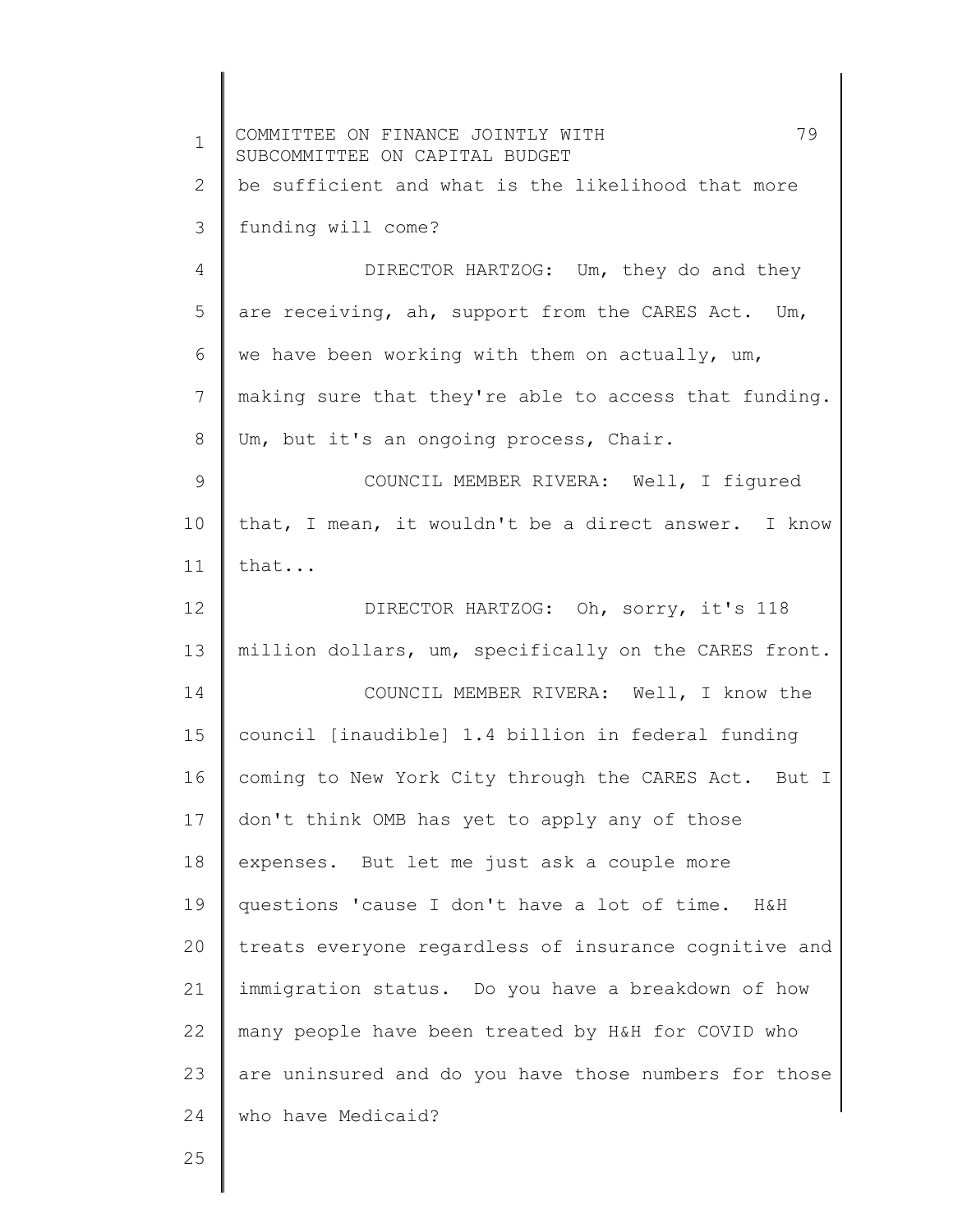1 2 3 4 5 6 7 8 9 10 11 12 13 14 15 16 17 18 19 20 21 22 23 24 25 COMMITTEE ON FINANCE JOINTLY WITH 80 SUBCOMMITTEE ON CAPITAL BUDGET DIRECTOR HARTZOG: I don't have that, um, but we can get it to you. COUNCIL MEMBER RIVERA: I appreciate that. How has responding to COVID-19 impacted the roll out of NYC Care? DIRECTOR HARTZOG: Um, it has not. Ah, H&H has been moving forward, um, with their plan and continuing to do so. I have not heard that it has impacted their ability to roll out NYC Cares. COUNCIL MEMBER RIVERA: OK. How have FQHCs and community-based care been engaged in the treatment of COVID-19, apart from nine local health clinics. They haven't really [inaudible] a lot of attention. They don't have a lot of supplies. And so, um, how have you been engaging them during this crisis? DIRECTOR HARTZOG: Ah, particularly with the FQHCs, we've actually been directly engaging them and, um, are working with them to provide, ah, clinical support to isolation beds. SERGEANT AT ARMS: Time. DIRECTOR HARTZOG: And want to do more of that moving forward. And I think in terms of clinics and in needs of PPE we continue to provide that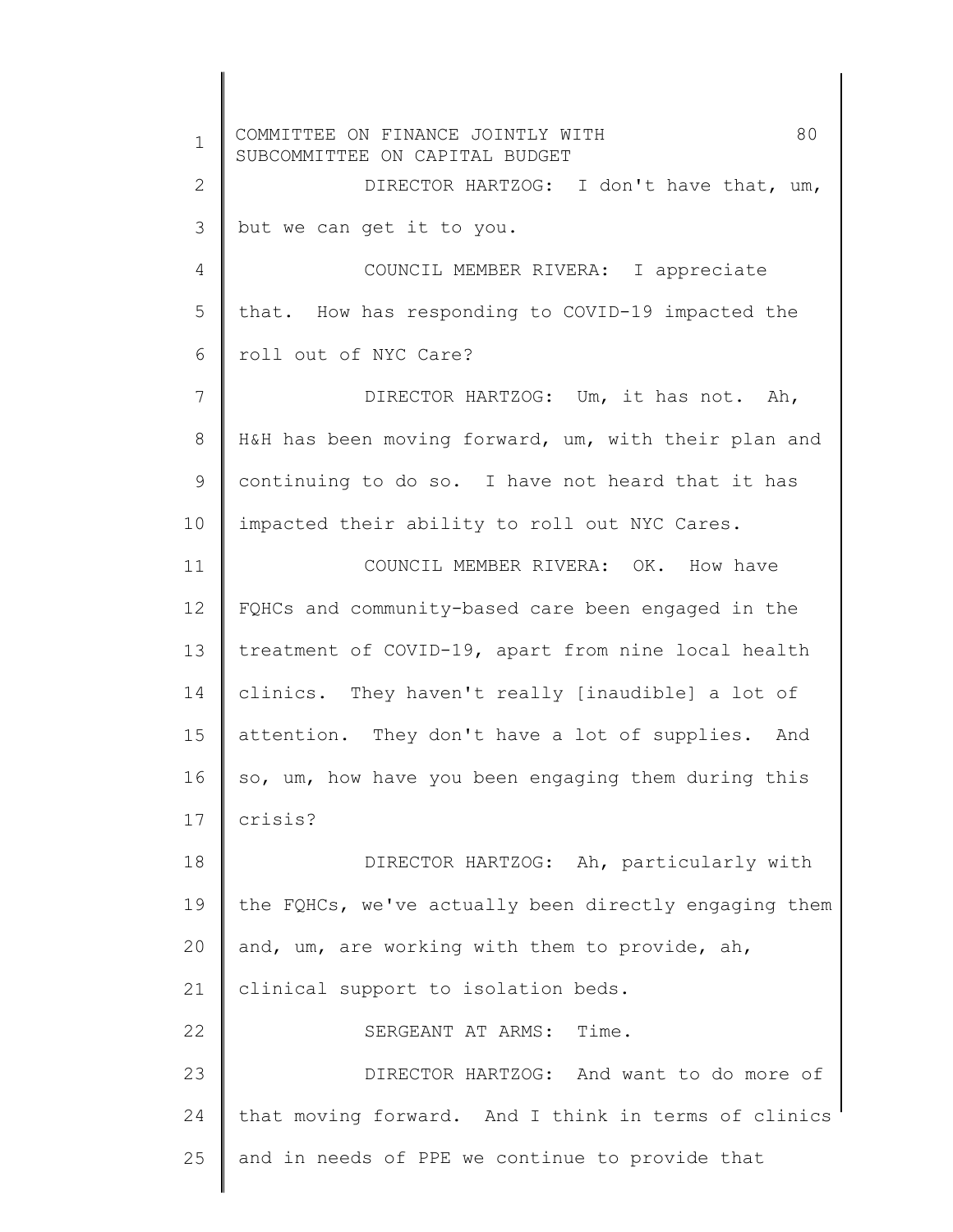1 2 3 4 5 6 7 8 9 10 11 12 13 14 15 16 17 18 19 20 21 22 23 24 25 COMMITTEE ON FINANCE JOINTLY WITH  $81$ SUBCOMMITTEE ON CAPITAL BUDGET support. Um, but if there are certain, ah, clinics, ah, Chair, that you're concerned about please do let us know through Latonya and I'd be happy to make sure that gets across. CHAIRPERSON DROMM: Thank you. Let's move to the next person, please. COMMITTEE COUNSEL: We will now hear from Council Member Holden, followed by Council Member Adams, followed by Council Member Powers. SERGEANT AT ARMS: Council Member Holden, your time will start now. COUNCIL MEMBER HOLDEN: Thank you, thank you everyone. Ah, it's great to be back in the chambers here even if virtually. UNIDENTIFIED: That's great. COUNCIL MEMBER HOLDEN: Ah, hi, Director. DIRECTOR HARTZOG: Hello. COUNCIL MEMBER HOLDEN: Ah, what are the total cuts to Thrive New York City agency by agency? DIRECTOR HARTZOG: Um, I don't it agency by agency, but we can get you that level of detail. Um, hold on one second. Ah, so in this plan we, um, ah, it was 18 million over two years and, um, there was 10 million related to, um, ACT teams. This was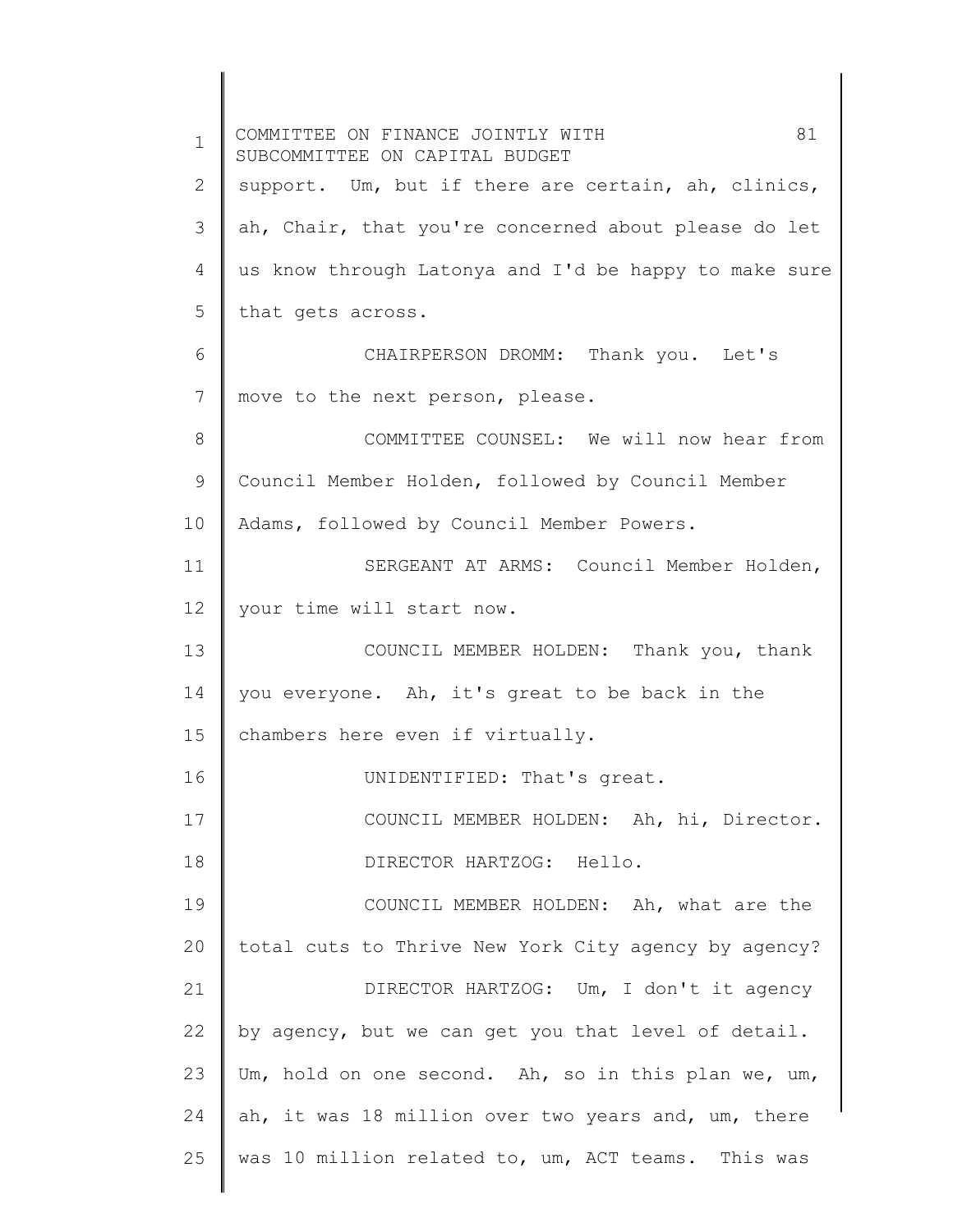| $\mathbf 1$ | 82<br>COMMITTEE ON FINANCE JOINTLY WITH<br>SUBCOMMITTEE ON CAPITAL BUDGET |
|-------------|---------------------------------------------------------------------------|
| 2           | because the, ah, ACT teams had to be authorized by                        |
| 3           | the state through Medicaid, um, and there has been a                      |
| 4           | delay in getting that approval from the state. And                        |
| 5           | then to, ah, co-response teams, these are DOH                             |
| 6           | clinicians and NYPD officers, um, and we, um, decided                     |
| 7           | to move that, shift that to fiscal year 22 for                            |
| 8           | expansion. It does not affect the 911 response team.                      |
| 9           | So if anyone calls 911, um, a person who is, um,                          |
| 10          | emotionally, um, disturbed then we have 911 co-                           |
| 11          | response teams that go out, nurses and, ah, police                        |
| 12          | officers.                                                                 |
| 13          | COUNCIL MEMBER HOLDEN: Thank you. Um,                                     |
| 14          | ah, is there a, you know, we talked about hiring                          |
| 15          | freezes. Is there a hiring freeze in the mayor's                          |
| 16          | office, because I'm on Twitter and                                        |
| 17          | DIRECTOR HARTZOG: Yes.                                                    |
| 18          | COUNCIL MEMBER HOLDEN:  every day I see                                   |
| 19          | he's hiring new people. So how is that happening?                         |
| 20          | DIRECTOR HARTZOG: There's a hiring                                        |
| 21          | freeze across the board.                                                  |
| 22          | COUNCIL MEMBER HOLDEN: There is, right                                    |
| 23          | now?                                                                      |
| 24          | DIRECTOR HARTZOG: With the exception of                                   |
| 25          | health and safety.                                                        |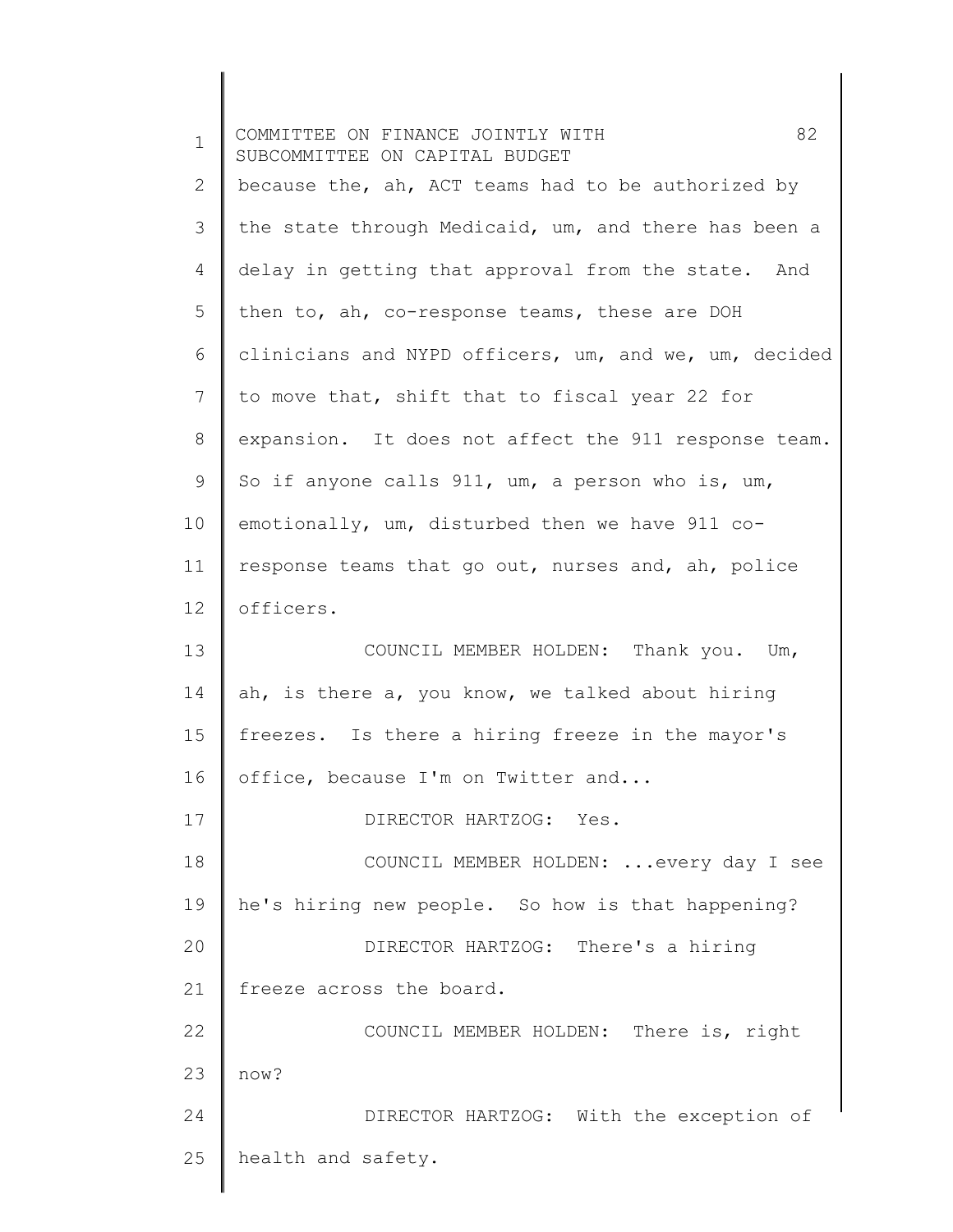| $\mathbf 1$  | 83<br>COMMITTEE ON FINANCE JOINTLY WITH<br>SUBCOMMITTEE ON CAPITAL BUDGET |
|--------------|---------------------------------------------------------------------------|
| $\mathbf{2}$ | COUNCIL MEMBER HOLDEN: OK. Um, I                                          |
| 3            | understand                                                                |
| 4            | DIRECTOR HARTZOG: [inaudible]                                             |
| 5            | COUNCIL MEMBER HOLDEN: OK. I understand                                   |
| 6            | you want to get, ah, authorization to issue bonds and                     |
| 7            | you talked about that. What is the comptroller's                          |
| $8\,$        | perspective on this and how can we be assured that it                     |
| 9            | won't be reckless spending?                                               |
| 10           | DIRECTOR HARTZOG: Um, the comptroller's                                   |
| 11           | perspective on issuing capital bonds, we work in                          |
| 12           | partnership with the comptroller on, ah, the capital                      |
| 13           | bond issuances, um, and we've been in direct contact                      |
| 14           | with his staff around the next bond issuance. Um, I                       |
| 15           | don't foresee any problems with that. And, as I've                        |
| 16           | said, in terms of managing the city's cash and                            |
| 17           | looking, um, when immediately the pandemic started                        |
| 18           | the comptroller and his staff were very helpful in                        |
| 19           | working through with us, ah, various contracts that                       |
| 20           | we had to make tough decisions on, deciding not to                        |
| 21           | register them to support the city's cash balance.                         |
| 22           | COUNCIL MEMBER HOLDEN: Ah, have you                                       |
| 23           | looked at the Bloomberg's administration fiscal year                      |
| 24           | response, fiscal year 10's response to the Great                          |
| クら           |                                                                           |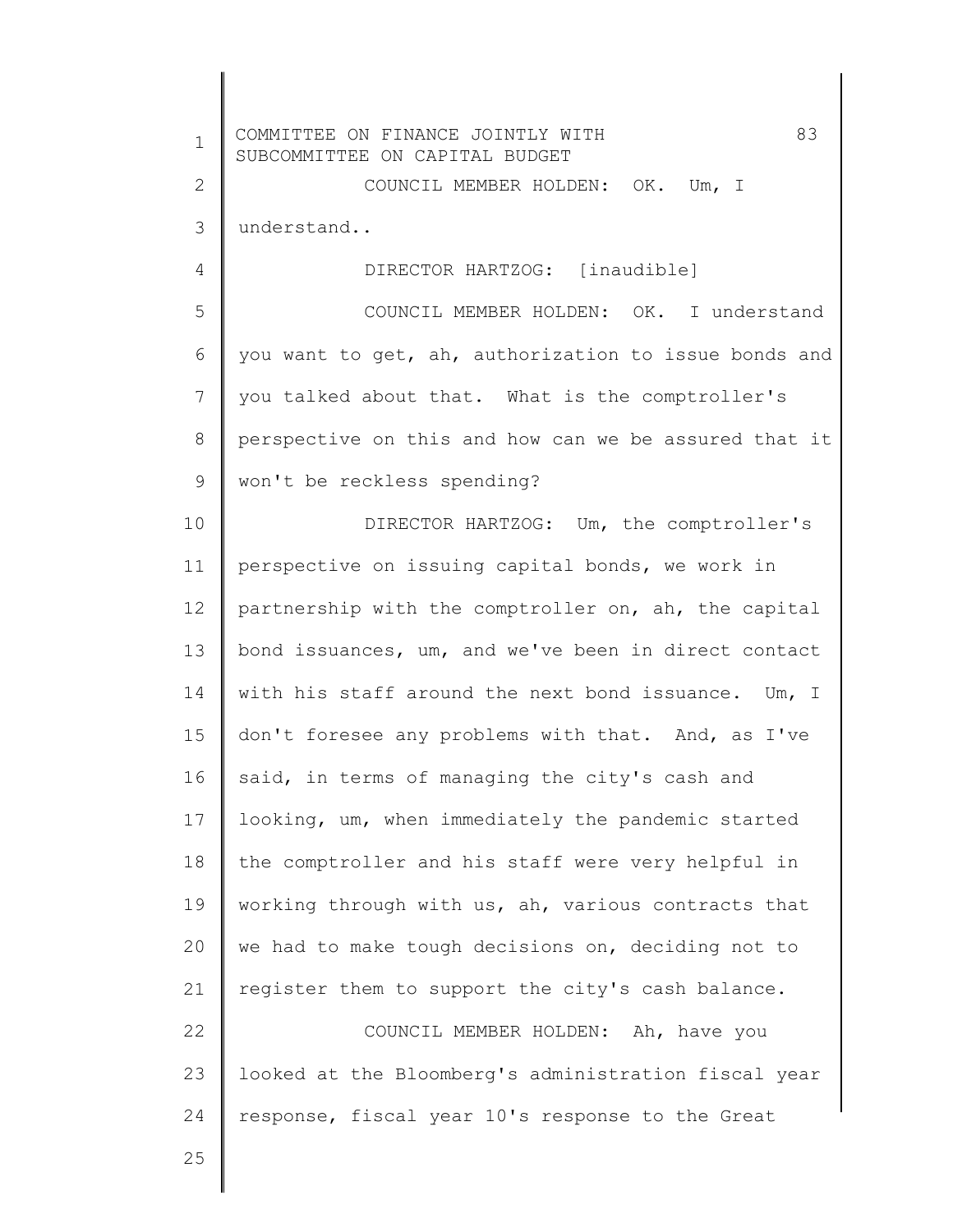1 2 3 4 5 6 7 8 9 10 11 12 13 14 15 16 17 18 19 20 21 22 23 24 25 COMMITTEE ON FINANCE JOINTLY WITH  $84$ SUBCOMMITTEE ON CAPITAL BUDGET Recession, ah, to form a response to the current budget? DIRECTOR HARTZOG: No. But I have lived through it, so tell me what your question is on that. COUNCIL MEMBER HOLDEN: Well, it might, it might be a good idea to look at how they responded and so we could kind of formulate ours, ah, you know, you have to look at the history of recessions and, and how do we respond. So I think forming a model budget, ah, based on what's happened before is a wise move, don't you think? DIRECTOR HARTZOG: I think that we are in a position where thanks to our partnership with the council we have record level reserves. Having been in the Bloomberg administration when we didn't have that and had to make very tough choices, including I myself had to lay off half of my division, I would say that given where we are in both reserves, record levels of reserves, that we were able to use during this time, um, and our continued focus and approach on savings we're in a very good position at this point in time. COUNCIL MEMBER HOLDEN: Um, OK, Chair, thank you very much.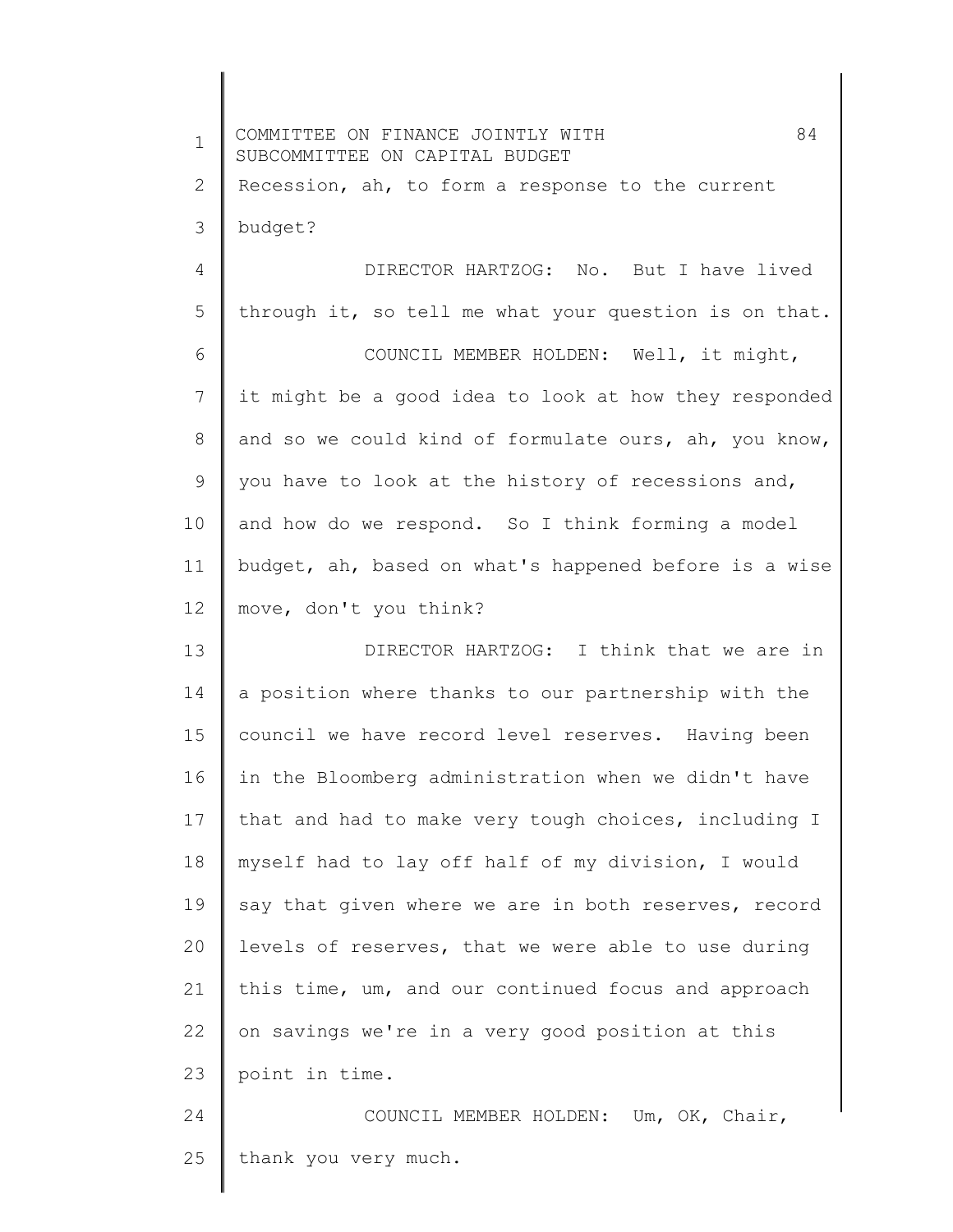| $\mathbf 1$  | 85<br>COMMITTEE ON FINANCE JOINTLY WITH<br>SUBCOMMITTEE ON CAPITAL BUDGET |
|--------------|---------------------------------------------------------------------------|
| $\mathbf{2}$ | CHAIRPERSON DROMM: OK, who's on                                           |
| 3            | [inaudible] next?                                                         |
| 4            | COMMITTEE COUNSEL: We will now hear from                                  |
| 5            | Council Member Adams, followed by Council Member                          |
| 6            | Powers, followed by Council Member Van Bramer.                            |
| 7            | SERGEANT AT ARMS: Council Member Adams,                                   |
| 8            | your time starts now.                                                     |
| 9            | COUNCIL MEMBER ADAMS: Thank you very                                      |
| 10           | much. Thank you, Chairs, and hello, Director                              |
| 11           | Hartzog, it's good to see you.                                            |
| 12           | DIRECTOR HARTZOG: Hello, Council Member.                                  |
| 13           | COUNCIL MEMBER ADAMS: I know that this                                    |
| 14           | has been a very difficult time for you, as it has                         |
| 15           | been for all of us. Um, I, I just need a little bit                       |
| 16           | more clarity. Um, the Majority Leader touched on                          |
| 17           | something and it was, it was a nerve for me as well.                      |
| 18           | It's very difficult to understand any formula, um,                        |
| 19           | that would, ah, virtually, um, ah, decimate all                           |
| 20           | summer programming for our youth. Um, take away a                         |
| 21           | lot of the financing that is going to be needed, and                      |
| 22           | not just for the, for their homes, the income affects                     |
| 23           | their homes for these youth as well. So I just need                       |
| 24           | to hear a little bit more because I don't understand                      |
| 25           | a formula that would create such a disparity between                      |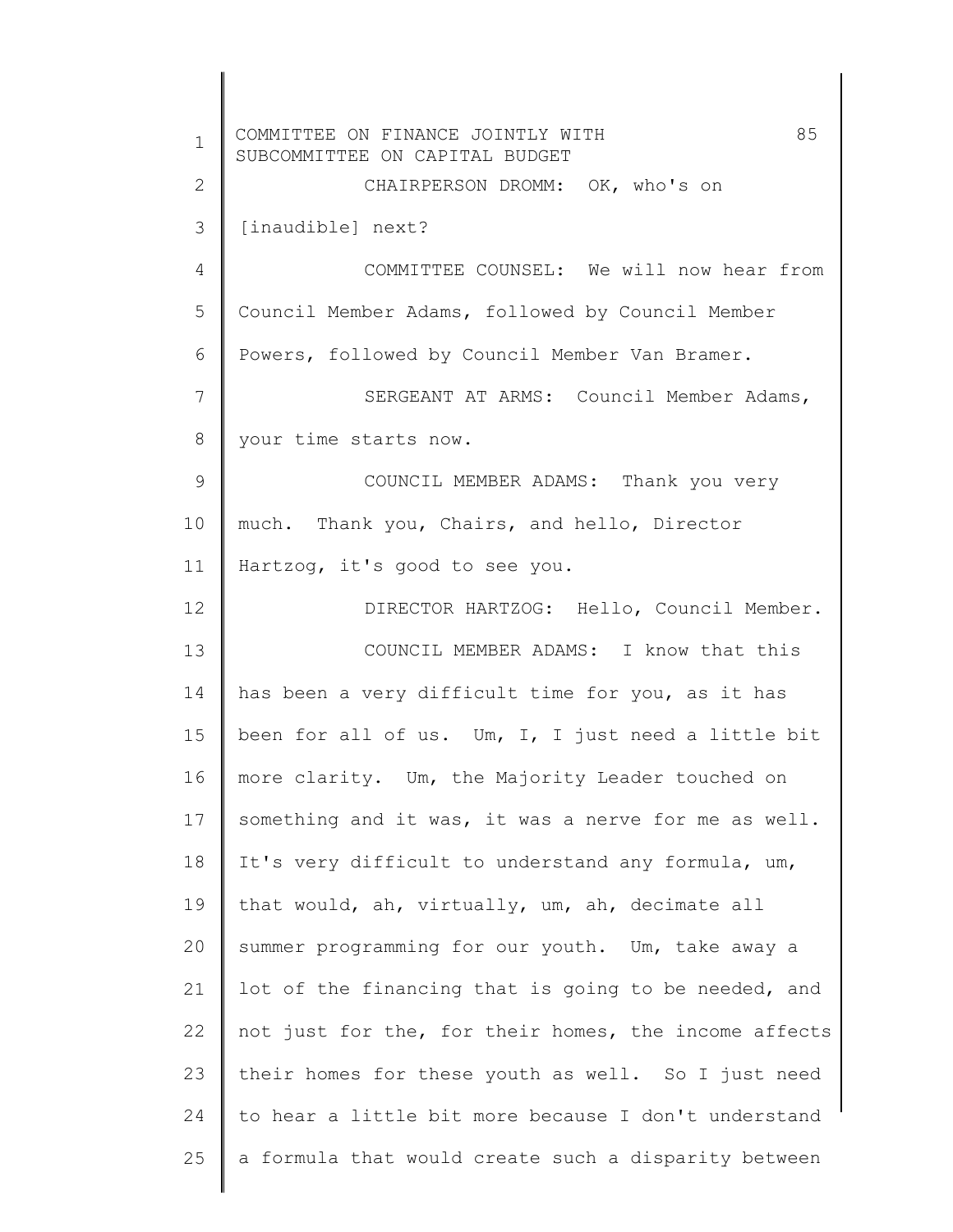| $\mathbf 1$ | 86<br>COMMITTEE ON FINANCE JOINTLY WITH<br>SUBCOMMITTEE ON CAPITAL BUDGET |
|-------------|---------------------------------------------------------------------------|
| 2           | youth services and the NYPD, which virtually has,                         |
| 3           | what, 1% of, of budget cuts. So I just need to                            |
| 4           | understand what kind of formula does that.                                |
| 5           | DIRECTOR HARTZOG: So on the NYPD, 90% of                                  |
| 6           | their budget is, ah, staff. And, as I said at that                        |
| 7           | point in time in the executive budget we were looking                     |
| 8           | at one in six, um, officers out on leave, um, sick                        |
| 9           | leave, and we had to make tough decisions around the                      |
| 10          | fact that we needed to do, and this is at the same                        |
| 11          | time that we were ramping up around social distancing                     |
| 12          | and doing enforcement and outreach around social                          |
| 13          | distancing to really, um, deal with the rising at                         |
| 14          | that time number of COVID-positive cases. And so                          |
| 15          | that was why we look at where we took the savings,                        |
| 16          | um, those were the tough decisions we had to make                         |
| 17          | there. On the SYEP fronts and the summer programming                      |
| 18          | overall, that was equally a very difficult decision                       |
| 19          | related to social distancing. We are working to                           |
| 20          | determine and, again, I hear you loud and clear                           |
| 21          | around youth programming, how are we engaging youth                       |
| 22          | during the summer, the fact that this is not only                         |
| 23          | just a program to engage youth, but also is a direct                      |
| 24          | subsidy in terms of the, um, [inaudible] they receive                     |
| 25          | for families. Um, these are, you know, all questions                      |
|             |                                                                           |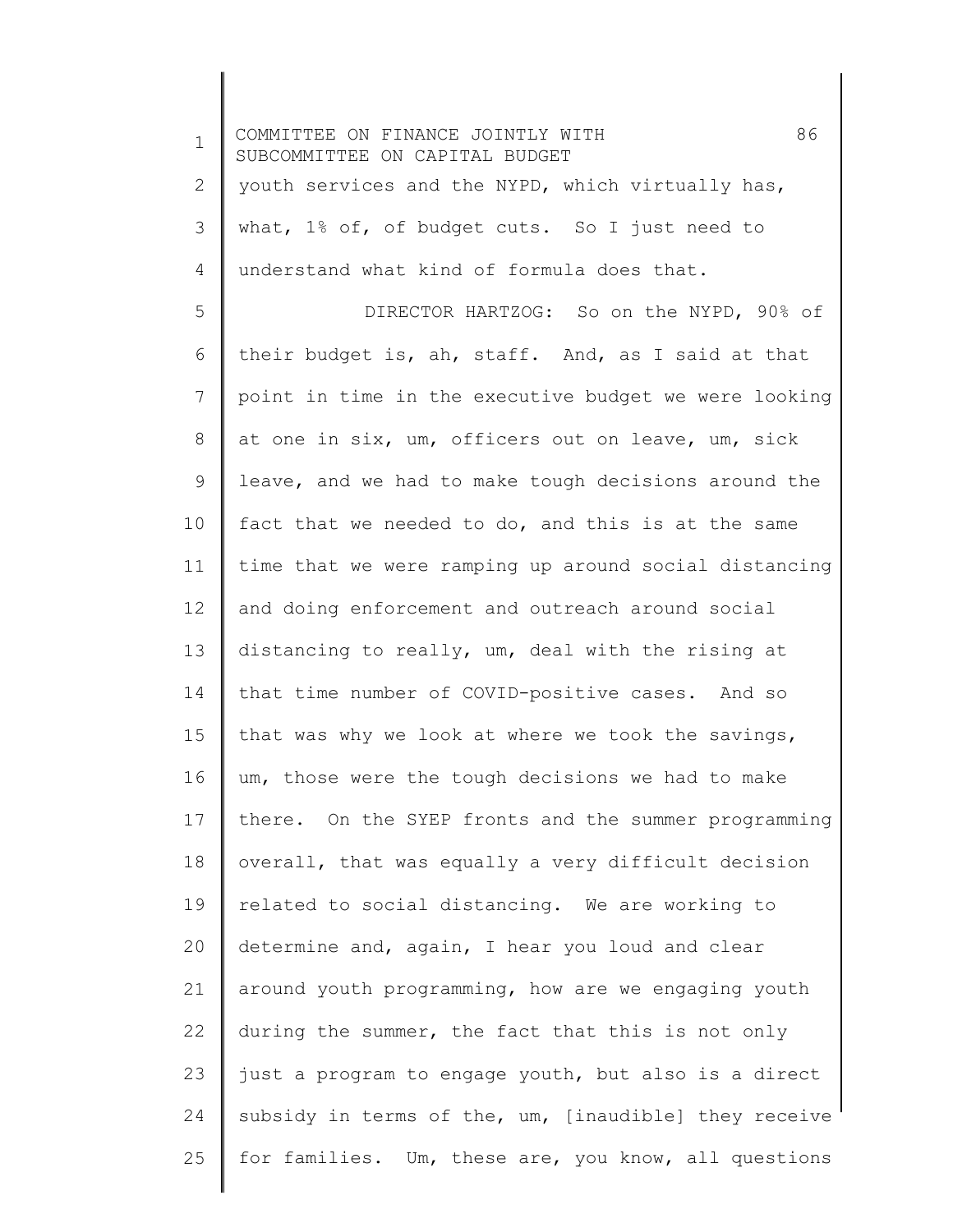1 2 3 4 5 6 7 8 9 10 11 12 13 14 15 16 17 18 19 20 21 22 23 24 25 COMMITTEE ON FINANCE JOINTLY WITH 87 SUBCOMMITTEE ON CAPITAL BUDGET that we're trying to work through, um, and we want to engage the philanthropic community as well in trying to help us do summer programming writ large through DOE and DYCD, um, and you'll hear more from us in the coming weeks and we want to engage all of you as well in that process, too. COUNCIL MEMBER ADAMS: OK. I thank you for that. I'm going to just say that, um, again to the Majority Leader's point, we are looking at a very hot summer. We're looking at social distancing being in the forefront and we are looking at right now, ah, just the brutalization that is going on, that is going in particularly black communities in this city. We would hate to see a further escalation of any of this when in my estimation we have ways to prevent that by looking at this very budget. We're looking at right now hiring delays for NYPD, when we can take a look at the other side where NYPD is engaged in social servicing right now and taking homeless off the subways. I don't think that's, that should be in their purview personally. Um, there are other ways to look at this. We're looking at a disaster situation in the over-policing, um, in the black community. We can do something about it. I really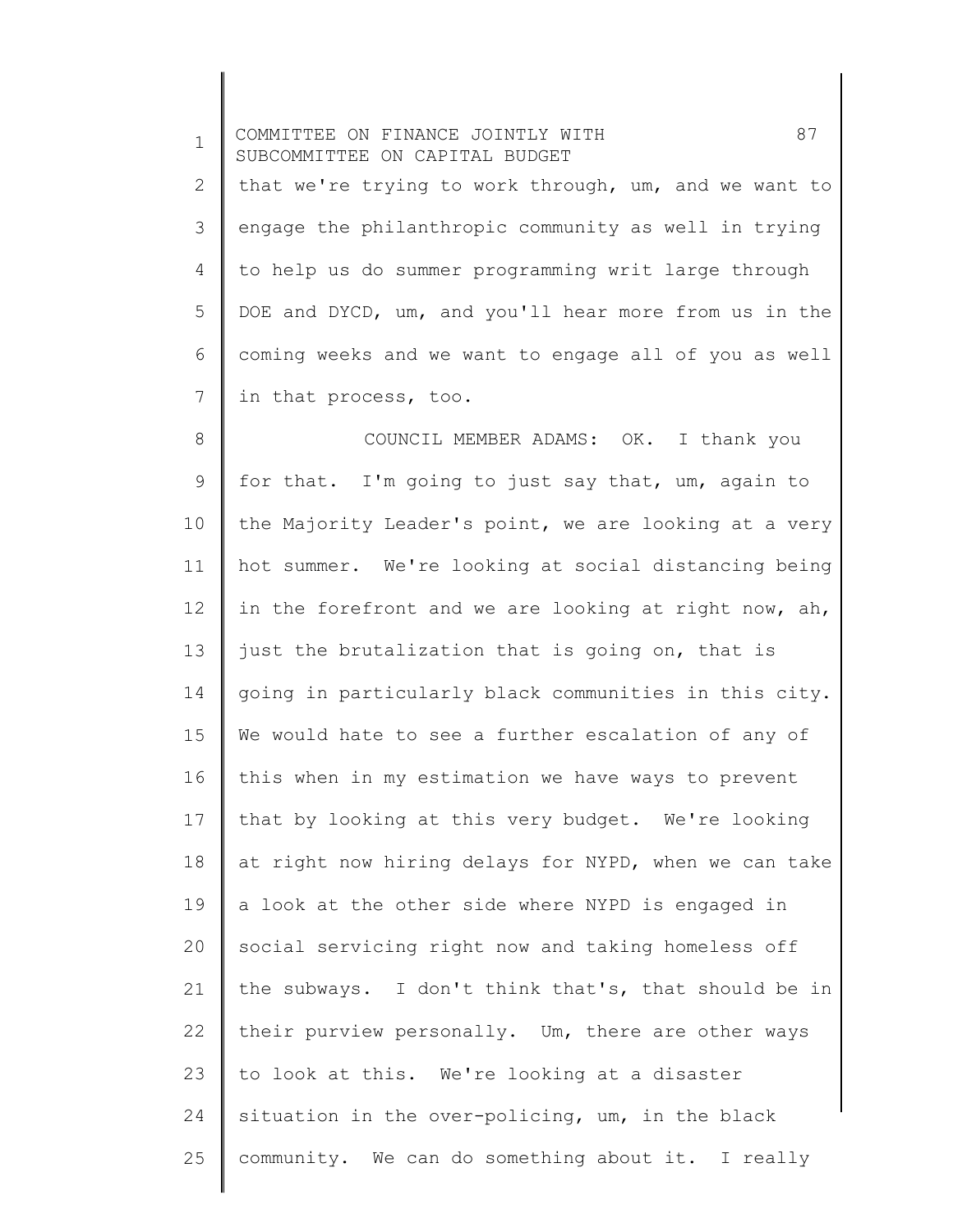| $\mathbf 1$     | 88<br>COMMITTEE ON FINANCE JOINTLY WITH<br>SUBCOMMITTEE ON CAPITAL BUDGET |
|-----------------|---------------------------------------------------------------------------|
| 2               | think that a closer look needs to be taken at Thrive                      |
| 3               | NYC. From what I see, the cuts for Thrive have, ah,                       |
| 4               | been done, ah, with [inaudible] and, and programs                         |
| 5               | that just weren't working. A closer look needs to be                      |
| 6               | taken with that. I understand that it's a pet                             |
| 7               | project, but there needs to be equity across the                          |
| $8\,$           | board. There are other ways to do that and other                          |
| 9               | systems to take a look out. So my recommendation is                       |
| 10 <sub>o</sub> | to please take a closer look at Thrive NYC, protect                       |
| 11              | the youth of this city, don't make our, our summer                        |
| 12              | any hotter than it normally, ah, would be. We're                          |
| 13              | having a hard time with this budget and, um, I                            |
| 14              | really, really, ah, hope that we can do a lot better                      |
| 15              | by our children. They deserve so much better than to                      |
| 16              | have everything that they've look forward to this                         |
| 17              | summer completely decimated. Thank you.                                   |
| 18              | CHAIRPERSON DROMM: OK, we'll now go to                                    |
| 19              | our next council member, please.                                          |
| 20              | COMMITTEE COUNSEL: We will now hear from                                  |
| 21              | Council Member Powers, followed by Council Member Van                     |
| 22              | Bramer, followed by Council Member Kallos.                                |
| 23              | COUNCIL MEMBER POWERS: Thank you.                                         |
| 24              | SERGEANT AT ARMS: Council Member Powers,                                  |
| 25              | your time starts now.                                                     |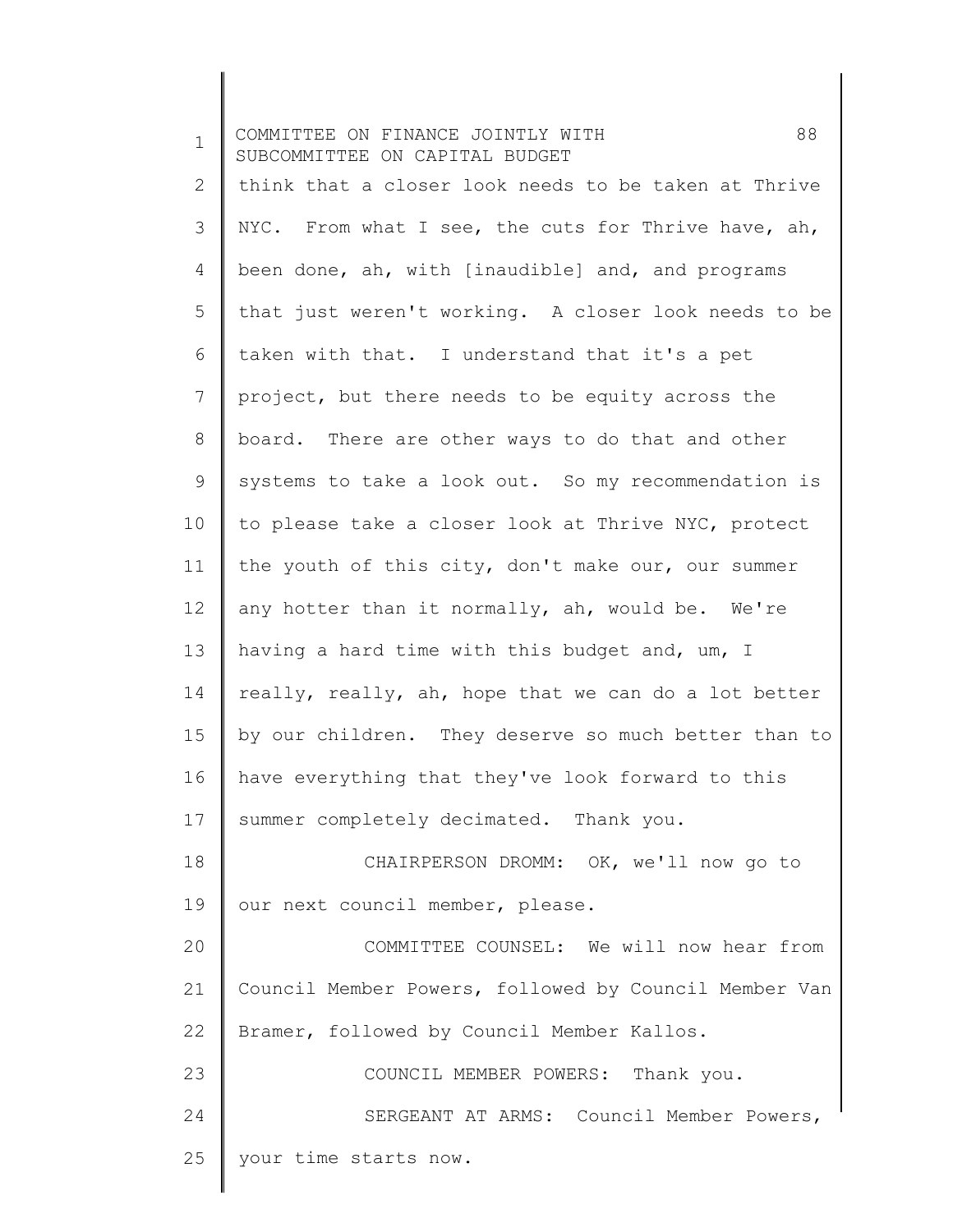1 COMMITTEE ON FINANCE JOINTLY WITH 89 SUBCOMMITTEE ON CAPITAL BUDGET

2 3 4 5 6 7 8 9 10 11 12 13 14 15 16 17 18 COUNCIL MEMBER POWERS: Oh, my time starts now. Ah, ah, thank you, hope you're staying safe and healthy, and thank you to Chair Dromm and Chair Gibson for, ah, the opportunity to ask some questions. Um, my first question, I have a couple different topics, but the first question is, um, right now the restaurants and hospitality industry are particularly getting hit hard and have been asking for additional assistance, and, um, a couple of the items, both, you know, an additional grants program for businesses, a sales tax holiday for when they do reopen to allow them an opportunity to try to recoup, ah, lost, lost revenue, and then also a modification of the [inaudible] tax. That's three of the things they have mentioned to me. Does OMB have an opinion on any of those and is it considering doing any of those three items?

19 20 21 22 23 24 25 DIRECTOR HARTZOG: Sure, why do I take the, ah, um, grant and loans piece and then I'll turn it to Francesco for the other two. Um, so at this point in time we've had about 50 million dollars in grants and loans, um, about 3000 grants have been approved and 190 loans. And, in fact, we decided to shift, originally the plan was to do more loans, but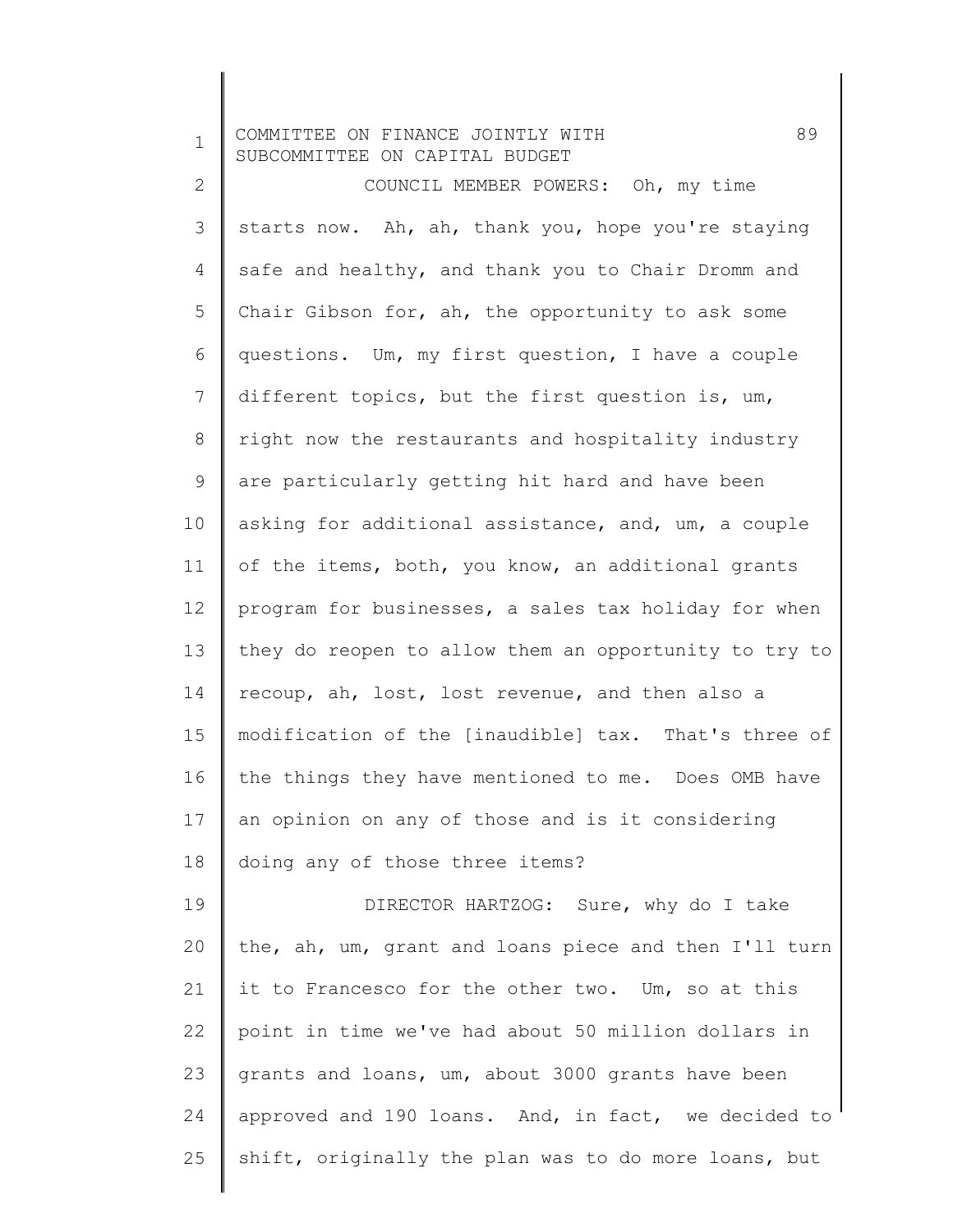| $\mathbf 1$ | 90<br>COMMITTEE ON FINANCE JOINTLY WITH<br>SUBCOMMITTEE ON CAPITAL BUDGET |
|-------------|---------------------------------------------------------------------------|
| 2           | we decided to shift to provide, um, much more grants.                     |
| 3           | And I think the challenge here is that we have been,                      |
| 4           | and I think the stimulus funding, we've been                              |
| 5           | aggressively pushing for that to be the answer, um,                       |
| 6           | because there's just more resources there than we                         |
| 7           | could ever provide, and so really pivoting and                            |
| 8           | pushing that the stimulus provide that relief.                            |
| 9           | Francesco, do you want to take the other two                              |
| 10          | questions?                                                                |
| 11          | DEPUTY DIRECTOR BRINDISI: Yes, I would                                    |
| 12          | be glad to. Council Member, ah, so, you know, to the                      |
| 13          | point of the sales tax, you know, because of the                          |
| 14          | social distancing our forecast on sales tax revenue                       |
| 15          | is, ah, it's badly hit, both in this year and the                         |
| 16          | next one. Ah, you know, the, there is a question                          |
| 17          | about what are going to be the measures, ah, that are                     |
| 18          | going to be necessary to, ah, return to, you know, to                     |
| 19          | kick start the economy. Um, I don't think that that                       |
| 20          | is something that, ah, we're, ah, it's something that                     |
| 21          | we're starting to contemplate. They will have to                          |
| 22          | deal with how quickly we're able to reopen and how,                       |
| 23          | you know, we've managed to, ah, contain, ah, the, the                     |
| 24          | spread of the disease over time. Ah, the commercial                       |
| 25          | rent tax, as you know, it's 900 million. Ah, it's                         |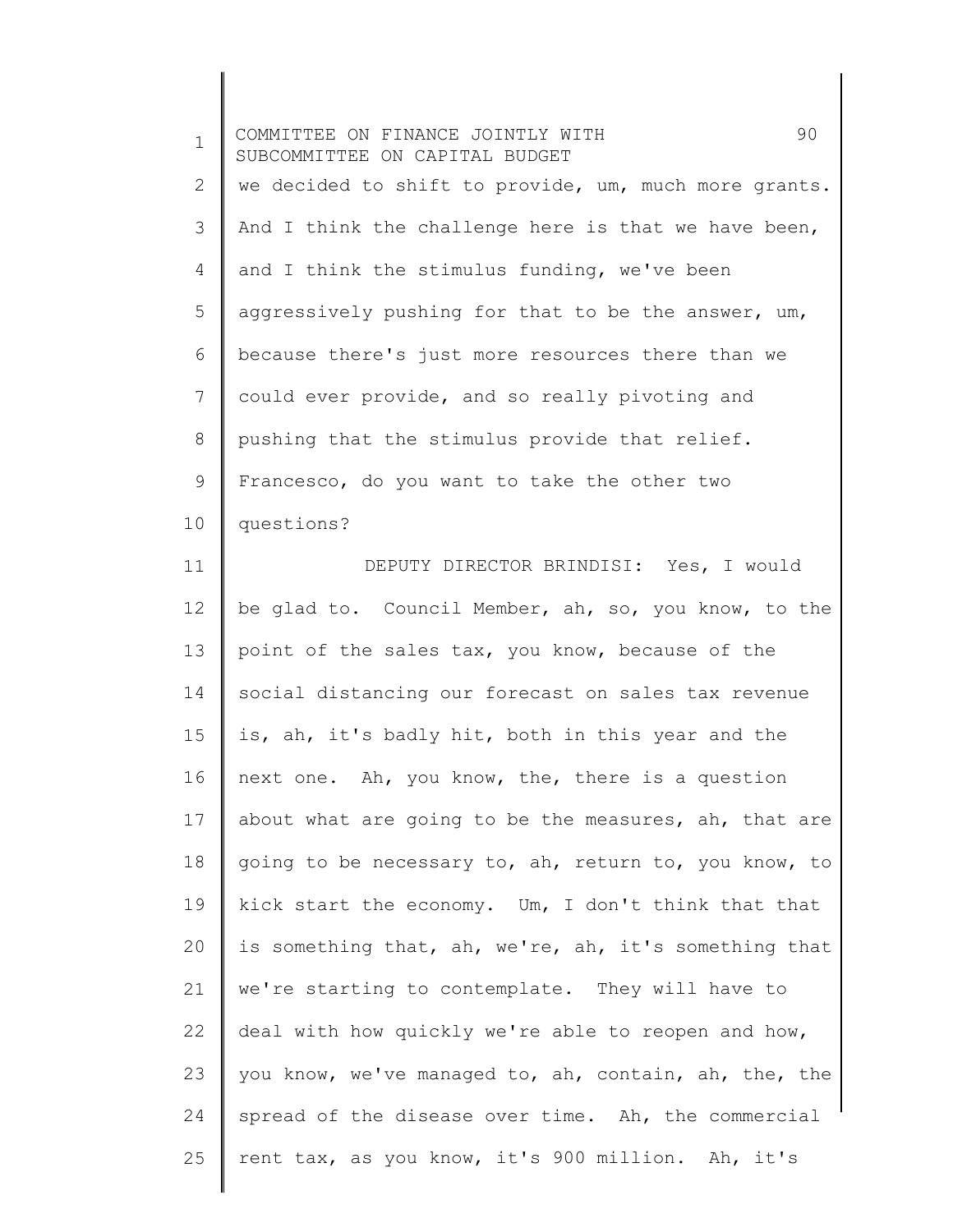| $\mathbf 1$  | 91<br>COMMITTEE ON FINANCE JOINTLY WITH<br>SUBCOMMITTEE ON CAPITAL BUDGET |
|--------------|---------------------------------------------------------------------------|
| $\mathbf{2}$ | going to be affected by it as well. It's going to be                      |
| 3            | affected by the, the recession. You know, we've                           |
| 4            | recently have, ah, cut commercial rent tax for small                      |
| 5            | businesses in collaboration with the council and, ah,                     |
| 6            | it's a, it's a tax that only affects certain parts of                     |
| 7            | Manhattan and not, and not citywide. So that's, you                       |
| $8\,$        | know, certainly, ah, something that, that all of                          |
| 9            | those considerations need to be taken into access.                        |
| 10           | COUNCIL MEMBER POWERS: OK. I, I'm going                                   |
| 11           | to keep on going because I've got a lot of topics. I                      |
| 12           | guess my, my point here is especially if we have                          |
| 13           | federal money helping to support this is to think                         |
| 14           | about helping those businesses that are gonna be on                       |
| 15           | the, the tail end of the reopening and are                                |
| 16           | particularly hard-hit right now because of the loss                       |
| 17           | of foot traffic and limited operations. They are                          |
| 18           | going to be at the very end, if you looked at any                         |
| 19           | plans the governor has put out. And when we, if we,                       |
| 20           | particularly if we have financial assistance from the                     |
| 21           | federal government, which I think is a really                             |
| 22           | important part of that, is to ask us to take that                         |
| 23           | part seriously to help those. I'm going to keep                           |
| 24           | going.                                                                    |
| 25           | DEPUTY DIRECTOR BRINDISI: I understand.                                   |
|              |                                                                           |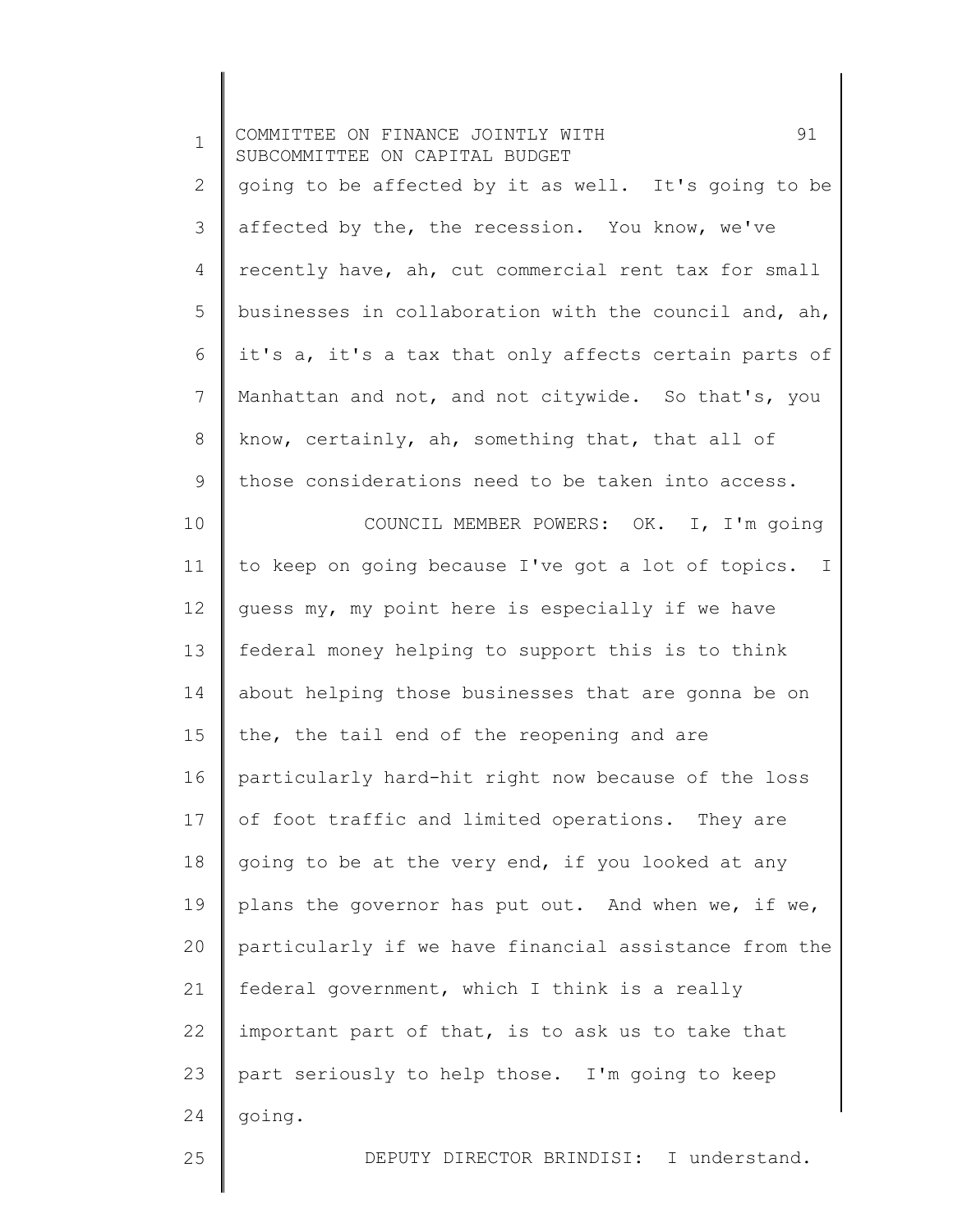1 COMMITTEE ON FINANCE JOINTLY WITH 92 SUBCOMMITTEE ON CAPITAL BUDGET

2 3 4 5 6 7 8 9 10 11 12 13 14 15 16 17 18 19 20 21 22 23 24 25 COUNCIL MEMBER POWERS: I appreciate it. What is on Riker's Island, um, you know, there have been, you know, widespread reports of insufficient levels of PPE for the DOC staff and people in custody in both March and April. There are also media reports that DOC transferred 30,000 masks to the FDNY, remarkably, that were held in storage in Riker's Island, which I think you would imagine caused a lot of staff with the DOC to be upset. Um, how has the OMB and your side of equation ensuring the necessary tools and resources to protect the city's essential work force will be distributed adequately and used properly for the city agencies moving forward in this pandemic? And, um, I want to ask, I'm just gonna ask my questions and I'll let you, that's number one is PPE. Two is, you know, we talked about, I don't think anybody, you mentioned yourself, director, layoffs, head count reductions are really one of the hardest parts of this equation, but what is the scenario by which the city would have to consider, what is the maybe financial scenario where the city would have to start looking at making reductions, ah, in terms of, ah, agency head count, mayoral office head count, and, um, and finally a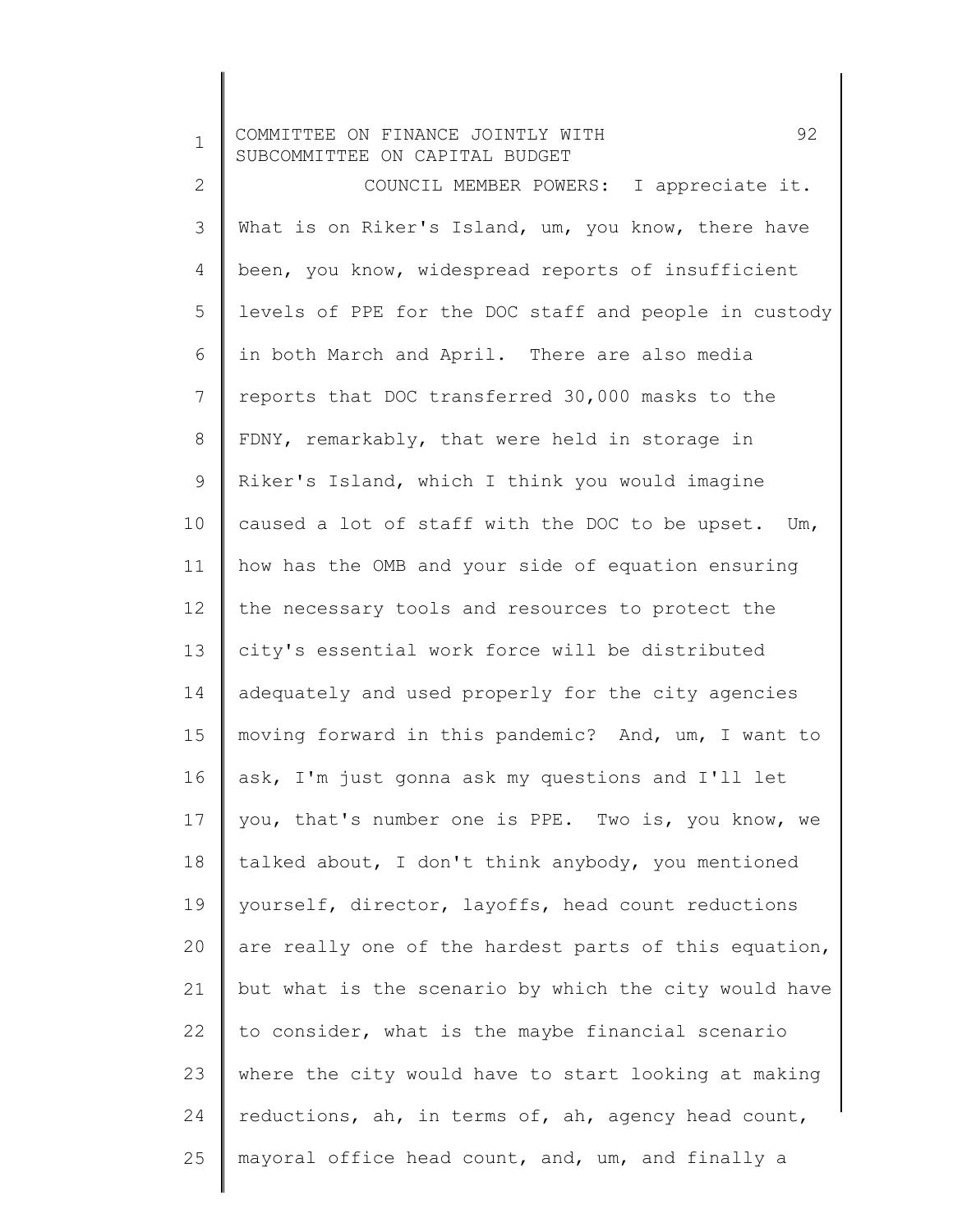| $\mathbf 1$ | 93<br>COMMITTEE ON FINANCE JOINTLY WITH<br>SUBCOMMITTEE ON CAPITAL BUDGET |
|-------------|---------------------------------------------------------------------------|
| 2           | just a question is, is the city contemplating any                         |
| 3           | [inaudible] rental assistance for folks or renters in                     |
| 4           | New York City who are having trouble paying the rent                      |
| 5           | right now? I know we have to do a lot at the state                        |
| 6           | level, but is the city contemplating any source of                        |
| 7           | program around rental assistance. Thank. Those are                        |
| 8           | my questions.                                                             |
| 9           | DIRECTOR HARTZOG: Yes, quite a few                                        |
| 10          | questions there, Council Member. Um, so let me see                        |
| 11          | if I can remember them all and address them.                              |
| 12          | SERGEANT AT ARMS: Time.                                                   |
| 13          | DIRECTOR HARTZOG: So the first on just                                    |
| 14          | PPE in general, um, it's about 530 million citywide                       |
| 15          | and obviously the Department of Correction is part of                     |
| 16          | that. Um, and so our job is to make sure that, and                        |
| 17          | as the mayor has said, prioritizing health and                            |
| 18          | safety, um, and that we are making sure that the                          |
| 19          | agencies get what the finances, ah, to be able to do                      |
| 20          | that. And so that is the answer on that front. On                         |
| 21          | the head count, we have taken head count down another                     |
| 22          | 2000 and we have the hiring freeze. Ah, to your                           |
| 23          | question about layoffs, the mayor has said that that                      |
| 24          | is the last resort, um, and our efforts have to be                        |
| 25          | focused collectively, and I know, ah, the speaker and                     |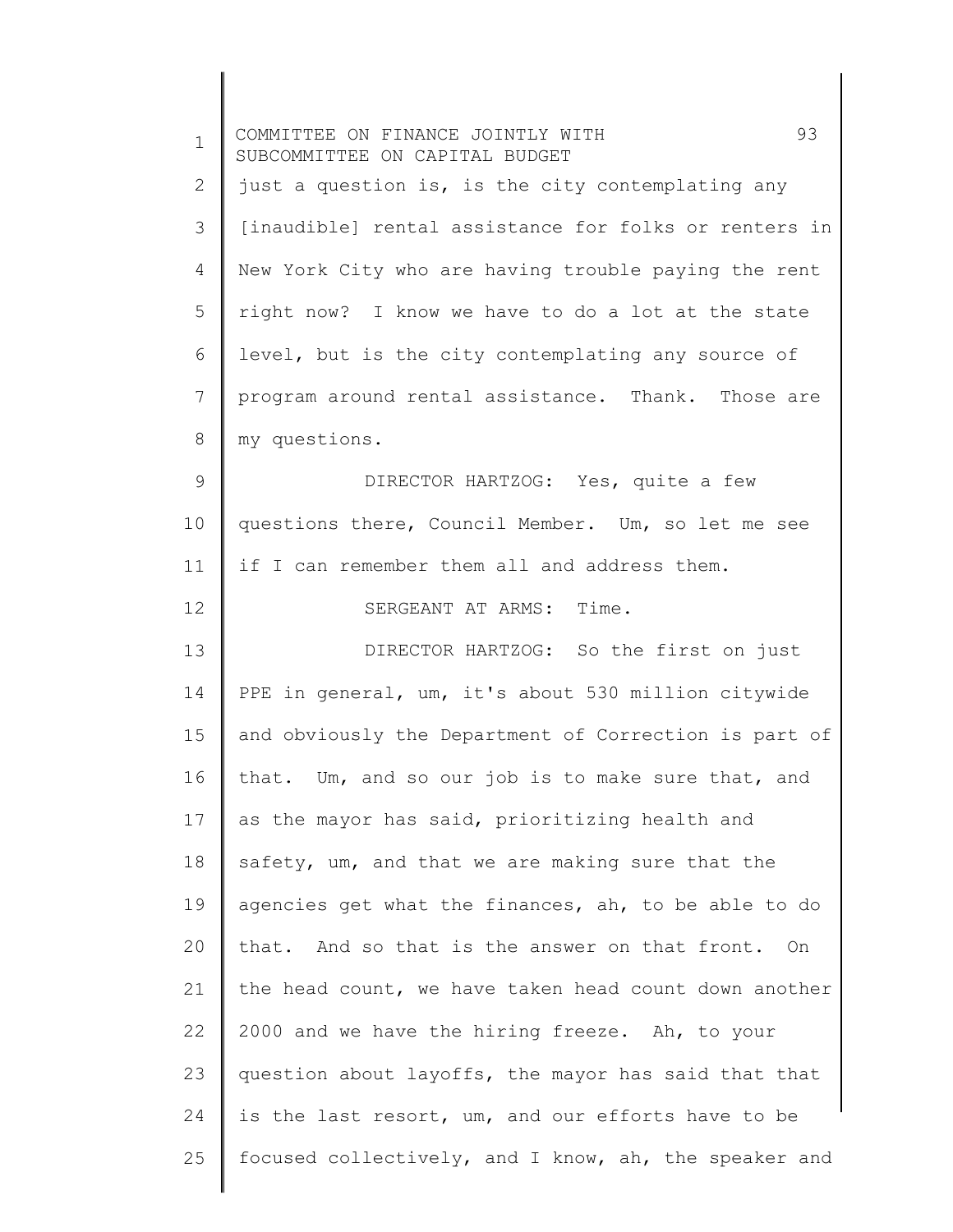| $\mathbf 1$ | 94<br>COMMITTEE ON FINANCE JOINTLY WITH<br>SUBCOMMITTEE ON CAPITAL BUDGET |
|-------------|---------------------------------------------------------------------------|
| 2           | many of you are really pushing for additional                             |
| 3           | stimulus funding, um, and that is, um, where we are.                      |
| 4           | COMMITTEE COUNSEL: We will now hear from                                  |
| 5           | Council Member Van Bramer, followed by Council Member                     |
| 6           | Kallos, followed by Council Member Chin.                                  |
| 7           | SERGEANT AT ARMS: Council Member Van                                      |
| 8           | Bramer, your time starts now.                                             |
| 9           | COUNCIL MEMBER VAN BRAMER: Thank you                                      |
| 10          | very much. Ah, first, I just want to say thank you                        |
| 11          | to Director Hartzog for, ah, your service. Chair                          |
| 12          | Dromm began the hearing today by talking about the                        |
| 13          | importance of support for students, ah, and youth                         |
| 14          | services and immigrant communities, and I could not                       |
| 15          | agree more. Ah, libraries and our culturals are in                        |
| 16          | fact youth services. They are in fact support for                         |
| 17          | their students, ah, support for immigrant                                 |
| 18          | communities, ah, and I just want to thank the mayor                       |
| 19          | and this administration for recognizing the                               |
| 20          | importance of libraries and cultural workers, because                     |
| 21          | we all know that cutting the budgets to libraries and                     |
| 22          | culturals means layoffs. It means, ah, laying off,                        |
| 23          | ah, people, many of whom are members of GC37 and our                      |
| 24          | unionized work force and what could be worse than                         |
| 25          | laying off so many hardworking union, ah, men and                         |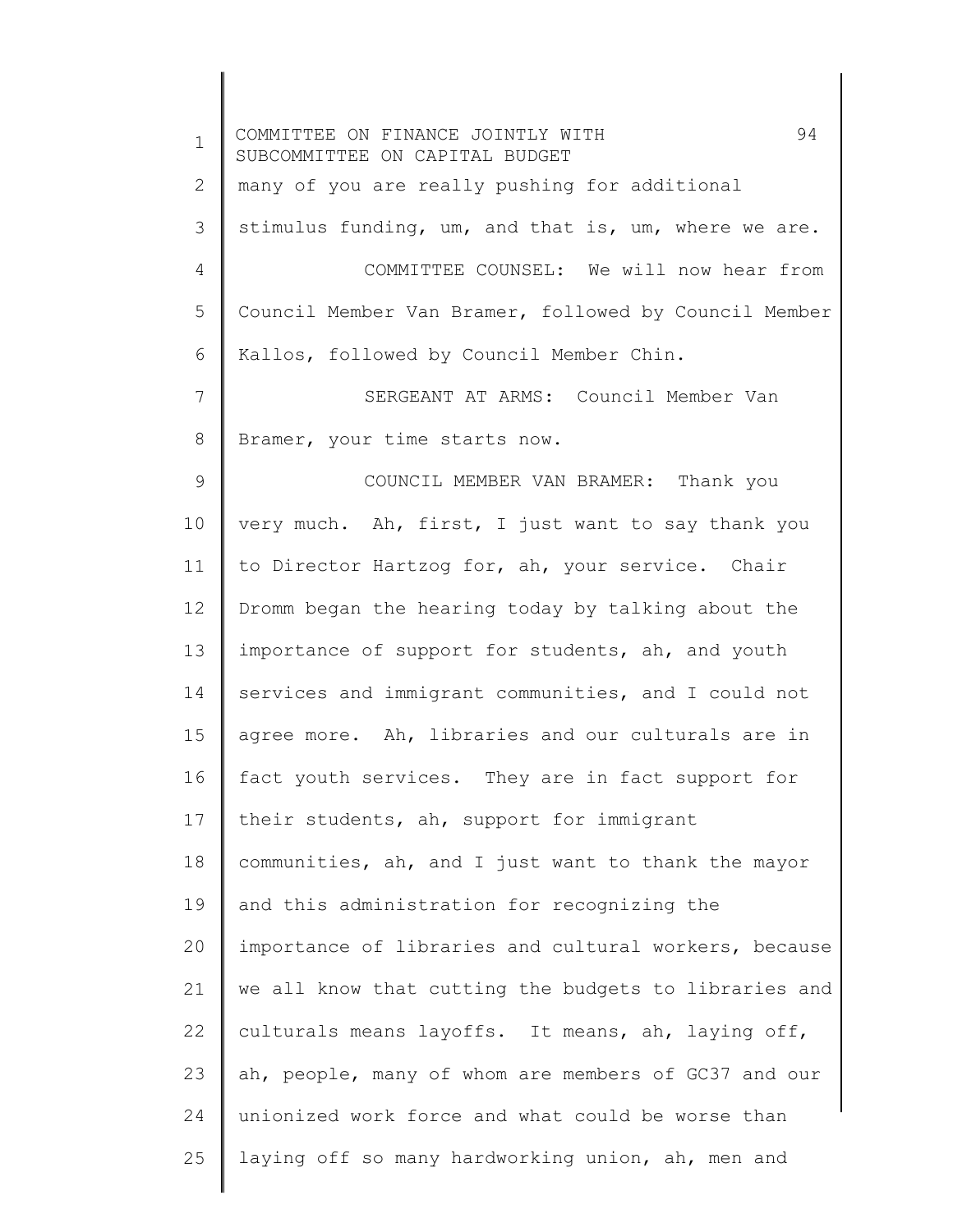1 2 3 4 5 6 7 8 9 10 11 12 13 14 15 16 17 18 19 20 21 22 23 24 25 COMMITTEE ON FINANCE JOINTLY WITH 95 SUBCOMMITTEE ON CAPITAL BUDGET women, ah, particularly in Queens, ah, and so I want to thank the administration for recognizing, ah, the importance. Also, and I know Chair Dromm noticed this, some of the busiest libraries in Queens are Elmhurst, Jackson Heights, ah, Corona, some of the hardest-hit neighborhoods by COVID-19. And, ah, libraries are indispensable, ah, for immigrant communities. Trusted institutions. Ah, and that's why it's absolutely imperative, ah, that we continue to protect and defend our public libraries that are right now still serving the immigration communities. I also, ah, just spoke to Dennis Wolcott, ah, the terrific leader of the Queens Public Library, who mentioned, ah, the Queens Public Library very much utilizes SYEP and as the Majority Leader and Council Member Adams and so many others rightfully talk about, ah, what's gonna happen this summer, ah, we have to make sure that we're protecting, ah, libraries, ah, and culture and the arts, ah, because, ah, young people, ah, are going to benefit and are still benefitting, even in this time of COVID-19 when the physical buildings are closed many of the services and programs are actually still being offered, ah, remotely and through Zoom, including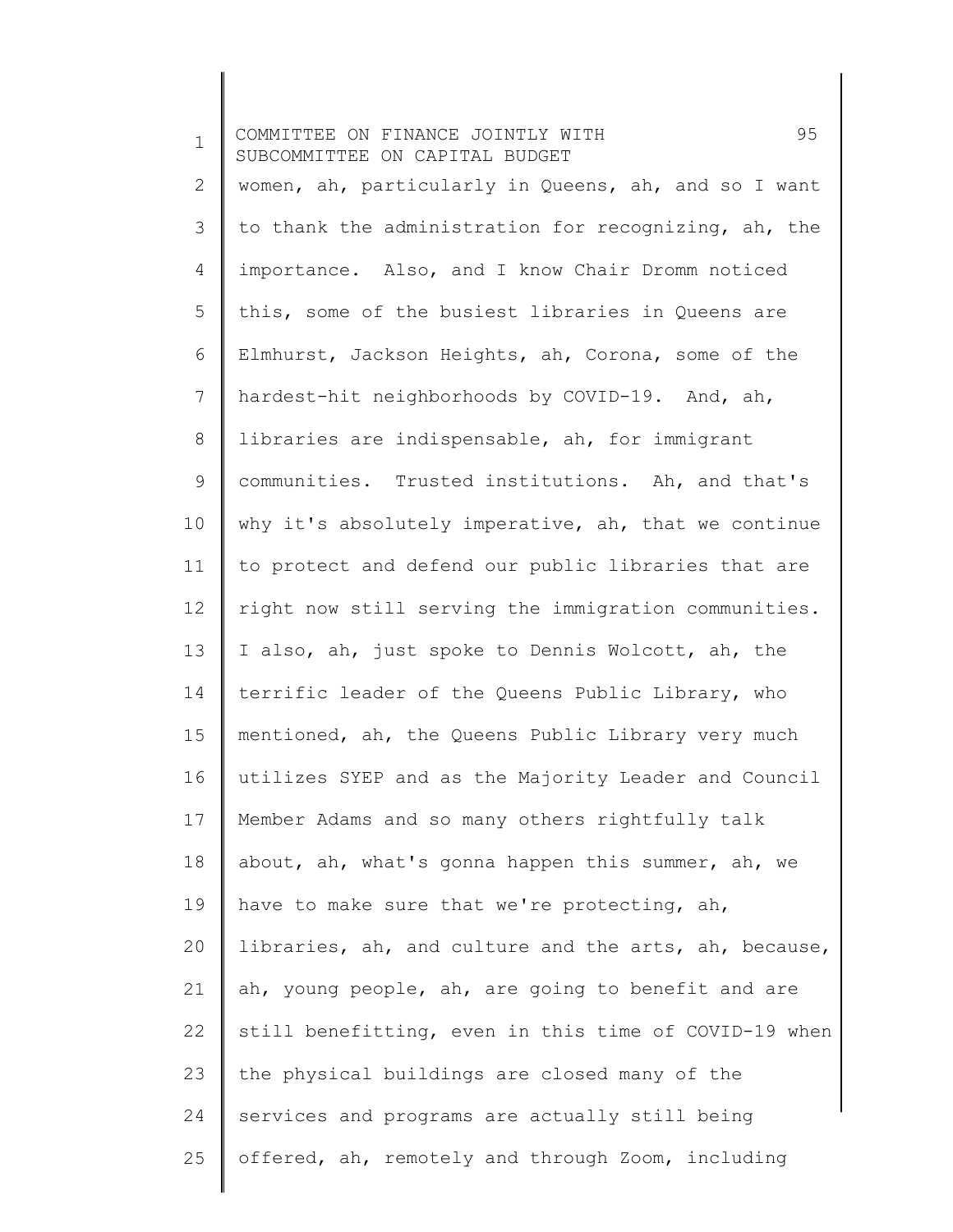1 2 3 4 5 6 7 8 9 10 11 12 13 14 15 16 17 18 19 20 21 22 23 24 25 COMMITTEE ON FINANCE JOINTLY WITH 96 SUBCOMMITTEE ON CAPITAL BUDGET Chair Dromm's favorite drag queen story hour, which is, ah, still happening and still providing educational opportunities for young people. Um, I also want to say in addition to making the point that cuts, ah, to libraries and culture mean layoffs, ah, to unionized, ah, DC37 members. Ah, we as a city, and I know, ah, Mel, you know this having come through, ah, that budget that Council Member Holden talked about earlier, that any plan, ah, for an economic recovery in the City of New York has to involve a thriving cultural and arts, ah, community, ah, that ultimately, ah, will drive visitors once again to New York, ah, fill up our hotels and our restaurants, support those unionized, ah, work forces including the Hotel Trades Council members. So, ah, I just want to, ah, say that, ah, ah, there are few things that fit the priors of this council, ah, including making sure that young people, ah, young people of color, ah, working-class people, immigrants, union members, ah, have the services, ah, and the educational, ah, ah, opportunities that everyone so desperately needs, ah, and, and libraries, culture, and the arts, do that. So, ah, I really just want to say that at this point, um, ah,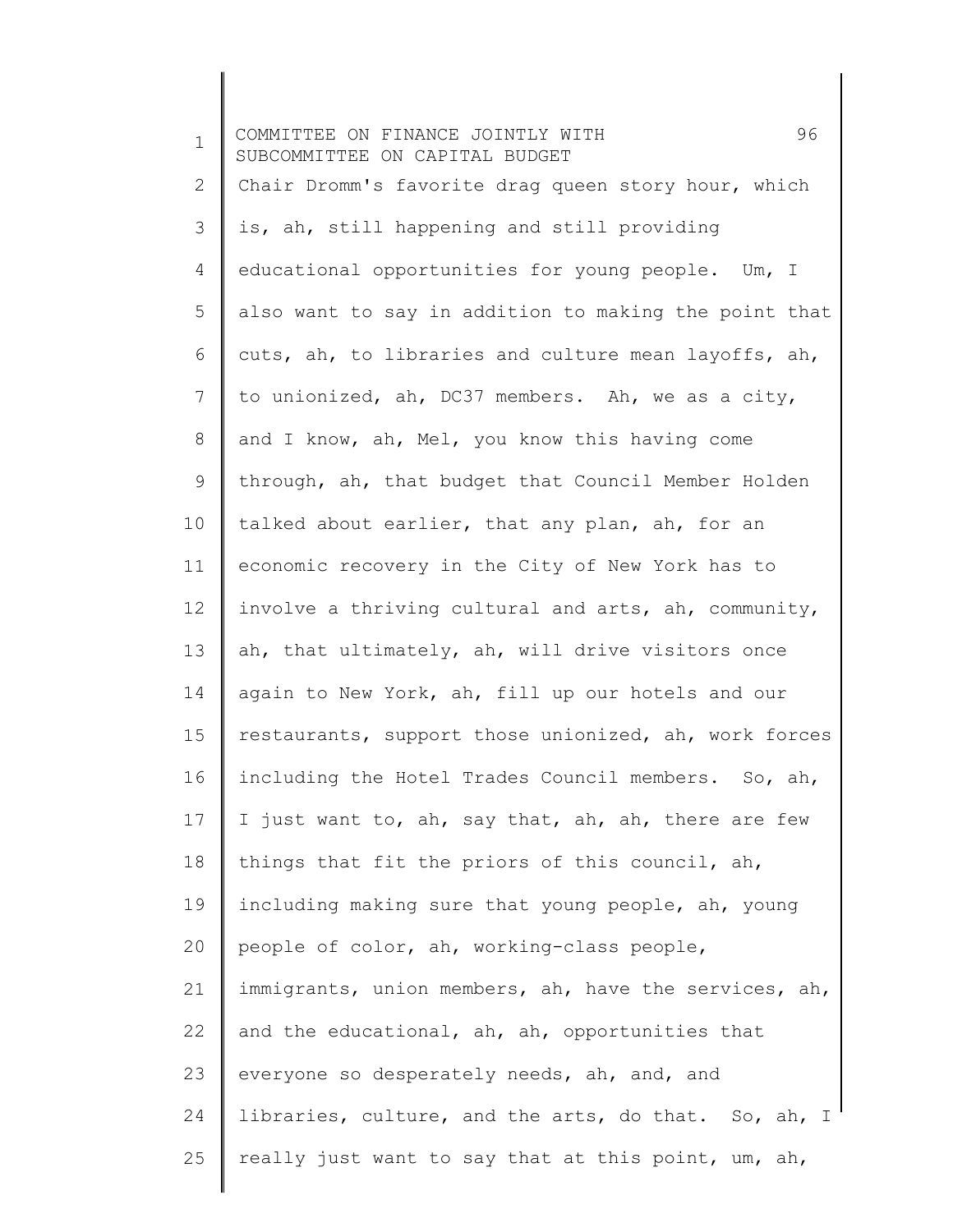1 2 3 4 5 6 7 8 9 10 COMMITTEE ON FINANCE JOINTLY WITH 97 SUBCOMMITTEE ON CAPITAL BUDGET the budget reflects that as a value, ah, and ask you, ah, Director Hartzog, ah, as we going forward, ah, to continue that, um, ah, ah, importance, ah, that you're placing on, on libraries, culture, and the arts, and ask if you would, ah, speak to that, ah, both libraries, culture, and the arts, in both the educational, ah, place and, ah, in making sure that we have a just economic recovery in the City of New York.

11 12 13 14 15 16 17 18 19 20 21 22 23 24 25 DIRECTOR HARTZOG: Um, so, I think that, you know, at this point in time in the executive budget we were, um, able to, ah, preserve the funding for the culturals and library institutions and we were very mindful of where things were moving with the stimulus dollars, and I've think you said it far better than I could articulate and, um, I'm sure Francesco can chime in on it, too. But just, ah, the importance of the cultural institutions to New York City's economy and the recovery. Um, I do think that we are in extremely challenging times, as you've heard me say throughout the hearing, um, and not to be a broken record, but to say again that we are very much, ah, looking for another stimulus package. We are facing a very tough set of decisions moving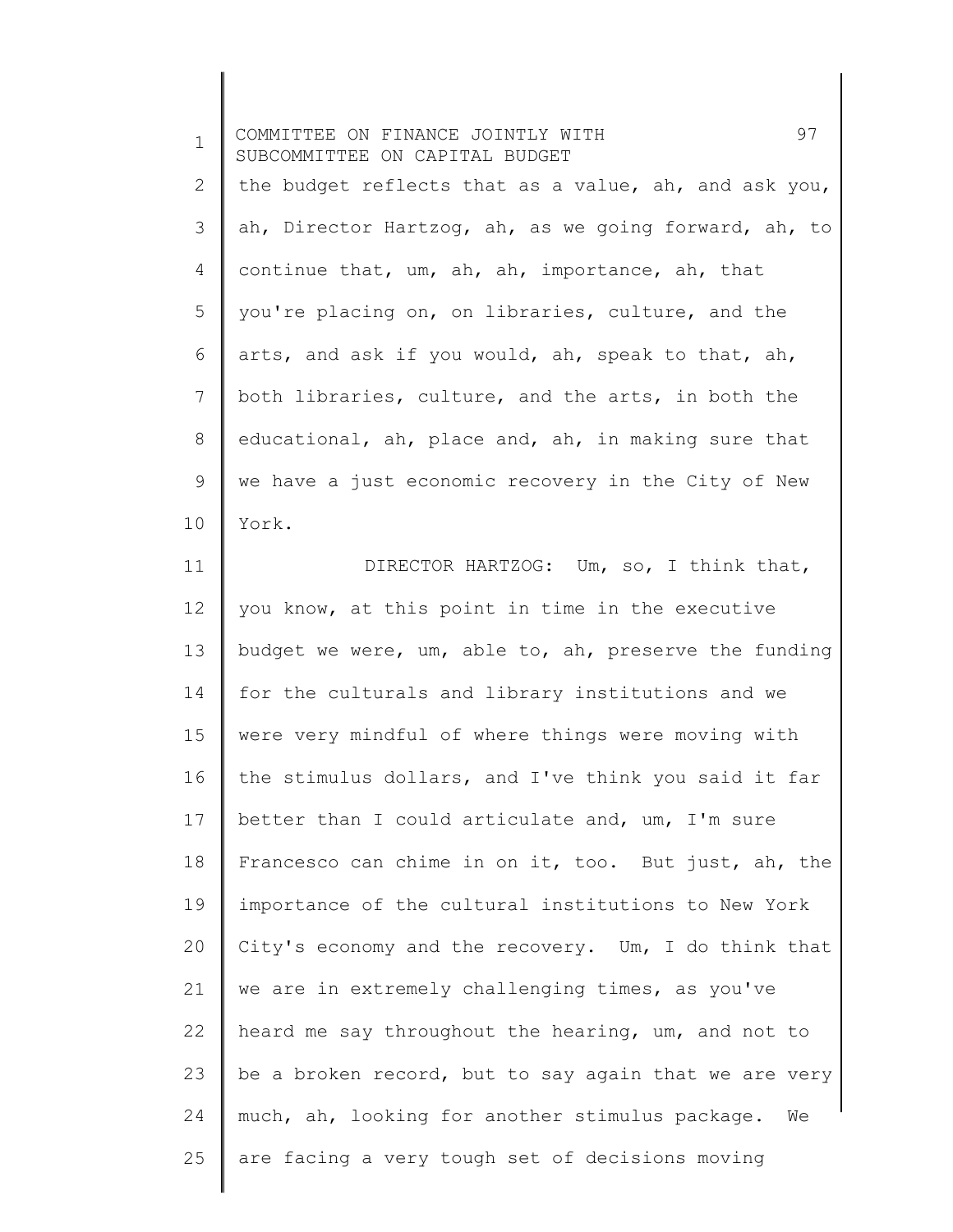| $\mathbf 1$    | 98<br>COMMITTEE ON FINANCE JOINTLY WITH<br>SUBCOMMITTEE ON CAPITAL BUDGET |
|----------------|---------------------------------------------------------------------------|
| $\overline{2}$ | forward and so, you know, commitments to keeping                          |
| 3              | anything [inaudible] are just challenging to think at                     |
| 4              | this point in time, but understand and respect your                       |
| 5              | priorities, ah, Council Member. Um, I want to say                         |
| 6              | thank you to all of you, ah, for participating and                        |
| 7              | being part of the hearing. Um, I am, ah, leaving the                      |
| 8              | hearing but Kenneth Gardner and Francesco Brindisi                        |
| 9              | will be available and continue to answer your                             |
| 10             | questions. Thank you, Chair.                                              |
| 11             | CHAIRPERSON DROMM: Can you tell I'm                                       |
| 12             | having trouble with mute and unmute. Never thought                        |
| 13             | I'd muted in my life. But anyway, thank you, ah,                          |
| 14             | Director Hartzog. We appreciate you coming in and                         |
| 15             | giving us your time. I understand you have to go to                       |
| 16             | COVID meetings, time-sensitive COVID meetings. So,                        |
| 17             | ah, we appreciate you giving your time and we look                        |
| 18             | forward to talking, ah, to your other directors, um,                      |
| 19             | when you leave. Thank you.                                                |
| 20             | DIRECTOR HARTZOG: Absolutely, Chair.                                      |
| 21             | CHAIRPERSON DROMM: OK, we'll now go to,                                   |
| 22             | I'm sorry, we'll go now to other council members'                         |
| 23             | questions.                                                                |
| 24             |                                                                           |
| 25             |                                                                           |
|                |                                                                           |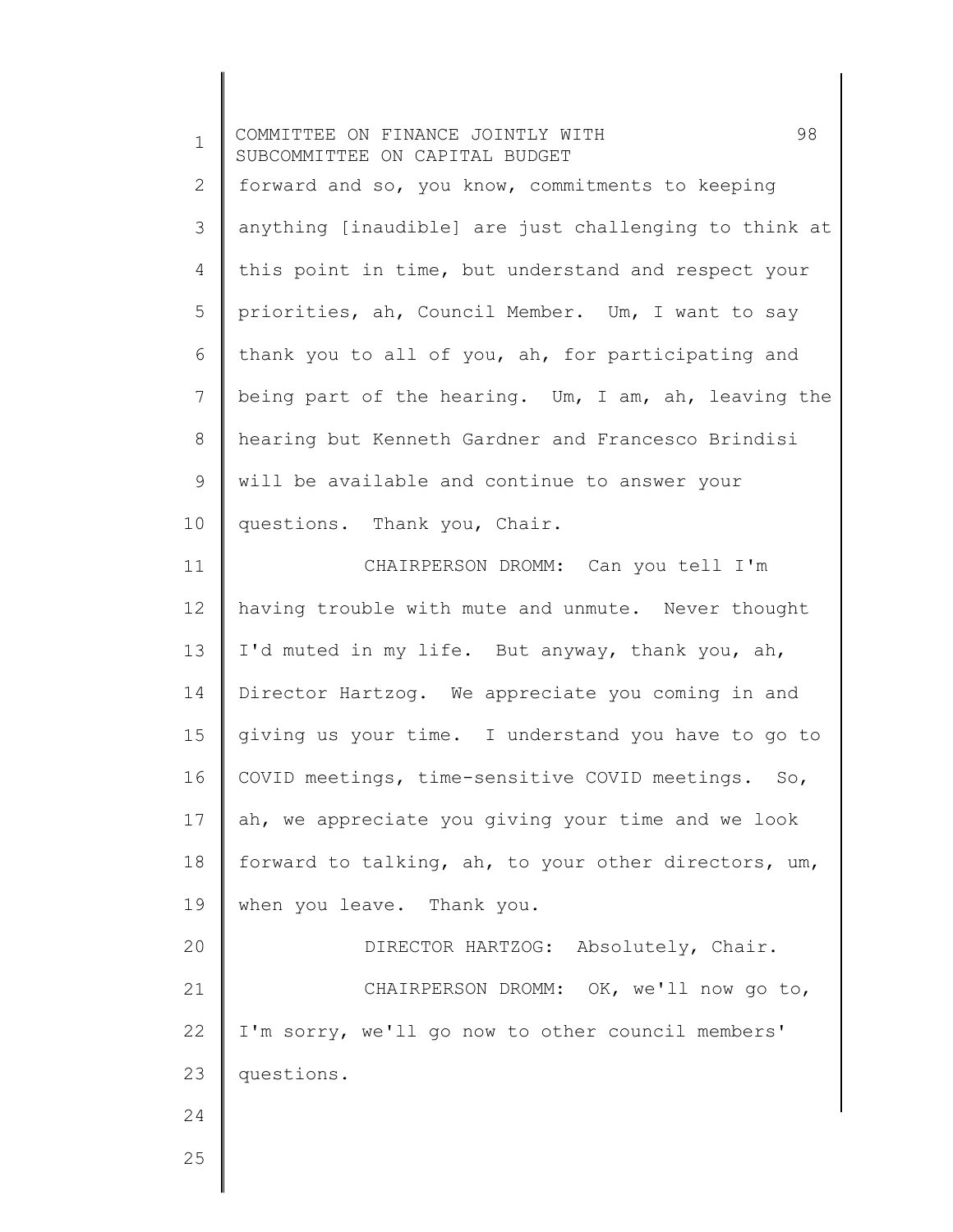1 2 3 4 5 6 7 8 9 10 11 12 13 14 15 16 17 18 19 20 21 22 23 24 COMMITTEE ON FINANCE JOINTLY WITH 99 SUBCOMMITTEE ON CAPITAL BUDGET COMMITTEE COUNSEL: We will now hear from Council Member Kallos, followed by Council Member Chin, followed by Council Member Richards. SERGEANT AT ARMS: Council Member Kallos, your time starts now. COUNCIL MEMBER KALLOS: Ah, thank you to Chair Dromm. I'm deeply disappointed that the budget director will not remain for my line of questioning, ah, and I expect to hear back from here. I want to just focus on savings in our budget and concerns of predictable costs from cuts. Ah, we have a contracts budget of 16 billion dollars. It seems like before we start cutting our services with city employees it might be a good idea to gut all the consultants and wasteful contracts that we've been spending all these years. I was heartened to hear that, ah, OMB has been working with the comptroller to review these contracts and find which ones don't need to be registered. Ah, and that being said I am requesting a list of all the contracts that have been considered, which ones weren't registered and which ones were. Will you provide that to the Contracts Committee? I'm requesting you pause the clock while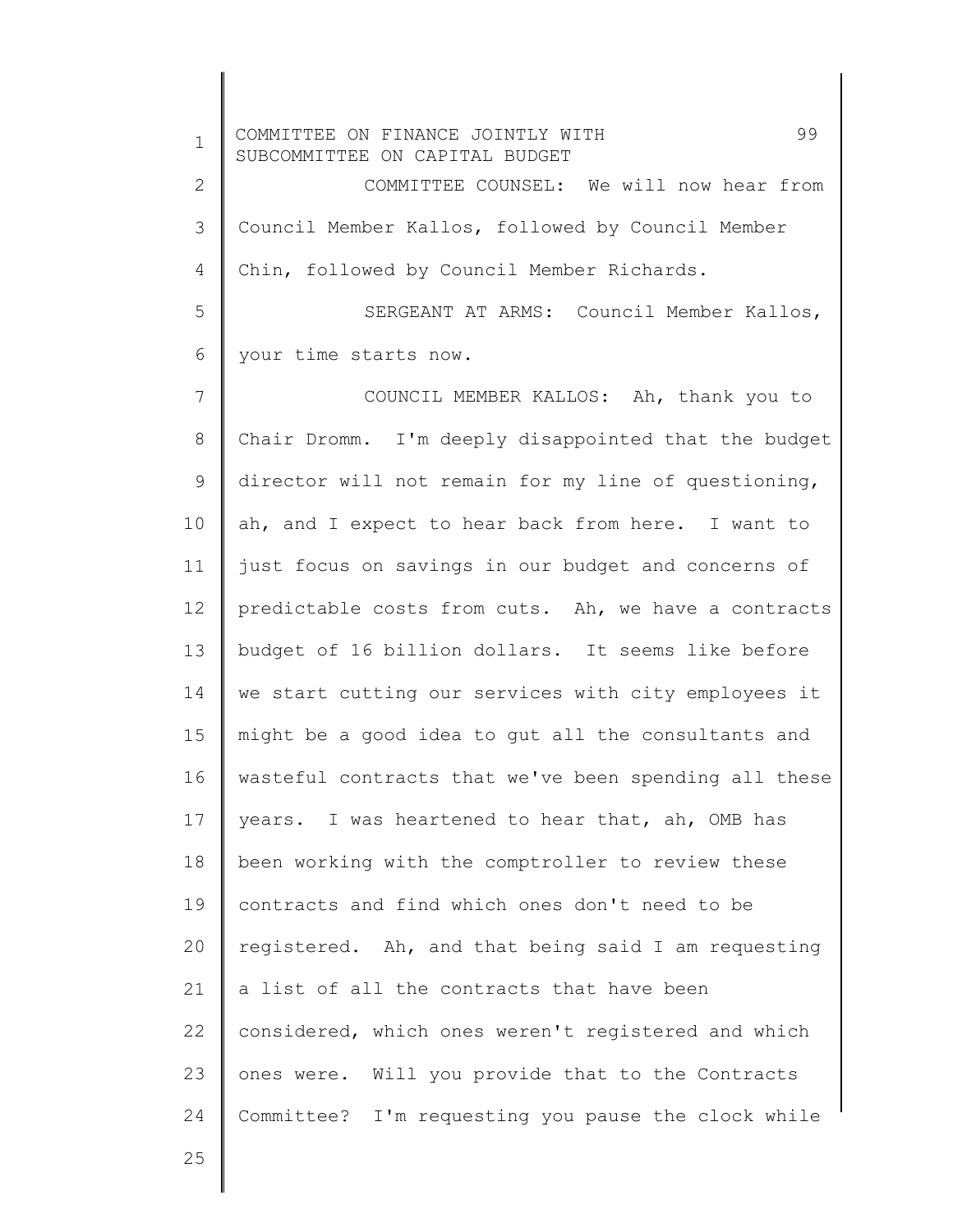1 2 3 4 5 6 7 8 9 10 11 12 13 14 15 16 17 18 19 20 21 22 23 24 25 COMMITTEE ON FINANCE JOINTLY WITH 100 SUBCOMMITTEE ON CAPITAL BUDGET I'm waiting for an answer. Is there anyone that can answer the question? FIRST DEPUTY DIRECTOR GARDNER: [inaudible] problems, problems with muting, again. Um, we'll certainly be happy to provide you with a list of contracts that... CHAIRPERSON DROMM: Please sate your name for the record. Please state your name for the record. FIRST DEPUTY DIRECTOR GARDNER: This is, this is Kenneth Gardner, first deputy budget director. Ah, we, as I said, we will be happy to provide you with a list of the contracts that we have registered, um, and we will also attempt to give you a list of, of contracts that, ah, were held back and not registered. It's a little bit more difficult to sort of have the negative, but we will attempt to give you those that, that we can identify. COUNCIL MEMBER KALLOS: Ah, great, and can I have that by the end of the week please? FIRST DEPUTY DIRECTOR GARDNER: Um, we'll make all, ah, deliberate efforts to get it to you as soon as possible, understanding that our, ah, work force is distributed, ah, currently. But we will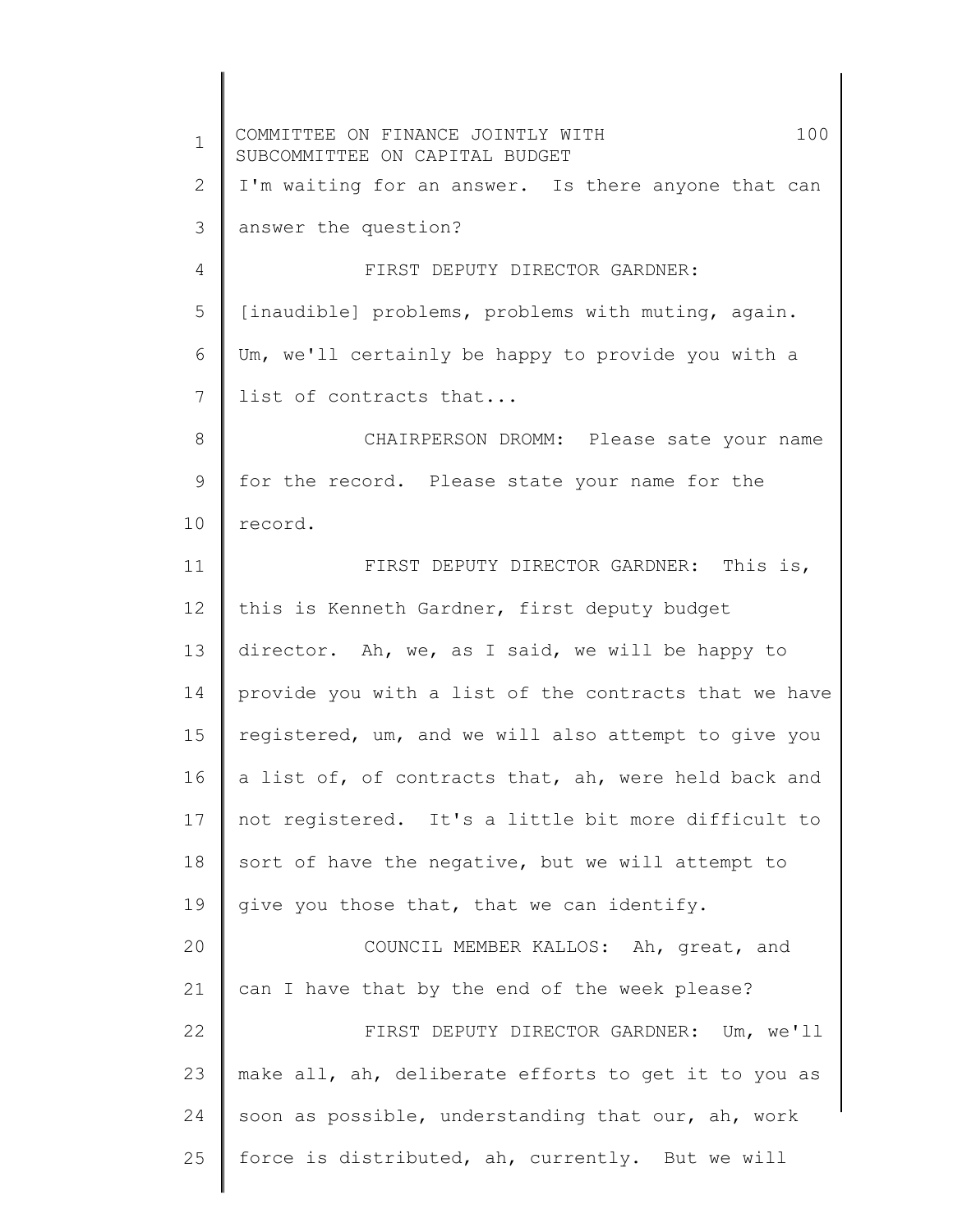| $\mathbf 1$ | 101<br>COMMITTEE ON FINANCE JOINTLY WITH<br>SUBCOMMITTEE ON CAPITAL BUDGET |
|-------------|----------------------------------------------------------------------------|
| 2           | certainly make an effort to get that to you as soon                        |
| 3           | as possible.                                                               |
| 4           | COUNCIL MEMBER KALLOS: OK. Ah, that's                                      |
| 5           | great in terms of savings. I guess one of the things                       |
| 6           | I'm concerned about is in tough budget times you                           |
| 7           | might want to put off maintenance of your car and not                      |
| 8           | do your oil change all the time, but then at the end                       |
| 9           | of period you end up having to pay \$4000 for a new                        |
| 10          | engine instead of those \$15 every couple of months to                     |
| 11          | change your oil. So, ah, in that way, I think a lot                        |
| 12          | of things that you're cutting have predictable costs                       |
| 13          | from cuts. Ah, so I want to just begin on youth and                        |
| 14          | seniors 'cause I think those are the places where any                      |
| 15          | cut we make will end up costing us in the long run.                        |
| 16          | I want to join with my colleague, Majority Leader                          |
| 17          | Cumbo, Debbie Rose, Adrienne Adams on just a, a huge                       |
| 18          | concern over cutting SYEP and the fact that I think                        |
| 19          | we're still looking at a multimillion-dollar cut to                        |
| 20          | summer campaigns and the fact that we're about to go                       |
| 21          | into the summer program. So do we know how much it                         |
| 22          | would cost for the types of criminal interventions                         |
| 23          | we're seeing putting, ah, the kids who are now                             |
| 24          | outside and are getting in trouble for not social                          |
| 25          | distancing and, by the way, this isn't happening in                        |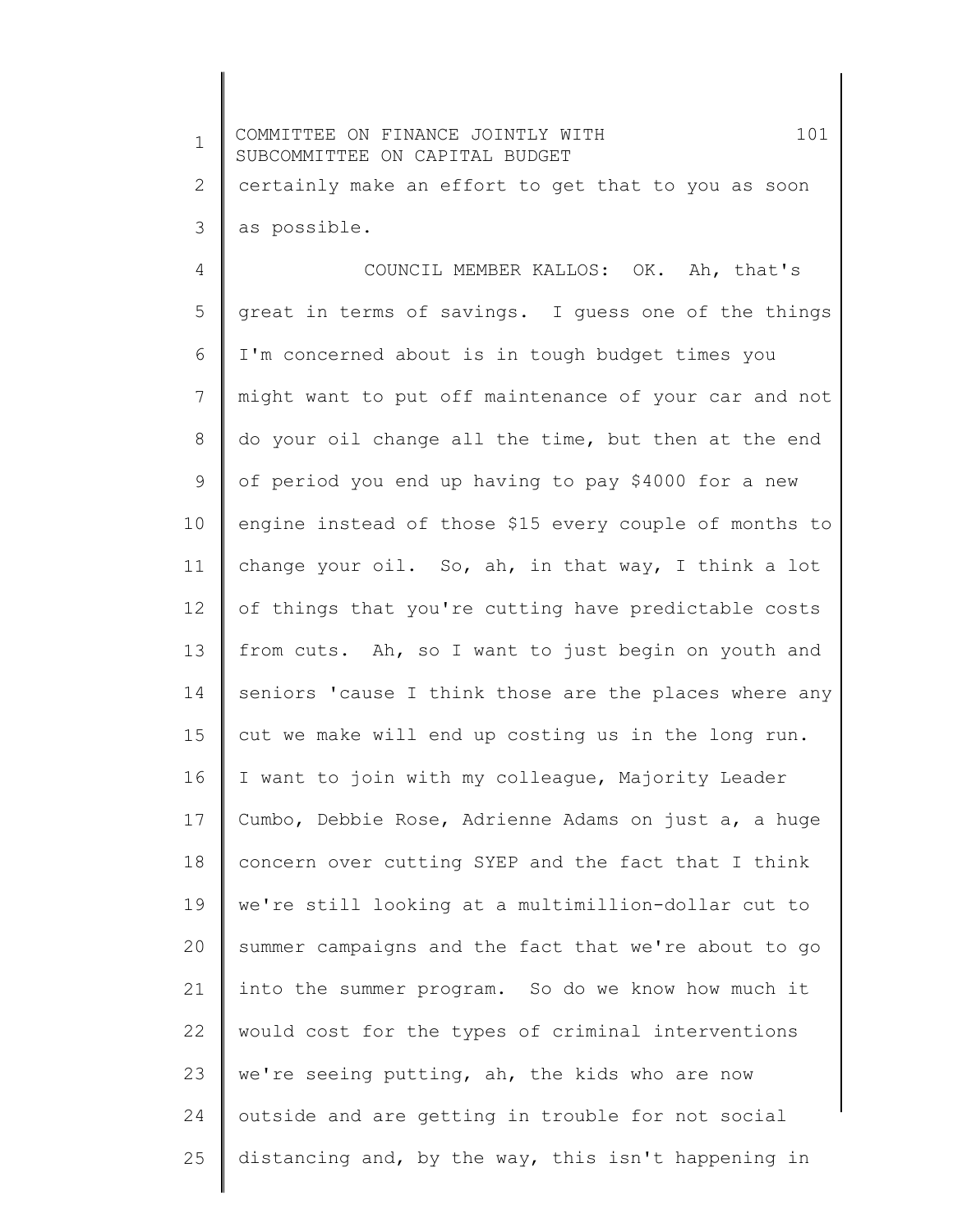| $\mathbf 1$  | 102<br>COMMITTEE ON FINANCE JOINTLY WITH<br>SUBCOMMITTEE ON CAPITAL BUDGET |
|--------------|----------------------------------------------------------------------------|
| $\mathbf{2}$ | my community. In my community on the Upper East Side                       |
| 3            | I, I would love to see police officers enforcing                           |
| 4            | social distancing but they're not, and people are                          |
| 5            | just not social distancing and it is irresponsible                         |
| 6            | and it is wrong and when police do walk by they're                         |
| 7            | not doing any interventions. And all I'm asking for                        |
| 8            | is even just auxiliary officers to do warnings. Ah,                        |
| 9            | so in terms of that, ah, what is the alternative that                      |
| 10           | the city is proposing for these hundred thousand                           |
| 11           | kids? Ah, in terms of cuts to pre-K, ah, what does                         |
| 12           | this mean for families who won't be able to go back                        |
| 13           | to work if they can get a job if now they don't have                       |
| 14           | anyone, so they're unemployed and there's no more                          |
| 15           | pre-K, ah, it's been cut back in parts of the city                         |
| 16           | and it's not going to roll forward, either, and so                         |
| 17           | people can't economically recover. What is the cost                        |
| 18           | to the economy for people unable to earn income?                           |
| 19           | When it comes to cuts to the seniors, shutting down                        |
| 20           | our senior centers, everyone's home, everyone's going                      |
| 21           | to need to run an AC if they have it, if they can                          |
| 22           | afford it. What's going to be the cost of people                           |
| 23           | going to emergency room because they're too hot? How                       |
| 24           | much would it be to do social distancing in cooling                        |
| 25           | centers this summer in our DFTA locations, and then                        |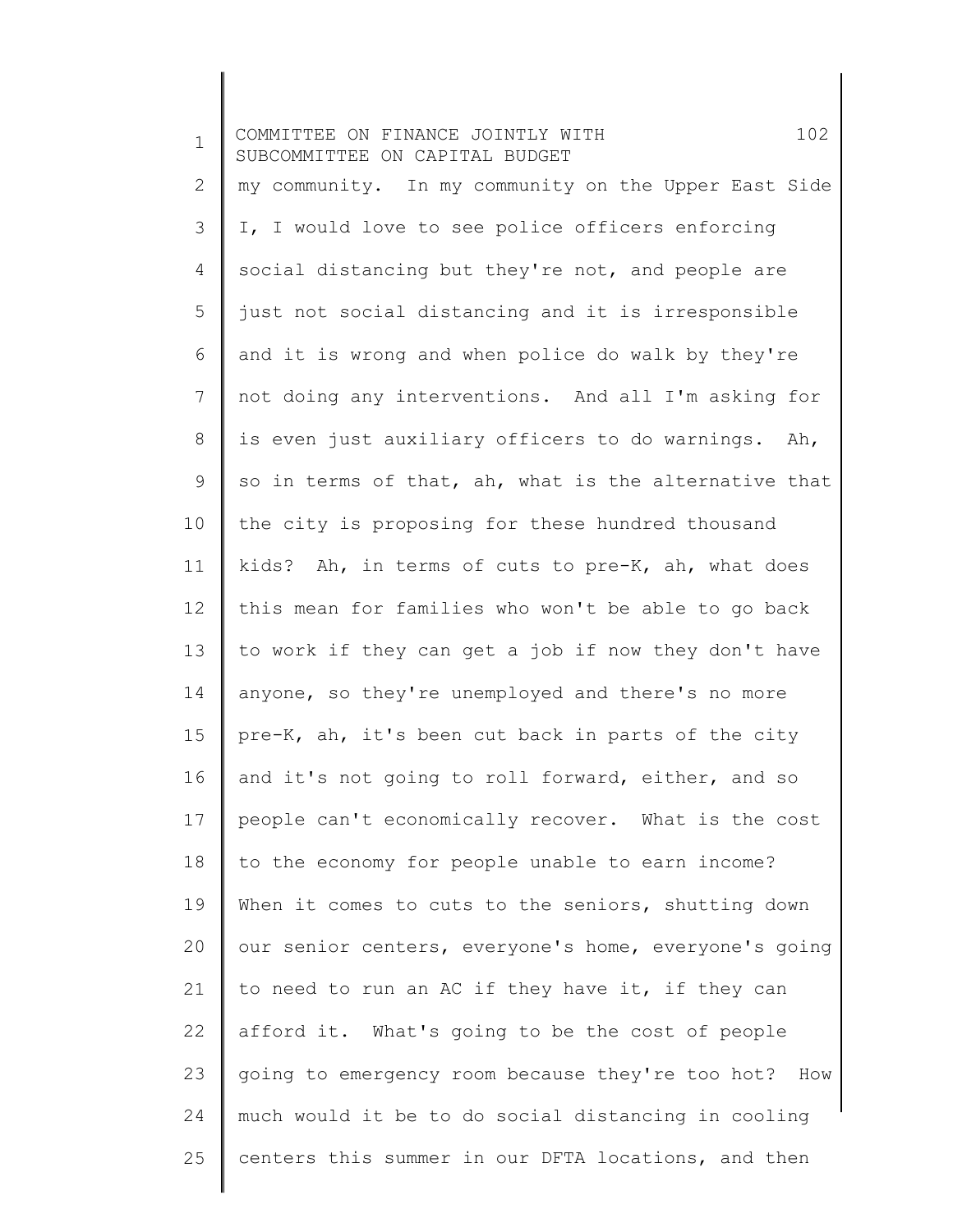| $\mathbf 1$  | 103<br>COMMITTEE ON FINANCE JOINTLY WITH<br>SUBCOMMITTEE ON CAPITAL BUDGET |
|--------------|----------------------------------------------------------------------------|
| $\mathbf{2}$ | similarly anything we don't do, where we're                                |
| 3            | irresponsible with your seniors, that end up being a                       |
| 4            | Medicaid cost of \$15,000 a month at least. Ah, do                         |
| 5            | you have a cost-benefit analysis on each one of the                        |
| 6            | cuts you're proposing to youth and seniors?                                |
| 7            | FIRST DEPUTY DIRECTOR GARDNER: So, I'm                                     |
| $8\,$        | gonna try to address, ah, some of the points you, you                      |
| $\mathsf 9$  | hit on. We are exploring alternatives to SYEP. Um,                         |
| 10           | we don't know right now how, how big that would be or                      |
| 11           | what the cost of that would be. Um, clearly all of                         |
| 12           | this is balancing the life, ah, health, and safety,                        |
| 13           | which are the mayor's priorities. Um, we also have                         |
| 14           | to, ah, address the issue of whether, um, certain                          |
| 15           | types of programs we ran in the past can be done in a                      |
| 16           | responsible way given the need for social distancing.                      |
| 17           | COUNCIL MEMBER KALLOS: Can we cut our                                      |
| 18           | bloated contracts? Can we, we spent a third of a                           |
| 19           | billion dollars buying 3000 iPads when we could have                       |
| 20           | just bought laptops in a non-emergency setting. So                         |
| 21           | going into September, instead of spending half a, a                        |
| 22           | third of billion dollars, almost half a billion, on                        |
| 23           | iPads could we actually just plan for the future,                          |
| 24           | plan for remote learning, get every kid in the city a                      |
| 25           | laptop, and spend a couple of hundred dollars instead                      |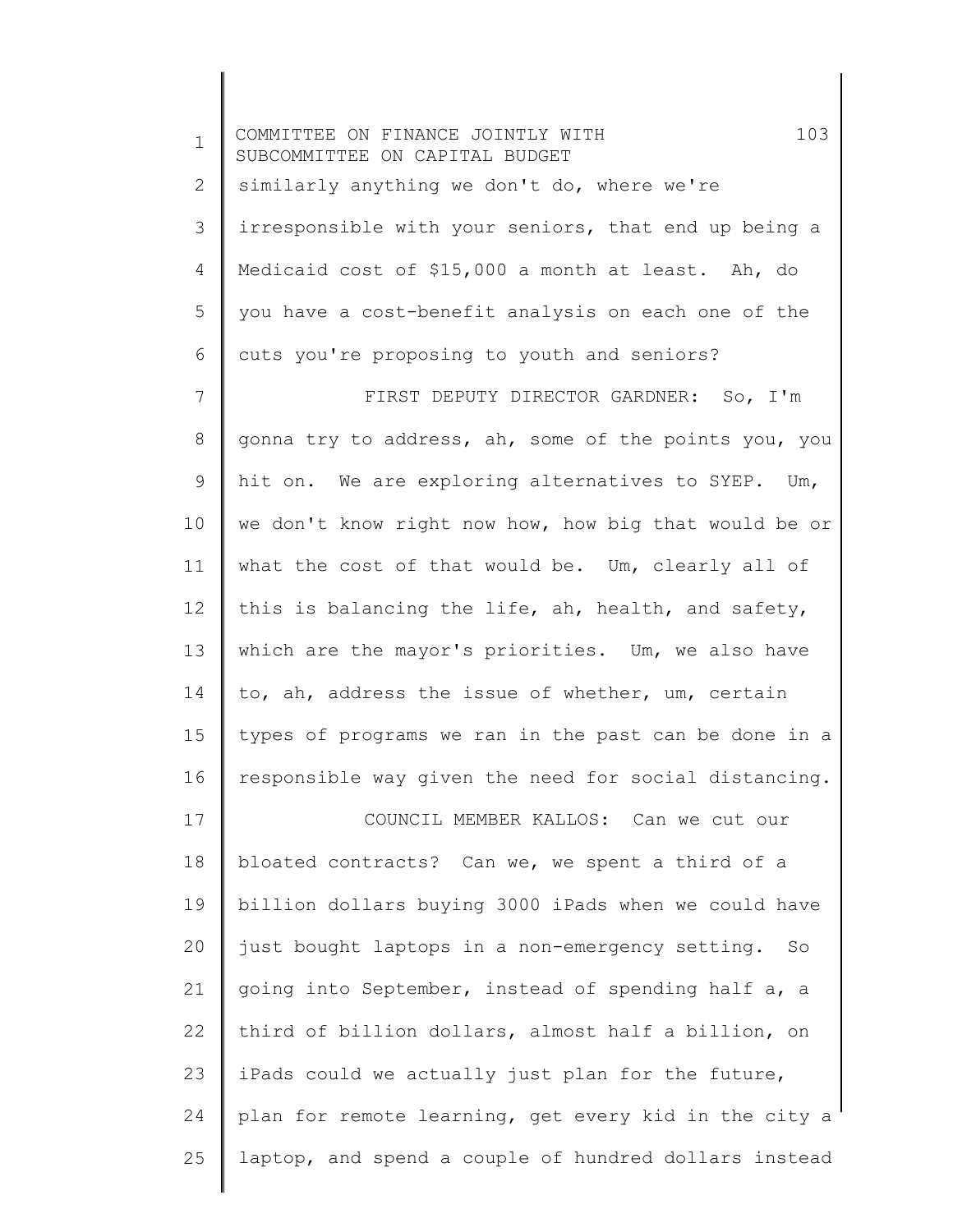1 2 3 4 5 6 7 8 9 10 11 12 13 14 15 16 17 18 19 20 21 22 23 24 25 COMMITTEE ON FINANCE JOINTLY WITH 104 SUBCOMMITTEE ON CAPITAL BUDGET of \$500 or \$600 and just plan for the future instead of just ramping up costs in an emergency? CHAIRPERSON DROMM: OK, and then that will be it. Ken, you want to respond? FIRST DEPUTY DIRECTOR GARDNER: Um, we are gonna be as we have been, scrubbing every one of our contracts, looking for opportunities to save money and deliver services more efficiently. CHAIRPERSON DROMM: OK, thank you. Thank you, Ben. Ah, we'll now move on to the next council member. COMMITTEE COUNSEL: We will now hear from Council Member Chin, followed by Council Member Richards, followed by Council Member Grodenchik. COUNCIL MEMBER CHIN: Thank you. Um, thank you to the cochair. Um, my question, of course is, gonna be focused on, on the older adults, ah, and our senior. Ah, in the preliminary budget I mentioned that I was very disappointed that I did not see the 10 million dollar that was promised in the [inaudible] budget. And it wasn't in the executive budget either. Um, our senior center has been doing tremendous work in this pandemic. No matter what the future's gonna be, we have to make sure that our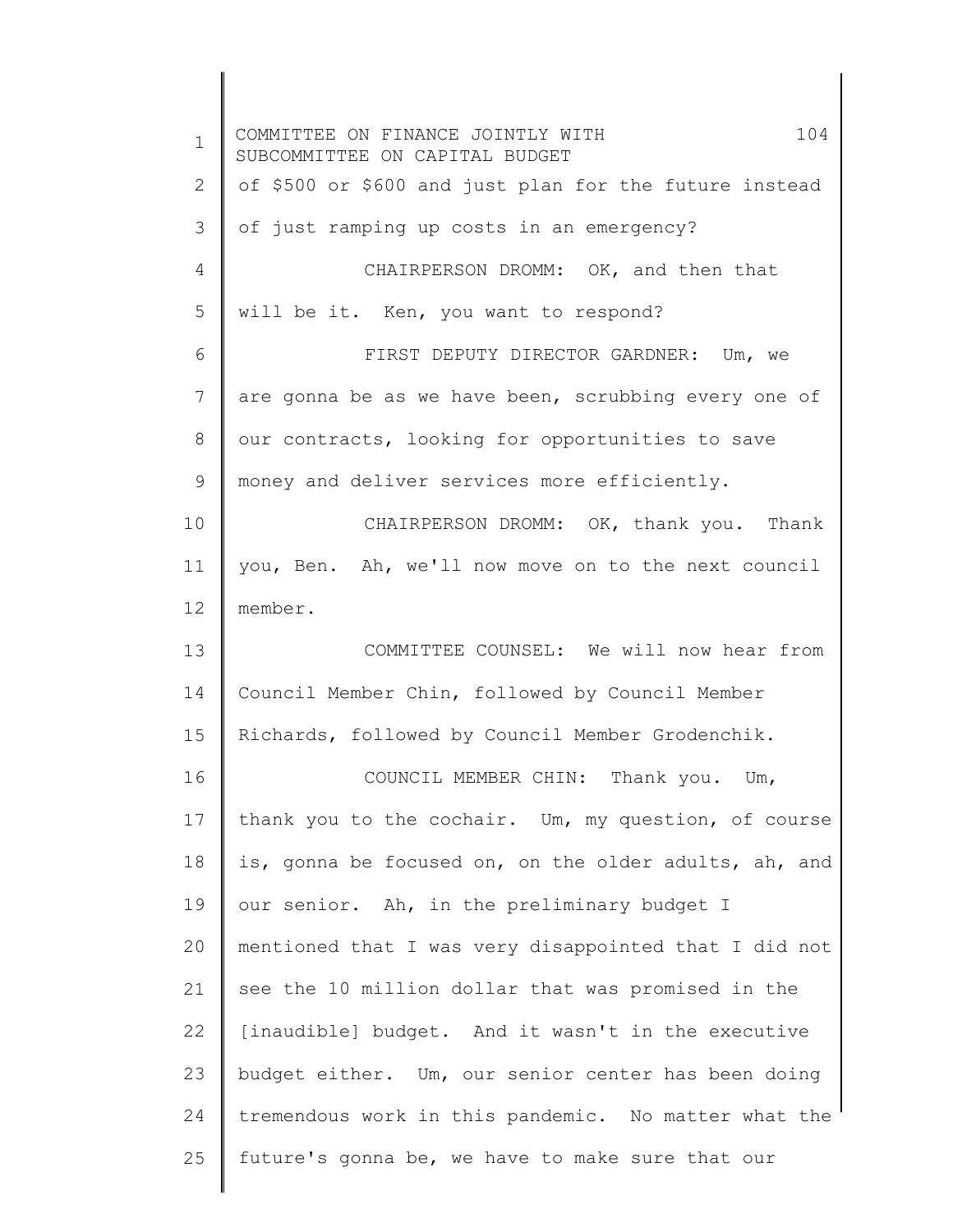1 2 3 4 5 6 7 8 9 10 11 12 13 14 15 16 17 18 19 20 21 22 23 24 25 COMMITTEE ON FINANCE JOINTLY WITH 105 SUBCOMMITTEE ON CAPITAL BUDGET senior centers will continue to grow and to serve, ah, the older adults in our city. Ah, so I want, I expect, um, that 10 million to be put back, ah, into the budget because right now they're still calling the senior, they're the one that make sure that wellness check and a lot of them are doing virtually programming for our senior and going forward that should be a new need, ah, technology, to make sure all the seniors and older adult can be connected. They were doing a fantastic job in the beginning, ah with the Grab and Go and serving meal, ah, but they were not getting the support, ah, from the Department for the Aging or from this, ah, the city. And then all of a sudden it was taken away from them. They will provide a great good tasting ethnic meal, healthy meal, and instead, um, the seniors are not getting the quality food that they are used to at the senior center. So another thing is the, the home delivered meal program. There's so much more needs and we gotta make sure we increase the budget, ah, to the home delivered meal program. Because we were historically at least 20% under the national average, the amount that we reimbursed the provider. And during this pandemic, and I've been talking to the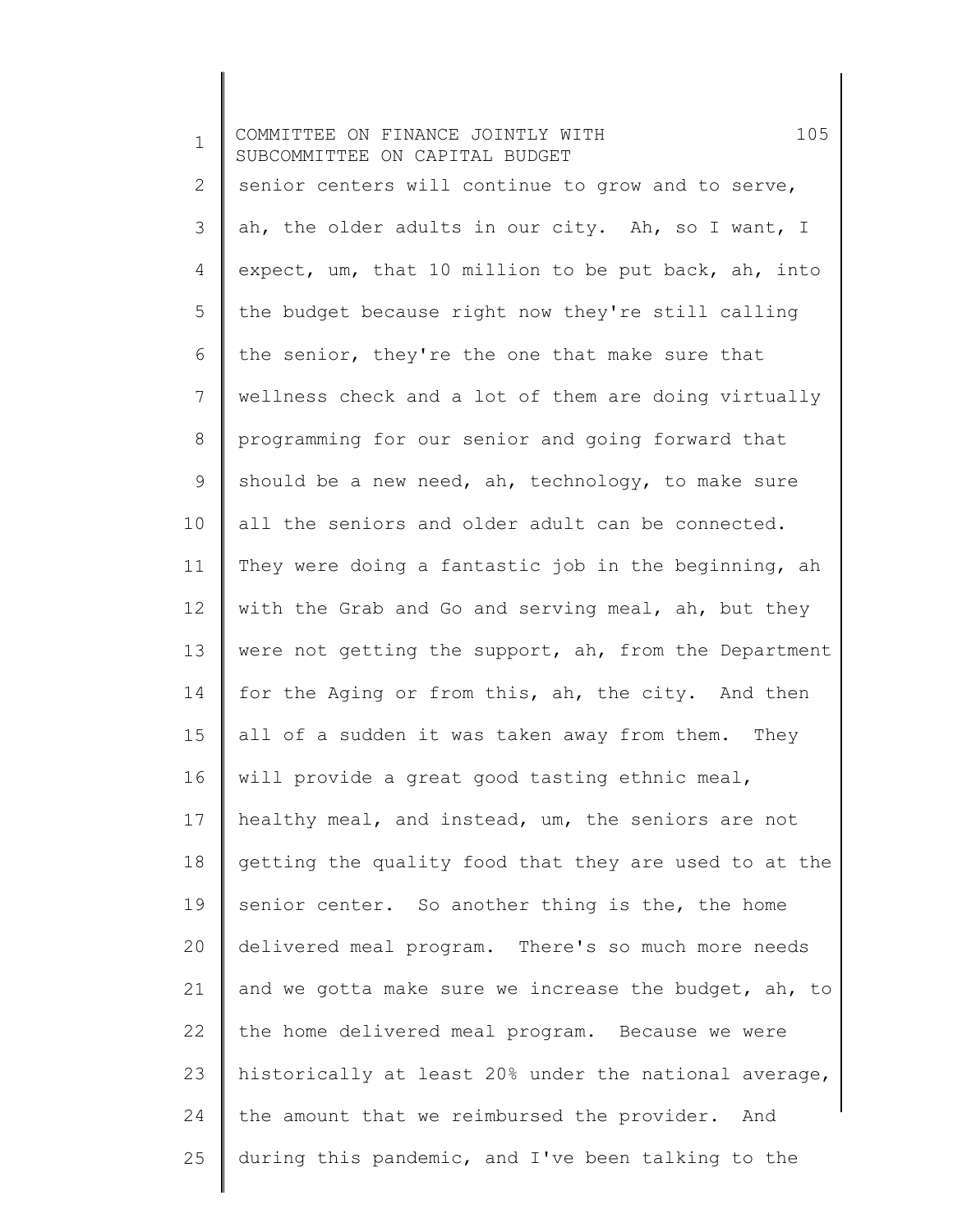1 2 3 4 5 6 7 8 9 10 11 12 13 14 15 16 17 18 19 20 21 22 23 24 25 COMMITTEE ON FINANCE JOINTLY WITH 106 SUBCOMMITTEE ON CAPITAL BUDGET food czar, I wanted to make sure that the senior center, the providers, get put back in, ah, that they don't get lost, that they don't get left out, that we are dealing with, yeah, a nonprofit catering, caterer, who really don't know about our seniors and our community. So I want to make sure now senior center get back into the game, that they can continue to provide a good-quality food. All they need is the support, you know, the supported deliverer, ah, the technical support, they can do the job. The other question is that beside the executive, ah, the 10 million, is that I wanted to make sure that the mental health need of the seniors are taken care of and that's why I think the, the technology, ah, that we're talking about, ah, the mayor talked about providing, ah, tablets to seniors, um, in NYCHA, which is great, but they need to be trained, um, they need to learn how to use, ah, the technology. But that should be available, ah, to all the seniors. And the other question is that did you know that the private social adult daycare, um, that was closed by the state, they abandoned all our senior. They didn't do anything to take care of their seniors, and these are the guys who are getting Medicaid dollar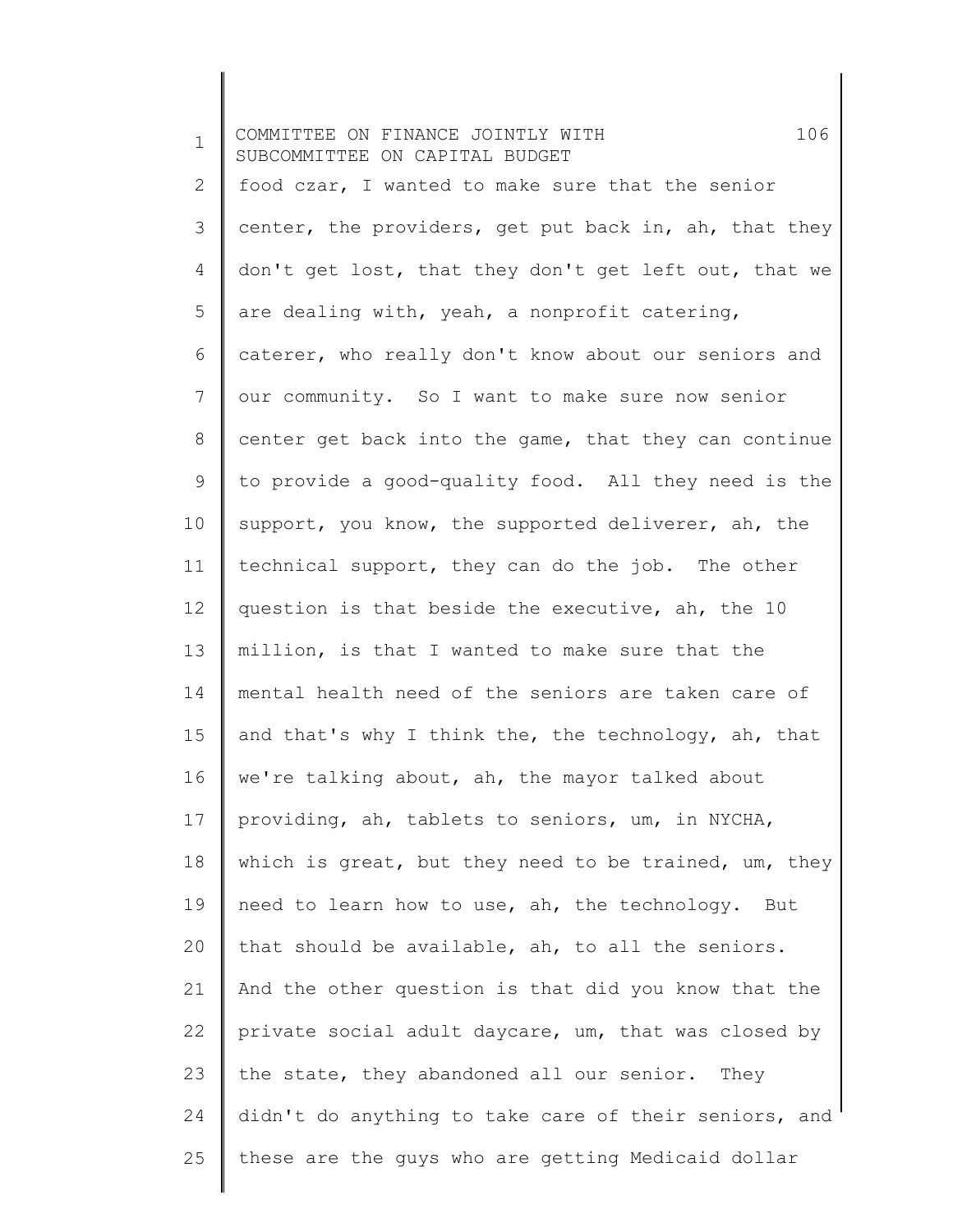| $\mathbf 1$ | 107<br>COMMITTEE ON FINANCE JOINTLY WITH<br>SUBCOMMITTEE ON CAPITAL BUDGET |
|-------------|----------------------------------------------------------------------------|
| 2           | for low-income senior that go to their program. They                       |
| 3           | just totally abandoned them and we, the city, had to                       |
| 4           | take care of these seniors. And that's how we had to                       |
| 5           | connect these senior to senior center. So going                            |
| 6           | forward I think there's gonna be even more needs. So                       |
| 7           | I think that the budget, ah, for senior center, home                       |
| 8           | delivered meal, home care service, case management,                        |
| 9           | that budget needs to continue to grow, ah, to meet                         |
| 10          | the needs of older adults, um, in the city, 'cause                         |
| 11          | they have been suffering through this, ah, pandemic                        |
| 12          | and I want to make sure that they are taken care of.                       |
| 13          | So can you just answer whether money will be put                           |
| 14          | back, um, for the model budget and also increase, ah,                      |
| 15          | home delivered meal programs?                                              |
| 16          | FIRST DEPUTY DIRECTOR GARDNER: OK, so in                                   |
| 17          | terms of the, ah, the model budget, ah, that money                         |
| 18          | was not expected to start until fiscal 21. Right now                       |
| 19          | we're on hold because of the, the current level of                         |
| 20          | budget distress. We'll have a discussion about that,                       |
| 21          | ah, as we get a better idea of what the, the revenue                       |
| 22          | picture, the expense picture looks like for the rest                       |
| 23          | of the year. Um, in terms of getting, um, senior                           |
| 24          | meals, ah, right now the centers are closed, ah, and                       |
| 25          | we've been delivering food in multiple ways. Ah,                           |
|             |                                                                            |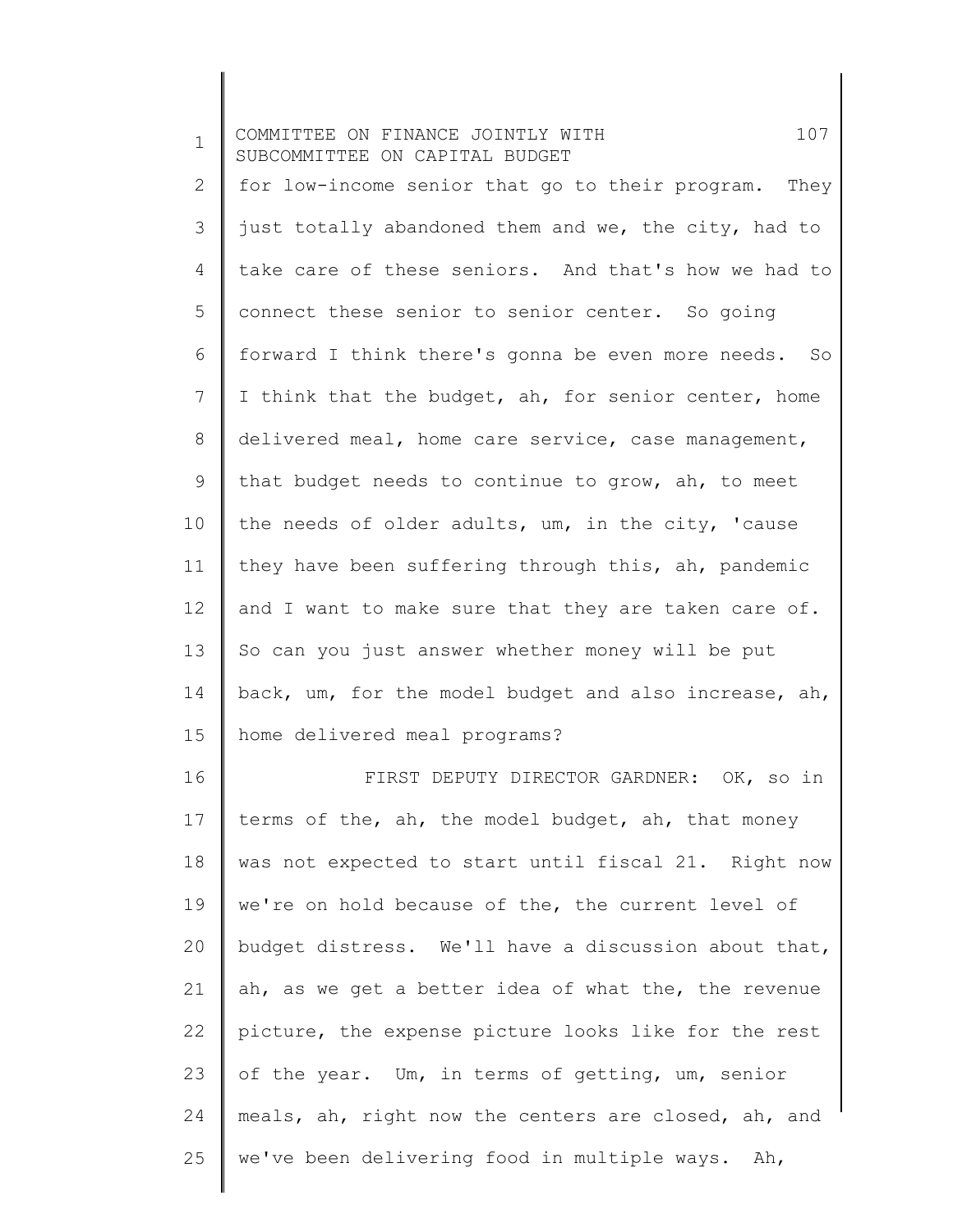1 2 3 4 5 6 7 8 9 10 11 12 13 14 15 16 17 18 19 20 21 22 23 24 COMMITTEE ON FINANCE JOINTLY WITH 108 SUBCOMMITTEE ON CAPITAL BUDGET we've streamlined the home delivered meals for seniors and made it part of the Get Food Program, right? Individuals can call 311 and say, ah... COUNCIL MEMBER CHIN: I know, but it's not the best. SERGEANT AT ARMS: Time. FIRST DEPUTY DIRECTOR GARDNER: And the seniors... COUNCIL MEMBER CHIN: It's not the best. They're not getting the best, they're not getting the quality food that they're used to getting. And I know that the food czar is talking about training the senior center now so we can put them back. It's so important that we help these center build their capacity instead of lefting them out in the cold. CHAIRPERSON DROMM: Council Member Chin, I just want to say time has to be called, but I agree with you 100% and as we move down the, ah, budget path, ah, we'll be certainly discussing this further. I am very disappointed to see that it was not there. So I just want to say thank you and we will need to just move along to the next person.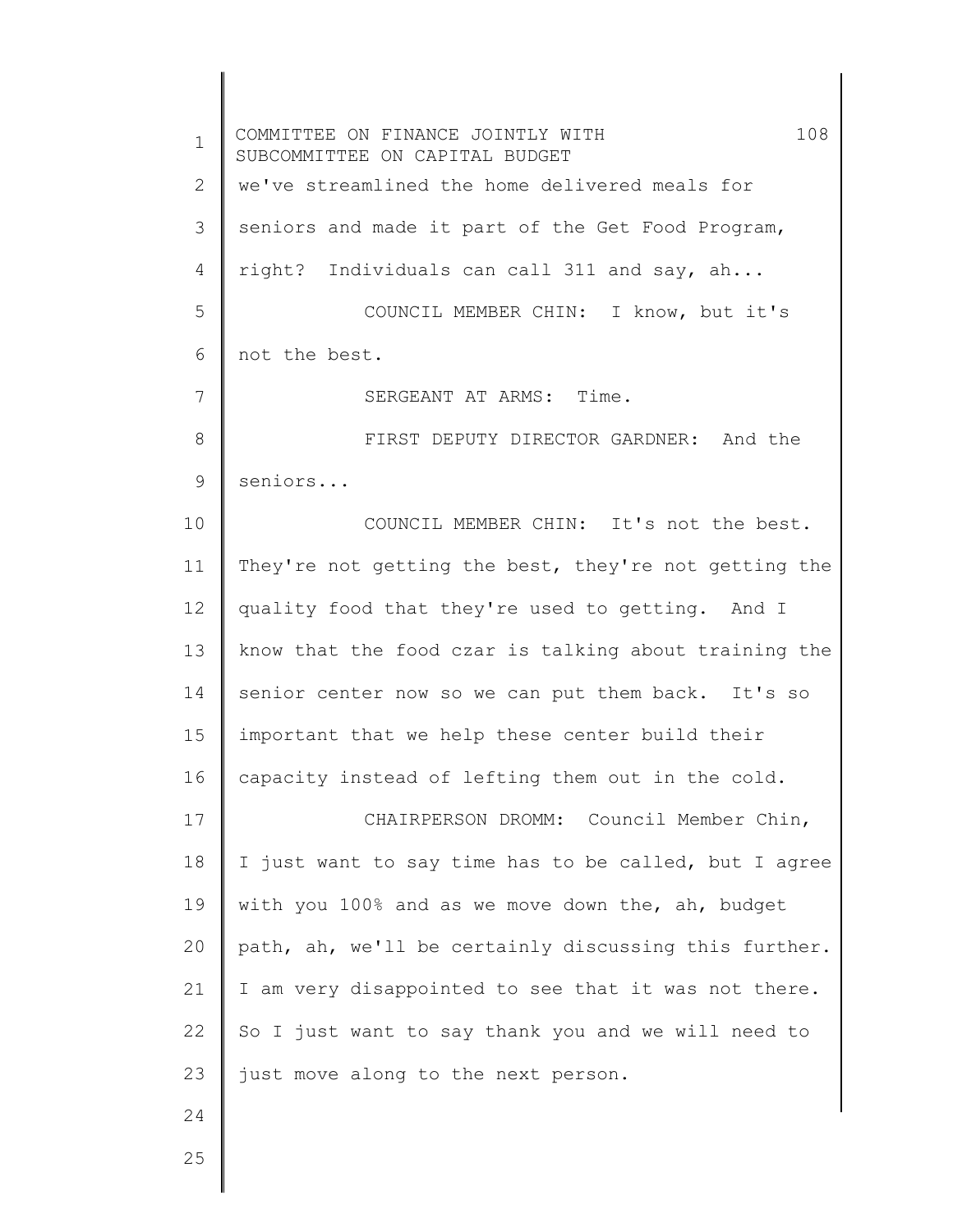| $\mathbf{1}$ | 109<br>COMMITTEE ON FINANCE JOINTLY WITH<br>SUBCOMMITTEE ON CAPITAL BUDGET |
|--------------|----------------------------------------------------------------------------|
| $\mathbf{2}$ | COMMITTEE COUNSEL: We will now hear from                                   |
| 3            | Council Member Richards, followed by Council Member                        |
| 4            | Grodenchik, followed by Council Member Lancman.                            |
| 5            | COUNCIL MEMBER RICHARDS: Thank you, ah,                                    |
| 6            | Chairs, and thank you, Ken. Um, so a quick question                        |
| 7            | and then I want to hop back in to, ah, the NYPD. Um,                       |
| 8            | so the administration delayed, ah, the current class,                      |
| 9            | ah, during this fiscal year or this PEG for 6.4                            |
| 10           | million dollars. Ah, how much would we save if we                          |
| 11           | canceled this class? Next fiscal year? I'm not                             |
| 12           | hearing him.                                                               |
| 13           | COMMITTEE COUNSEL: One moment, we're                                       |
| 14           | going to unmute him.                                                       |
| 15           | COUNCIL MEMBER RICHARDS: OK.                                               |
| 16           | FIRST DEPUTY DIRECTOR GARDNER: Sorry                                       |
| 17           | about that.                                                                |
| 18           | COUNCIL MEMBER RICHARDS: No problem.                                       |
| 19           | FIRST DEPUTY DIRECTOR GARDNER: I, ah, I                                    |
| 20           | do not have a number for you right now on that, but                        |
| 21           | we can certainly, ah, get that together and provide                        |
| 22           | it for you, ah, today.                                                     |
| 23           | COUNCIL MEMBER RICHARDS: So you, you                                       |
| 24           | would agree that on average if, if you're talking                          |
| 25           | about \$43,000 to \$44,000, ah, per new officer coming                     |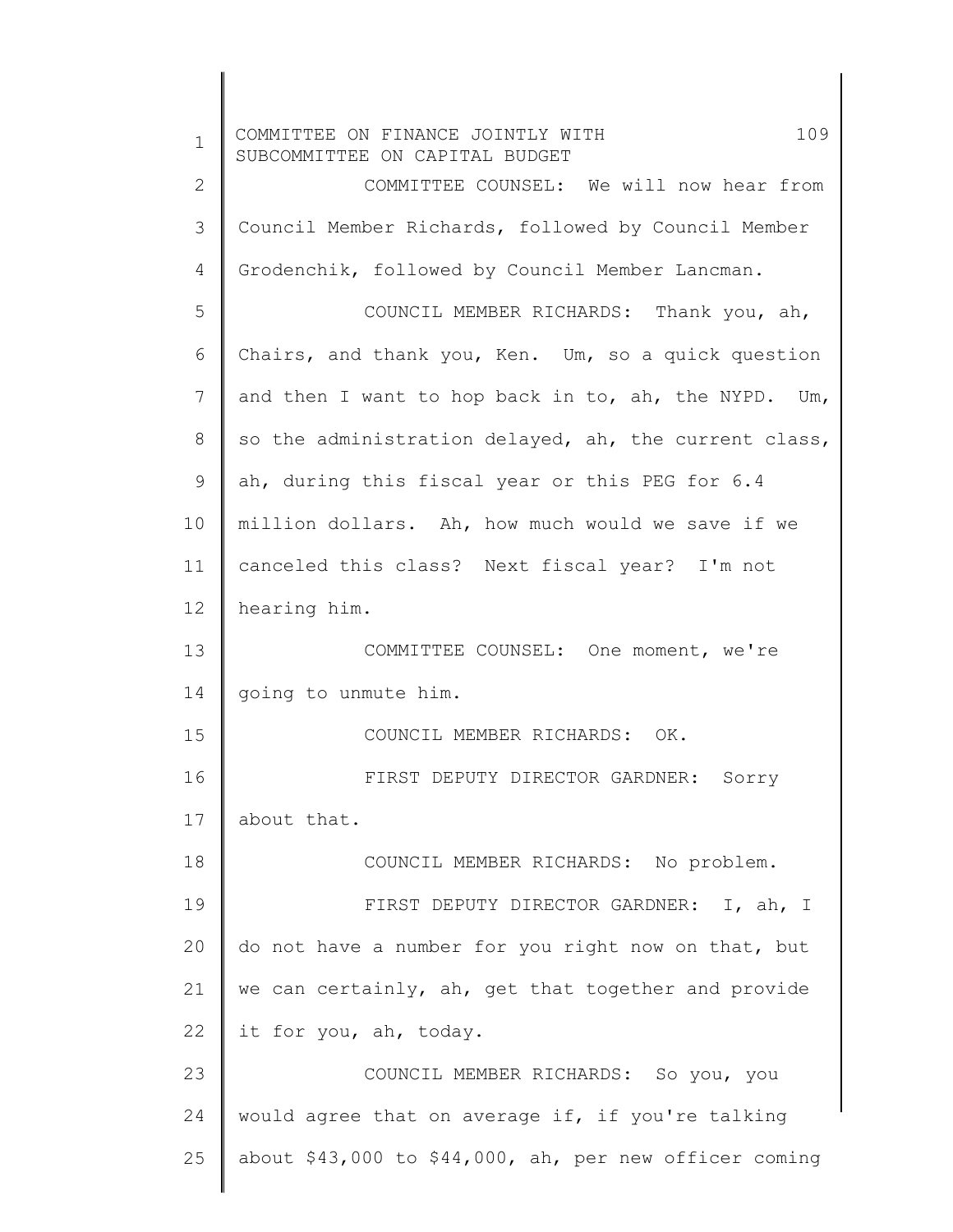| $\mathbf 1$     | COMMITTEE ON FINANCE JOINTLY WITH<br>110<br>SUBCOMMITTEE ON CAPITAL BUDGET |
|-----------------|----------------------------------------------------------------------------|
| $\mathbf{2}$    | into this class that we could save about 25 million                        |
| 3               | dollars in the next fiscal year. So that's sort of                         |
| 4               | where our estimates, ah, come. But I would love for                        |
| 5               | you to get that number and confirm that number with                        |
| 6               | the chairs, ah, as well. Ah, so the question is                            |
| $7\overline{ }$ | whether are our priorities? Ah, if we're talking                           |
| 8               | about summer youth, we're talking about the need to                        |
| 9               | improve health care, we're talking about all of the,                       |
| 10              | um, essential things we need to get through a crises                       |
| 11              | why aren't we looking at cancelling a class that                           |
| 12 <sup>°</sup> | would serve no, no, no real reason right now as crime                      |
| 13              | continues to decrease, ah, as we see during this                           |
| 14              | pandemic. Ah, is policing the priority of, of the                          |
| 15              | administration?                                                            |
| 16              | FIRST DEPUTY DIRECTOR GARDNER: So I, I                                     |
| 17              | think your estimate of 25 million, um, certainly                           |
| 18              | sounds like it's in the ballpark of being correct.                         |
| 19              | Um, we obviously have to balance, ah, all of the                           |
| 20              | priors that we have, including public safety. Um,                          |
| 21              | we, we did in fact, ah, delay the, ah, the April                           |
| 22              | class, ah, because of the different, difficulties in                       |
| 23              | running a police academy class, ah, given the need                         |
| 24              | for social distancing. And, ah, we will look at the                        |

ability of the PD to, to safely run training classes

25

∥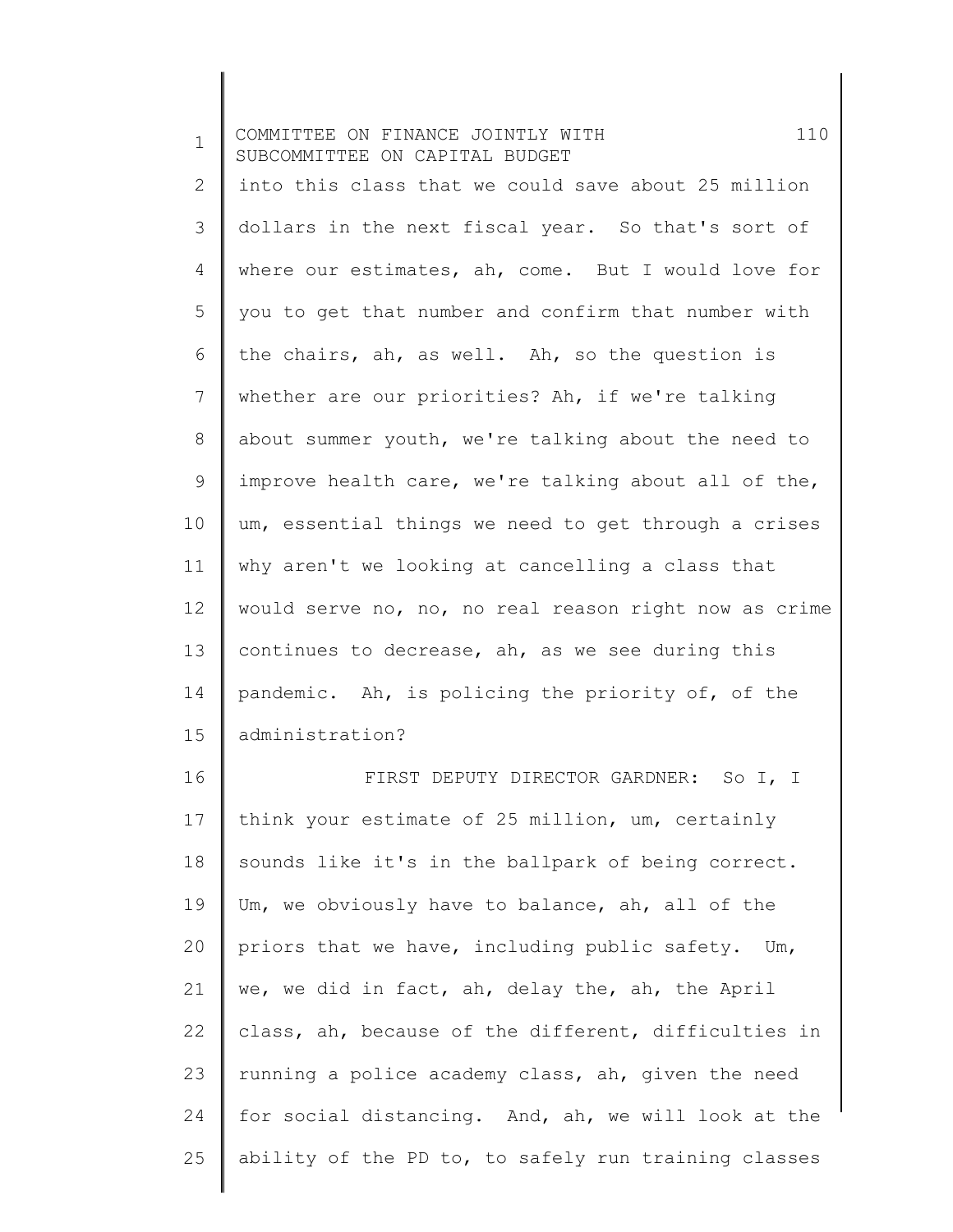1 2 3 4 5 COMMITTEE ON FINANCE JOINTLY WITH 111 SUBCOMMITTEE ON CAPITAL BUDGET as we going forward. Ah, the mayor has said that health and safety are our north star and, ah, PD has taken 90 million dollars of savings already between prelim and exec.

6 7 8 9 10 11 12 13 14 15 16 17 18 19 20 21 22 23 24 25 COUNCIL MEMBER RICHARDS: Well, it doesn't seem like it's just my opinion and I agree with many of my colleagues that, um, PD is focusing on the most serious crime at the moment, and at the moment we're seeing people get beat up and locked up over social distancing, something that the police department shouldn't even technically be involved in. I think we can utilize those resources to, to hire counselors, to hire community-based organizations to do a lot of this work when it comes to social distance. And let me, I have limited time so I want to hop into homeless outreach for a second as well, being that the NYPD is now into the business of, ah, removing, ah, thousands of homeless individuals off of our trains. Ah, what is the budget and an actually head count of the homeless outreach engagement unit, ah, in the NYPD? And then, as you dig that out, um, one of the things we noticed is the homeless outreach unit received a new head count in the November plan, as did the co-response teams to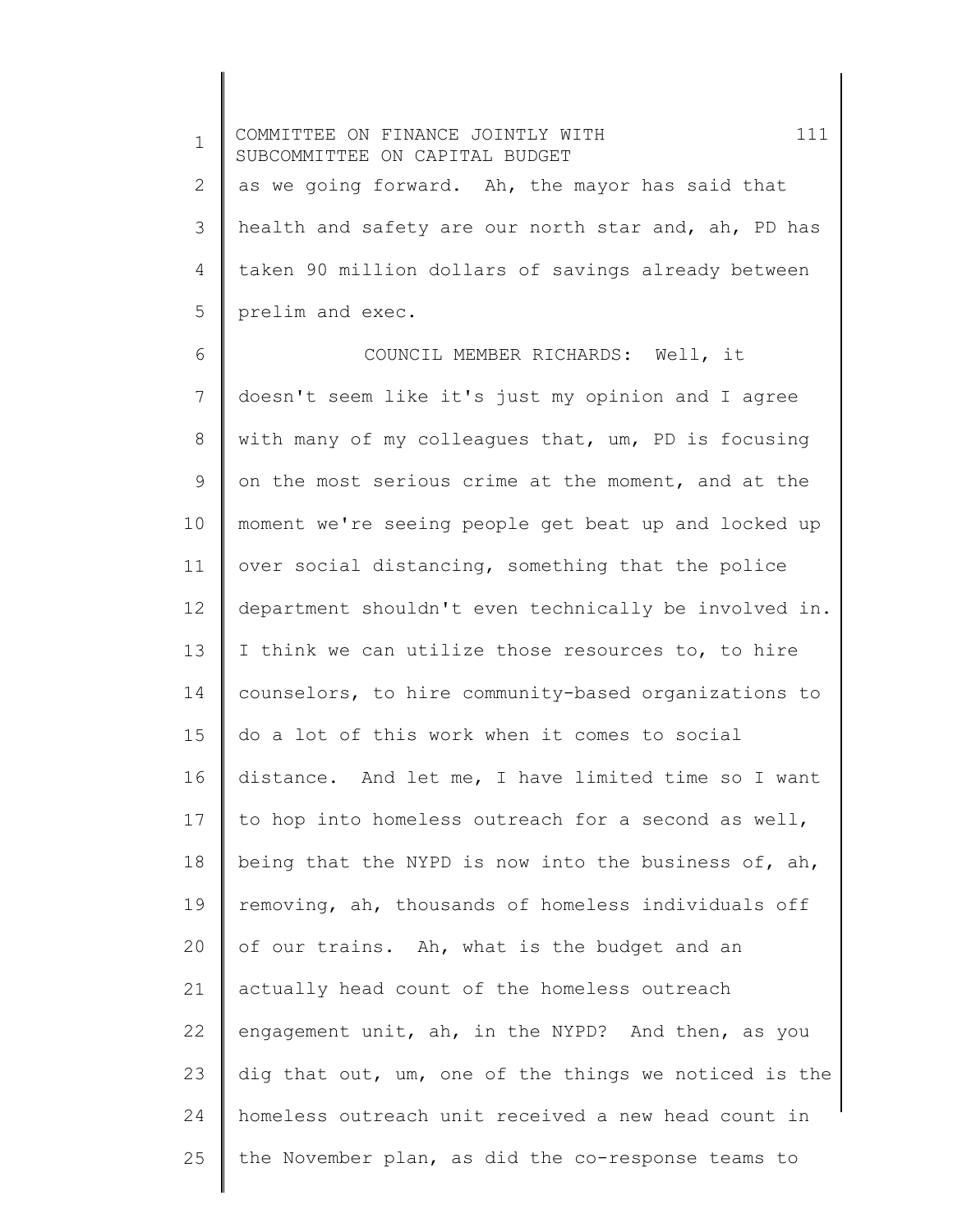| $\mathbf 1$ | 112<br>COMMITTEE ON FINANCE JOINTLY WITH<br>SUBCOMMITTEE ON CAPITAL BUDGET |
|-------------|----------------------------------------------------------------------------|
| 2           | deal with mental illness. However, only the co-                            |
| 3           | response teams were cut as a result of the PEG. So                         |
| 4           | what is the rationale, ah, for keeping homeless                            |
| 5           | outreach and cutting the mental health services that                       |
| 6           | would be attached to that. So those are my last                            |
| 7           | questions, Chair, on that.                                                 |
| 8           | FIRST DEPUTY DIRECTOR GARDNER: OK, so,                                     |
| 9           | um, I will have to get back to you on the number of                        |
| 10          | officers in that detail. I just want to reiterate a                        |
| 11          | point, ah, with regard to, ah, co-response, I want to                      |
| 12          | be able [inaudible] what the, what the budget                              |
| 13          | director earlier said with regard to the fact that we                      |
| 14          | have not, um, reduced the 911-related co-response.                         |
| 15          | That's still available. People call in for that                            |
| 16          | reason. Um, and in terms of social distancing,                             |
| 17          | clearly we're not exclusively using NYPD. We're also                       |
| 18          | using TEAs, school crossing quards, ah, I know we've                       |
| 19          | also used, ah, Parks enforcement officers, um, and we                      |
| 20          | are also using, um, some [inaudible] providers.                            |
| 21          | COUNCIL MEMBER RICHARDS: Well, I don't                                     |
| 22          | know where those people are. They're not in my                             |
| 23          | neighborhood. I think we're seeing video, I mean, I                        |
| 24          | think I saw something about 30 officers in                                 |
| 25          | Queensbridge last night, helicopters and 20 police                         |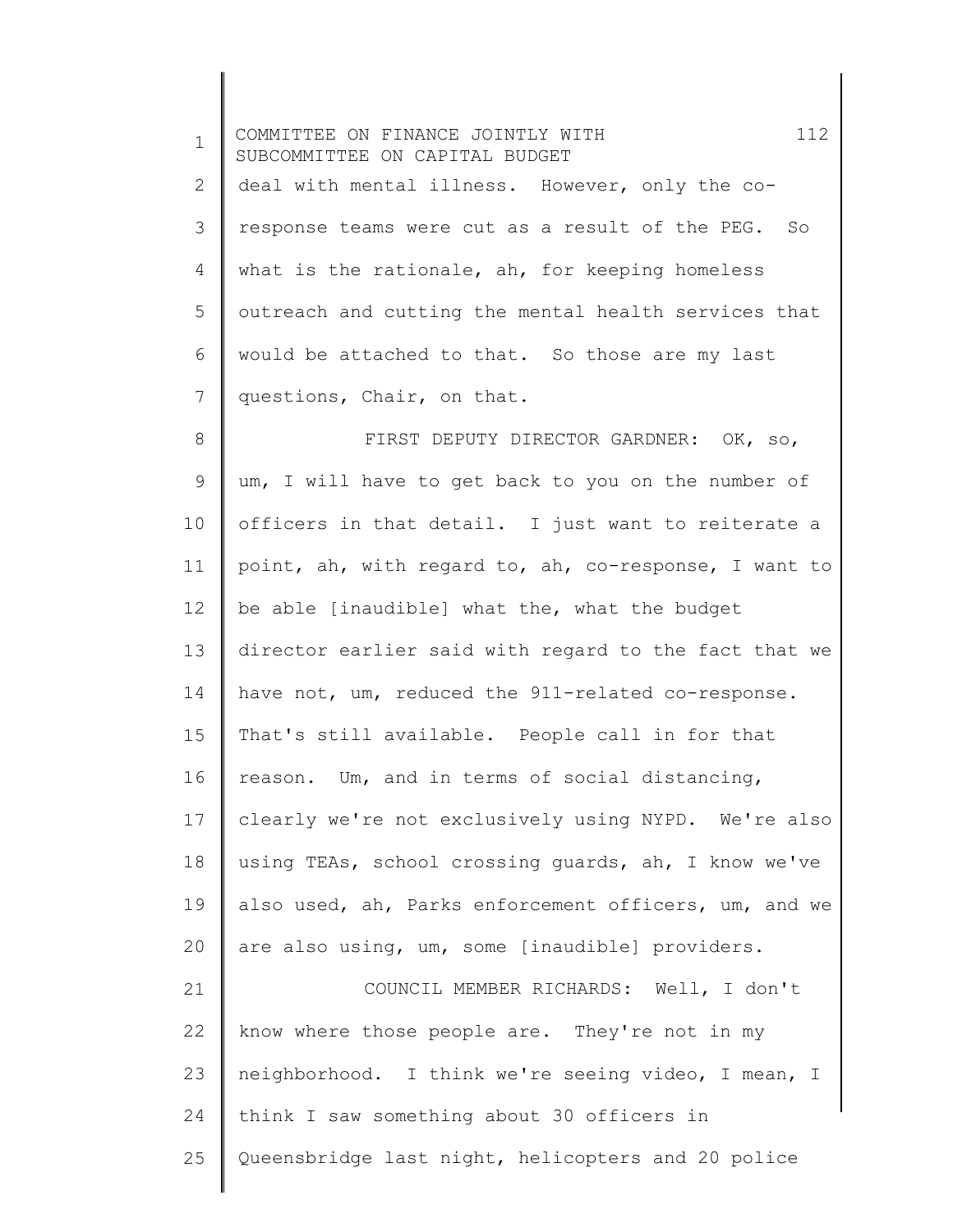| $\mathbf 1$ | 113<br>COMMITTEE ON FINANCE JOINTLY WITH<br>SUBCOMMITTEE ON CAPITAL BUDGET |
|-------------|----------------------------------------------------------------------------|
| 2           | cars all, ah, in the neighborhood over social                              |
| 3           | distancing. Um, so it seems to me that there's no                          |
| 4           | need for, ah, additional, ah, officers during this                         |
| 5           | moment, ah, if, if this is what the police department                      |
| 6           | is now, if this is the business they're, they're                           |
| 7           | totally [inaudible] if they have, if they have the                         |
| 8           | resources                                                                  |
| 9           | SERGEANT AT ARMS: Time.                                                    |
| 10          | COUNCIL MEMBER RICHARDS: to use 30                                         |
| 11          | officers, ah, for social distancing events. So I,                          |
| 12          | I'm done, thank you, Chair. Ah, I think we should                          |
| 13          | cancel, ah, this incoming class. Thank you.                                |
| 14          | CHAIRPERSON DROMM: OK, thank you very                                      |
| 15          | much. And we'll now go to our next council member.                         |
| 16          | COMMITTEE COUNSEL: Council Member                                          |
| 17          | Grodenchik, followed by Council Member Lancman,                            |
| 18          | followed by Council Member Rosenthal.                                      |
| 19          | SERGEANT AT ARMS: Council Member, you                                      |
| 20          | may begin.                                                                 |
| 21          | COUNCIL MEMBER GRODENCHIK: Thank you.                                      |
| 22          | I'm dealing with a new laptop here, so bear with me.                       |
| 23          | Um, I, I want to, ah, say that I am disappointed                           |
| 24          | that, um, the director left. Ah, you know, we don't                        |
| 25          | get a chance very often to see her, ah, at hearings                        |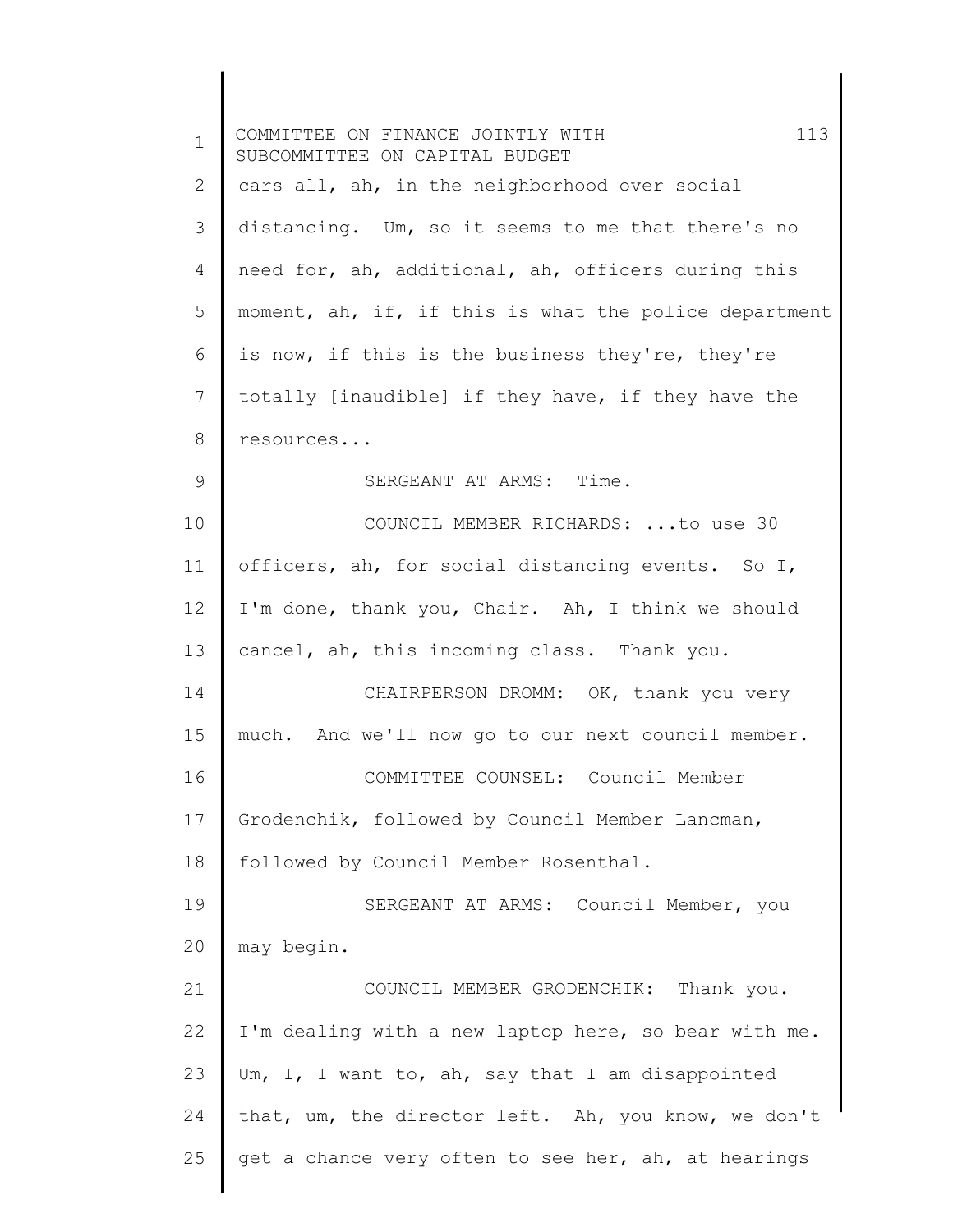| $\mathbf 1$  | 114<br>COMMITTEE ON FINANCE JOINTLY WITH<br>SUBCOMMITTEE ON CAPITAL BUDGET |
|--------------|----------------------------------------------------------------------------|
| $\mathbf{2}$ | and, um, many of my colleagues still have to go, um,                       |
| 3            | and ask questions and I, um, I want to associate                           |
| 4            | myself with, um, for starters with, ah, many of my                         |
| 5            | colleagues' concern about youth programs for the                           |
| 6            | summer. Um, they have taken an inordinate hit and,                         |
| 7            | ah, as someone who grew up in this city and I know                         |
| 8            | how hot it gets in New York City, um, in the summer,                       |
| 9            | our young people need structured, ah, activities,                          |
| 10           | especially jobs and, um, other activities, ah, to                          |
| 11           | keep them on the straight and narrow and, um, I just                       |
| 12           | want to ad my voice to, ah, those who hope, um, and                        |
| 13           | will fight for, ah, undoing those cuts. Um, I am                           |
| 14           | disappointed, ah, that I can't ask this direct,                            |
| 15           | directly to, ah, the director. Um, she said we could                       |
| 16           | not cut our way out of this problem, except that we                        |
| 17           | might have to because there's no guarantee, ah, that                       |
| 18           | there will be an additional stimulus. They are                             |
| 19           | talking about it. I hear Speaker Pelosi talk about                         |
| 20           | it. I've also heard, ah, heard comments from, ah,                          |
| 21           | the majority side of the Senate and the president and                      |
| 22           | it doesn't look like they are close to a deal, and I                       |
| 23           | don't know if, um, the, the deputy director can                            |
| 24           | answer this, but, um, what kind of [inaudible] are                         |
| 25           | happening at OMB and with the mayor to, ah, to see                         |

 $\begin{array}{c} \hline \end{array}$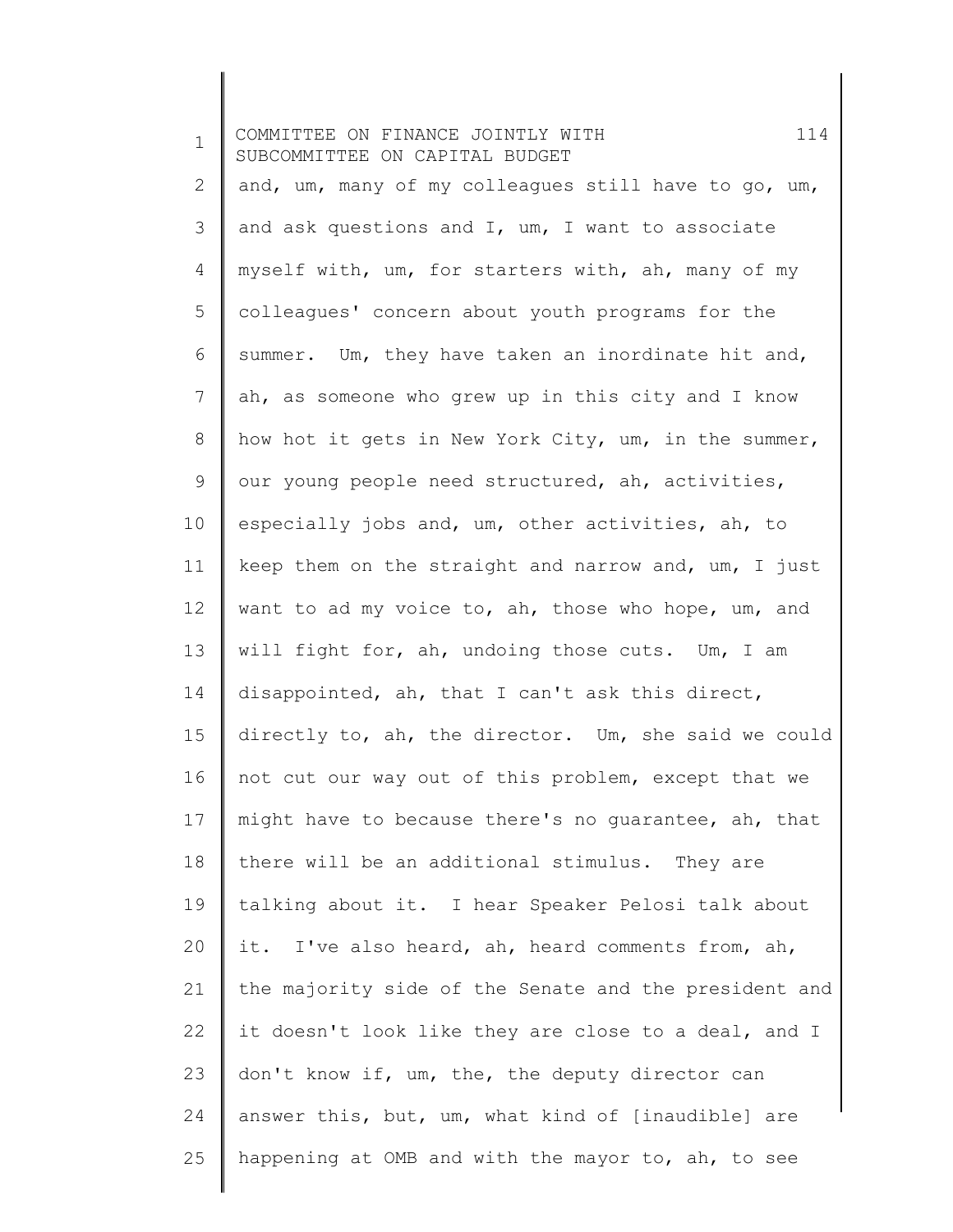| $\mathbf 1$    | 115<br>COMMITTEE ON FINANCE JOINTLY WITH<br>SUBCOMMITTEE ON CAPITAL BUDGET |
|----------------|----------------------------------------------------------------------------|
| 2              | where we go, ah, in case we don't get additional                           |
| 3              | stimulus?                                                                  |
| $\overline{4}$ | FIRST DEPUTY DIRECTOR GARDNER: We                                          |
| 5              | believe that, as the director said, we can't cut our                       |
| 6              | way out of this problem, um, and that we do need                           |
| 7              | additional federal stimulus. Um, there's no question                       |
| 8              | that, that we alone are now facing that problem.                           |
| 9              | We've seen the governor talk about how the, the state                      |
| 10             | facing a similar problem and those, those kinds of                         |
| 11             | problems are, are representative of what's going on                        |
| 12             | all over the country. Ah, and I think that, you                            |
| 13             | know, it is not simply some states but almost all                          |
| 14             | states, ah, and most localities that are seeing                            |
| 15             | COUNCIL MEMBER GRODENCHIK: I, I get                                        |
| 16             | that. I, I get all that, Ken. I get all that, but                          |
| 17             | the truth of the matter is, um, we have to be                              |
| 18             | prepared and, ah, I was hoping for more today and,                         |
| 19             | and, ah, to perhaps hear from the director what kind                       |
| 20             | of cuts are gonna be in store. Um, we all have our                         |
| 21             | favorite programs, we all have our unfavorite                              |
| 22             | programs. But the fact of the matter is that we                            |
| 23             | can't pray our way to financial stability. We have                         |
| 24             | got to be prepared, ah, in case we don't get                               |
| 25             | additional stimulus. Ah, the last thing that we want                       |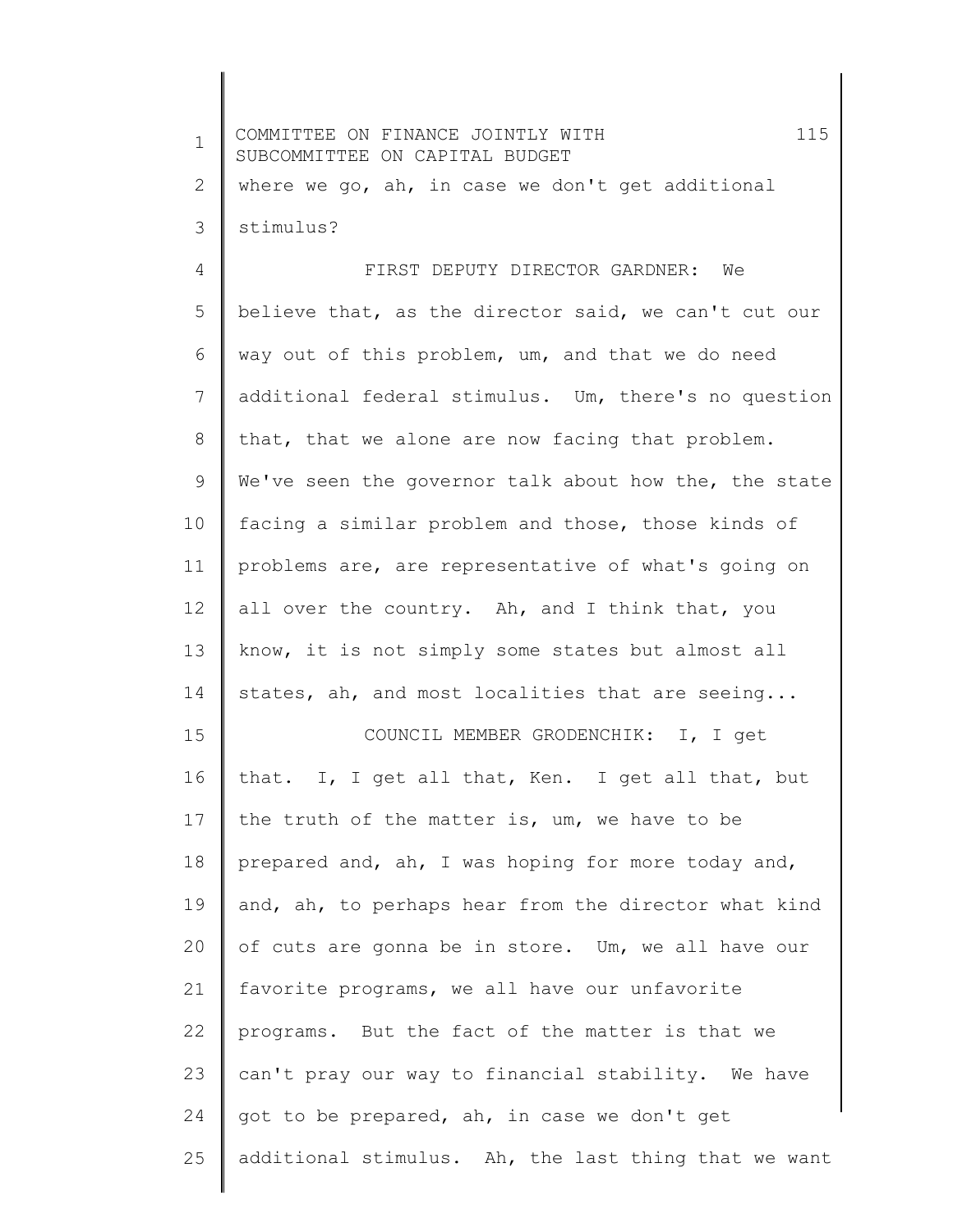1 2 3 4 5 6 7 8 9 10 11 12 13 14 15 16 17 18 19 20 21 22 23 24 25 COMMITTEE ON FINANCE JOINTLY WITH 116 SUBCOMMITTEE ON CAPITAL BUDGET is a financial control board to take over the City of New York. Um, I know that none of my colleagues here, certainly the speak and, and the others. Um, so I hope, ah, since she is not here you will take back that message to the director that we need to see, um, to make a case for additional stimulus. Um, where we're gonna cut. Ah, education, youth services, um, some of those cuts are just absolutely devastating, um, and the need is only gonna grow. Um, you know, many of our communities have food pantries that just opened. We, you know, I, I've had some in my community, um, but we've had to open two very large ones. Otherwise people would be going hungry, um, and the way my community is set up, um, it, it is often at least a mile round trip to get to the nearest supermarket, and for people who can't get out, um, it's that much more difficult. So I would hope you would take that message back, um, to the director and, um, the next time that, ah, she appears before this committee or somebody from OMB appears before, ah, Finance that we can hear from them directly, um, and, and know what we're facing, because I really don't think, um, that we know what we're facing right now. Ah, the projections from the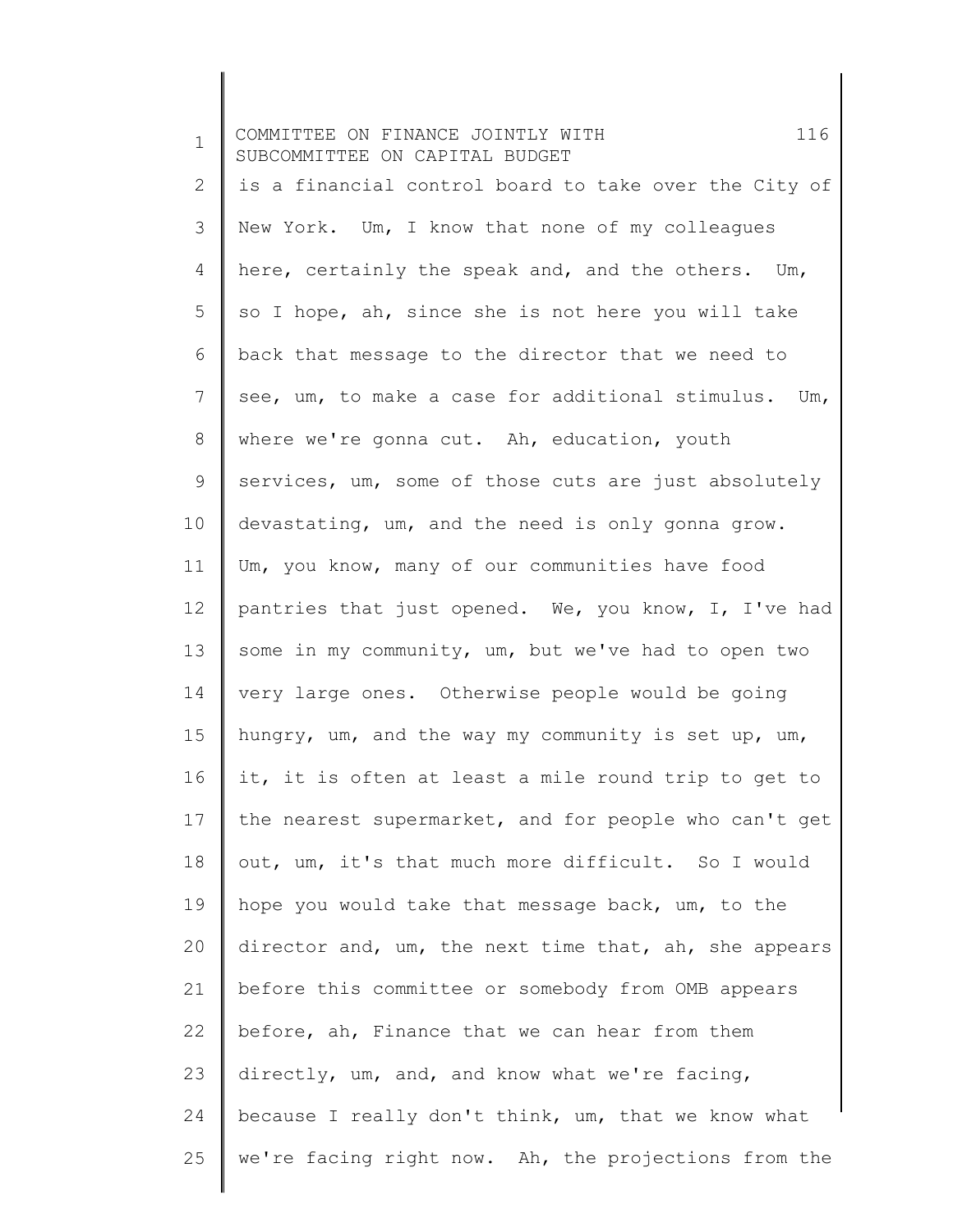| $\mathbf 1$    | 117<br>COMMITTEE ON FINANCE JOINTLY WITH<br>SUBCOMMITTEE ON CAPITAL BUDGET |
|----------------|----------------------------------------------------------------------------|
| $\overline{2}$ | comptroller's office, the projection from our own                          |
| 3              | Finance is much worse, um, than has been publicly                          |
| 4              | stated. I know that the mayor understands this and I                       |
| 5              | know that OMB understands this, because you came here                      |
| 6              | and you said that today. But we need to have                               |
| 7              | answers, um, to what, um, to what, ah, we're facing.                       |
| 8              | So, um, I got 38 seconds left. Um, I'm gonna waive                         |
| 9              | the balance of my time. Thank you very, very much.                         |
| 10             | FIRST DEPUTY DIRECTOR GARDNER: OK, ah,                                     |
| 11             | you know, I speak to the budget director several                           |
| 12             | times a day. Ah, clearly we're all aware of the, the                       |
| 13             | problems that you stated, ah, and that we are, ah, we                      |
| 14             | definitely need more stimulus. We're concerned about                       |
| 15             | whether we'll, you know, whether we'll get it, how                         |
| 16             | much it will be, um, and, you know, if the question                        |
| 17             | really comes down to are more tough choices ahead,                         |
| 18             | um, are coming, unfortunately the, the answer is, is                       |
| 19             | likely they are. Um, and you know, obviously, ah,                          |
| 20             | OMB and the administration is going to make the, the                       |
| 21             | tough choices and work with council, ah, to make sure                      |
| 22             | that the city balances its budget and does not have,                       |
| 23             | ah, the kind of problems you're talking about                              |
| 24             | regarding the financial control board.                                     |
| 25             | Unfortunately, you're muted.                                               |

 $\begin{array}{c} \hline \end{array}$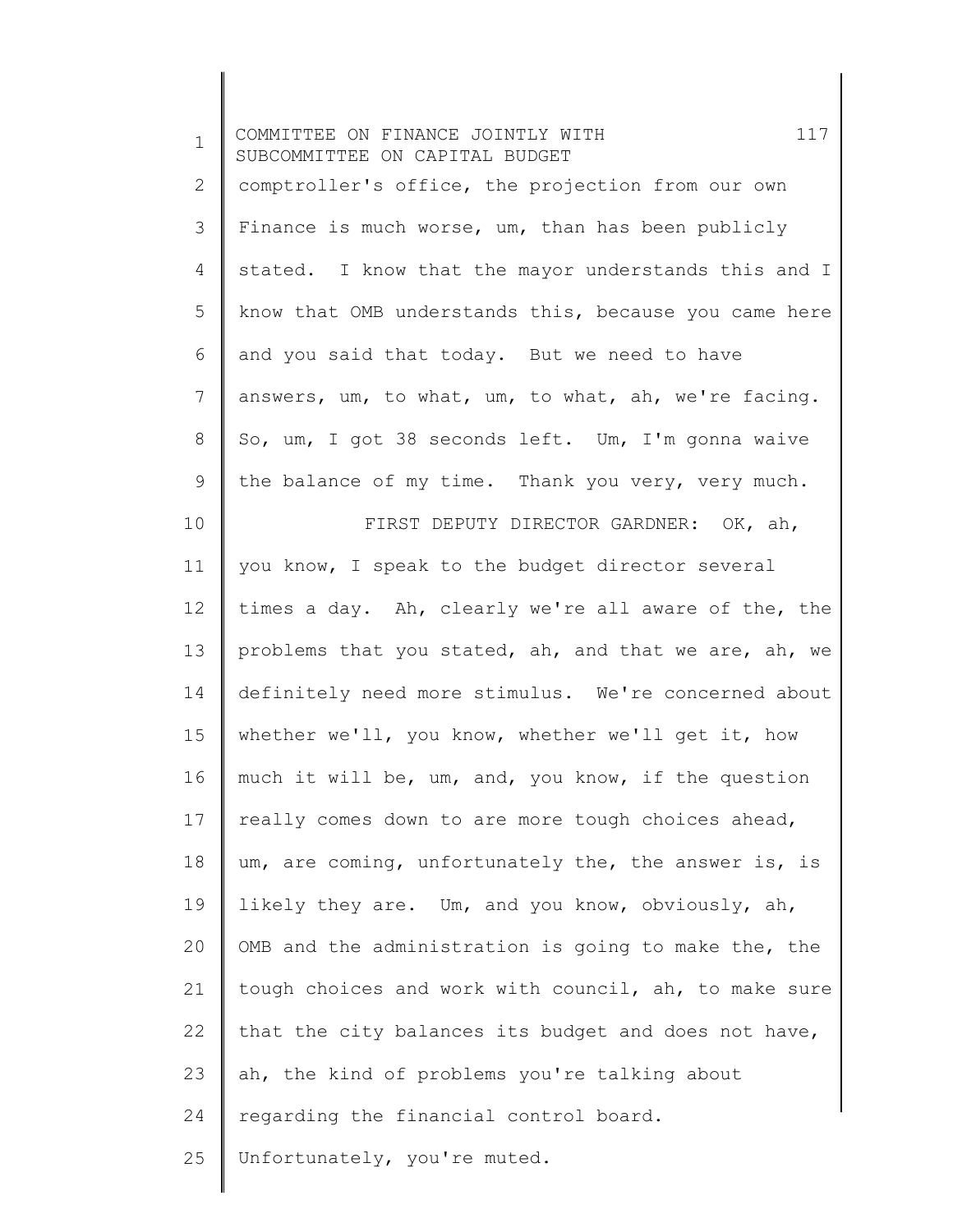1 2 3 4 5 6 7 8 9 10 11 12 13 14 15 16 17 18 19 20 21 22 23 24 25 COMMITTEE ON FINANCE JOINTLY WITH 118 SUBCOMMITTEE ON CAPITAL BUDGET COMMITTEE COUNSEL: We will now have Council Member Lancman, followed by Council Member Rosenthal, followed by Council Member Lander. COUNCIL MEMBER LANCMAN: Hi, good afternoon. Um, I want to quickly cover, cover three topics - universal access, um, savings from Riker's, and the district attorneys. On universal access the PEG is 11.5 million, ah, this year and 8.5 million, ah, next year, FY21, achieved through delaying access to legal services expansion. We're talking about, um, representation in Housing Court. The need for that representation is only going to increase, um, with, ah, economic calamity that people are dealing with in their lives. So what is the admin's plan to ensure the legal services providers are going to be able to meet that increased need, um, when, especially when the eviction moratorium ends. There are going to be a crush of, um, eviction and Housing Court proceedings where people need representation. FIRST DEPUTY DIRECTOR GARDNER: OK, so the, the savings that we've taken on access to counsel, um, has been, ah, due to under spending, um, so far and we basically took those cuts in, in FY20. Um, and the moratorium extends into 21. Um, so we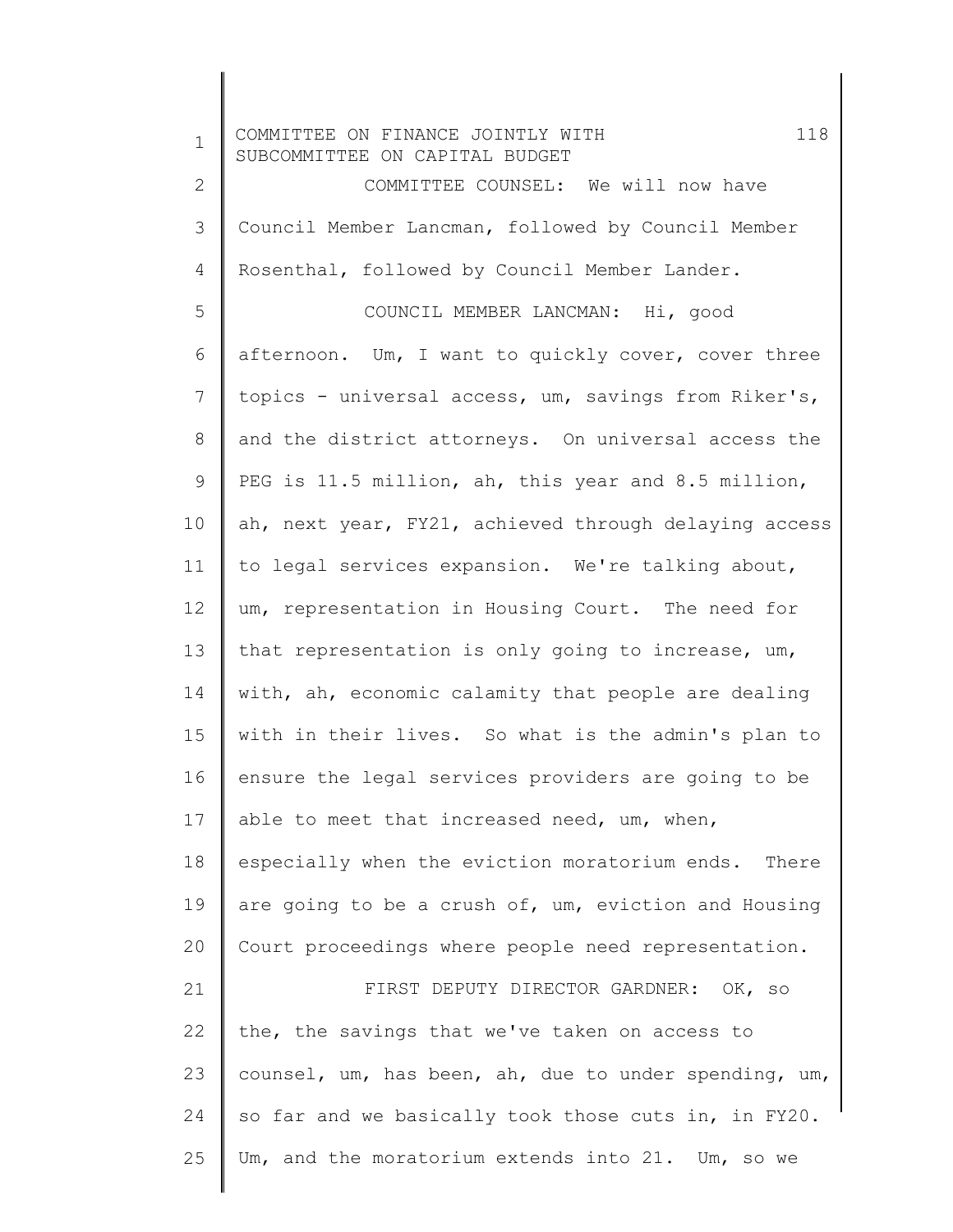1 2 3 4 5 6 7 8 9 10 11 12 13 14 15 16 17 18 COMMITTEE ON FINANCE JOINTLY WITH 119 SUBCOMMITTEE ON CAPITAL BUDGET will not be seeing as much activity clearly with the, with the eviction moratorium, um, and I think, you know, we'll, we will continue to monitor to see how much spending there is, when the moratorium is lifted, under what circumstances, right, and we're all, we don't know what the rules will be in terms of repayment of rent arrears, um, you know, and how that coordinates with our other programs like the rent arrears program. Um, and so we will monitor that and obviously access to counsel has been a priority that the council and the administration have shared, um, over this time. COUNCIL MEMBER LANCMAN: So let me ask you about something related to, to Riker's. Over 2400 people have been released from the city jails, um, on the city's own, own initiative as well as prodding by the council, and 400-plus of those were

19 20 21 22 23 24 25 people serving city sentences who were released, um, into an early release program, ah, that, um, is authorized by state law. It's been very, very, ah, successful. Um, given the experience, the positive experience with this early release program during the pandemic, does the administration expect to continue these programs even once the COVID crisis has passed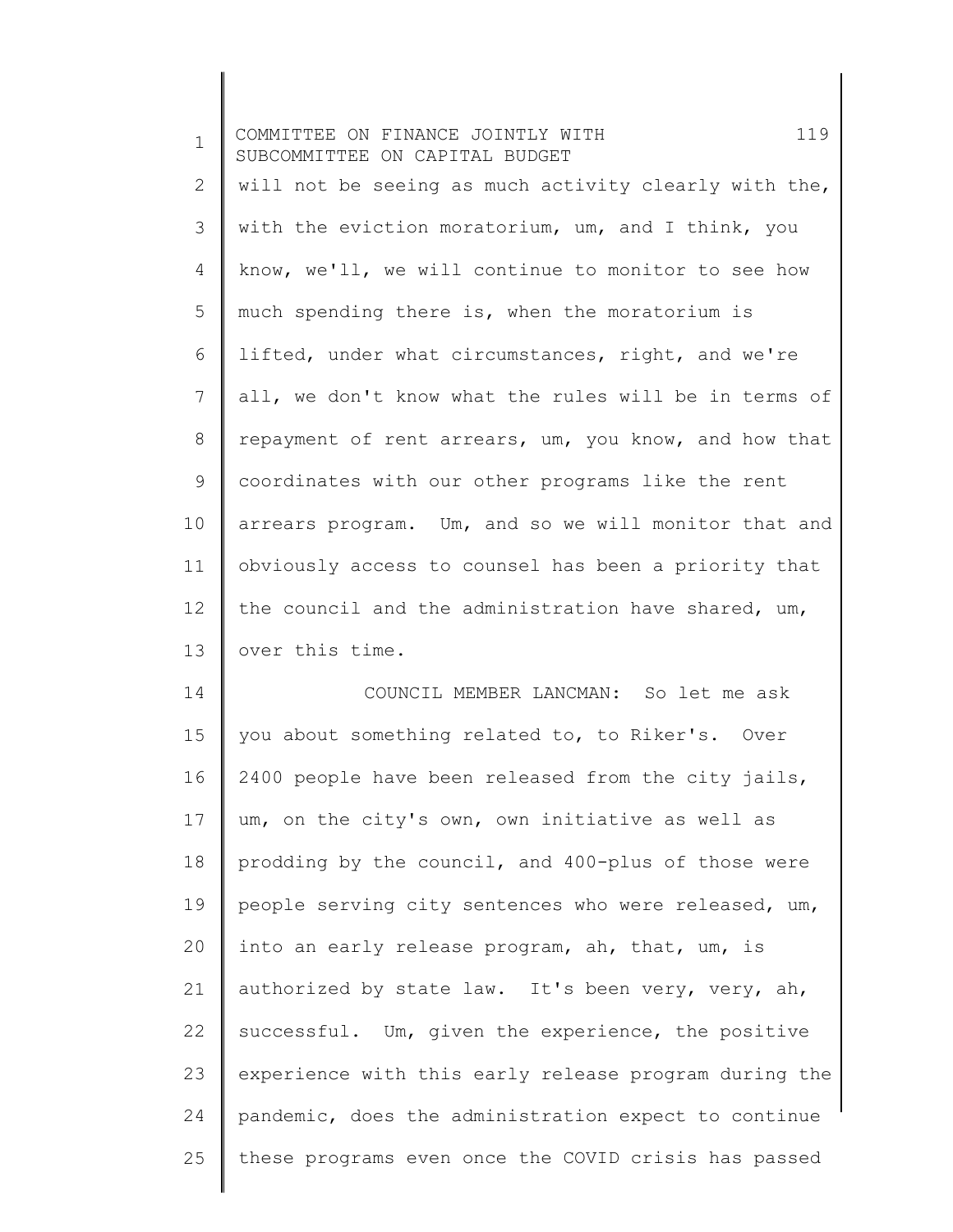| $\mathbf 1$ | 120<br>COMMITTEE ON FINANCE JOINTLY WITH<br>SUBCOMMITTEE ON CAPITAL BUDGET |
|-------------|----------------------------------------------------------------------------|
| 2           | and does this budget account for that, those savings                       |
| 3           | and having far, far fewer people in our city jails                         |
| 4           | who are serving a sentence of less than year?                              |
| 5           | FIRST DEPUTY DIRECTOR GARDNER: So, as                                      |
| 6           | you know, um, the, ah, the administration has, as                          |
| 7           | planned for, ah, reduced for numbers of incarcerated                       |
| 8           | persons, ah, the savings over 20 and 21, ah, at                            |
| 9           | Riker's has been 350 million dollars, um, and much of                      |
| 10          | the, the reduced sentences has been planned for. Ah,                       |
| 11          | we're working with MOCJ to identify alternate funding                      |
| 12          | in FY21 so that we can move forward, ah, with ATI,                         |
| 13          | supervised release and transitional housing.                               |
| 14          | COUNCIL MEMBER LANCMAN: And last topic.                                    |
| 15          | The district attorneys, I think the PEG for them is                        |
| 16          | 20 million dollars for the remainder of this fiscal                        |
| 17          | year. Um, can you describe how, ah, OMB arrived at                         |
| 18          | that number? To what extent was it in consultation                         |
| 19          | with the district attorneys, 'cause it sounds like a                       |
| 20          | nice round number that somebody, you know, maybe came                      |
| 21          | up with in, in a meeting, um, and what exactly are                         |
| 22          | the district attorneys going to be cutting and                             |
| 23          | reducing in order to meet that, that goal?                                 |
| 24          | FIRST DEPUTY DIRECTOR GARDNER: Sure.                                       |
| 25          | That is a, that's a current FY20, ah, reduction, and                       |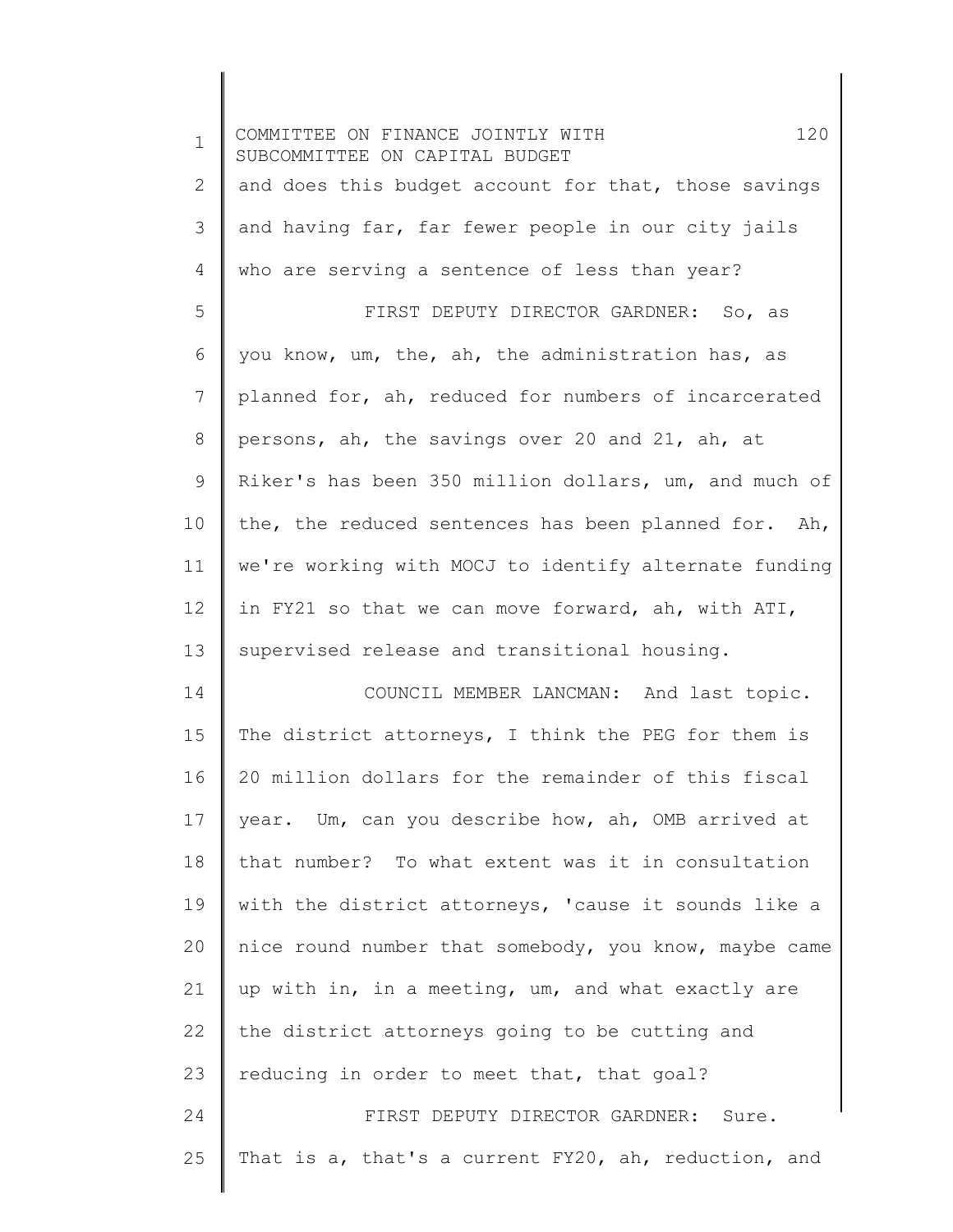| $\mathbf 1$ | 121<br>COMMITTEE ON FINANCE JOINTLY WITH<br>SUBCOMMITTEE ON CAPITAL BUDGET |
|-------------|----------------------------------------------------------------------------|
| 2           | that represents, ah, ah, or an estimate of under                           |
| 3           | spending by the district attorneys. Ah, all of those                       |
| 4           | numbers, ah, were vetted fully by the DA and there,                        |
| 5           | there's no cutting. It's just really just a matter                         |
| 6           | of, of some delays, ah, as well as under spending,                         |
| 7           | ah, that may be partially, at least, due to the                            |
| 8           | pandemic.                                                                  |
| 9           | COUNCIL MEMBER LANCMAN: Do you expect it                                   |
| 10          | to impact the ability of the district attorneys to                         |
| 11          | comply with the new discovery law?                                         |
| 12          | FIRST DEPUTY DIRECTOR GARDNER: We do not                                   |
| 13          | expect, we do not expect that that will affect our                         |
| 14          | ability, their ability to comply with the, the new                         |
| 15          | discovery law. I think what you're seeing here, ah,                        |
| 16          | somewhat reflects a, a change in volume, ah, due to                        |
| 17          | the pandemic and, and some of the other, ah, sort of                       |
| 18          | consequences of, of the way that things have changed.                      |
| 19          | COUNCIL MEMBER LANCMAN: Last question.                                     |
| 20          | Where are we on the pay parity issue? Last year, $um$ ,                    |
| 21          | the admin committed to a second round of pay parity                        |
| 22          | for ADAs                                                                   |
| 23          | SERGEANT AT ARMS: Time.                                                    |
| 24          | COUNCIL MEMBER LANCMAN:  within five                                       |
| 25          | years on the job. Where are we on that?                                    |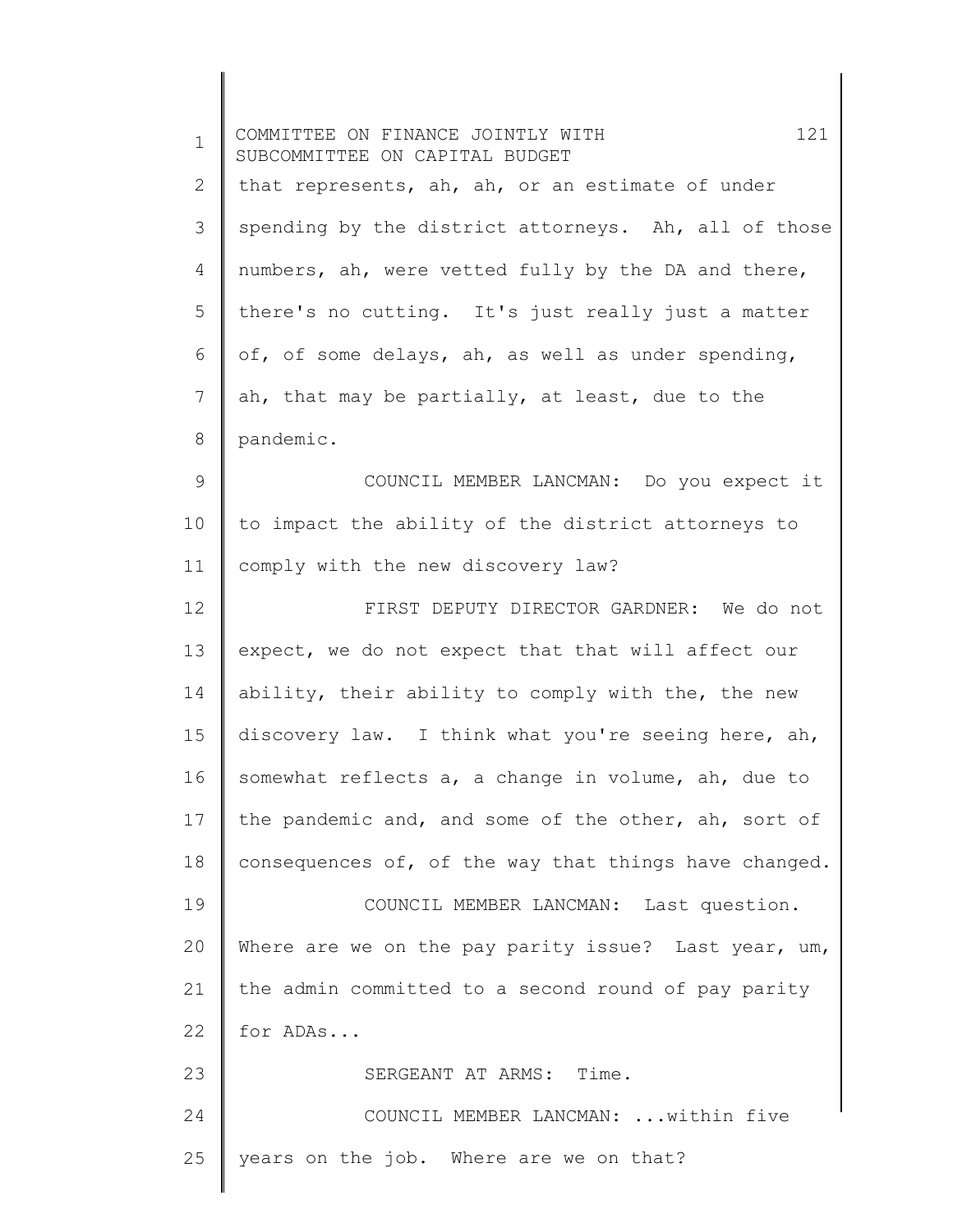1 2 3 4 5 6 7 8 9 10 11 12 13 14 15 16 17 18 19 20 21 22 23 24 25 COMMITTEE ON FINANCE JOINTLY WITH 122 SUBCOMMITTEE ON CAPITAL BUDGET FIRST DEPUTY DIRECTOR GARDNER: As of right now, um, that remains under review. CHAIRPERSON DROMM: OK, thank you very much. We'll now go to our next, ah, council member please. COMMITTEE COUNSEL: Council Member Rosenthal, followed by Council Member Lander, followed by Council Member Treyger. COUNCIL MEMBER ROSENTHAL: Thank you so much, um, really appreciate your time. I want to start, ah, with sort of budget, larger budget issues. First of all, does the city still have a cash flow problem? Um, the budget director mentioned that about six weeks ago there was a cash flow problem. You worked out something the comptroller, ah, in order to ease that. So do you still have a cash flow problem? FIRST DEPUTY DIRECTOR GARDNER: We have been working continuously on cash management, um, from the start of this crisis, ah, and we've worked further, moved in that direction with, you know, greater scrutiny on cash, ah, once the, once the federal government, ah, fully delayed the date of, the payment date for the personal income tax returns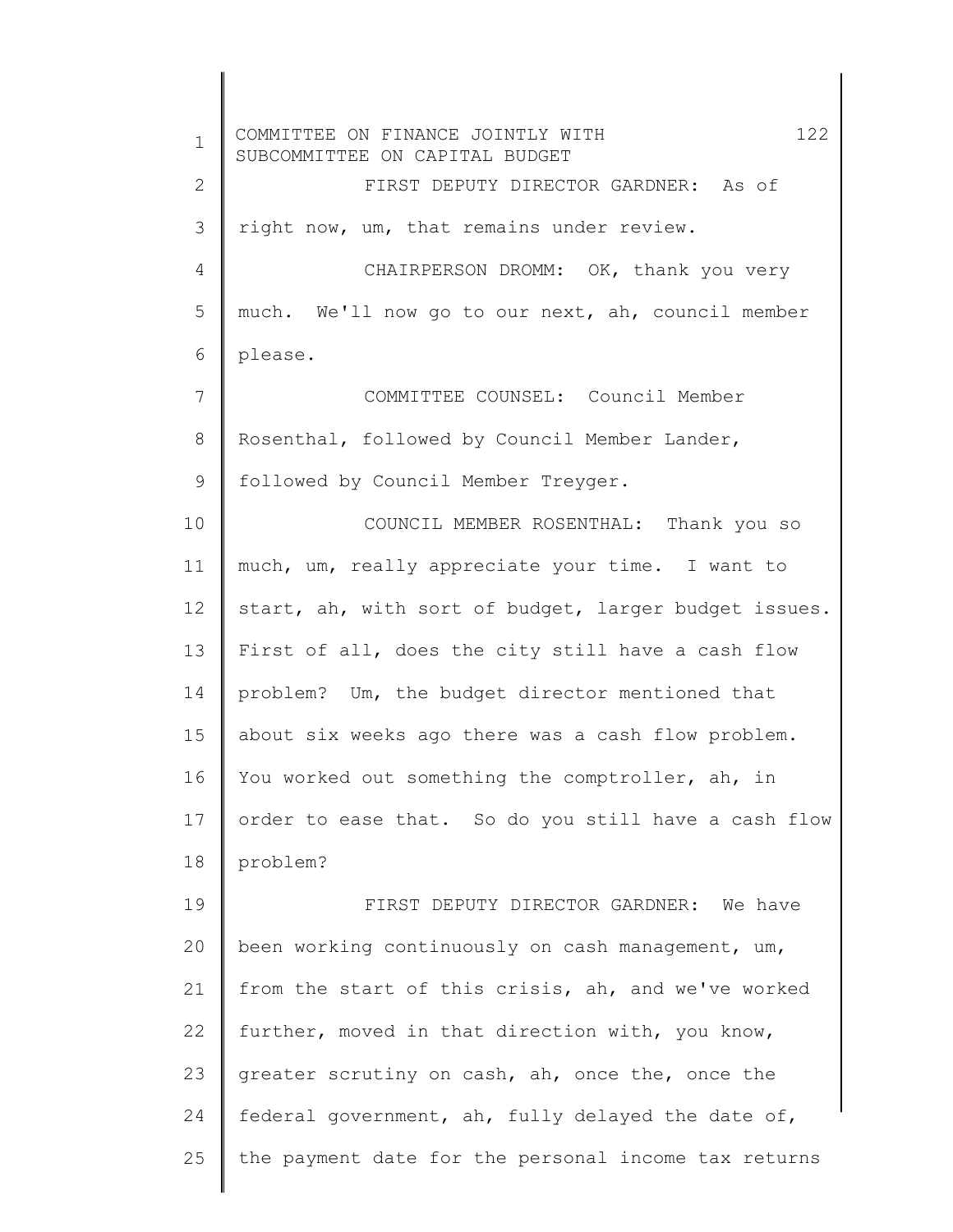| $\mathbf 1$ | 123<br>COMMITTEE ON FINANCE JOINTLY WITH<br>SUBCOMMITTEE ON CAPITAL BUDGET |
|-------------|----------------------------------------------------------------------------|
| 2           | from April 15 to July. So that immediately meant                           |
| 3           | that those payments we were gonna be expect to                             |
| 4           | receive in the first two weeks of April all of a                           |
| 5           | sudden were going to be pushed back                                        |
| 6           | COUNCIL MEMBER ROSENTHAL: Sir, ah,                                         |
| 7           | Kenneth, with all due respect, ah, I have five                             |
| 8           | minutes and now I have 3-1/2 minutes. So do you have                       |
| 9           | a cash flow problem right now? I understand the                            |
| 10          | dynamics behind. It's just simply yes or now,                              |
| 11          | between now and June 30, do you have a cash flow                           |
| 12          | problem?                                                                   |
| 13          | FIRST DEPUTY DIRECTOR GARDNER: Well,                                       |
| 14          | see, that, that's the problem is if you ask me today                       |
| 15          | how is our cash balance, our cash balance is OK, it's                      |
| 16          | lower than it has been historically                                        |
| 17          | COUNCIL MEMBER ROSENTHAL: Fine. And                                        |
| 18          | here's why I'm asking, and I, I understand a possible                      |
| 19          | shortfall from the federal government. But                                 |
| 20          | FIRST DEPUTY DIRECTOR GARDNER: But it's                                    |
| 21          | not just the federal government. The state, ah                             |
| 22          | COUNCIL MEMBER ROSENTHAL: I understand.                                    |
| 23          | FIRST DEPUTY DIRECTOR GARDNER:                                             |
| 24          | $[$ inaudible $]$                                                          |
| 25          | COUNCIL MEMBER ROSENTHAL: I understand.                                    |

 $\overline{\phantom{a}}$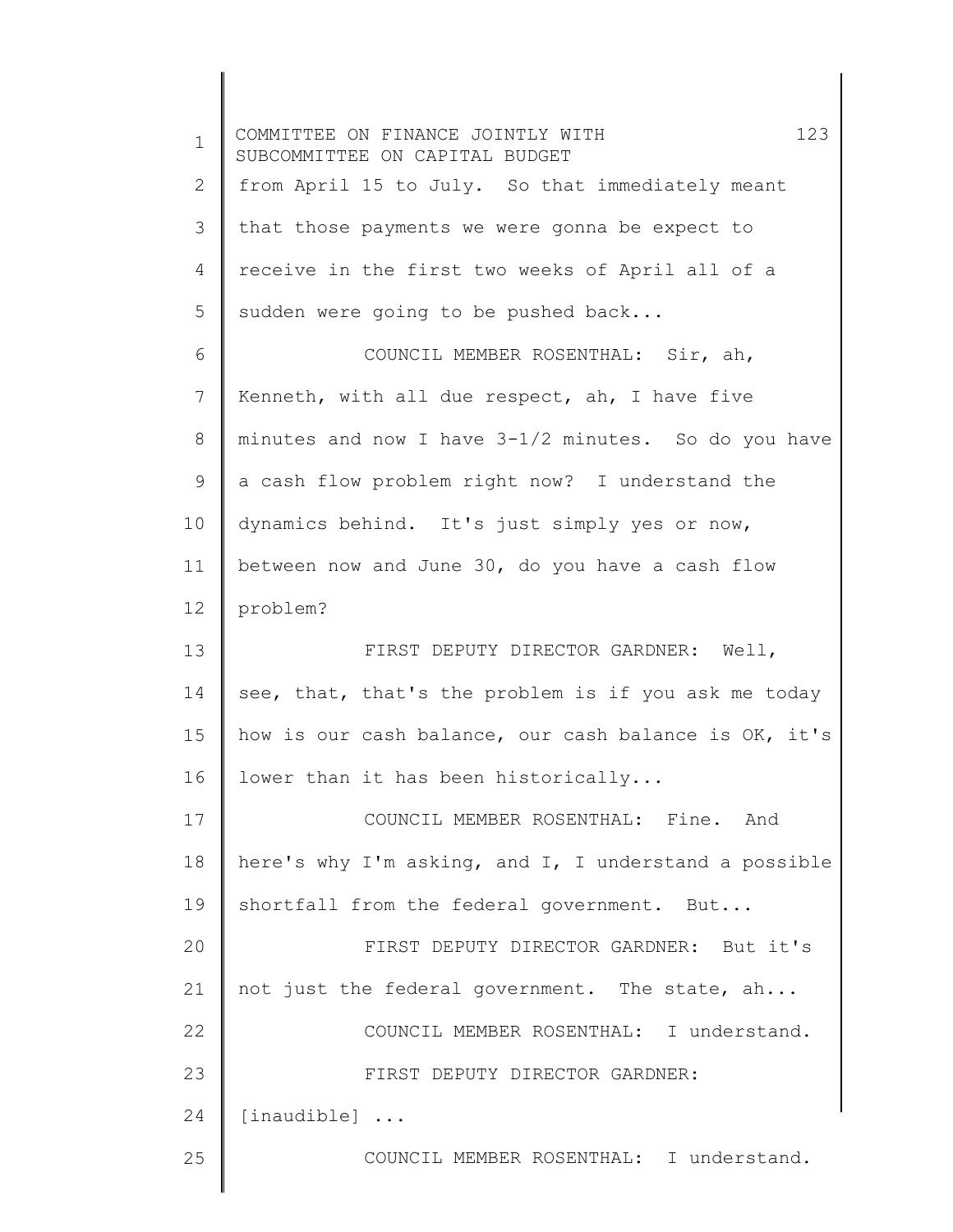1 2 3 4 5 6 7 8 9 10 11 12 13 14 15 16 17 18 19 20 21 22 23 24 25 COMMITTEE ON FINANCE JOINTLY WITH 124 SUBCOMMITTEE ON CAPITAL BUDGET FIRST DEPUTY DIRECTOR GARDNER: ...monthly payments from the state, and they may use their cash... COUNCIL MEMBER ROSENTHAL: Right, so here's, here's the problem. By, by, ah, having the mindset that you're describing it means that, and we know that the city is holding back from paying society service providers doing the essential front line work who are therefore having to borrow money themselves in order to provide these essential services, homeless outreach workers, domestic violence counselors. Is the city planning on paying for the interest fees that these nonprofits are incurring now because of late payments from the city. Really yes or no, 'cause I have a second and third question. FIRST DEPUTY DIRECTOR GARDNER: We're making payments to these vendors right now. We've had 560 million dollars since mid March. We, we continue to prioritize invoice processing... COUNCIL MEMBER ROSENTHAL: It's really just the yes or no. FIRST DEPUTY DIRECTOR GARDNER: ...[inaudible] electronic signatures.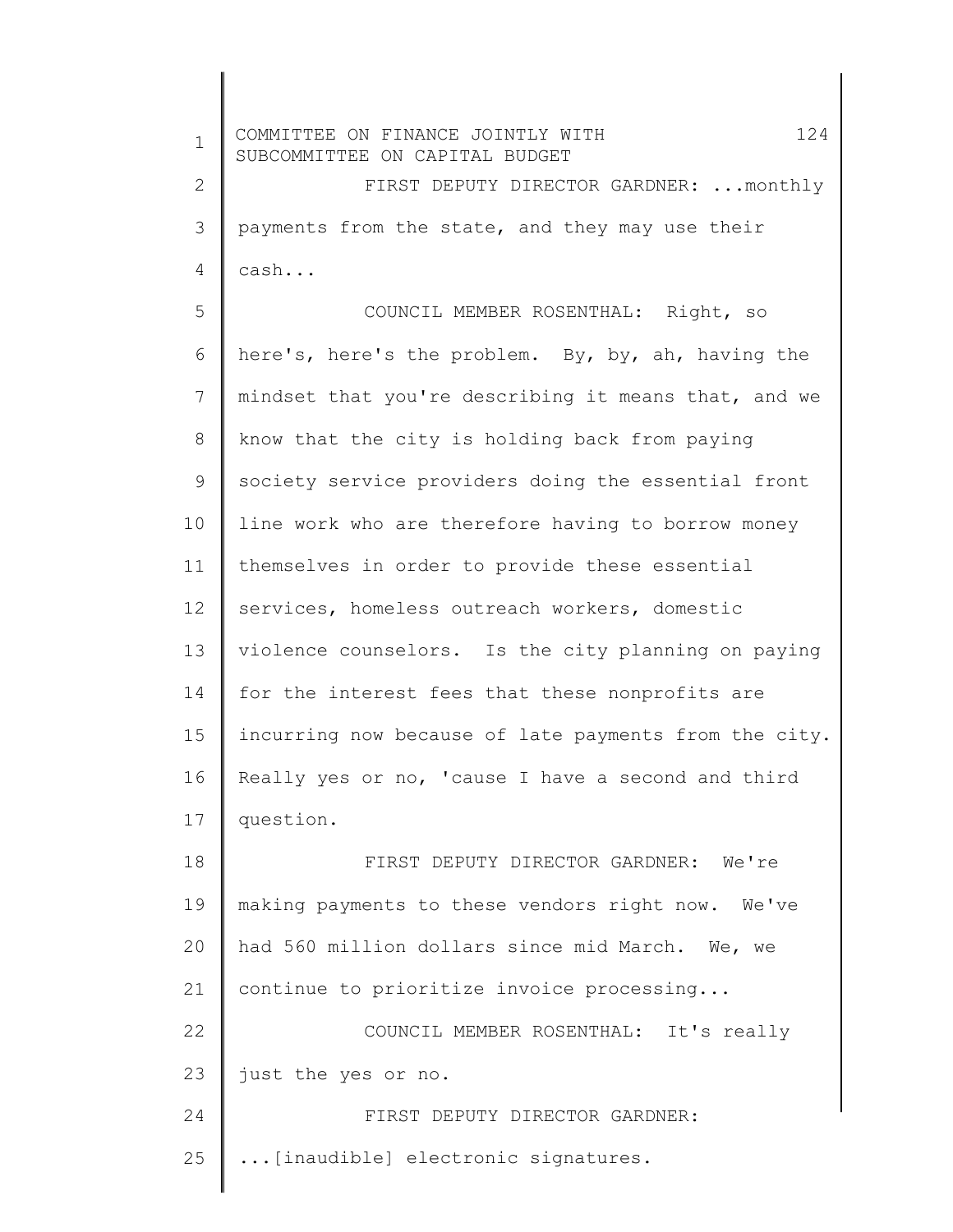1 2 3 4 5 6 7 8 9 10 11 12 13 14 15 16 17 18 19 20 21 22 23 24 25 COMMITTEE ON FINANCE JOINTLY WITH 125 SUBCOMMITTEE ON CAPITAL BUDGET COUNCIL MEMBER ROSENTHAL: Deputy Director, it's really just a yes or no. Are you going to pay interest payments? FIRST DEPUTY DIRECTOR GARDNER: I do not believe we have a plan at this time to do that. COUNCIL MEMBER ROSENTHAL: Thank you. Fundamentally, given the elimination of SYEP, Sonic, lack of support to the senior centers, I think the mayor has already presented an austerity budget which will have meaningful consequences as articulated by Majority Leader Cumbo, Council Member Adams's points. I do agree with them that we have to look much harder at the NYPD budget. I support council members' suggestions to eliminate one or more classes for a meaningful savings, um, from the NYPD. But even so, given a 7.5 billion dollar revenue shortfall, ah, and likely minimal support from the federal government, what are you doing to explore borrowing to keep us from having this austerity budget? Are you in active conversations with the state and with the city comptroller? I think someone needs to unmute... FIRST DEPUTY DIRECTOR GARDNER: Sorry, I think it was me, I think I muted. Sorry about that. Um, you know, I think our position is that, you know,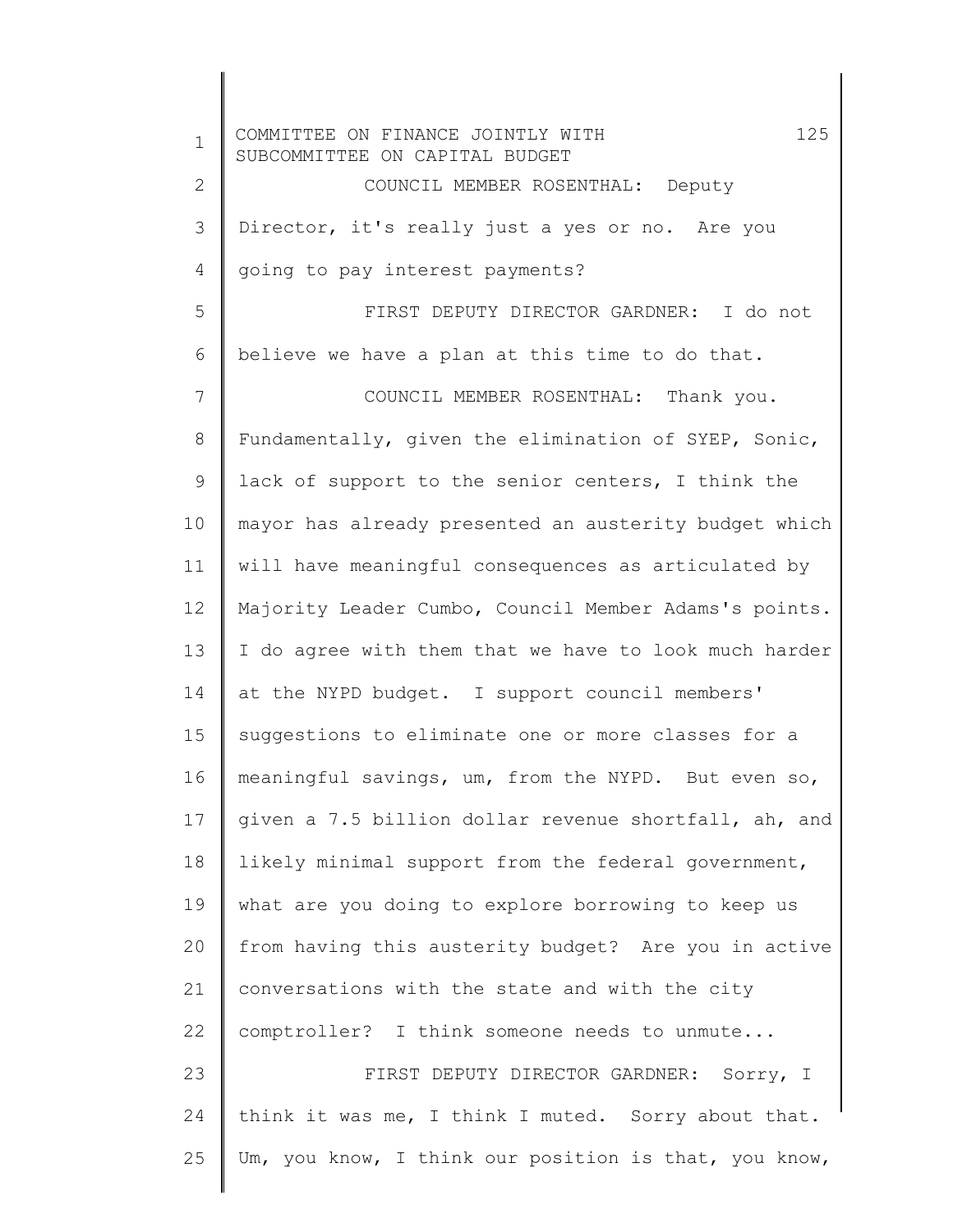1 2 3 4 5 6 7 8 9 10 11 12 13 14 15 16 17 18 19 20 21 22 23 24 25 COMMITTEE ON FINANCE JOINTLY WITH 126 SUBCOMMITTEE ON CAPITAL BUDGET it's been very clear that, that the, our, the mayor's been very clear, too, that our first line of defense we expect the federal government step up here. Um, clearly nothing is off the table. There isn't anything that we wouldn't explore. But obviously it's gonna be extremely difficult for us to do the things we want to do, um, without more federal stimulus, without aid to localities specifically towards, ah, you know, revenue recapture. COUNCIL MEMBER ROSENTHAL: So, again, given that federal government is unlikely today to come through and given that today we have domestic violence survivors who need more help, given that today we have seniors who are not getting food... SERGEANT AT ARMS: Time. COUNCIL MEMBER ROSENTHAL: ...in their homes, what are you thinking about doing today to deal with today's problems? FIRST DEPUTY DIRECTOR GARDNER: I think, um, first place, I think we're pretty confident that, that, Minority Leader Schumer and the rest of our delegation will in fact be able to successfully deliver additional federal stimulus dollars. Um, we are, of course, planning as we going forward, um, to,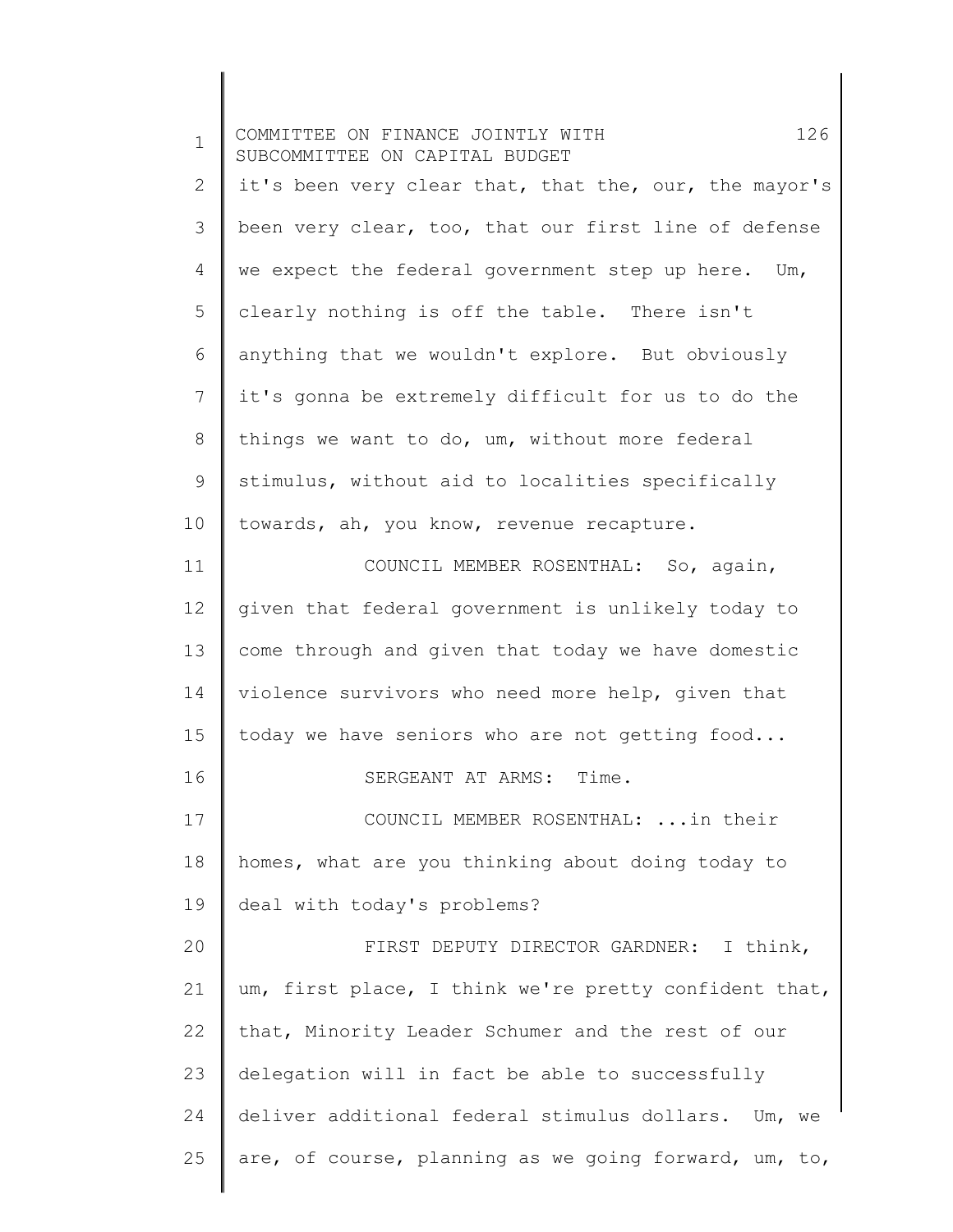| $\mathbf 1$ | 127<br>COMMITTEE ON FINANCE JOINTLY WITH<br>SUBCOMMITTEE ON CAPITAL BUDGET |
|-------------|----------------------------------------------------------------------------|
| 2           | to do what's necessary to balance the budget. Um,                          |
| 3           | you know, obviously we've already made painful                             |
| 4           | choices and I think that, you know, even in a, ah, an                      |
| 5           | optimistic scenario more painful choices probably lie                      |
| 6           | ahead.                                                                     |
| 7           | CHAIRPERSON DROMM: OK, now we're going                                     |
| 8           | to the next council member, please. Thank you.                             |
| 9           | COMMITTEE COUNSEL: Council Member                                          |
| 10          | Lander, followed by Council Member Treyger, followed                       |
| 11          | by Council Member Koslowitz.                                               |
| 12          | SERGEANT AT ARMS: Your time will begin                                     |
| 13          | now.                                                                       |
| 14          | COUNCIL MEMBER LANDER: Thank you, Chair,                                   |
| 15          | and thank you, Kenneth. I appreciate how hard the                          |
| 16          | OMB team and of course the council's budget team as                        |
| 17          | well are working under just impossible conditions,                         |
| 18          | um, and I know that you're working hard to propose a                       |
| 19          | budget amidst the work economic crisis in any of our                       |
| 20          | lifetimes, one that puts public health first, is                           |
| 21          | rounded in a spirit of shared sacrifice, it heeds the                      |
| 22          | lessons we're all seeing about how the lack of                             |
| 23          | fairness and, and equity already built into our city                       |
| 24          | is making the crisis work, worse, that uses all the                        |
| 25          | tools in our toolbox that's fiscally prudent, ah, but                      |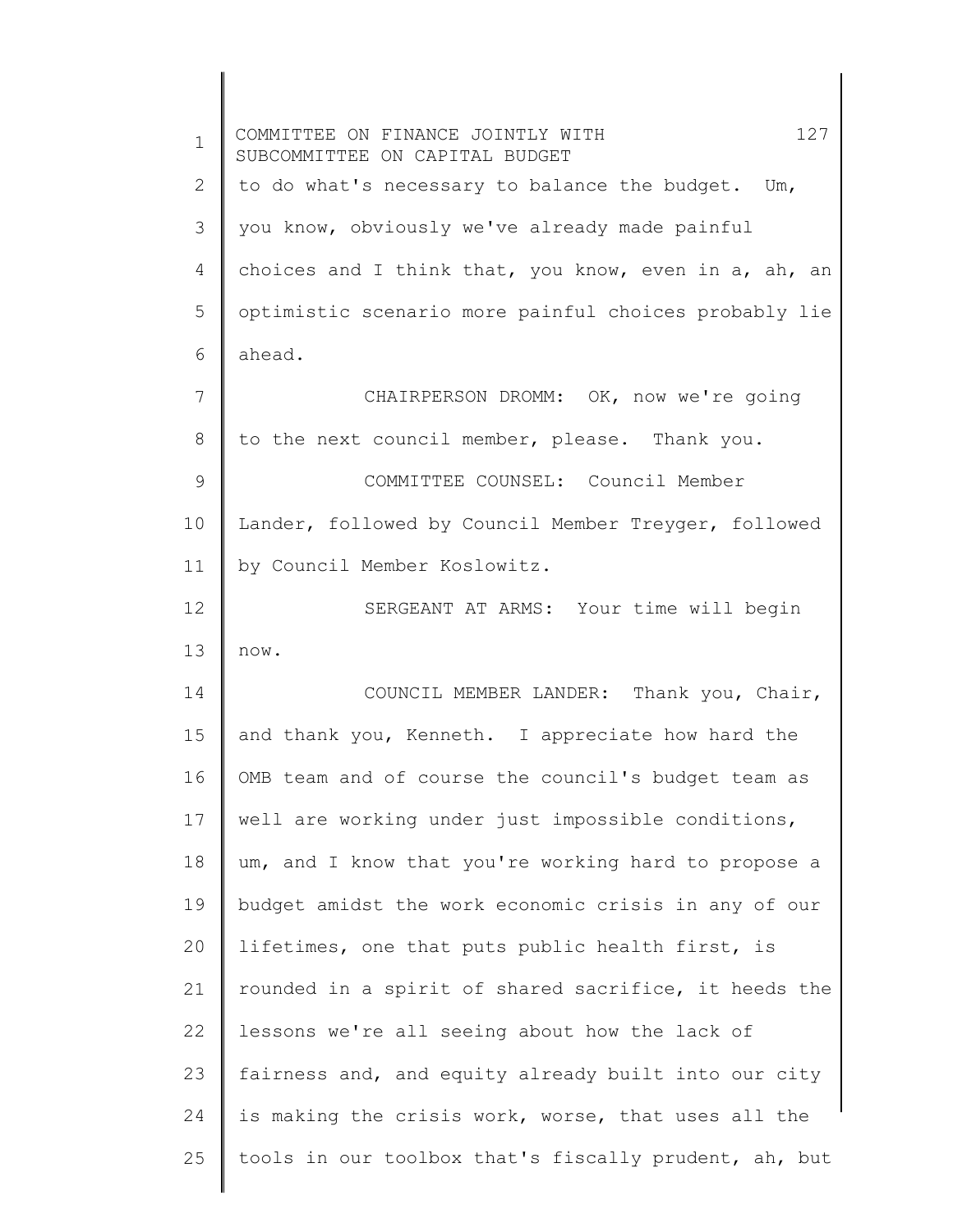1 2 3 4 5 6 7 8 9 10 11 12 13 14 15 16 17 18 19 20 21 22 23 24 25 COMMITTEE ON FINANCE JOINTLY WITH 128 SUBCOMMITTEE ON CAPITAL BUDGET still invests in the future of our city, and I agree with many of the decisions that you made, but of course I'll focus my time on those areas where we don't entirely see eye to eye, and I want to do that in the partnership, ah, spirit of partnership that you always bring and that the Speaker laid out in his opening. Ah, two comments and then my question. Ah, [inaudible] joining the comments of Chair Dromm and Majority Leader, ah, Cumbo, and so many members of the council here about the balance with the NYPD and youth programs. Ah, in the mayor's budget briefing with the council I asked about this and the budget director said then, as she did today, that NYPD officers are needed for social distancing enforcement. But I just submit, if you've watched the videos, ramped-up NYPD enforcement is just not an effective use of our scarce resources at this time. I'm, I'm grateful for the work our officers are doing, putting themselves at risk of contracting the virus, as many of them have, and we should support them with PPE and training and sick leave, but with crime down it does not make sense to hire 2300 new officers, ah, over the next year. If we're in such dire straits that we need a hiring freeze on teachers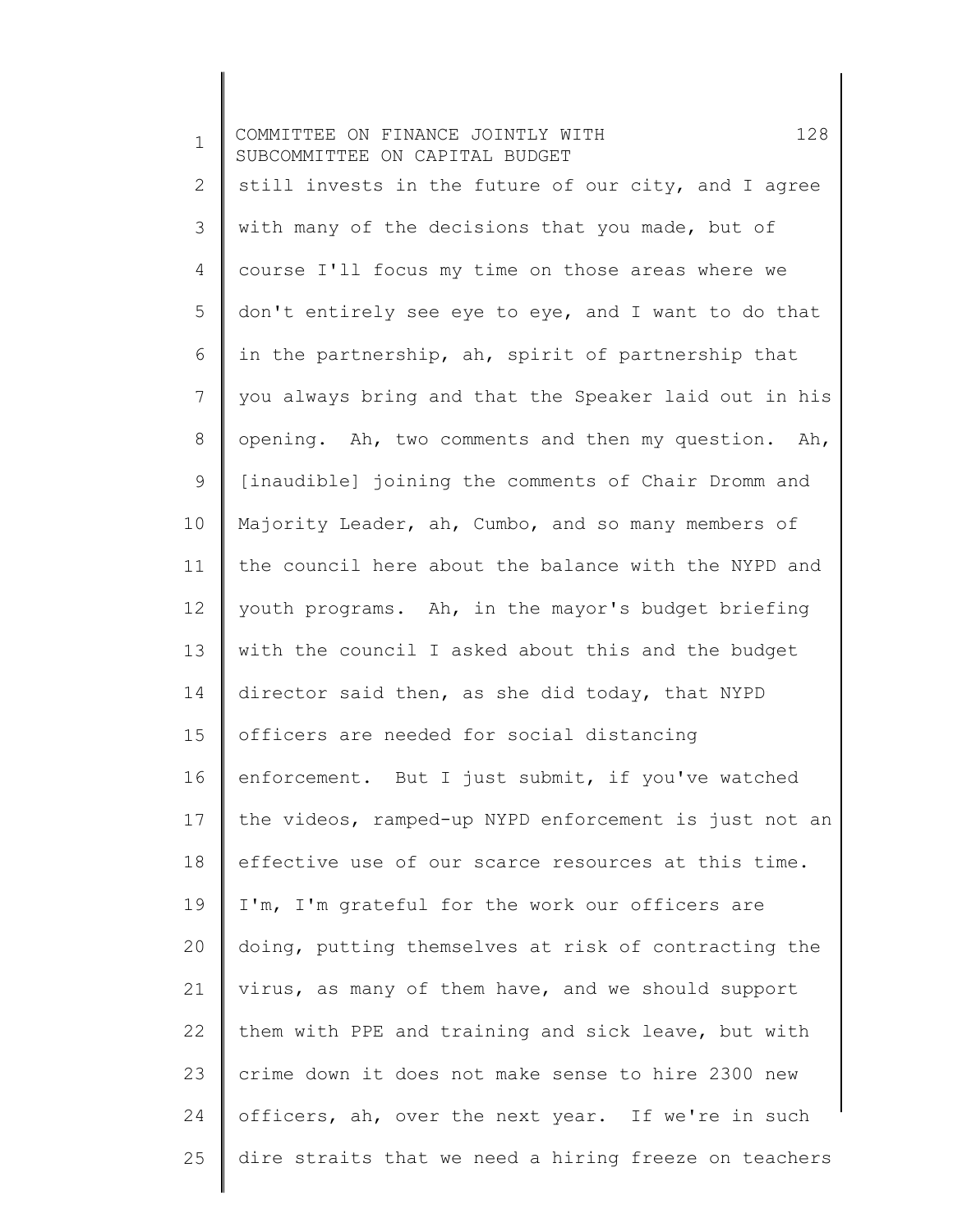1 2 3 4 5 6 7 8 9 10 11 12 13 14 15 16 17 18 19 20 21 22 23 24 25 COMMITTEE ON FINANCE JOINTLY WITH 129 SUBCOMMITTEE ON CAPITAL BUDGET and counselors and social workers then we should have the same hiring freeze on the NYPD. That would save over 200 million dollars, I believe, that we could use to replace some of the devastating cuts to education and summer youth activities. Um, my second, ah, comment is on composting. You know we love our composting in Park Slope. But I recognize that the citywide curbside organic program has to be suspended during this pandemic. That's painful, because if we had moved aggressively to make the program work it could actually be saving us money rather than costing us money. But it's no, so we'll need to suspend it, saving over 25 million dollars. But Council Members Reynoso and Powers are offering a plan so we don't lose the momentum entirely, including a community composting approach that would cost just about 3 million dollars along with a longer term mandatory plan to move to a more effective program when the crisis over and I hope you'll take a serious look at it, because we need to learn from the COVID crisis to do more to prepare for our city to be resilient in the face of the climate crisis. Ah, my question is about the city's capital budget. I certainly understand the need the budget director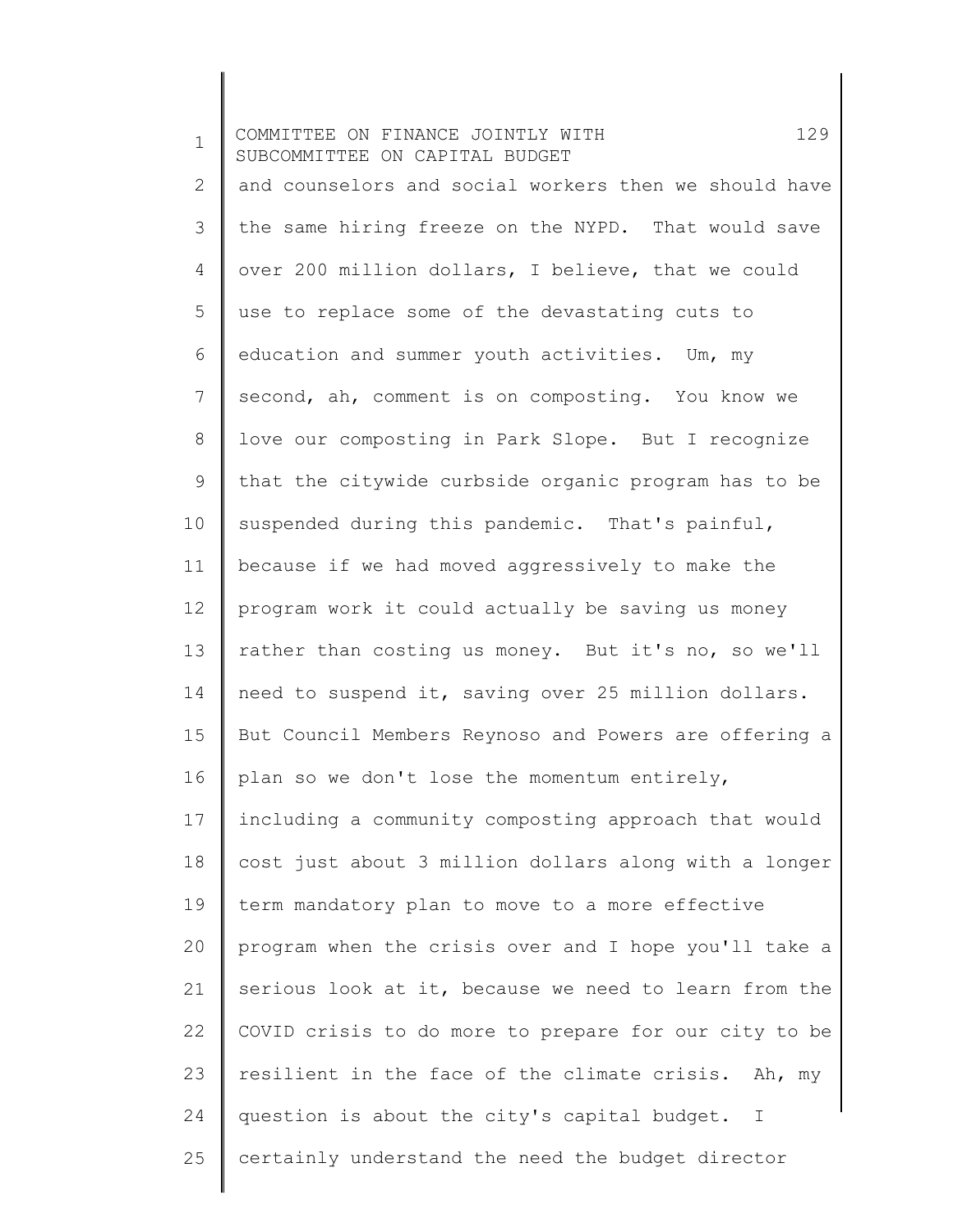1 2 3 4 5 6 7 8 9 10 11 12 13 14 15 16 17 18 19 20 21 22 23 24 25 COMMITTEE ON FINANCE JOINTLY WITH 130 SUBCOMMITTEE ON CAPITAL BUDGET discussed to impose short-term delays on capital projects to address cash flow issues that we were experiencing in the early days of the crisis, um, and I don't believe we should borrow to cover operating expense. You don't want to take out a loan to pay your groceries. But it is entirely appropriate to borrow for long-term expenses in affordable housing, for infrastructure, and for economic development. In fact capital spending is one of the few countercyclical tools that we have. It creates jobs in the short term, restores confidence in the city, ah, and invest in long-term items of real durable value. Um, we have some room to borrow right now. We're at about 12% of our operating budget on debt services and we don't want to go above 15%. But that leaves a lot of room in the capital budget. Our bonds remain highly rated. Interest rates are extremely low. New design build authority gives us the ability to move those projects along more quickly, the, the pandemic and social distancing allowing, to create jobs in the coming year when we're sorely gonna need the economic stimulus. Um, and we're really gonna need affordable housing and strong infrastructure and economic development in the coming years. So I, I don't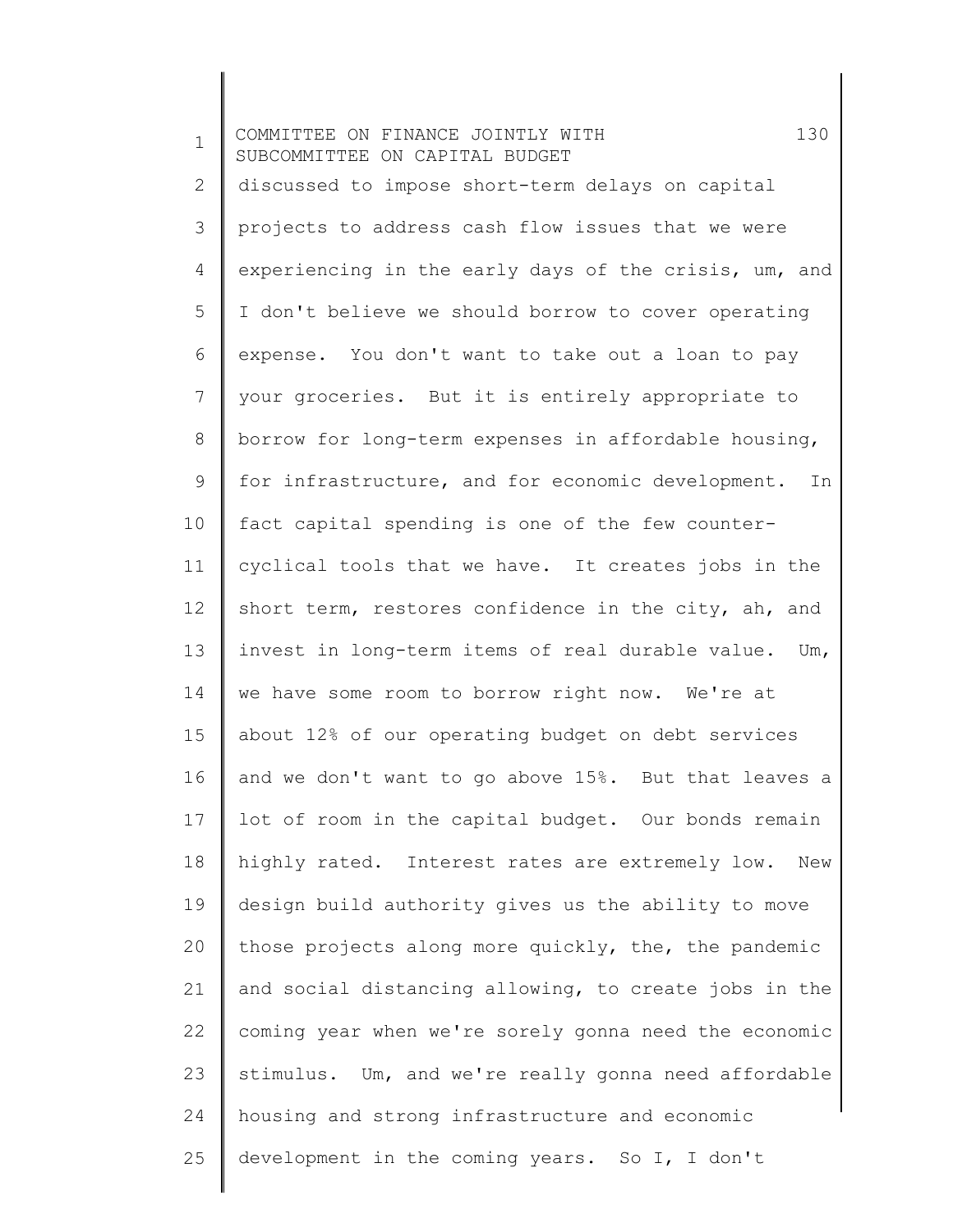| $\mathbf 1$    | 131<br>COMMITTEE ON FINANCE JOINTLY WITH<br>SUBCOMMITTEE ON CAPITAL BUDGET |
|----------------|----------------------------------------------------------------------------|
| $\mathbf{2}$   | understand the decision to cut the city's affordable                       |
| 3              | housing capital budget by over half a billion dollars                      |
| 4              | in this capital commitment plan, to cut the entire                         |
| 5              | capital budget by over 2 billion dollars, um, to, ah,                      |
| 6              | suspend and unfortunately maybe cancel the borough-                        |
| $7\phantom{.}$ | based jail program and jeopardize the chance we have                       |
| 8              | of closing Riker's. So, um, shouldn't we actually be                       |
| 9              | increasing the capital budget or at least maintaining                      |
| 10             | it rather than cutting in the way that the executive                       |
| 11             | budget proposes?                                                           |
| 12             | FIRST DEPUTY DIRECTOR GARDNER: So our                                      |
| 13             | budget doesn't actually cut capital spending. We've,                       |
| 14             | we've stretched out capital spending in some cases to                      |
| 15             | recognize the fact that we are going to, um                                |
| 16             | COUNCIL MEMBER LANDER: I'm sorry. The,                                     |
| 17             | the affordable housing is cut by half a billion                            |
| 18             | dollars. That's not just a rollout into the                                |
| 19             | subsequent period. And, and you know, the four-year                        |
| 20             | capital commitment plan is where meaningful capital                        |
| 21             | dollars are, so putting it in the capital commitment                       |
| 22             | plan that starts in 2020, long after the mayor is out                      |
| 23             | of office, like that's a cut, that's not [inaudible].                      |
| 24             | SERGEANT AT ARMS:<br>Time.                                                 |
| 25             |                                                                            |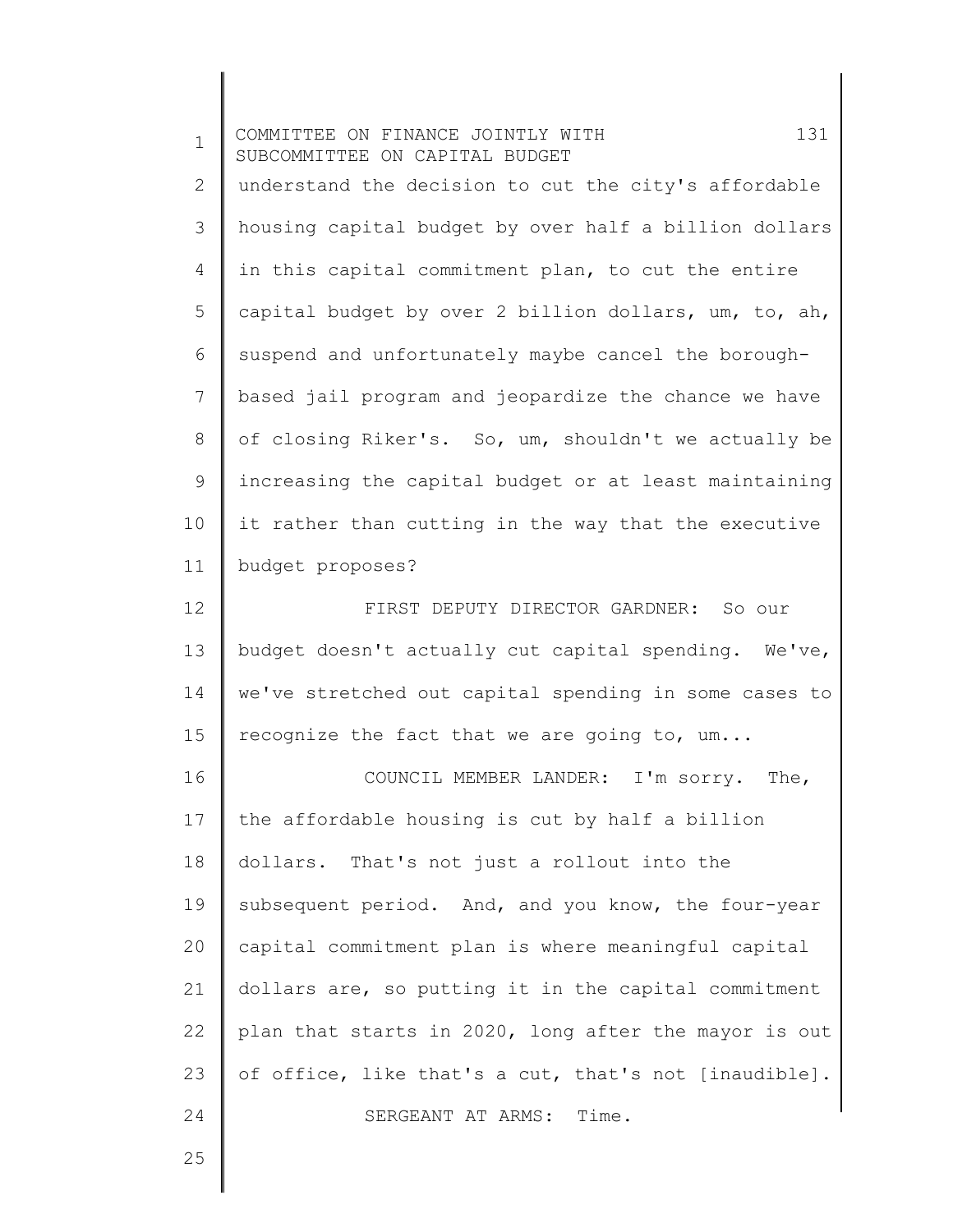| $\mathbf 1$  | 132<br>COMMITTEE ON FINANCE JOINTLY WITH<br>SUBCOMMITTEE ON CAPITAL BUDGET |
|--------------|----------------------------------------------------------------------------|
| $\mathbf{2}$ | COUNCIL MEMBER LANDER: That's not a                                        |
| 3            | spread.                                                                    |
| 4            | FIRST DEPUTY DIRECTOR GARDNER: Right, I,                                   |
| 5            | I don't, ah, I don't agree with you. I think what                          |
| 6            | we've done is spread out costs and I think it is, it                       |
| 7            | is important to note, right, on the HPD, um, capital                       |
| $8\,$        | spending. Those, those capital contracts get                               |
| $\mathsf 9$  | liquidated immediately once the projects close.                            |
| 10           | CHAIRPERSON DROMM: Thank you very much.                                    |
| 11           | Ah, Committee Counsel.                                                     |
| 12           | COMMITTEE COUNSEL: So unfortunately                                        |
| 13           | we're running close to the end of time for this                            |
| 14           | hearing. We have another agency that's scheduled to                        |
| 15           | come in afterwards, so we will have time for                               |
| 16           | questions from three more council members, and those                       |
| 17           | council members will be Council Member Treyger,                            |
| 18           | Council Member Koslowitz, and Council Member Louis.                        |
| 19           | And if there are any members who are, um, in the                           |
| 20           | hearing who, ah, had raised their hand and wished to                       |
| 21           | ask questions please send those questions to the                           |
| 22           | Finance Division Staff. We're going to be compiling                        |
| 23           | a letter to, ah, the Office of Management and Budget                       |
| 24           | and we will be sure to include, um, all of your                            |
| 25           | questions that you have [inaudible] ask at the                             |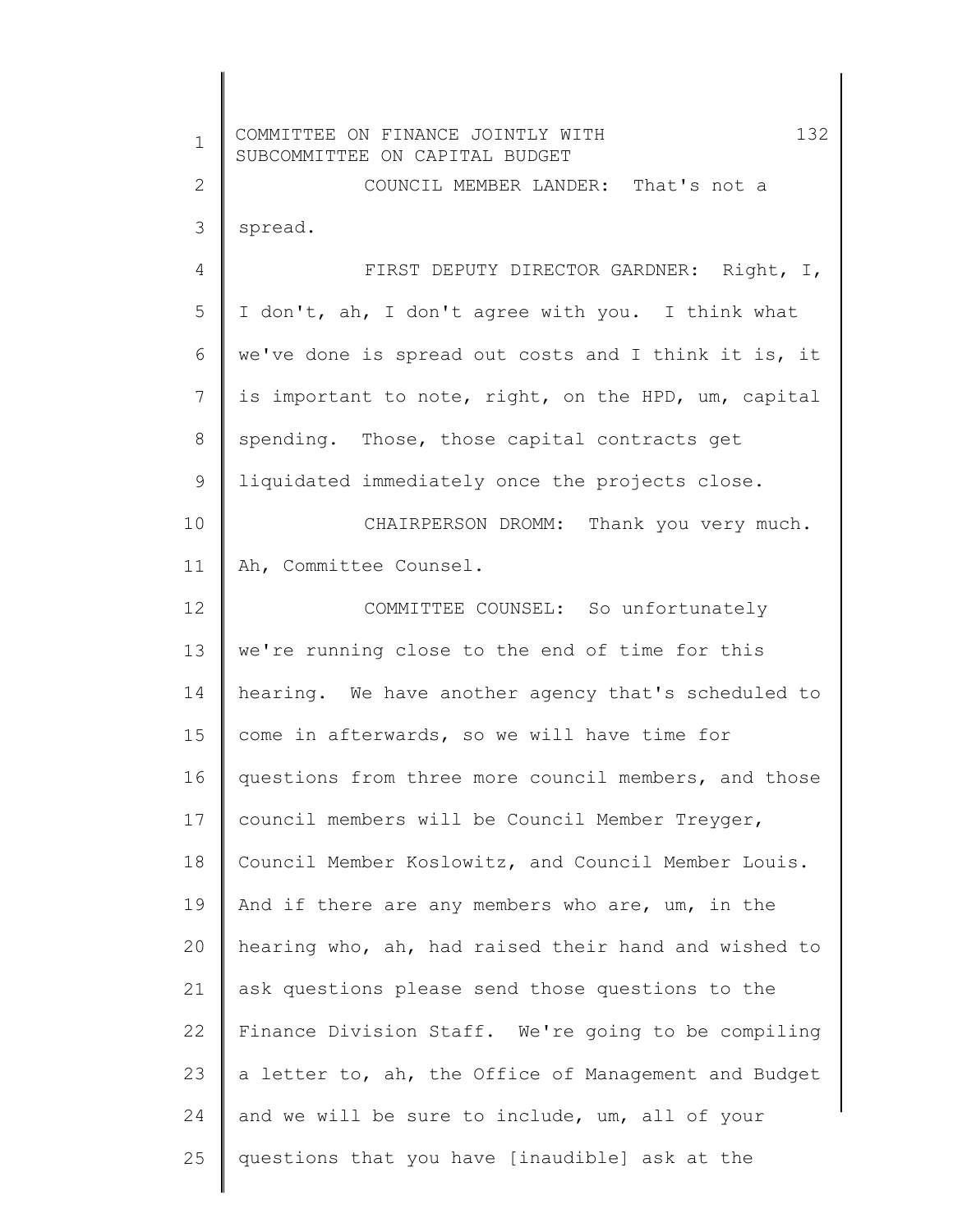| $\mathbf 1$ | COMMITTEE ON FINANCE JOINTLY WITH<br>133<br>SUBCOMMITTEE ON CAPITAL BUDGET |
|-------------|----------------------------------------------------------------------------|
| 2           | hearing in that letter. And we now hear from Council                       |
| 3           | Member Treyger.                                                            |
| 4           | COUNCIL MEMBER TREYGER: Thank you. Ah,                                     |
| 5           | I'll get right to it. Ah, did Chancellor Carranza                          |
| 6           | submit the DOE's proposed cuts to OMB, or was that                         |
| 7           | something that was passed on by OMB to DOE?                                |
| 8           | FIRST DEPUTY DIRECTOR GARDNER: Um, we                                      |
| 9           | worked in collaboration with DOE to develop, ah,                           |
| 10          | where savings would be possible, um, and reflecting,                       |
| 11          | you know, obviously our need for savings and, and                          |
| 12          | their desire to, ah, ensure that we don't impact                           |
| 13          | education any more than is absolutely necessary.                           |
| 14          | COUNCIL MEMBER TREYGER: So, sir, I just                                    |
| 15          | want to be clear. You're saying that, that the                             |
| 16          | chancellor submitted and signed off on cuts to school                      |
| 17          | budgets, is that correct?                                                  |
| 18          | FIRST DEPUTY DIRECTOR GARDNER: Well,                                       |
| 19          | that, that's not what I said. Ah, what I said was we                       |
| 20          | worked collaboratively with the department and the                         |
| 21          | chancellor to develop these series of savings                              |
| 22          | initiatives and that this reflected, you know, our                         |
| 23          | joint reasoning on the best methods to make these                          |
| 24          | [inaudible].                                                               |
| 25          |                                                                            |

25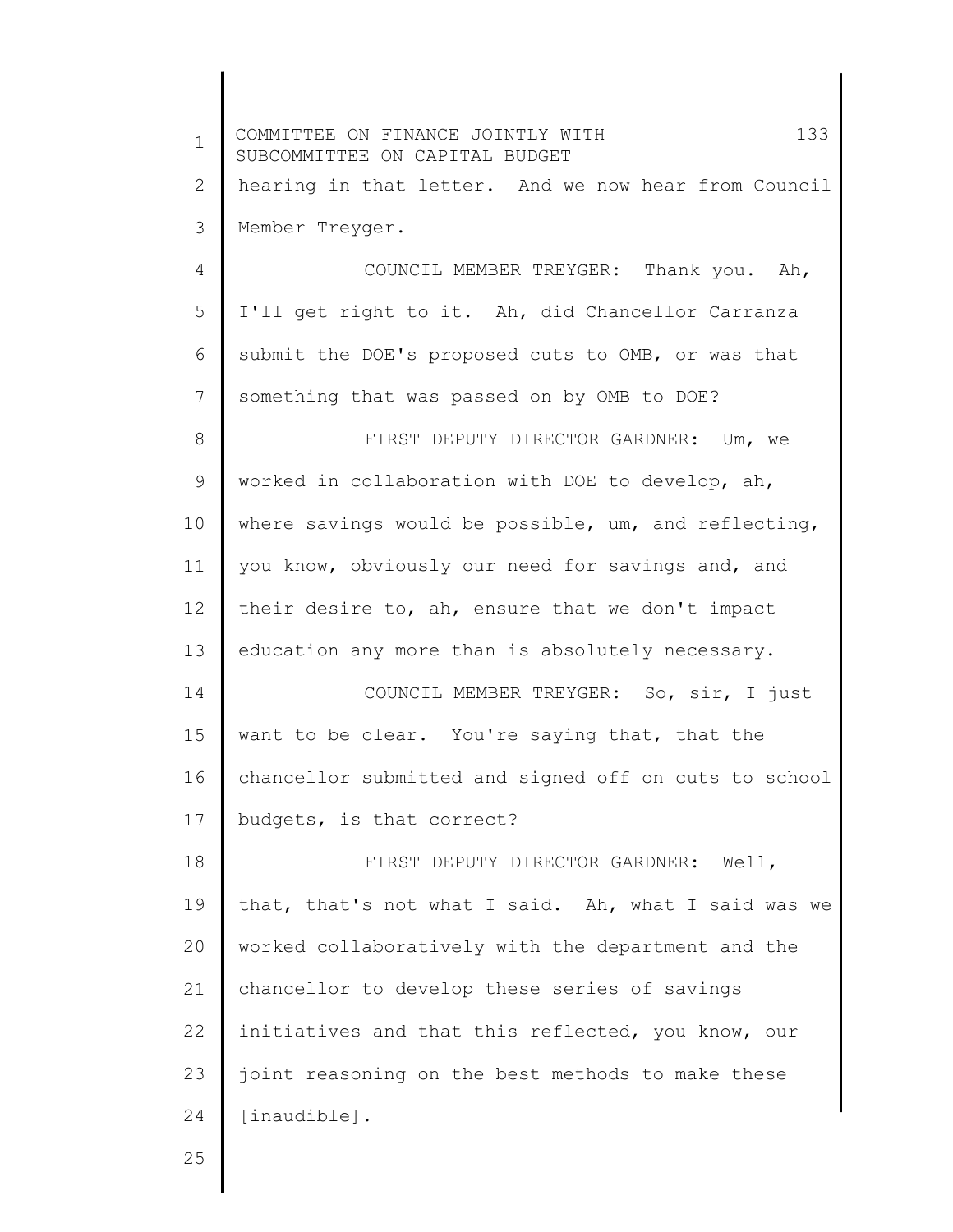| $\mathbf 1$    | 134<br>COMMITTEE ON FINANCE JOINTLY WITH<br>SUBCOMMITTEE ON CAPITAL BUDGET |
|----------------|----------------------------------------------------------------------------|
| $\mathbf{2}$   | COUNCIL MEMBER TREYGER: Well, I think                                      |
| 3              | we're gonna have to, you know, look at the word                            |
| 4              | collaboratively, because it's, it's, I'm taking that                       |
| 5              | to mean that he worked with you to submit these cuts                       |
| 6              | and signed off on them and I believe that that's not                       |
| $\overline{7}$ | the case. I want to get to, ah, [inaudible] line of                        |
| $\,8\,$        | questioning. Ah, 44                                                        |
| $\mathsf 9$    | SPEAKER JOHNSON: Council Member. It's,                                     |
| 10             | ah, Speaker Johnson. I apologize for interrupting.                         |
| 11             | If we could, ah, hold his clock for a moment. I just                       |
| 12             | want let the committee counsel and, ah, the committee                      |
| 13             | staff know, as well as the, ah, folks from OMB on, we                      |
| 14             | need to allow the council members to ask all their                         |
| 15             | questions. So if we have to delay the other                                |
| 16             | hearings, ah, we're gonna have to delay the hearings.                      |
| 17             | But I want to allow at least the first round of                            |
| 18             | questions for the council members that have been                           |
| 19             | waiting patiently through this hearing. I see                              |
| 20             | there's a list of Council Member Menchaca, Miller,                         |
| 21             | Louis, Borelli, Koslowitz, Brannan, Cornegy, and                           |
| 22             | Rodriquez. We, we have to allow them embers to ask                         |
| 23             | their questions to OMB today. So if we have to push                        |
| 24             | back the other hearings that are gonna come after                          |
| 25             | this I'm fine with doing that. But it's not, ah,                           |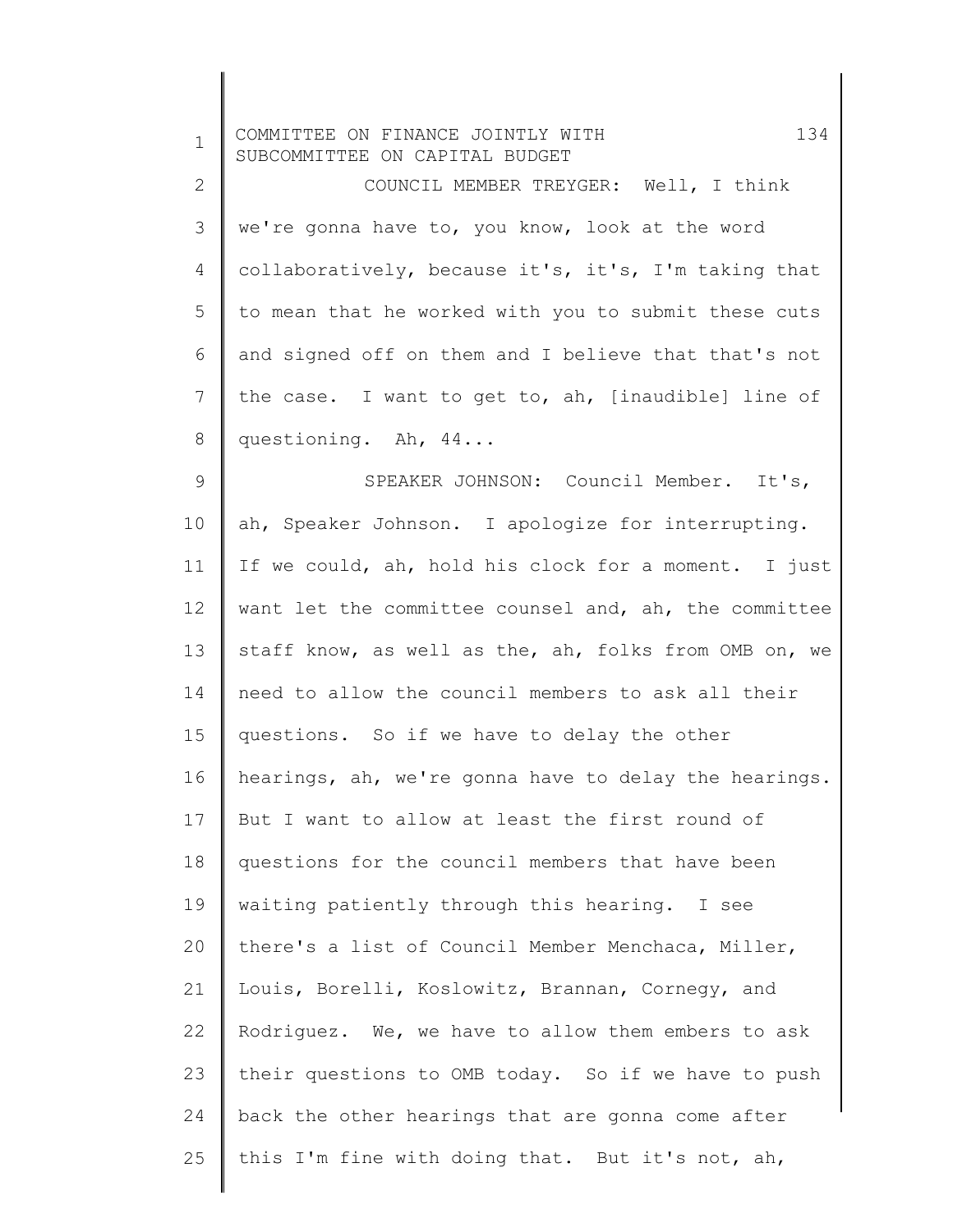1 2 3 4 5 6 7 8 9 10 11 12 13 14 15 16 17 18 19 20 21 22 23 24 25 COMMITTEE ON FINANCE JOINTLY WITH 135 SUBCOMMITTEE ON CAPITAL BUDGET it's not OK with me to move past that. So I'll turn it just so the committee counsel can plan on that and the committee staff can be in touch with the folks that were gonna come after us. Ah, I'll turn it back over to, ah, to Council Member Treyger. I apologize for interjecting, but I wanted to give the staff time to repair so that the members could have their time to ask the deputy director the questions they need. Thank you. FIRST DEPUTY DIRECTOR GARDNER: Ah, Speaker and, and Chair Dromm, ah, if we're gonna push on past 1 o'clock would it be possible to take a 5 minute break at 1 o'clock? SPEAKER JOHNSON: Yes, it's fine to take a 5-minute break, if people need to use the restroom or do something that's totally OK. But I do, ah, Ken, you need to stay to answer the council members' questions. FIRST DEPUTY DIRECTOR GARDNER: OK, no problem. Thank you. SPEAKER JOHNSON: Yup. COUNCIL MEMBER TREYGER: Is OK to start again? If, if, if you could restart the clock for me back to around 3:50, please. Ah, 4410s, these are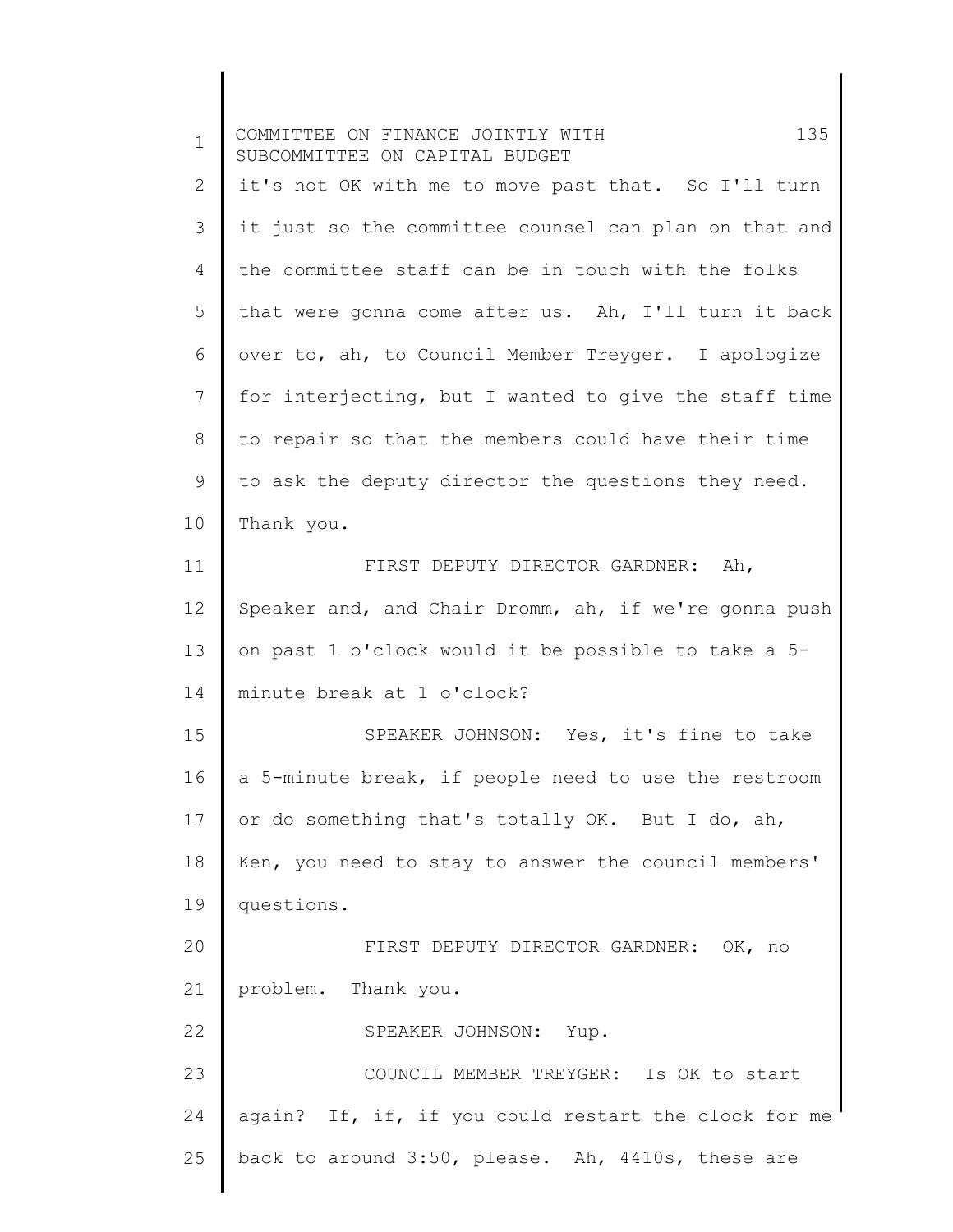| $\mathbf 1$ | 136<br>COMMITTEE ON FINANCE JOINTLY WITH<br>SUBCOMMITTEE ON CAPITAL BUDGET |
|-------------|----------------------------------------------------------------------------|
| 2           | CBOs that serve special education, ah, children.                           |
| 3           | They were pushing for the state prior to the pandemic                      |
| 4           | to provide parity for educators. Otherwise, their                          |
| 5           | programs might collapse. They serve 30,000-plus                            |
| 6           | children in our school system, ah, special education                       |
| 7           | pre-K, ah, pre-K. The state, of course, passed cuts.                       |
| 8           | Does the city have any plans to save this programs or                      |
| 9           | are these programs going to collapse?                                      |
| 10          | FIRST DEPUTY DIRECTOR GARDNER: As you                                      |
| 11          | know, these are, these are state-run programs. Ah,                         |
| 12          | they're state funded. We need the state to increase,                       |
| 13          | ah, funding for them. We can't increase it without                         |
| 14          | them.                                                                      |
| 15          | COUNCIL MEMBER TREYGER: So they're,                                        |
| 16          | without city help, ah, the city pays a portion as                          |
| 17          | well. The state does a pass group with the city.                           |
| 18          | Without city help or state help they are going to                          |
| 19          | collapse, and these will become the Carter cases of                        |
| 20          | tomorrow, which people will, the DOE will get sued                         |
| 21          | and eventually have to [inaudible] pay. So that will                       |
| 22          | be more costly for the city in long run. I want to                         |
| 23          | move on to school bus contracts. How many school bus                       |
| 24          | contracts have the 15% clawback provisions, where the                      |
| 25          | city can recoup 15% of them when busses are idle?                          |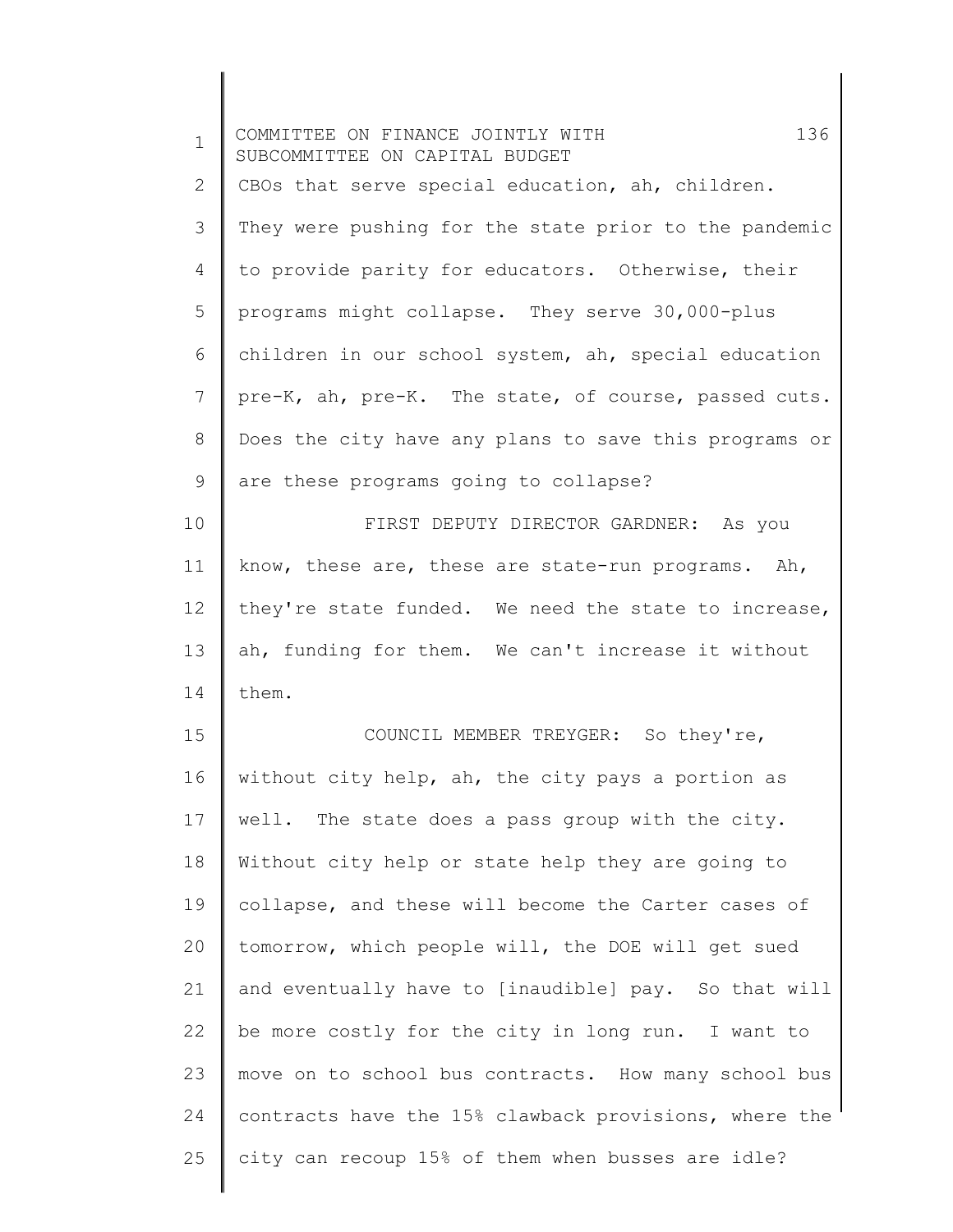| $\mathbf 1$  | 137<br>COMMITTEE ON FINANCE JOINTLY WITH<br>SUBCOMMITTEE ON CAPITAL BUDGET |
|--------------|----------------------------------------------------------------------------|
| $\mathbf{2}$ | FIRST DEPUTY DIRECTOR GARDNER: So let                                      |
| 3            | me, let me kind of walk you through the, the school                        |
| 4            | bus makeup. Um, there are a series of contracts, um,                       |
| 5            | that don't include an 85%, ah, payment provision when                      |
| 6            | school is not in [inaudible] session. Um, and                              |
| 7            | COUNCIL MEMBER TREYGER: How many?                                          |
| $\,8\,$      | FIRST DEPUTY DIRECTOR GARDNER: Those are                                   |
| 9            | the, I'm sorry, I don't know the number of routes                          |
| 10           | offhand, but those are the, ah, are the, the special                       |
| 11           | ed, pre-K, and pre-K. Um, there are a series of                            |
| 12           | other contracts, all of which, ah, have an 85%                             |
| 13           | provision. However, that provision was intended,                           |
| 14           | right, for, ah, for weather events. Um, this is an                         |
| 15           | unprecedented situation. Ah, we have made it clear                         |
| 16           | that we are not, ah, we have made payment for, for                         |
| 17           | March at the 85% level for those contracts. For the,                       |
| 18           | the ones that don't require it we have not made                            |
| 19           | payment. Ah, for April, May, and June we have not                          |
| 20           | made payments. We are reviewing, um, those contracts                       |
| 21           | right now and exploring all of our options in terms                        |
| 22           | of how we would provide the service.                                       |
| 23           | COUNCIL MEMBER TREYGER: What is the                                        |
| 24           | monetary value of these clawback, ah, provisions?                          |
| 25           | How much money does that amount to?                                        |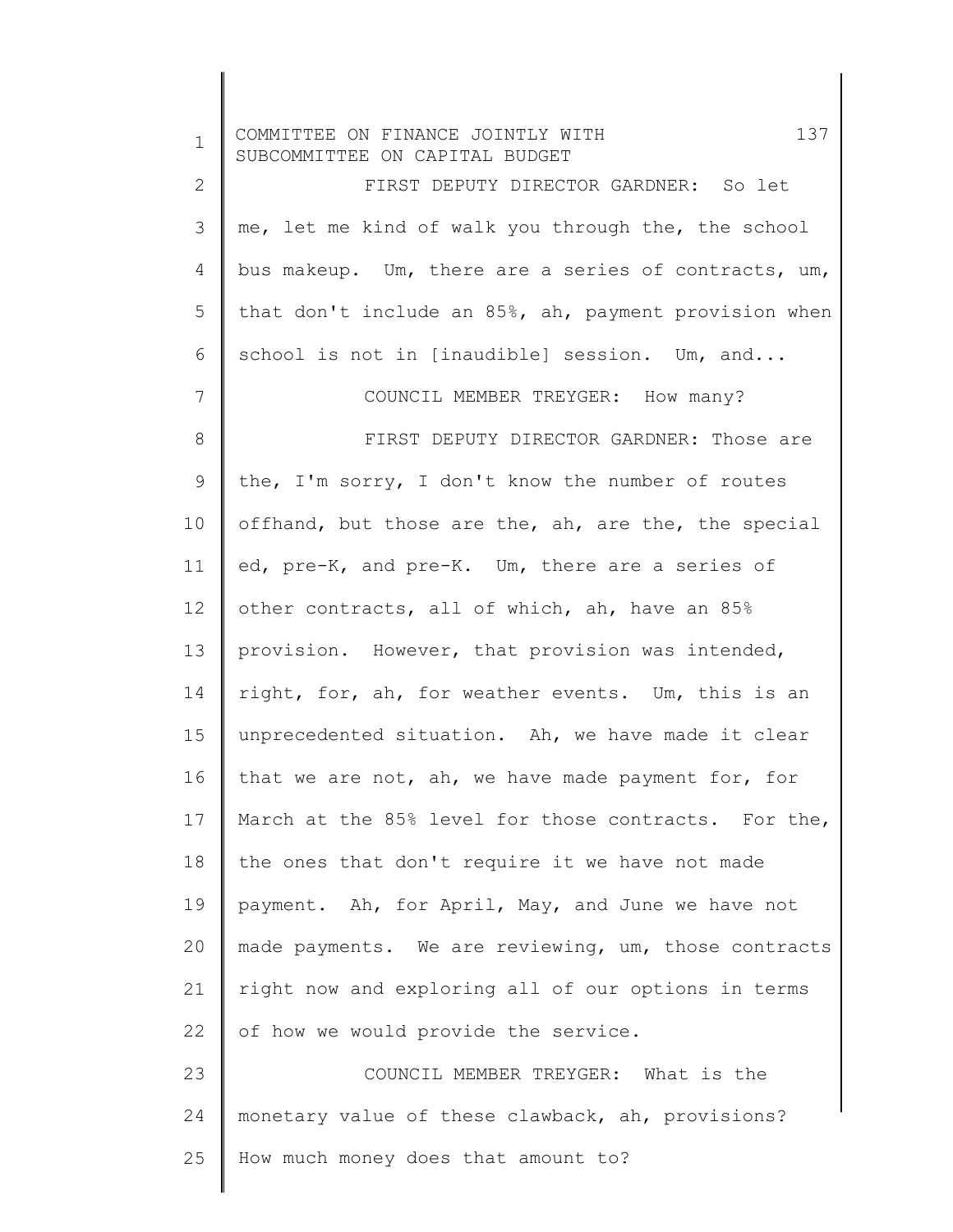| $\mathbf{1}$ | 138<br>COMMITTEE ON FINANCE JOINTLY WITH<br>SUBCOMMITTEE ON CAPITAL BUDGET |
|--------------|----------------------------------------------------------------------------|
| $\mathbf{2}$ | FIRST DEPUTY DIRECTOR GARDNER: Um, I                                       |
| 3            | will try to get that for you. Um [inaudible]                               |
| 4            | COUNCIL MEMBER TREYGER: Sir, I have been                                   |
| 5            | asking this question over and over and over again and                      |
| 6            | it's not acceptable not to have this answer. We're                         |
| 7            | in the middle of a fiscal crisis and a pandemic. We                        |
| 8            | need numbers to negotiate. We are a co-equal branch                        |
| 9            | of government. I've been asking for weeks, for                             |
| 10           | weeks, please get us that number. Ah, I also have a                        |
| 11           | question                                                                   |
| 12           | FIRST DEPUTY DIRECTOR GARDNER: Happy to                                    |
| 13           | get it to you. I think we can get that for you                             |
| 14           | today.                                                                     |
| 15           | COUNCIL MEMBER TREYGER: Thank you. Ah,                                     |
| 16           | also question about Carter cases, Connor cases. Um,                        |
| 17           | are private institutions still billing the City of                         |
| 18           | New York for services that they cannot render in a                         |
| 19           | pandemic?                                                                  |
| 20           | FIRST DEPUTY DIRECTOR GARDNER: I do not                                    |
| 21           | know the answer to that. Um, I will, let me, let me                        |
| 22           | try to get back to you as, as soon as I can on that                        |
| 23           | as well. Oh, they are billing us, so                                       |
| 24           | COUNCIL MEMBER TREYGER: For services                                       |
| 25           | that they cannot provide in a pandemic?                                    |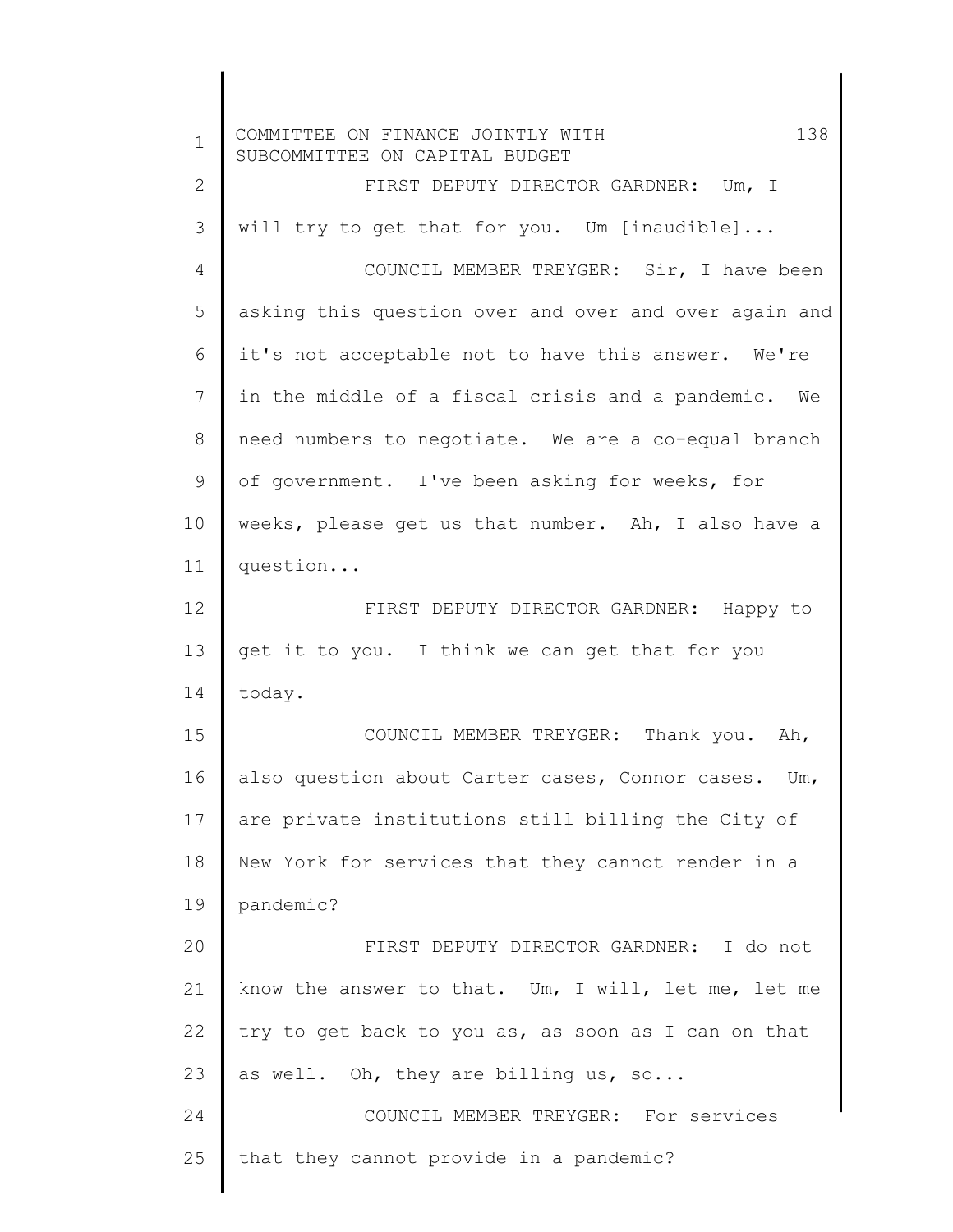| $\mathbf 1$  | 139<br>COMMITTEE ON FINANCE JOINTLY WITH<br>SUBCOMMITTEE ON CAPITAL BUDGET |
|--------------|----------------------------------------------------------------------------|
| $\mathbf{2}$ | FIRST DEPUTY DIRECTOR GARDNER: It's,                                       |
| 3            | it's not, I do not know if they're, if they've                             |
| 4            | stopped providing all the services that they're                            |
| 5            | billing us for or not, but I will get you a more                           |
| 6            | detailed answer. They're still providing in many                           |
| 7            | cases remote services, right, so, so we're                                 |
| 8            | $[$ inaudible $]$                                                          |
| 9            | COUNCIL MEMBER TREYGER: Not physical                                       |
| 10           | therapy, I imagine.                                                        |
| 11           | FIRST DEPUTY DIRECTOR GARDNER:  and                                        |
| 12           | we're billing, and they're billing us for them.                            |
| 13           | COUNCIL MEMBER TREYGER: We're, we're                                       |
| 14           | spending hundreds of millions of dollars on them. We                       |
| 15           | should know what services are not being rendered                           |
| 16           | right now, especially in, in, in a crisis. Ah, also,                       |
| 17           | want to discuss very quickly other costs within DOE                        |
| 18           | budget. The N-MAP test, are you familiar with the N-                       |
| 19           | MAP test? It's a city assessment                                           |
| 20           | SERGEANT AT ARMS: Time.                                                    |
| 21           | COUNCIL MEMBER TREYGER:  which the                                         |
| 22           | state or federal government does not mandate. Do you                       |
| 23           | believe that this is an essential expense moving,                          |
| 24           | because this was still kept in the city budget, in                         |
| 25           | addition to Thrive consultants who cannot provide any                      |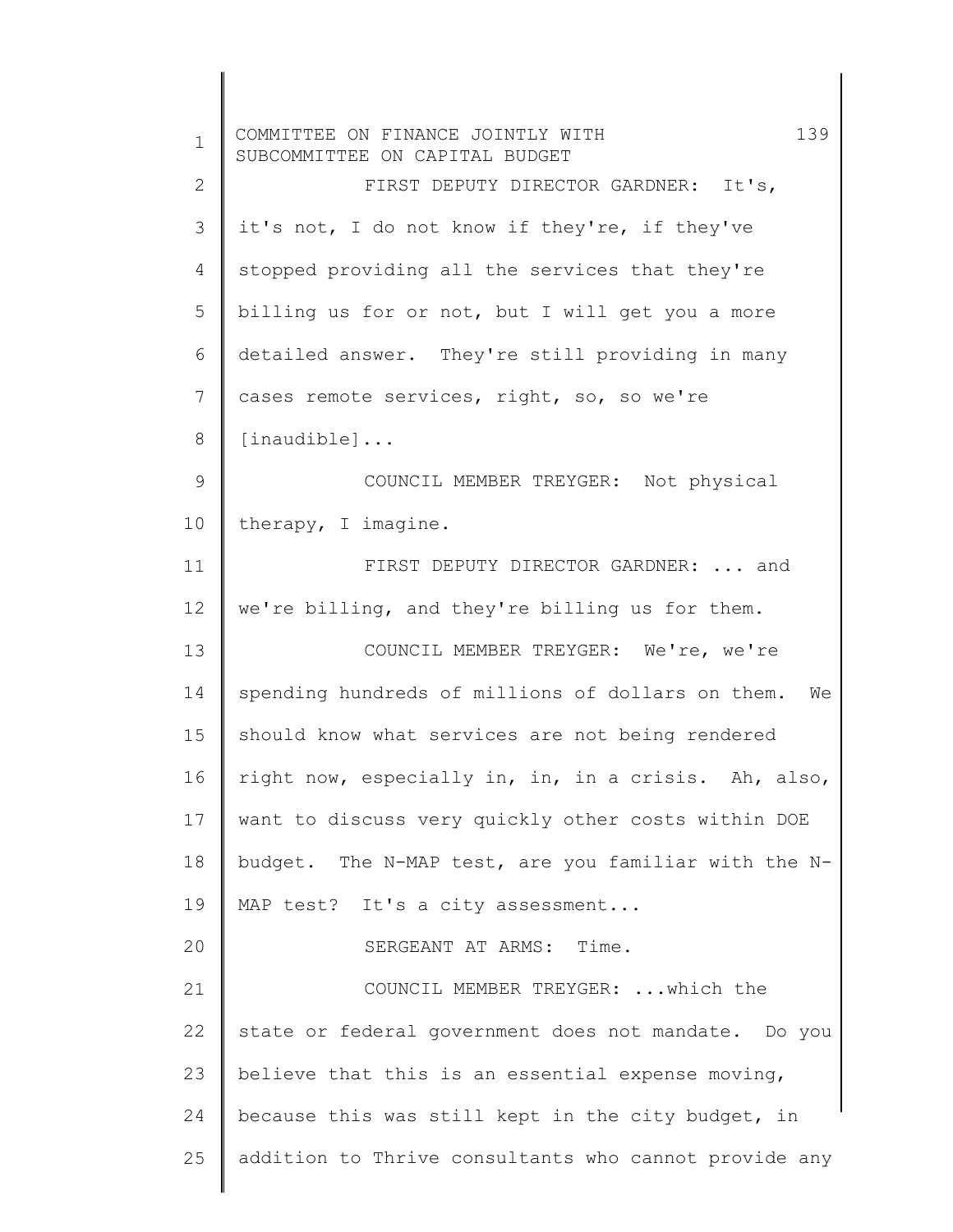1 2 3 4 5 6 7 8 9 10 11 12 13 14 15 16 17 18 19 20 21 22 23 24 25 COMMITTEE ON FINANCE JOINTLY WITH 140 SUBCOMMITTEE ON CAPITAL BUDGET direct services to our children. Do you consider an N-MAP city test, which is not mandated, and Thrive consultants, which are not mandated, to be essential expenses for the DOE's budget? FIRST DEPUTY DIRECTOR GARDNER: Um, I'm not, I'm not that familiar with the, with the particular test that you're talking about. But, obviously, ah, it's very important that we assess students' progress. Ah, we are also very concerned, even more so now, about the, ah, about mental health, especially regarding, ah, our students have been through a sort of traumatic once-in-a-lifetime experience. CHAIRPERSON DROMM: OK, thank you very much, Chair Treyger, and we'll follow up with other questions later on, but we need to move to the next Council Member. Thank you. SPEAKER JOHNSON: Ah, Chair Dromm, it's, ah, it's, ah, Corey. Ah, it's 1 o'clock, so why don't we give the First Deputy, ah, Director, a fiveminute break, and then we'll come back and the council members that are in queue can then get through their questions. I mean, the committee counsel is keeping track, but I see Menchaca, Miller,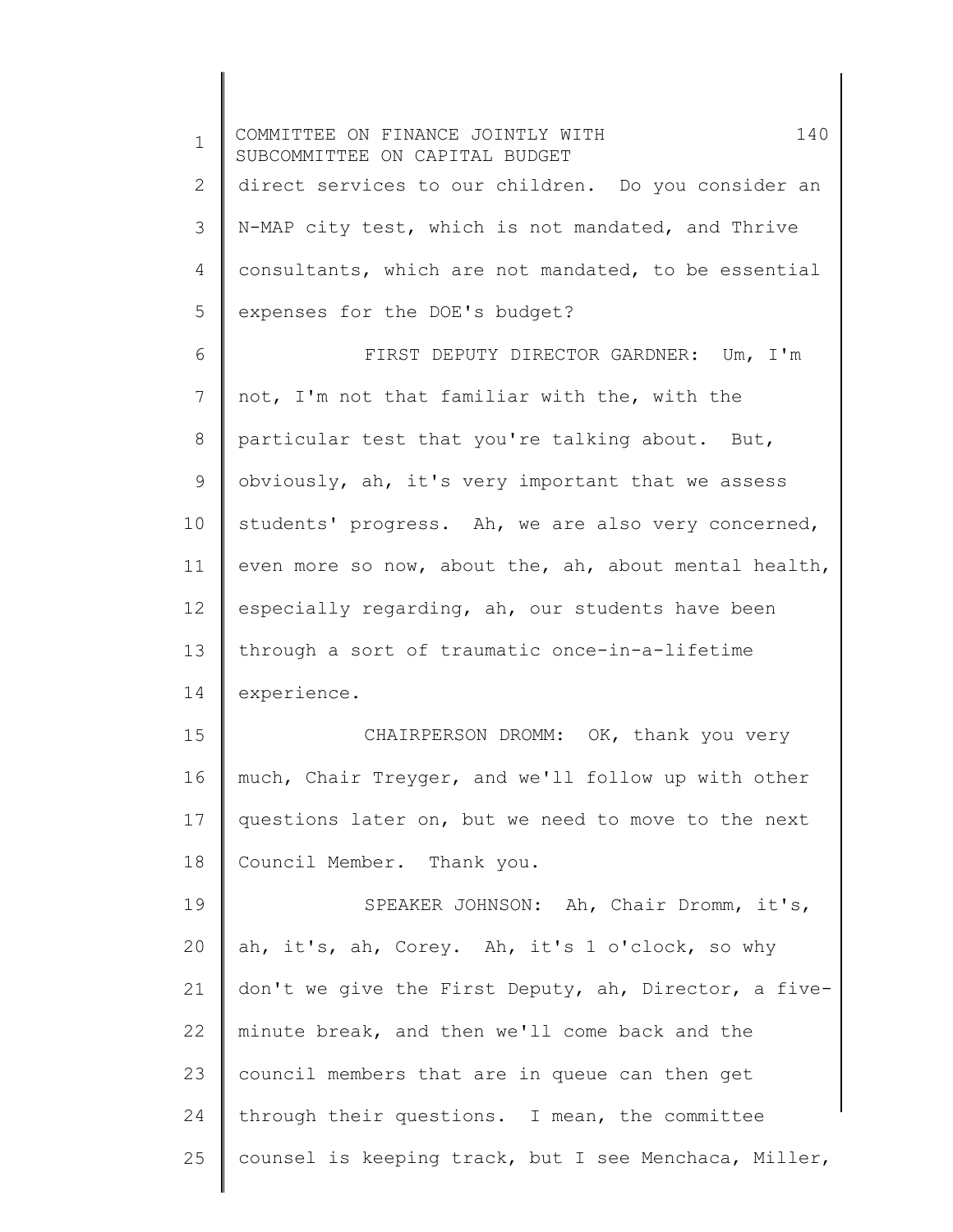1 2 3 4 5 6 7 8 9 10 11 12 13 14 15 16 17 18 19 20 21 22 23 24 25 COMMITTEE ON FINANCE JOINTLY WITH 141 SUBCOMMITTEE ON CAPITAL BUDGET Louis, Borelli, Koslowitz, Brannan, and Rodriguez. So, Ken, go take a five-minute break and, ah, Chair Dromm, if it's OK we'll, we'll reconvene in five minutes. FIRST DEPUTY DIRECTOR GARDNER: Thank you. CHAIRPERSON DROMM: Absolutely, thank you. SPEAKER JOHNSON: I see that the First Deputy Director is back. Ah, Chair Dromm, are you there? COMMITTEE COUNSEL: Chair Dromm is coming back online momentarily. SPEAKER JOHNSON: OK. Ah, Chair Dromm, if you want to begin again, we have the First Deputy back and if you want to begin calling on council members. CHAIRPERSON DROMM: Thank you very much, Mr. Speaker. OK. Ah, we'll have committee counsel announce our next, ah, Council Member. COMMITTEE COUNSEL: We have Council Member Koslowitz, followed by Council Member Louis, followed by Council Member Miller.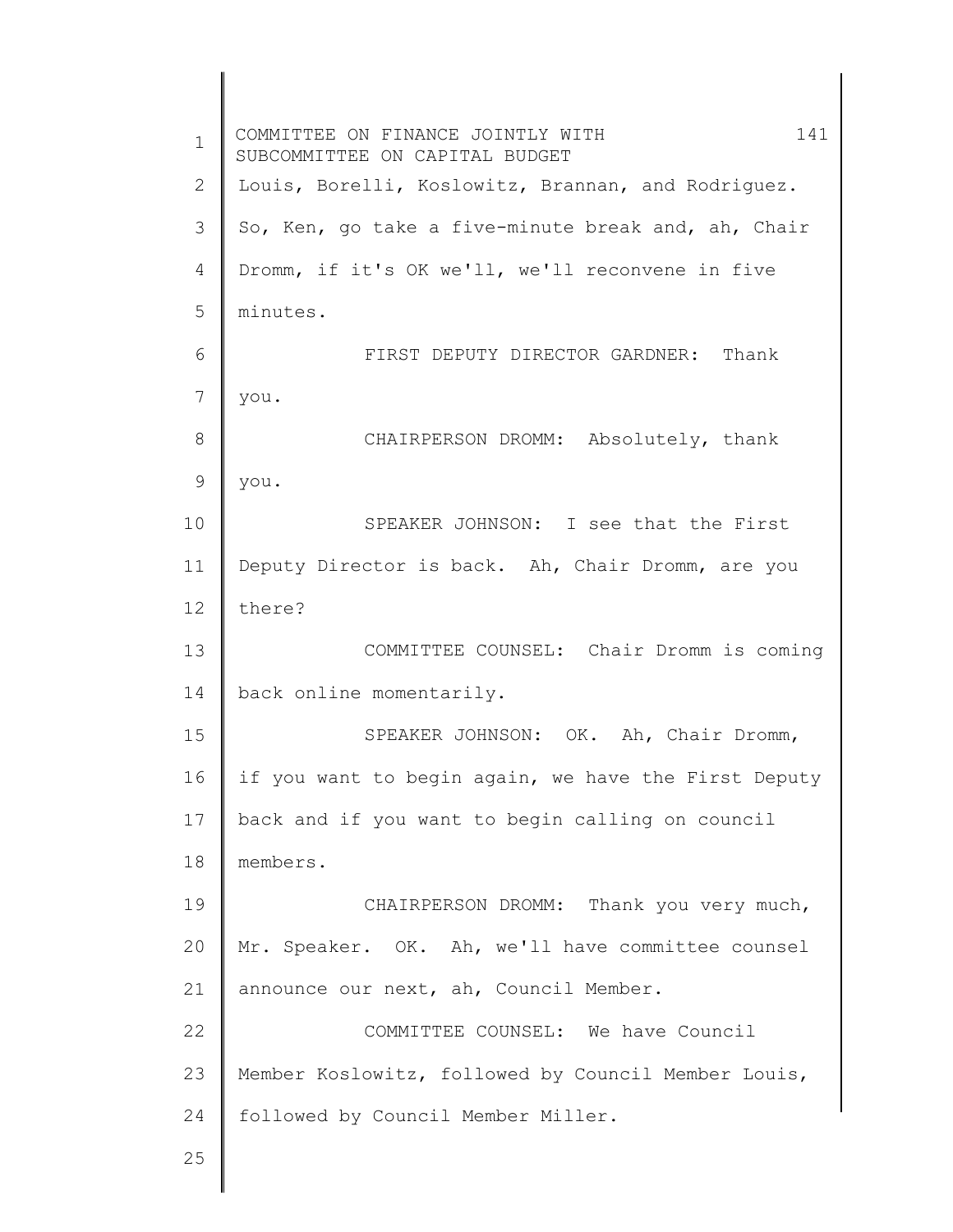1 2 3 4 5 6 7 8 9 10 11 12 13 14 15 16 17 18 19 20 21 22 23 24 25 COMMITTEE ON FINANCE JOINTLY WITH 142 SUBCOMMITTEE ON CAPITAL BUDGET COUNCIL MEMBER KOSLOWITZ: Thank you. I also want to lend my voice to look again and please do not cut the Summer Youth Employment Program. It is vital for our children to be able to have that program. Also, seniors. Seniors have suffered bitterly through this pandemic, as many other people have. But the food that they are getting is really insufficient. Six days of sardines is not a meal for seniors, or anybody. And I think that you have to look at the nutritional values of what we are giving our seniors. My other thing is about capital. I have a library in my district in Rego Park that was, when it first came out in 1993 it was 12 million dollars. In 2018 the mayor came to the town hall meeting. The price now was up to 33 million dollars. There was 20 million dollars put in the budget from '93 to 2018. Now they needed 33 million dollars, and the mayor graciously put in the other 13 million dollars at the town hall meeting. Two weeks ago I just got a call that the price of the library has gone up. I heard an estimate of maybe 17 million. I don't what kind of library that they want to do. Doesn't anybody look at the capital projects and what's going on, and why is this happening? This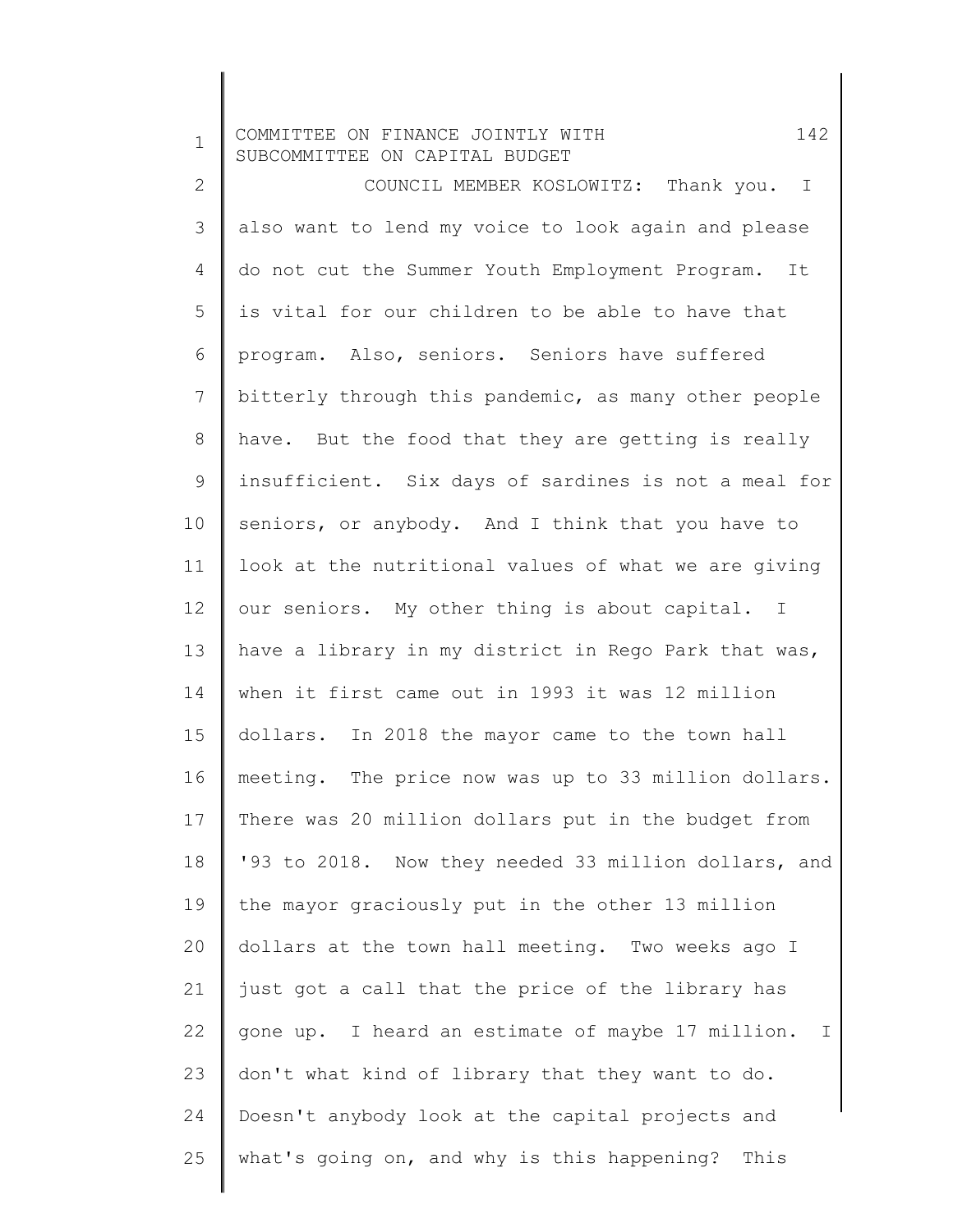1 2 3 4 5 6 7 8 9 10 11 12 13 14 15 16 17 18 19 20 21 22 23 24 25 COMMITTEE ON FINANCE JOINTLY WITH 143 SUBCOMMITTEE ON CAPITAL BUDGET groundbreaking was supposed to be in 2021, before I left the council. This project has gone through three borough presidents and three mayors, and it's still now in limbo. Does anybody look at the budget and watch it on capital projects? CHAIRPERSON DROMM: Ken, you're muted. FIRST DEPUTY DIRECTOR GARDNER: Sorry about that, yeah, it's a, it's a technology issue here. Um, obviously, ah, we constantly are, are looking at, at projects and budgets for them. Um, one of the things that we have, ah, you know, worked extremely hard on, ah, is that the fact that, I'm not going to deny this, that, that some projects really see large escalations, um, in the cost and that is why, ah, we invested in the, the, the CPSD and the front-end planning unit, um, and, ah, you know, a lot of times the, the, the true cost of the projects don't get known until we have people on site looking at the, at the actual work that needs to be done and what other things, whether it's environmental remediation or anything else might also be required. Ah, but I share your concern and frustration. Ah... COUNCIL MEMBER KOSLOWITZ: We're talking about 17 years, 17 years. I was in construction. I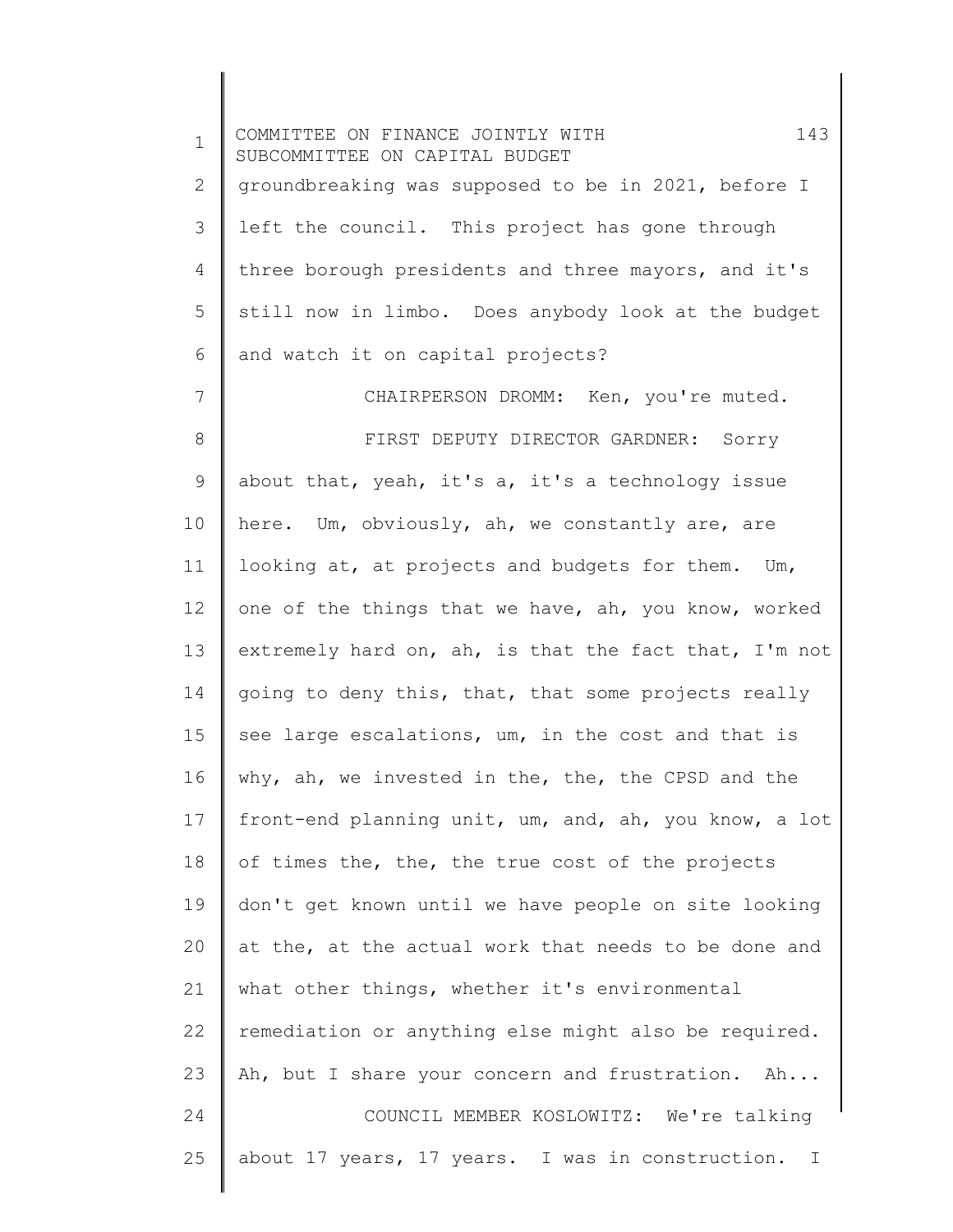1 2 3 4 5 6 7 8 9 10 11 12 13 14 15 16 17 18 19 20 21 22 23 24 25 COMMITTEE ON FINANCE JOINTLY WITH 144 SUBCOMMITTEE ON CAPITAL BUDGET did the books for construction companies. And I know what the costs are and I that there are delays. But this is ridiculous. FIRST DEPUTY DIRECTOR GARDNER: Ah, we agree. Ah, you know, we, we need to do better. Ah, we've been pushing on this, ah, you know, for six years. Ah, in some places we're doing much better. But clearly this is a case where, where the project keeps escalating in cost. There were unforeseen remediation costs in this project, ah, as I understand it. But, ah, we agree with you and we need to continue to work harder and push on these projects, about getting good cost estimates before we, we go ahead, as opposed to starting off with one number and escalating and escalating, ah, before the project is finished. COUNCIL MEMBER KOSLOWITZ: Well, you know, I want to say thank you, but I can't say thank you because I want to be the person to break ground because I've been working on this for so many years. FIRST DEPUTY DIRECTOR GARDNER: I appreciate that, Council Member. COUNCIL MEMBER KOSLOWITZ: Thank you.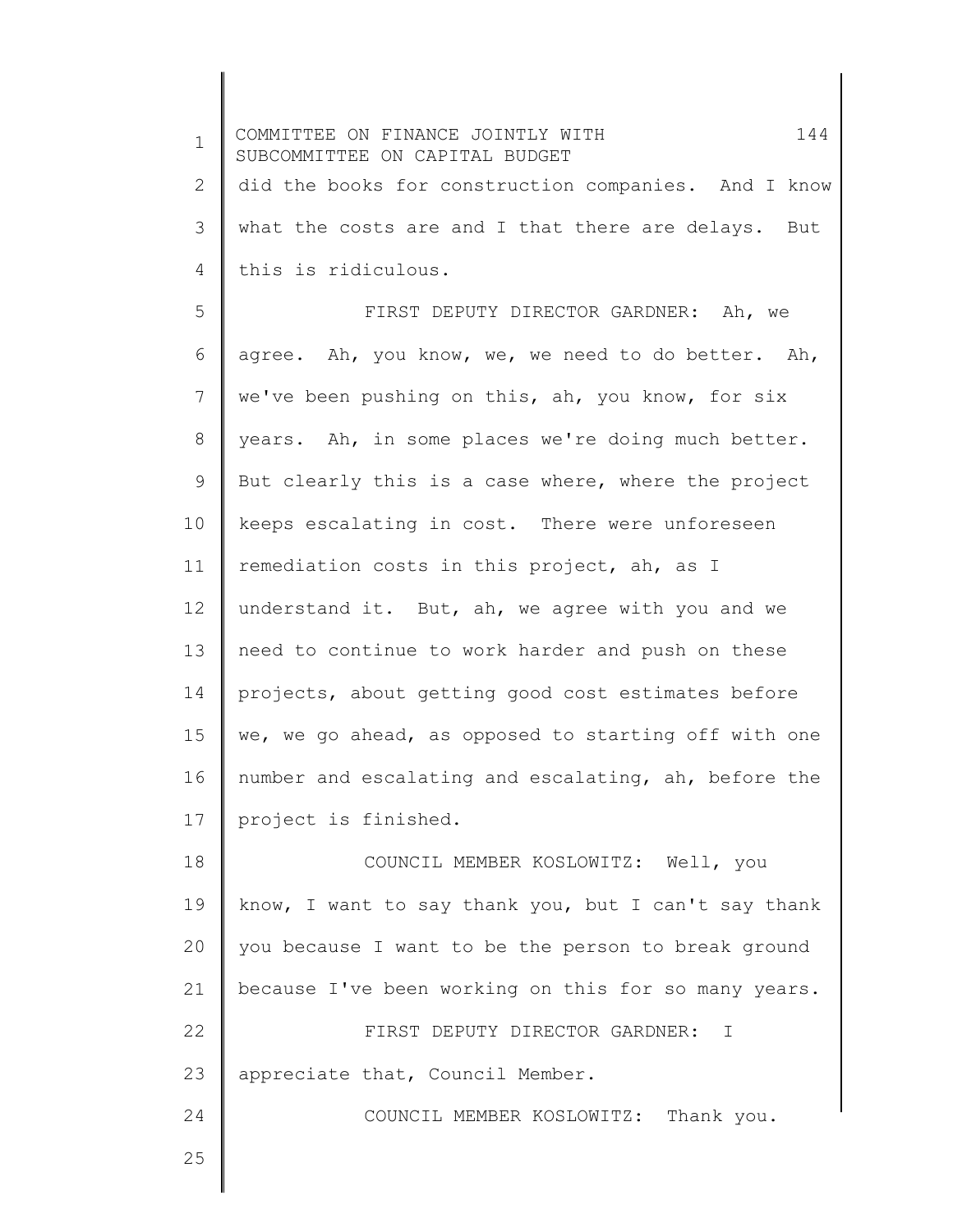1 2 3 4 5 6 7 8 9 10 11 12 13 14 15 16 17 18 19 20 21 22 23 24 25 COMMITTEE ON FINANCE JOINTLY WITH 145 SUBCOMMITTEE ON CAPITAL BUDGET CHAIRPERSON DROMM: Thank you. We'll now go to our next, ah, Council Member. COMMITTEE COUNSEL: Council Member Louis, followed by Council Member Miller, followed by Council Member Menchaca. SERGEANT AT ARMS: Council Member Louis, your time starts now. COUNCIL MEMBER LOUIS: Good afternoon. I want to thank the Speaker for getting our time extended. I want to thank you, Chair Dromm, for organizing this with the committee counsel. Um, I just have two quick questions, maybe three, um, and the Majority Leader and other colleagues have addressed, ah, the SYEP conundrum and the elimination of that program several times already. Um, and I just want to reiterate it with a follow-up, um, question. With the highest months of gang and gun violence coming up in the summer months, what is the administration thinking about regarding funding priorities, MOCJ, CMS, um, funding and new contracts? Ah, second question, 170 million was provided for food access and food insecurity during COVID. But that's not reflected in the executive budget. It's only 75 million reflected. So will additional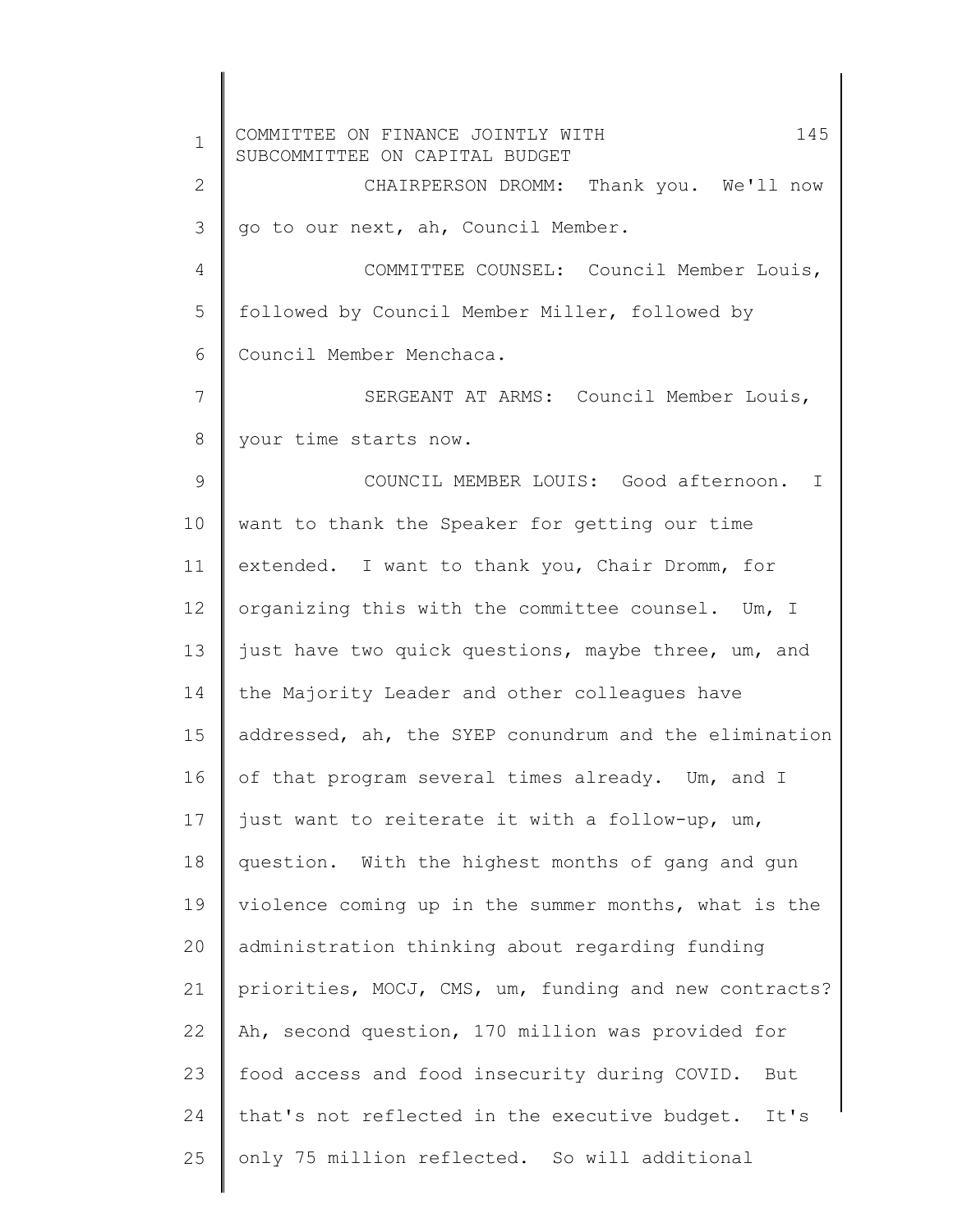| $\mathbf 1$ | 146<br>COMMITTEE ON FINANCE JOINTLY WITH<br>SUBCOMMITTEE ON CAPITAL BUDGET |
|-------------|----------------------------------------------------------------------------|
| 2           | funding be added to, ah, the, before the adoption,                         |
| 3           | um, since all the funding isn't currently reflected?                       |
| 4           | And the third question is New York City provided                           |
| 5           | 20,000 hotel rooms, um, for first responders,                              |
| 6           | homeless clients, and medical staff, and I wanted to                       |
| 7           | know if the federal government doesn't provide the                         |
| 8           | funding, um, and it ceases what will the                                   |
| 9           | administration do? What's the next steps with                              |
| 10          | providing funding for that, as well as domestic                            |
| 11          | violence survivors? Thank you.                                             |
| 12          | FIRST DEPUTY DIRECTOR GARDNER: Just to                                     |
| 13          | address your, your last question first, um, regarding                      |
| 14          | the, the cost of, of hotels for, um, ah, first                             |
| 15          | responders and, ah, homeless. Ah, those additional                         |
| 16          | costs, ah, should be reimbursable by FEMA, ah, that's                      |
| 17          | our expectation. So, so that's, um, at least some                          |
| 18          | cost that we won't face. Ah, with regard to, um,                           |
| 19          | CMS, ah, ah, we took, um, production exec but plan to                      |
| 20          | utilize the providers, canvas for social distancing,                       |
| 21          | ah, provide food to vulnerable residents, and                              |
| 22          | distribute PPE throughout the community. Ah, this                          |
| 23          | work will be supported with federal funding. So we                         |
| 24          | were able to take the reduction there, but utilize                         |
| 25          | those groups in a different way. Um, did I miss                            |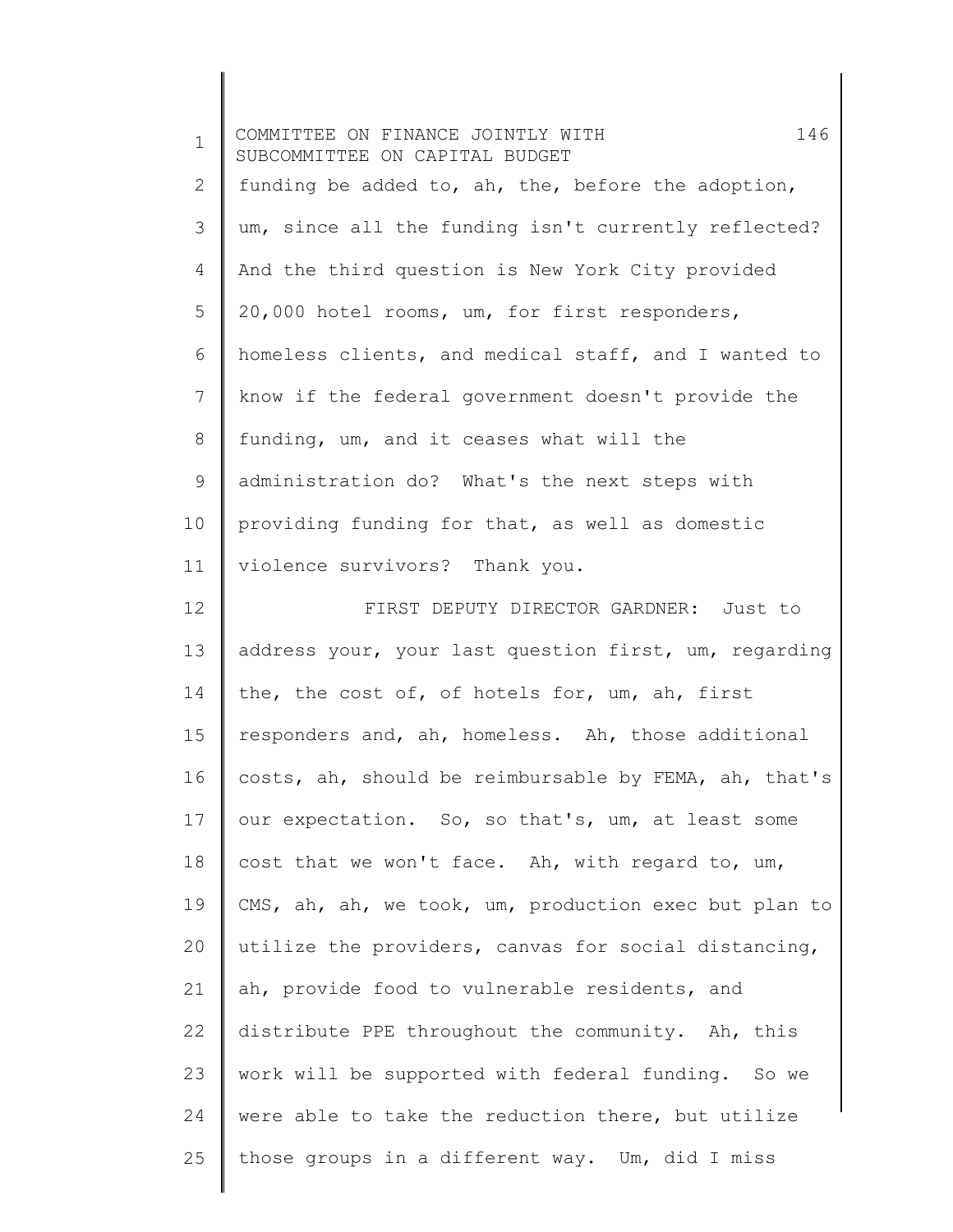1 2 3 4 5 6 7 8 9 10 11 12 13 14 15 16 17 18 19 20 21 22 23 24 25 COMMITTEE ON FINANCE JOINTLY WITH 147 SUBCOMMITTEE ON CAPITAL BUDGET something 'cause I feel like I'm leaving something out? CHAIRPERSON DROMM: Council Member? COUNCIL MEMBER LOUIS: Yeah, I was muted, sorry. Um, will there be additional, ah, CMS contracts added in, um, amidst like COVID, will there be additional ones? And for DV survivors, what is, what is the supportive services the administrative, ah, the administration is thinking about regarding DV survivors for housing and supportive services? Thank you. FIRST DEPUTY DIRECTOR GARDNER: Um, ah, during this unprecedented challenge, ah, facing New York City, ah, we've taken a variety of steps to provide services to survivors, ah, engage with providers, collaborate across city agencies, and publicly share information on resources. Ah, the We Understand campaign, ah, provides vital resources for survivors. Ah, we advertise this in grocery stores, pharmacies, and laundromats, the places that are still open. Um, the, we have a COVID-19 response work group and they're preparing for potential increases in survivors seeking shelter due to COVID-19 by seeking a state waiver to open additional DV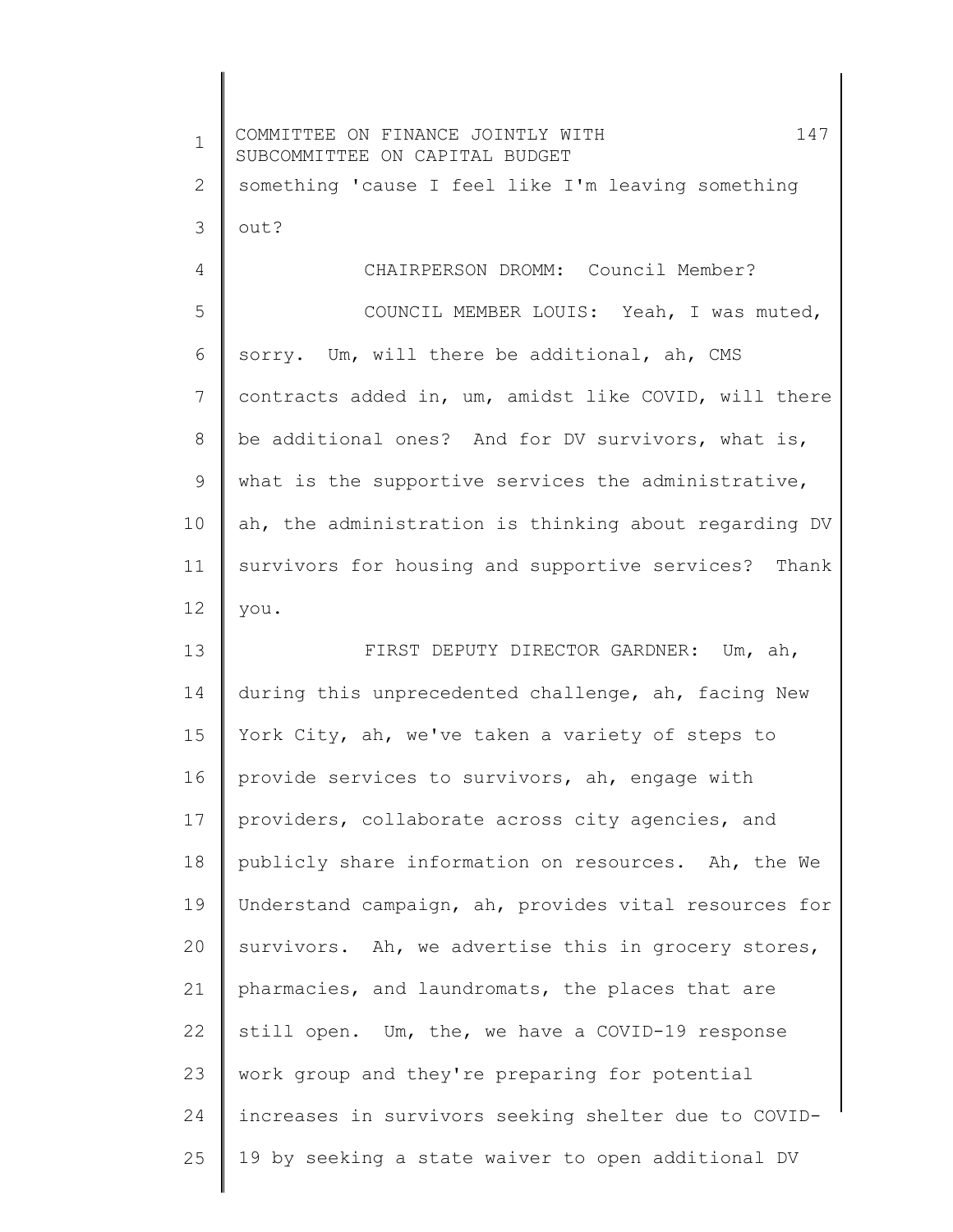| $\mathbf 1$  | 148<br>COMMITTEE ON FINANCE JOINTLY WITH<br>SUBCOMMITTEE ON CAPITAL BUDGET |
|--------------|----------------------------------------------------------------------------|
| $\mathbf{2}$ | shelter capacity and vacant commercial hotel rooms.                        |
| 3            | Right now that request is pending and discussions                          |
| 4            | with the state are ongoing. Ah, we provide quidance                        |
| 5            | to DV shelters, provide a screen for symptoms of                           |
| 6            | COVID-19 with the protocol and refer survivors and                         |
| 7            | their families to DHS, ah, DSS isolation spaces so                         |
| 8            | that we don't have obviously people who are COVID-                         |
| 9            | positive in the congregate setting. Ah, and that, I                        |
| 10           | think, is, ah, I think we've answered your question.                       |
| 11           | COUNCIL MEMBER LOUIS: And the last one                                     |
| 12           | was the, the 170 million that was provided for the                         |
| 13           | food services, ah, amidst COVID. There was only 75                         |
| 14           | million in the executive budget earmarked for, um,                         |
| 15           | FY21. I'm trying to figure out if the additional                           |
| 16           | funding will be added, 'cause it's only 170 million                        |
| 17           | now and 75 in the executive budget. Are you gonna                          |
| 18           | add that in the end? Thank you.                                            |
| 19           | FIRST DEPUTY DIRECTOR GARDNER: I'll have                                   |
| 20           | to get back to you on that. I don't have that, that,                       |
| 21           | that fact at my fingertips. But we will, we will get                       |
| 22           | out, that seems like something we should be able to                        |
| 23           | get you by the end of the day.                                             |
| 24           | COUNCIL MEMBER LOUIS: Thank you.                                           |
| 25           |                                                                            |
|              |                                                                            |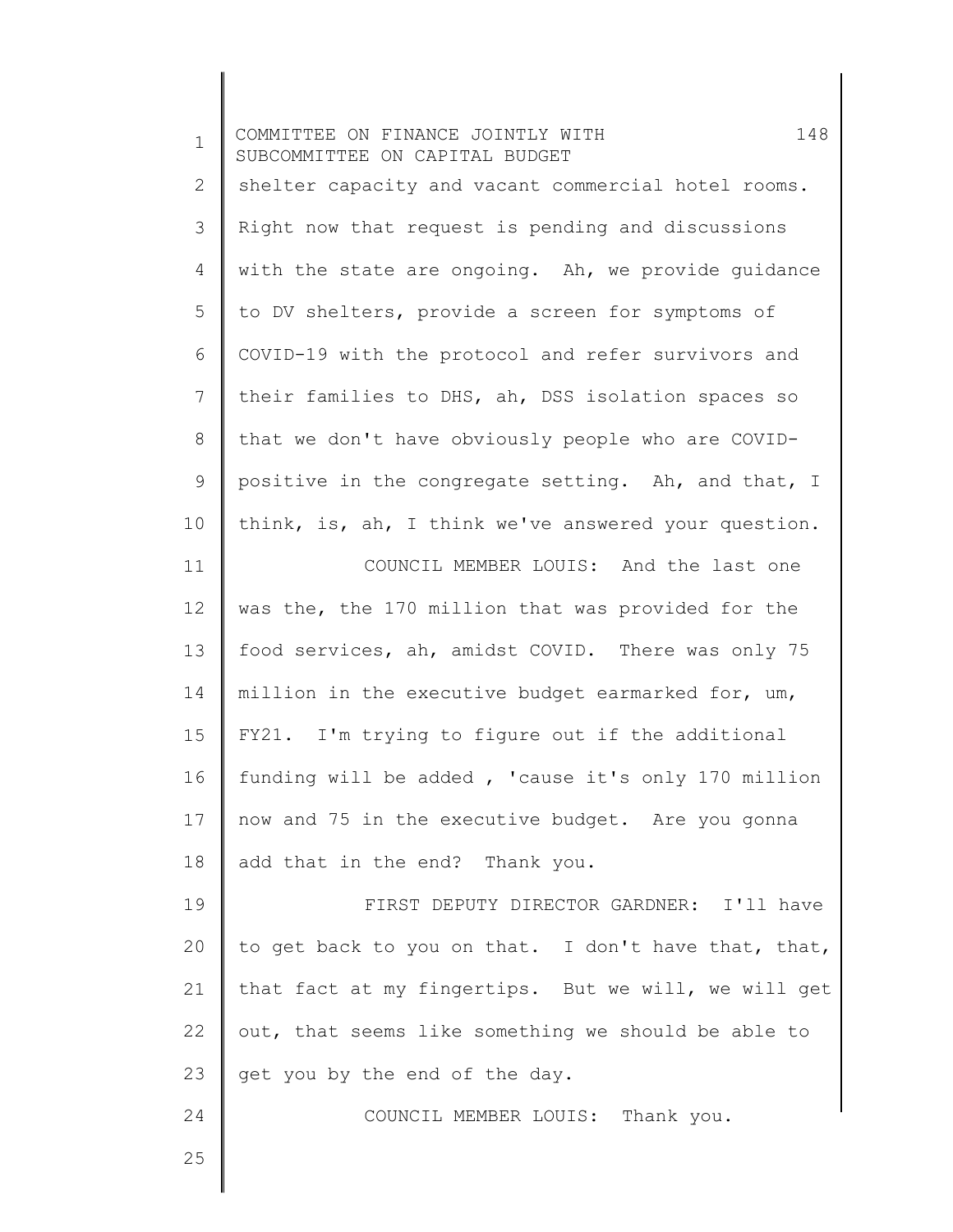1 2 3 4 5 6 7 8 9 10 11 12 13 14 15 16 17 18 19 20 21 22 23 24 25 COMMITTEE ON FINANCE JOINTLY WITH 149 SUBCOMMITTEE ON CAPITAL BUDGET CHAIRPERSON DROMM: May I also add to that, where will that money be distributed, or how are you thinking of distributing that money? FIRST DEPUTY DIRECTOR GARDNER: OK, Chair, we'll, we'll, we'll add that to our, our answer. CHAIRPERSON DROMM: OK, thank you. FIRST DEPUTY DIRECTOR GARDNER: Thank you. COMMITTEE COUNSEL: Council Member Miller, followed by Council Member Menchaca, followed by Council Member Rodriguez. SERGEANT AT ARMS: Council Member Miller, your time starts now. COUNCIL MEMBER MILLER: OK, good afternoon everyone. Can you hear me? FIRST DEPUTY DIRECTOR GARDNER: Yes. COUNCIL MEMBER MILLER: OK, great. So, um, ah, first of all I want to Chair Dromm and certainly I want to thank SPEAKER JOHNSON: For ensuring that the voice of all the members of the council and their constituency are being heard here today. This is very important. This has been coined the, the budget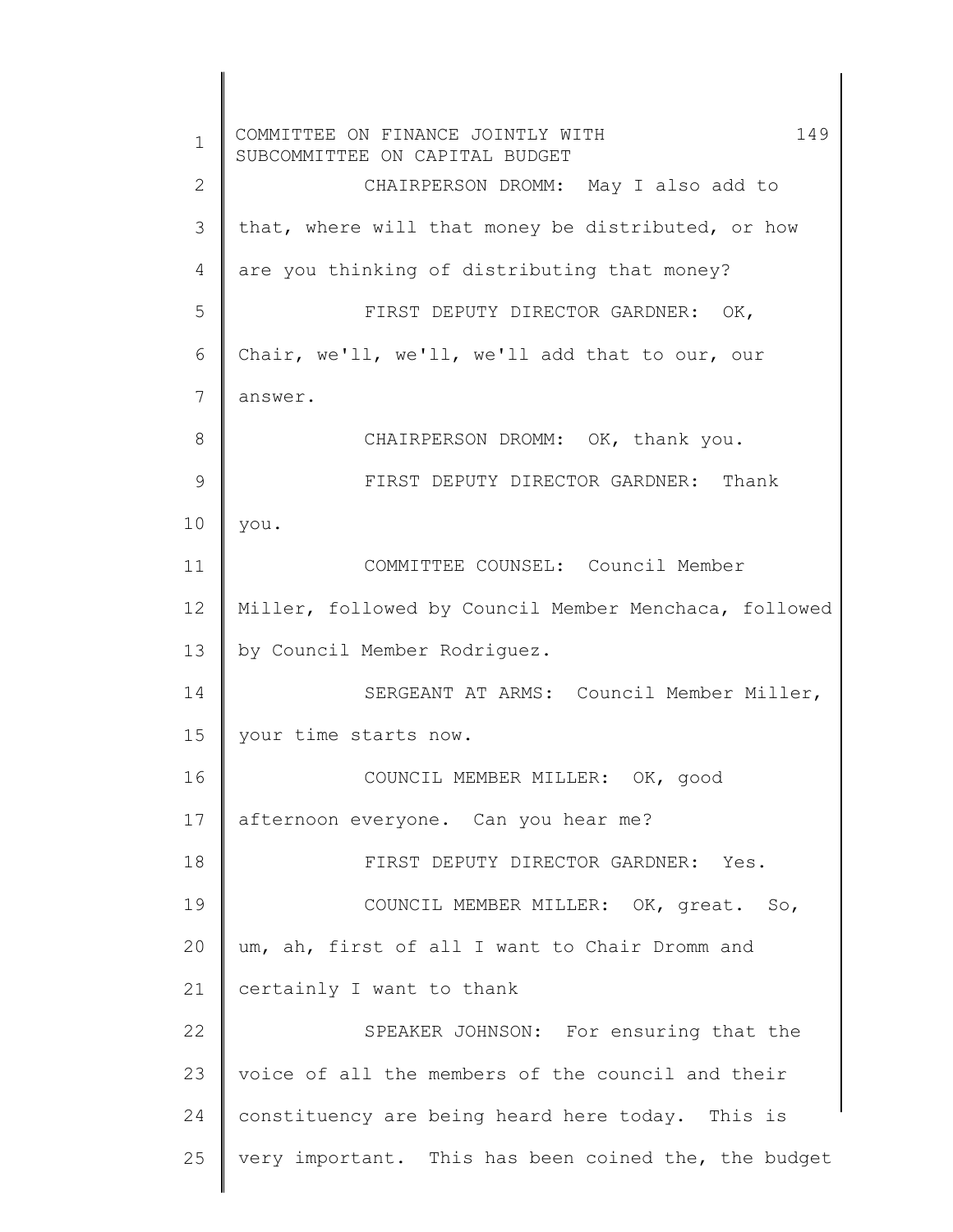1 2 3 4 5 6 7 8 9 10 11 12 13 14 15 16 17 18 19 20 21 22 23 24 25 COMMITTEE ON FINANCE JOINTLY WITH 150 SUBCOMMITTEE ON CAPITAL BUDGET of COVID-19 and so we want to make sure that, um, all of those communities, particularly those that have been disproportionately impacted are, are being reflected in this budget here as, and as, ah, ah, Chair Gibson mentioned how important that it is for the capital projects and infrastructure, ah, that created this disparities, um, to happen as we move forward and we're talking about things likes hospitals, education, transportation, and so forth. So that on, on the capital side, and certainly, um, I want to talk about the, the, the human capital as well. So my first question would be, um, does the city have a plan? Ah, what would be the process for providing health benefits for surviving members of the municipal work force who have died in the line of duty due to COVID-19. And, and then, um, I want to talk, I want to ask about, ah, ah, what I have not seen in, ah, anywhere as of yet, EDC and, ah, this budget and whether or not there was a funding reduction or PEGs to, ah, services such as the ferry, which is being, obviously, subsidized at \$10.43 per trip, and the projected expansion, including capital expansion of, of, of hundreds of millions of dollars. Ah, we will see that, um, move forward? And then,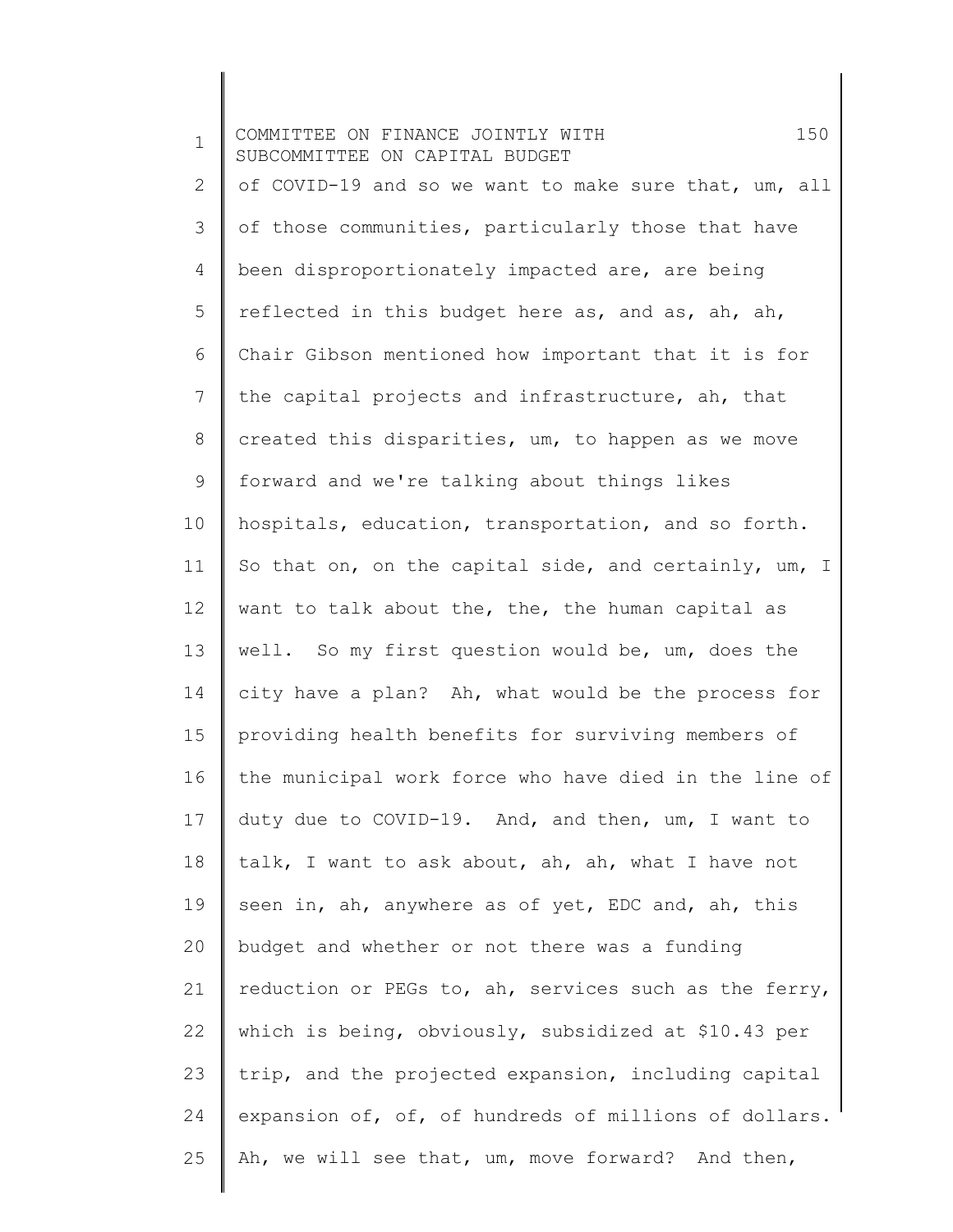| $\mathbf 1$ | 151<br>COMMITTEE ON FINANCE JOINTLY WITH<br>SUBCOMMITTEE ON CAPITAL BUDGET |
|-------------|----------------------------------------------------------------------------|
| 2           | um, finally, ah, our not-for-profit vendors who have                       |
| 3           | yet to be paid, ah, including early childcare, early                       |
| 4           | childcare services and so forth. Ah, I know that my                        |
| 5           | office probably, like many other of my colleagues,                         |
| 6           | are fielding, ah, calls from these organizations that                      |
| 7           | have yet to get paid, and so what can we go back and                       |
| 8           | tell them about, ah, their payment for services                            |
| 9           | rendered and, and, ah, how do they keep afloat? Let                        |
| 10          | me start with the, ah, payment for, or the benefits                        |
| 11          | for the surviving, um, survivors of, ah, the members                       |
| 12          | who have passed from COVID-19, the municipal work                          |
| 13          | force.                                                                     |
| 14          | FIRST DEPUTY DIRECTOR GARDNER: Thank you                                   |
| 15          | for the questions. Um, first I'd just like to say                          |
| 16          | that we value, ah, the families of our employees, ah,                      |
| 17          | who continue to work in this dangerous time and that                       |
| 18          | each of these deaths is a tragedy. Um, COVID-19 is,                        |
| 19          | is a nationwide issue and cities and states                                |
| 20          | throughout the nation need federal help. Ah, it is                         |
| 21          | appropriate here. This is a national problem. It is                        |
| 22          | appropriate for the federal government to step up and                      |
| 23          | come up with a federal national solution, ah, to                           |
| 24          | those issues. As the mayor has said, we stand with,                        |
| 25          | ah, our congressional partners, um, to push for, ah,                       |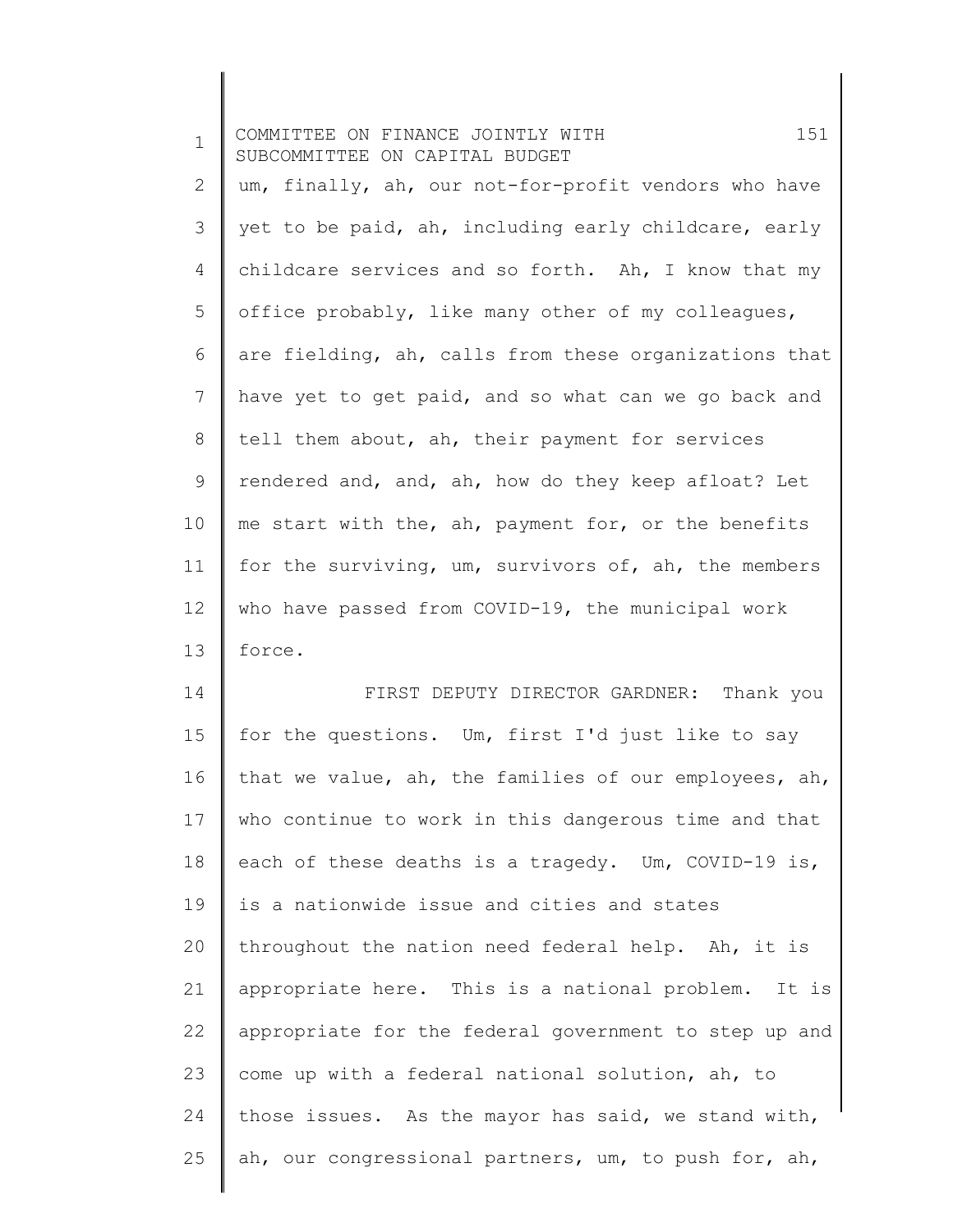| $\mathbf 1$  | 152<br>COMMITTEE ON FINANCE JOINTLY WITH<br>SUBCOMMITTEE ON CAPITAL BUDGET |
|--------------|----------------------------------------------------------------------------|
| $\mathbf{2}$ | the federal death benefit, um, for, for these types                        |
| 3            | of workers, um, and, you know, we feel that that's                         |
| 4            | the best and most appropriate thing going forward.                         |
| 5            | Um, with regard to the ferries, ah, there were cuts                        |
| 6            | to the ferries. Ah, EDC realized some savings due                          |
| 7            | to, ah, reduced service. However, given the, the                           |
| 8            | minimum contract requirements the savings are not                          |
| 9            | that great. EDC has in fact reduced the ferry                              |
| 10           | service by 30%, and they're utilizing smaller                              |
| 11           | vessels., ah, they've postponed, ah, service                               |
| 12           | increases that were previously planned for this                            |
| 13           | spring. Ah, and the, the city is continuing to                             |
| 14           | review potential additional savings from that system.                      |
| 15           | COUNCIL MEMBER MILLER: OK, so there,                                       |
| 16           | there is significant capital investment that has been                      |
| 17           | proposed. Can you speak to that, but also, um, I                           |
| 18           | believe that these families, ah, who have lost their                       |
| 19           | loved ones who were, ah, municipal workers are                             |
| 20           | entitled to about 90 days, ah, maybe six months of,                        |
| 21           | of, of death, of, of benefits, and then they would go                      |
| 22           | on the COBRA, which is pretty expensive in itself.                         |
| 23           | So, um, having lost a loved one is, is highly likely                       |
| 24           | that other members in the family are infected and are                      |
| 25           | going to incur, ah, ah, medical bills and for them                         |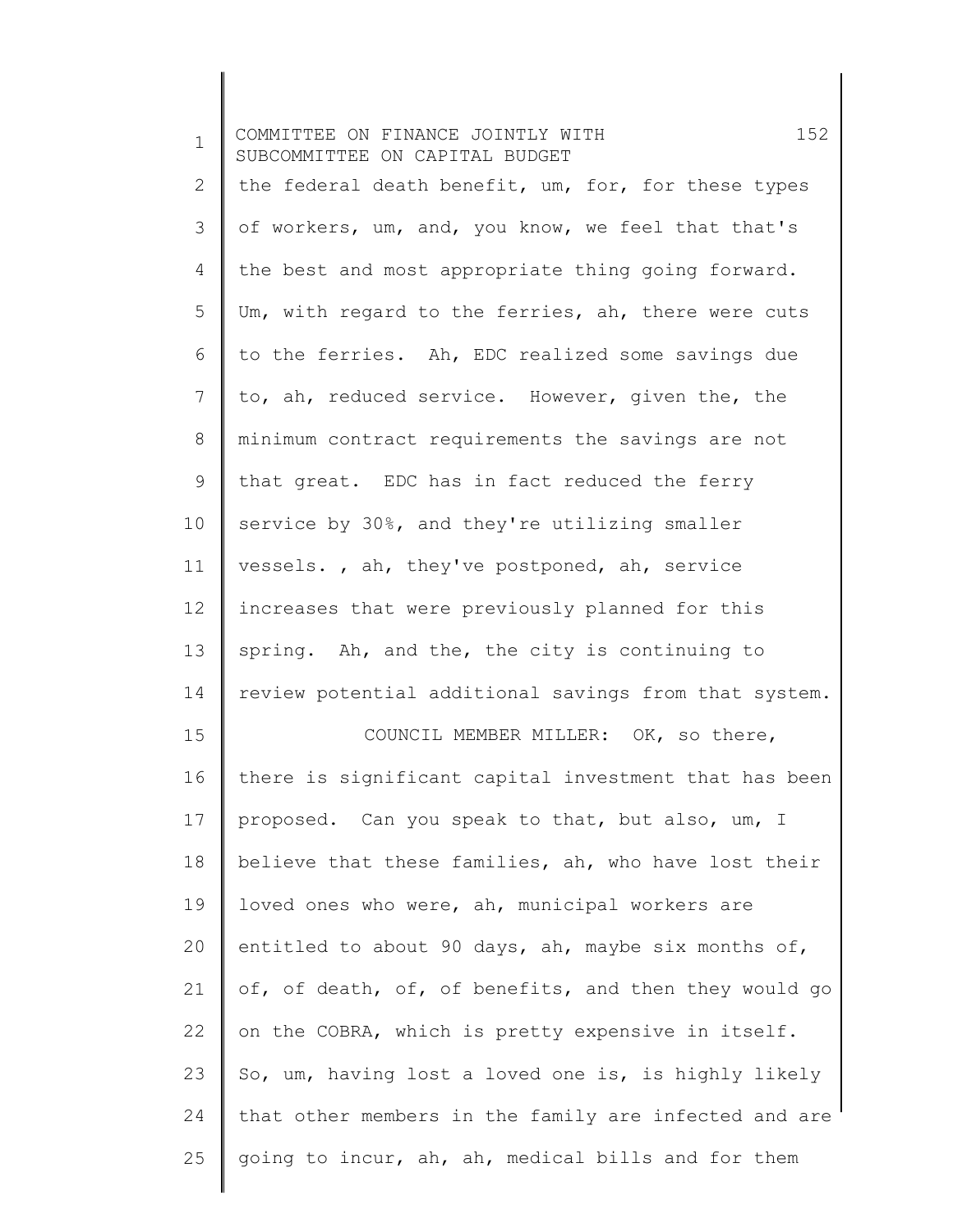1 2 3 4 5 6 7 8 9 10 11 12 13 14 15 16 17 18 19 20 21 22 23 24 25 COMMITTEE ON FINANCE JOINTLY WITH 153 SUBCOMMITTEE ON CAPITAL BUDGET not to have healthcare benefits provided in the foreseeable future would be a travesty on our part. So I'd hope that we have a, a real answer to that. SERGEANT AT ARMS: Time. CHAIRPERSON DROMM: Ken [inaudible] OK, sorry, go ahead, Rebecca. COMMITTEE COUNSEL: Council Member Menchaca, followed by Council Member Rodriguez, followed by Council Member Borelli. SERGEANT AT ARMS: Council Member Menchaca, your time starts now. COUNCIL MEMBER MENCHACA: Hi everyone. Thank you. Buena tardes. Ah, I wanted to make three different comments and, ah, end with a question. And the first one is accountability. Ah, I want to echo my colleague, ah, sentiment, that it is ridiculous and incredibly disrespectful that Director Hartzog is not here, ah, to talk with us, the City Council, ah, especially when we have the power as the council to propose our own budget and to push forward a people's budget and that she's not here, ah, I think is, is just wrong, and we need to fix that, ah, and I'm holding ourselves accountable at the City Council to ensure that that does not happen again as we move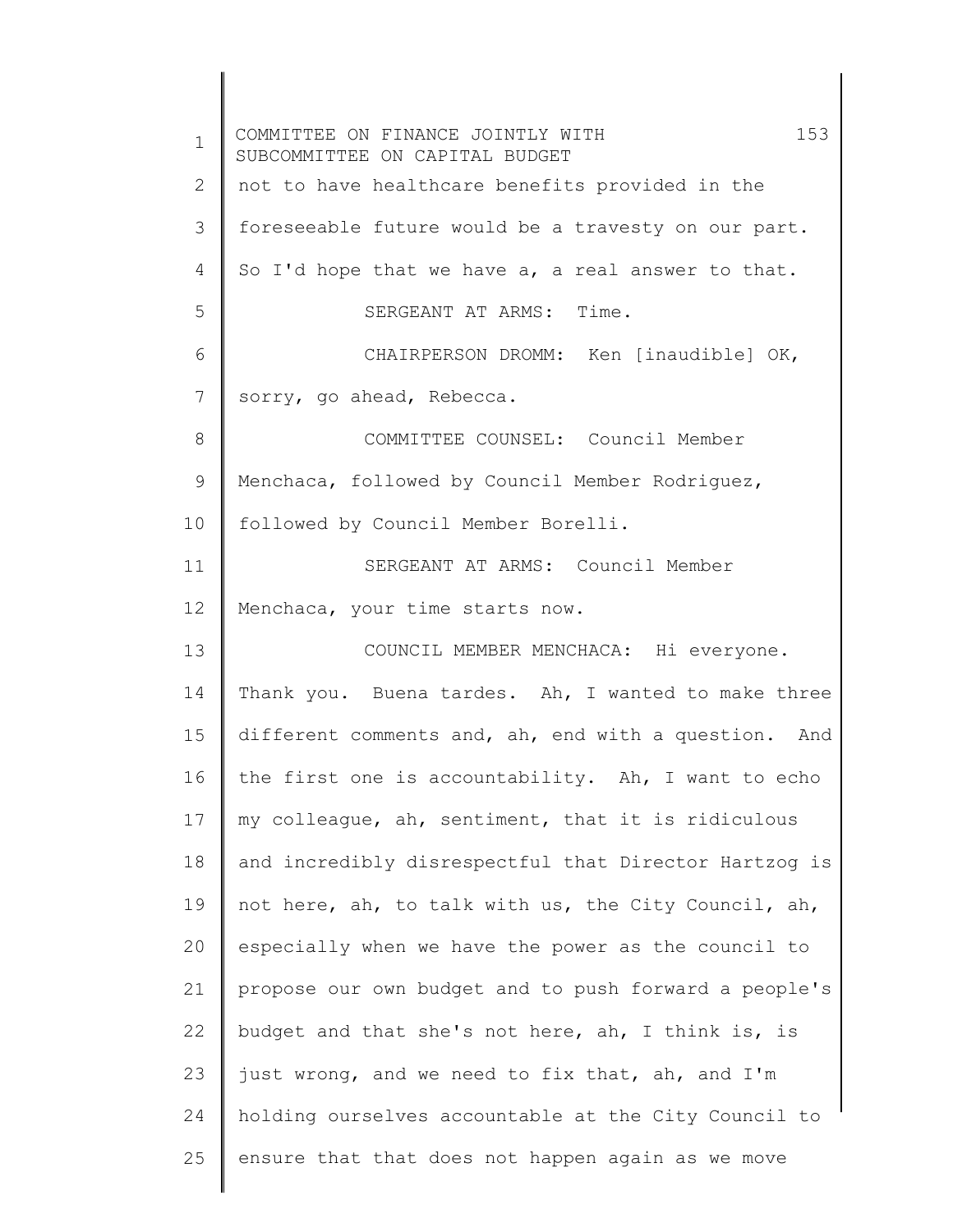1 2 3 4 5 6 7 8 9 10 11 12 13 14 15 16 17 18 19 20 21 22 23 24 25 COMMITTEE ON FINANCE JOINTLY WITH 154 SUBCOMMITTEE ON CAPITAL BUDGET forward through the executive budget hearings, um, so we can bring more accountability to this process that has been, ah, hard to understand, ah, a lot of dark spaces in this discussion. In many ways I feel like the stuff that's happening from the state down to the city is happening from the city mayor's office to the council and we need to rectify all that, and I'm hoping and, again, I'm gonna hold ourselves accountable at the City Council [inaudible] to ensure that that happens. Um, 'cause the truth is we're not united. I think that was a word that was used, ah, Hartzog used it in her, ah, ah, her words, her testimony that we were in partnership and in fact we, we are not in partnership. You're seeing a lot of division here, and I hope everyone is hearing it at home. On NYPD and SYEP the fact that we have all these officers coming on board. There's technology within the NYPD that we can remove, ah, and see savings of 230 million dollars, like the domain, ah, awareness system, which is surveillance, ah, which is bad for many of our communities. Um, and so we have a lot of work to do here. Um, and so, um, my first question is about undocumented immigrants and as the chair of the immigration committee I have been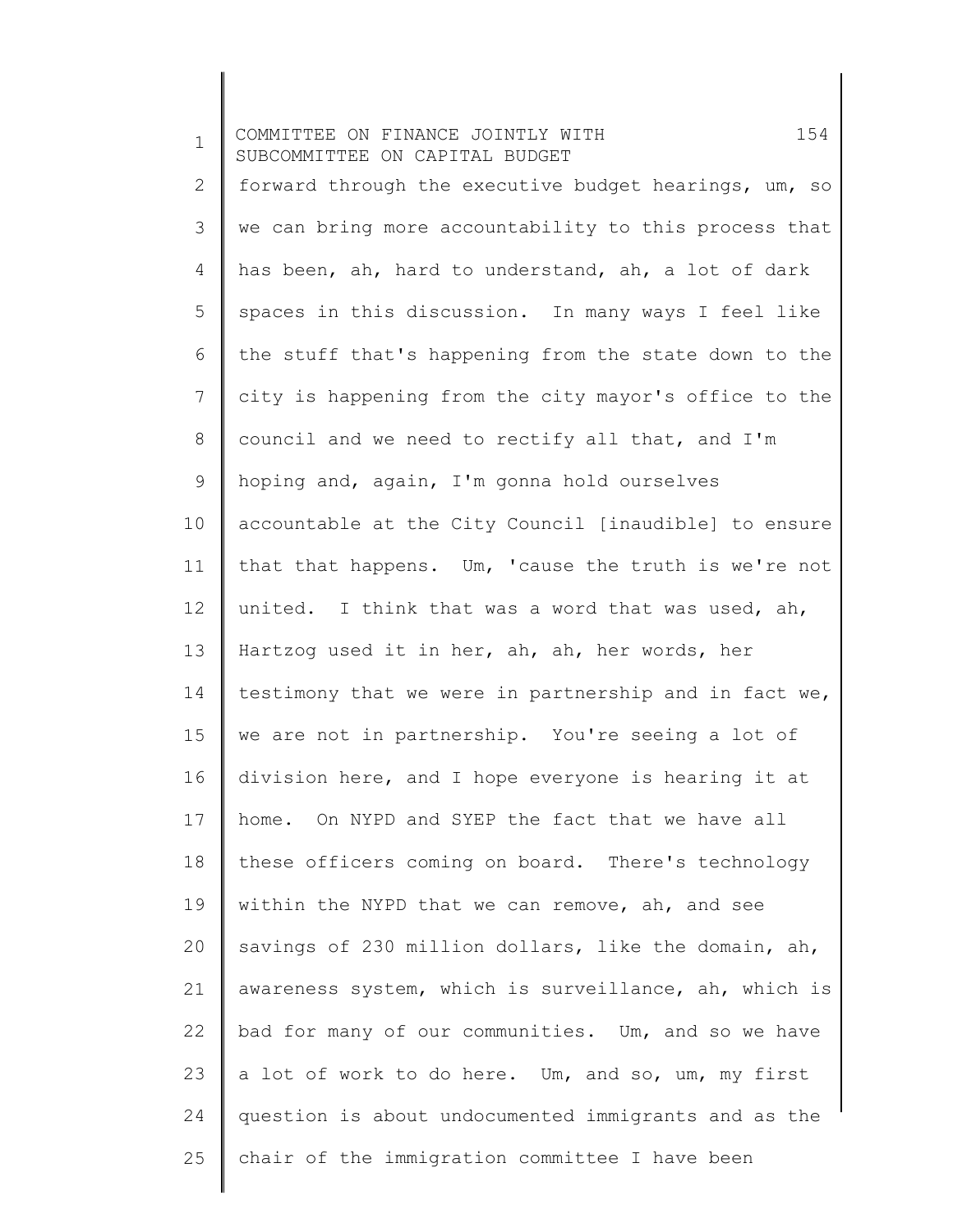| $\mathbf 1$ | 155<br>COMMITTEE ON FINANCE JOINTLY WITH<br>SUBCOMMITTEE ON CAPITAL BUDGET |
|-------------|----------------------------------------------------------------------------|
| 2           | incredibly concerned in calls with the mayor, who, by                      |
| 3           | the way, does not want to have conference calls with                       |
| 4           | us at the City Council, ah, which should change. I                         |
| 5           | asked him about whether or not or when we'll see a                         |
| 6           | budget, ah, allocation from city tax levy dollars for                      |
| 7           | undocumented immigrants on stimulus. And, ah, he                           |
| 8           | said that that's not gonna happen and we're gonna                          |
| $\mathsf 9$ | wait for our private partners to support us in that                        |
| 10          | direction. And so what's preventing us from doing                          |
| 11          | something for our undocumented immigrants from city                        |
| 12          | tax levy dollars?                                                          |
| 13          | FIRST DEPUTY DIRECTOR GARDNER: You know,                                   |
| 14          | I, I think what the, what the mayor said is correct,                       |
| 15          | that, that the city is looking to it, ah, partners to                      |
| 16          | help with those kinds of issues. It is a very tough                        |
| 17          | time, as you know, as we've been talking, ah,                              |
| 18          | throughout the day, ah, within the city budget. Um,                        |
| 19          | if, if we can partner with, with, ah, with others to,                      |
| 20          | to try to provide those services obviously that                            |
| 21          | means, ah, less cutting elsewhere.                                         |
| 22          | COUNCIL MEMBER MENCHACA: OK. So I quess                                    |
| 23          | what I'm saying is we're not aligned here. Ah, we                          |
| 24          | have an incredible group of immigrant communities who                      |
| 25          | are being left out and who pay into our tax levy and                       |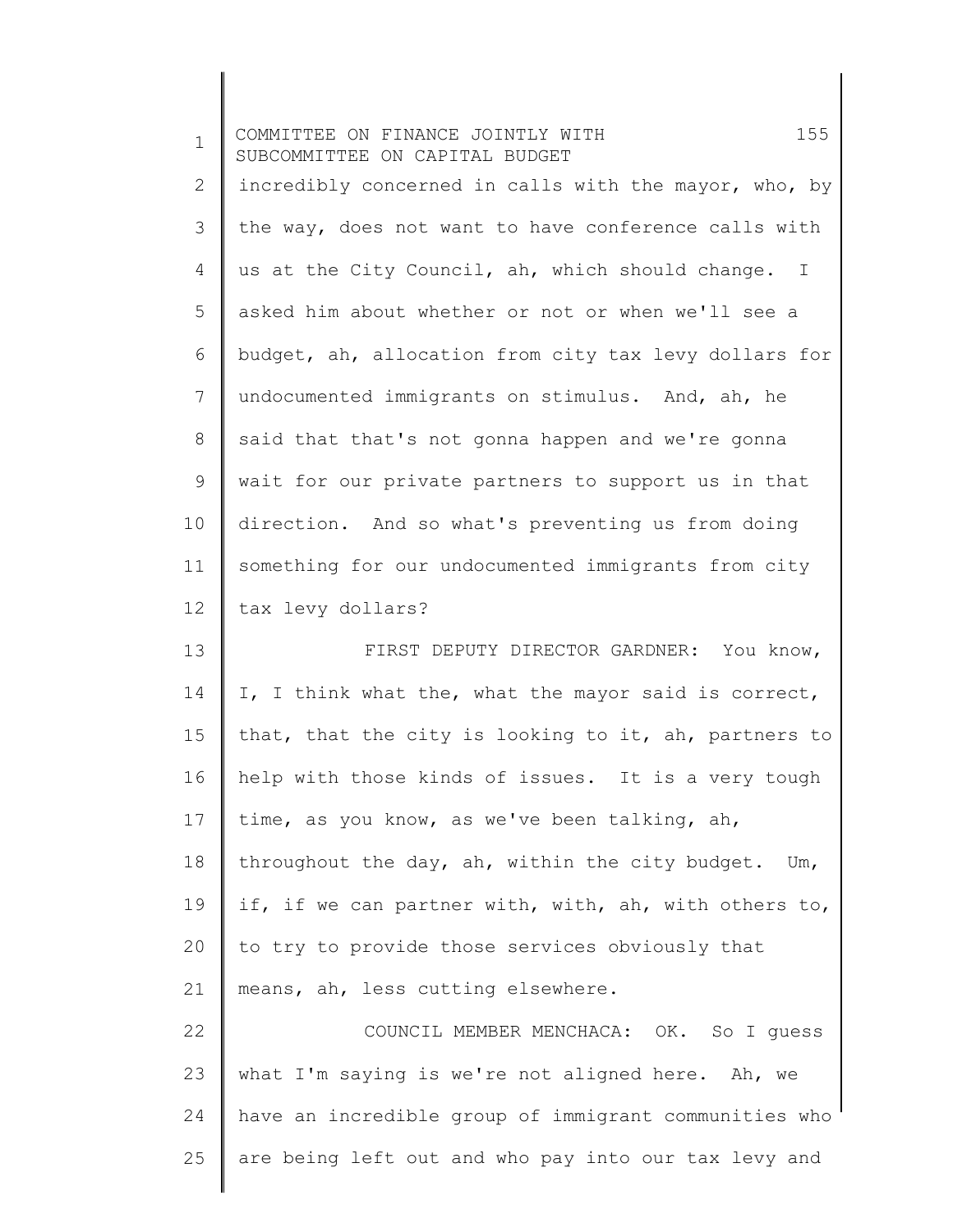1 2 3 4 5 6 7 8 9 10 11 12 13 14 15 16 17 18 19 20 21 22 23 24 25 COMMITTEE ON FINANCE JOINTLY WITH 156 SUBCOMMITTEE ON CAPITAL BUDGET we should be able to afford, ah, equal access to that and so I want to see a difference in that conversation as we move through the executive budget hearings. The second thing is, and really this is the last, I only have another minute and a half, um, I'm intrigued by this concept of young people and they're gonna inherit this budget for a long time, and I haven't heard too many opportunities that young people can actually have an impact on shaping this budget. And I know all of us adults here are trying our best to do our best for our community, especially our young people, but would OMB be open to working with the council to create a youth, ah, participatory budgeting, ah, conversation with young people to give them the question, how would they impact the budget? Where would they want of the cut certain things? Ah, for many years now the City Council has been working with organizations like Coro, who have been training young people to understand how the budget works. Ah, they've been working to build our capital budget programs. They are super savvy. They understand this, ah, in, in ways that are different from our perspective. We are, I've heard a lot of fear and anxiety in these conversations and I feel like our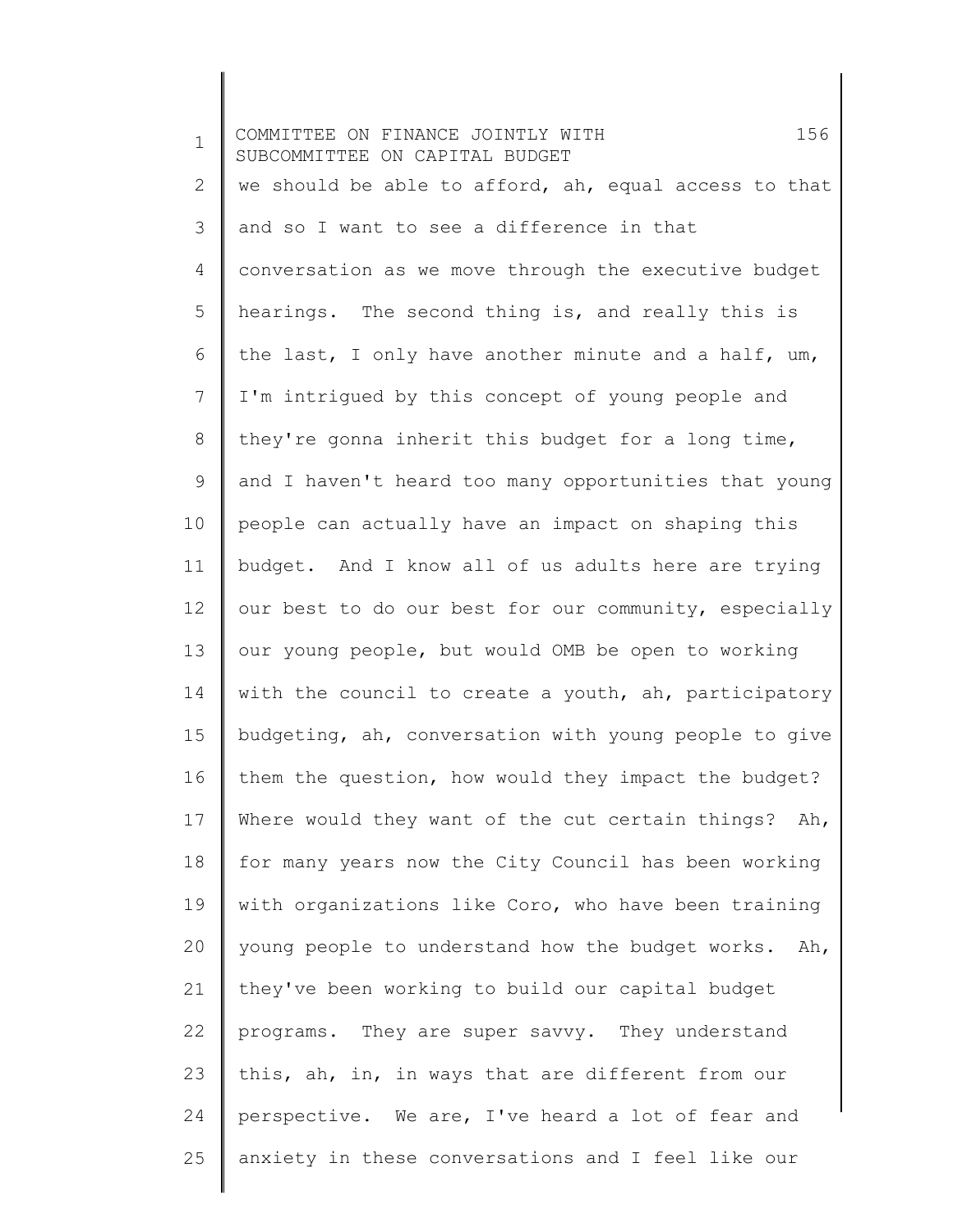| $\mathbf 1$  | 157<br>COMMITTEE ON FINANCE JOINTLY WITH<br>SUBCOMMITTEE ON CAPITAL BUDGET |
|--------------|----------------------------------------------------------------------------|
| $\mathbf{2}$ | young people can actually give us direction that we                        |
| 3            | don't have in these rooms and I'd like to empower                          |
| 4            | that. Ah, the commission that was voted in by the                          |
| 5            | public, the, ah, Civic Engagement Commission, ah, is                       |
| 6            | supposed to be launching a PB process citywide, and                        |
| 7            | what's preventing us from, from engaging our young                         |
| $\,8\,$      | people, ah, especially those who are already, ah,                          |
| $\mathsf 9$  | ready to go and bring them in to help us make some of                      |
| 10           | these cuts and these difficult decisions, ah, and                          |
| 11           | really bring them in, ah, with respect, dignity, and                       |
| 12           | voice?                                                                     |
| 13           | FIRST DEPUTY DIRECTOR GARDNER: So we're,                                   |
| 14           | we're happy to work with the council, ah, you know                         |
| 15           | SERGEANT AT ARMS: Time.                                                    |
| 16           | FIRST DEPUTY DIRECTOR GARDNER: budget                                      |
| 17           | in to adopt, um, and, you know, obviously input from                       |
| 18           | all of residents and citizens, ah, will be                                 |
| 19           | appreciated.                                                               |
| 20           | CHAIRPERSON DROMM: OK. Thank you very                                      |
| 21           | much. Thank you, Council Member. We'll now go to                           |
| 22           | our next Council Member for questions.                                     |
| 23           | COMMITTEE COUNSEL: Council Member                                          |
| 24           | Rodriguez, followed by Council Member Borelli,                             |
| 25           | followed by Council Member Brannan.                                        |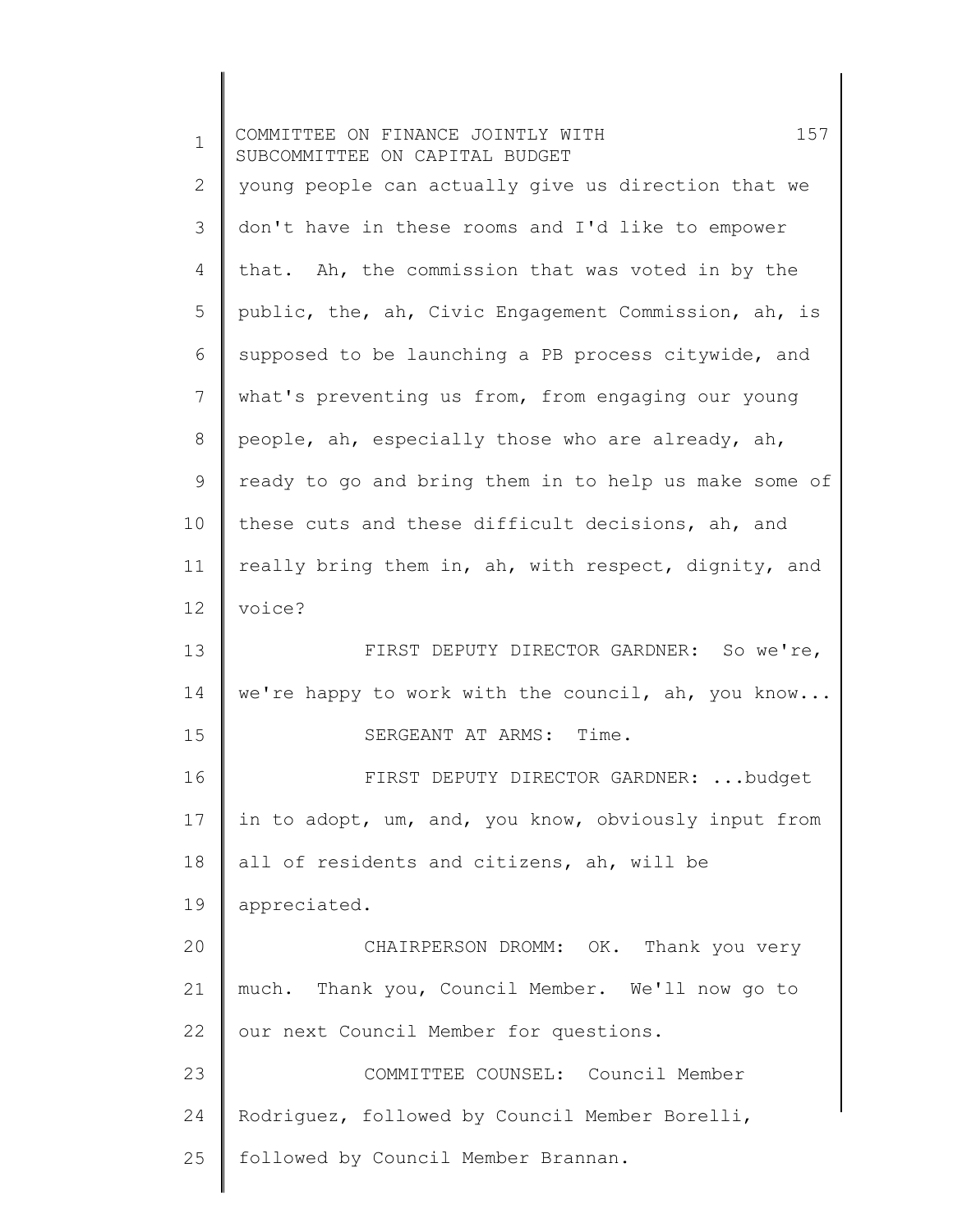| $\mathbf 1$  | 158<br>COMMITTEE ON FINANCE JOINTLY WITH<br>SUBCOMMITTEE ON CAPITAL BUDGET |
|--------------|----------------------------------------------------------------------------|
| $\mathbf{2}$ | SERGEANT AT ARMS: Council Member                                           |
| 3            | Rodriguez, your clock starts now.                                          |
| 4            | COUNCIL MEMBER RODRIGUEZ: Eh, thank you.                                   |
| 5            | Eh, for whatever reason I cannot see myself in the                         |
| 6            | camera, but I'm going to speak regardless. Eh, when                        |
| 7            | Mayor de Blasio was elected a few years ago, time                          |
| 8            | goes so fast, eh, he got elected with a mandate to                         |
| 9            | fight inequality. At the end of the administration                         |
| 10           | with everything we have accomplished together to                           |
| 11           | create the city with more opportunity to all, eh, New                      |
| 12           | Yorkers. However, the coronavirus is showing that                          |
| 13           | New York City is still a place of systematic racist                        |
| 14           | experience and still we have build a New York City of                      |
| 15           | the rich and the New York City of the poor. It is                          |
| 16           | true that the coronavirus doesn't discriminate.                            |
| 17           | However, it is clear that we, it is clear that we,                         |
| 18           | eh, eh, have seen most people dying of the                                 |
| 19           | coronavirus who live in the poorest neighborhood.                          |
| 20           | They have color. They black, they Asian, they                              |
| 21           | Latino, they are the poorest New York. I don't want                        |
| 22           | any of the 8.6 million New Yorkers to die regardless                       |
| 23           | of the socioeconomic [inaudible] if elected official                       |
| 24           | when a person die he make it to the media. When                            |
| 25           | Donna Juana don Pedro don Maria die they only are                          |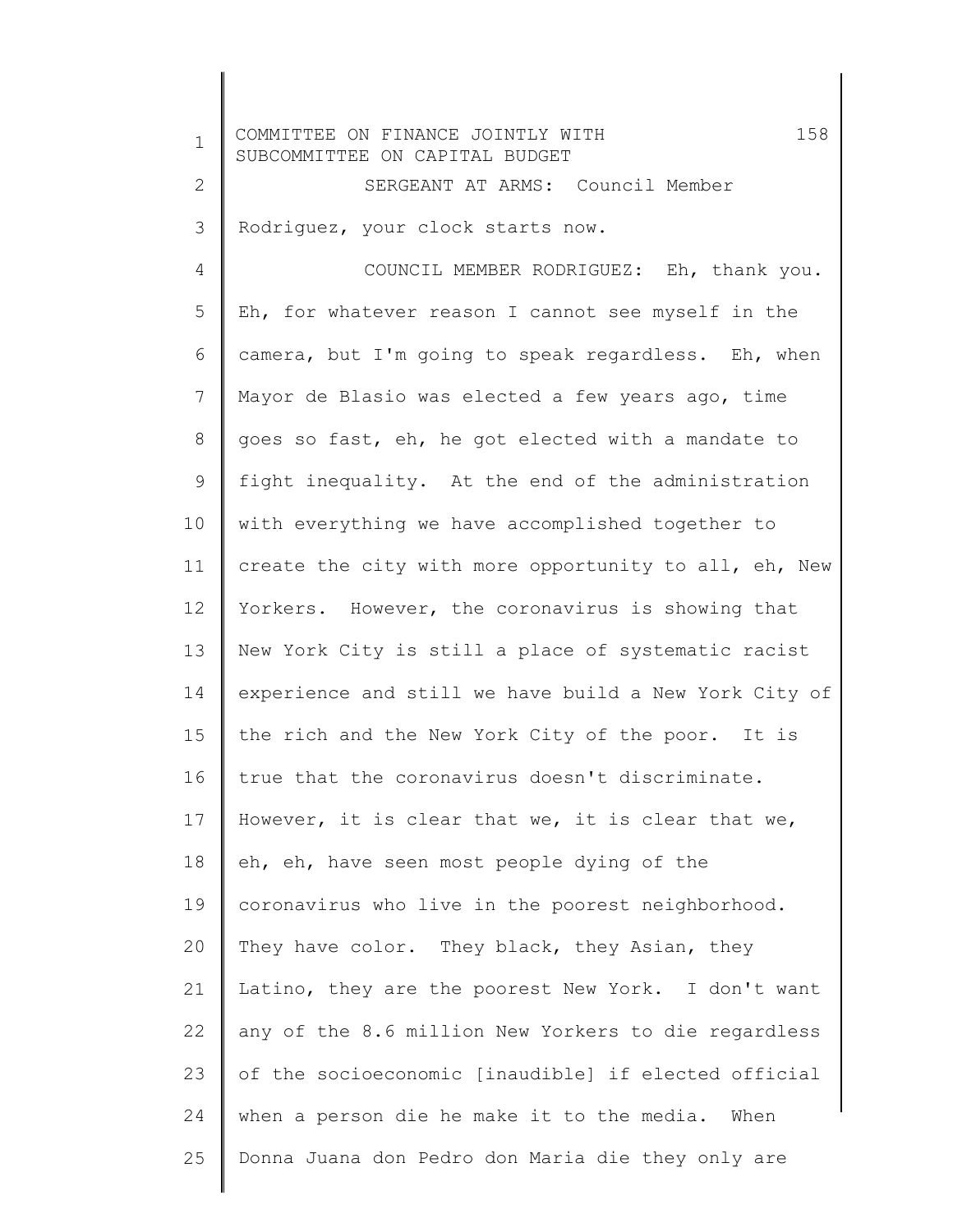1 2 3 4 5 6 7 8 9 10 11 12 13 14 15 16 17 18 19 20 21 22 23 24 25 COMMITTEE ON FINANCE JOINTLY WITH 159 SUBCOMMITTEE ON CAPITAL BUDGET numbers. So I hope that this budget will reflect a priority to the poorest New Yorkers. And I call not only the administration. I call to my progressive colleague at the council to please as we will continue negotiating this budget to look at the need to invest in the poorest neighborhood where people already have been dealing with asthma, obesity, diabetes, we need to provide opportunity in this budget for those community to eat health, for the hospital community to have real insurance. So saying that eh, Deputy Mayor, I have three question. One is will this budget reflect a priority to invest in the, in the poorest neighborhood and how? And the second one, will this administration support a decision, a vote take by the coalition of mayor two years ago that is calling for the federal government to reduce investment in the military and invest those funding in the municipality when it come to social services? And the last one is related to how can this budget reflect a initiative where the city can take to provide or at least to be part of to provide free rent for three months to tenants and small business and the value of those three months to be reduced in taxes to the property owners?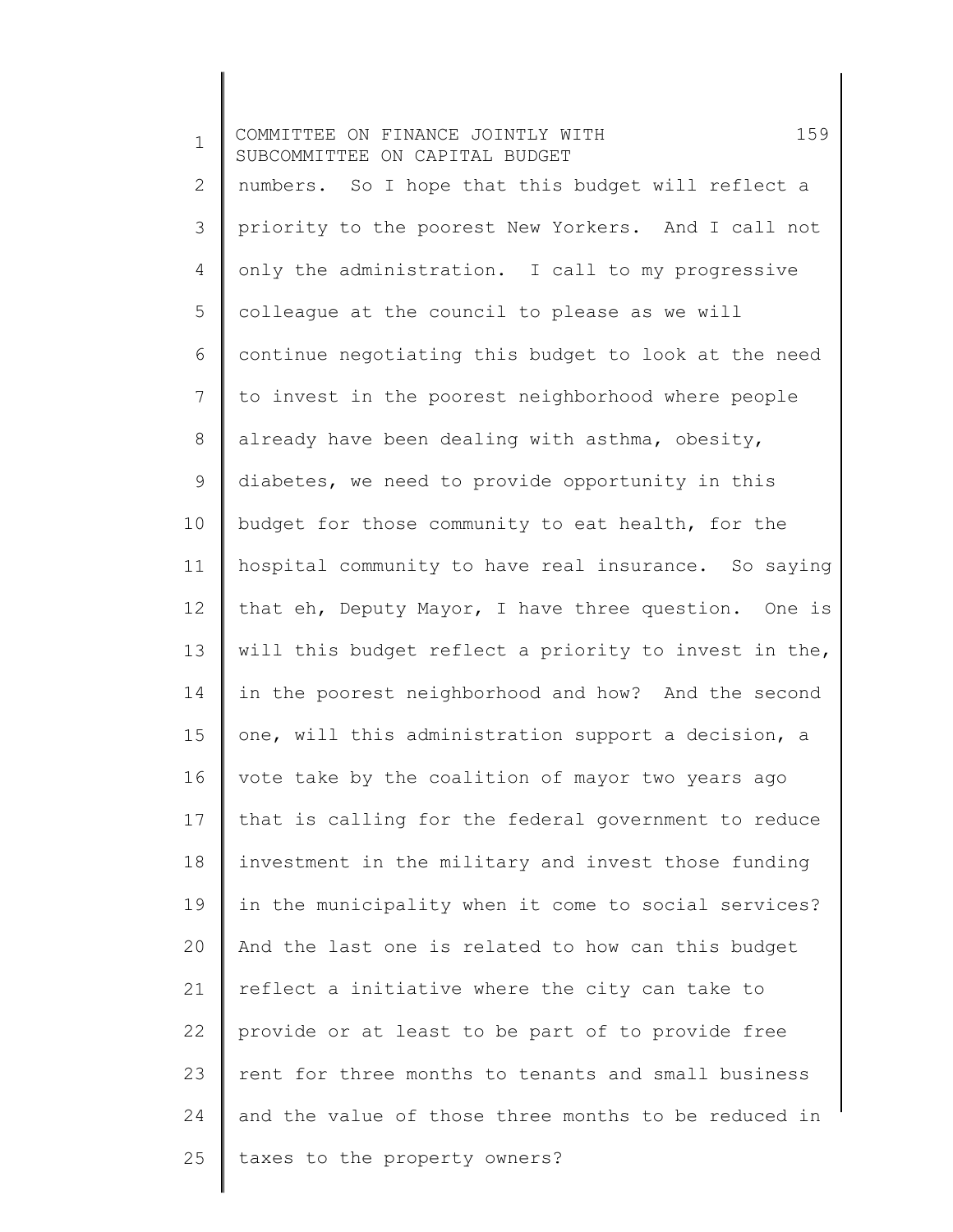1 2 3 4 5 6 7 8 9 10 11 12 13 14 15 16 17 18 19 20 21 22 23 24 25 COMMITTEE ON FINANCE JOINTLY WITH 160 SUBCOMMITTEE ON CAPITAL BUDGET FIRST DEPUTY DIRECTOR GARDNER: OK, um, so let's, ah, ah, on your question about in investments in, in underserved and stressed communities... COUNCIL MEMBER RODRIGUEZ: Will this budget reflect investment priority to invest in antipoverty in the poorest neighborhood? That's the first one. FIRST DEPUTY DIRECTOR GARDNER: Yeah, I, I believe this executive budget reflects that as one of our core values. Um, we, you know, this budget like the ones before it, ah, certainly, ah, prioritize, um, taking care of and protecting our most vulnerable New Yorkers. Ah, we've been delivering, I think there's no greater showing of that than our, than what we've done on food. We've massively... COUNCIL MEMBER RODRIGUEZ: I'm sorry, I'm sorry, I'm sorry, I'm sorry [inaudible]. Come on, let's think outside the box. It is my people who dying. It's the poorest one. This budget doesn't reflect to invest in the poorest neighborhood. Don't give me a few things here and there about food, about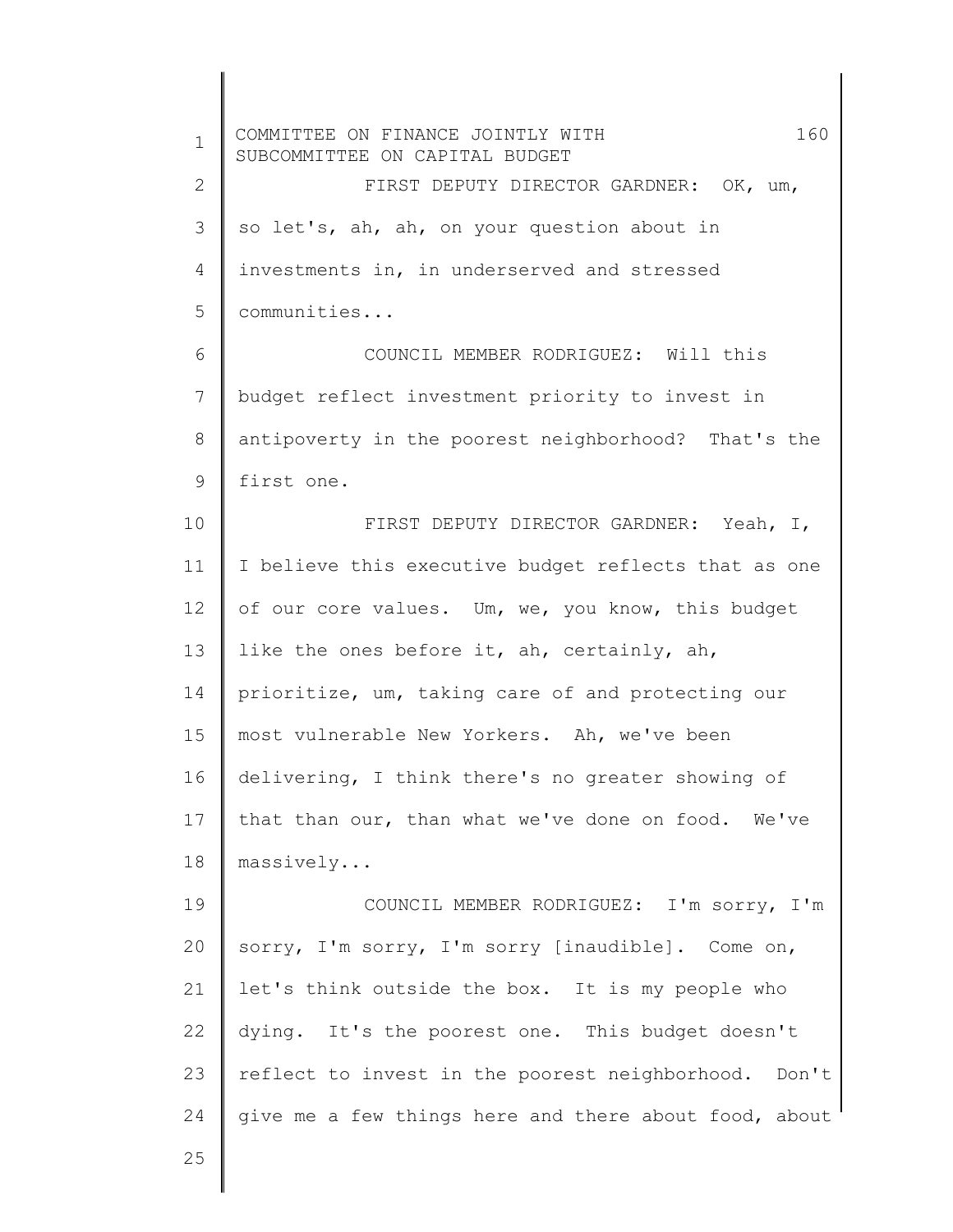1 2 3 4 5 6 7 8 9 10 11 12 13 14 15 16 17 18 19 20 21 22 23 24 25 COMMITTEE ON FINANCE JOINTLY WITH 161 SUBCOMMITTEE ON CAPITAL BUDGET we doing this, opening this center. Will this budget give priority to invest in the poorest neighborhood? FIRST DEPUTY DIRECTOR GARDNER: As I said, I, I believe it does. In addition to our continuing commitment to affordable housing, you know, in, you know, in response to the crisis, ah, you know, the mayor appointed a food czar, invested 170 million dollars in the plan to address, ah, food insecurity. That program is citywide. Ah, 50 million dollars for emergency food support and 25 million dollars in funding for pantries, which was negotiated in, in partnership. COUNCIL MEMBER RODRIGUEZ: I'm sorry, I'm sorry, I'm sorry, I'm sorry, I'm sorry, please, come on. Do you think that we have built... SERGEANT AT ARMS: Time. COUNCIL MEMBER RODRIGUEZ: ...a systematic racist society? Yes or no? FIRST DEPUTY DIRECTOR GARDNER: So I, I will tell you that we have made investments, ah, in this budget and the previous budgets, ah, in attempting to create more equity, ah, among communities. We've done, ah, we've invested massively in that. And one of the mayor's key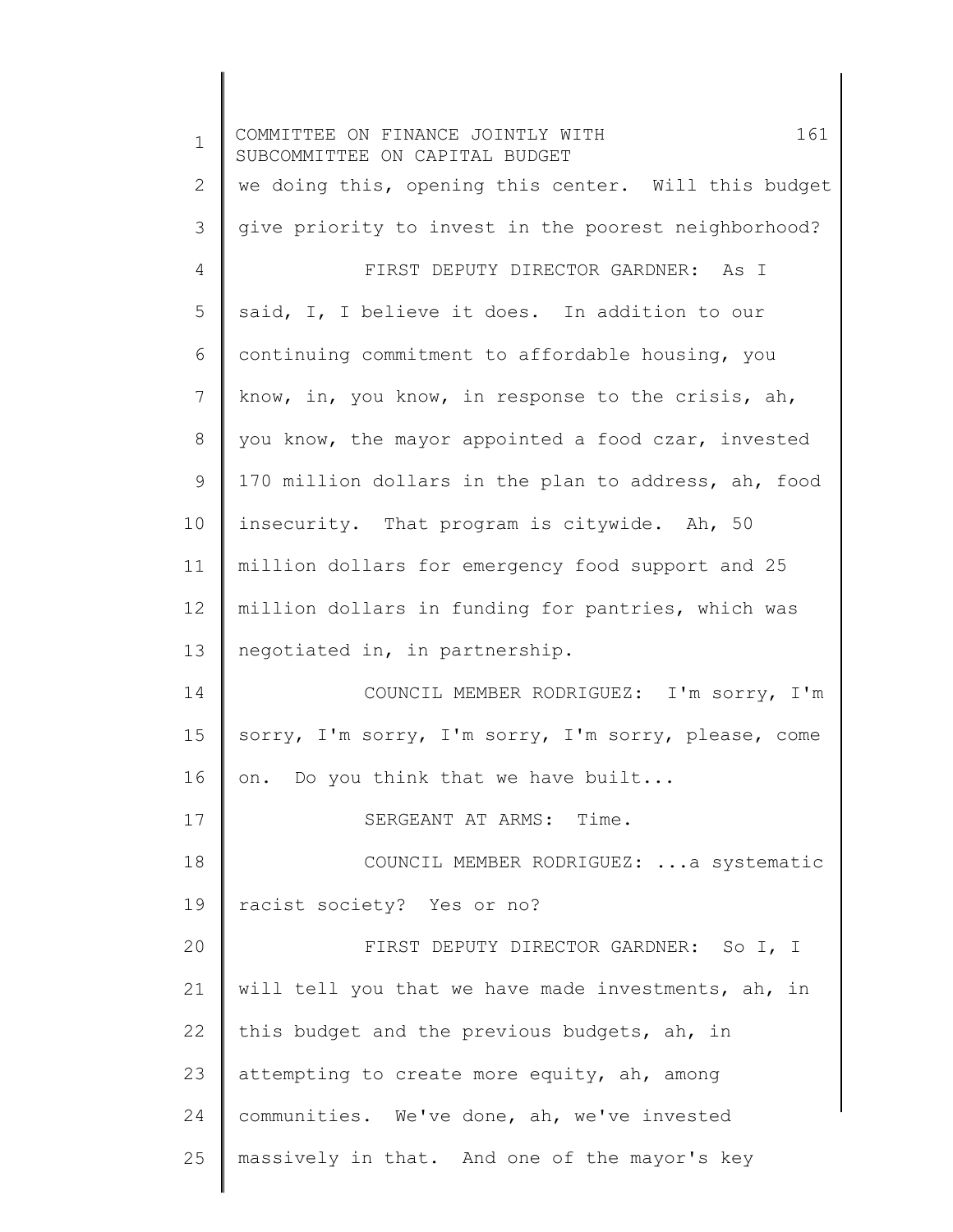1 2 3 4 5 6 7 8 9 10 11 12 13 14 15 16 17 18 19 20 21 22 23 24 25 COMMITTEE ON FINANCE JOINTLY WITH 162 SUBCOMMITTEE ON CAPITAL BUDGET priorities, as you said, it was [inaudible] started, ah, in recognizing that, and so I think in that case we have made those investments. CHAIRPERSON DROMM: Thank you very much. We're gonna have to move on to our next questions. Ah, Council Member, I'm sorry, ah, counsel committee, committee counsel would you please call the next person? COMMITTEE COUNSEL: Council Member Borelli, followed by Council Member Brannan, followed by Council Member Cornegy. SERGEANT AT ARMS: Council Member, your time starts now. COUNCIL MEMBER BORELLI: Thank you. Good afternoon. So why does the mayor believe that lineof-duty deaths are a federal problem? FIRST DEPUTY DIRECTOR GARDNER: It's a, the COVID crisis is a national epidemic. Um, and, and this is affecting communities all over the, the country. COUNCIL MEMBER BORELLI: We have, we have 240 municipal workers who died. Can you tell me another city who has had even 10% of that number,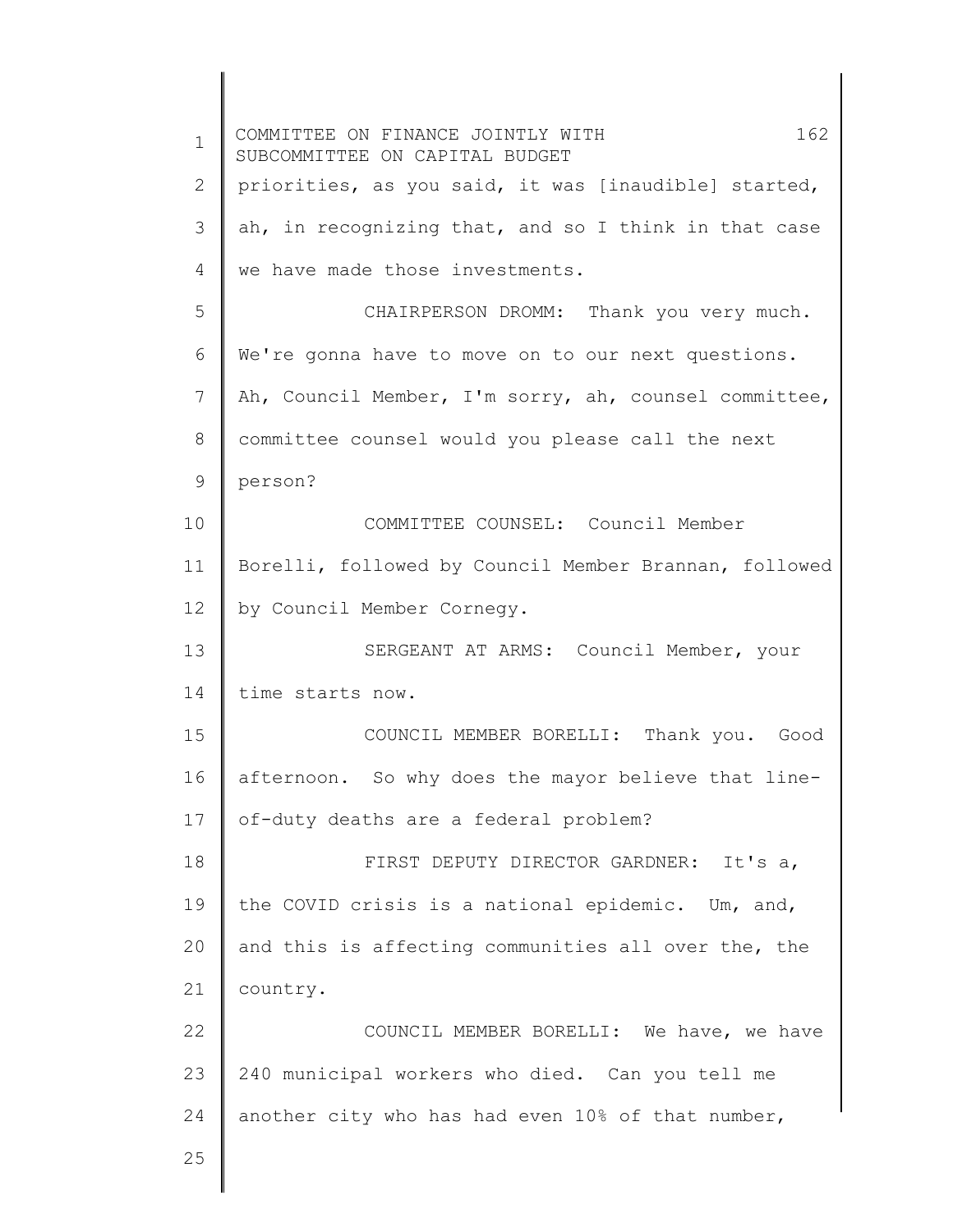1 2 3 4 5 6 7 8 9 10 11 12 13 14 15 16 17 18 19 20 21 22 23 24 25 COMMITTEE ON FINANCE JOINTLY WITH 163 SUBCOMMITTEE ON CAPITAL BUDGET say, 25? Has any other city had 25 municipal worker deaths? FIRST DEPUTY DIRECTOR GARDNER: I've not tracked, ah, that, those sad statistics. And I don't know if people are reporting them. Um, but the fact is, as we know, New York has suffered disproportionately in this crisis. Our, our caseload, ah, dwarfs especially on a per, on a per person basis any other jurisdiction. Certainly, and, and... COUNCIL MEMBER BORELLI: And could that be the results of the... FIRST DEPUTY DIRECTOR GARDNER: But, but... COUNCIL MEMBER BORELLI: Could that be the result of the decisions we made? FIRST DEPUTY DIRECTOR GARDNER: I'm sorry? COUNCIL MEMBER BORELLI: Could that be because of decisions we made, when to open, when to close, what equipment to give to workers, etcetera? FIRST DEPUTY DIRECTOR GARDNER: I think it reflects the fact that there's just greater disease prevalence in New York City. Ah, you know,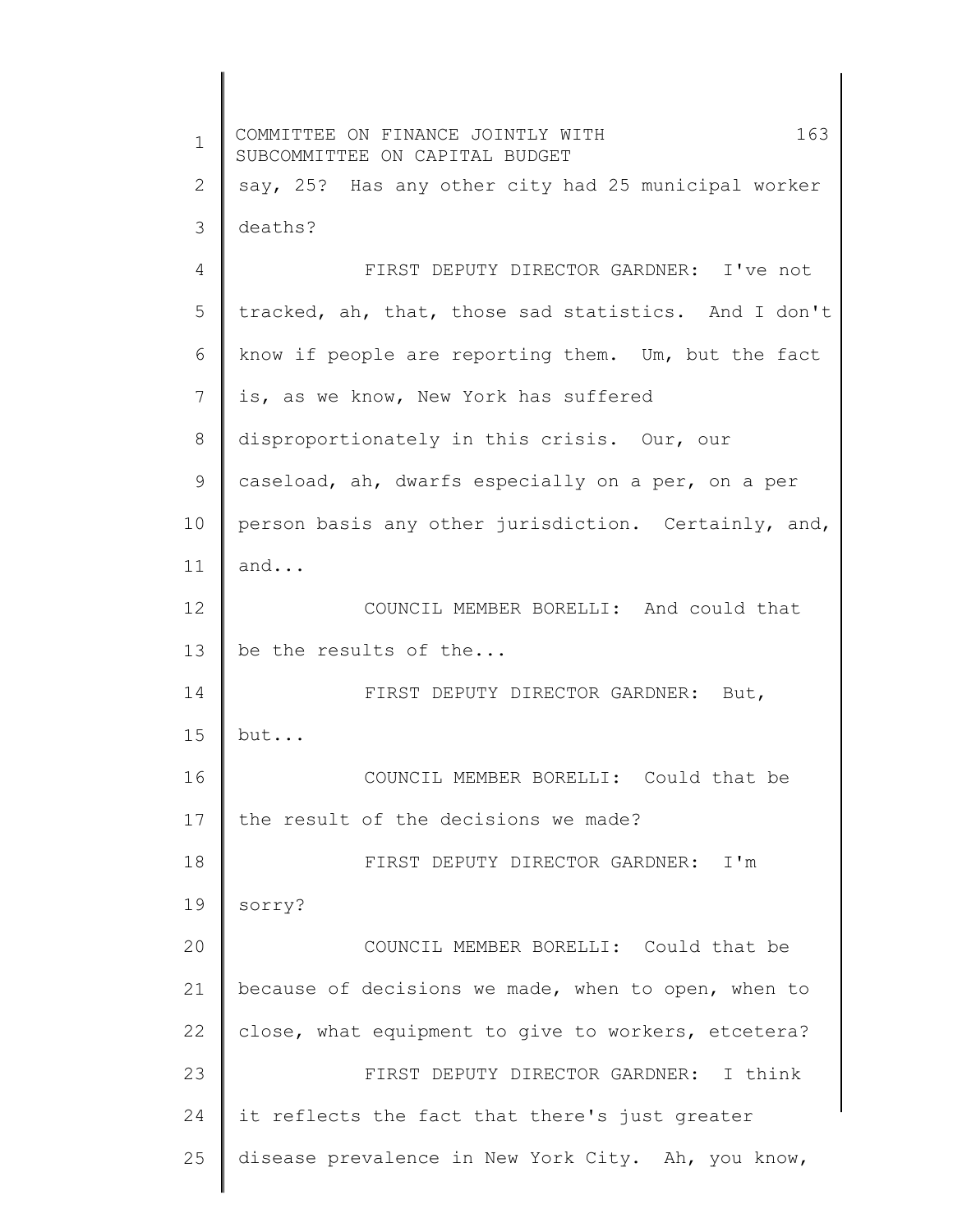| $\mathbf{1}$ | 164<br>COMMITTEE ON FINANCE JOINTLY WITH<br>SUBCOMMITTEE ON CAPITAL BUDGET |
|--------------|----------------------------------------------------------------------------|
| 2            | we, we can, you know, I'm not an epidemiologist. I                         |
| 3            | could speculate about density and international                            |
| 4            | travel. I've certainly heard what you've heard, ah,                        |
| 5            | you know, on the, the television from people. But,                         |
| 6            | you know, I don't think I'm in any position to, to                         |
| 7            | make the, the epidemiological,                                             |
| 8            | COUNCIL MEMBER BORELLI: Who, who                                           |
| 9            | FIRST DEPUTY DIRECTOR GARDNER:                                             |
| 10           | especially about why.                                                      |
| 11           | COUNCIL MEMBER BORELLI: Who, who                                           |
| 12           | negotiates and signs our municipal contract? Is it                         |
| 13           | the federal government, the state government, or the                       |
| 14           | city government?                                                           |
| 15           | FIRST DEPUTY DIRECTOR GARDNER: Our labor                                   |
| 16           | contracts are obviously negotiated by the city.                            |
| 17           | COUNCIL MEMBER BORELLI: Are there any                                      |
| 18           | other municipal contract provisions we've decided to                       |
| 19           | pass through to the federal government at any point                        |
| 20           | since you've worked for the city?                                          |
| 21           | FIRST DEPUTY DIRECTOR GARDNER: Well, if                                    |
| 22           | you're talking about collective bargaining costs, I                        |
| 23           | mean, yeah, we do, we do have some. But, but your,                         |
| 24           | your issue, um, here is about line-of-duty death,                          |
| 25           | right? Um, we, ah, we have a provision in the                              |
|              |                                                                            |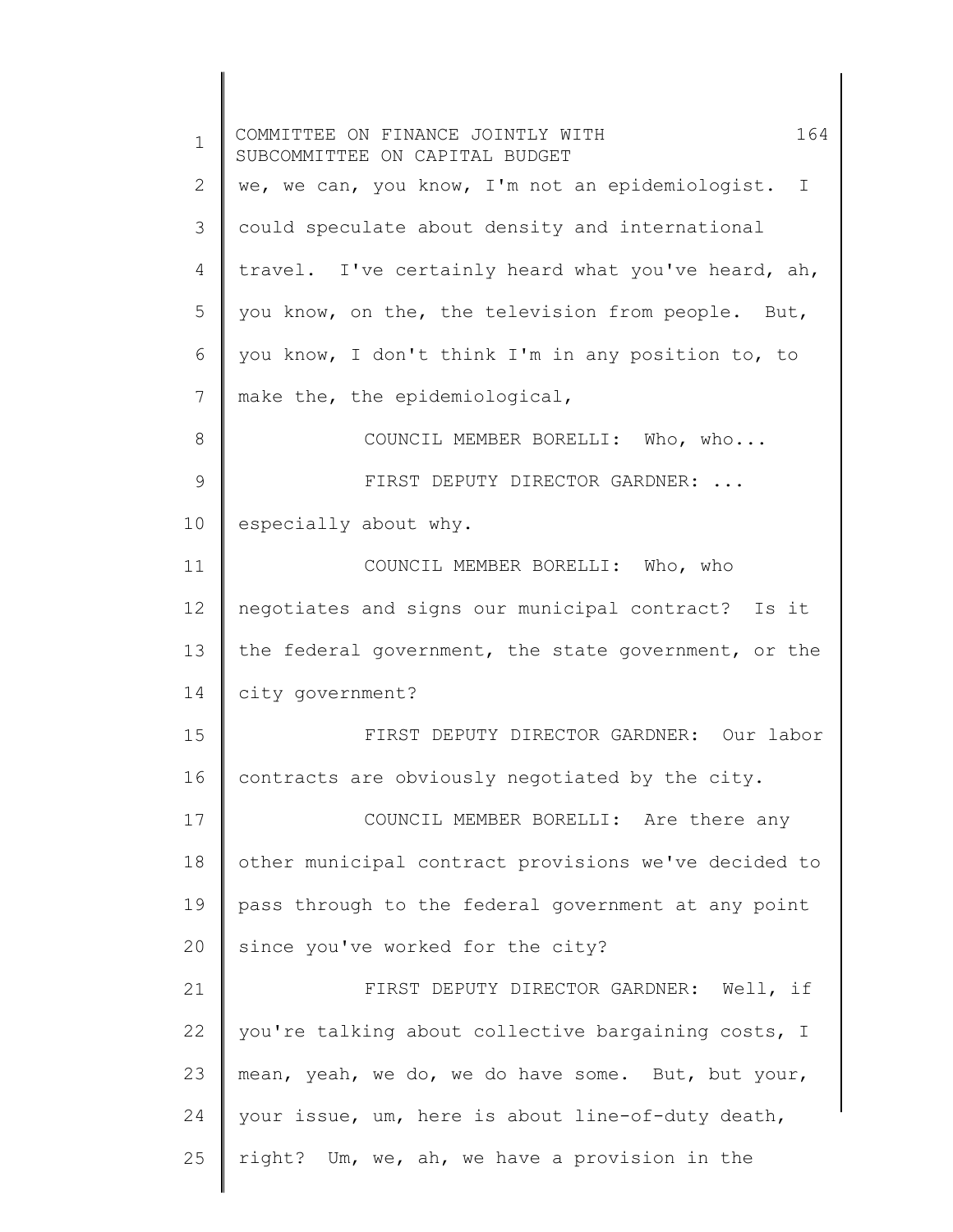| $\mathbf 1$ | 165<br>COMMITTEE ON FINANCE JOINTLY WITH<br>SUBCOMMITTEE ON CAPITAL BUDGET |
|-------------|----------------------------------------------------------------------------|
| 2           | citywide contract that covers line-of-duty death.                          |
| 3           | But if, if you're talking about an already-executed                        |
| 4           | part of our collective bargaining agreement, ah,                           |
| 5           | that's clearly not something we would look to the                          |
| 6           | federal government for. But we do, you know, ah,                           |
| 7           | Congressmen Nadler and Rose are pointing to the                            |
| $8\,$       | provision that was put in place by the federal                             |
| 9           | government, ah, after 9/11 that provided for a line-                       |
| 10          | of-duty death benefit, ah, and they have, they have                        |
| 11          | legislation that would, that would include, ah, death                      |
| 12          | from COVID-19                                                              |
| 13          | COUNCIL MEMBER BORELLI: And I, I hope                                      |
| 14          | they passed it. Um, another topic, the mayor                               |
| 15          | mentioned furloughing workers. What's the dollar                           |
| 16          | amount he would look to save by doing that?                                |
| 17          | FIRST DEPUTY DIRECTOR GARDNER: Ah, what                                    |
| 18          | the mayor has said on, on furloughs is that right now                      |
| 19          | we don't have a plan to furlough any workers or to                         |
| 20          | lay off any workers. However, ah, you know, because                        |
| 21          | of the nature of this crisis, the financial side of                        |
| 22          | this crisis, right, nothing is off the table. We see                       |
| 23          | both layoffs and furloughs, probably in the reserve                        |
| 24          | order, as last resort, certainly with regard to                            |
| 25          | layoffs.                                                                   |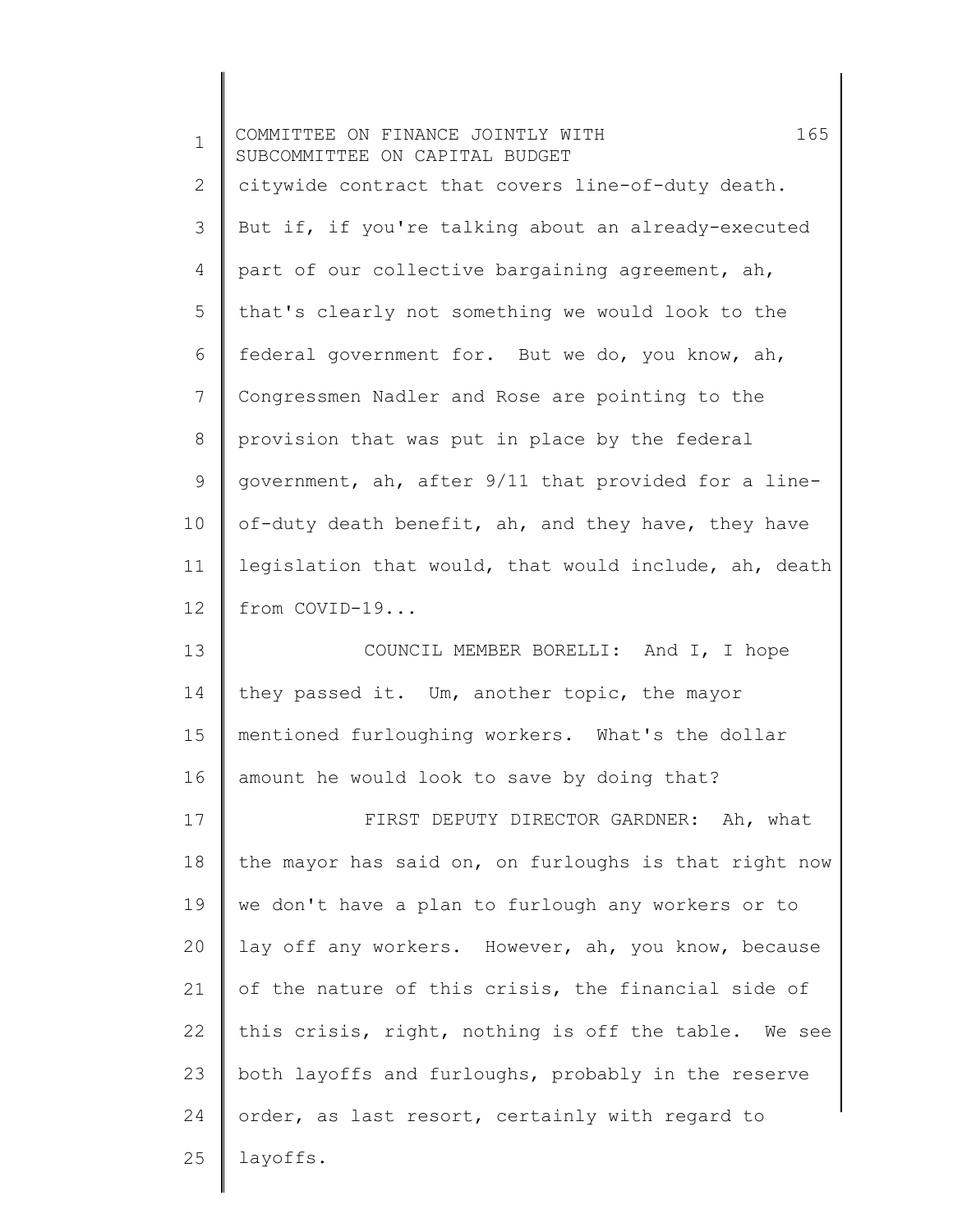| $\mathbf 1$    | 166<br>COMMITTEE ON FINANCE JOINTLY WITH<br>SUBCOMMITTEE ON CAPITAL BUDGET |
|----------------|----------------------------------------------------------------------------|
| $\mathbf{2}$   | COUNCIL MEMBER BORELLI: Um, why is it                                      |
| 3              | the federal government's problem more broadly, ah, to                      |
| 4              | bail out a city, ah, which elected government added                        |
| 5              | 20 billion dollars since taking office? And just to                        |
| 6              | be clear, 20 billion dollars is the entirety of the                        |
| $\overline{7}$ | Los Angeles city budget and the Chicago city budget                        |
| 8              | combined, and that's just what we've added in six                          |
| 9              | years. So why is that a federal problem?                                   |
| 10             | FIRST DEPUTY DIRECTOR GARDNER: So our,                                     |
| 11             | our problem is not that we were, our, our budget was                       |
| 12             | too large. As you know, when we, when we released                          |
| 13             | the, ah, January preliminary budget for fiscal 21 we                       |
| 14             | had a balanced plan, ah, we included, you know, even                       |
| 15             | some new spending in there. Unfortunately, as we all                       |
| 16             | know, with the, with the impact of this crisis we                          |
| 17             | were, as almost every locality was, forced to shut                         |
| 18             | down their, their local economy. And we saw a 7.4                          |
| 19             | billion dollar revenue loss, right, and we further                         |
| 20             | saw 800 million dollars in state aid cuts. So we had                       |
| 21             | to bridge, ah, the entire gap, right, in this plan.                        |
| 22             | And I don't think it's fair to characterize our, our                       |
| 23             | desire for federal help, ah, recognizing not our                           |
| 24             | current spending, not saying, oh, you have to                              |
| 25             | [inaudible], but saying that we would like to be able                      |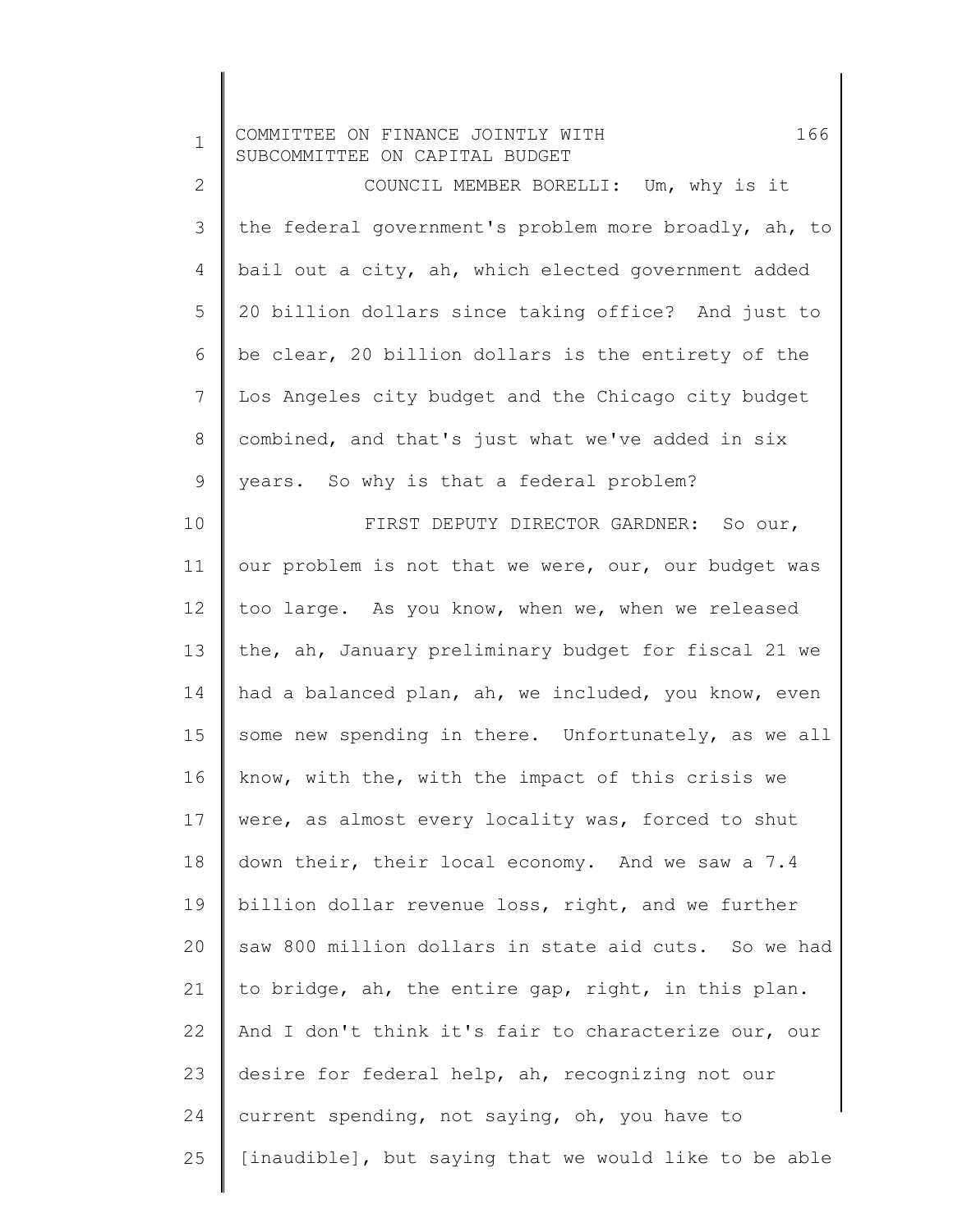1 2 3 4 5 6 7 8 9 10 11 12 13 14 15 16 17 18 19 20 21 22 23 24 COMMITTEE ON FINANCE JOINTLY WITH 167 SUBCOMMITTEE ON CAPITAL BUDGET to get back to, to federal assistance, to get back, that would put us back where we were in terms of our revenue forecast before the crisis. COUNCIL MEMBER BORELLI: Why do you think the mayor chose to, ah, float the idea of furloughs before making even further cuts to Thrive? FIRST DEPUTY DIRECTOR GARDNER: I don't think that, that we, first, made cuts in Thrive and we have not done furloughs yet. Ah, and I don't know that we will. The mayor has said that furloughs are a last resort. So I don't think that's fair to characterize that we put one before the other. We've already made cuts in Thrive. We've not put furloughs out. COUNCIL MEMBER BORELLI: The mayor has 140 people making larger than \$150,000... SERGEANT AT ARMS: Time. COUNCIL MEMBER BORELLI: ...council members and 35 people make over \$200,000. Will they be, ah, some of the first on the list to be furloughed or, or are they not on the chopping block, or the layoff block or the furlough block?

25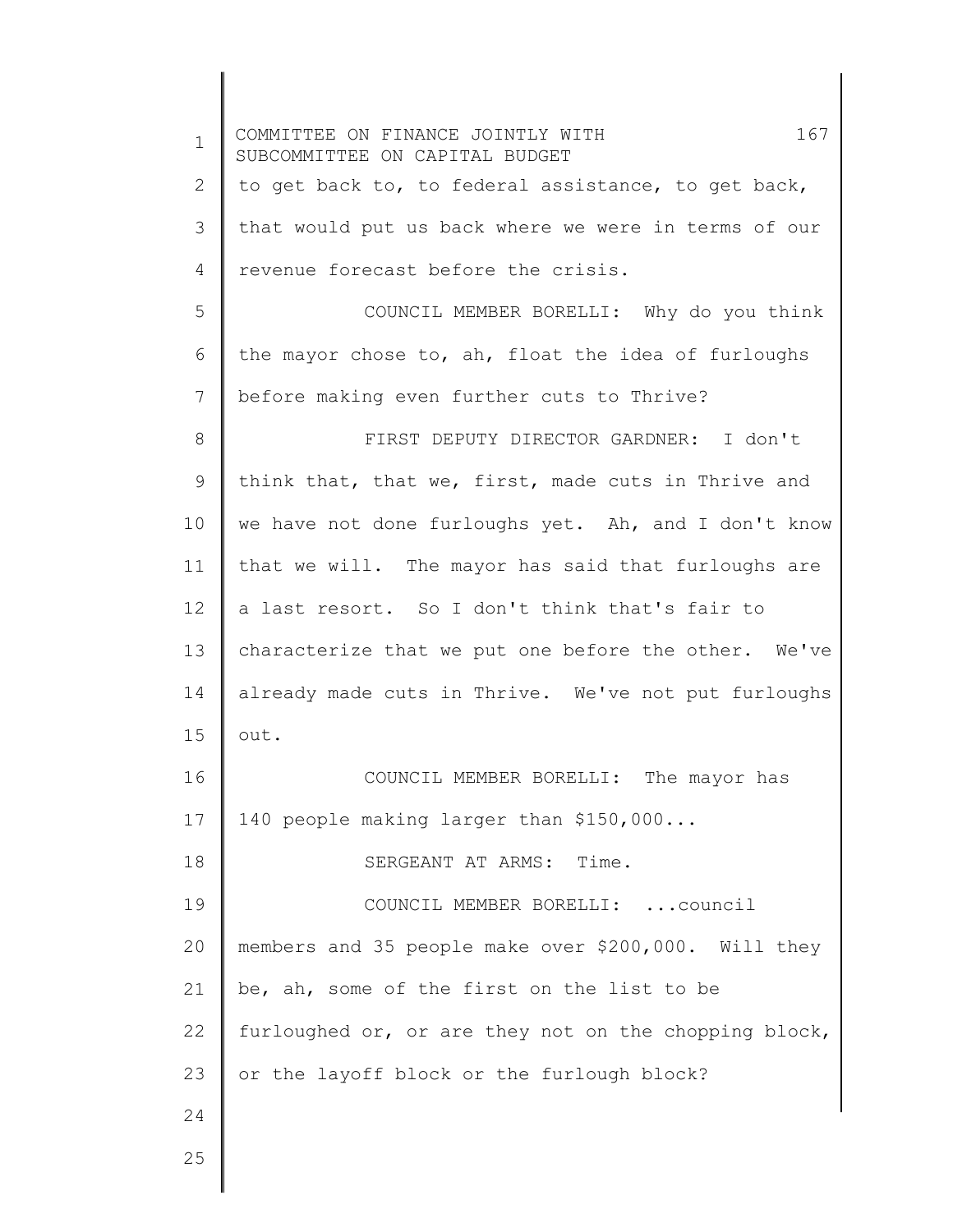| $\mathbf 1$  | 168<br>COMMITTEE ON FINANCE JOINTLY WITH<br>SUBCOMMITTEE ON CAPITAL BUDGET |
|--------------|----------------------------------------------------------------------------|
| $\mathbf{2}$ | FIRST DEPUTY DIRECTOR GARDNER: As I said                                   |
| 3            | we, we do not have plans at the present for furloughs                      |
| 4            | and layoffs.                                                               |
| 5            | CHAIRPERSON DROMM: Thank you, Council                                      |
| 6            | Member. We'll now go to the next Council Member.                           |
| 7            | COMMITTEE COUNSEL: Council Member                                          |
| 8            | Brannan, followed by Council Member Cornegy.                               |
| 9            | SERGEANT AT ARMS: Council Member                                           |
| 10           | Brannan, your clock starts now.                                            |
| 11           | COUNCIL MEMBER BRANNAN: Thank you. Ah,                                     |
| 12           | is anyone thinking about, ah, how we will [inaudible]                      |
| 13           | revenue? I, I think we're all eyes wide open, ah, as                       |
| 14           | far as the reality of some of these budget cuts, um,                       |
| 15           | but I think we, we, I want to make sure that OMB has                       |
| 16           | some people burning the midnight oil, um, when it                          |
| 17           | comes to raising revenue. Obviously, we're not gonna                       |
| 18           | raise taxes unless we're talking about raising taxes                       |
| 19           | on millionaires and billionaires, but, um, do you                          |
| 20           | have people at OMB that, that are thinking about this                      |
| 21           | creatively right now?                                                      |
| 22           | FIRST DEPUTY DIRECTOR GARDNER: Um, why                                     |
| 23           | don't I actually turn this over to, ah, ah,                                |
| 24           | Francesco, who can, can talk about our revenue                             |
| 25           | picture?                                                                   |
|              |                                                                            |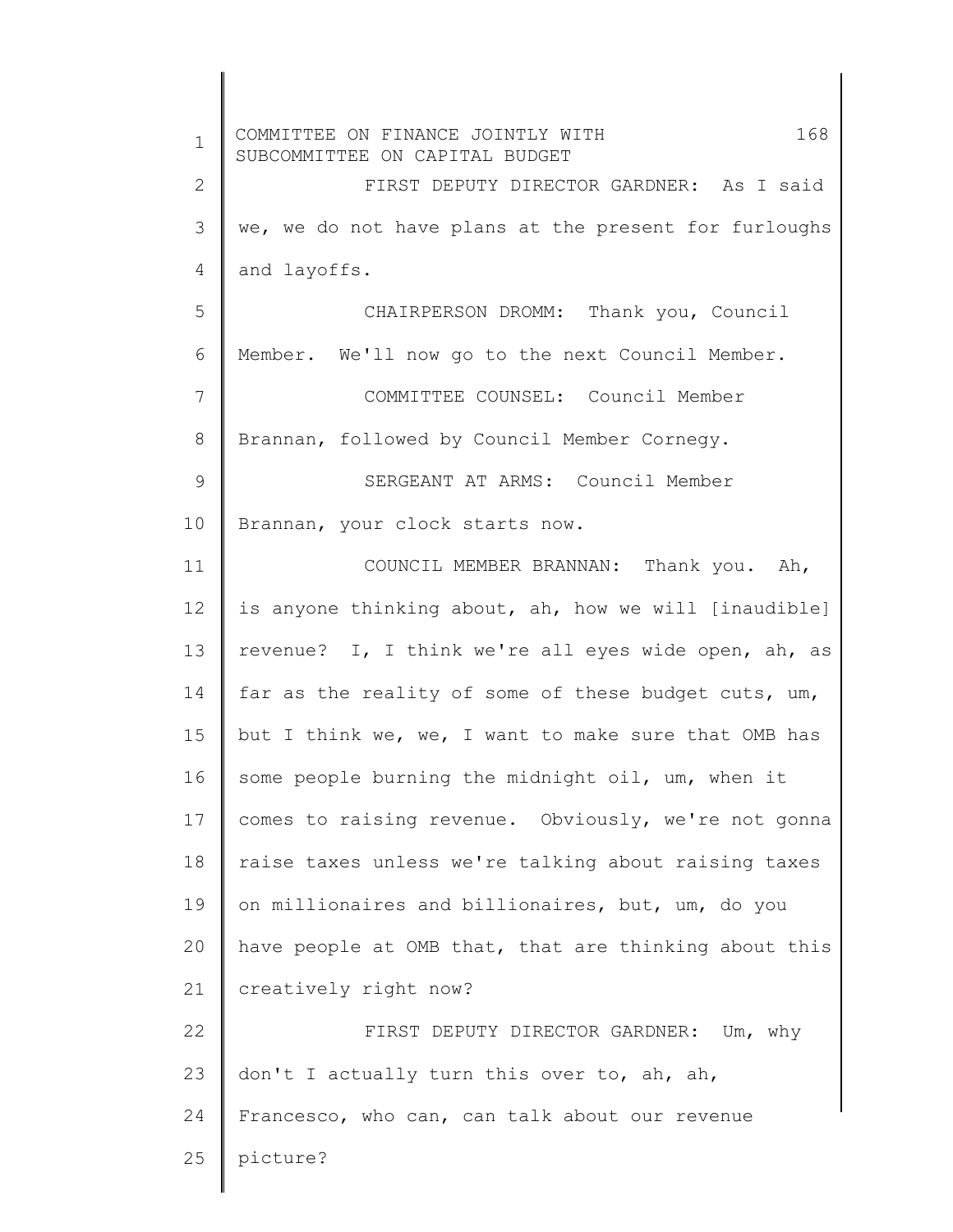1 2 3 4 5 6 7 8 9 10 11 12 13 14 15 16 17 18 19 20 21 22 23 24 25 COMMITTEE ON FINANCE JOINTLY WITH 169 SUBCOMMITTEE ON CAPITAL BUDGET COUNCIL MEMBER BRANNAN: OK. DEPUTY DIRECTOR BRINDISI: Ah, yeah, sure. Ah, the, the specific question is how to raise revenues without taxes, if I'm not mistaken, without raising taxes, right? COUNCIL MEMBER BRANNAN: Well, I'm not, I'm talking about not raising taxes on the middle class. I'm all for raising taxes on the superwealthy if that's what we're thinking about. DEPUTY DIRECTOR BRINDISI: Well, you know, that the, that particular type of legislation needs approval from Albany. Ah, therefore, you know, it's not something that, it's something that the mayor has advocated several times over, over the first and the second term. Ah, it's, ah, something that has to do with the realities of the, of the politics in Albany as well. COUNCIL MEMBER BRANNAN: OK, so aside from that, what are we thinking about? DEPUTY DIRECTOR BRINDISI: Um, ah, the, the, all of our tax revenues, whether they are, you know, with the exception of the property tax, ah, um, or the, the property tax rate, ah, they're tied to potential, ah, state legislation. So that that the,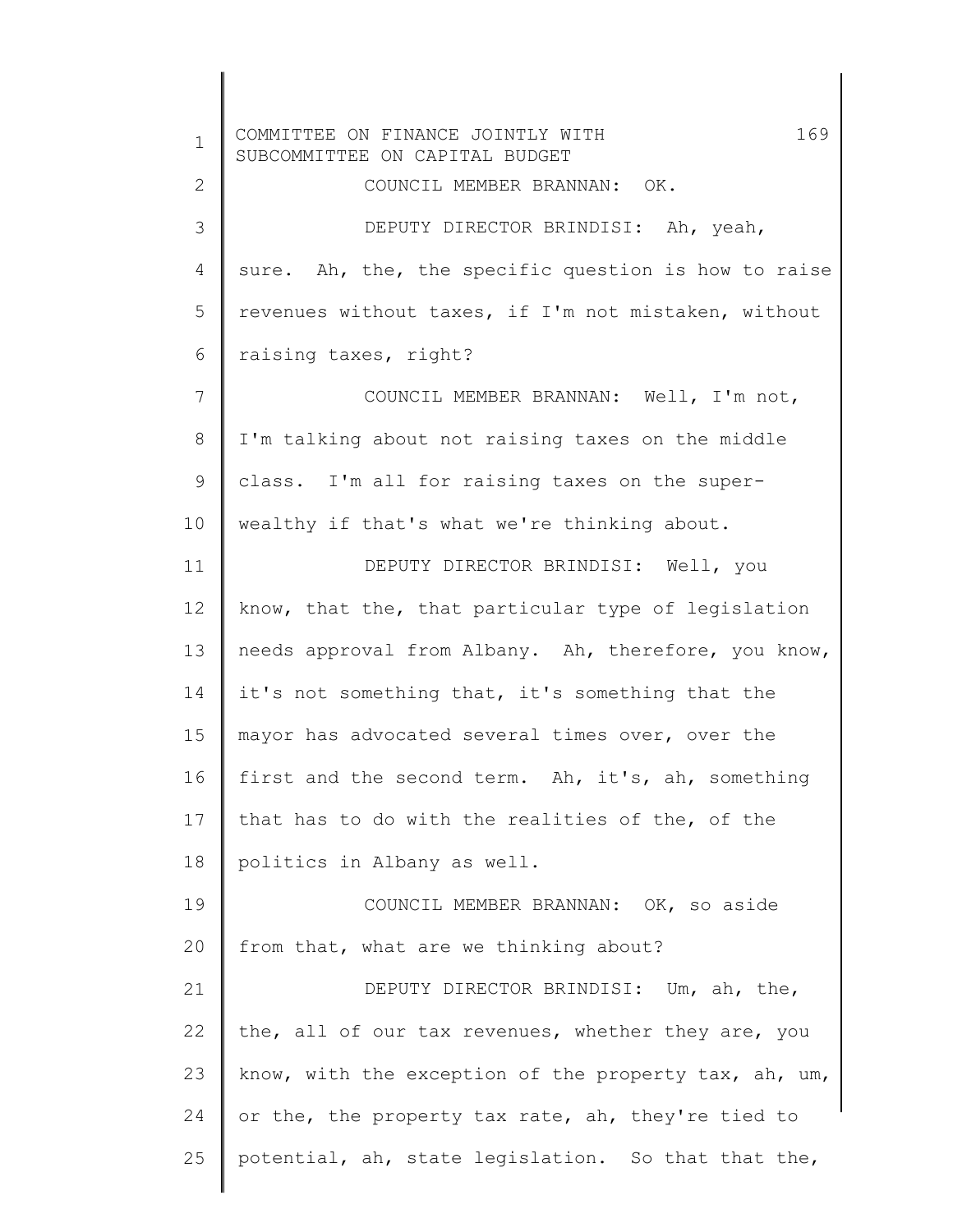1 2 3 4 5 6 7 8 9 10 11 12 13 14 15 16 17 18 19 20 21 22 23 24 25 COMMITTEE ON FINANCE JOINTLY WITH 170 SUBCOMMITTEE ON CAPITAL BUDGET the cities, you know, it's a, it's a creature of the state and therefore all of those type of interventions, ah, um, need to go through the state legislation. We are, you know, we're happy to, to, um, hear your thoughts and, and ideas so we... COUNCIL MEMBER BRANNAN: Well, I'm asking... DEPUTY DIRECTOR BRINDISI: ...can operate... COUNCIL MEMBER BRANNAN: I'm asking you, so there's no one at OMB right now who's thinking about creative ways to raise revenue? We're just saying we can't do it without Albany, so we'll just let them figure it out? Is that what I'm hearing? DEPUTY DIRECTOR BRINDISI: Well, there are, you know, there is a large array of taxes, ah, that the city levies. Ah, the, ah, you know, there are some that, um, might be, ah, not as damaging to the middle class as others. Clearly, ah, a progressive, ah, taxation, ah, on, on income would be, would be something that the mayor would advocate for and, ah, and that's something that it would not be difficult for us to understand and, and estimate. We, we need to...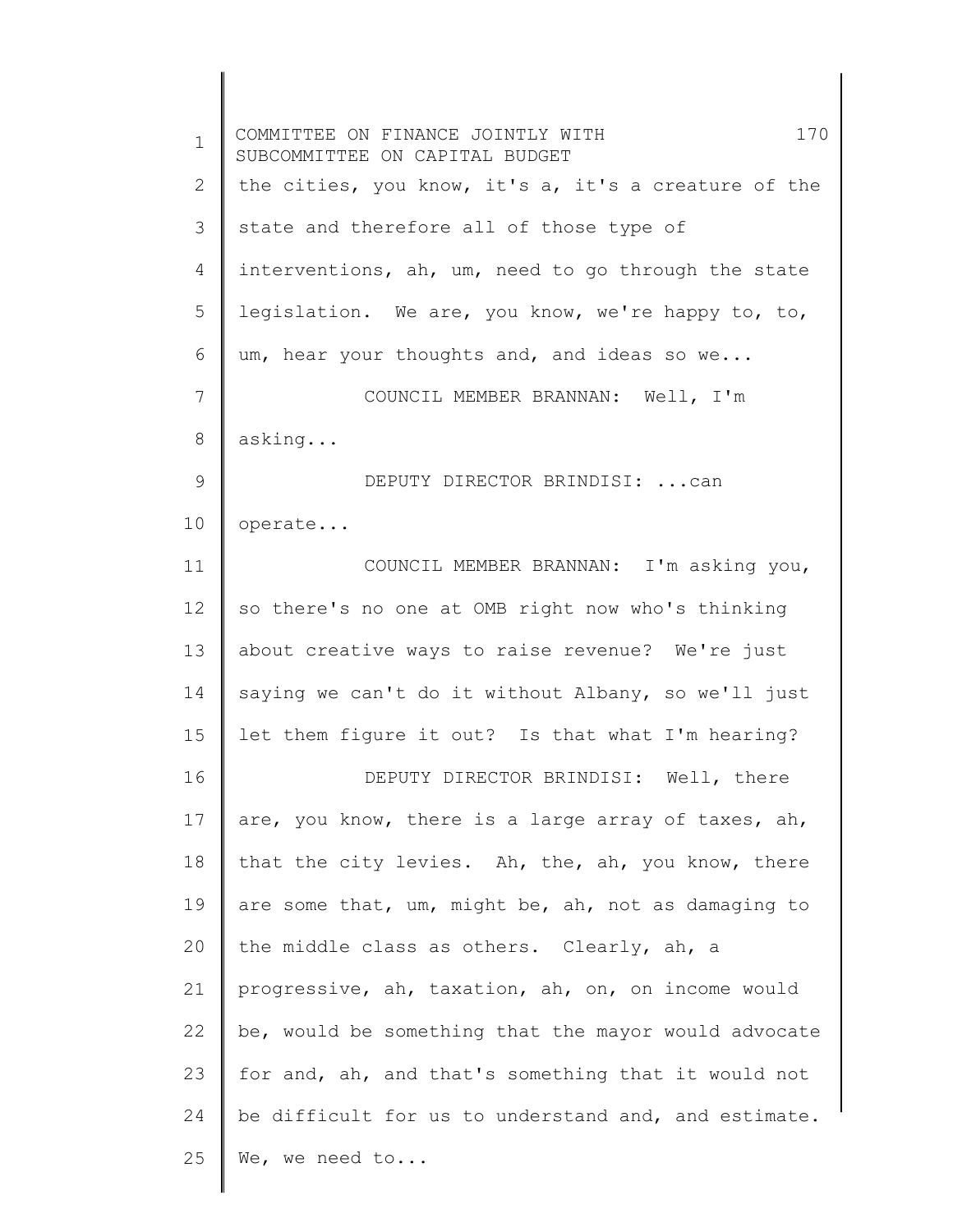1 2 3 4 5 6 7 8 9 10 11 12 13 14 15 16 17 18 19 20 21 22 23 24 25 COMMITTEE ON FINANCE JOINTLY WITH 171 SUBCOMMITTEE ON CAPITAL BUDGET COUNCIL MEMBER BRANNAN: I mean, my, my concern is that the, this tale of two cities, which really never went away, is gonna come roaring back in a really big way. I think it's important that we remember that, um, this cannot be Manhattan versus everybody else. The Manhattan's recovery does not signal the entire city's recovery. I, I understand that Manhattan is still, ah, you know, the, the center and the economic engine of the city. But the fuel for that economic engine lives in the outer boroughs, and these are folks who have been impacted the hardest, um, through this pandemic. Um, so we're very, very concerned about balancing a budget on the backs of, of folks who, ah, have gotten us through and are getting us through, ah, this crisis. So I think the bottom line is that an austerity budget is gonna hurt the, the very same people who have already suffered the most, ah, because of this virus. So that is something that we're very, very concerned about and I hope that you'll, you'll think about that. We can't see, um, that this, this has to be holistic, you know? Um, and, and that's a very, very big concern for folks, you know, in the outer boroughs. Thank you.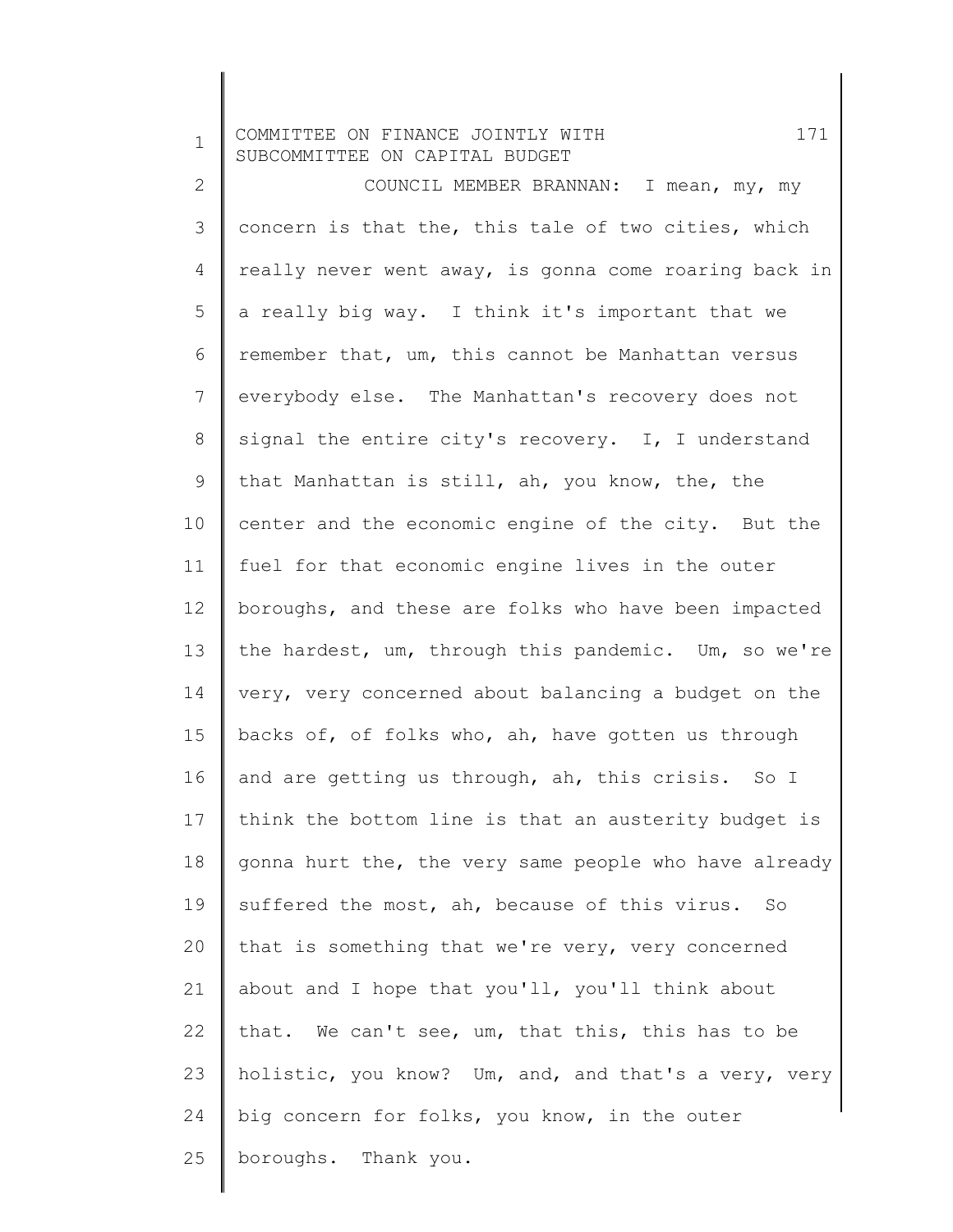| $\mathbf 1$ | 172<br>COMMITTEE ON FINANCE JOINTLY WITH<br>SUBCOMMITTEE ON CAPITAL BUDGET |
|-------------|----------------------------------------------------------------------------|
| 2           | CHAIRPERSON DROMM: Thank you. Next,                                        |
| 3           | please.                                                                    |
| 4           | COMMITTEE COUNSEL: Council Member                                          |
| 5           | Cornegy.                                                                   |
| 6           | SERGEANT AT ARMS: Your time starts now.                                    |
| 7           | COUNCIL MEMBER CORNEGY: [inaudible] but                                    |
| 8           | really had to [inaudible]                                                  |
| 9           | COMMITTEE COUNSEL: Council Member.                                         |
| 10          | CHAIRPERSON DROMM: Council Member                                          |
| 11          | Cornegy? Council Member Cornegy?                                           |
| 12          | COUNCIL MEMBER CORNEGY: I'm here, can                                      |
| 13          | you hear me?                                                               |
| 14          | CHAIRPERSON DROMM: Yes.                                                    |
| 15          | COUNCIL MEMBER CORNEGY: Ah, thank you so                                   |
| 16          | much. I'm actually, ah, at a hospital doing some                           |
| 17          | food delivery. So thank you for allowing me to jump                        |
| 18          | back on. Um, I wanted to ask some questions around                         |
| 19          | the city's commitment to supporting small businesses.                      |
| 20          | We've had a 30, 349 billion dollar bust as it related                      |
| 21          | to getting resources on the ground to small and mom                        |
| 22          | and pop businesses, and now what equates to a 500                          |
| 23          | billion dollar bust in doing that. When I've spoken                        |
| 24          | to the administration before about their commitment                        |
| 25          | to small businesses they said, you know, we're just                        |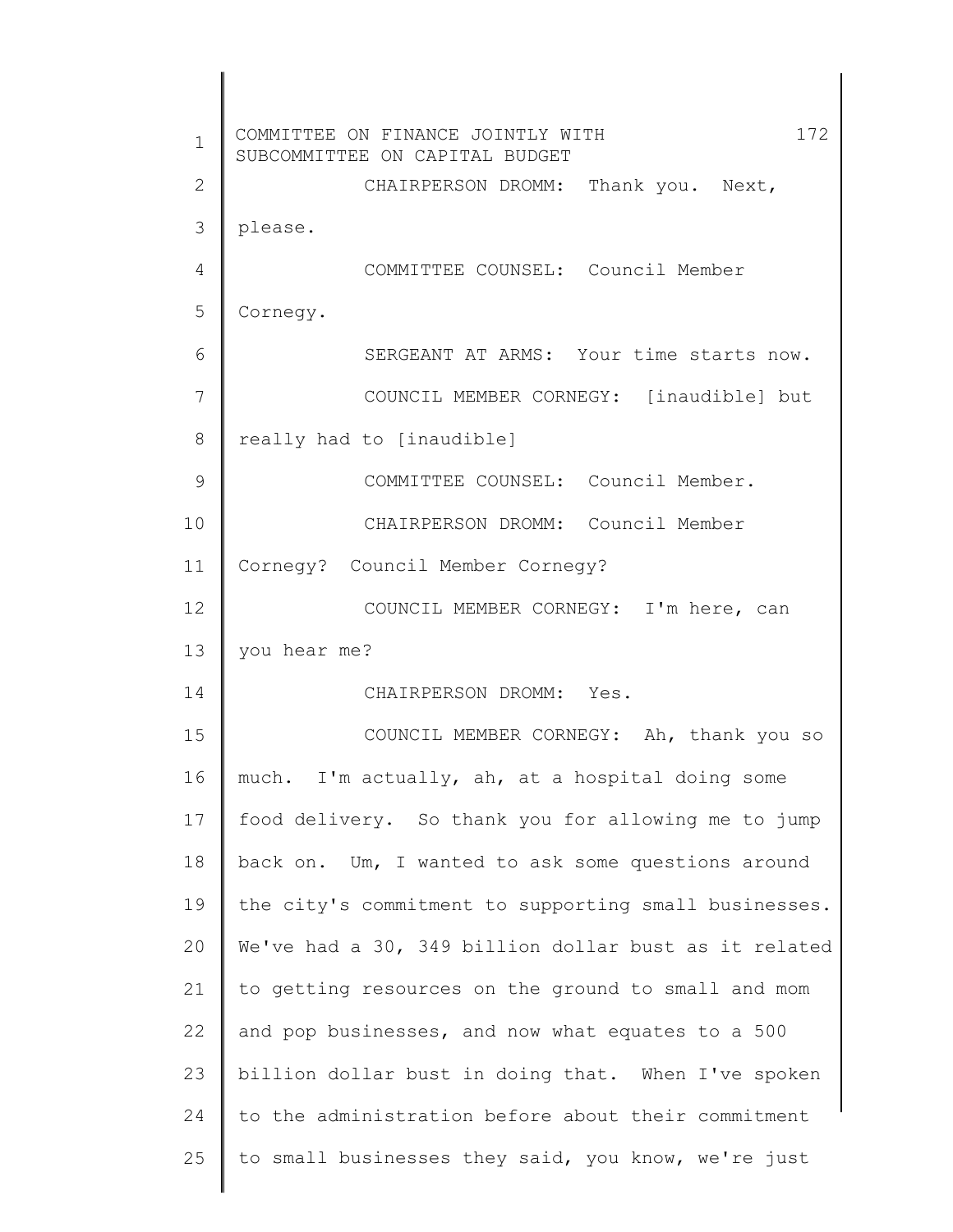| $\mathbf{1}$ | 173<br>COMMITTEE ON FINANCE JOINTLY WITH<br>SUBCOMMITTEE ON CAPITAL BUDGET |
|--------------|----------------------------------------------------------------------------|
| 2            | going to wait to see what the federal government                           |
| 3            | does. And consequently the federal government really                       |
| 4            | did not thing for M/WBEs and, and real small mom and                       |
| 5            | pops, ah, and micro businesses. I know that the                            |
| 6            | administration thankfully did 20 million, which went                       |
| 7            | like, you know, in a few hours on a first come, first                      |
| 8            | served basis. Um, I, I don't think that we can look                        |
| $\mathsf 9$  | the other way and I'm wondering what the commitment,                       |
| 10           | which I didn't observe in the budget, ah, in the mass                      |
| 11           | proposed budget, any real firm commitment in stimulus                      |
| 12           | dollars to our micro businesses, which are taking a,                       |
| 13           | a beating, and, and 51% of them won't be able to                           |
| 14           | return. Is there a plan to infuse some capital                             |
| 15           | dollars or any dollars for our small businesses in                         |
| 16           | the, in the proposed budget.                                               |
| 17           | FIRST DEPUTY DIRECTOR GARDNER: So,                                         |
| 18           | first, um, the administration, ah, created the New                         |
| 19           | York City Employee Retention Grant Program, which is                       |
| 20           | expected to benefit more than 4000 businesses                              |
| 21           | [inaudible] about. Ah, and the New York City                               |
| 22           | Business Continuity Loan Program, which expects to                         |
| 23           | issue 375 loans, 100 have already been processed.                          |
| 24           | Ah, further, we've made our SBS, ah, Business                              |
| 25           | Solution Center experts available to help these                            |
|              |                                                                            |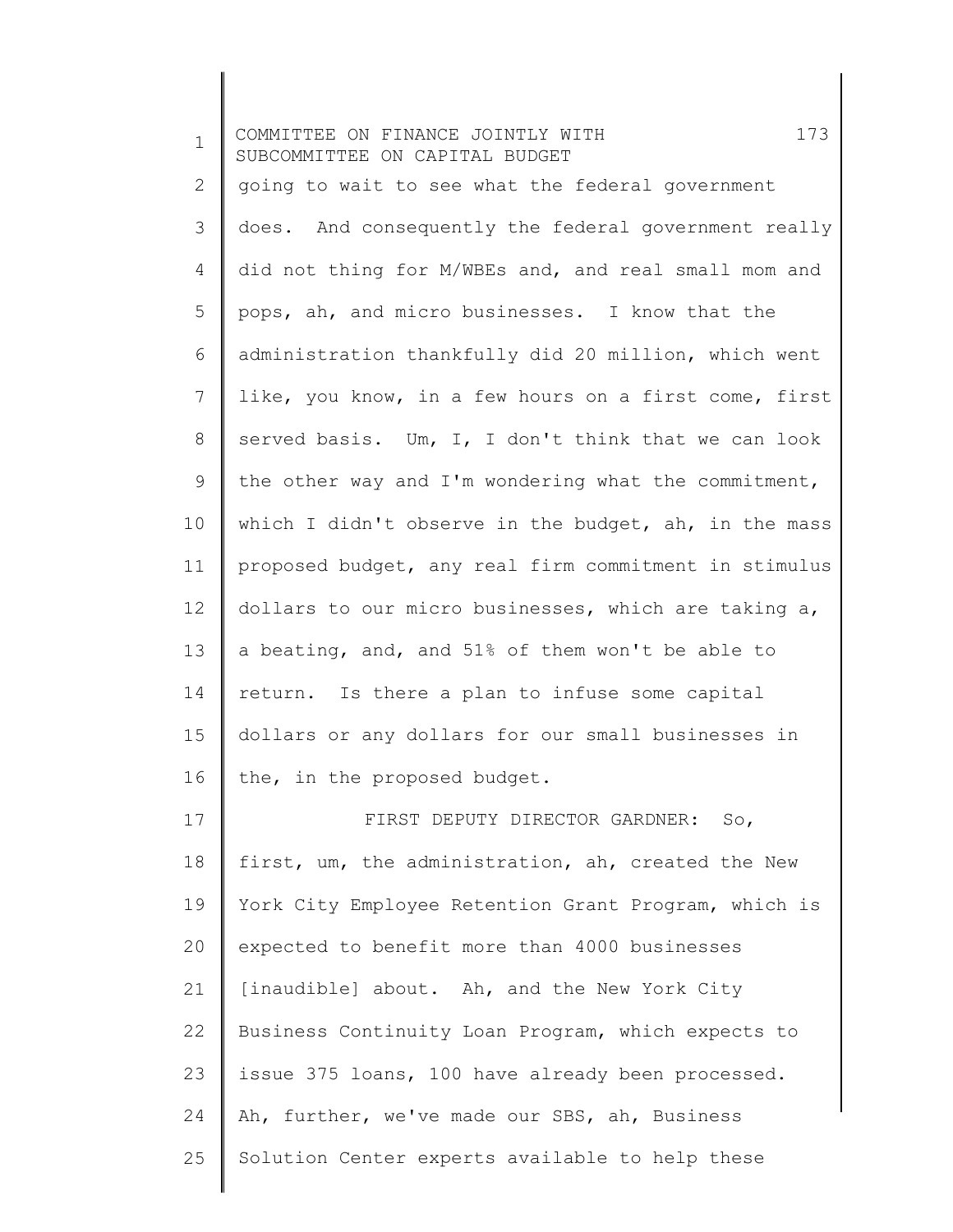| $\mathbf 1$ | 174<br>COMMITTEE ON FINANCE JOINTLY WITH<br>SUBCOMMITTEE ON CAPITAL BUDGET |
|-------------|----------------------------------------------------------------------------|
| 2           | businesses identify additional funding opportunities,                      |
| 3           | including from the, the federal SBA, financial                             |
| 4           | program [inaudible] contract financing loan fund. To                       |
| 5           | date the SBS has given out more than 20 million                            |
| 6           | dollars in loans to roughly 100 M/WBEs. And, of                            |
| 7           | course, you know, as we've been stating all along, we                      |
| 8           | are pushing for more money to support small                                |
| 9           | businesses in the next federal stimulus in addition                        |
| 10          | to what they did in what's called Stimulus 3.5.                            |
| 11          | COUNCIL MEMBER CORNEGY: So I, I agree,                                     |
| 12          | and I did mention the 20 million and I'm, I'm                              |
| 13          | grateful for that. But that was issued in a first                          |
| 14          | come, first served basis which meant that it went                          |
| 15          | relatively quickly and it went to some of the larger                       |
| 16          | small businesses who are tied in and who have the                          |
| 17          | capacity to, to write for the loans. So while I                            |
| 18          | appreciated that, is there anything of that scale                          |
| 19          | that's gonna become available that I can identify                          |
| 20          | within the budget to steer small businesses who are                        |
| 21          | calling me and calling my colleagues on a regular                          |
| 22          | basis asking for help?                                                     |
| 23          | FIRST DEPUTY DIRECTOR GARDNER: So, as I                                    |
| 24          | said, clearly we're looking for, ah, more, ah,                             |
| 25          | federal assistance in this area, um, and we will                           |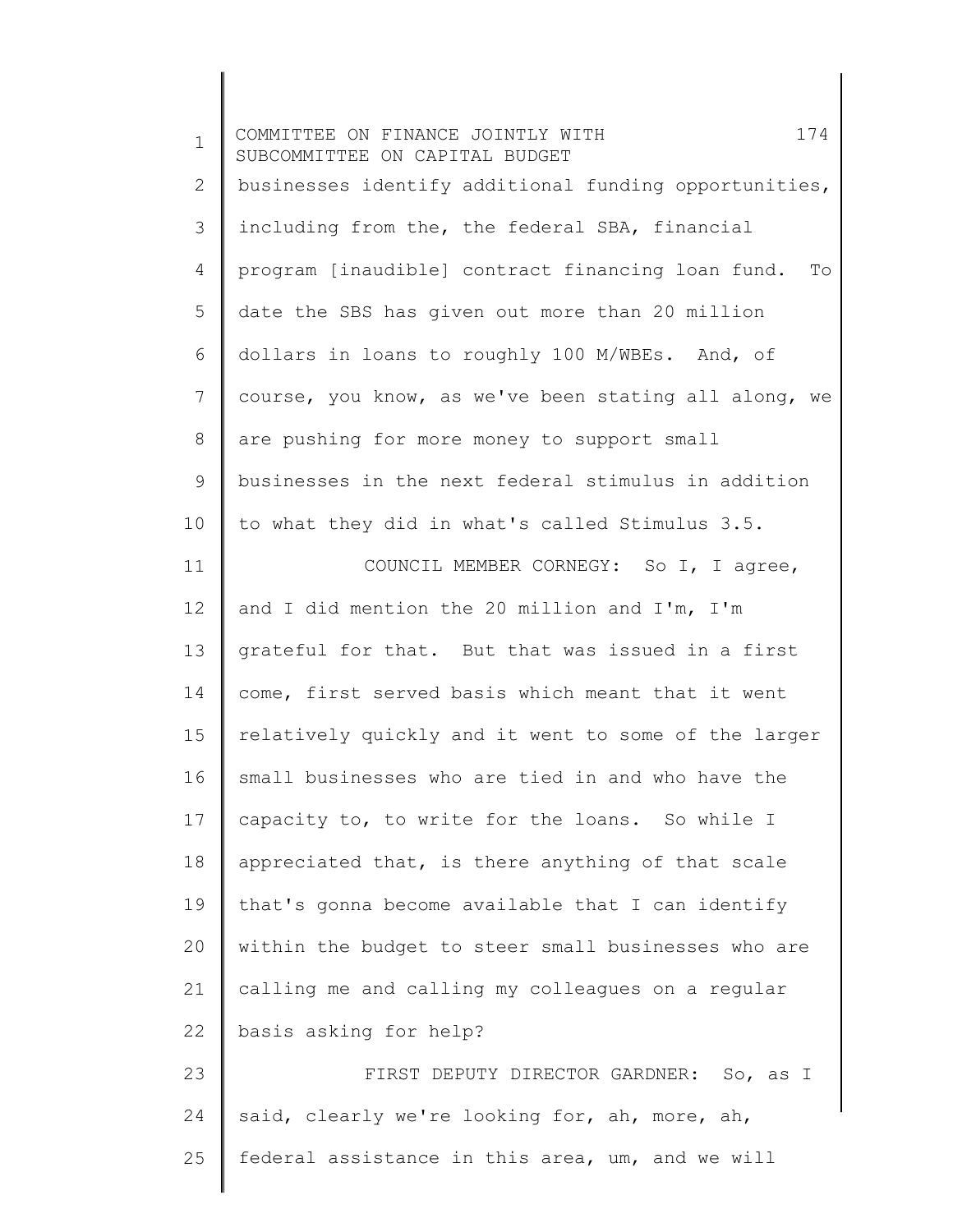| $\mathbf 1$    | 175<br>COMMITTEE ON FINANCE JOINTLY WITH<br>SUBCOMMITTEE ON CAPITAL BUDGET |
|----------------|----------------------------------------------------------------------------|
| $\overline{2}$ | looking forward to working with the council as we                          |
| 3              | roll into, ah, ah, as we roll into adoption about                          |
| 4              | what kind of programs that there could be for these                        |
| 5              | programs, ah, in addition to sort of the, the, in                          |
| 6              | addition the money that we've provided for direct,                         |
| 7              | you know, for like the 20 million, ah, as I said                           |
| $8\,$          | we're, we're making our, our employees available to                        |
| 9              | help these small businesses access the, the federal                        |
| 10             | programs that exist and that we hope to see expanded.                      |
| 11             | COUNCIL MEMBER CORNEGY: Um, so, I, I                                       |
| 12             | just gotta say, you know, and put a little bit of                          |
| 13             | emphasis on it because there seems to be this idea                         |
| 14             | that, you know, the council fighting for restoration                       |
| 15             | to some degree of SYEP, um, and other on-the-ground                        |
| 16             | programs that are gonna help families negates the                          |
| 17             | need to have an emphasis on small business, and I                          |
| 18             | think that they're not mutually exclusive, and I                           |
| 19             | think if we don't do both, ah, post, um, ah, crisis                        |
| 20             | we'll find ourselves in a, in a small business                             |
| 21             | crisis, and I'm trying to avert that with the help                         |
| 22             | of, or with working with the, my council colleagues                        |
| 23             | and with the administration. Um, I'm gonna have a                          |
| 24             | heavy emphasis on that. I've already had a heavy                           |
| 25             | emphasis on it. And I just wanted to point out while                       |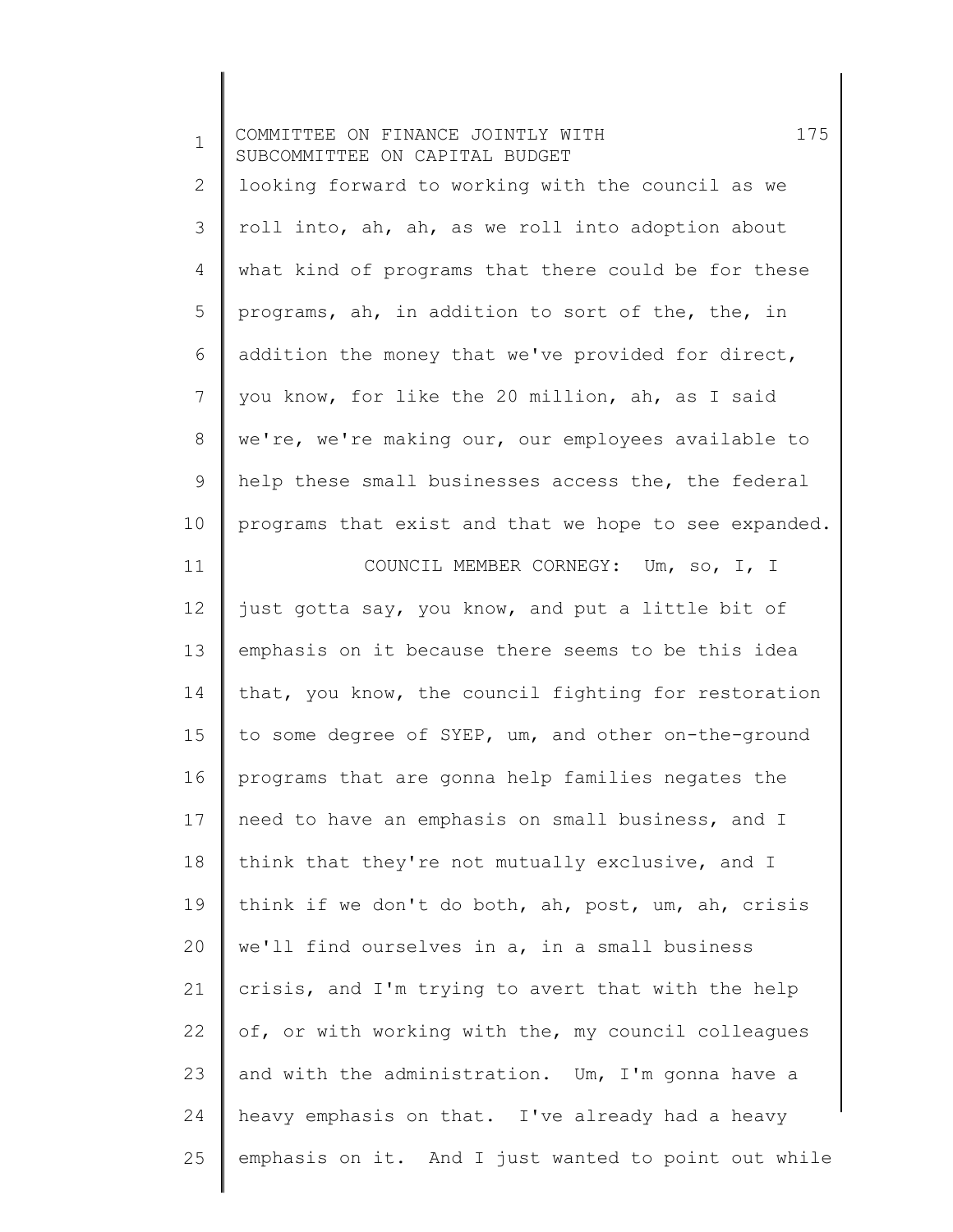1 2 3 4 5 6 7 8 9 10 11 12 13 14 15 16 17 18 19 20 21 22 23 24 25 COMMITTEE ON FINANCE JOINTLY WITH 176 SUBCOMMITTEE ON CAPITAL BUDGET I stand with my colleagues in the fight to, you know, restore programs that are integral to, ah, increasing the quality of life of so many communities I have to add small businesses, M/WBEs, mom and pops, and micro businesses to that, ah, to that need. FIRST DEPUTY DIRECTOR GARDNER: OK, we, you know, obviously, ah, you know, the administration has made small businesses and keeping small businesses viable, ah, a priority for the, for the administration. I just wanted to correct one thing on the... SERGEANT AT ARMS: Time. FIRST DEPUTY DIRECTOR GARDNER: ... [inaudible] discussion that the, the combined budget of the two programs I mentioned, ah, was 49 million, not 20. Thank you. SPEAKER JOHNSON: Thank you, Deputy Director, ah, Gardner. Ah, Danny, are you gonna close us out, or committee counsel, are there any more members that had questions? CHAIRPERSON DROMM: Yes, we have, um, questions from, um, Chair Gibson, and then I have one final one.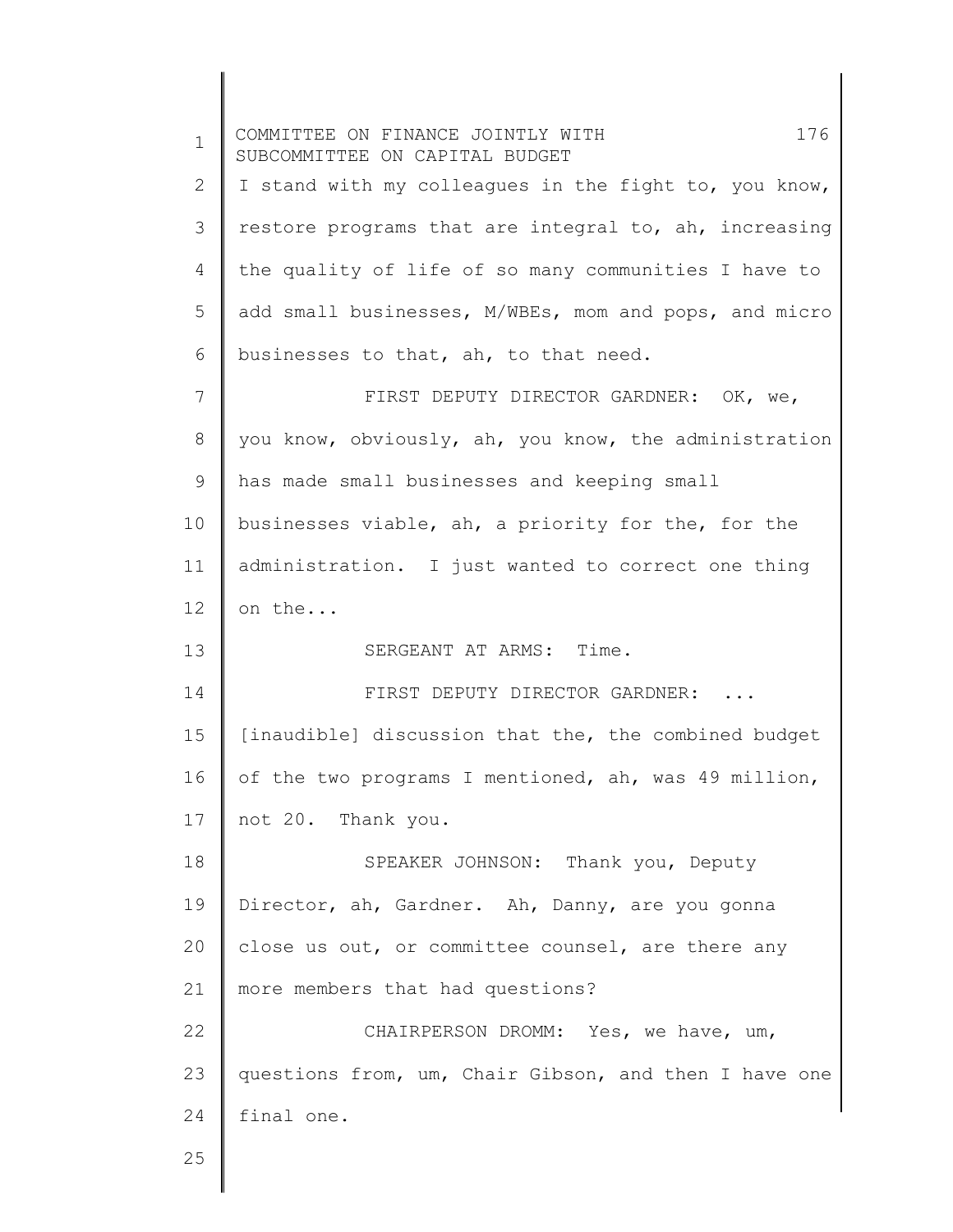1 2 3 4 5 6 7 8 9 10 11 12 13 14 15 16 17 18 19 20 21 22 23 24 25 COMMITTEE ON FINANCE JOINTLY WITH 177 SUBCOMMITTEE ON CAPITAL BUDGET CHAIRPERSON GIBSON: Ah, thank you so much, thank you Chair, thank you Speaker, and thank you to OMB. One final question, and I'm glad Council Member Cornegy raised, ah, the issue of small businesses. Um, our chair, Mark Gjonaj, of Small Business, ah, and I both obviously represent the Bronx, an outer borough, and I want to make sure that we he visual acuity further dialogue with SBS, Commissioner Greg Bishop and his team, around the loans and grants that have been dispersed thus far. Ah, we [inaudible] are extremely disappointed that only 1% of the loans and 3% of the grants that have already been awarded have gone to Bronx businesses. I think we all would agree that that is unacceptable. The outer boroughs and the real small mom and pop shops, a lot of our merchants that have struggled, we need to have a real focus on their needs. Ah, technological support and capacity issues in applying for a lot of these grants and loans has been an issue. And so I want a commitment from OMB as we move forward that we're going to develop a real comprehensive plan with SBS that really makes sure that we get to all of the businesses as best as well can. Not just the large businesses that we know are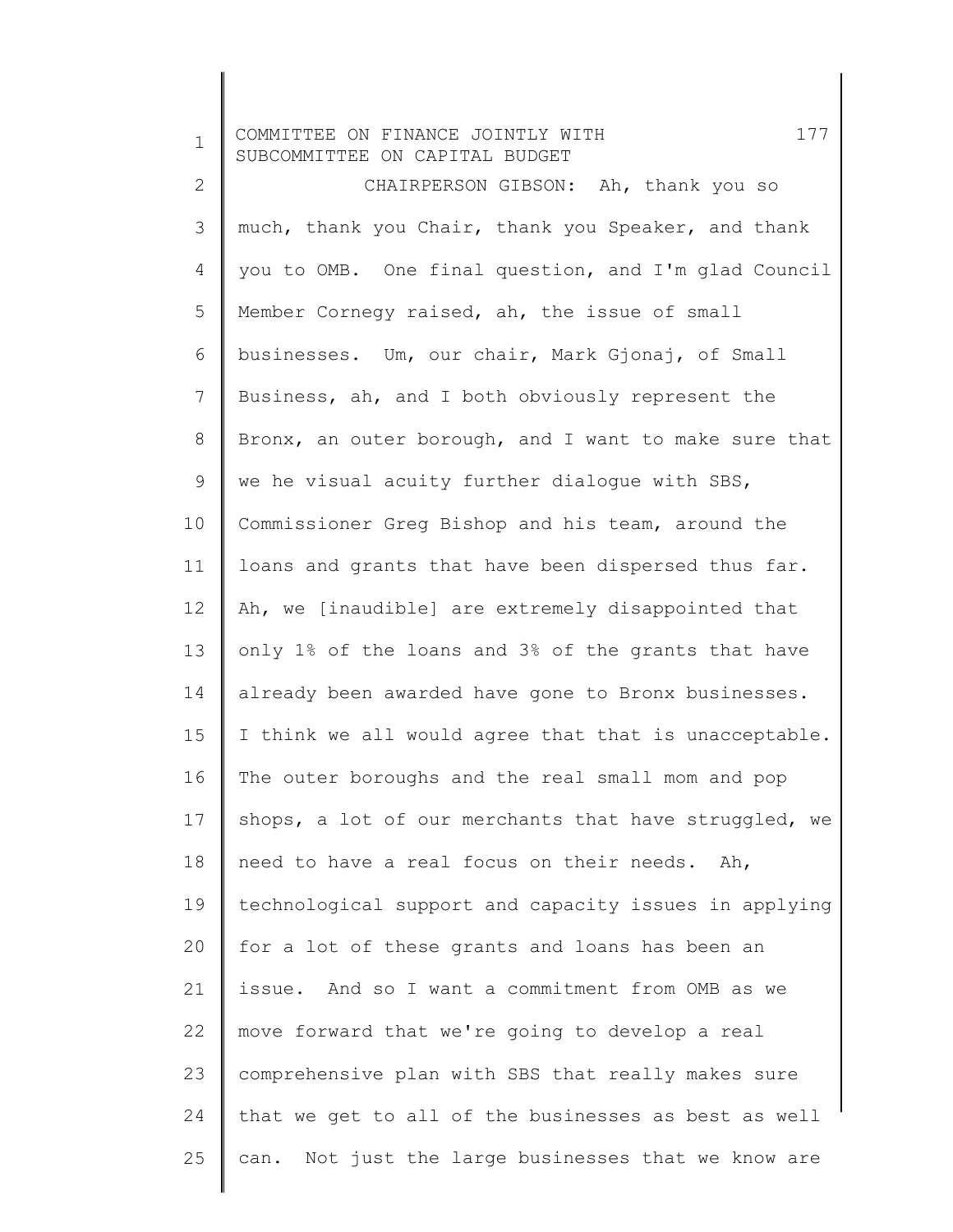1 2 3 4 5 6 7 8 9 10 11 12 13 14 15 16 17 18 19 20 21 22 23 24 25 COMMITTEE ON FINANCE JOINTLY WITH 178 SUBCOMMITTEE ON CAPITAL BUDGET struggling, but the real small mom and pop businesses that have not yet had access to any of the grants and loans that we've already dispersed thus far. We need assistance. We need your commitment, and I hope that OMB will work with us moving forward. FIRST DEPUTY DIRECTOR GARDNER: OK, obviously we're always open for a conversation like that, you know, to help out in any way in accessing our agency. Ah, I know that, ah, SBS, ah, testified last week and that they are doing specific outreach for the Bronx. So we hope that that will help, but, obviously we're always open for a conversation. Thank you, Chairman. CHAIRPERSON GIBSON: Thank you, thank you Chair. CHAIRPERSON DROMM: Thank you very much, and my last question really deals with the boroughbased jails program. You know, the city made a 391 million dollar commitment, justice reform. I was one of the first council members to call for the closing of Riker's Island. So this is a very important issue to me. But how much of this funding remains in the financial plan, and, um, if the administration does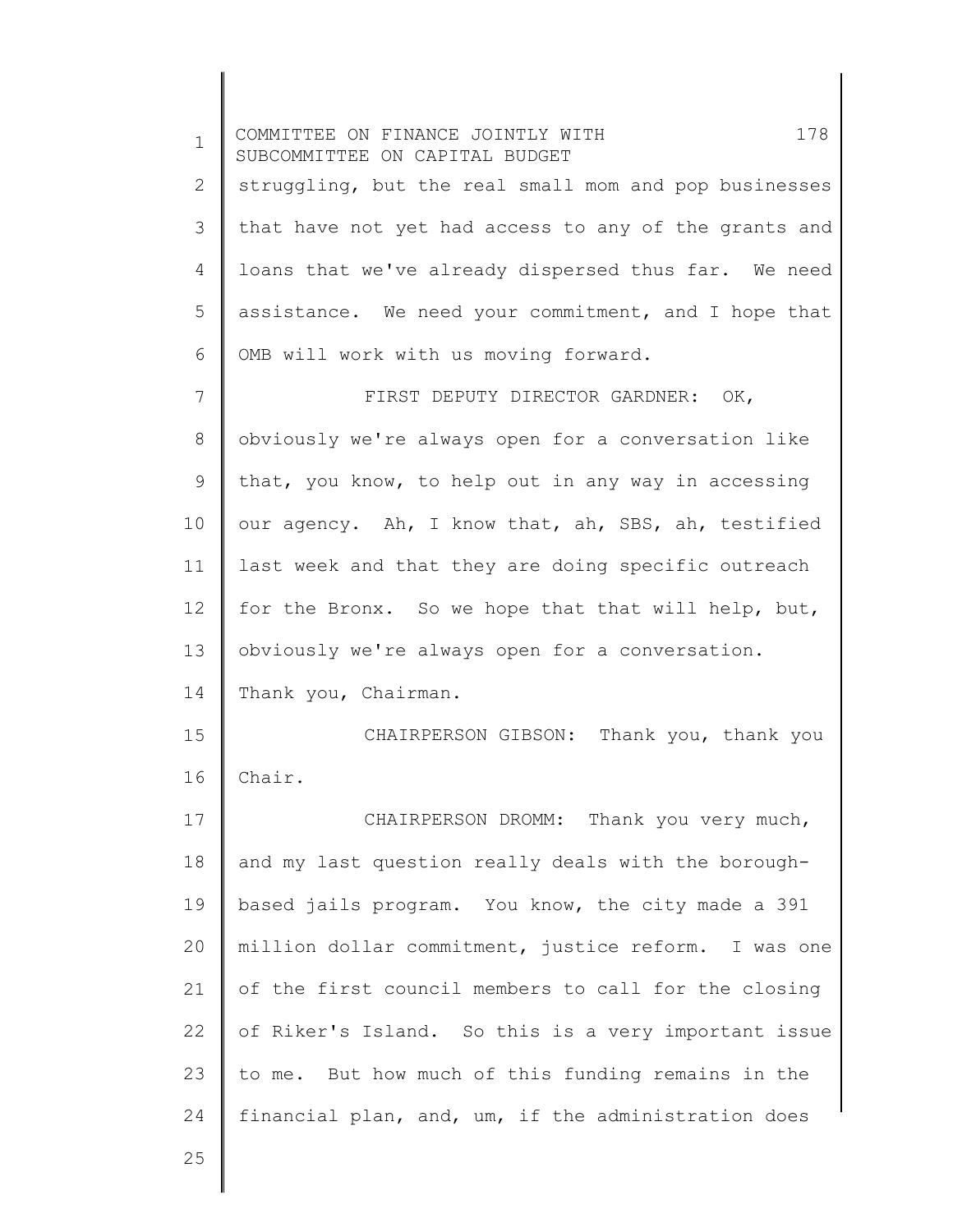1 2 3 4 5 6 7 8 9 10 11 12 13 14 15 16 17 18 19 20 21 22 23 24 25 COMMITTEE ON FINANCE JOINTLY WITH 179 SUBCOMMITTEE ON CAPITAL BUDGET not still, um, believe the city can transition to the borough-based jails by 2020 what is your plan? FIRST DEPUTY DIRECTOR GARDNER: So on, on this issue, um, you know, we have delayed the start of some of the design work and, and, and, on, on the project and part of that is a reflection of both the financial situation and our ability to actually go forward, um, in terms of, of, you know, social distancing. Um, you know, obviously the, there is a delay but not a, a cancellation. It's still a administration priority to move off of Riker's Island into borough-based jails. Ah, in the short term the city has, does have to manage its care carefully to make sure we can continue paying all the bills, including critical health and human service providers. Ah, but clearly, um, the, you know, moving away from Riker's Island into borough-based jails is still an administration priority and something that we still plan on getting done. CHAIRPERSON DROMM: OK, thank you, and I look forward to having more discussions with you on that topic. I continually and, um, you know, really deeply believe that Riker's Island is Torture Island and we need to move forward with these programs. So,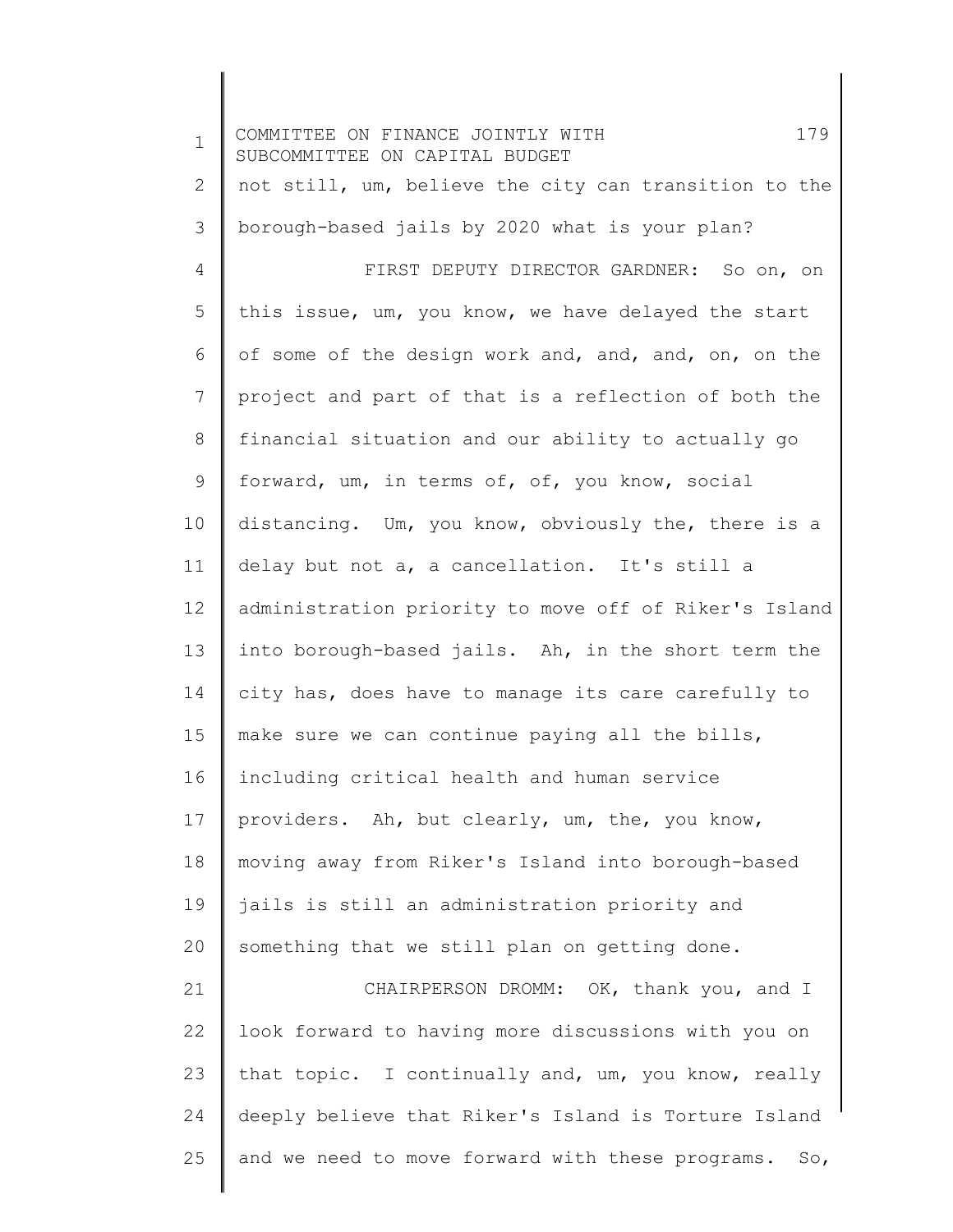1 2 3 4 5 6 7 8 9 10 11 12 13 14 15 16 17 18 19 20 21 22 23 24 25 COMMITTEE ON FINANCE JOINTLY WITH 180 SUBCOMMITTEE ON CAPITAL BUDGET um, that's a top priority, ah, as we move forward. I want to thank the Speaker. Speaker, did you have anything that you wanted to say? SPEAKER JOHNSON: Ah, thank you, ah, Chair Dromm. Ah, I, ah, appreciate, ah, Ken, you being here today, and we look forward to moving through this budget process. And I would ask that all of the questions that you and the Director were unable to answer today, if you, I, I know it's challenge because of the remote nature of not having everyone in the OMB office, but I would ask that you expeditiously, by the end of the week, ah, get a response to the council members whose questions were not answered today, ah, so that we have those as we go into the other hearings that are gonna happen throughout the budget process with the respective committees. FIRST DEPUTY DIRECTOR GARDNER: We will, we will attempt to do that, and we will note questions if, if we have not gotten answers, ah, by the end of the week we'll note those questions and give you a, an ETA on answers. SPEAKER JOHNSON: Thank you. Thank you, Chair Dromm.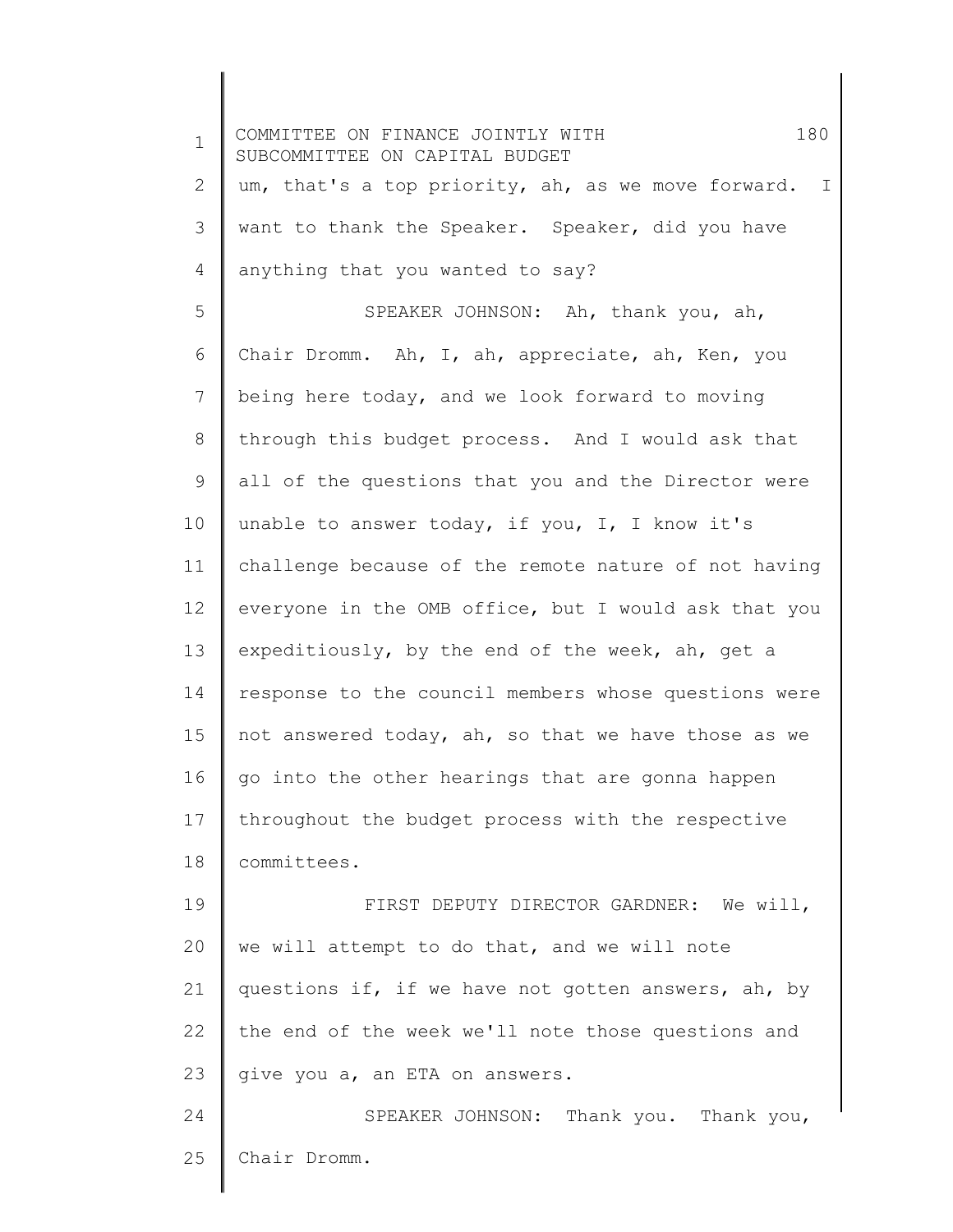| $\mathbf 1$ | 181<br>COMMITTEE ON FINANCE JOINTLY WITH<br>SUBCOMMITTEE ON CAPITAL BUDGET |
|-------------|----------------------------------------------------------------------------|
| 2           | CHAIRPERSON DROMM: Thank you very much.                                    |
| 3           | Thank you to OMB. Thank you to all the members.                            |
| 4           | We're going to now recess until about 2:15, when we                        |
| 5           | expect IBO to come in, and then after that we'll hear                      |
| 6           | from DDC. So thank you, and we will reconvene at                           |
| 7           | 2:15.                                                                      |
| 8           | FIRST DEPUTY DIRECTOR GARDNER: Thank you                                   |
| 9           | very much.                                                                 |
| 10          | UNIDENTIFIED: Sergeant at Arms Viando                                      |
| 11          | could you please bring us back online?                                     |
| 12          | SERGEANT AT ARMS: Taken care of.                                           |
| 13          | UNIDENTIFIED: We are ready to restart                                      |
| 14          | this meeting.                                                              |
| 15          | COMMITTEE COUNSEL: Chair Dromm, are you                                    |
| 16          | ready to begin?                                                            |
| 17          | CHAIRPERSON DROMM: OK, thank you. OK,                                      |
| 18          | good afternoon, and welcome to the City Council's                          |
| 19          | first day of hearings on the mayor's executive budget                      |
| 20          | for fiscal 2021. My name is Daniel Dromm and I chair                       |
| 21          | the Finance Committee. We are joined by the                                |
| 22          | Subcommittee on Capital Budget, chaired by my                              |
| 23          | colleague, Council Member Vanessa Gibson.<br>We                            |
| 24          | previously heard from the Office of Management and                         |
| 25          | Budget and now we will hear from the Independent                           |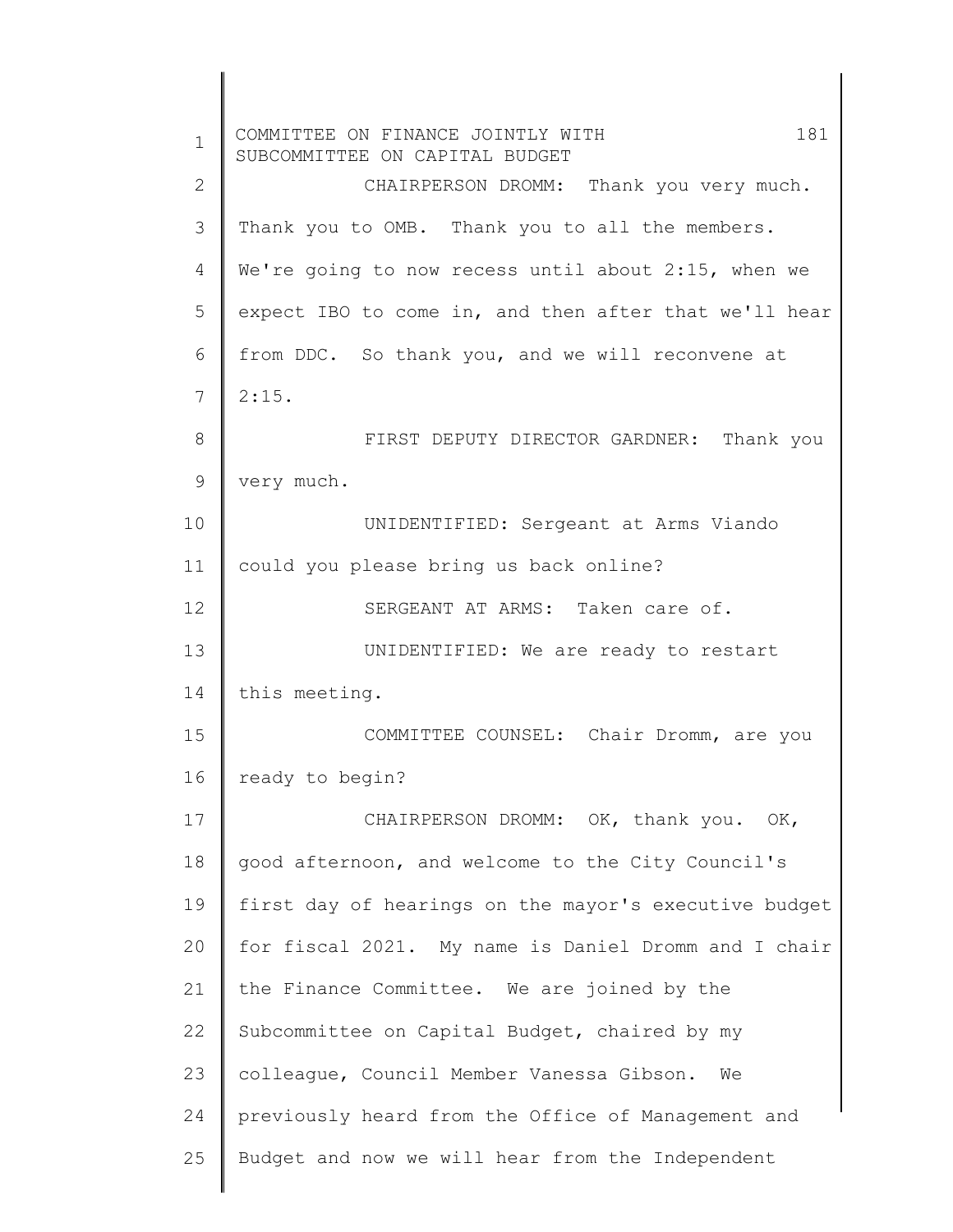| $\mathbf 1$     | 182<br>COMMITTEE ON FINANCE JOINTLY WITH<br>SUBCOMMITTEE ON CAPITAL BUDGET |
|-----------------|----------------------------------------------------------------------------|
| $\mathbf{2}$    | Budget Office. We are joined by Council Members                            |
| 3               | Adams, Ampry-Samuel, Grodenchik, Rivera, Louis,                            |
| 4               | Miller, Brannan, Yeger, Koslowitz, Cumbo, Treyger,                         |
| 5               | Holden, Majority Leader Matteo, and Council Member                         |
| 6               | Richards. Ah, I'm now going to turn it over to our                         |
| $\overline{7}$  | committee counsel to go over some procedural items.                        |
| $8\,$           | COMMITTEE COUNSEL: Thank you. My name                                      |
| 9               | is Noah Berk and I am counsel to the New York City                         |
| 10 <sup>°</sup> | Council's Committee on Finance and Subcommittee on                         |
| 11              | Capital Budget. Before we begin, I want to remind                          |
| $12 \,$         | everyone that you will be on mute until you are                            |
| 13              | recognized to speak, at which time you will be                             |
| 14              | unmuted by the Zoom host. During the meeting, if                           |
| 15              | council members would like to ask a question please                        |
| 16              | use the Zoom raise hand function and you will be                           |
| 17              | called on in order. We will be limiting Council                            |
| 18              | Member questions to five minutes, including answers.                       |
| 19              | After you are acknowledged please wait for the                             |
| 20              | Sergeant at Arms to tell you that your time has                            |
| 21              | begun. The Sergeant at Arms will indicate when your                        |
| 22              | time has expired. Please also note that for ease of                        |
| 23              | this virtual hearing we will not be allowing a second                      |
| 24              | round of questioning. Thank you. I will now turn it                        |
| 25              | over to Council Member Dromm.                                              |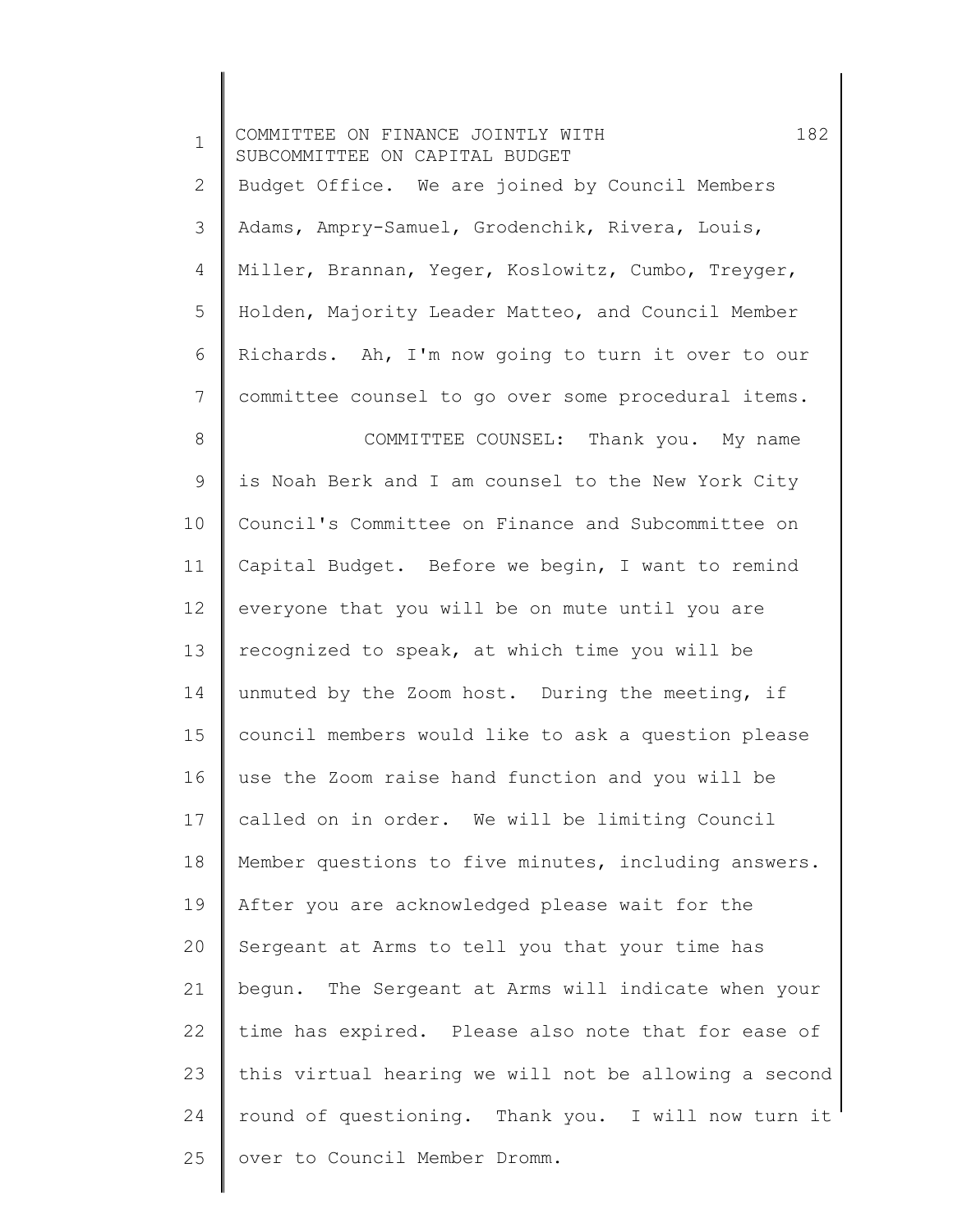| $\mathbf 1$  | 183<br>COMMITTEE ON FINANCE JOINTLY WITH<br>SUBCOMMITTEE ON CAPITAL BUDGET |
|--------------|----------------------------------------------------------------------------|
| $\mathbf{2}$ | CHAIRPERSON DROMM: Thank you very much,                                    |
| 3            | and in the interest of time Chair Gibson and I will                        |
| 4            | forego opening statements. I will now call on the                          |
| 5            | members of the Independent Budget Office to testify.                       |
| 6            | We will hear testimony from Director Ronnie                                |
| 7            | Lowenstein and Deputy Director George Sweeting. Will                       |
| $8\,$        | the counsel, the committee counsel, please administer                      |
| 9            | the affirmation.                                                           |
| 10           | COMMITTEE COUNSEL: Thank you. I will                                       |
| 11           | now administer [inaudible] one time and you will be                        |
| 12           | called on individually to so affirm at the end. Do                         |
| 13           | you affirm that your testimony will be truthful to                         |
| 14           | the best of your knowledge, information, and belief?                       |
| 15           | Ms. Lowenstein?                                                            |
| 16           | DIRECTOR LOWENSTEIN: Yes.                                                  |
| 17           | COMMITTEE COUNSEL: Mr. Sweeting? Is Mr.                                    |
| 18           | Sweeting with us? He is, and he is not muted. Mr.                          |
| 19           | Sweeting, do you so affirm?                                                |
| 20           | DEPUTY DIRECTORY SWEETING: Yeah, I do.                                     |
| 21           | COMMITTEE COUNSEL: Thank you. Director                                     |
| 22           | Lowenstein, you may begin when ready.                                      |
| 23           | DIRECTOR LOWENSTEIN: OK. Ah, thank you,                                    |
| 24           | Chairman Dromm and members of the committee for the                        |
| 25           | invitation to testify. Um, our testimony and tables                        |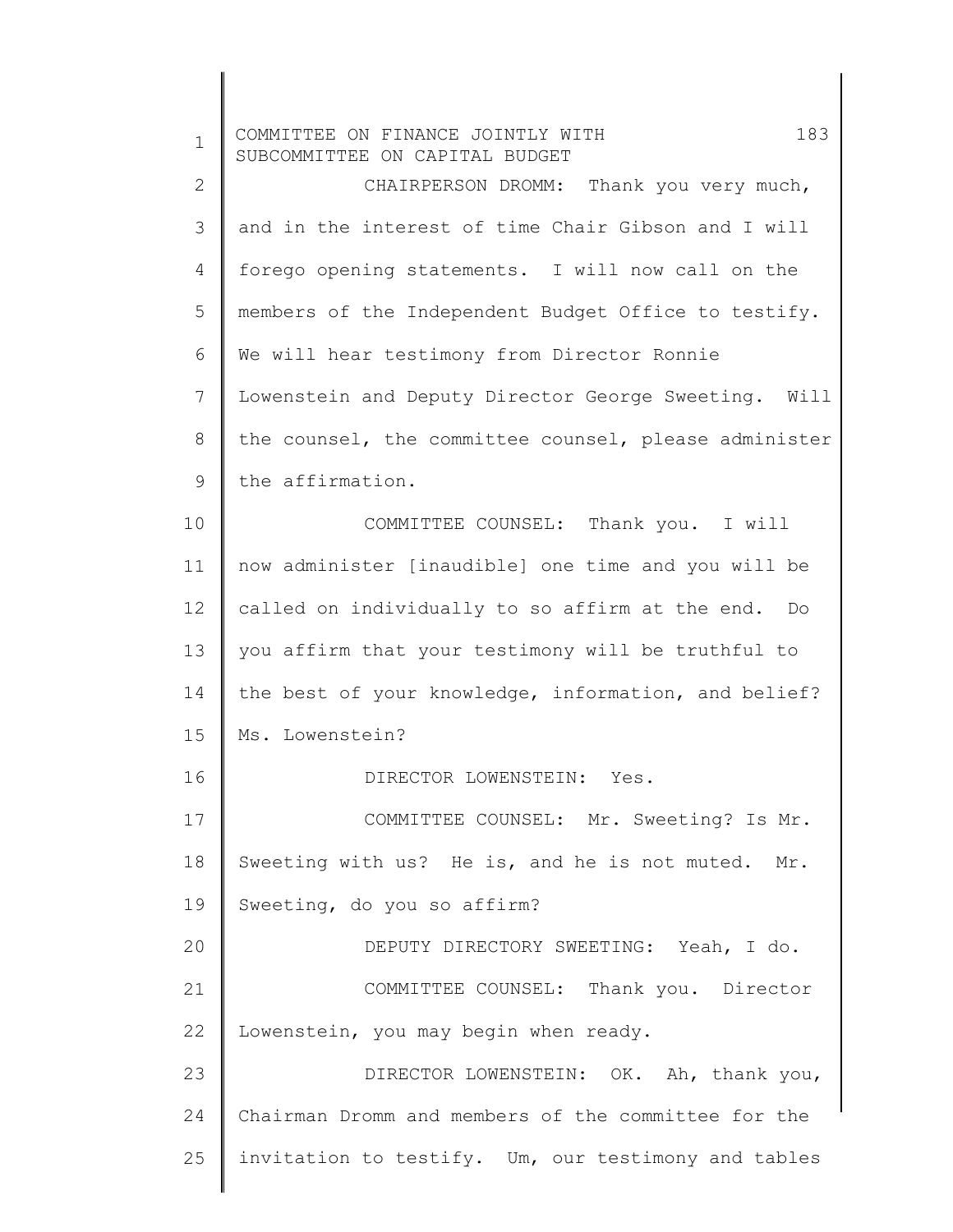| $\mathbf 1$ | 184<br>COMMITTEE ON FINANCE JOINTLY WITH<br>SUBCOMMITTEE ON CAPITAL BUDGET |
|-------------|----------------------------------------------------------------------------|
| 2           | should be available to you know, and I should note                         |
| 3           | that a full report on the mayor's executive budget                         |
| 4           | will be released by IBO late next week. Two months                         |
| 5           | ago, ah, when I last testified before this committee,                      |
| 6           | um, I described the mayor's preliminary budget, um,                        |
| 7           | as basically in balance. Ah, it was in balance for                         |
| $8\,$       | the current year. It's in balance, it was in balance                       |
| 9           | for next year. Um, there are only relatively small                         |
| 10          | gaps that we forecast for 22 and 23. And there was                         |
| 11          | virtually no gap at all for fiscal 24. Um, the                             |
| 12          | current outlook is almost staggeringly different.                          |
| 13          | Under the contours of the mayor's executive budget we                      |
| 14          | project that there are still gaps that need to be                          |
| 15          | closed this year and next year. The gap this year is                       |
| 16          | a shortfall of about 540 million, and about 830                            |
| 17          | million through next year. Both of these are                               |
| 18          | basically in the vicinity of 1%. And then a much                           |
| 19          | bigger problem looms for FY22, which is of course                          |
| 20          | just 14 months from now when the gap balloons to 6                         |
| 21          | billion dollars, which is more than 8% of city-funded                      |
| 22          | spending. Our estimate of that gap is 1 billion                            |
| 23          | dollars more than OMB is carrying at this point. I                         |
| 24          | should say that the basic assumption under all, that                       |
| 25          | underlies all of our forecasts, um, is based upon the                      |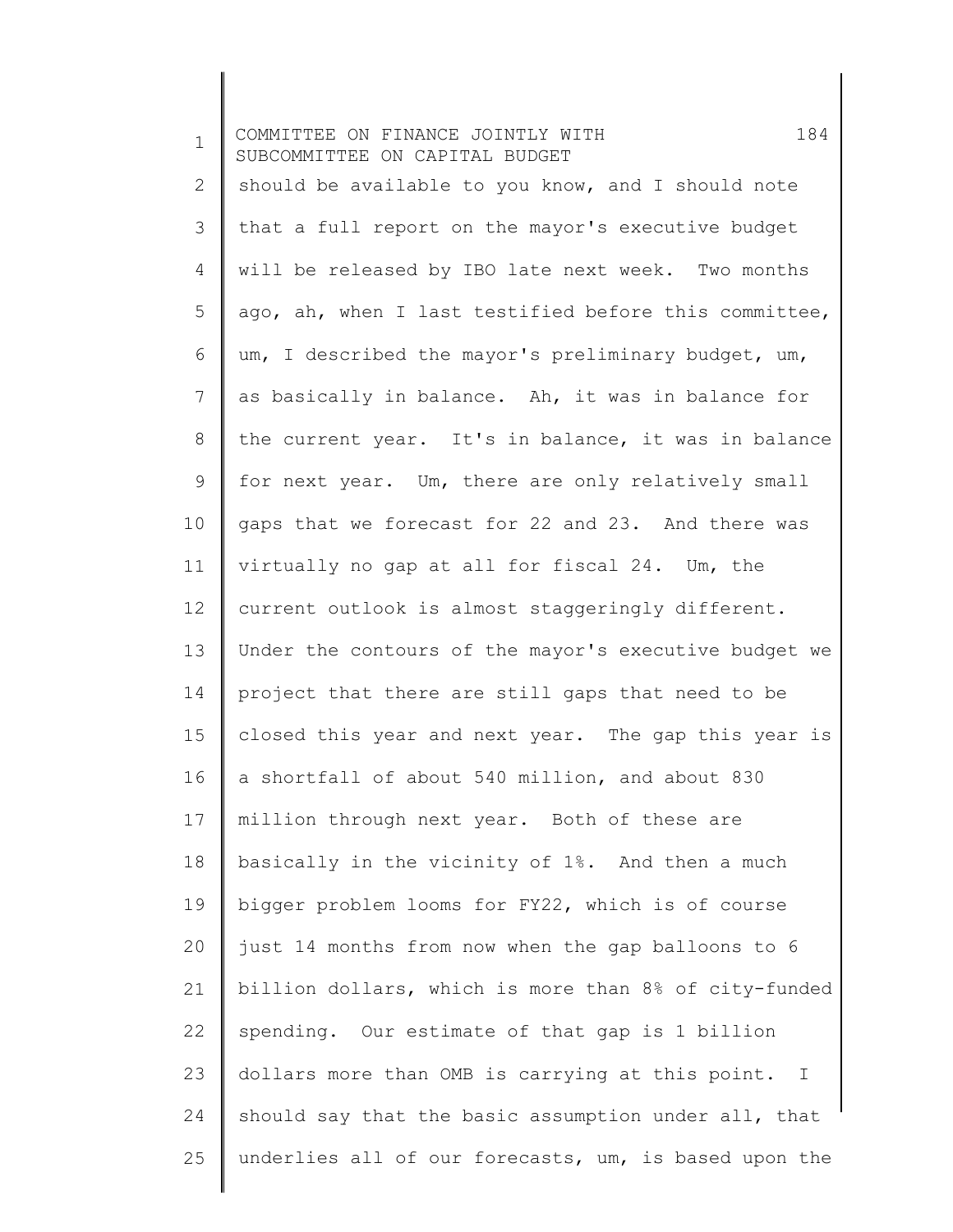1 2 3 4 5 6 7 8 9 10 11 12 13 14 15 16 17 18 19 20 21 22 23 24 25 COMMITTEE ON FINANCE JOINTLY WITH 185 SUBCOMMITTEE ON CAPITAL BUDGET pandemic. Um, we're assuming that the economy will not bounce back until the virus is somehow resolved, whether it's through a vaccine or herd immunity. Epidemiologists widely project that that's gonna take at least 12 to 18 months, and so based on that timeline, based on the medicine, we project that the city is going to continue to see job losses through the end of this calendar year and into the beginning of next calendar year. More specifically, we're anticipating that the city is gonna lose 475,000 jobs from the fourth quarter of calendar year 19 to the fourth quarter of this calendar year. Ah, the extent to which this loss is immediate is, is amazing. Ah, we expect that four out of every five of these jobs that are lost will occur in the current April to June quarter. Um, we think that losses in two industries are going to predominate. Um, the industries are retail and leisure and hospitality. And we think over 60% of all job losses will be concentrated in those two sectors, sectors which, I'm sure you understand, tend to be low to moderate pay. But we do expect nearly every industry across the city to see job declines. Assuming the pandemic is largely behind us in the next 12 to 18 months, we expect that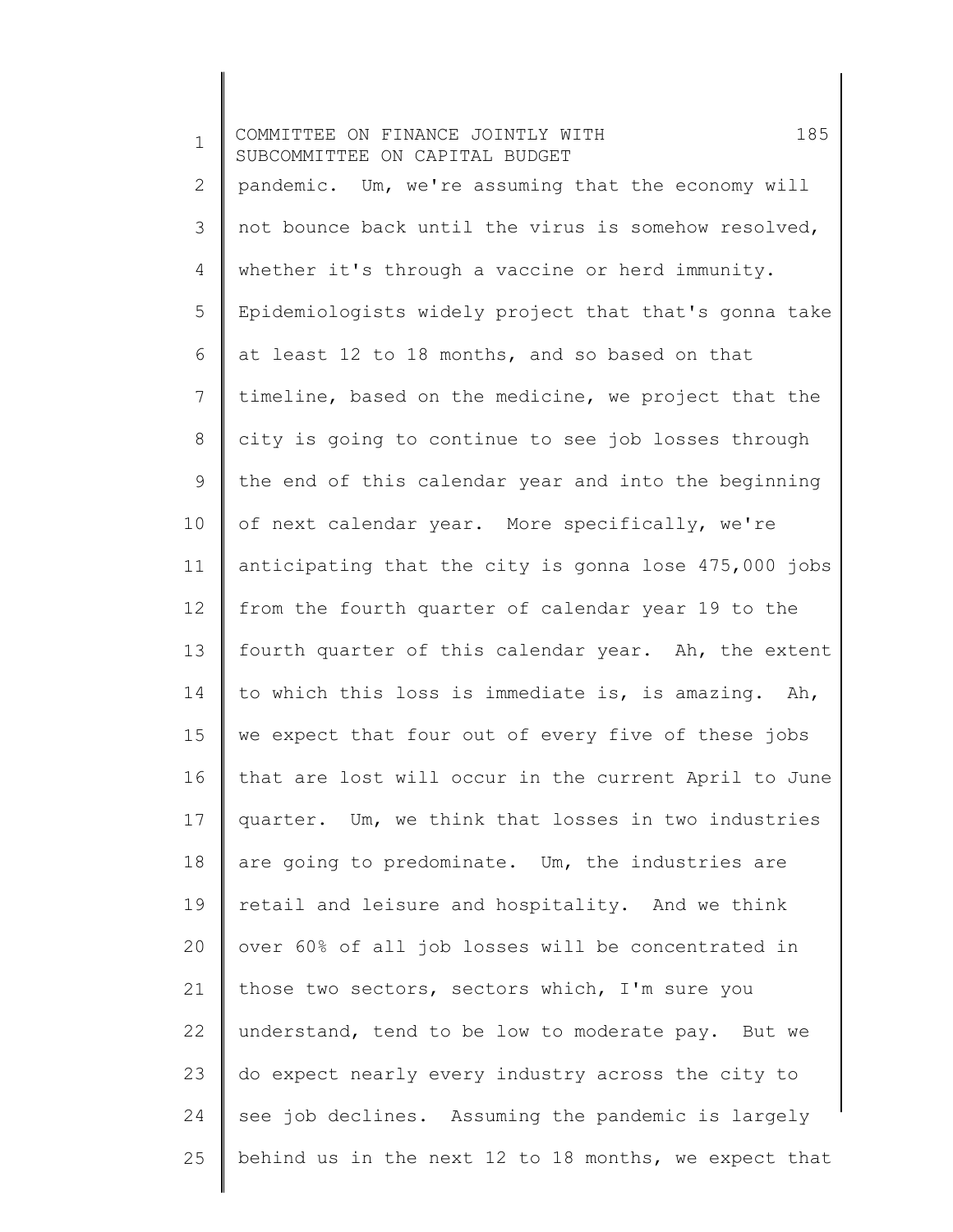| $\mathbf 1$    | 186<br>COMMITTEE ON FINANCE JOINTLY WITH<br>SUBCOMMITTEE ON CAPITAL BUDGET |
|----------------|----------------------------------------------------------------------------|
| $\overline{2}$ | overall job growth, that is job gains, net of job                          |
| 3              | losses, will resume in the second quarter of next                          |
| 4              | year. But that recovery is going to be painfully                           |
| 5              | slow. We expect the city to regain just 20% of the                         |
| 6              | jobs lost during the pandemic by the end of next                           |
| $\overline{7}$ | calendar year, and we expect it to take fully to the                       |
| 8              | end of plan period before the city reaches the record                      |
| 9              | level of employment that the city enjoyed way back at                      |
| 10             | the beginning of this year. So we're looking at a                          |
| 11             | long period of at best very slow growth. Um, the                           |
| 12             | impact of the pandemic on tax revenues follows a                           |
| 13             | slightly different trajectory than the impact on job                       |
| 14             | losses. We thought job losses would be very sudden.                        |
| 15             | Um, but the impact on tax revenues happens more                            |
| 16             | slowly. Um, we expect that tax revenues this year                          |
| 17             | are basically flat, which is to say we expect only a                       |
| 18             | very small amount of additional revenue this year as                       |
| 19             | compared to last year, um, and that the biggest tax                        |
| 20             | revenue impact, ah, won't happen this year, but will                       |
| 21             | be in fiscal year 21, when we expect tax revenues                          |
| 22             | next year to be nearly 2 billion dollars below what                        |
| 23             | we expect for this year, which, if you recall, is the                      |
| 24             | same as last year. Um, with so many retail                                 |
| 25             | establishments now closed, ah, there's going to be an                      |

 $\begin{array}{c} \hline \end{array}$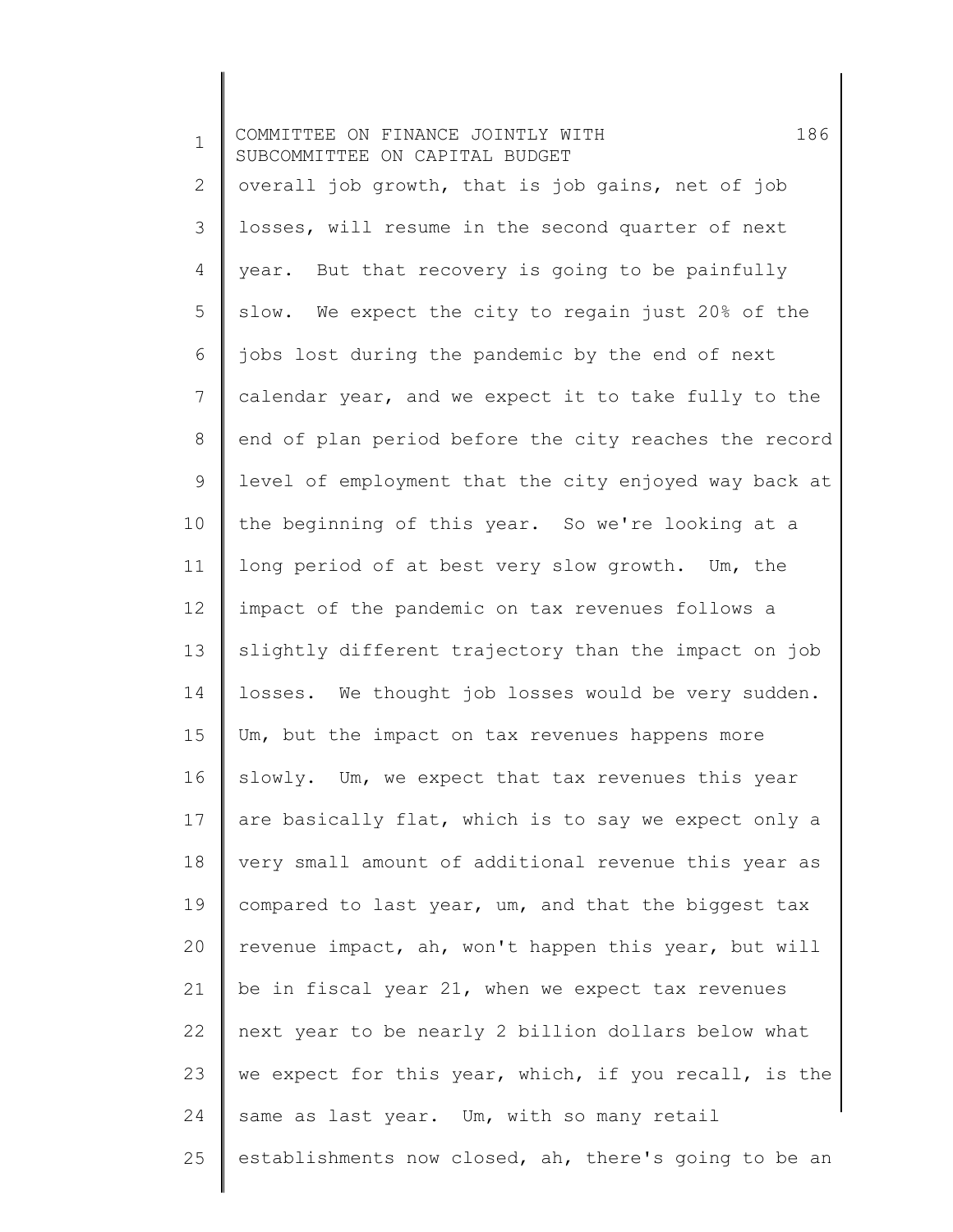| $\mathbf{1}$   | 187<br>COMMITTEE ON FINANCE JOINTLY WITH<br>SUBCOMMITTEE ON CAPITAL BUDGET |
|----------------|----------------------------------------------------------------------------|
| $\overline{2}$ | immediate impact on sales taxes. Um, the steepest                          |
| 3              | year over year decline in sales taxes will occur this                      |
| $\overline{4}$ | year, um, with a loss of about a billion dollars.                          |
| 5              | But the slide continues into next year. And with so                        |
| 6              | many New Yorkers losing jobs we expect there to be a                       |
| $7\phantom{.}$ | major impact on the personal income tax, of course.                        |
| 8              | Um, we expect that revenues and the personal income                        |
| $\mathsf 9$    | tax this year will be slightly below what we realized                      |
| 10             | last year. But much larger year over year declines,                        |
| 11             | ah, expected in fiscal year 21 of about 1.4 billion.                       |
| 12             | We expect general corporation tax revenues to follow                       |
| 13             | the same basic pattern as for the personal income tax                      |
| 14             | with a relatively small year over year drop this year                      |
| 15             | and a much larger, over 1 billion dollar, decline                          |
| 16             | next year. In contrast, I should note that the                             |
| 17             | city's property tax, which is effectively one-half of                      |
| 18             | all city tax revenues, will continue growing strongly                      |
| 19             | throughout the financial plan period. As tax                               |
| 20             | revenues have declined, ah, the demand for services,                       |
| 21             | of course, has risen. Ah, prospects for additional                         |
| 22             | federal aid, general federal aid, beyond what's                            |
| 23             | already been designated, ah, remain very much                              |
| 24             | uncertain. And given the New York State's own                              |
| 25             | considerable fiscal difficulties, IBO expects that                         |

 $\begin{array}{c} \hline \end{array}$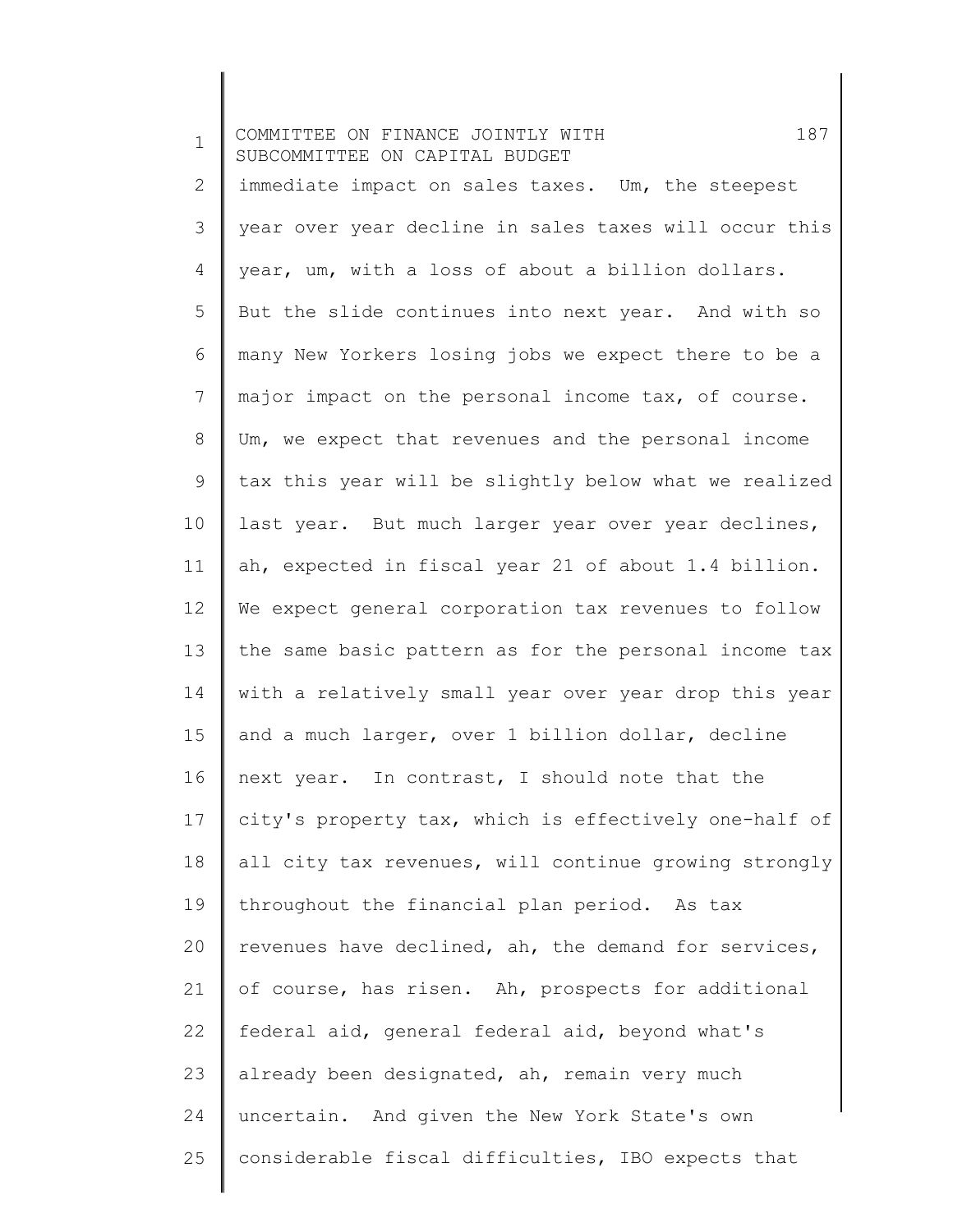1 2 3 4 5 6 7 8 9 10 11 12 13 14 15 16 17 18 19 20 21 22 23 24 25 COMMITTEE ON FINANCE JOINTLY WITH 188 SUBCOMMITTEE ON CAPITAL BUDGET the state is more likely to be a source of spending pressures than a source of funds for using going forward, and in the testimony we've outlined about 800 million dollars, ah, of ways in which we were spending more next year than we would have been otherwise. So without getting, additional federal aid is very much uncertain, ah, it's reasonably certain we're not going to be getting assistance from the state. The administration's executive budget, ah, proposal relies heavily on the city's reserves to help close the gaps for this year and next. Um, I should note that yesterday we released a brief, ah, outlining what the city is doing with its reserves and taking a broad definition of those reserves, which I recommend. But to just give you a few highlights, for example, the city's budgeted reserves, that is the general reserve plus the capital stabilization fund, are slated to fall to 1 million dollars at the beginning of the next fiscal year. Compare that with the roughly 1.4 billion dollars at the beginning of the current fiscal year. Similarly, the city plans to draw down its Retiree Health Benefits Trust Fund this year and next, leaving a balance of just about 2.1 billion available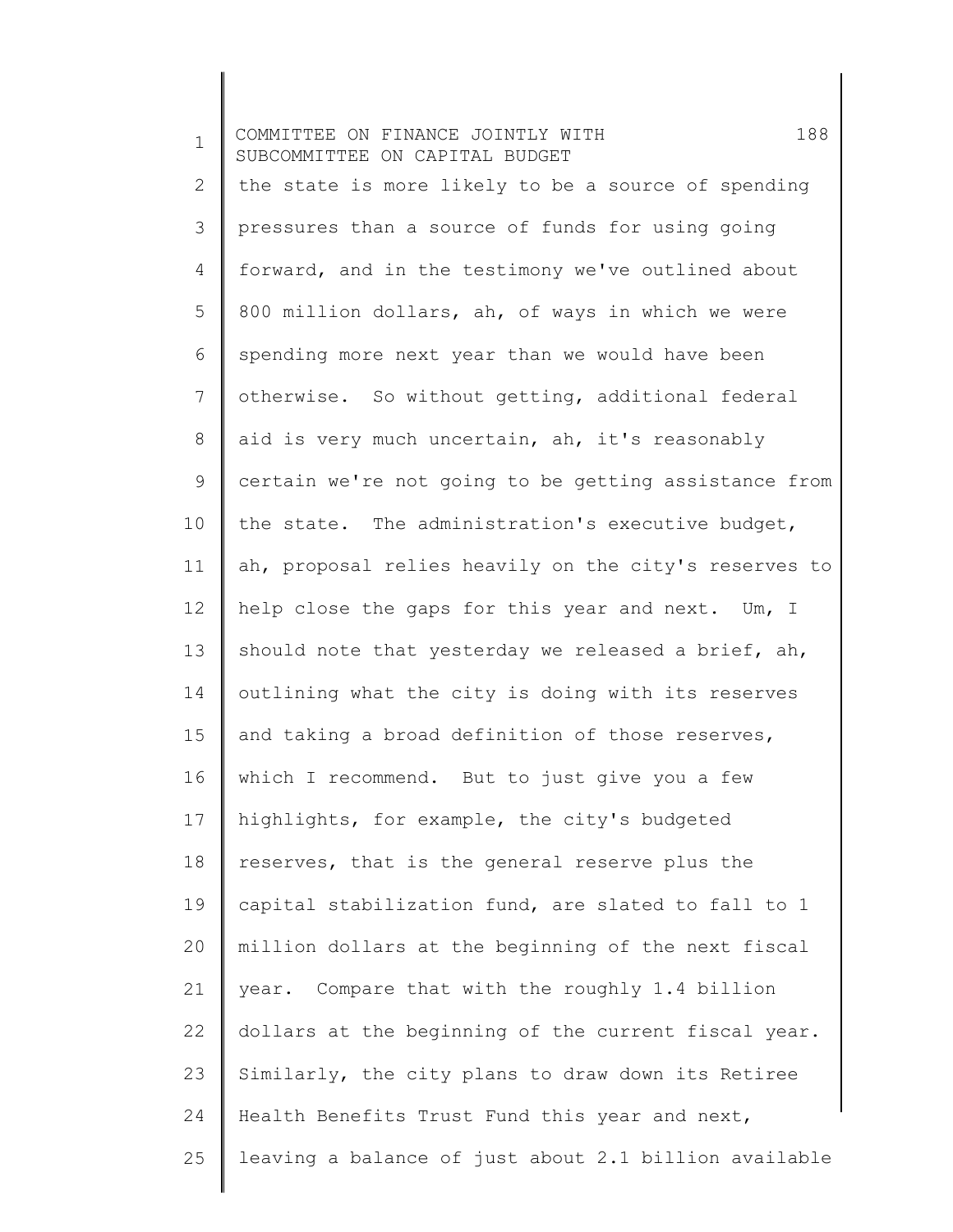| $\mathbf 1$ | 189<br>COMMITTEE ON FINANCE JOINTLY WITH<br>SUBCOMMITTEE ON CAPITAL BUDGET |
|-------------|----------------------------------------------------------------------------|
| 2           | for fiscal year 22. Um, in addition to that 2.1                            |
| 3           | billion there's more budgeted reserves again. But if                       |
| 4           | you add them all up that gives you about 3 billion                         |
| 5           | dollars, which is only sufficient to cover about half                      |
| 6           | the gap that we project. To sum up, um, all                                |
| 7           | forecasts are, of course, uncertain. Um, this one is                       |
| 8           | particularly uncertain and in particular because                           |
| 9           | we're looking to rely on the epidemiologists to                            |
| 10          | figure out what the course of the pandemic will be.                        |
| 11          | We expect the City of New York to continue losing                          |
| 12          | jobs through the early part of the next calendar                           |
| 13          | year. Even when those jobs start returning, we                             |
| 14          | expect the growth to be painfully slow, and we expect                      |
| 15          | it to take till the end of the financial plan period,                      |
| 16          | until 2024, to actually regain the same number of                          |
| 17          | jobs as we lost. Um, and finally, there are, of                            |
| 18          | course, no guarantees that the jobs that we regain                         |
| 19          | will be the same sorts of jobs that we lost, or even                       |
| 20          | that the City of New York is the same city we had                          |
| 21          | back in January. So having said all that, um, I                            |
| 22          | thank you very much for the opportunity to testify,                        |
| 23          | and George and I would be very happy to answer any                         |
| 24          | questions you may have.                                                    |
|             |                                                                            |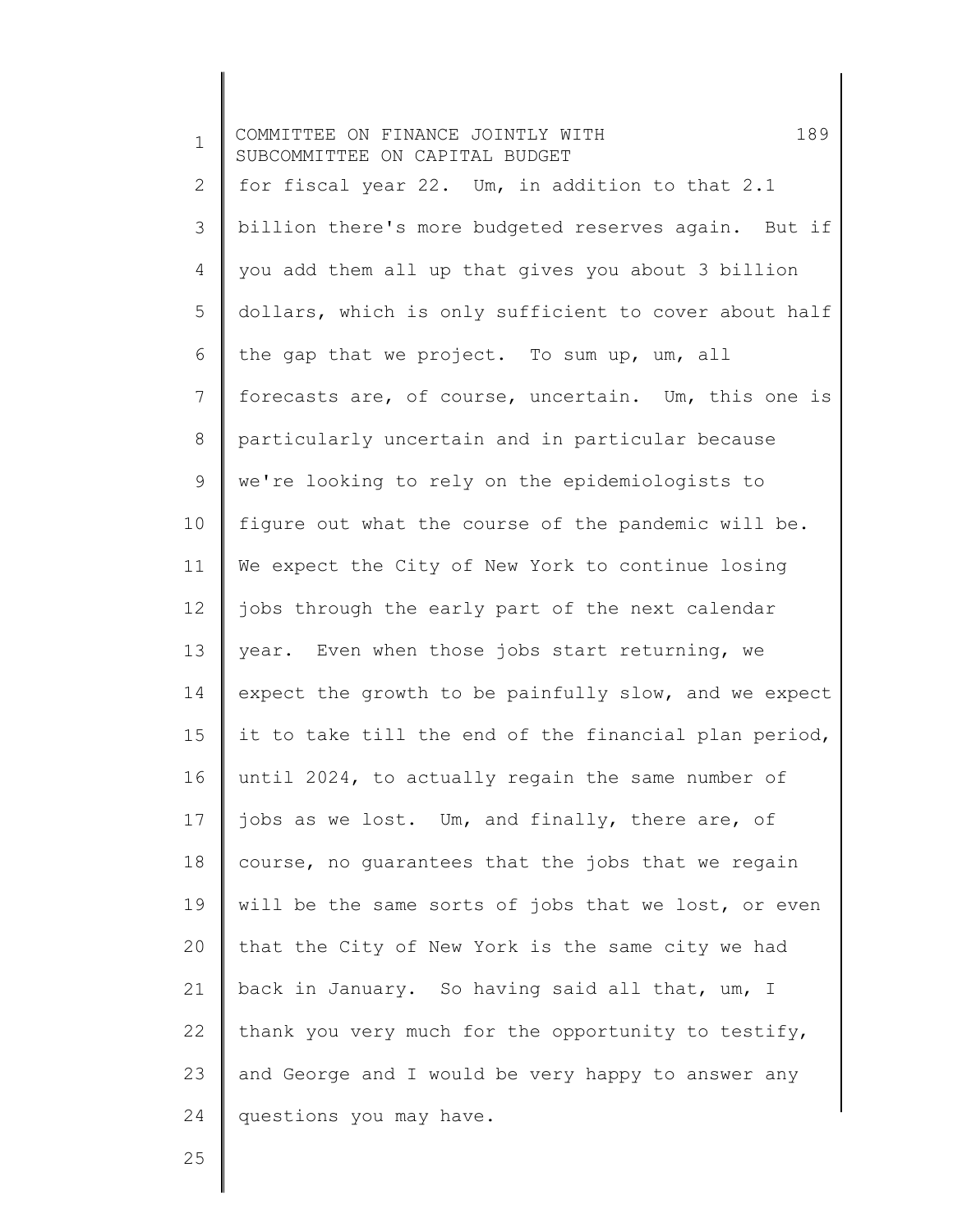| $\mathbf 1$  | 190<br>COMMITTEE ON FINANCE JOINTLY WITH<br>SUBCOMMITTEE ON CAPITAL BUDGET |
|--------------|----------------------------------------------------------------------------|
| $\mathbf{2}$ | CHAIRPERSON DROMM: OK, thank you very                                      |
| 3            | much, and I just want to say we've been joined by                          |
| 4            | Council Members Menchaca and Rosenthal. And, um, I                         |
| 5            | think in your testimony that you said that there                           |
| 6            | would only be 1 million in the general reserve? I                          |
| 7            | think you meant 100 million in the general reserve.                        |
| 8            | DIRECTOR LOWENSTEIN: Oh, sorry.                                            |
| 9            | CHAIRPERSON DROMM: Yeah, I didn't want                                     |
| 10           | to interrupt you.                                                          |
| 11           | DIRECTOR LOWENSTEIN: Definitely,                                           |
| 12           | definitely not that bad.                                                   |
| 13           | CHAIRPERSON DROMM: Yeah, OK, very good.                                    |
| 14           | Ah, nevertheless, it's not looking so good. Ah,                            |
| 15           | would you agree that this budget has very little                           |
| 16           | ability to adjust to any additional bad news without                       |
| 17           | significant budget cuts or tax increases?                                  |
| 18           | DIRECTOR LOWENSTEIN: Near term, which is                                   |
| 19           | to say this year and next year, the city has drawn                         |
| 20           | down most, but certainly not all, of its reserves,                         |
| 21           | which definitely limits its ability to adjust. But                         |
| 22           | having said that, um, basically the biggest problem                        |
| 23           | we're gonna face is ahead of us. So the biggest gap                        |
| 24           | we're looking at is for fiscal 22 if our forecast is                       |
| 25           | correct. Um, reserving some of those reserves,                             |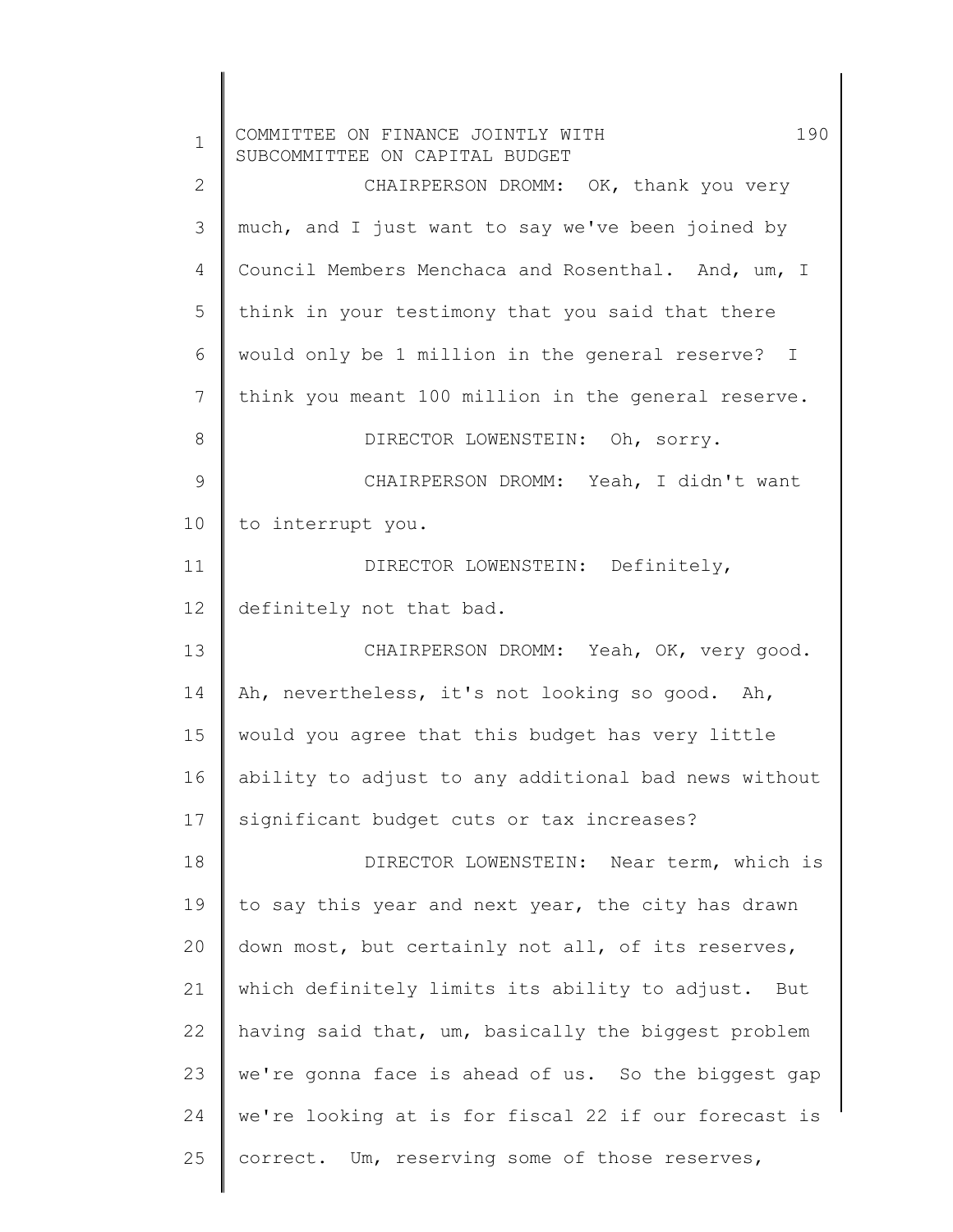| $\mathbf 1$ | 191<br>COMMITTEE ON FINANCE JOINTLY WITH<br>SUBCOMMITTEE ON CAPITAL BUDGET |
|-------------|----------------------------------------------------------------------------|
| 2           | saving some of that for then makes a great deal of                         |
| 3           | sense. And the other thing I want to say is just                           |
| 4           | something about the nature of reserves. Um, it's                           |
| 5           | very difficult to [inaudible] of a reserve fund that                       |
| 6           | would be sufficient to last the city through a                             |
| 7           | pandemic of this length. But, generally speaking,                          |
| 8           | what you try to do with the reserve funds is to build                      |
| 9           | up enough of a cushion to give you some time to                            |
| 10          | respond. So we've got 14 months to come up with ways                       |
| 11          | to bring this budget into balance, whether it's                            |
| 12          | appealing for additional federal aid, finding other                        |
| 13          | ways to cut spending, or finding ways to raise                             |
| 14          | revenue.                                                                   |
| 15          | CHAIRPERSON DROMM: Director Lowenstein,                                    |
| 16          | [inaudible] last November, if I'm not mistaken, ah,                        |
| 17          | the Rainy Day Fund was established through a, um,                          |
| 18          | Charter Revision Commission. Um, is that a reality                         |
| 19          | at this point, or what, what does that look like for                       |
| 20          | the future?                                                                |
| 21          | DIRECTOR LOWENSTEIN: It's, it hasn't                                       |
| 22          | legislatively been established yet, which has to                           |
| 23          | happen up in Albany, um, and, of course, since this                        |
| 24          | all happened last November there's been, there's been                      |
| 25          | no time to deposit any funds in the Rainy Day Fund.                        |
|             |                                                                            |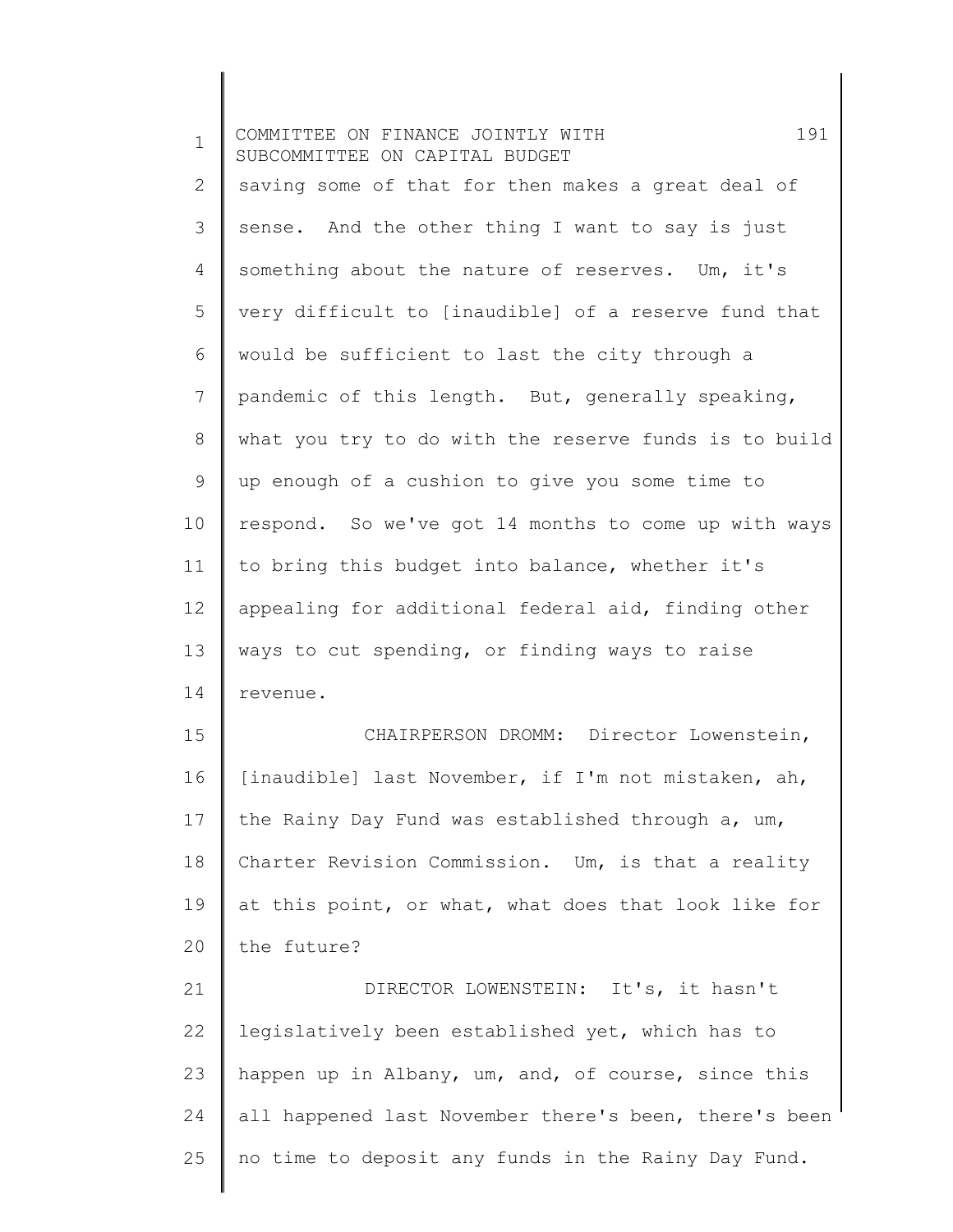1 2 3 4 5 6 COMMITTEE ON FINANCE JOINTLY WITH 192 SUBCOMMITTEE ON CAPITAL BUDGET So, um, long term it could well be a [inaudible] in the next downturn, perhaps, but at this point, ah, the focus has to be on what can we do to bring this fund into balance with the tools we have at our disposal.

7 8 9 10 11 12 13 14 15 16 17 18 19 20 21 22 23 24 25 CHAIRPERSON DROMM: OK. Thank you. The state's enacted budget includes language that allows the State Division of Budget to periodically reduce appropriations following the months of April, June, and December if state revenue is insufficient to balance the budget or if expenditures are higher than anticipated. Unfortunately, there's bad economic news on the horizon. The recent state financial plan anticipates a revenue shortfall in April, ah, and that will trigger such cuts. So I know that you spoke a little bit about this in our presentation, but what is your evaluation of the risk to the city's budget from the potential state action? DIRECTOR LOWENSTEIN: I'd like to turn to George Sweeting for that, who I think has more complete information than I do. CHAIRPERSON DROMM: OK, thank you. DEPUTY DIRECTOR SWEETING: Ah, good afternoon, everyone. Um, the risk is certainly real.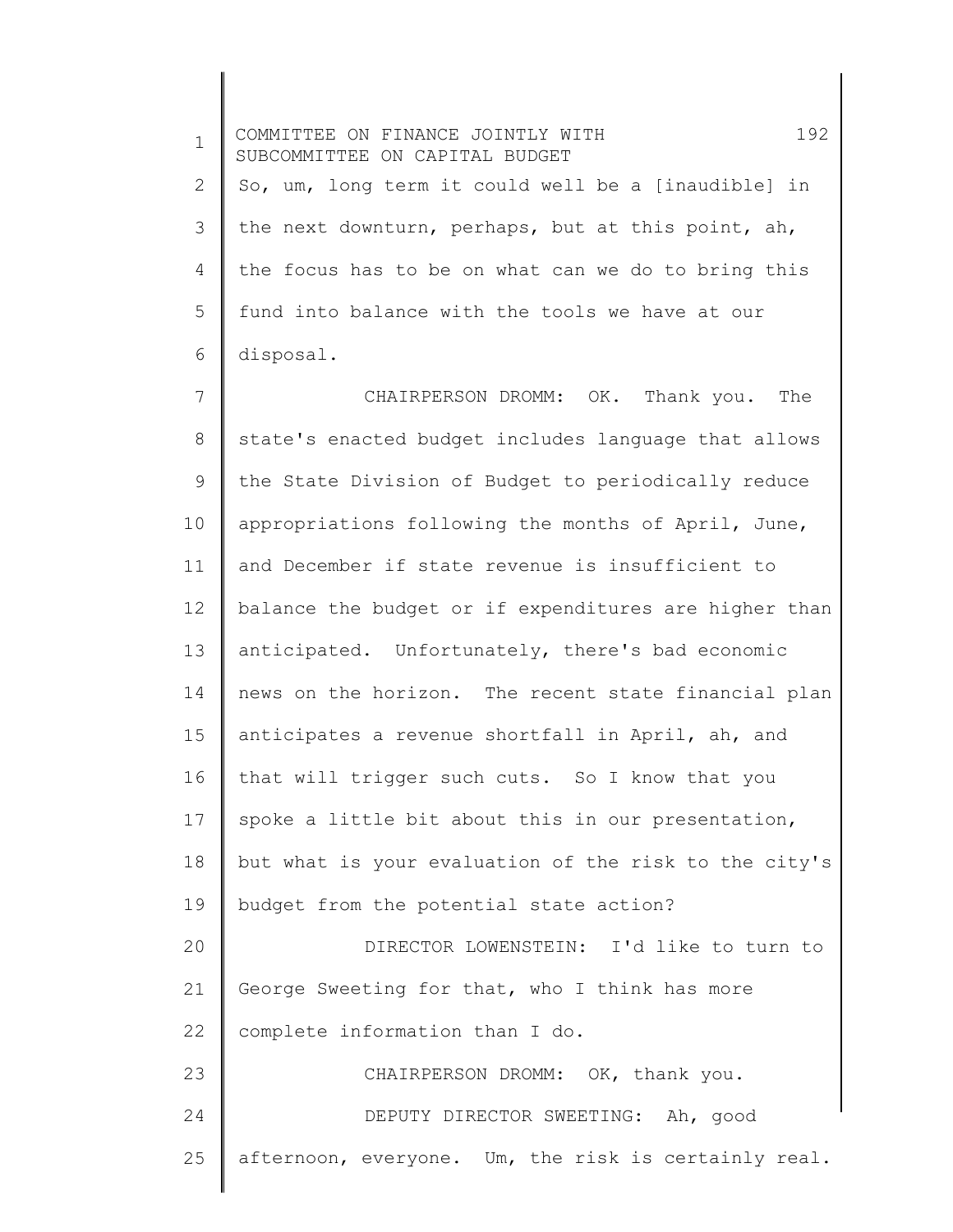| $\mathbf 1$  | 193<br>COMMITTEE ON FINANCE JOINTLY WITH<br>SUBCOMMITTEE ON CAPITAL BUDGET |
|--------------|----------------------------------------------------------------------------|
| $\mathbf{2}$ | Um, you know, the state budget was effectively out of                      |
| 3            | balance when it was adopted. So it's no surprise                           |
| 4            | that one month into their, their fiscal year, um, you                      |
| 5            | know, the, the conclusion has already been reached                         |
| 6            | that, that's it out of balance and needs, needs                            |
| 7            | adjustment. Um, and, you know, if, if it doesn't                           |
| 8            | happen here it could well happen at the second or the                      |
| 9            | third, ah, go-round on this, this process that's been                      |
| 10           | put in place. I might just note that it's, it's,                           |
| 11           | there's also a real issue about, um, how this process                      |
| 12           | works and what it does to undermine the authority and                      |
| 13           | the role of the legislature, because, um, once the                         |
| 14           | executive, ah, administration in Albany declares that                      |
| 15           | there is a revenue shortfall and then they put up a                        |
| 16           | list of proposed actions to close it, it's not only                        |
| 17           | revenue shortfall, it can also be an expense                               |
| 18           | increase. Um, the legislature gets 10 days to review                       |
| 19           | that and if they don't like those, the choices the                         |
| 20           | administration has made to propose, not only propose                       |
| 21           | but actually to enact a, a replacement budget                              |
| 22           | essentially. Um, it's, it's difficult to conceive of                       |
| 23           | the, any legislature really being able to, to take in                      |
| 24           | that much information, process it, and, ah, and pass                       |
| 25           | legislation, particularly when they may not even be                        |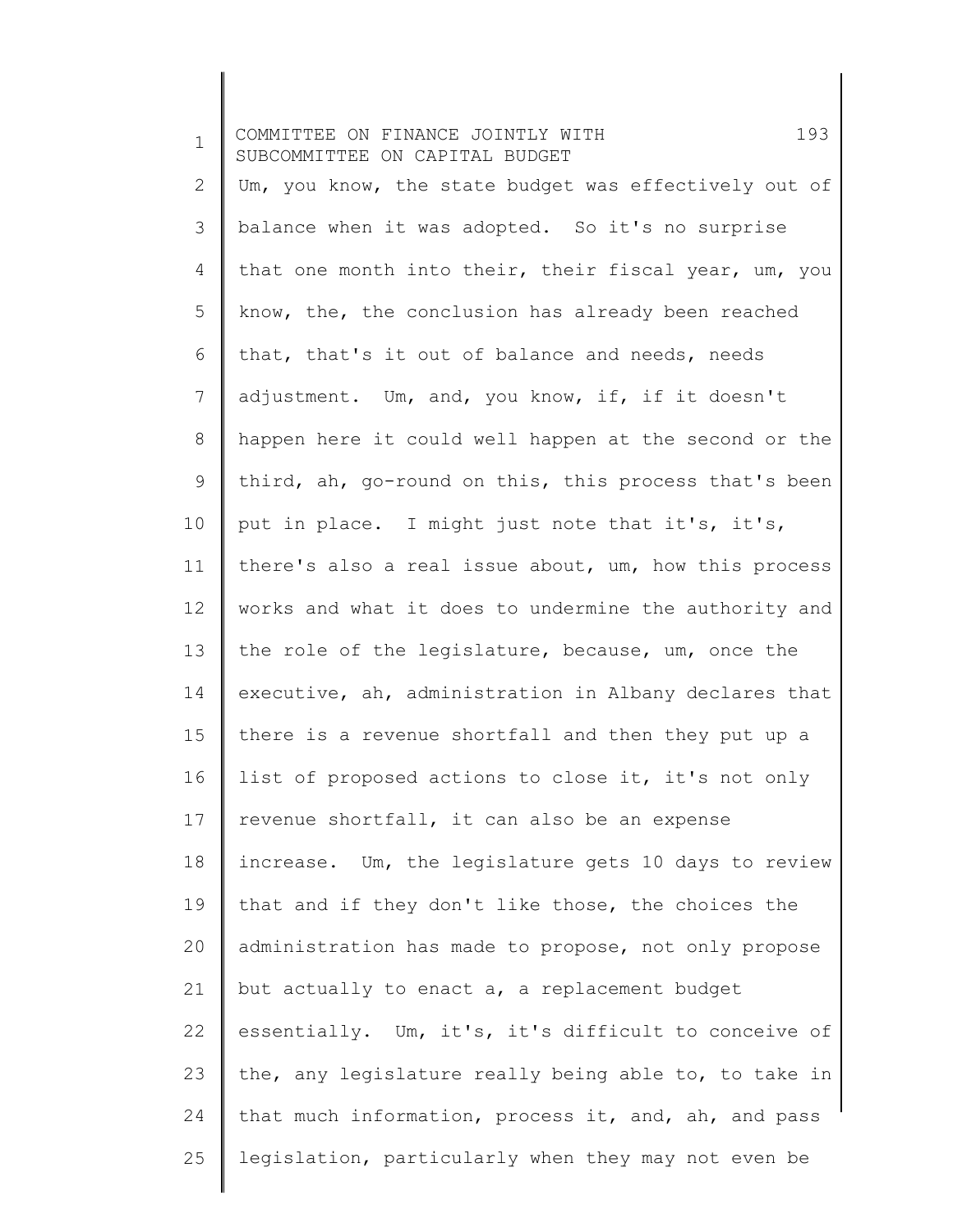| $\mathbf 1$    | 194<br>COMMITTEE ON FINANCE JOINTLY WITH<br>SUBCOMMITTEE ON CAPITAL BUDGET |
|----------------|----------------------------------------------------------------------------|
| $\overline{2}$ | in session when the, um, when the information comes                        |
| 3              | down. In terms of the risk to the city budget, um,                         |
| 4              | the, the governor's estimate is that there's, they're                      |
| 5              | going to need a cut of something like 20% to 30%, ah,                      |
| 6              | in, in aid to localities across the state. And, ah,                        |
| 7              | I think they've hinted that much of it would come out                      |
| 8              | of education, which makes sense, because, ah,                              |
| $\mathsf 9$    | education is the, um, you know, the single biggest                         |
| 10             | expense item in the, in the budget. Um, if they took                       |
| 11             | 20% out of our state education aid we would lose                           |
| 12             | about, we estimate, 2.3 billion dollars. Um, that                          |
| 13             | would be a very big hole to fill if the city were to                       |
| 14             | decide even that it had the capacity to fill that, to                      |
| 15             | do that in one year. Um, you know, the state budget                        |
| 16             | this year didn't come through with the aid increases                       |
| 17             | we were hoping for and the city did backfill that                          |
| 18             | with about 380 million dollars. Ah, the thought of                         |
| 19             | the city having to backfill 2.3 billion, um, on a                          |
| 20             | quick turnaround, ah, is, is daunting. So to answer                        |
| 21             | your question in one word, yes, the risk is very                           |
| 22             | real.                                                                      |
| 23             | CHAIRPERSON DROMM: So, you know, it just                                   |
| 24             | makes me think that I know what you said about                             |
| 25             | education being the, um, largest part of the state                         |

 $\parallel$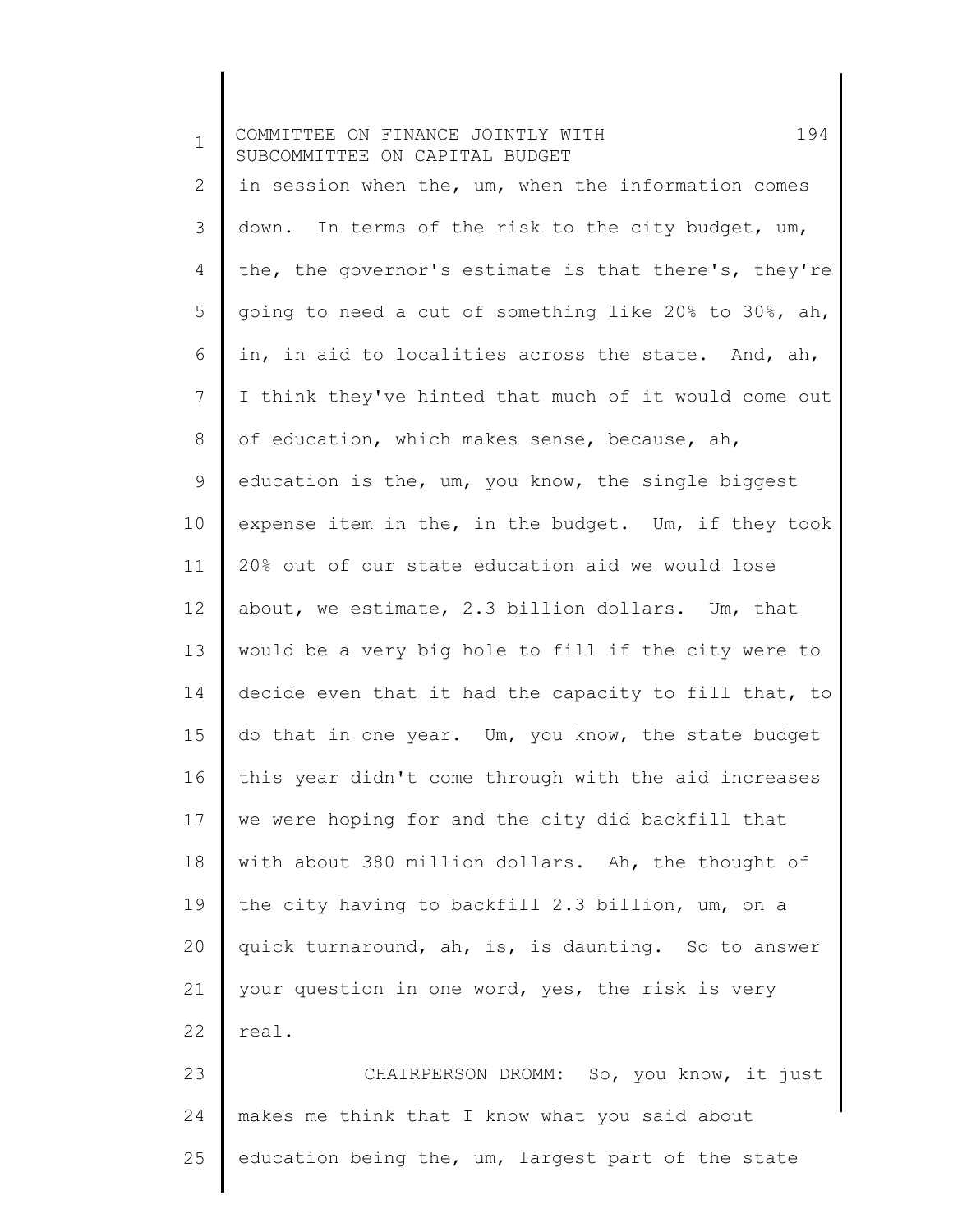| $\mathbf 1$  | 195<br>COMMITTEE ON FINANCE JOINTLY WITH<br>SUBCOMMITTEE ON CAPITAL BUDGET |
|--------------|----------------------------------------------------------------------------|
| $\mathbf{2}$ | budget. But it's also the largest part of the city                         |
| 3            | budget. But nevertheless it's, um, always, um,                             |
| 4            | disturbing that we balance the budget on the backs of                      |
| 5            | students and educators and education in general, and                       |
| 6            | I think one of the goals that I wanted to establish                        |
| 7            | this morning was to look at other areas where there                        |
| 8            | are no, ah, or virtually nothing being cut from the                        |
| 9            | police department and other areas in the budget for                        |
| 10           | the city. So I just wanted to say that in response                         |
| 11           | to, um, your analysis there. But thank you.                                |
| 12           | DEPUTY DIRECTOR SWEETING: But if I could                                   |
| 13           | just, you know, I was not, I didn't mean to suggest                        |
| 14           | that the city would, would choose necessarily to go                        |
| 15           | to education. It's the state, if the state cuts the                        |
| 16           | education piece by 2.3 billion the city's decision                         |
| 17           | then is, OK, do we fill that or do we fill it                              |
| 18           | partially, or do we, you know, ah, unfortunately have                      |
| 19           | to accept it.                                                              |
| 20           | CHAIRPERSON DROMM: Right, no, exactly.                                     |
| 21           | And, ah, that's true, um, and then those decisions                         |
| 22           | have to be made, obviously, in terms of what our                           |
| 23           | priorities are, exactly. All right. Ah, the 9/11                           |
| 24           | attacks and their aftermath caused a sudden shock to                       |
| 25           | the New York City economy. Large parts of lower                            |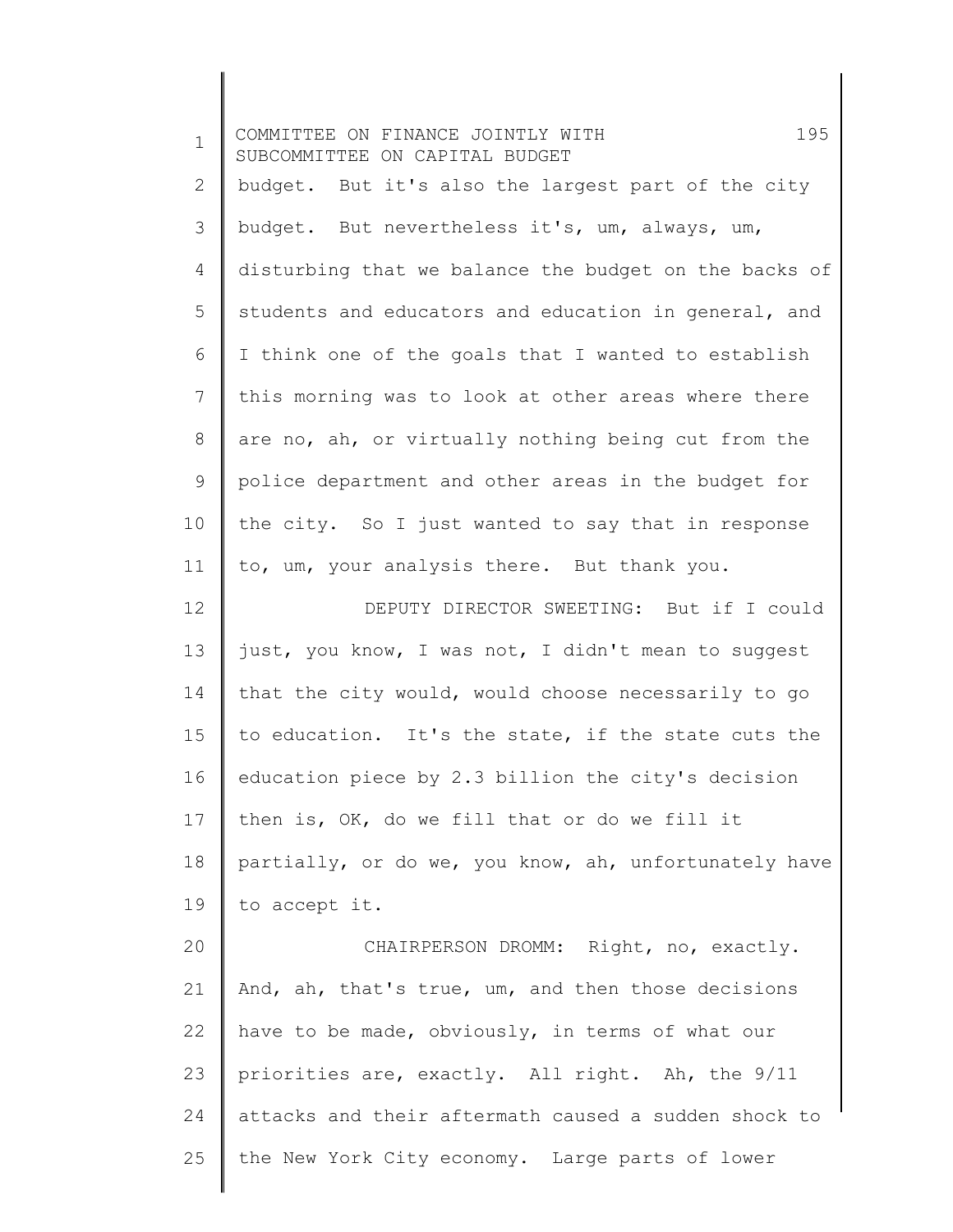| $\mathbf 1$ | 196<br>COMMITTEE ON FINANCE JOINTLY WITH<br>SUBCOMMITTEE ON CAPITAL BUDGET |
|-------------|----------------------------------------------------------------------------|
| 2           | Manhattan were closed for weeks and over 100,000                           |
| 3           | workers were displaced. One of the responses of New                        |
| 4           | York State was to allow New York City to issue up to                       |
| 5           | 2.1 billion dollars in Transitional Finance Authority                      |
| 6           | recovery bonds, the proceeds of which could be used                        |
| 7           | for operating expenses. Ah, we've now received a                           |
| $8\,$       | much greater shock, ah, with much of the city shut                         |
| $\mathsf 9$ | down and over 700,000 workers displaced. What do you                       |
| 10          | see as the pros and cons of using TFA recovery bonds                       |
| 11          | as a model for helping us address our current                              |
| 12          | problems?                                                                  |
| 13          | DIRECTOR LOWENSTEIN: Um, well I think                                      |
| 14          | the pros and cons of using long-term borrowing to                          |
| 15          | finance operating expenses are well known,                                 |
| 16          | particularly in the City of New York, which went                           |
| 17          | belly up in the '70s by doing so. Um, there are,                           |
| 18          | even if one were to do it, of course, um, whether we                       |
| 19          | would do it again and again, and whether credit                            |
| 20          | markets would allow us to continue to do that is an                        |
| 21          | open question. Um, but looking back to our forecast                        |
| 22          | the worst of the revenue, the fiscal impact, doesn't                       |
| 23          | hit until the beginning of 22. And if that's the                           |
| 24          | case we've got 14 months to make informed decisions                        |
| 25          | about where we might be able to cut without too much                       |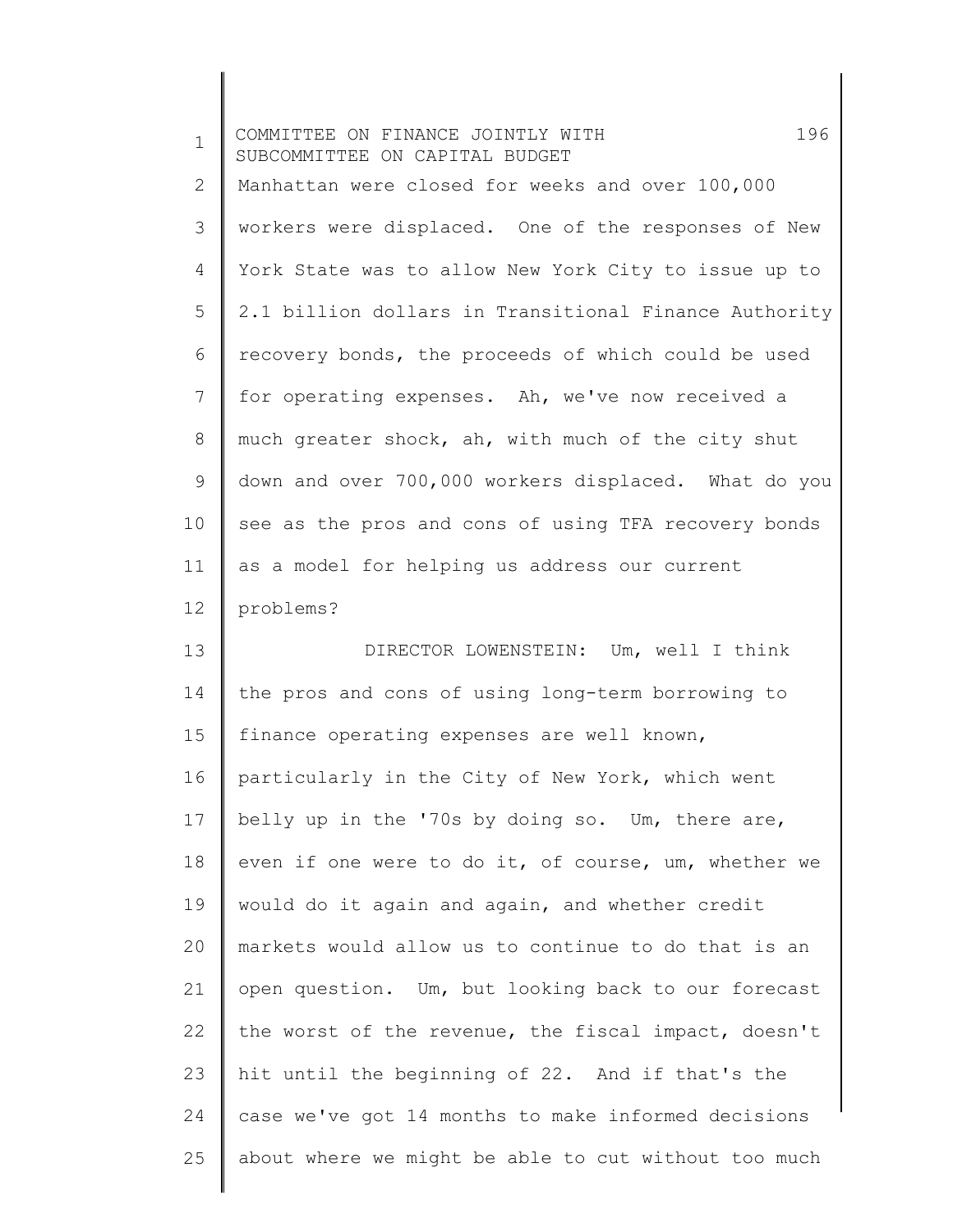| $\mathbf 1$ | 197<br>COMMITTEE ON FINANCE JOINTLY WITH<br>SUBCOMMITTEE ON CAPITAL BUDGET |
|-------------|----------------------------------------------------------------------------|
| 2           | pain, or what taxes we might be able to receive. We                        |
| 3           | have a much clearer idea of what we could, additional                      |
| 4           | funds we could get from the federal government, um,                        |
| 5           | and then be able to say OK, is this long-term                              |
| 6           | borrowing, assuming it would be allowed, the best                          |
| 7           | course for the city? But we're not, I would argue                          |
| 8           | that we're not at that stage yet.                                          |
| 9           | CHAIRPERSON DROMM: Um, hopefully we                                        |
| 10          | don't get to that and we'll see what happens, um,                          |
| 11          | moving forward. But I want to turn it over now to                          |
| 12          | Council Member Chair Gibson, ah, for questions                             |
| 13          | [inaudible].                                                               |
| 14          | CHAIRPERSON GIBSON: Thank you, Chair.                                      |
| 15          | Thank you, Chair Dromm and thank you, Ronnie, and                          |
| 16          | thank you, George. We appreciate you                                       |
| 17          | DIRECTOR LOWENSTEIN: Thank you.                                            |
| 18          | CHAIRPERSON GIBSON: [inaudible] the                                        |
| 19          | Independent Budget Office. Thank you. It's nice to                         |
| 20          | see you virtually.                                                         |
| 21          | DIRECTOR LOWENSTEIN: Yes, yes.                                             |
| 22          | CHAIRPERSON GIBSON: Thank you so much                                      |
| 23          | for all of your help and, you know, seeing you back                        |
| 24          | in March I certainly would not ever expect that we                         |
| 25          | would be here in May. Um, it has been so challenging                       |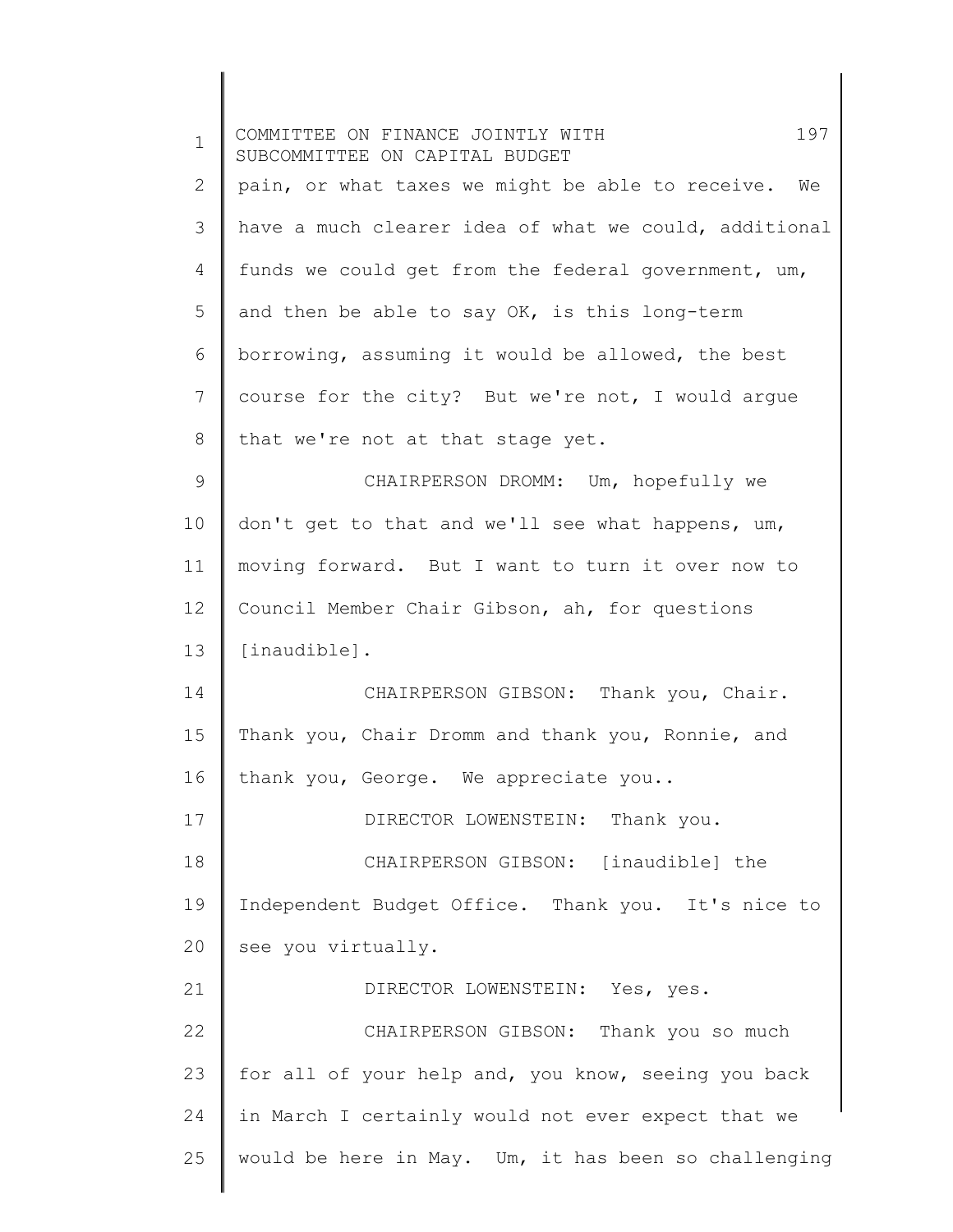| $\mathbf 1$ | 198<br>COMMITTEE ON FINANCE JOINTLY WITH<br>SUBCOMMITTEE ON CAPITAL BUDGET |
|-------------|----------------------------------------------------------------------------|
| 2           | and we appreciate your partnership and everything                          |
| 3           | that the Independent Budget Office is doing to really                      |
| 4           | help us. Ah, there are some painful decisions that                         |
| 5           | we have to make in the next few weeks, and New                             |
| 6           | Yorkers are really counting on us, ah, to save them                        |
| 7           | and their families, their children, the seniors, I                         |
| 8           | mean, every program to me is at stake, um, and                             |
| $\mathsf 9$ | there's nothing during a COVID pandemic, there's                           |
| 10          | noting greater than the social safety net programs                         |
| 11          | that we fight so hard for year after year. Um, so I                        |
| 12          | had just a couple of questions and, ah, recognizing                        |
| 13          | that IBO published an online COVID-19 spending                             |
| 14          | tracker, which shows the expenditures across agencies                      |
| 15          | by the expense type. So I wanted to ask, um, do you                        |
| 16          | know how much current spending is either funded by or                      |
| 17          | reimbursable through federal and/or state aid?                             |
| 18          | DIRECTOR LOWENSTEIN: Um, correct me if                                     |
| 19          | I'm wrong, George, but the monies that we're tracking                      |
| 20          | are now gonna be 100% reimbursable by FEMA aid, by                         |
| 21          | federal aid.                                                               |
| 22          | DEPUTY DIRECTOR SWEETING: That's                                           |
| 23          | correct.                                                                   |
| 24          | CHAIRPERSON GIBSON: OK.                                                    |
| 25          |                                                                            |
|             |                                                                            |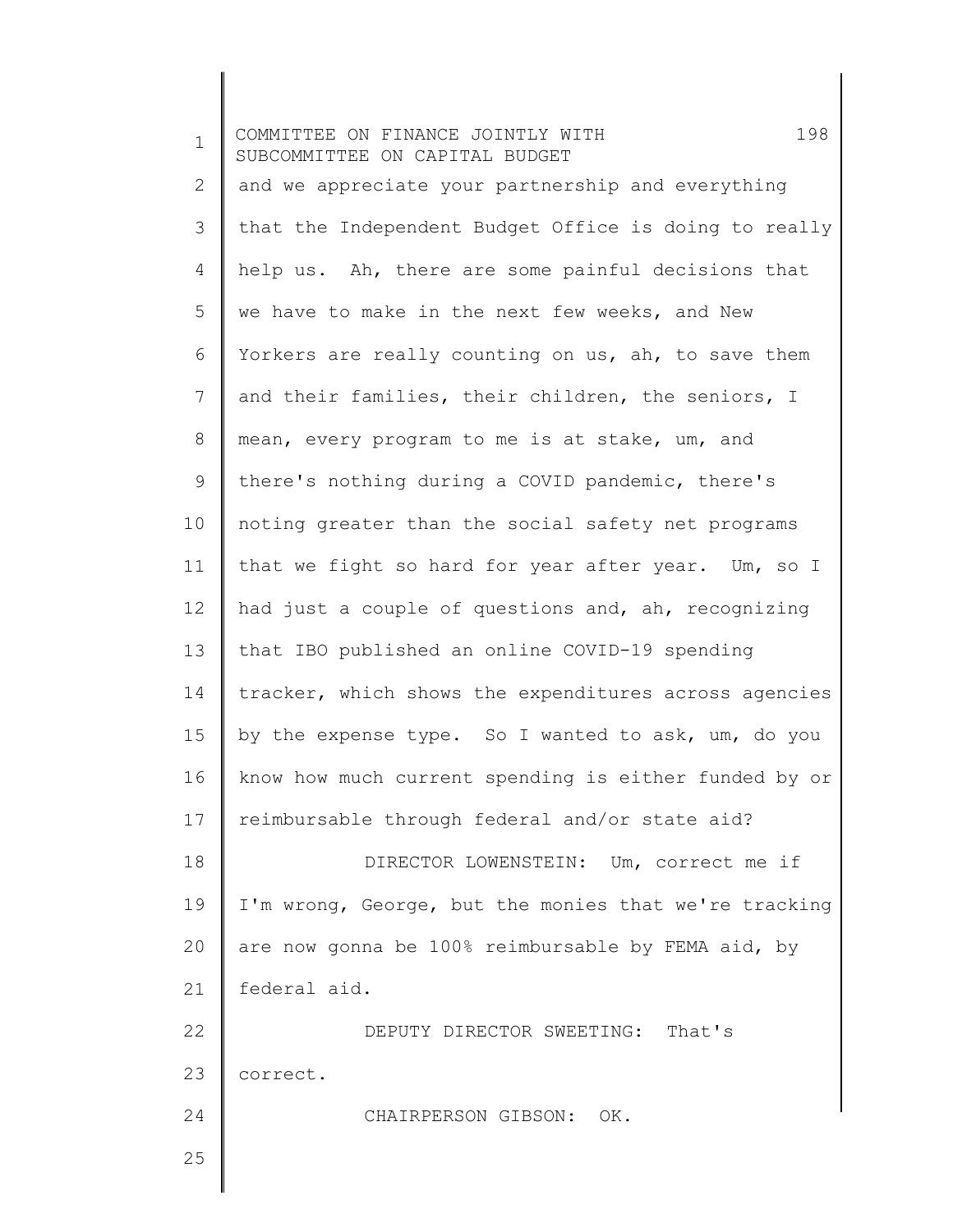1 2 3 4 5 6 7 8 9 10 11 12 13 14 15 16 17 18 19 20 21 22 23 24 COMMITTEE ON FINANCE JOINTLY WITH 199 SUBCOMMITTEE ON CAPITAL BUDGET DIRECTOR LOWENSTEIN: And the city is taking, I believe, a broad view of what might be reimbursable. The city has unfortunately had experience with this, particularly during the Hurricane Sandy. CHAIRPERSON GIBSON: Right. DIRECTOR LOWENSTEIN: Superstorm Sandy. Um, so right now the city has put in a total of 1.5 billion in expenditures that they think will be reimbursable. You know, a year or two or three down the line FEMA might say, well, not by all of that. But, you know, that happens further down the road. Um, at this point there's, the city has stockpiled a lot of goods and services, things like masks and, and presumably... CHAIRPERSON GIBSON: PPE. DIRECTOR LOWENSTEIN: ...protection and all that stuff that we so desperately need. Um, there's less in the way of personal expenditures. Ah, there's some amount of overtime, but I think it's reasonable to assume that we'll be seeing more personal services being charged to FEMA. CHAIRPERSON GIBSON: OK.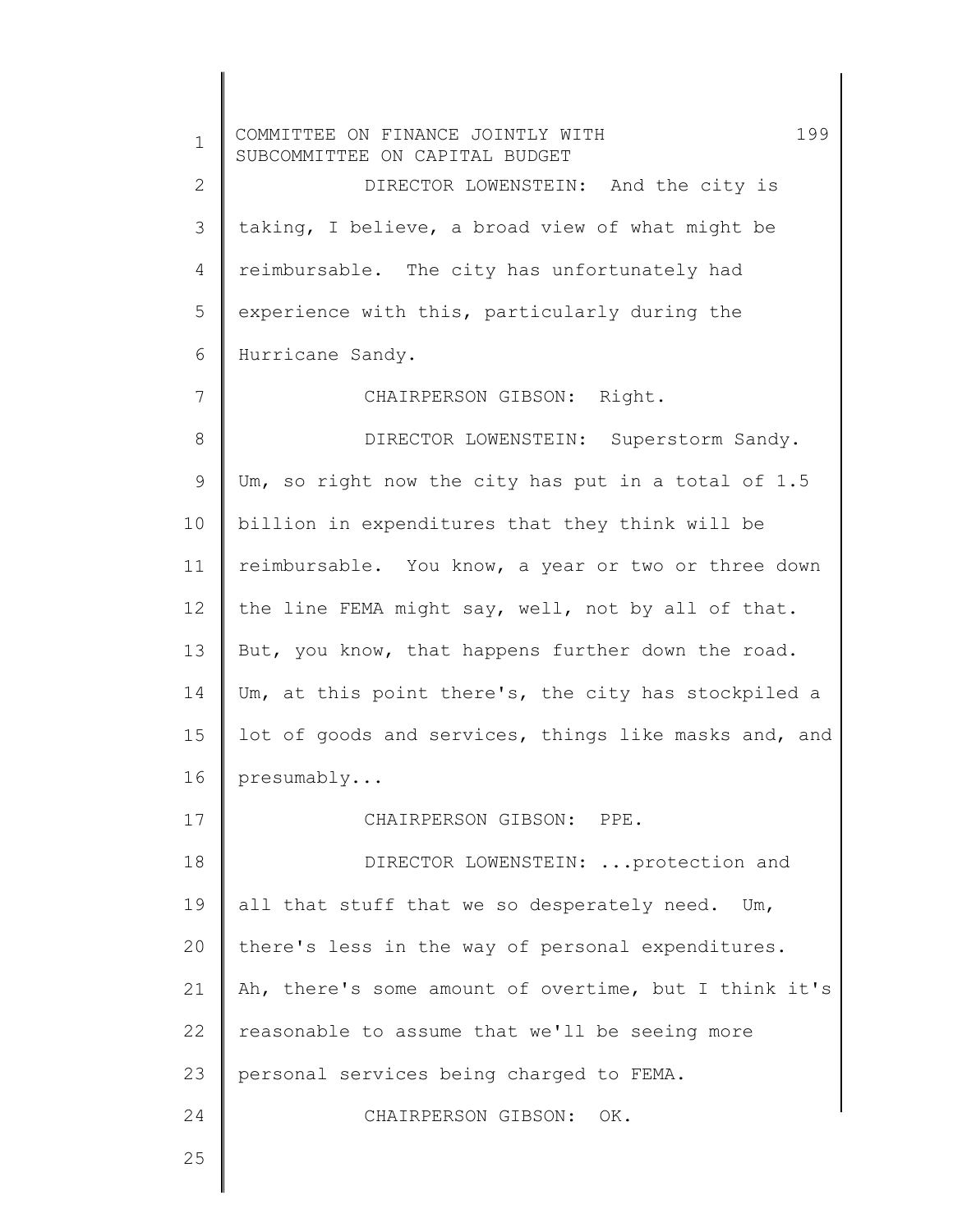1 2 3 4 5 6 7 8 9 10 11 12 13 14 15 16 17 18 19 20 21 22 23 24 25 COMMITTEE ON FINANCE JOINTLY WITH 200 SUBCOMMITTEE ON CAPITAL BUDGET DIRECTOR LOWENSTEIN: But, but all of that money now will be reimbursed 100%. CHAIRPERSON GIBSON: OK, great. Um, the administration had budgeted for about 2.5 billion and federal reimbursement in fiscal 2020, ah, which includes 1.6 billion in FEMA funding, ah, to be reimbursed at a 75% rate over nine different agencies. It's DCAS, H&H, Emergency Management, SBS, EDC, Sanitation, police, DOIT, and DDC. Um, do you guys think that the administration properly estimated their federal FEMA reimbursement in the fiscal 21 executive budget? Do you think that's an accurate estimation? DIRECTOR LOWENSTEIN: Well, I think the city just received word that rather than a 75% reimbursement rate the reimbursement rate would go up to 100%. CHAIRPERSON GIBSON: OK. DIRECTOR LOWENSTEIN: So, you know, a few weeks ago they thought it was 75%, now they know it's 100%. CHAIRPERSON GIBSON: OK. DIRECTOR LOWENSTEIN: And if I can also put in a really quick plug. Um, we've got a piece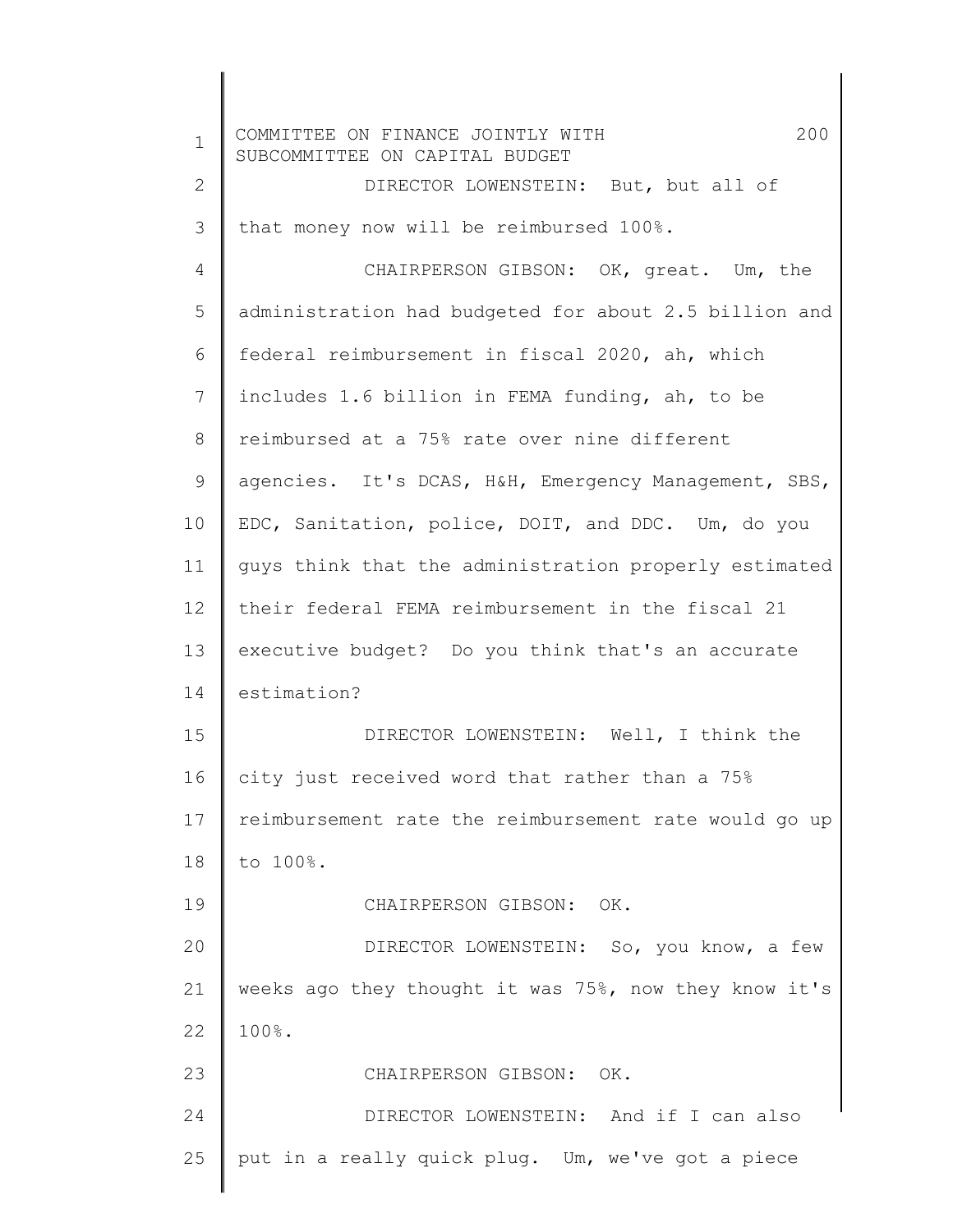| $\mathbf 1$    | 201<br>COMMITTEE ON FINANCE JOINTLY WITH<br>SUBCOMMITTEE ON CAPITAL BUDGET |
|----------------|----------------------------------------------------------------------------|
| 2              | coming out within the next few days that takes a                           |
| 3              | first look at the very many different flows of                             |
| $\overline{4}$ | federal aid over the four different pieces of federal                      |
| 5              | legislation that has been enacted. Most of it is the                       |
| 6              | CARES Act, but there are three other pieces of                             |
| 7              | legislation as well. Breaking them down, ah, in                            |
| $8\,$          | terms of what we expect to receive and that should be                      |
| 9              | showing up in your inbox very shortly.                                     |
| 10             | CHAIRPERSON GIBSON: Oh, OK. [laughs]                                       |
| 11             | DIRECTOR LOWENSTEIN: Yeah.                                                 |
| 12             | CHAIRPERSON GIBSON: Um, do you have any                                    |
| 13             | suggestions on how the administration could better                         |
| 14             | utilize FEMA funds at the local level? I mean, you                         |
| 15             | talked about, ah, personnel expenses, and I guess the                      |
| 16             | reason I ask that is because there's an article                            |
| 17             | circulating, well, it's been circulating for a couple                      |
| 18             | of days and I didn't catch the mayor's press                               |
| 19             | conference there's morning but there's been this                           |
| 20             | rumbling about potential furloughs or laying off city                      |
| 21             | workers. So I wanted to know your thoughts on that,                        |
| 22             | and do you think that, you said a year and a half or                       |
| 23             | so in terms of reimbursable from FEMA. Do you guys                         |
| 24             | think that FEMA will hold firm on that 100%                                |
| 25             | reimbursement?                                                             |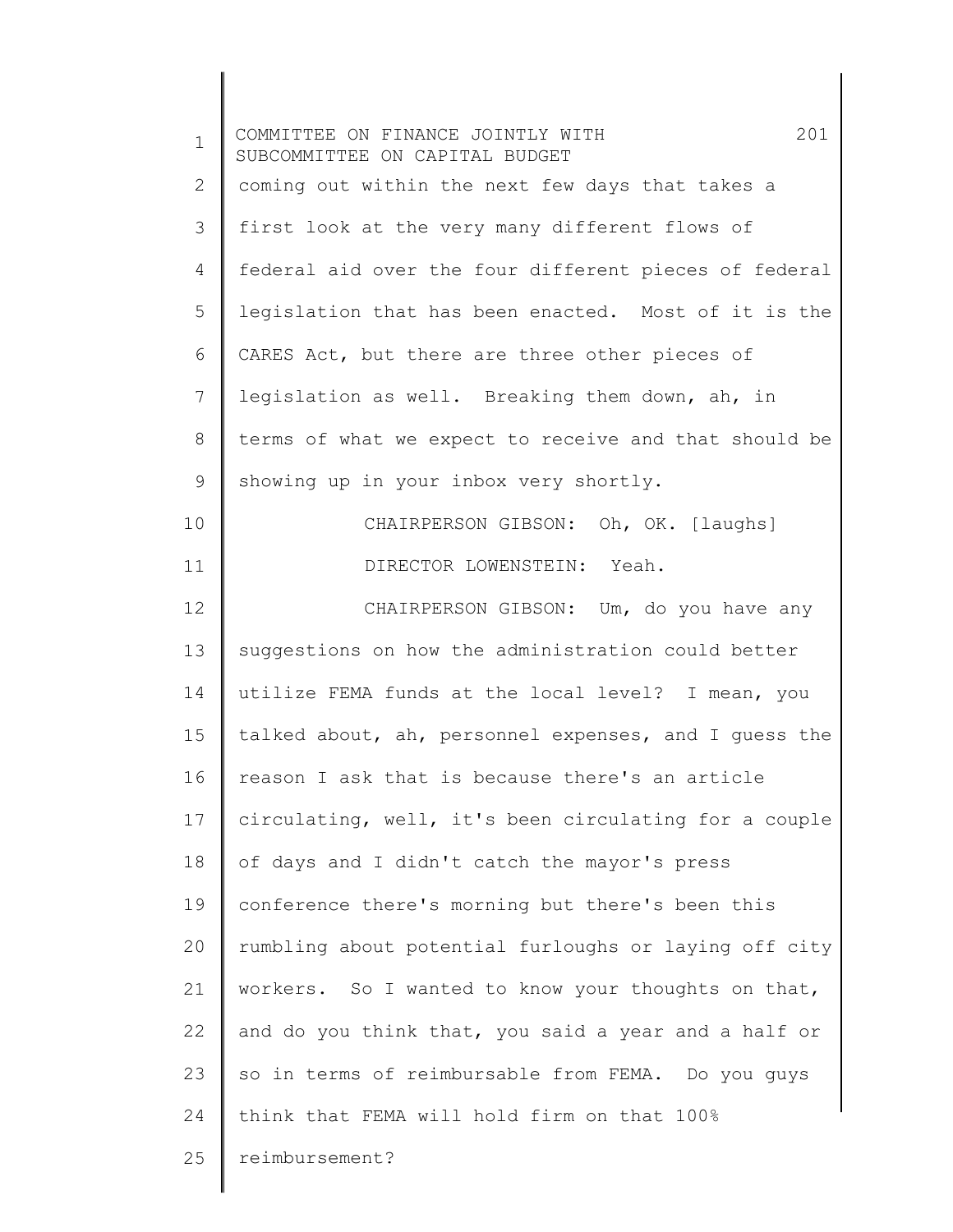| $\mathbf 1$ | 202<br>COMMITTEE ON FINANCE JOINTLY WITH<br>SUBCOMMITTEE ON CAPITAL BUDGET |
|-------------|----------------------------------------------------------------------------|
| 2           | DIRECTOR LOWENSTEIN: George, do you have                                   |
| 3           | $a$ ?                                                                      |
| 4           | DEPUTY DIRECTOR SWEETING: It's hard to                                     |
| 5           | predict what FEMA would do, but, I mean, I think                           |
| 6           | there's a, you know, I quess I would give them the                         |
| 7           | benefit of the doubt and assuming that. But the, you                       |
| 8           | know, the other point is the federal aid that, some                        |
| 9           | has come and that, you know, may very well come.                           |
| 10          | Our, our analysis suggests that there's a lot more                         |
| 11          | that could come. Ah, you know, it's about more than                        |
| 12          | just FEMA. Ah, you know, the city budget already                           |
| 13          | incorporates a billion dollars from, ah, additional                        |
| 14          | Medicaid, ah, assistance that the city got. Um, and                        |
| 15          | we're indirectly getting about 715 million dollars of                      |
| 16          | federal emergency education aid that's flowing                             |
| 17          | through the state budget down to our budget. Um, and                       |
| 18          | then there are these other pieces, ah, that, you                           |
| 19          | know, we, we think from some of the other components                       |
| 20          | of the CARES Act and the other bills, you know, for                        |
| 21          | example they, they put through, um, you know, higher                       |
| 22          | spending or, excuse me, higher, additional grant,                          |
| 23          | money to be granted through existing programs like                         |
| 24          | the Section 8 and the, um, the Community Development                       |
| 25          | Block Grant. Ah, if you assume that the city will                          |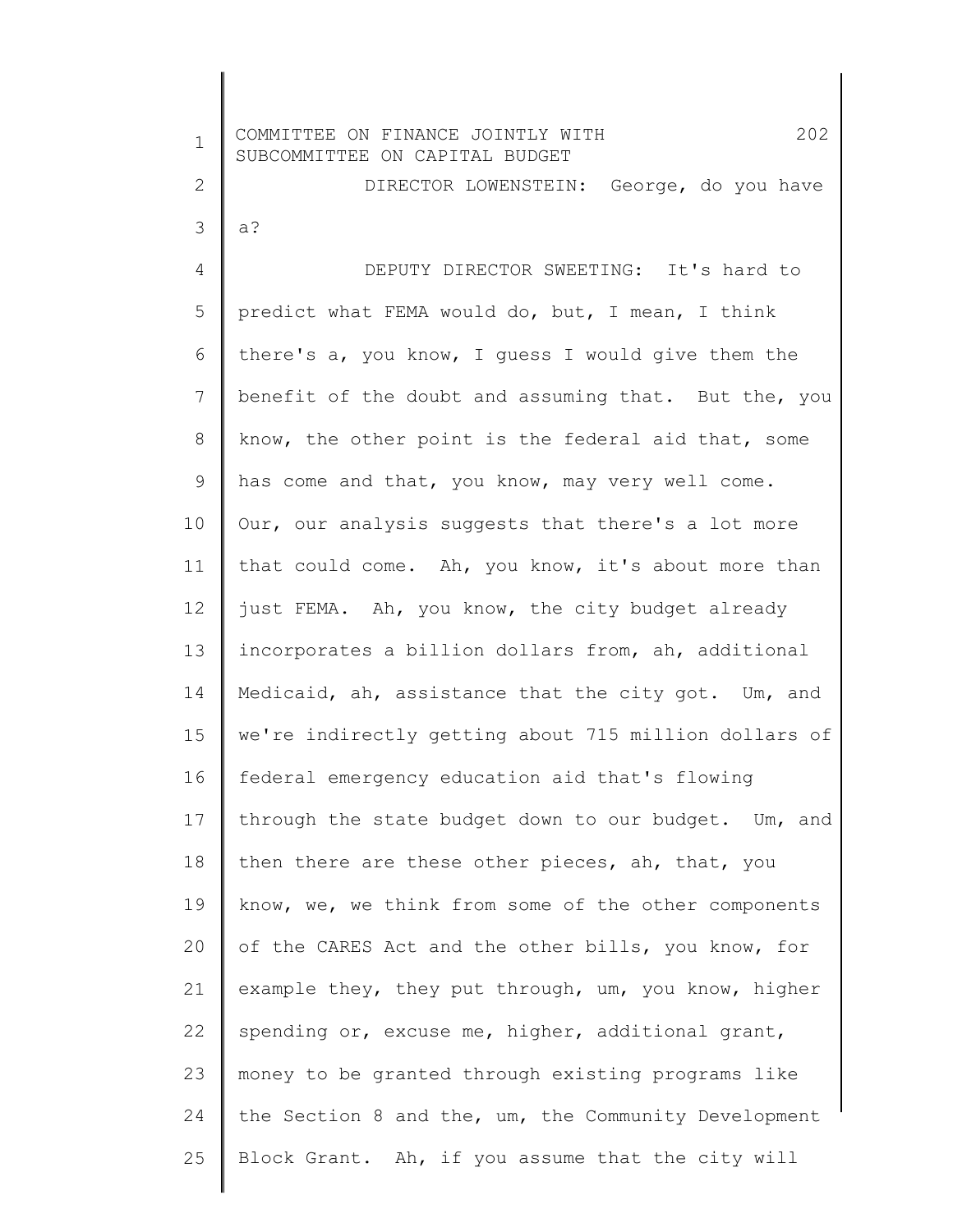| $\mathbf 1$     | 203<br>COMMITTEE ON FINANCE JOINTLY WITH<br>SUBCOMMITTEE ON CAPITAL BUDGET |
|-----------------|----------------------------------------------------------------------------|
| 2               | get roughly the same share of dollars that we get                          |
| 3               | under the, the regular Community Block Grant Program,                      |
| 4               | Community Development Block Grant Program, ah, you                         |
| 5               | know, we, we should get, ah, some money there and it                       |
| 6               | begins to add up. It's small, you know, it's small                         |
| 7               | pieces spread across the federal budget and then                           |
| 8               | spread across the city budget and different agencies.                      |
| 9               | Ah, you know, so there's, there's more money involved                      |
| 10              | here than just FEMA money. And, ah, some of it's                           |
| 11              | come in and we think some more will come in for some                       |
| 12 <sup>°</sup> | of these other grant programs.                                             |
| 13              | CHAIRPERSON GIBSON: OK. Um, as we talk                                     |
| 14              | about COVID and our efforts to restart the economy                         |
| 15              | and begin the healing process, you know, a lot of the                      |
| 16              | health experts have been saying that, you know, as we                      |
| 17              | see a reduction in the number of confirmed cases as                        |
| 18              | we have more testing sites that are available, the                         |
| 19              | antibody testing and things that are happening, um,                        |
| 20              | are you guys seeing and do you think that we as a                          |
| 21              | council should be very mindful of a potential second                       |
| 22              | wave of infections that could really impact the                            |
| 23              | country and our city? Um, I quess a lot of us want                         |
| 24              | to get back to normal as quickly as possible, but we                       |
| 25              | know things have to be done in phases. A lot of us,                        |
|                 |                                                                            |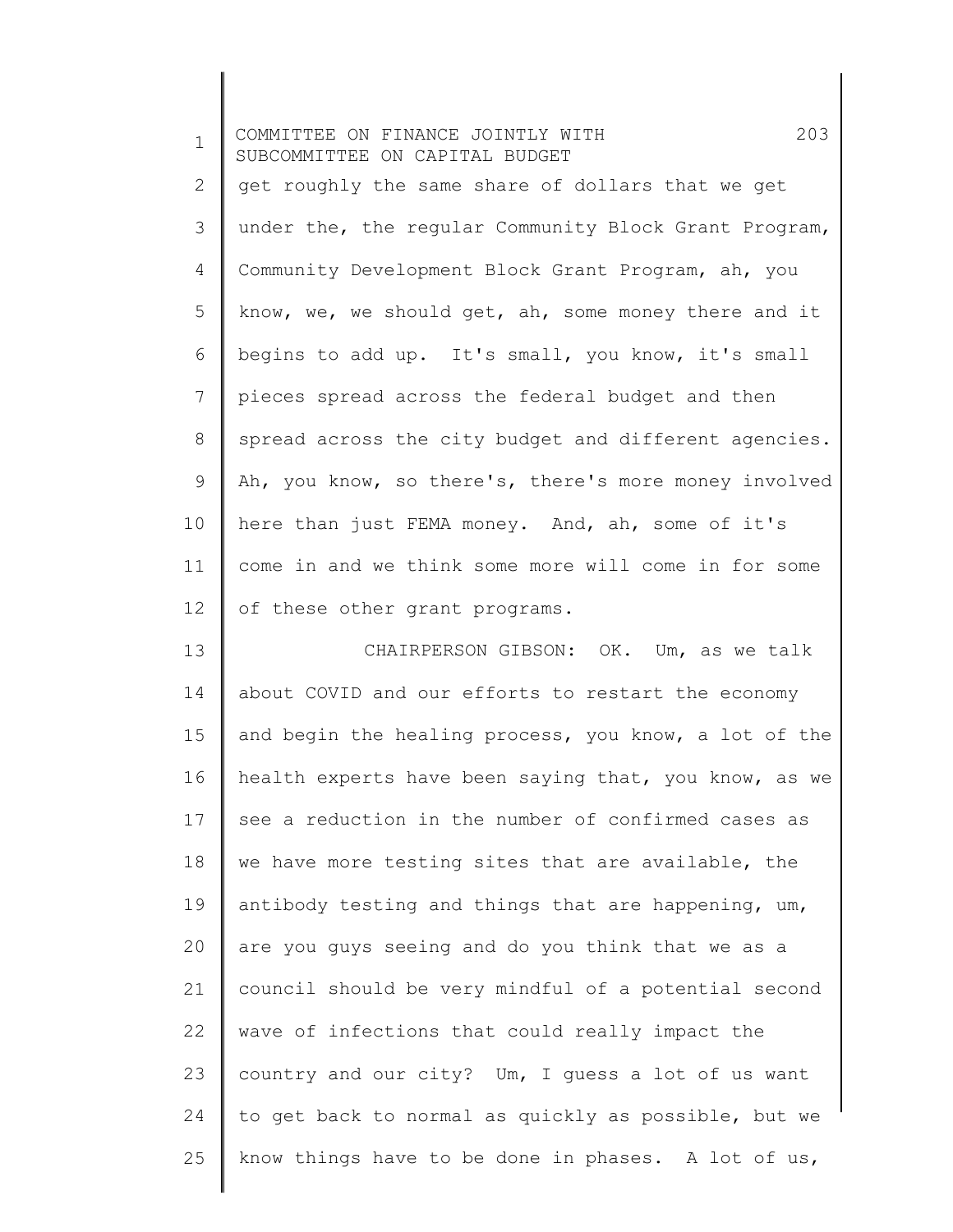| $\mathbf 1$  | 204<br>COMMITTEE ON FINANCE JOINTLY WITH<br>SUBCOMMITTEE ON CAPITAL BUDGET |
|--------------|----------------------------------------------------------------------------|
| $\mathbf{2}$ | we're all anxious to get back to normal, ah, whatever                      |
| 3            | normal means, right? I don't think we'll ever be                           |
| 4            | normal pre COVID, we're just going to resume to our                        |
| 5            | daily living the best way we can, right? I think                           |
| 6            | that's a good assumption. But do you guys think that                       |
| 7            | we should be worried and mindful and how would we                          |
| $\,8\,$      | prepare for a potential second wave of COVID cases?                        |
| $\mathsf 9$  | DIRECTOR LOWENSTEIN: Um, it's more than                                    |
| 10           | reasonable to be worried. We didn't explicitly model                       |
| 11           | a second wave in the fall, in part because we really                       |
| 12           | don't have any recovery in the fall. We're                                 |
| 13           | anticipating that jobs will continue declining at                          |
| 14           | that point. So it's not as though we've got to                             |
| 15           | bounce back but all of a sudden is going to turn into                      |
| 16           | another sharp drop in employment. Another way to say                       |
| 17           | this is our forecast of the progress of the disease,                       |
| 18           | um, is pretty bleak. Um, we see New York as having                         |
| 19           | been affected more than pretty much anyplace else and                      |
| 20           | because it's so prevalent here it's gonna take a lot                       |
| 21           | more for us to begin to reach the point that some                          |
| 22           | other states and local governments are starting to                         |
| 23           | reach. So our forecast is pretty damn bad now.                             |
| 24           | Could it be worse? Absolutely. Um, but                                     |
| 25           | CHAIRPERSON GIBSON: Yeah.                                                  |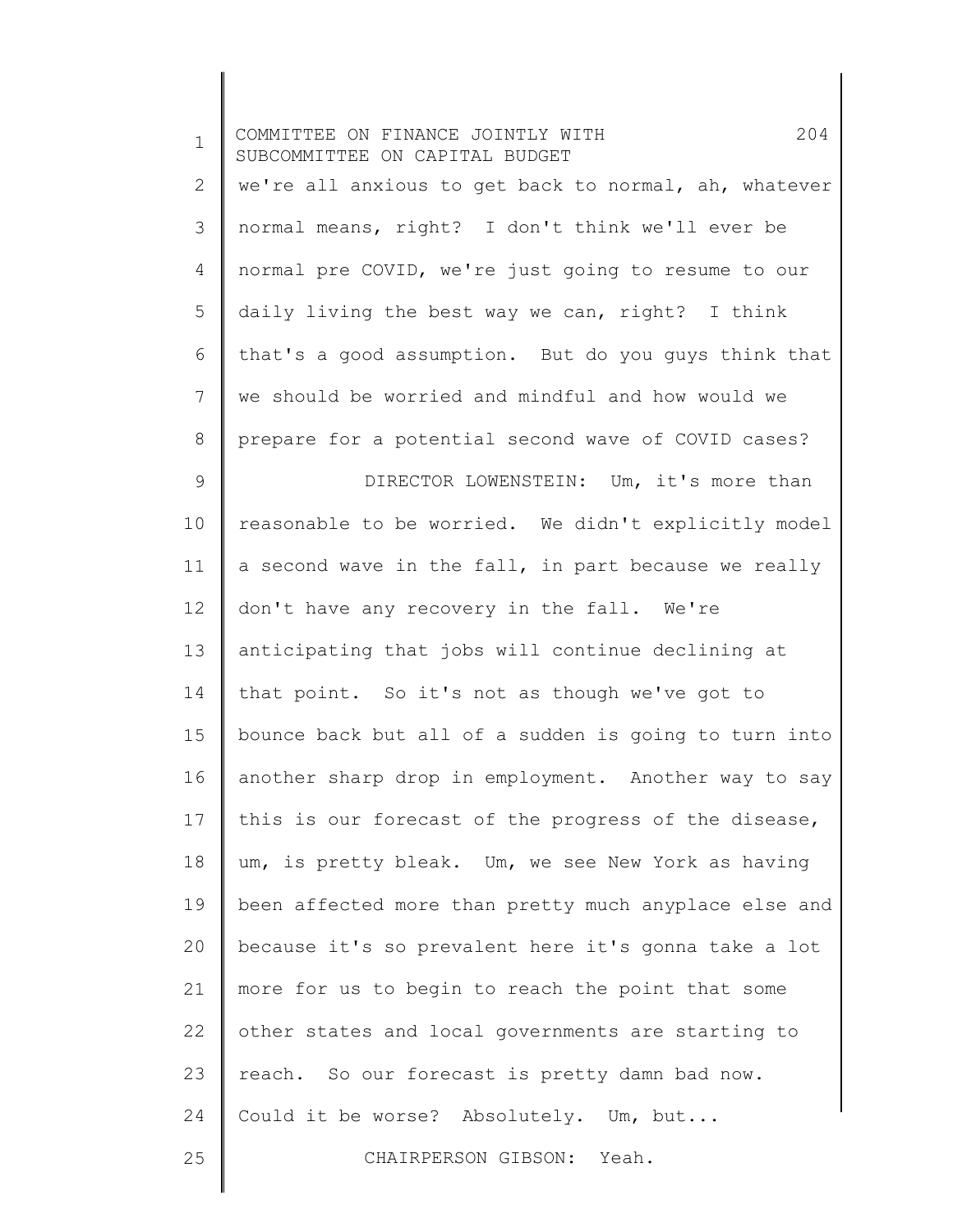| $\mathbf 1$    | 205<br>COMMITTEE ON FINANCE JOINTLY WITH<br>SUBCOMMITTEE ON CAPITAL BUDGET |
|----------------|----------------------------------------------------------------------------|
| $\mathbf{2}$   | DIRECTOR LOWENSTEIN:  we've got                                            |
| 3              | something that's, that's pretty dark. And I should                         |
| 4              | say as I look, when I was looking at OMB's forecast                        |
| 5              | earlier today, OMB has, ah, US GDP bouncing back in a                      |
| 6              | year. You know, so this year the GDP is declining.                         |
| $\overline{7}$ | We also at IBO expect that US output will decline at                       |
| 8              | about the same amount, but the difference is we don't                      |
| 9              | expect next year to look good.                                             |
| 10             | CHAIRPERSON GIBSON: Right, yeah. No, I                                     |
| 11             | appreciate it, I understand. So, you know, I guess                         |
| 12             | the final thought I'll say as I wrap up, we have                           |
| 13             | colleagues that have questions, is, you know, I think                      |
| 14             | we all recognize the economic climate and the                              |
| 15             | forecast that we're in. But I think for us at the                          |
| 16             | council we have over the past, you know, several                           |
| 17             | budgets, during my entire tenure, we've always                             |
| 18             | offered up our recommendations on ways to get, you                         |
| 19             | know, general revenue, some of the cost saving                             |
| 20             | measures, um, reducing the size of some of our                             |
| 21             | agencies with some of the unspent, you know, money                         |
| 22             | that we have. And, you know, obviously that remains                        |
| 23             | on the table, but I just think generally New Yorkers                       |
| 24             | are just very concerned about their bottom line, um,                       |
| 25             | losing income, those that have lost someone to COVID,                      |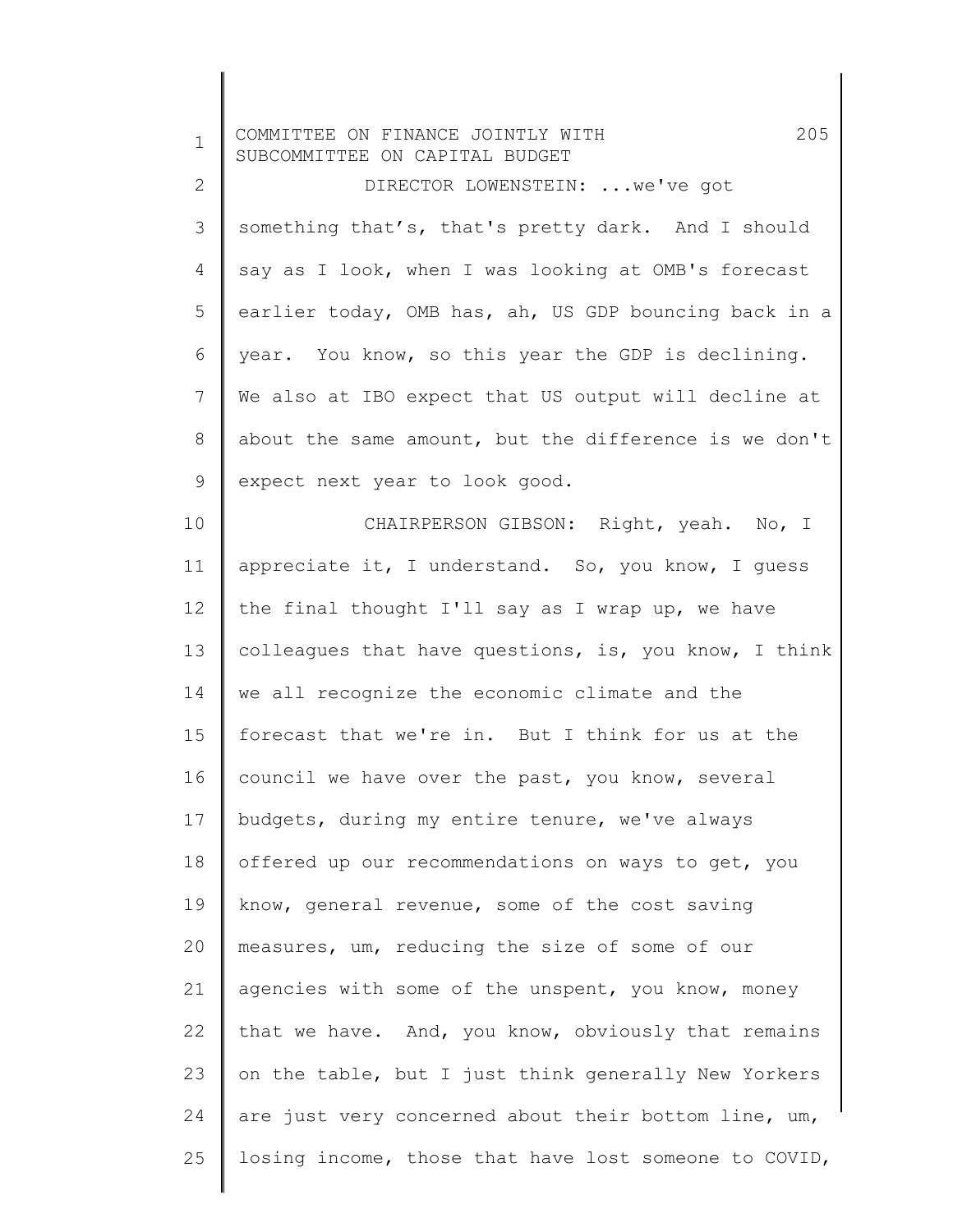1 2 3 4 5 6 7 8 9 10 11 12 13 14 15 16 17 18 19 20 21 22 23 24 25 COMMITTEE ON FINANCE JOINTLY WITH 206 SUBCOMMITTEE ON CAPITAL BUDGET that pain that remains with them and trying to resume to normalcy, I think we have to be very creative and a climate that has just so much challenge, I am really concerned about these additional state cuts as a former legislator in Albany understanding, you know, that process, it's very painful to know that education is going to get cut again when so many of our schoolchildren are behind and even with the remote learning many of them are going to get further behind. So I guess I just implore you and your team to continue working with us over these next several weeks. As you make recommendations we are more than happy to entertain them, because I do think everything has to be on the table, because there's so much at stake, everything has to be on table [laughs]. DIRECTOR LOWENSTEIN: I should say that we don't make recommendations, but what we do do is keep a list, an ever-growing list, of ways to bring the city's budget into balance. CHAIRPERSON GIBSON: Yes. DIRECTOR LOWENSTEIN: And if you go onto the website you'll see the, the options, which we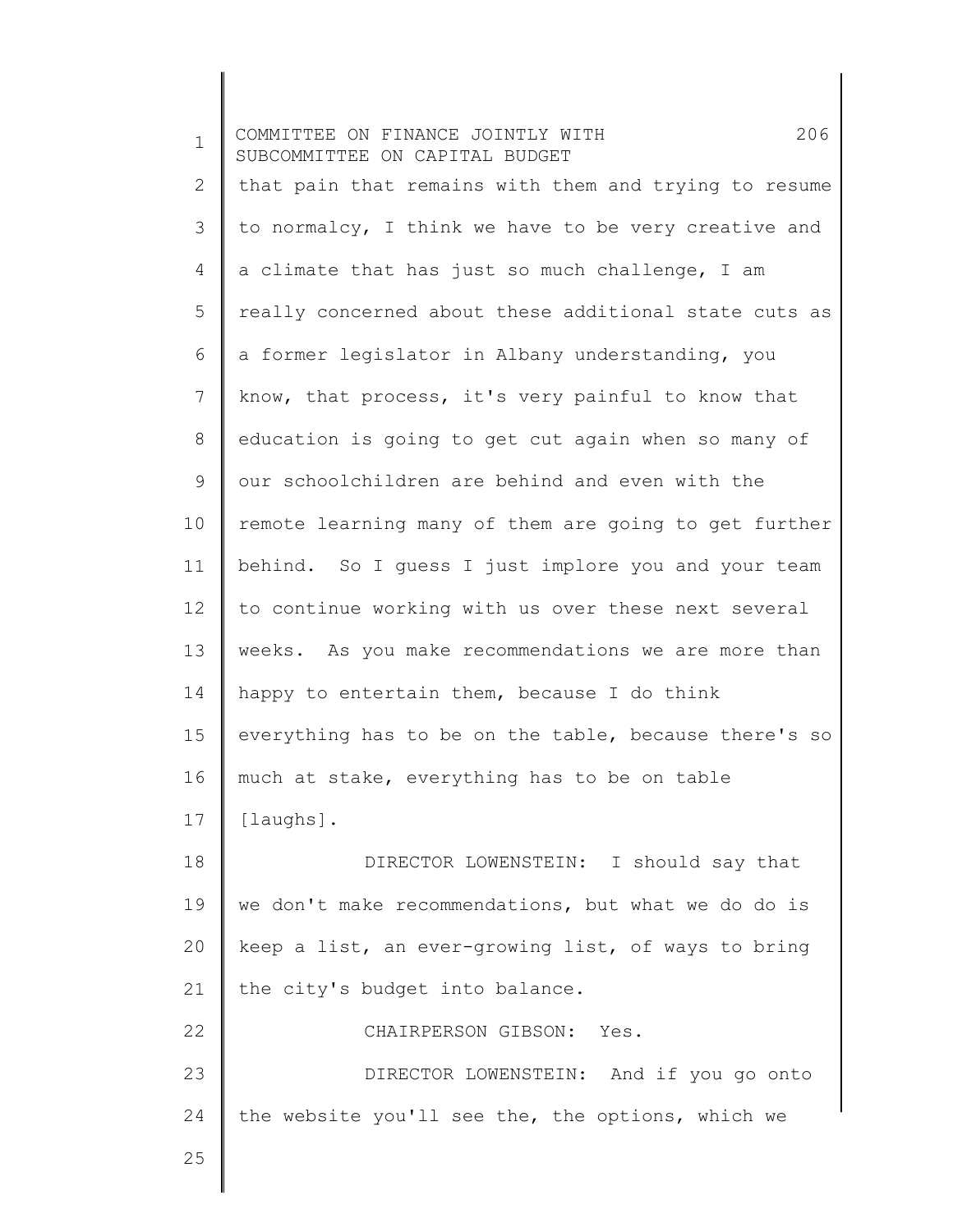1 2 3 4 5 6 7 8 9 10 11 12 13 14 15 16 17 18 19 20 21 22 23 24 25 COMMITTEE ON FINANCE JOINTLY WITH 207 SUBCOMMITTEE ON CAPITAL BUDGET update periodically, and I'm sure they're going to be particularly popular at this point. CHAIRPERSON GIBSON: Right, OK, thank you so much, thank you guys. DIRECTOR LOWENSTEIN: Thank you. CHAIRPERSON GIBSON: Really appreciate it. DIRECTOR LOWENSTEIN: Yeah. CHAIRPERSON GIBSON: I'll turn it back over to Chair Dromm. Thanks again. CHAIRPERSON DROMM: We have our committee counsel, who wants to say something. COMMITTEE COUNSEL: Ah, yes. If any council members have questions for IBO please use the Zoom raise hand function. You will be called on in the order in which you have raised your hand. Council members, please keep your questions to five minutes, including answers. Please wait for the Sergeant at Arms to tell you when your time begins. The sergeant will let you know when your time is up. Ah, Chair Dromm, I believe that we have an additional Council Member to recognize. CHAIRPERSON DROMM: Yes, we have Council Member Powers who joined us as well. I think I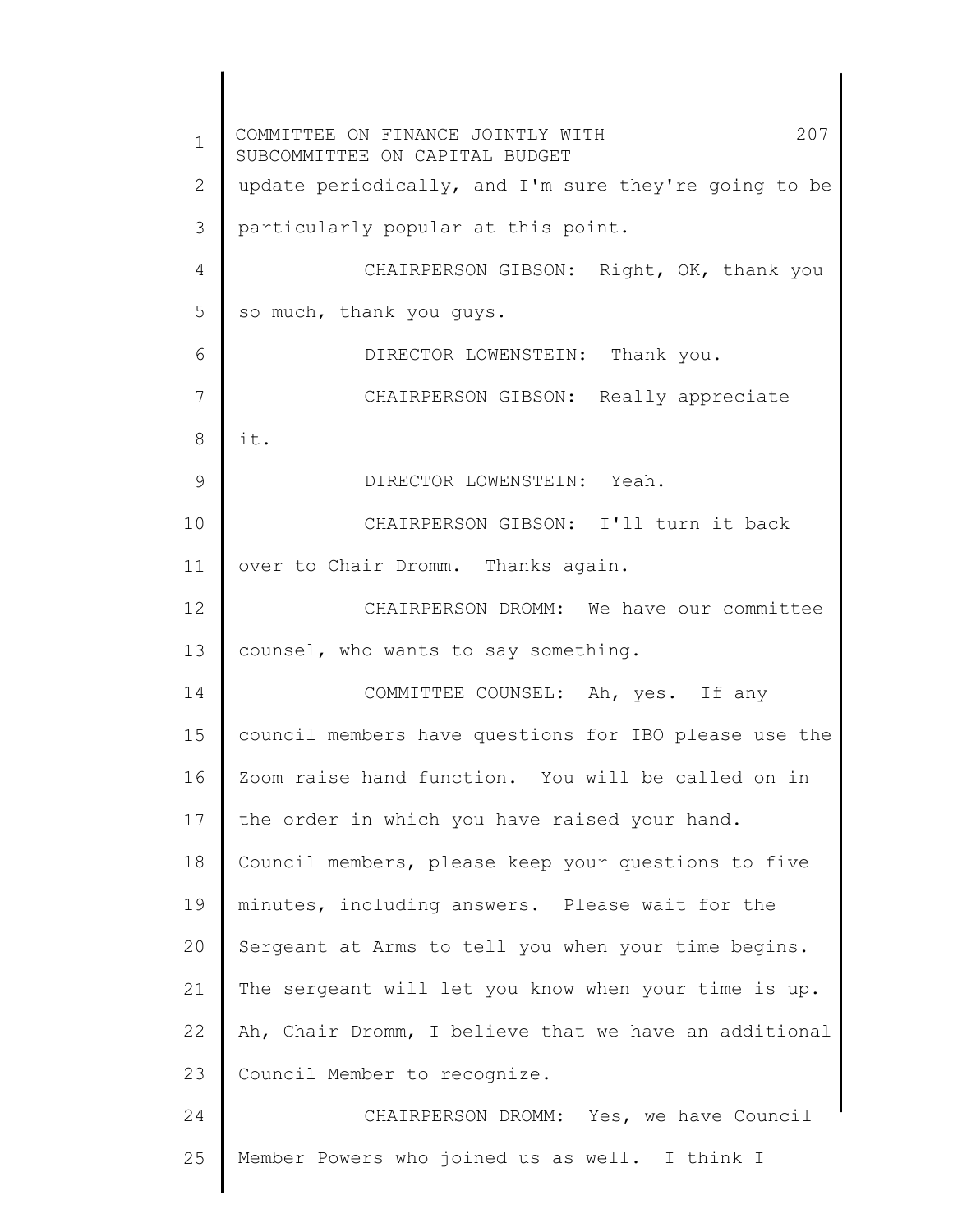| $\mathbf 1$ | 208<br>COMMITTEE ON FINANCE JOINTLY WITH<br>SUBCOMMITTEE ON CAPITAL BUDGET |
|-------------|----------------------------------------------------------------------------|
| 2           | mentioned Council Member Rosenthal and Menchaca                            |
| 3           | already. Ah, and now if you would please call on                           |
| 4           | Council Members for their questions.                                       |
| 5           | COMMITTEE COUNSEL: [inaudible] Ah, we                                      |
| 6           | will now hear from Council Member Grodenchik,                              |
| 7           | followed by Council Member Holden.                                         |
| 8           | SERGEANT AT ARMS: Council Member                                           |
| 9           | Grodenchik, your time starts now.                                          |
| 10          | COUNCIL MEMBER GRODENCHIK: I got it. I                                     |
| 11          | hope I won't take that long. Ah, thank you, Chairs.                        |
| 12          | Ah, it's good to spend my day with everybody. It's                         |
| 13          | always good to see you, ah, Director Lowenstein. Um,                       |
| 14          | looking out, you know, um, one of the things that                          |
| 15          | I've tried to inject into the conversation, um, is a                       |
| 16          | revamping of the capital construction process and,                         |
| 17          | um, ah, Councilwoman Koslowitz, ah, earlier today                          |
| 18          | talked about, ah, trying to get the Rego Park branch                       |
| 19          | of the library rebuilt and the numbers have jumped                         |
| 20          | and jumped and jumped, and literally decades, and,                         |
| 21          | ah, I just wondered if you had any insight into how,                       |
| 22          | um, we might be able to get that done. I know that                         |
| 23          | maybe you weren't expecting to talk about that today                       |
| 24          | and we could talk offline. But, um, it seems to me                         |
| 25          | at this time that the city really could be saving,                         |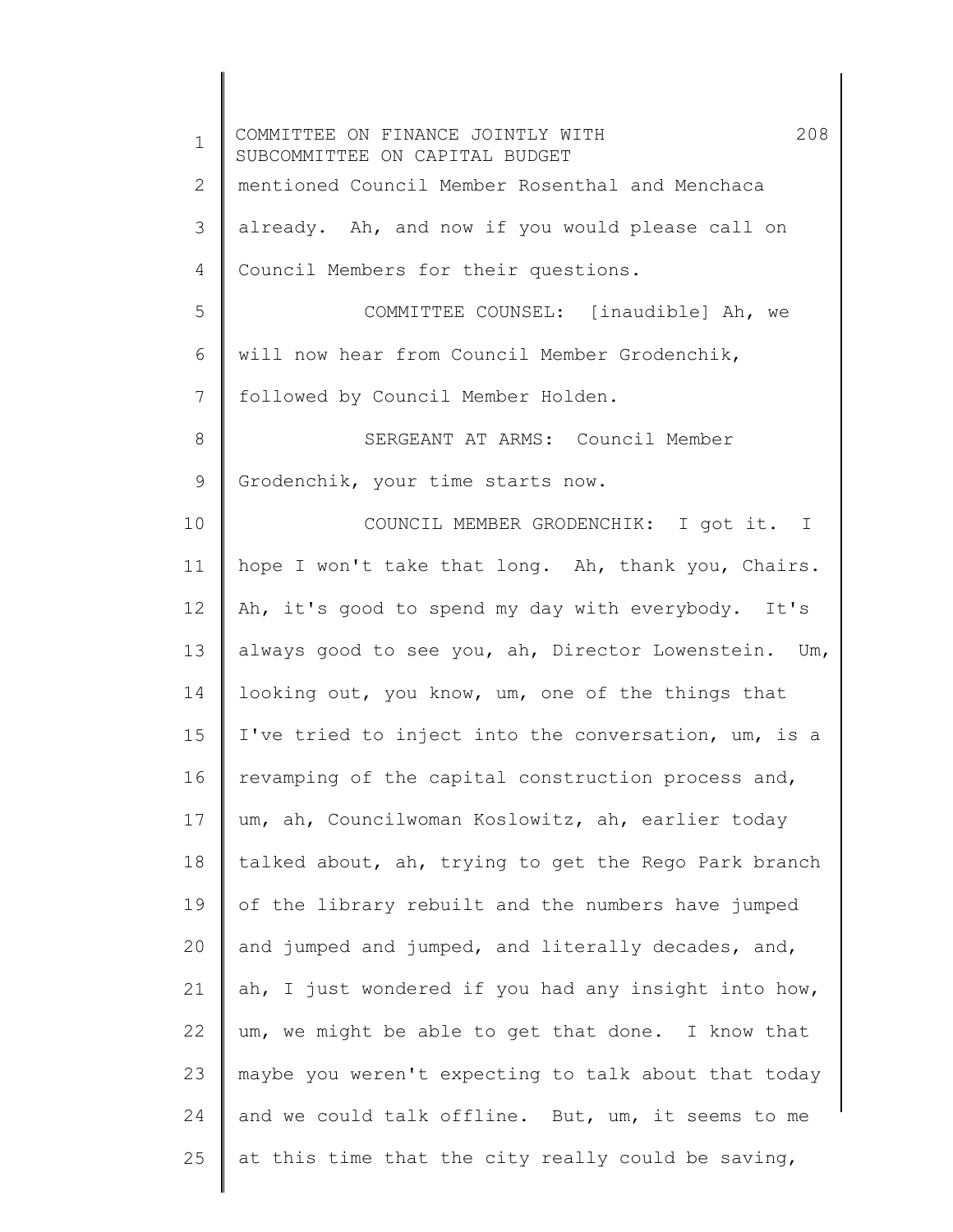| $\mathbf 1$ | 209<br>COMMITTEE ON FINANCE JOINTLY WITH<br>SUBCOMMITTEE ON CAPITAL BUDGET |
|-------------|----------------------------------------------------------------------------|
| 2           | along with the MTA, although I know that's not in                          |
| 3           | your purview, a lot of money, um, going forward, um,                       |
| 4           | by changing the process and, you know, it goes from                        |
| 5           | the agency to OMB to MOCS to the comptroller and any                       |
| 6           | one of them can slow things down, um, and I'm just                         |
| 7           | wondering if you had any thoughts on that.                                 |
| 8           | DIRECTOR LOWENSTEIN: Um, I'm afraid that                                   |
| 9           | I'm not steeped in the capital budget process, but                         |
| 10          | certainly there are people on IBO staff, um, who are                       |
| 11          | far more knowledgeable than I am. Um, perhaps I                            |
| 12          | could have Jonathan Rosenberg, ah, from my staff, one                      |
| 13          | of our deputies, ah, reach out to you to have that                         |
| 14          | discussion?                                                                |
| 15          | COUNCIL MEMBER GRODENCHIK: I would, I                                      |
| 16          | would enjoy that. He can call my office and, um, my                        |
| 17          | chief of staff will hook us up. Um, I don't want to                        |
| 18          | take up too much time. I, I appreciate your work and                       |
| 19          | I'm looking forward to seeing your analysis on the                         |
| 20          | budget. And I'm going to waive the balance of my                           |
| 21          | time. Thank you, Chairs. Thank you, ah, Director,                          |
| 22          | and, um, I'm listening still.                                              |
| 23          | CHAIRPERSON DROMM: Thank you. Counsel,                                     |
| 24          | next council member, please.                                               |
| 25          | SERGEANT AT ARMS: Time starts.                                             |
|             |                                                                            |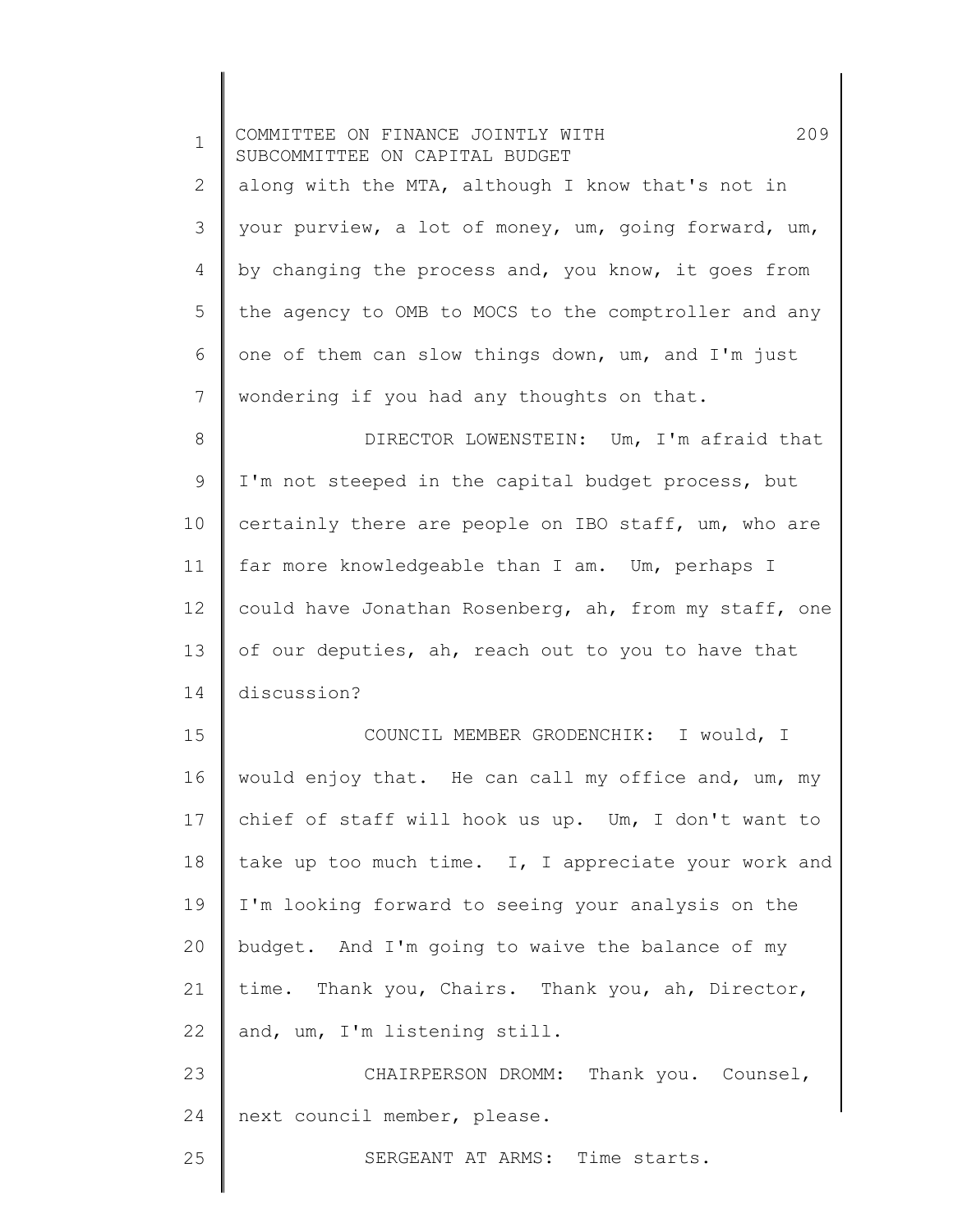1 2 3 4 5 6 7 8 9 10 11 12 13 14 15 16 17 18 19 20 21 22 23 24 25 COMMITTEE ON FINANCE JOINTLY WITH 210 SUBCOMMITTEE ON CAPITAL BUDGET CHAIRPERSON DROMM: Excuse me, we need Noah to... COMMITTEE COUNSEL: I, I apologize. My microphone was on mute. Ah, we will now please have Council Member Holden, followed by Council Member Rosenthal. SERGEANT AT ARMS: Time starts now. COUNCIL MEMBER HOLDEN: Thank you so much. Do you hear me? UNIDENTIFIED: Um-hmm. COUNCIL MEMBER HOLDEN: OK, ah, see, Barry, you ended too fast. You got them off guard there. I'm always following Barry, ah, certainly on the, in the alphabetical order. But, did, ah, my question is did IBO prepare different scenarios on the budget? For instance, um, you know, with the current place that we're in now, um, in the pandemic if we stayed sheltered in with businesses closed, um, how much, you have to project this, obviously, but how much per, what's the hit per month that we're taking in the budget, ah, with the current climate? Did you prepare like a couple of different scenarios, like if we opened up in three months versus six months and so forth?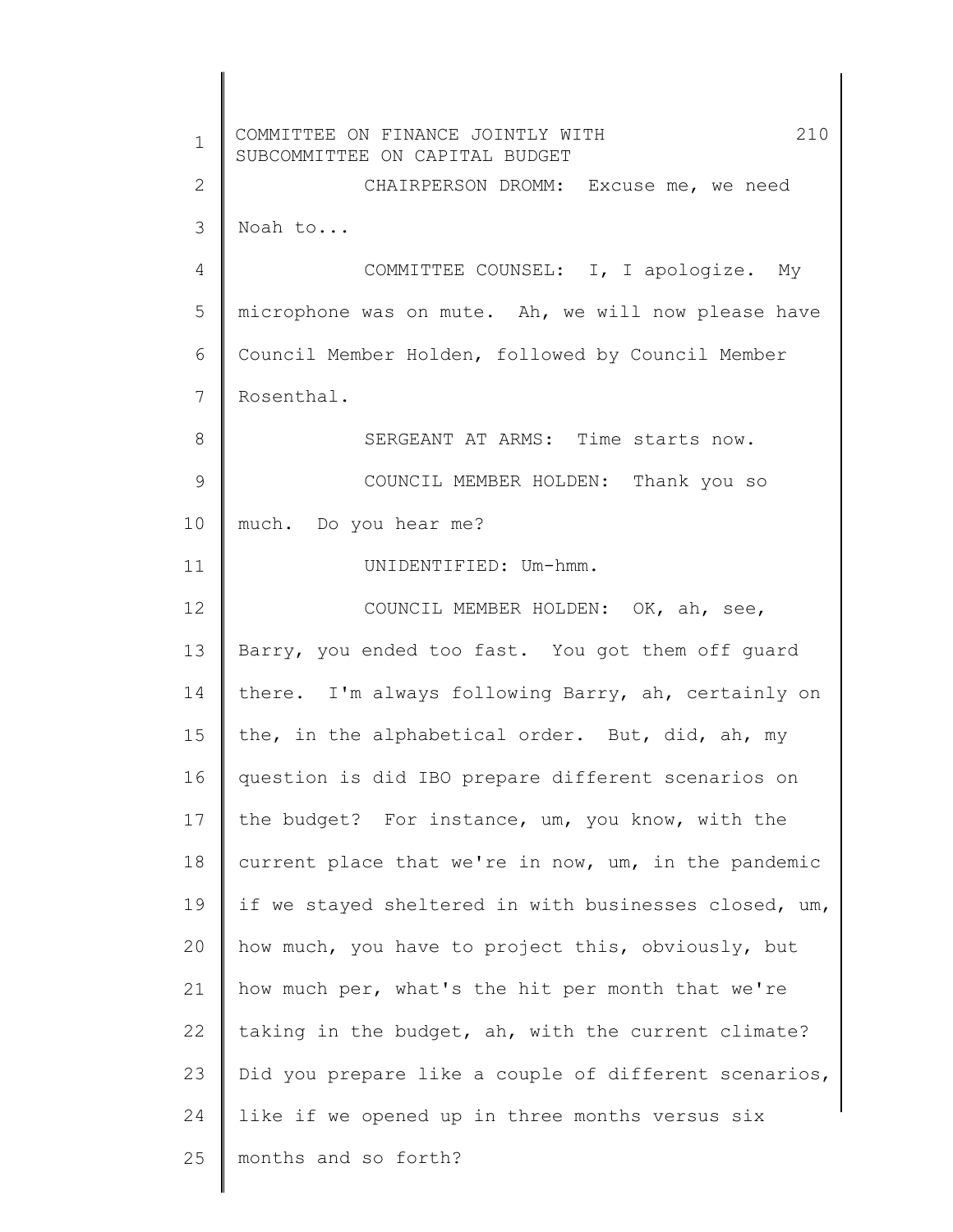| $\mathbf 1$    | 211<br>COMMITTEE ON FINANCE JOINTLY WITH<br>SUBCOMMITTEE ON CAPITAL BUDGET |
|----------------|----------------------------------------------------------------------------|
| $\mathbf{2}$   | DIRECTOR LOWENSTEIN: Ah, no, we have                                       |
| 3              | definitely not done that, although it's an                                 |
| $\overline{4}$ | interesting idea. Um, and there have been times                            |
| 5              | certainly where particularly going into a recession                        |
| 6              | where we will have different recession scenarios, so                       |
| 7              | the US declines by 4%, US declines by 2%. Um, we've                        |
| $\,8\,$        | never considered doing it locally, but it's certainly                      |
| 9              | an idea worth giving some thought to.                                      |
| 10             | COUNCIL MEMBER HOLDEN: Yeah, because                                       |
| 11             | DIRECTOR LOWENSTEIN: But I could stress                                    |
| 12             | that, you know, the scenario that we've sketched out                       |
| 13             | is, is very dark.                                                          |
| 14             | DEPUTY DIRECTOR SWEETING: If I could                                       |
| 15             | just jump in for a second. The, um, the scenario                           |
| 16             | we've got also does assume, um, the, the shelter in                        |
| 17             | place stays in effect in New York City considerably                        |
| 18             | longer than it looks like the rest of the country is                       |
| 19             | gonna do. Um, you know, we, we basically followed an                       |
| 20             | epidemiological projection that assumed people                             |
| 21             | followed the, what were then the White House                               |
| 22             | quidelines. Those quidelines are not being followed                        |
| 23             | any longer really, by the White, they're certainly                         |
| 24             | not being endorsed by the White House and they're not                      |
| 25             | being followed in many parts of the country.<br>We                         |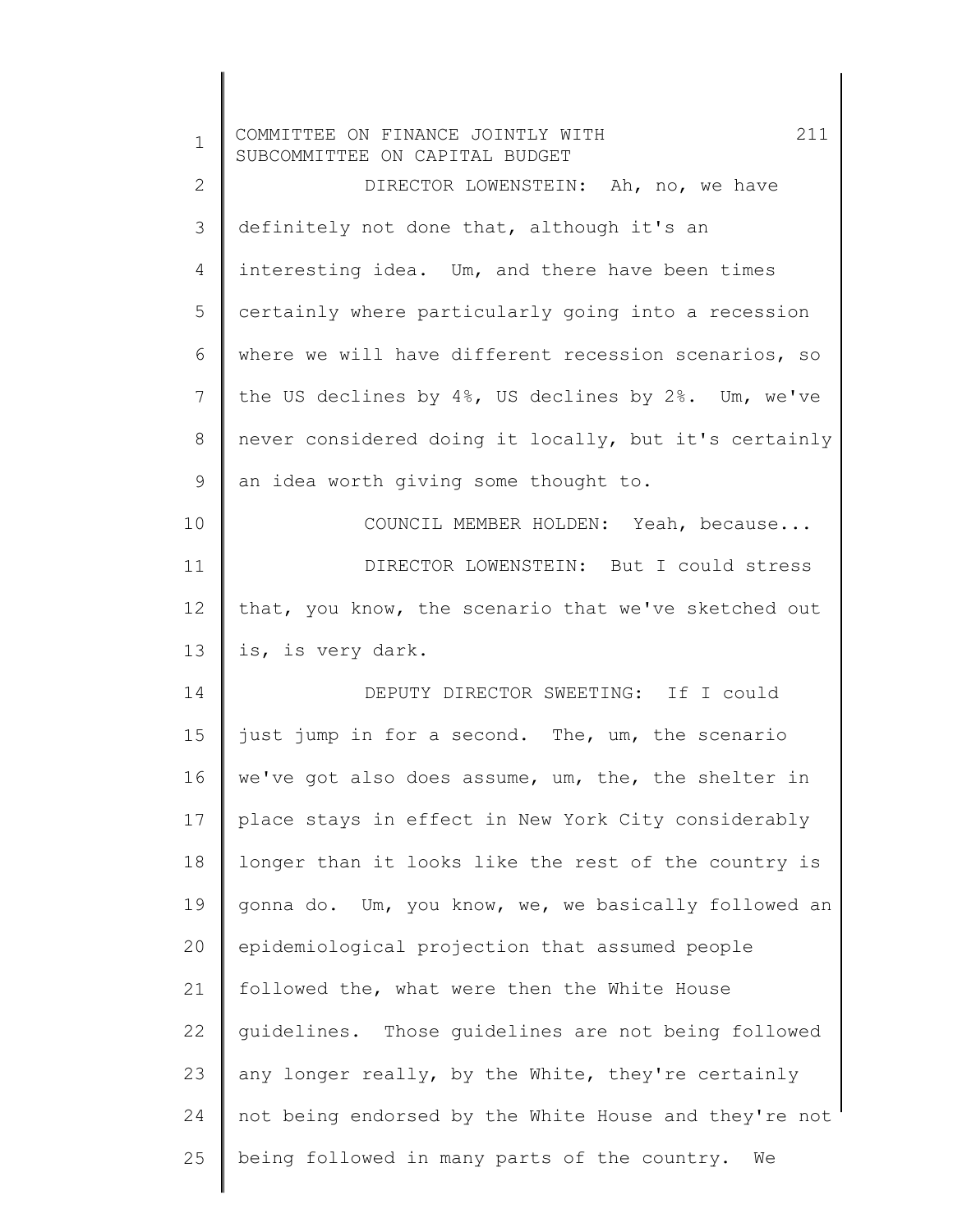| $\mathbf 1$ | 212<br>COMMITTEE ON FINANCE JOINTLY WITH<br>SUBCOMMITTEE ON CAPITAL BUDGET |
|-------------|----------------------------------------------------------------------------|
| 2           | assume New York will continue to do that, which                            |
| 3           | pushes the, you know, resumption of normal economic                        |
| 4           | activity well into the summer, if not later.                               |
| 5           | COUNCIL MEMBER HOLDEN: Oh, OK. Ah, I                                       |
| 6           | asked this question of OMB earlier and I'll ask it,                        |
| 7           | just throw it out there. Um, has anybody or has your                       |
| 8           | office looked at the Bloomberg fiscal year, ah, 10                         |
| 9           | response to the Great Recession to form some kind of,                      |
| 10          | ah, budget and, or at least the hit on the budget and                      |
| 11          | which, ah, areas were cut and which worked and which,                      |
| 12          | ah, which projects were, we actually could do                              |
| 13          | without. Ah, did, did you look at that at all on                           |
| 14          | the, um, on the scheme of the Bloomberg, ah, years?                        |
| 15          | DEPUTY DIRECTOR SWEETING: Um, we've not                                    |
| 16          | had time to go through and analyze particular, you                         |
| 17          | know, particular choices they made. We certainly                           |
| 18          | have been going back and looking at, at how the city                       |
| 19          | responded, not only to the 2008-2009 recession, but,                       |
| 20          | you know, also to, to the 9/11, ah, disaster and, ah,                      |
| 21          | even earlier, going back into the, the early '90s.                         |
| 22          | So, I quess we've done part of what you're, you're                         |
| 23          | asking about and I agree, it's a very interesting                          |
| 24          | question. It might be, might be a good thing to,                           |
|             |                                                                            |

Ι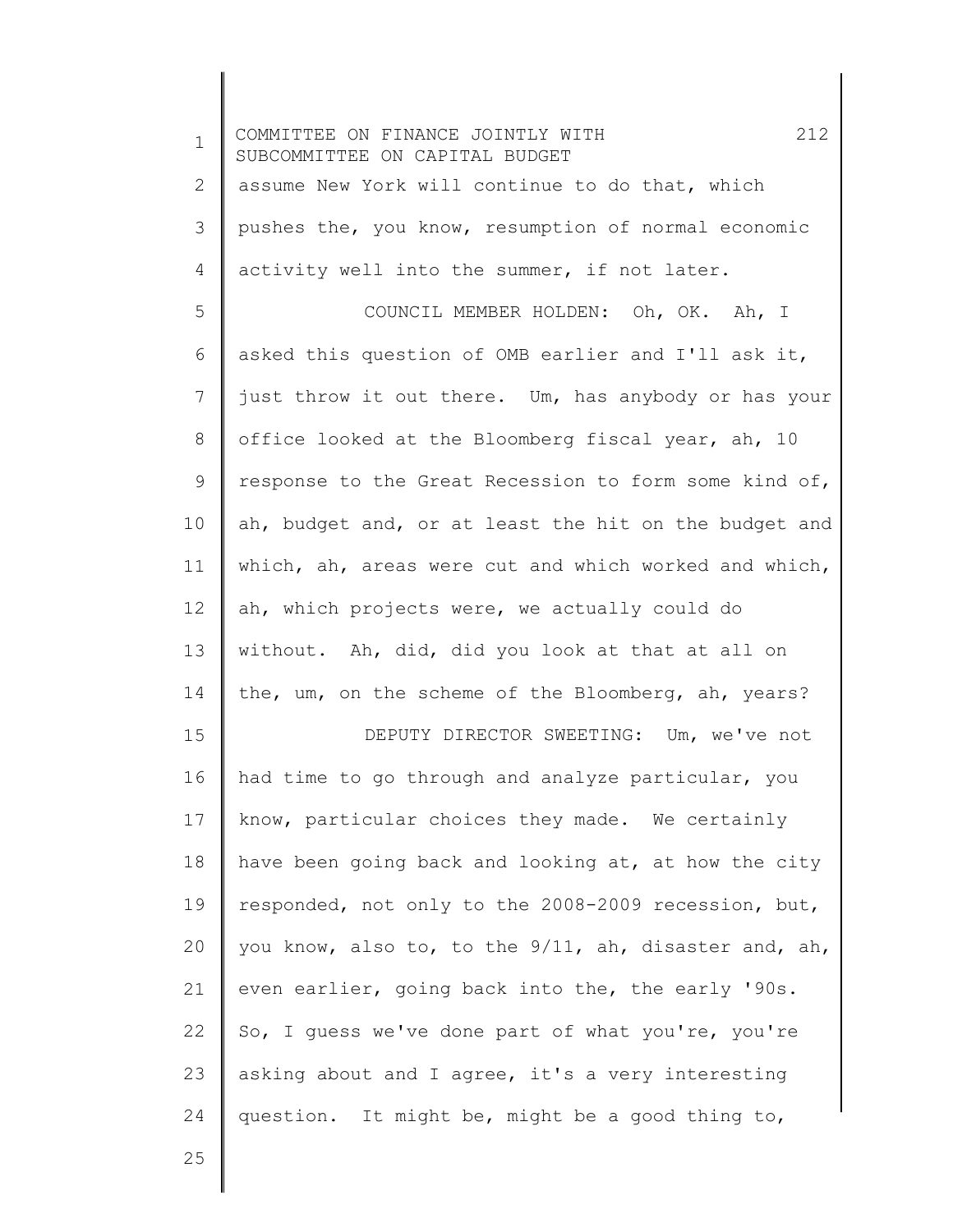| $\mathbf 1$ | COMMITTEE ON FINANCE JOINTLY WITH<br>213<br>SUBCOMMITTEE ON CAPITAL BUDGET |
|-------------|----------------------------------------------------------------------------|
| 2           | when we catch our breath after this report to take a                       |
| 3           | look at.                                                                   |
| 4           | COUNCIL MEMBER HOLDEN: Yeah 'cause I                                       |
| 5           | think that would, we have some history and we can see                      |
| 6           | how things went, and, ah, that's what I thought OMB                        |
| 7           | should have done and they said they didn't, but I                          |
| 8           | think I think they should. But thank you so much,                          |
| 9           | thank you, Chair.                                                          |
| 10          | CHAIRPERSON DROMM: OK, counsel, would                                      |
| 11          | you call the next Council Member, please?                                  |
| 12          | COMMITTEE COUNSEL: Yes, Council Member                                     |
| 13          | Rosenthal, ah, followed by Council Member Powers.                          |
| 14          | SERGEANT AT ARMS: Time starts.                                             |
| 15          | COUNCIL MEMBER ROSENTHAL: Thank you very                                   |
| 16          | much. Um, always really appreciate hearing from both                       |
| 17          | of you and, and your bringing your wisdom on this.                         |
| 18          | Um, want to follow up on two quick questions. Last                         |
| 19          | night Gail Brewer announced that she had spoken,                           |
| 20          | Ronnie, possibly with you, maybe with George, about,                       |
| 21          | um, composting. And the notion that, um, the city is                       |
| 22          | taking 21 million in savings because they have to run                      |
| 23          | trucks that are half filled, um, and, and that's                           |
| 24          | where the savings come from, they're not gonna have                        |
| 25          | to run those trucks anymore. I'm wondering, she                            |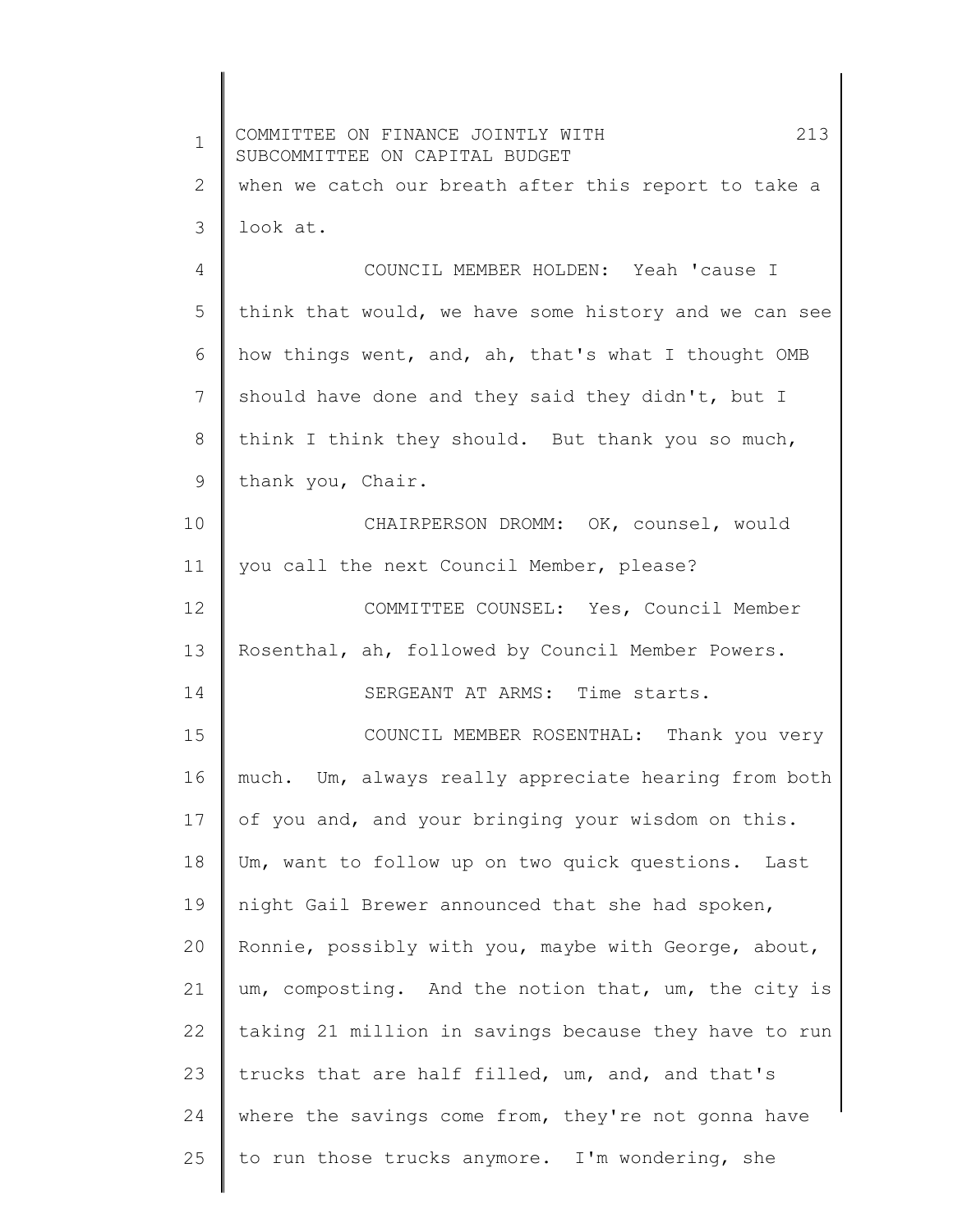1 2 3 4 5 6 7 8 9 10 11 12 13 14 15 16 17 18 19 20 21 22 23 24 25 COMMITTEE ON FINANCE JOINTLY WITH 214 SUBCOMMITTEE ON CAPITAL BUDGET mentioned that you had thoughts about how we might be able to be doing composting less expensively. Is, is there a paper you can send me to that I should look at, or are you prepared to talk about that, just a little bit? DIRECTOR LOWENSTEIN: I believe, correct me if I'm wrong, George, I believe that, that Gail Brewer spoke to Doug Turetsky who is our chief of staff. COUNCIL MEMBER ROSENTHAL: Oh, that could be it, yeah. DIRECTOR LOWENSTEIN: Um, who, who is far more knowledgeable about this than I am. Um, is there anything we can offer up, George, that might be helpful [inaudible]? DEPUTY DIRECTOR SWEETING: Um, I mean, we, we provided some basic information that I think, you know, largely confirms that, ah, you know, the expense of what they're currently doing. Um, but there were, you know, if, if you could conceive of ways in which the program, you know, was more widely adopted... COUNCIL MEMBER ROSENTHAL: That's right.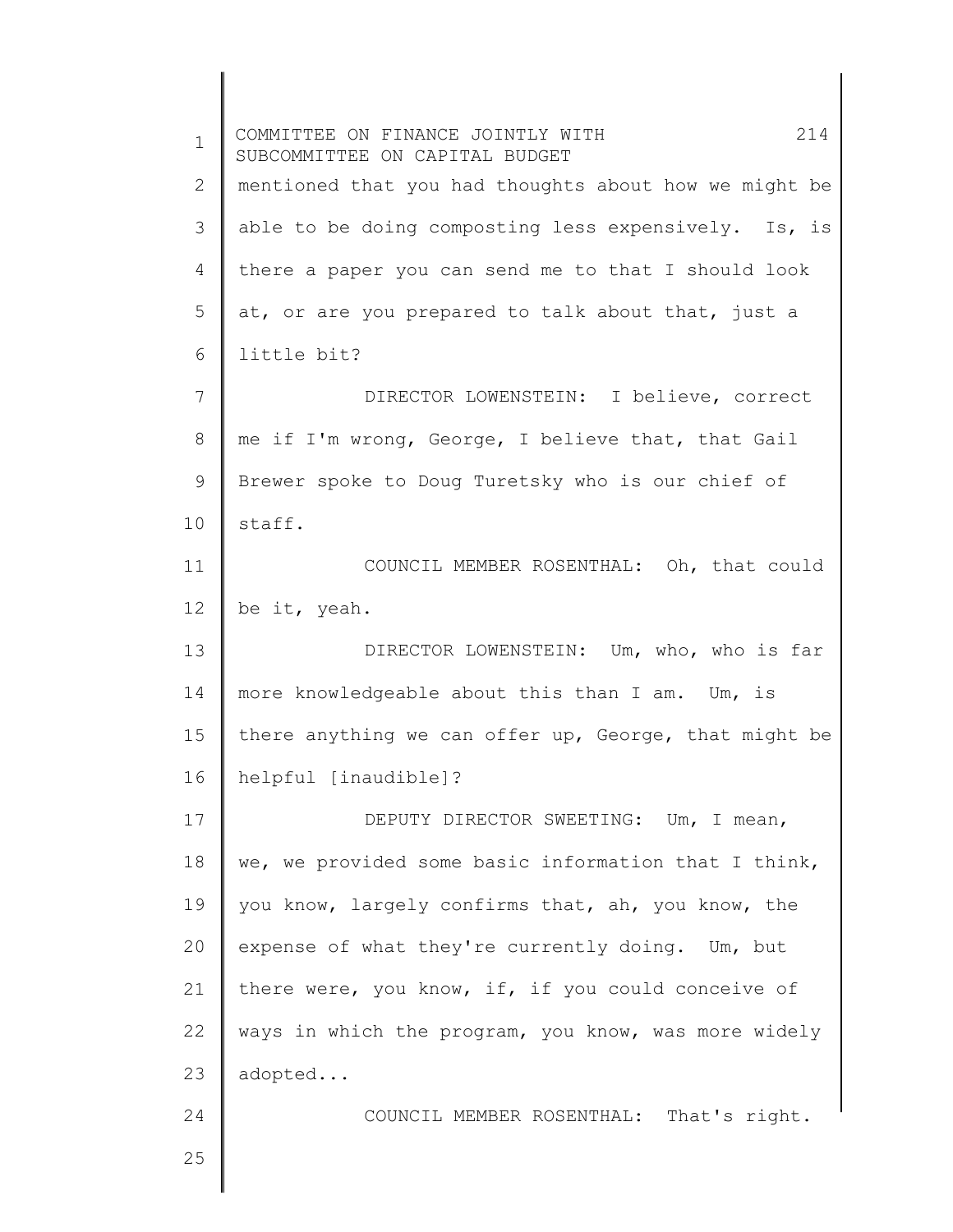1 2 3 4 5 6 7 8 9 10 11 12 13 14 15 16 17 18 19 20 21 22 23 24 25 COMMITTEE ON FINANCE JOINTLY WITH 215 SUBCOMMITTEE ON CAPITAL BUDGET DEPUTY DIRECTOR SWEETING: Ah, you know, the costs begin to go down. Um, but, you know, it's, they've had a hard time achieving that, for whatever reason. COUNCIL MEMBER ROSENTHAL: Yeah, yup. DEPUTY DIRECTOR SWEETING: Yeah, I mean, we, we did explore, we gave, we did some background analysis on what, ah, you know, how you could change the curve a little bit if you, if you could improve the, the utilization of the program. COUNCIL MEMBER ROSENTHAL: Could I trouble to, to ask Mr., ah, Turetsky if he could send that over to my office as well? DEPUTY DIRECTOR SWEETING: Um-hmm. COUNCIL MEMBER ROSENTHAL: Yeah, thank you, and my guess is other council members would be interested, so I can forward around, you can forward it around, whichever. Secondly, I'm wondering, this is a totally different question. Um, if you think that the city has gone too far, given the fact that we have 7.5 billion in revenue shortfall, probably looking at a 2 billion dollar state shortfall, ah, glad to hear FEMA's now gonna reimburse the full 100% for COVID-related costs. Um, maybe we could get the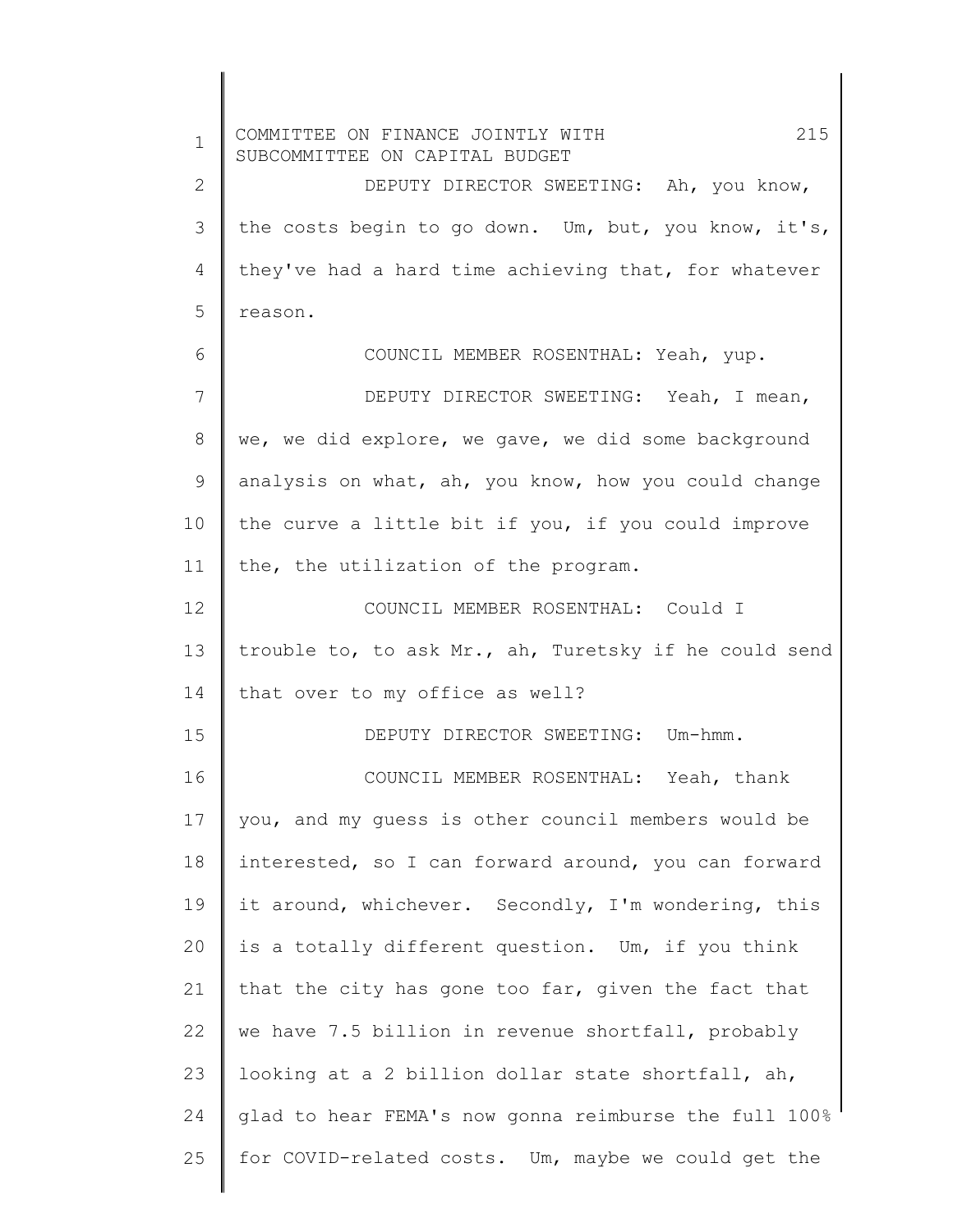| $\mathbf 1$    | 216<br>COMMITTEE ON FINANCE JOINTLY WITH<br>SUBCOMMITTEE ON CAPITAL BUDGET |
|----------------|----------------------------------------------------------------------------|
| $\mathbf{2}$   | 3.5 billion back through FEMA. Um, still dealing                           |
| 3              | with, you know, tremendous shortfall. Do you think                         |
| 4              | the mayor has put forward an austerity budget? Do                          |
| 5              | you think he's cutting sharply into some pretty                            |
| 6              | fundamental programs like SYEP. Um, I understood                           |
| $\overline{7}$ | your answer about DOE, but do you think the state                          |
| 8              | will force us to be cutting pretty sharply into our                        |
| 9              | Department of Education budget? What are your                              |
| 10             | thoughts on that?                                                          |
| 11             | DEPUTY DIRECTOR SWEETING: Well, let me                                     |
| 12             | go back to the, um, first part of your question. In                        |
| 13             | terms of the, ah, the FEMA reimbursement. The FEMA,                        |
| 14             | or actually I'll take it back even one step further.                       |
| 15             | The estimate of the revenue shortfall, which is the                        |
| 16             | mayor's 7.4 billion, and that's essentially how much                       |
| 17             | the revenue forecast has chanced since January for                         |
| 18             | fiscal 20 and fiscal 21. Ah, our forecast, our                             |
| 19             | estimate of that shortfall is actually considerably                        |
| 20             | bigger. It's 9.6 billion.                                                  |
| 21             | COUNCIL MEMBER ROSENTHAL: I'm sure                                         |
| 22             | you're right.                                                              |
| 23             | DEPUTY DIRECTOR SWEETING: Ah, so, you                                      |
| 24             | know, the, the problem, you know, looks bigger when                        |
| 25             | you start from that. It's also important to keep in                        |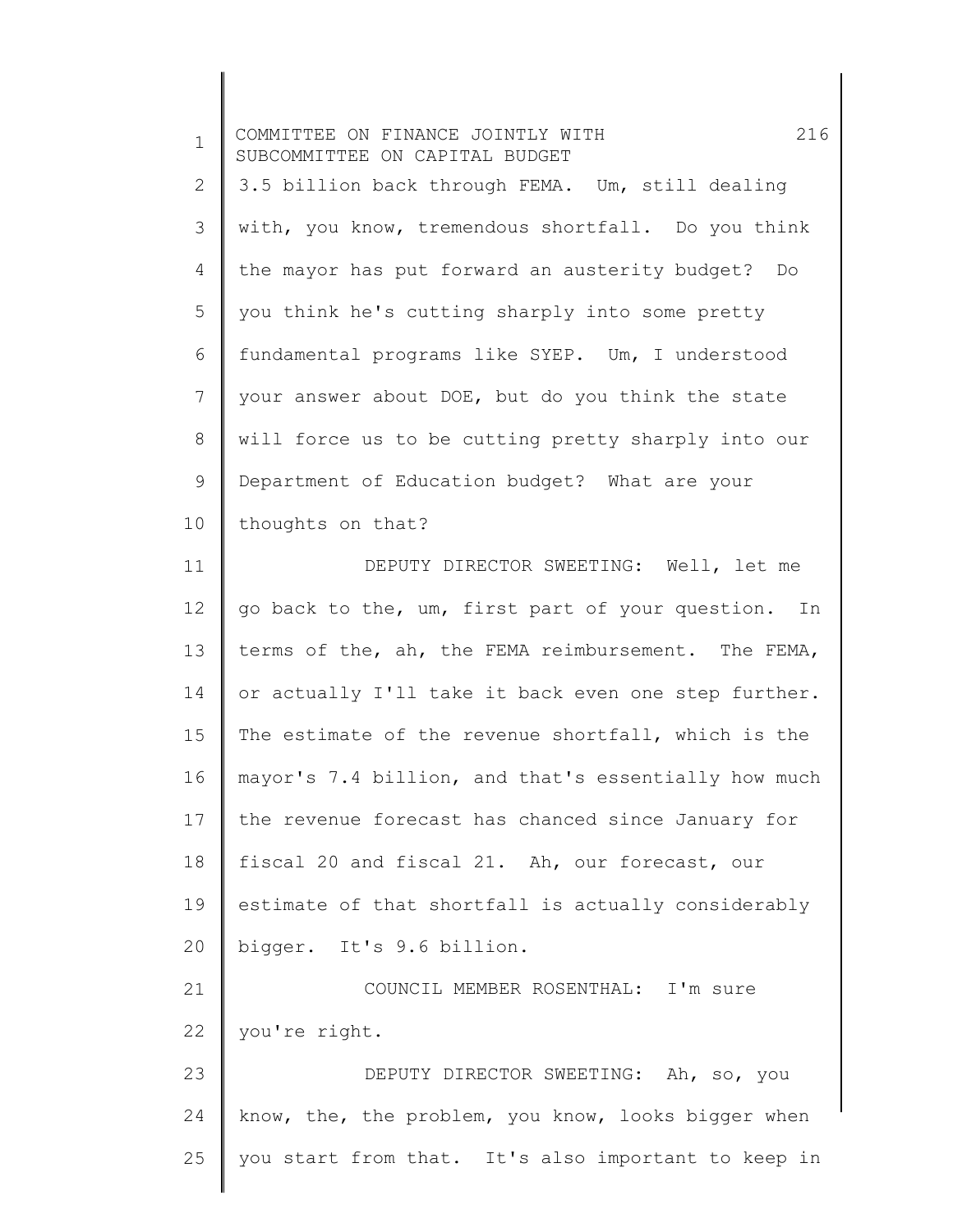1 2 3 4 5 6 7 8 9 10 11 12 13 14 15 16 17 18 19 20 21 22 23 24 25 COMMITTEE ON FINANCE JOINTLY WITH 217 SUBCOMMITTEE ON CAPITAL BUDGET mind the FEMA money is not a replacement for lost tax revenues. COUNCIL MEMBER ROSENTHAL: Correct. It's only for the additional expense of 3.5. DEPUTY DIRECTOR SWEETING: Exactly, exactly. So [inaudible]. COUNCIL MEMBER ROSENTHAL: Right, no, I get all that. I'm just wondering, let's say we have to, the next 2.5 billion, should that be, ah, realized at some point by the mayor's, which they'll obviously have to do. Do you think, like at what point is it too, too much so that it hinders the opportunity for recovery? And in other words there has to be somewhere where we draw the line and in my mind's eye say, yeah, go back to the state and say now this is the definition of a crisis, we're not going to put forward an austerity budget that is really hurting New Yorkers tremendously. We want to do, um, some borrowing to get us through the current year, maybe even until we get more federal aid. And the reason I ask that is... SERGEANT AT ARMS: Time.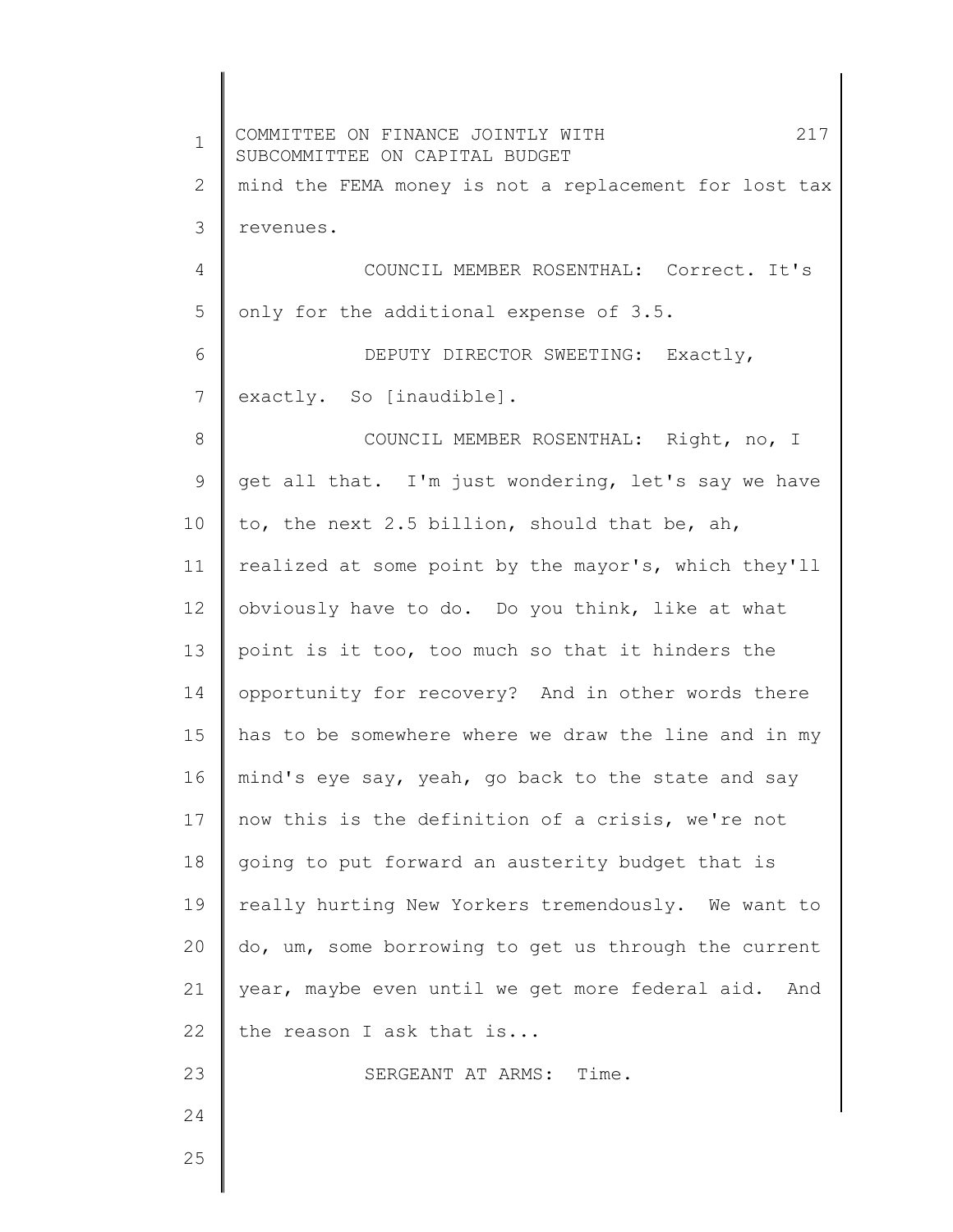| $\mathbf 1$     | 218<br>COMMITTEE ON FINANCE JOINTLY WITH<br>SUBCOMMITTEE ON CAPITAL BUDGET |
|-----------------|----------------------------------------------------------------------------|
| $\mathbf{2}$    | COUNCIL MEMBER ROSENTHAL:  because I'm                                     |
| 3               | so troubled, if I can just finish, Chair? Um, a                            |
| 4               | little bit? Sort of?                                                       |
| 5               | CHAIRPERSON DROMM: [inaudible] because                                     |
| 6               | we've kept everybody to five minutes. So wrap it up.                       |
| $7\phantom{.0}$ | COUNCIL MEMBER ROSENTHAL: Wrap it up,                                      |
| 8               | Rosenthal. So, I mean, I was just concerned, you                           |
| $\mathsf 9$     | know, even when the First Deputy Budget Director was                       |
| 10              | talking about cash flow, saying now we're probably                         |
| 11              | having more cash flow problems today, and you know                         |
| 12              | that burden is sitting on our nonprofits, who then                         |
| 13              | have to borrow money to do the work of the city. So                        |
| 14              | I'm just wondering if you think we're at the point                         |
| 15              | where it's, it's austere enough or you think we could                      |
| 16              | go even farther in cutting?                                                |
| 17              | DIRECTOR LOWENSTEIN: OK, that is a                                         |
| 18              | fundamentally subjective measure, um, of just the                          |
| 19              | sort that we very much don't respond to. Um, with                          |
| 20              | the numbers guy we care that, about the credibility                        |
| 21              | of our numbers. Um, your, your definition of                               |
| 22              | austerity budget is probably very different from                           |
| 23              | Council Member Dromm's definition of austerity                             |
| 24              | budget, which is different from everybody else's.                          |
| 25              |                                                                            |

∥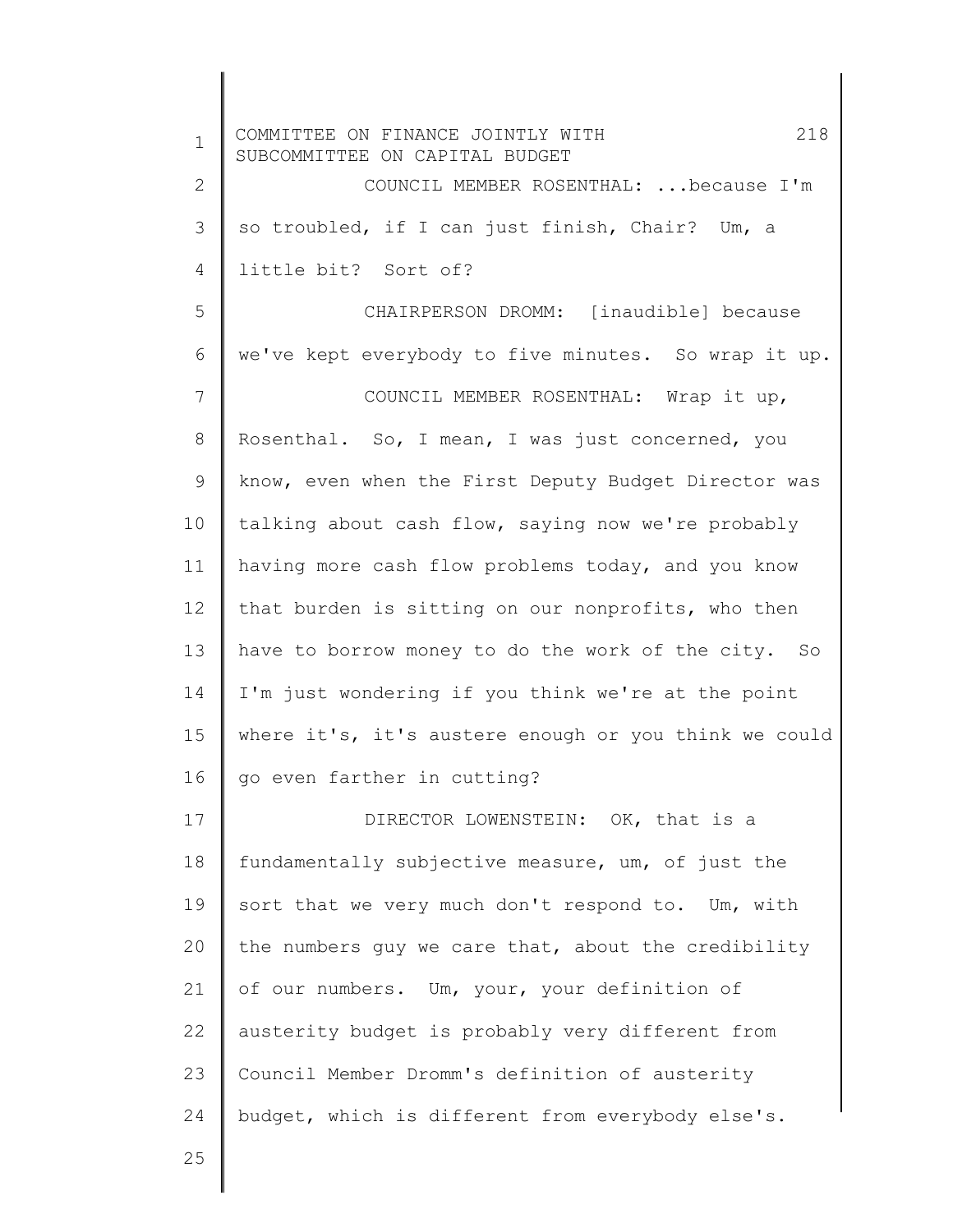1 2 3 4 5 6 7 8 9 10 11 12 13 14 15 16 17 18 19 20 21 22 23 24 25 COMMITTEE ON FINANCE JOINTLY WITH 219 SUBCOMMITTEE ON CAPITAL BUDGET COUNCIL MEMBER ROSENTHAL: Council Member Holden and I are totally on separate sides. DIRECTOR LOWENSTEIN: [laughs] Um, what I do see is the de Blasio administration and the Cuomo administration doing their best to put pressure on the federal government to do more. COUNCIL MEMBER ROSENTHAL: OK. DIRECTOR LOWENSTEIN: And I don't think the mayor is overstating the problem, particularly since our numbers are bleaker than his. But, you know, normally you don't hear a governor talking about well, there could be 40% across the board cuts. I mean, um, and there's a term for that in budgeting, we call it the Statue of Liberty play. I am sure he's entirely earnest, but whatever we can do to make the best case to Washington that we need more than we're getting. COUNCIL MEMBER ROSENTHAL: Right. DIRECTOR LOWENSTEIN: Look at us is absolutely the right thing to do. COUNCIL MEMBER ROSENTHAL: Thank you, and thank you, Council Member Powers, for your patience. CHAIRPERSON DROMM: OK. Next.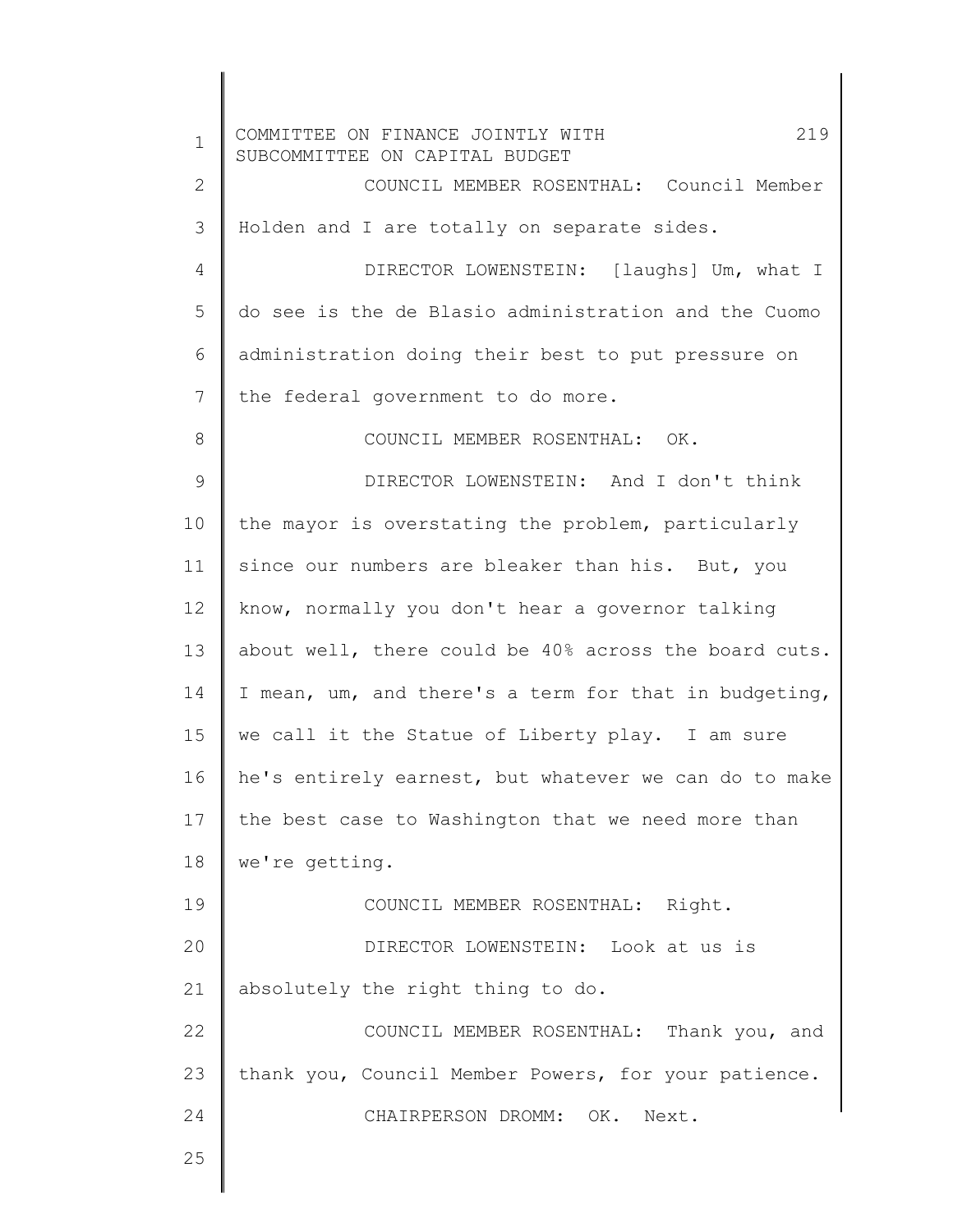1 2 3 4 5 6 7 8 9 10 11 12 13 14 15 16 17 18 19 20 21 22 23 24 25 COMMITTEE ON FINANCE JOINTLY WITH 220 SUBCOMMITTEE ON CAPITAL BUDGET COMMITTEE COUNSEL: We will now hear from Council Member Powers. SERGEANT AT ARMS: Time starts. UNIDENTIFIED: I think he's muted. COMMITTEE COUNSEL: OK, can we unmute the Council Member, please? COUNCIL MEMBER POWERS: OK, I've been talking this whole time and I had [inaudible]. Nice to see you. Thank you, Council Member Rosenthal. I guess I'll ask the question, though, that I think she was asking and others have asked. Is it fair to say based on the numbers that you're presenting in your testimony that the mayoral budget, in your view, that the mayoral budget does not accurately reflect the reality of the financial situation that lies before us in the year ahead? DIRECTOR LOWENSTEIN: Yes. Um, we think there are gaps remaining for this year and next. They're not huge gaps, but they're gaps nonetheless, and if you add them together it's 540 plus 830, you know, it, it's real money. COUNCIL MEMBER POWERS: And do you believe the mayor's budget, the executive budget, ah, is accounting for hope that the, or is reflecting the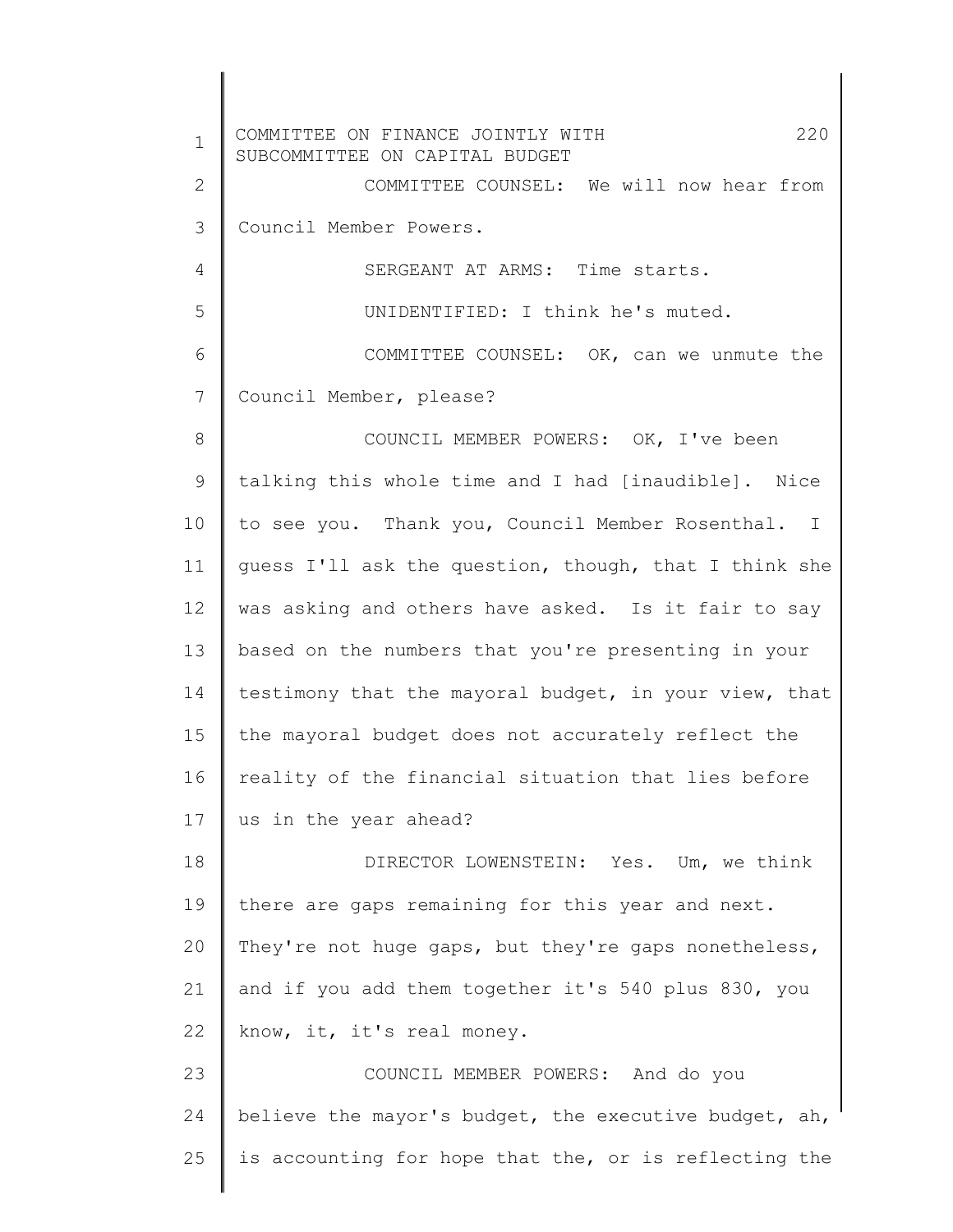1 2 3 4 5 6 7 8 9 10 11 12 13 14 15 16 17 18 19 20 21 22 23 24 25 COMMITTEE ON FINANCE JOINTLY WITH 221 SUBCOMMITTEE ON CAPITAL BUDGET belief that the federal government is gonna is send us aid to help fill those gaps? DIRECTOR LOWENSTEIN: Ah, no, no. I think that, that this, I'm confident that that was the estimates that they made reflected what they were seeing. COUNCIL MEMBER POWERS: OK. DIRECTOR LOWENSTEIN: Um, as do ours. COUNCIL MEMBER POWERS: Can you, can you describe to us, then, what you believe is the gap between your numbers and the mayor's numbers, when you're a 9 and point 6 billion, I think, they're at 7.4 billion. Can you give us an explanation why you think there's a 2.2 billion dollar difference between what you're estimating and what they're estimating? DIRECTOR LOWENSTEIN: OK. In your package, your testimony package, um, which, you know, we have online unfortunately, there is a, ah, one table that shows the pricing differences between IBO and the de Blasio administration and it's for both revenues and expenditures, we call it the gap chart. So you can see for each year from 20 through 24, um, how our tax revenue forecasts differ from that of the administration. So...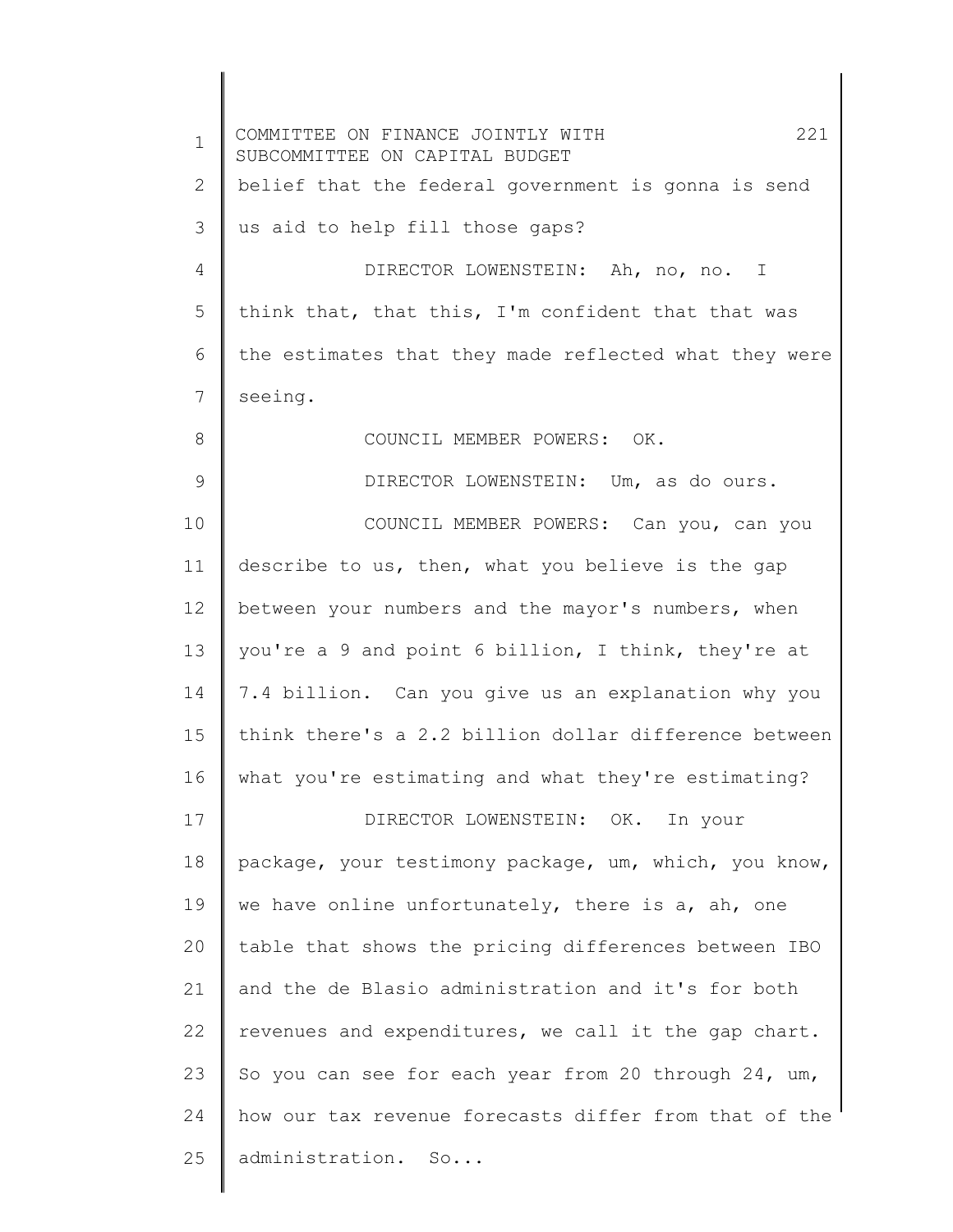1 2 3 4 5 6 7 8 9 10 11 12 13 14 15 16 17 18 19 20 21 22 23 24 25 COMMITTEE ON FINANCE JOINTLY WITH 222 SUBCOMMITTEE ON CAPITAL BUDGET COUNCIL MEMBER POWERS: OK, I, I tweeted out your testimony, so I, I have it in front of me, but also... DIRECTOR LOWENSTEIN: [inaudible]. COUNCIL MEMBER POWERS: ...I'll look at it. Um, the... DIRECTOR LOWENSTEIN: So the big difference is, I mean, so I could tell you where the big differences are. You can look at the chart. COUNCIL MEMBER POWERS: OK. I will look at the chart and I'll encourage New Yorkers who are watching to go to IBO's website and look at that just the same. Um, do you believe that our current measures for saving money in this city are enough and that the mechanisms, you guys did a report, I think a day ago or a week ago, talking about ways the city can save money, what, what measures we have to save money. Do you believe right now New York City is equipped from a structural standpoint, ah, to be able to appropriately save for, ah, occasions like this? DIRECTOR LOWENSTEIN: Ah, you're talking about the, the reserve funds. COUNCIL MEMBER POWERS: Yes, correct.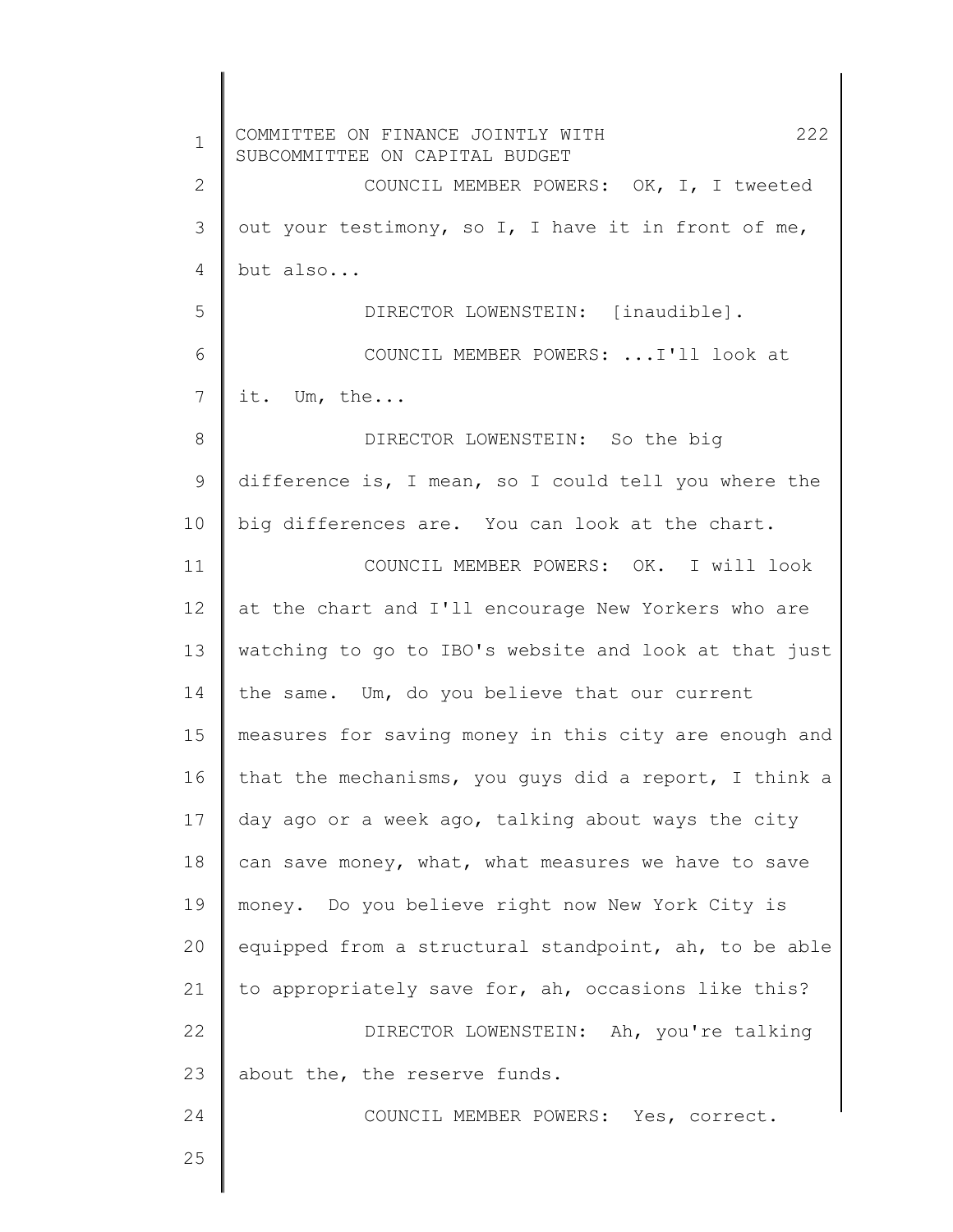| $\mathbf 1$    | 223<br>COMMITTEE ON FINANCE JOINTLY WITH<br>SUBCOMMITTEE ON CAPITAL BUDGET |
|----------------|----------------------------------------------------------------------------|
| $\mathbf{2}$   | DIRECTOR LOWENSTEIN: Is that, OK, got                                      |
| 3              | it. Um, there are problems with the current                                |
| $\overline{4}$ | structure of the reserve funds, most notably that the                      |
| 5              | Retiree Health Benefits Trust, ah, that there's a                          |
| 6              | limit each year to how much you can withdraw from it,                      |
| 7              | because you can only get as much out as the city is                        |
| $\,8\,$        | actually expected to pay the retirees for their                            |
| $\mathsf 9$    | health benefits. Um, I should point out that could                         |
| 10             | be changed. It was established by local law and in                         |
| 11             | theory it could be changed by local law. But what it                       |
| 12             | does is means that you, under current law you can                          |
| 13             | only draw it down over a several-year period. Which                        |
| 14             | is what the administration is proposing to do. And                         |
| 15             | in this case there is logic to that because if we                          |
| 16             | expect the problem, the gap to be biggest starting at                      |
| 17             | the start of 22, um, they're saving some of those                          |
| 18             | Retiree Health Benefits Trust Fund monies, plus there                      |
| 19             | at that point will be more budgeted reserves.<br>Um,                       |
| 20             | give them roughly 3 billion dollars in reserves that                       |
| 21             | will be budgeted to fill a hole that we see as 6                           |
| 22             | billion dollars, although they see it as about 5.                          |
| 23             | It's not everything they're gonna need. Um, but it's                       |
| 24             | a big part of the way. Um, the benefit of                                  |
| 25             | establishing the Rainy Day Fund, once it's                                 |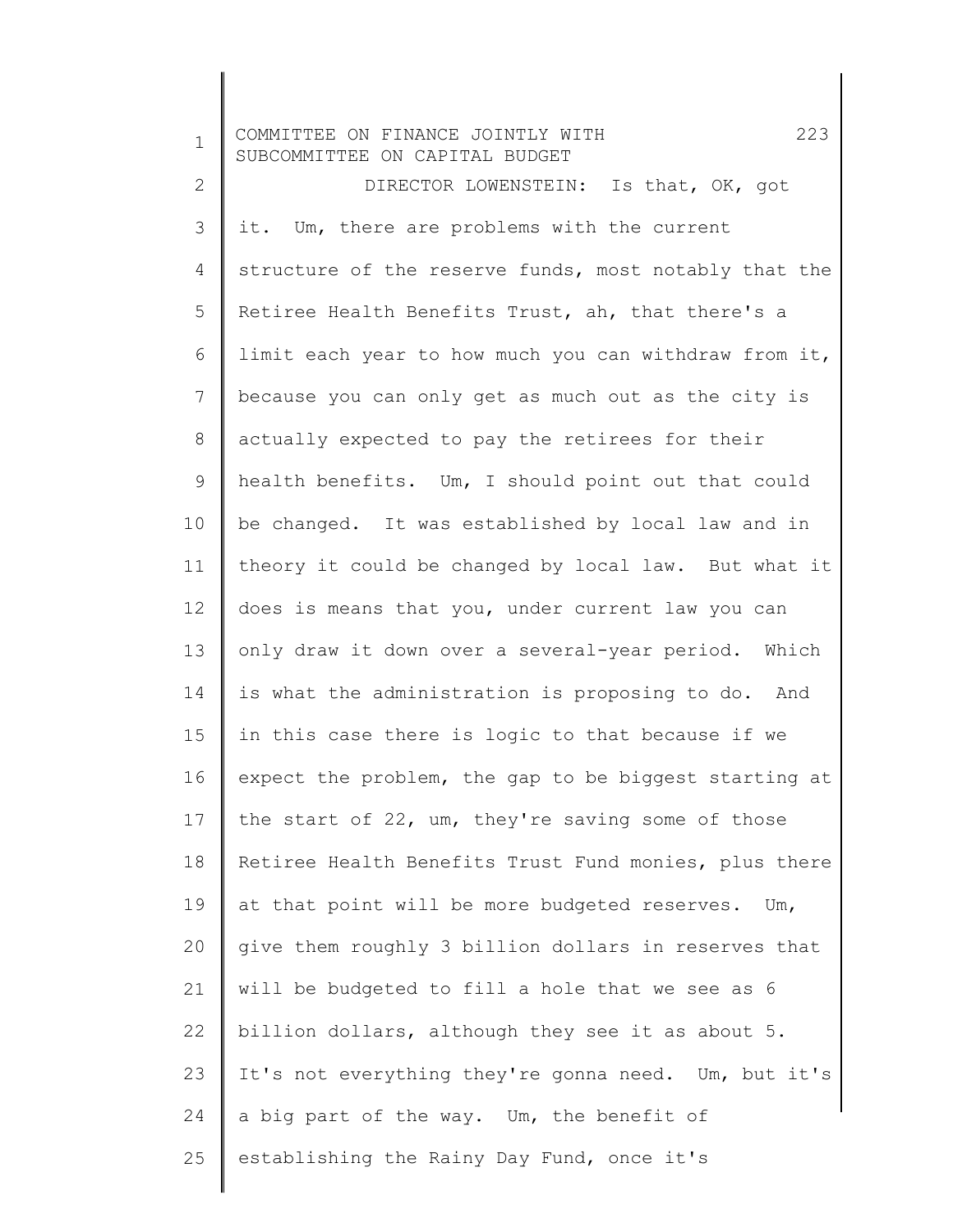| $\mathbf 1$  | 224<br>COMMITTEE ON FINANCE JOINTLY WITH<br>SUBCOMMITTEE ON CAPITAL BUDGET |
|--------------|----------------------------------------------------------------------------|
| $\mathbf{2}$ | established and once funds are put into it, it                             |
| 3            | becomes a much more transparent form of reserves and                       |
| 4            | they would be much harder to tap unless it's raining,                      |
| 5            | depending upon how you set the fund up. Um, but to                         |
| 6            | do that is gonna take a period of years to build up                        |
| 7            | the fund. Um, so right now, you know, it's, in                             |
| $8\,$        | theory it would be a good thing. In practice, we                           |
| 9            | don't have it.                                                             |
| 10           | COUNCIL MEMBER POWERS: OK. I have only                                     |
| 11           | 15 seconds left, so I'm going to try to be respectful                      |
| 12           | and wrap up. I do have a concern here. Council                             |
| 13           | Member Grodenchik reflected this earlier. I do have                        |
| 14           | a concern that as we're doing this budgetary process                       |
| 15           | that we're not accurately reflecting for the grim                          |
| 16           | reality that faces us in our budget.                                       |
| 17           | SERGEANT AT ARMS: Time.                                                    |
| 18           | COUNCIL MEMBER POWERS: I think the IBO's                                   |
| 19           | testimony gives us a picture of how bad and dire this                      |
| 20           | could really be and I do encourage all of us, sober                        |
| 21           | in analysis of the budget as we move forward. I just                       |
| 22           | wanted to end with I also think perhaps we should be                       |
| 23           | thinking between Hurricane Sandy, between this                             |
| 24           | incident and others, you know, potentially more                            |
| 25           | reserves, but also some way to save for a pandemic or                      |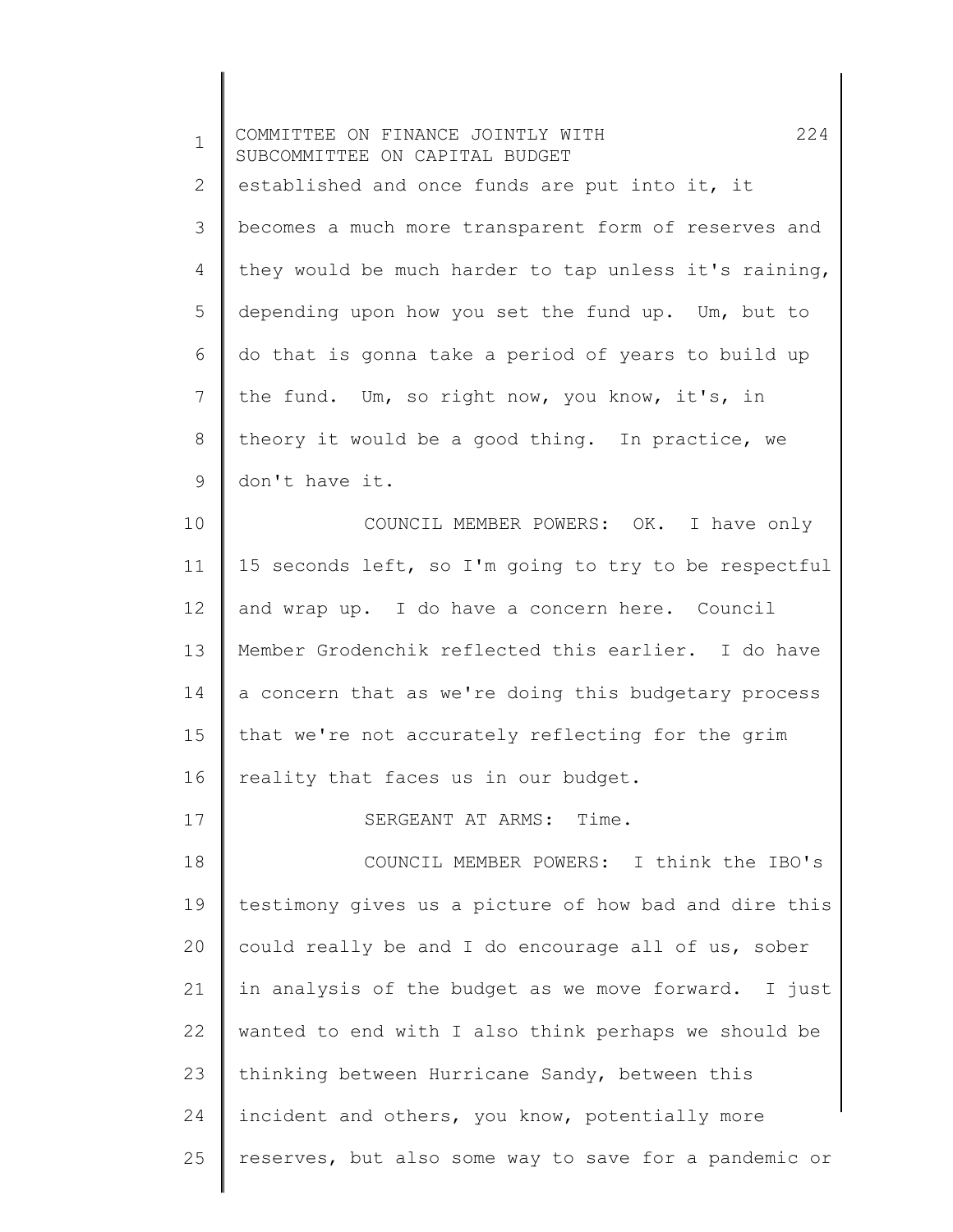1 2 3 4 5 6 7 8 9 10 11 12 13 14 15 16 17 18 19 20 21 22 23 24 COMMITTEE ON FINANCE JOINTLY WITH 225 SUBCOMMITTEE ON CAPITAL BUDGET an emergency in a different way from the emergency spending that comes up that's independent from a rainy day fund to help plug gaps, and I would encourage us all to think about that as we move forward. Any comment on that? DIRECTOR LOWENSTEIN: Um, like a question. Separate from a rainy day fund, what would you do? COUNCIL MEMBER POWERS: I, I could, I'll contact you to follow up on that [inaudible] am concerned that we have emergency spending here, we don't have enough reserves, we don't have enough flexibility, and we should be saving, ah, for these particular moments, perhaps, as a different event and occurrence on a rainy day. But anyway, I'll leave it at that and thank you for your time. DIRECTOR LOWENSTEIN: Thank you. COMMITTEE COUNSEL: If there are any other council members who did not ask questions but who would like to do so at this time please use the raise hand function in Zoom. Chair Dromm, no other council members have raised their hands to ask questions.

25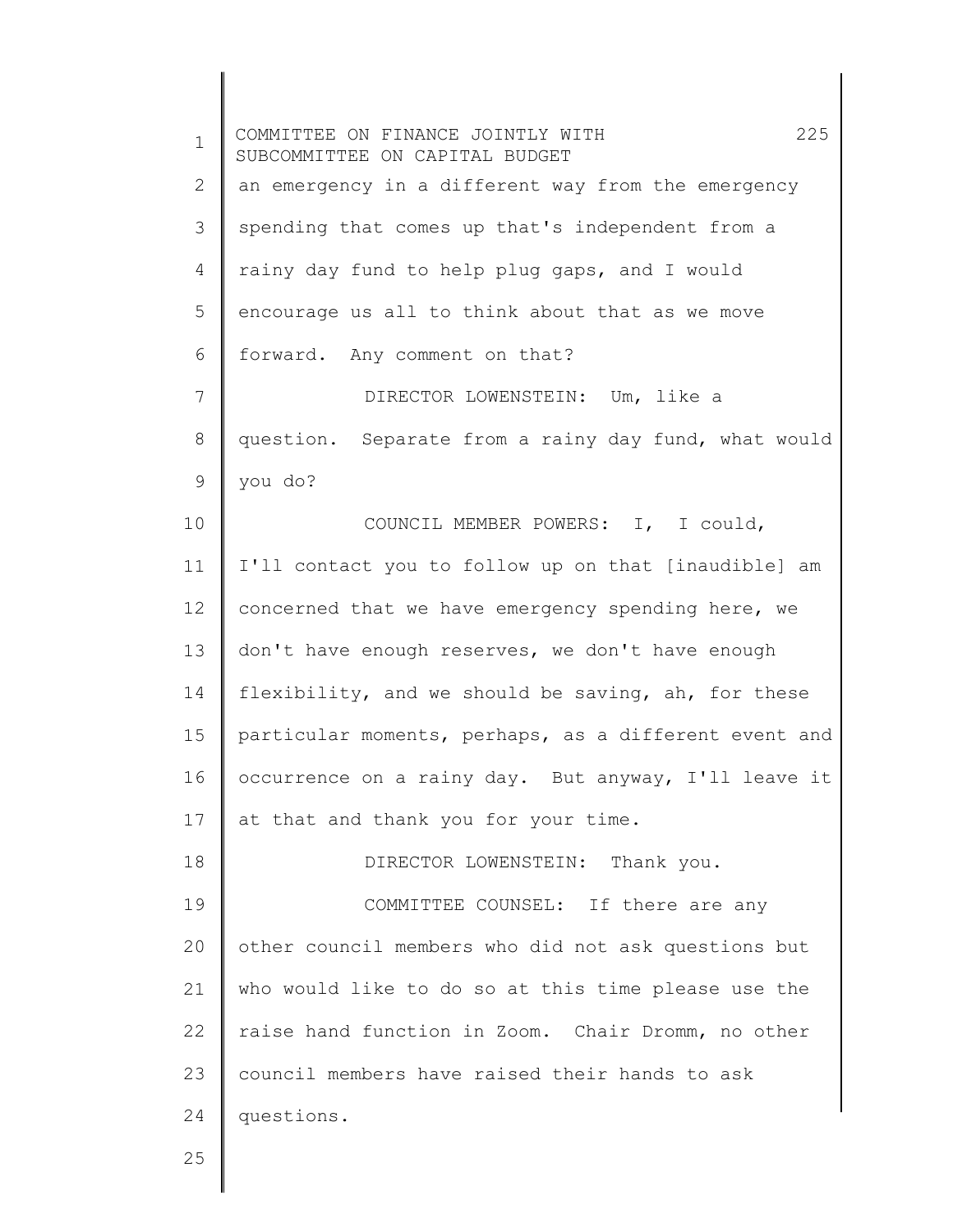| $\mathbf 1$    | 226<br>COMMITTEE ON FINANCE JOINTLY WITH<br>SUBCOMMITTEE ON CAPITAL BUDGET |
|----------------|----------------------------------------------------------------------------|
| $\mathbf{2}$   | CHAIRPERSON DROMM: OK, thank you very                                      |
| 3              | much. This will conclude this portion of today's                           |
| 4              | hearing. Thank you, IBO, for being here. We will                           |
| 5              | now take a break until 3:30 p.m., when we will hear                        |
| 6              | from the Department of Design and Construction. I ask                      |
| $\overline{7}$ | my colleagues who will be joining us for the DDC                           |
| $8\,$          | portion of the hearing to remain in this Zoom with                         |
| 9              | your microphones muted until we're ready to begin.                         |
| 10             | Again, thank you very much for coming.                                     |
| 11             | UNIDENTIFIED: Sergeant Viando, could you                                   |
| 12             | bring us back online?                                                      |
| 13             | SERGEANT AT ARMS: We're back.                                              |
| 14             | UNIDENTIFIED: Sherman, we are ready to                                     |
| 15             | start. Give us a second, sir, it sounds like you're                        |
| 16             | still on muted. Go ahead, sir.                                             |
| 17             | CHAIRPERSON DROMM: Should I start over?                                    |
| 18             | UNIDENTIFIED: Yes, sir.                                                    |
| 19             | CHAIRPERSON DROMM: OK, thank you very                                      |
| 20             | much. Good afternoon and welcome to the City                               |
| 21             | Council's first day of hearings on the mayor's                             |
| 22             | executive budget for fiscal 2021. My name is Daniel                        |
| 23             | Dromm and I chair the finance committee. We are                            |
| 24             | joined by the Subcommittee on Capital Budget, chaired                      |
| 25             | by my colleague, Council Member Vanessa Gibson.<br>We                      |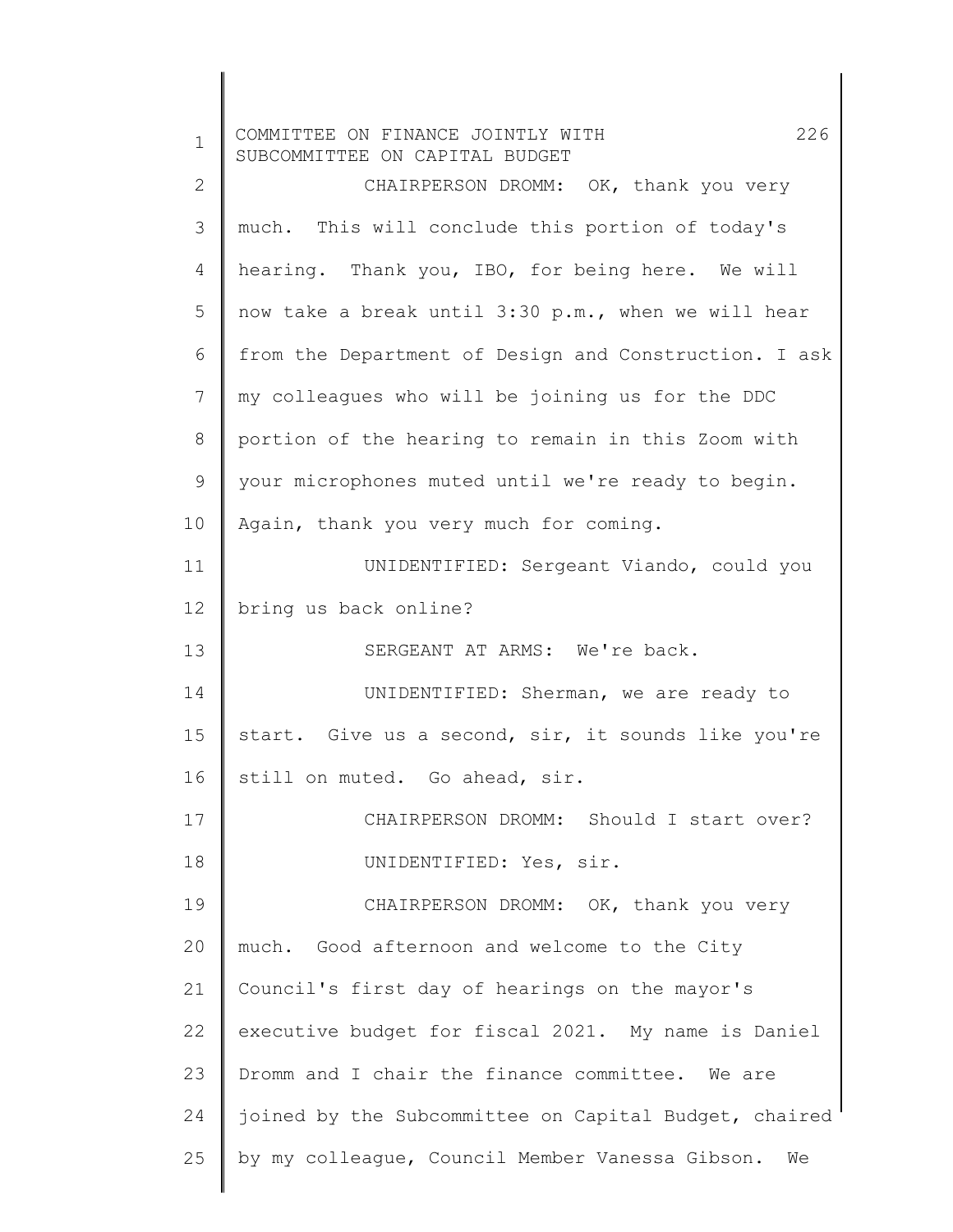| $\mathbf 1$ | 227<br>COMMITTEE ON FINANCE JOINTLY WITH<br>SUBCOMMITTEE ON CAPITAL BUDGET |
|-------------|----------------------------------------------------------------------------|
| 2           | previously heard from the Independent Budget Office                        |
| 3           | and now we will hear from the Department of Design                         |
| 4           | and Construction. We are joined by a number of                             |
| 5           | colleagues, I just want to pull them up. They are                          |
| 6           | Council Member Adams, Ampry-Samuel, Grodenchik,                            |
| 7           | Rivera, Menchaca, Rosenthal, Brannan, Yeger, Powers,                       |
| 8           | Cumbo, Holden, and Koslowitz. In the interest of                           |
| $\mathsf 9$ | time I will forego an opening statement, but before                        |
| 10          | we hear testimony I'm going to turn it over to our                         |
| 11          | committee counsel to go over some procedural items                         |
| 12          | and then ask Chair Gibson for her statement.                               |
| 13          | COMMITTEE COUNSEL: Thank you. My name                                      |
| 14          | is Stephanie Ruiz and I am counsel to New York City                        |
| 15          | Council's Committee on Finance and Subcommittee on                         |
| 16          | Capital Budget. Before we begin, I want to remind                          |
| 17          | everyone that you will be on mute until you are                            |
| 18          | recognized to speak, at which time you will be                             |
| 19          | unmuted by the Zoom host. During the hearing if                            |
| 20          | council members would like to ask a question please                        |
| 21          | use the Zoom raise hand function. You will be called                       |
| 22          | on in order. We will be limiting council member                            |
| 23          | questions to five minutes, including answers. After                        |
| 24          | you're acknowledged please wait for the Sergeant at                        |
| 25          | Arms to tell you that your time has begun.<br>The                          |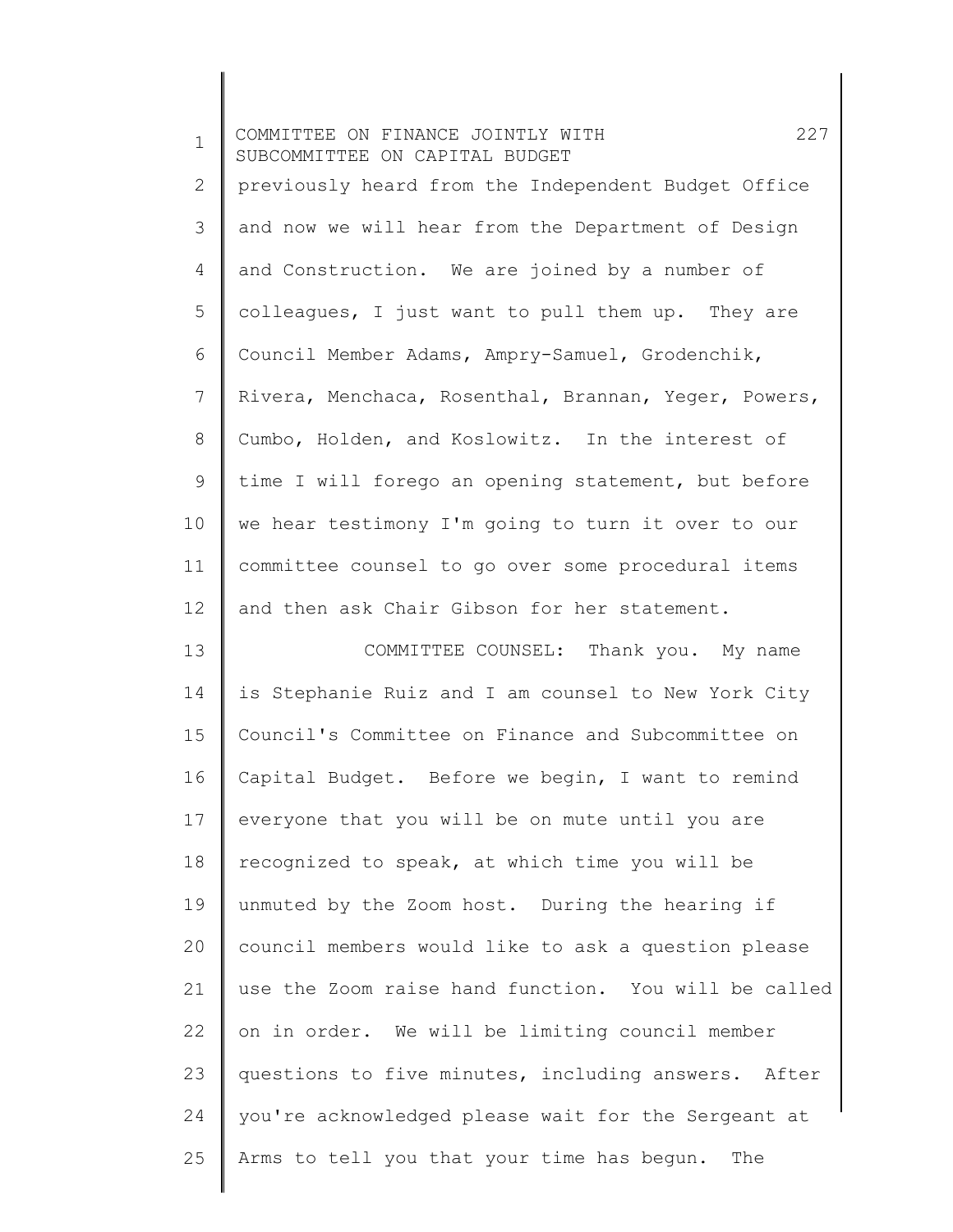| $\mathbf 1$ | COMMITTEE ON FINANCE JOINTLY WITH<br>228<br>SUBCOMMITTEE ON CAPITAL BUDGET |
|-------------|----------------------------------------------------------------------------|
| 2           | Sergeant at Arms will also indicate when your time                         |
| 3           | has expired. Please also note that for the ease of                         |
| 4           | this virtual hearing we will not be allowing a second                      |
| 5           | round of questioning. Thank you, and I'll now turn                         |
| 6           | it over to Council Member Dromm.                                           |
| 7           | CHAIRPERSON DROMM: Thank you very much.                                    |
| 8           | I'm going to turn it over to Council Member and                            |
| 9           | Cochair Vanessa Gibson.                                                    |
| 10          | CHAIRPERSON GIBSON: [inaudible]                                            |
| 11          | colleagues in government, I'm Council Member Vanessa                       |
| 12          | Gibson. I chair the Subcommittee on Capital. I                             |
| 13          | again want to thank my cochair, Council Member Danny                       |
| 14          | Dromm, our Speaker, and the members of the Committee                       |
| 15          | on Finance and the Subcommittee on Capital for                             |
| 16          | holding today's very first ever virtual hearing.<br>Ah,                    |
| 17          | the Department of Design and Construction, their                           |
| 18          | fiscal 2021 executive budget totals 169 million                            |
| 19          | dollars. The department's executive plan reflects a                        |
| 20          | 7.7 million dollar decrease in fiscal year 2020 and                        |
| 21          | increases of 1.4 million in fiscal 2021 and 1 million                      |
| 22          | in fiscal 2022 and beyond when compared to the                             |
| 23          | January preliminary plan. For the citywide savings                         |
| 24          | program and PEG, DDC identified savings of \$650,000                       |
| 25          | in fiscal 2021 and baselined savings of \$166,000 in                       |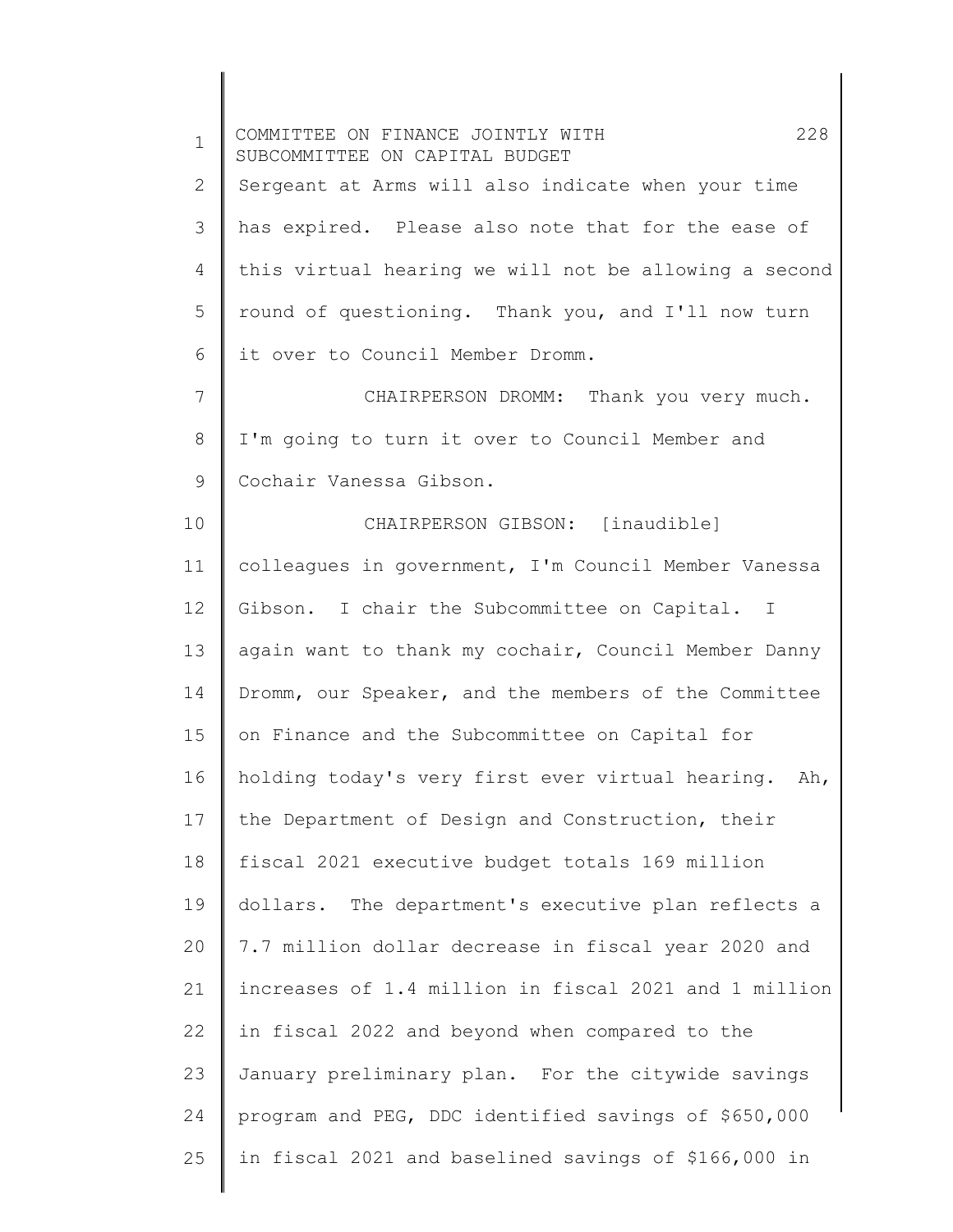1 2 3 4 5 6 7 8 9 10 11 12 13 14 15 16 17 18 19 20 21 22 23 24 25 COMMITTEE ON FINANCE JOINTLY WITH 229 SUBCOMMITTEE ON CAPITAL BUDGET fiscal 2022 and beyond. We all know that the city's fiscal position is entirely a different landscape since the release of DDC's fiscal 2021 preliminary budget. Since then the COVID-19 pandemic has forced the priorities of our government and our budget to shift to combat the spread of the virus and to respond to the fallout of the pandemic. While the pandemic virus has upended the lives of so many New Yorkers, their families and businesses and disrupted the progress of our city's capital plan, as part of New York's response to contain the spread most of the construction statewide and in our city was put to a halt. This means that we will see significant delays in the implementation and the development of many of our critical projects in our city. We hope this afternoon to learn more today from DDC's leadership about the full impact of these measures. The borough-based jails project, as an example, is among one of the several projects that are facing cuts to planned spending in the capital commitment plan as a result of the city's new fiscal reality. Critical capital projects such as this one must remain in the forefront as well as many, many others, and we anticipate learning more details about revised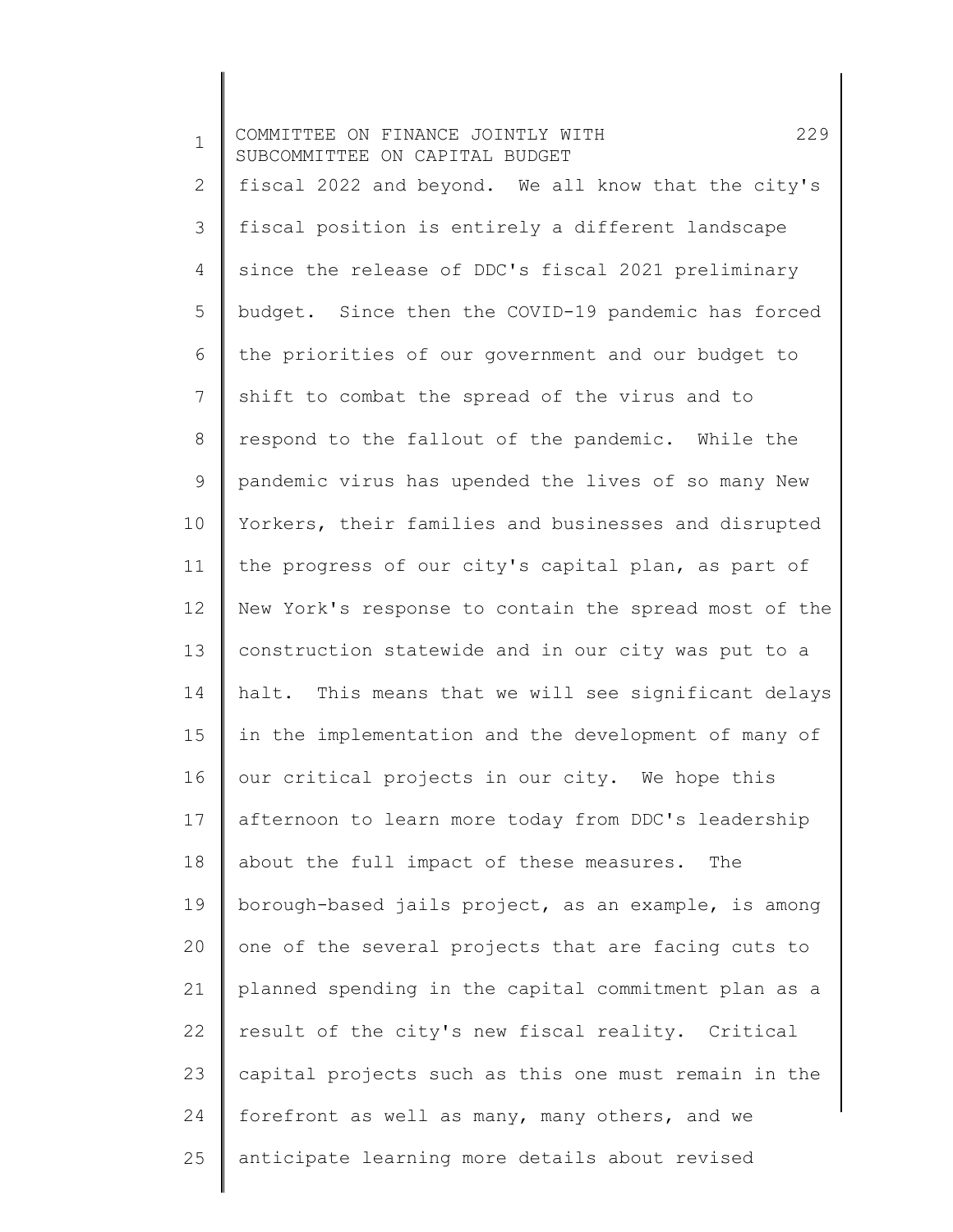1 2 3 4 5 6 7 8 9 10 11 12 13 14 15 16 17 18 19 20 21 22 23 24 25 COMMITTEE ON FINANCE JOINTLY WITH 230 SUBCOMMITTEE ON CAPITAL BUDGET timelines and budgets and priorities in light of changes to the plan. While the City Council, we understand that certain funding shifts and project delays were unavoidable, we understand that, we must have a plan to restart many suspended capital projects after the ban on all non-emergency construction has been lifted. Any such plan must represent the interest of all stakeholders in our city while being supported a comprehensive framework that manages the risk through the current economic condition. As the city's primary capital construction project manager, DDC must really take the lead in this process, and we look forward to working with DDC, with all of you and your leadership, certainly understanding the climate we're in, a lot of changes that have to be made, but for many of us in the council that have long delayed projects, you will hear from Council Member Koslowitz on her library that has taken forever and we're trying to get these projects up and running under the current circumstances, knowing that many have been delayed, but we do want to a process where we can move forward when we're allowed to do so. So I thank you, DDC. Thank you to our Speaker. Thank you,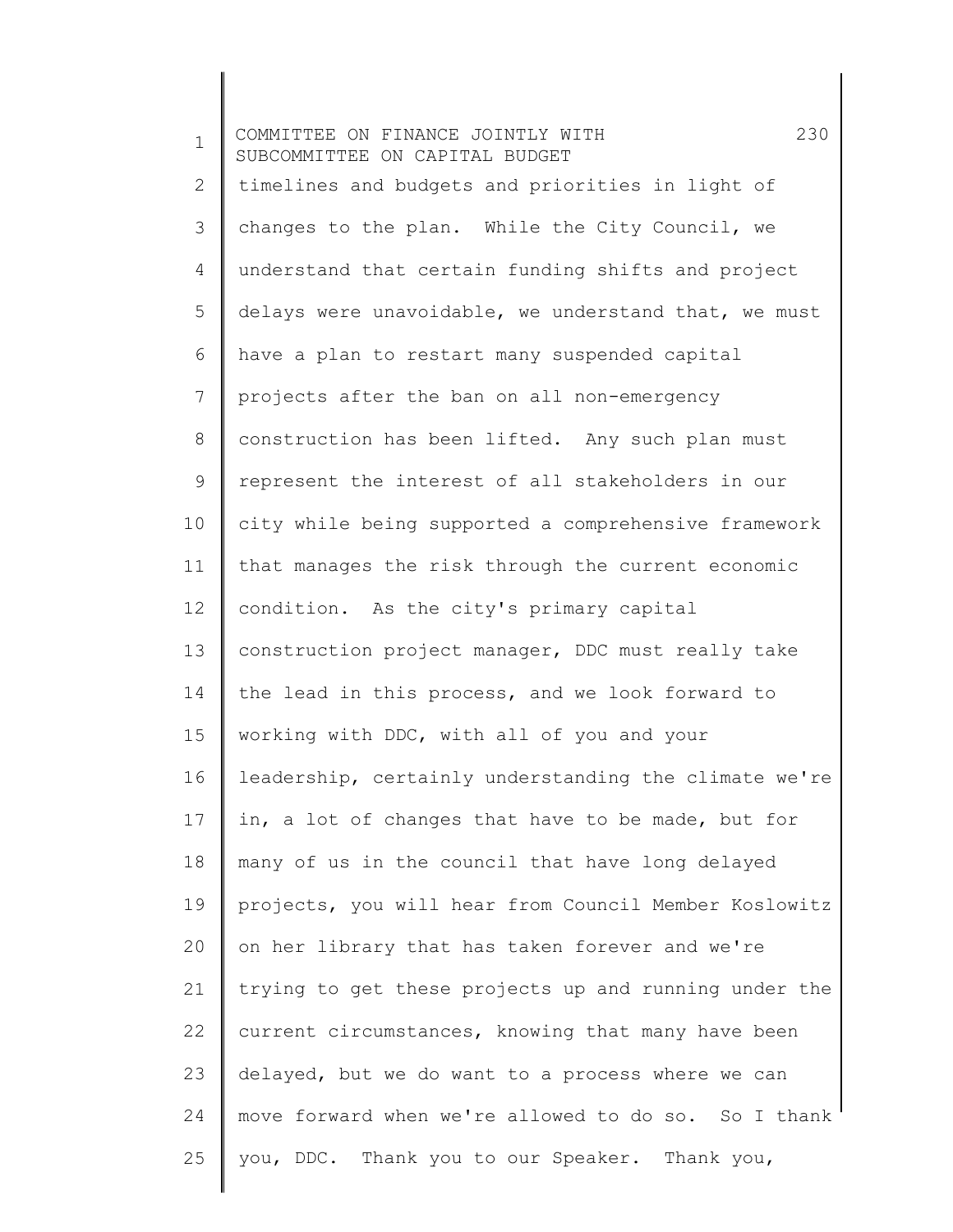1 2 3 4 5 6 7 8 9 10 11 12 13 14 15 16 17 18 19 20 21 22 23 24 25 COMMITTEE ON FINANCE JOINTLY WITH 231 SUBCOMMITTEE ON CAPITAL BUDGET Chair Dromm. I'll turn the hearing back over to you. Thanks. COMMITTEE COUNSEL: Chair Dromm, Chair Gibson, at this moment the hearing will be put on ease while we are able to address a technical issue. CHAIRPERSON DROMM: Just to make sure that it was clear, we're just waiting on some technical issues and being sure that Commissioner Grillo, ah, can participate in this, ah, hearing. So we're just waiting for that to clear up. Then we'll begin again. COMMITTEE COUNSEL: Commissioner Grillo, would you mind speaking [inaudible] to see if your audio is working? COMMISSIONER GRILLO: Yes. Can, can everyone hear, I guess not. UNIDENTIFIED: We can hear you, Commissioner. COMMISSIONER GRILLO: OK, that's great, terrific. COMMITTEE COUNSEL: Chair Dromm, we're ready to continue. CHAIRPERSON DROMM: OK, thank you very much. Um, just trying to, hold on a moment. OK, I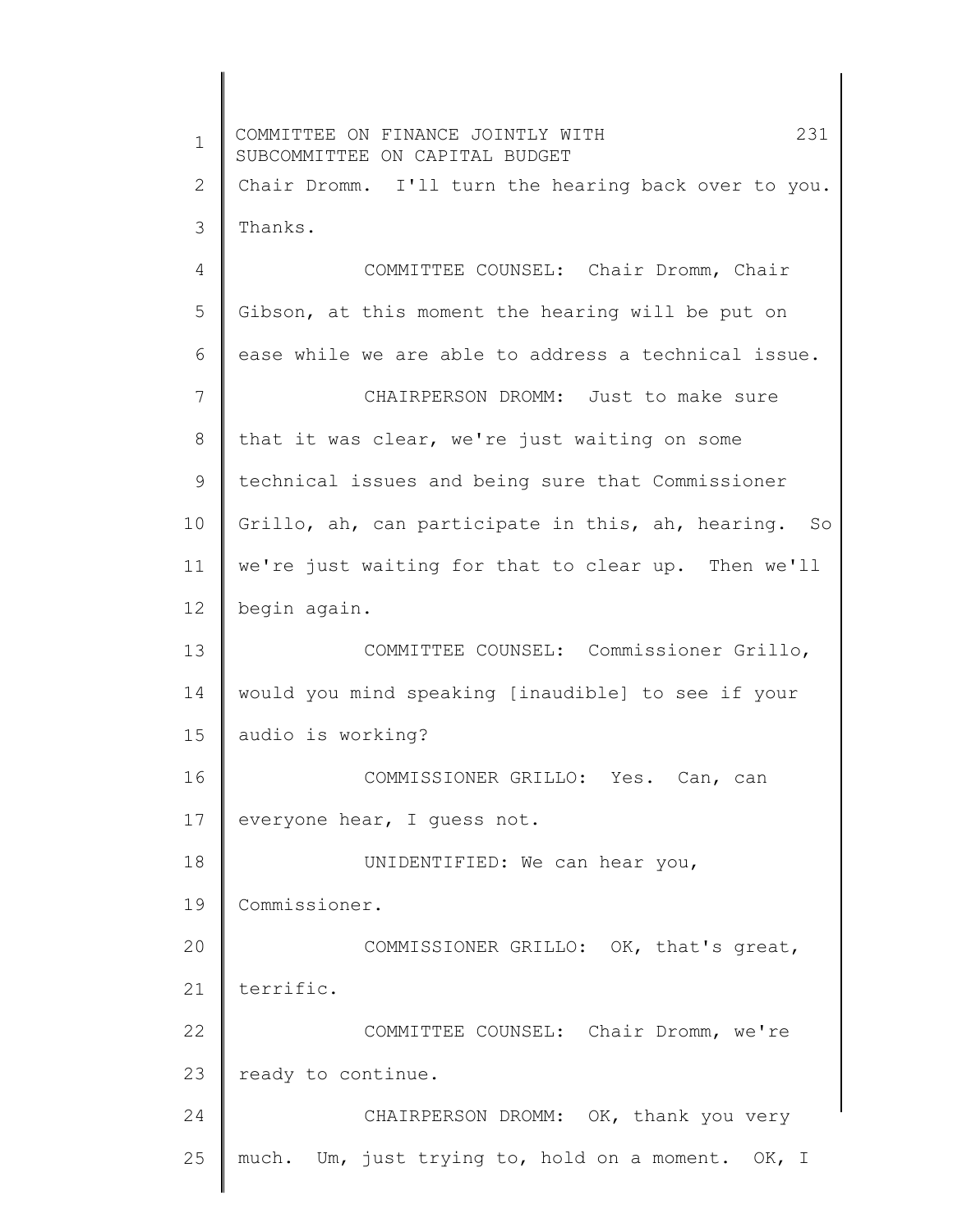| $\mathbf 1$ | 232<br>COMMITTEE ON FINANCE JOINTLY WITH<br>SUBCOMMITTEE ON CAPITAL BUDGET |
|-------------|----------------------------------------------------------------------------|
| 2           | will now call on the members of the Department of                          |
| 3           | Design and Construction to testify. We will hear                           |
| 4           | testimony from Commissioner Lorraine Grillo.                               |
| 5           | Commissioner Grillo is joined by First Deputy                              |
| 6           | Commissioner Jamie Torres Springer, Chief Financial                        |
| 7           | Officer Justin Walter, Deputy Commissioner of                              |
| 8           | Communications and Policy Andrew Hollweck, and I                           |
| 9           | believe we are joined by one other person as well.                         |
| 10          | Ah, bear with me. I'm sorry, maybe Commissioner                            |
| 11          | Grillo can introduce the other person. Um, we, will                        |
| 12          | the committee counsel please administer the                                |
| 13          | affirmation.                                                               |
| 14          | COMMITTEE COUNSEL: Thank you. I will                                       |
| 15          | now administer the affirmation one time and you will                       |
| 16          | be called on individually to so affirm at the end.                         |
| 17          | Do you affirm that your testimony will be truthful to                      |
| 18          | the best of your knowledge, information, and belief?                       |
| 19          | Commissioner Grillo? Commissioner Grillo, are you                          |
| 20          | there?                                                                     |
| 21          | COMMISSIONER GRILLO: I do.                                                 |
| 22          | COMMITTEE COUNSEL: Thank you. Mr.                                          |
| 23          | Torres Springer?                                                           |
| 24          | FIRST DEPUTY COMMISSIONER TORRES                                           |
| 25          | SPRINGER:<br>Yes.                                                          |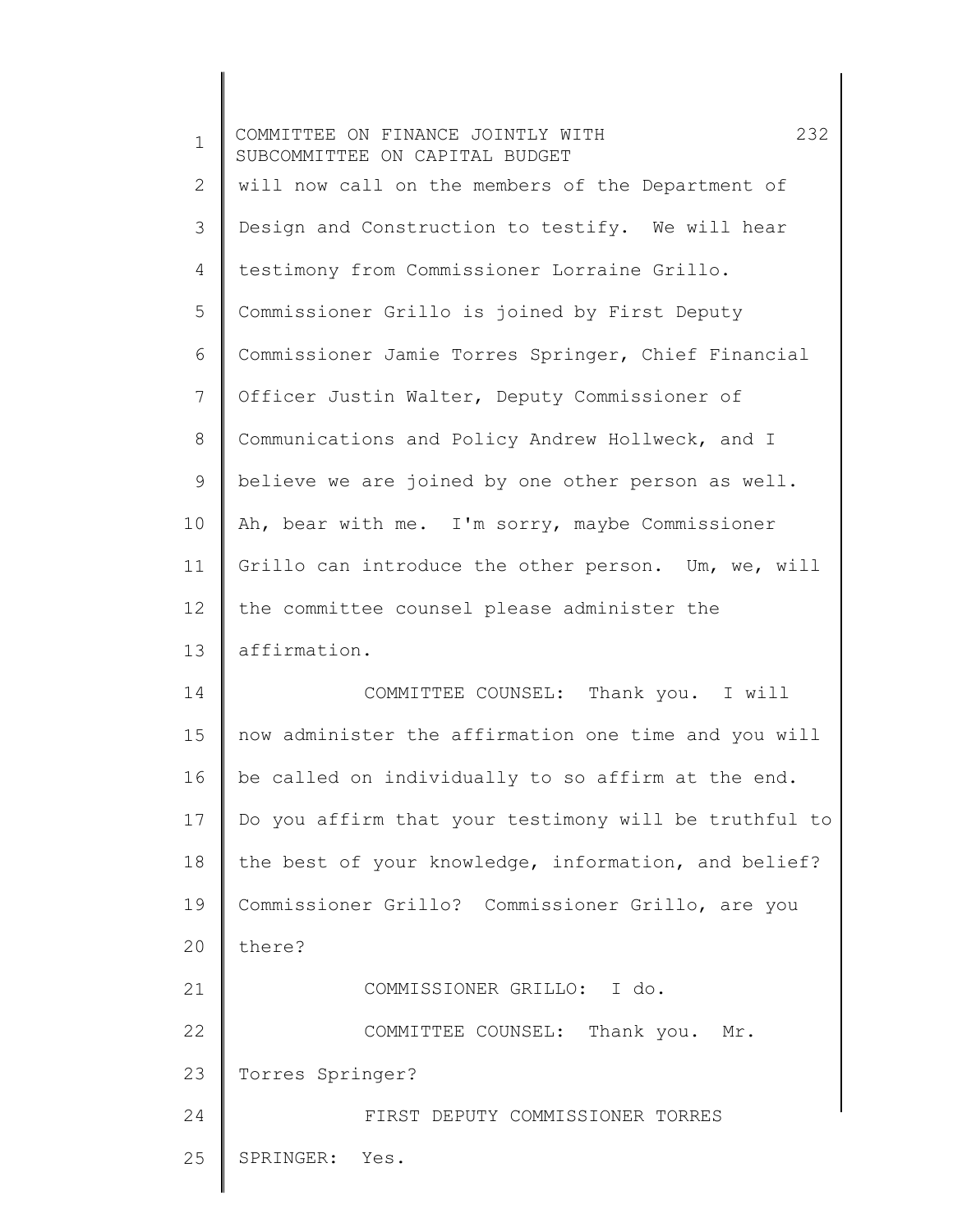1 2 3 4 5 6 7 8 9 10 11 12 13 14 15 16 17 18 19 20 21 22 23 24 25 COMMITTEE ON FINANCE JOINTLY WITH 233 SUBCOMMITTEE ON CAPITAL BUDGET UNIDENTIFIED: Yes. COMMITTEE COUNSEL: Mr. Walker? CHIEF FINANCIAL OFFICER WALTER: Yes. COMMITTEE COUNSEL: Mr. Hollweck? DEPUTY COMMISSIONER HOLLWECK: Yes. COMMITTEE COUNSEL: And Mr. Barillo? MR. BARILLO: Yes. COMMITTEE COUNSEL: Thank you. Commissioner Grillo, you may proceed when ready. CHAIRPERSON DROMM: Just before you proceed, we've been joined by [inaudible] COMMISSIONER GRILLO: Thank you very much. CHAIRPERSON DROMM: Go ahead, Commissioner. COMMISSIONER GRILLO: That's right, that's correct, sir. OK. Good afternoon, Chairman Dromm, Gibson, and members of the Finance Committee, Subcommittee for the Capital Budget. I'm really pleased to see all of you today. Um, thank you for the opportunity to testify under these very extraordinary circumstances. Um, you've met everyone that's joined me today. Ah, before I address the budget, though, I'd like to say how proud I am of the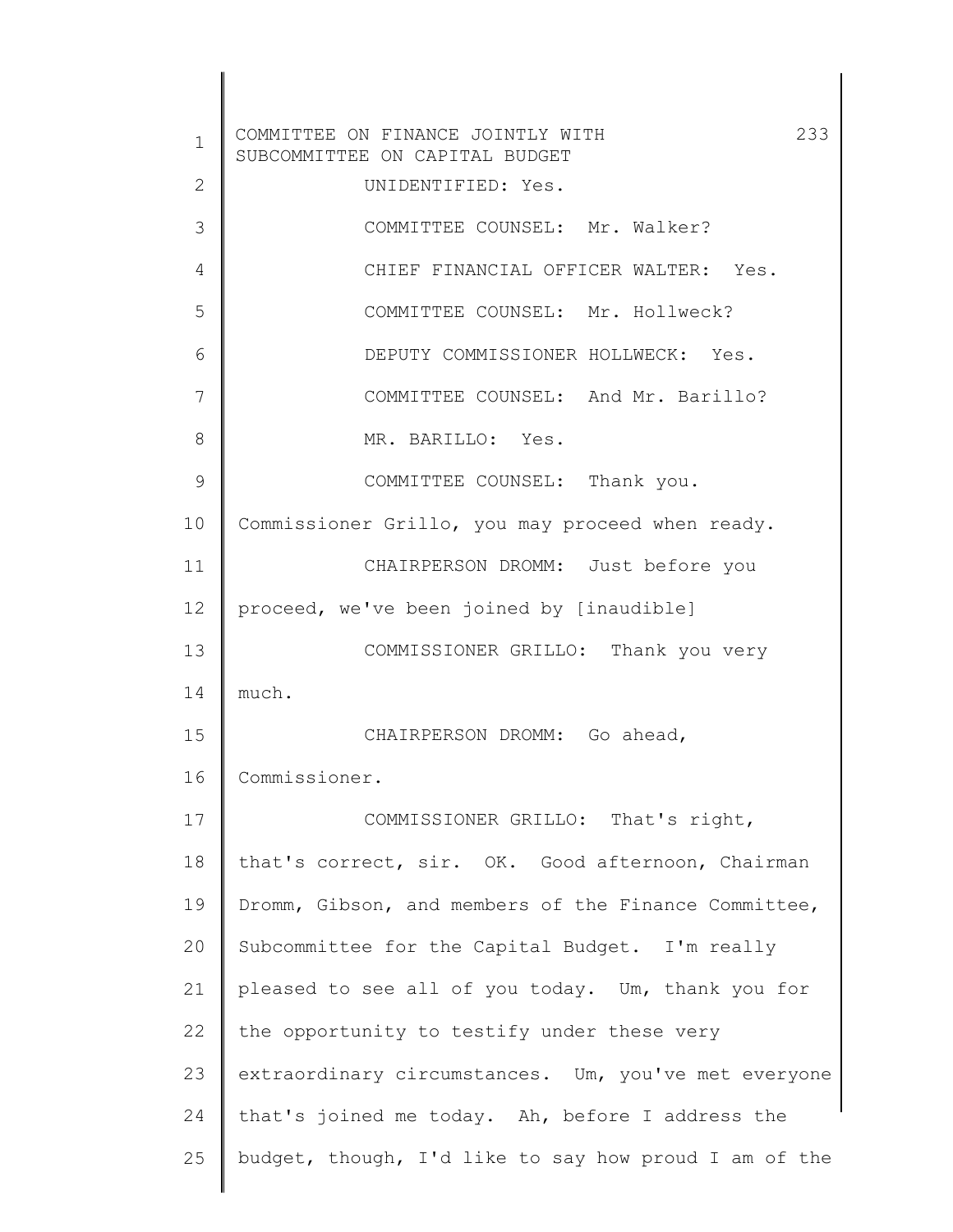1 2 3 4 5 6 7 8 9 10 11 12 13 14 15 16 17 18 19 20 21 22 23 24 25 COMMITTEE ON FINANCE JOINTLY WITH 234 SUBCOMMITTEE ON CAPITAL BUDGET staff of the Department of Design and Construction, the front lines of our, and who continue to deliver essential infrastructure under very trying conditions. Many of them have worked through adversity during other challenging times in the city, in the city's recent past, and are hard at work again on recovery. And we are doing some great things, which I'll share with you in a moment. As the first agency to testify on our budget since the start of the COVID crisis, let me open by saying that we are facing a long-term event that is impacting our operations, and the situation changes from day to day. We will have to deal with those impacts together creatively. It hasn't been simple or easy, but from the Design and Construction perspective we have done some great things together, which should give us some optimism for the future. DDC is playing a critical role managing the construction the city needs to successfully cope with the surge of COVID hospital patients. In late March our team assumed responsibility for managing the build out of two field hospital sites, at the Billie Jean King Tennis Center in Queens and at the Brooklyn Cruise Terminal. Within 11 days Health and Hospitals began accepting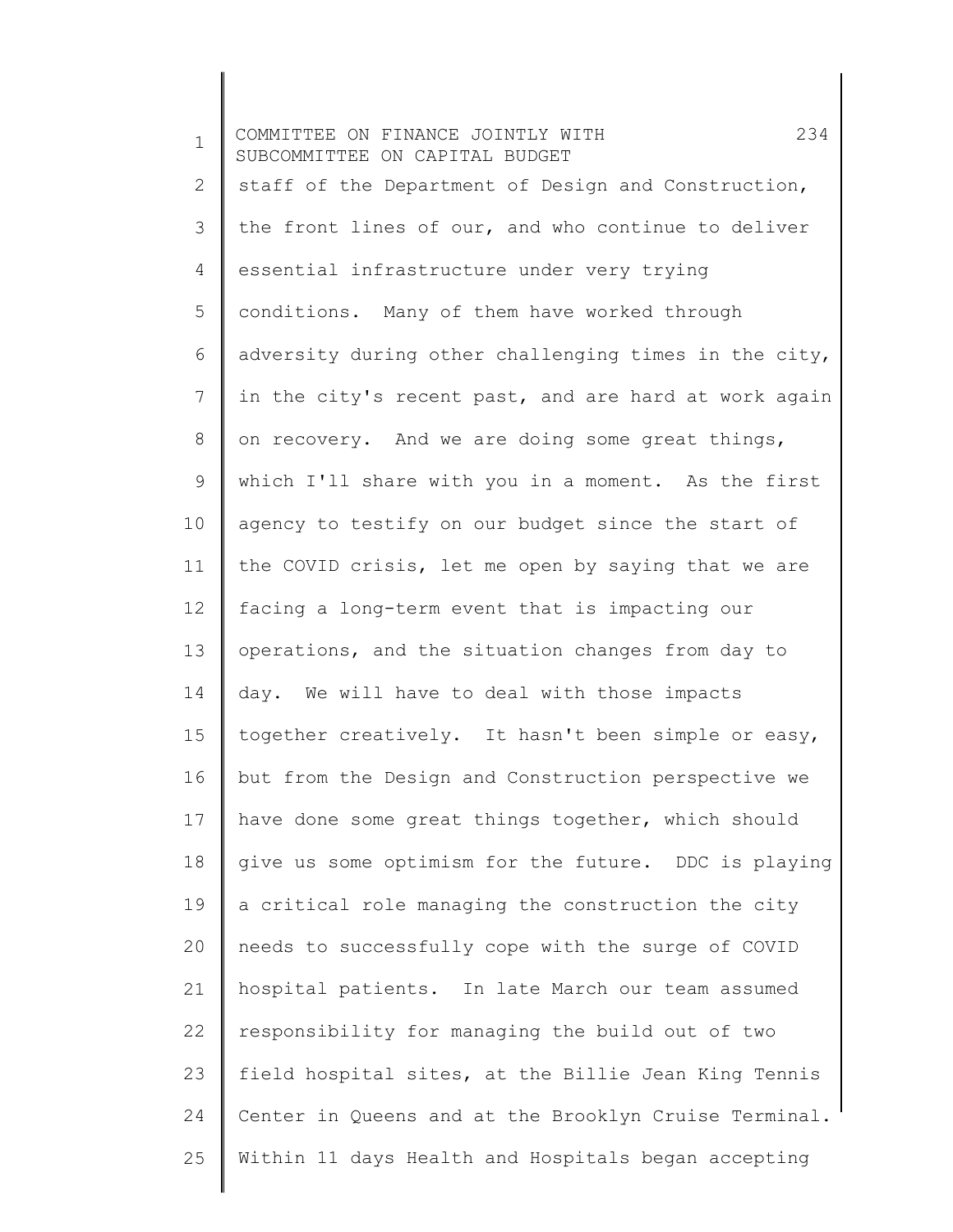1 2 3 4 5 6 7 8 9 10 11 12 13 14 15 16 17 18 19 20 21 22 23 24 25 COMMITTEE ON FINANCE JOINTLY WITH 235 SUBCOMMITTEE ON CAPITAL BUDGET patients at the tennis center, helping alleviate pressure at Elmhurst, a public hospital referred to as the epicenter of the epicenter of the pandemic in this country. The cruise terminal is now ready to accept patients as well, making 1100 beds available to the city's stressed system, including for intensive care patients. DDC continues to work in close coordination with numerous partners, including OEM, DOH, DOB, FDNY, SCA, H&H, DCAS, and others as we continue to respond to this crisis. The cooperation among our agencies has been incredible and gives hope that we will have the facilities we need to emerge from this stronger than before. I also want to single out our DDC staff, who have gone above and beyond the call of duty to provide for others in need. They are truly essential workers. In addition to our emergency work, DDC continues to pursue an active infrastructure portfolio, ensuring essential infrastructure is delivered. For example, even in this time of crisis DDC continues to work on the overhaul of downtown Far Rockaway streets, water, and sewer infrastructure, part of a major revitalization of the area. Work is also forging ahead on scores of vital projects across the city to alleviate flooding,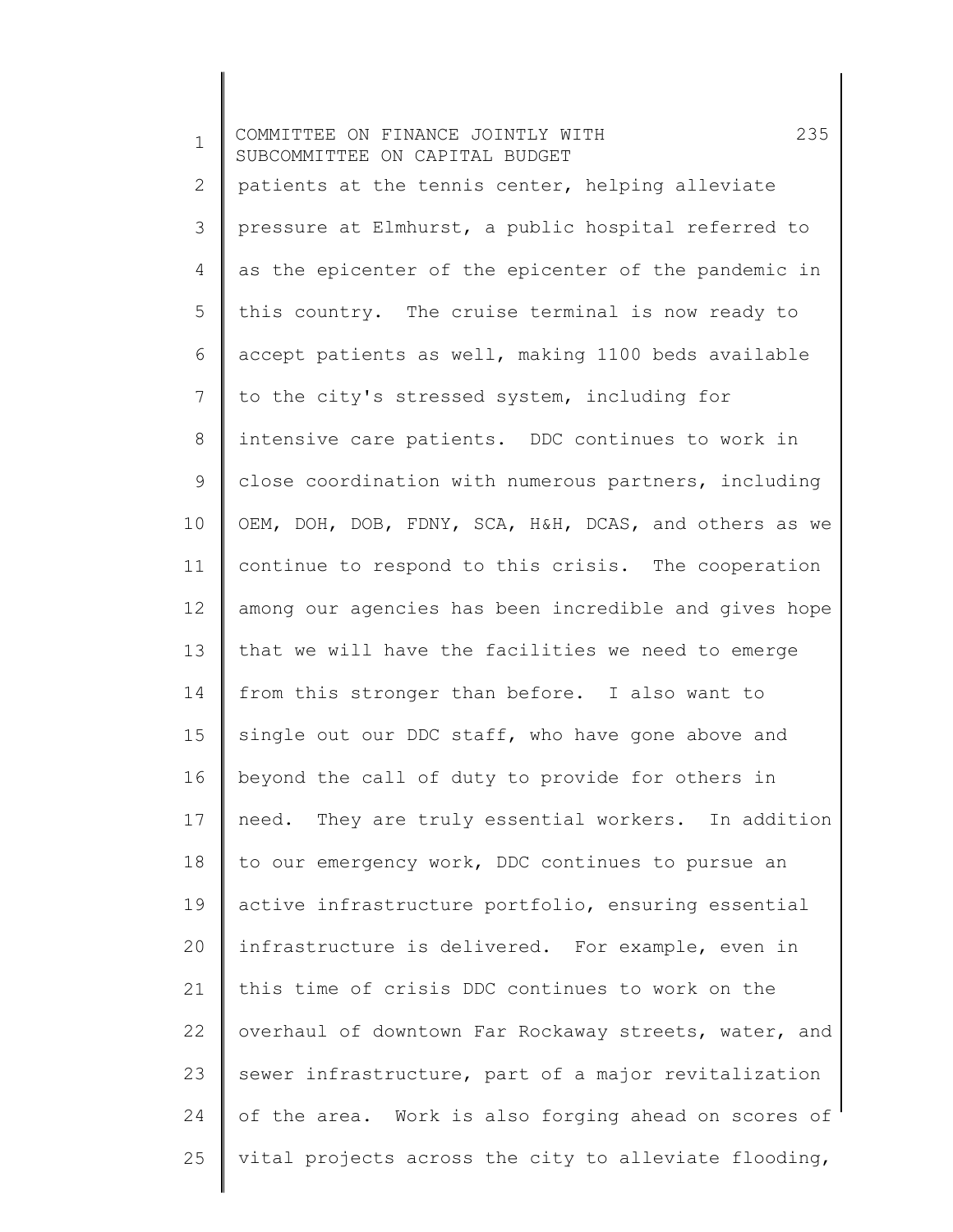| $\mathbf 1$  | 236<br>COMMITTEE ON FINANCE JOINTLY WITH<br>SUBCOMMITTEE ON CAPITAL BUDGET |
|--------------|----------------------------------------------------------------------------|
| $\mathbf{2}$ | ensure our resilience, and deliver clean water to                          |
| 3            | millions of New Yorkers. Wherever we work, we have                         |
| 4            | established strict guidelines in accordance with the                       |
| 5            | CDC and the Department of Buildings to ensure the                          |
| 6            | health and safety of our work force. We monitor our                        |
| 7            | projects carefully for compliance. Turning now to                          |
| 8            | our budget, the executive capital commitment plan                          |
| 9            | contains 2.4 billion in planned commitments for                            |
| 10           | FY2021. This includes 573 million dollars for DEP                          |
| 11           | projects, 559 million dollars for DOT projects, 126                        |
| 12           | million dollars for TLC projects, 289 million for                          |
| 13           | sanitation projections, 127 million for NYPD                               |
| 14           | projects, and [inaudible] million for library                              |
| 15           | projects, 92 million for courts, 78 million for                            |
| 16           | cultural projects. It's worth drawing your attention                       |
| 17           | once again to the variety of sponsor agencies we                           |
| 18           | serve. The commitment plan also fully funds the East                       |
| 19           | Side Coastal Resiliency Project to allow us to                             |
| 20           | complete this critical project. In all, the total                          |
| 21           | value of DDC's portfolio is 9.2 billion. DDC's                             |
| 22           | fiscal 21 operating budget is 169 million dollars.                         |
| 23           | This includes 136 million for personnel services,                          |
| 24           | supporting a budgeted head count of 1552, and an OTPS                      |
| 25           | budget of 33 million. The operating budget is                              |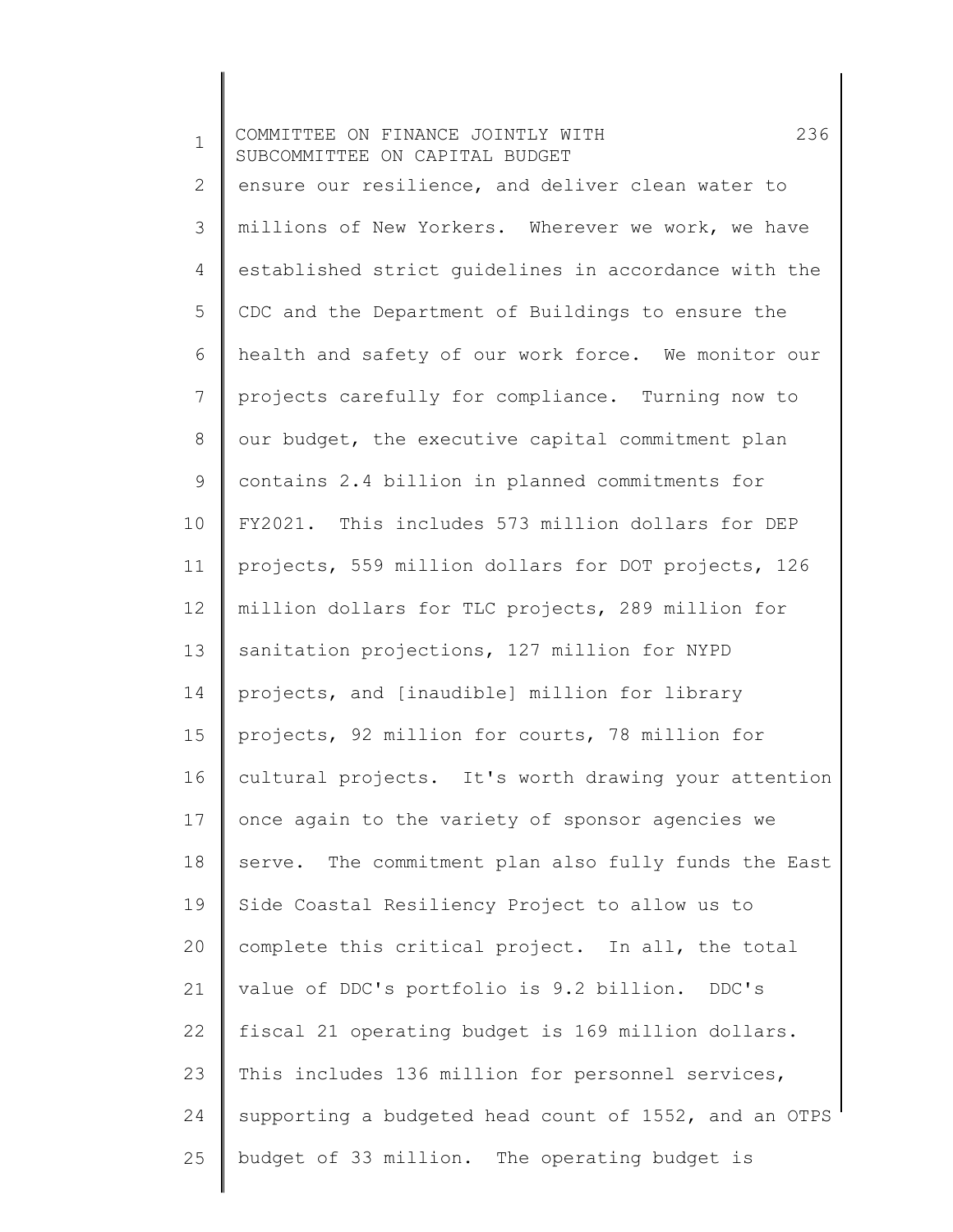1 2 3 4 5 6 7 8 9 10 11 12 13 14 15 16 17 18 19 20 21 22 23 24 25 COMMITTEE ON FINANCE JOINTLY WITH 237 SUBCOMMITTEE ON CAPITAL BUDGET comprised of 147.5 million dollars in [inaudible] funds and 17.2 million dollars in city funds, and 3.3 million in federal funds. Even in this crisis, M/WBE participation remains an administration priority and we have worked hard to engage M/WBEs in recent emergency procurement as part of the mayor's M/WBEs first policy. We recognize that these are the emerging businesses that will sustain the city over the long term. DDC continues to be the city's premiere M/WBE program, including a solid 32% utilization rate in the most recent quarter, exceeding the city's goal. And, at long last, ah, new state legislation authorized DDC to create the first mentor program under a city agency, modeled after the School Construction Authority's program. Preparations for this program are well under way and the legislation also raised the M/WBE discretionary procurement limit to half a million dollars, which will further increase M/WBE utilization. DDC can now also create prequalified lists of M/WBE firms and target specific projects that can be procured through these PQLs, as we call them. We are pursuing our work while keeping true to the principles of our blueprint for construction excellence. Prior to the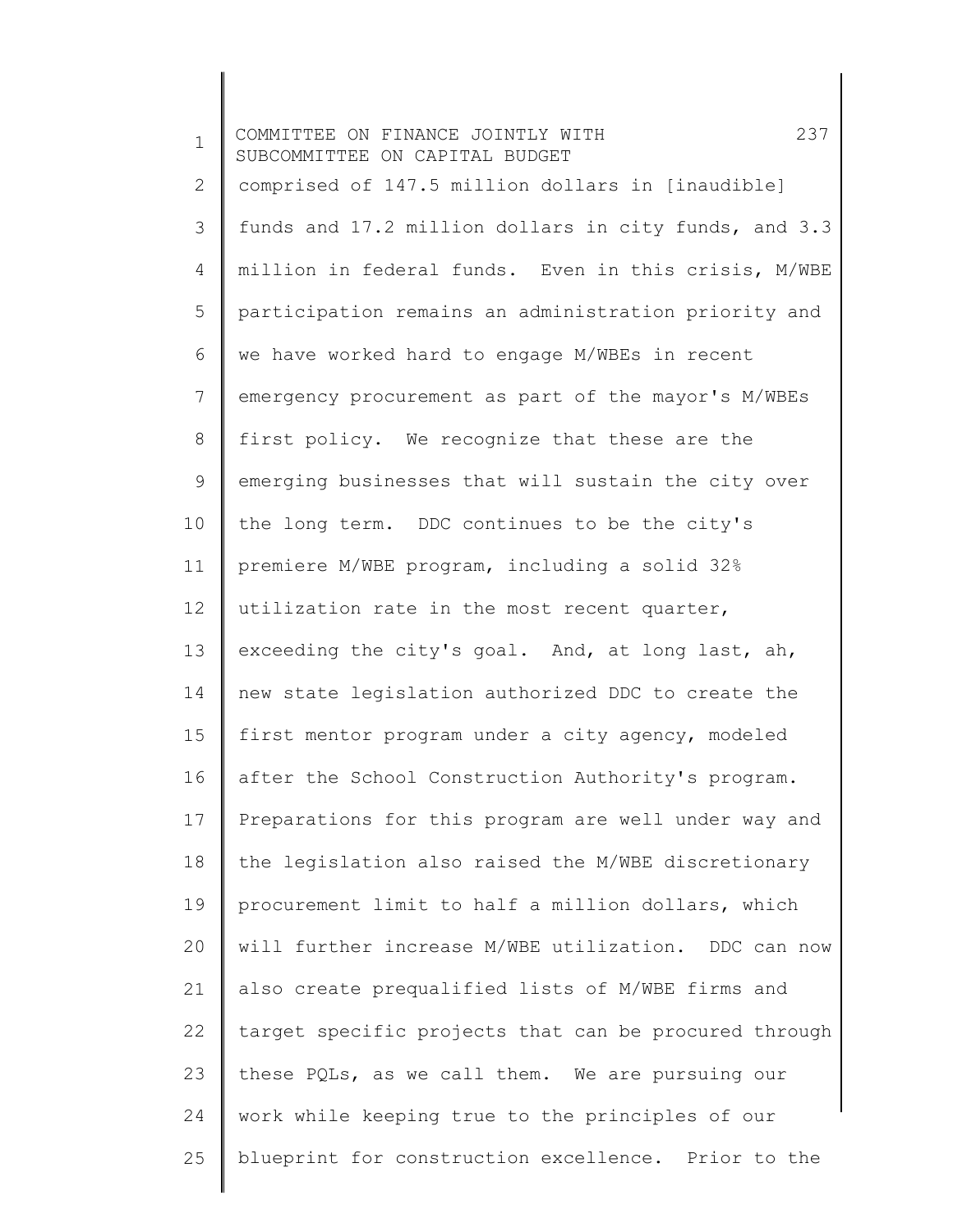1 2 3 4 5 6 7 8 9 10 11 12 13 14 15 16 17 18 19 20 21 22 23 24 25 COMMITTEE ON FINANCE JOINTLY WITH 238 SUBCOMMITTEE ON CAPITAL BUDGET COVID crisis we had completed another update to the blueprint. Unfortunately, the crisis delayed its official release, but we remain focused on its principles of efficacy, coordination, and timely project delivery. And since our last hearing DDC at long last received state authorization to use design, build, project delivery on a wide range of projects, which we could not have done without the support of the City Council. We've hired staff to manage this portfolio who are working to identify appropriate projects and ensure an efficient process once projects get under way. It's worth noting that under the current [inaudible] emergency declaration we've been able to use the principles of rapid procurement and coordinate design and delivery, and have shown again that if we are permitted to use alternative delivery tools we can deliver vital projects on time and on budget. Before I close, I want to end on a note of optimism. DDC continues to pursue a robust capital program. The COVID crisis response shows that given the right tools we can execute quickly and efficiently. And we will be ready with more shovelready projects if there is a meaningful commitment to infrastructure by the federal government. Public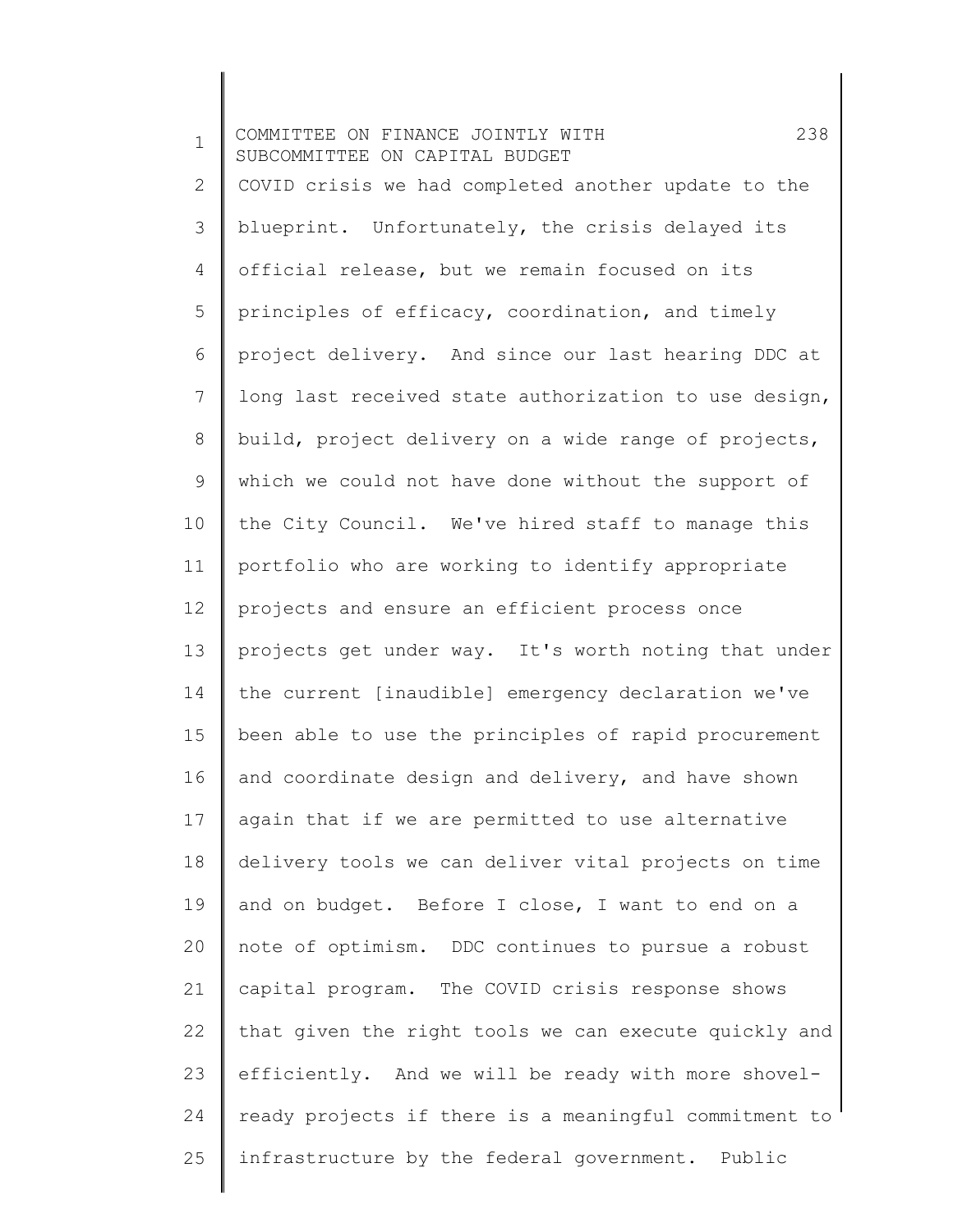1 2 3 4 5 6 7 8 9 10 11 12 13 COMMITTEE ON FINANCE JOINTLY WITH 239 SUBCOMMITTEE ON CAPITAL BUDGET works are a great way to build durable improvements while generating economic growth. And now with our improved procurement standards we know that we can get more rapidly to the market to quickly take advantage of more industry competition for our projects. Overall, DDC continues to make progress in capital project delivery as it approaches one of the most crucial periods in the city's history. This is, to put it mildly, an unprecedented moment. But we continue to take on the city's most critical work and delivering vital programs. Now I'm happy to address any questions [inaudible].

14 15 16 17 18 19 20 21 22 23 24 25 CHAIRPERSON DROMM: Thank you. We lost the last two or three words, but I think you were just saying thank you, and, ah, we appreciate you coming and giving some testimony. Um, I, heard you about Elmhurst Hospital being the epicenter of the epicenter and, ah, the tremendous work that you did in terms of, ah, turning the Billie Jean King Stadium into a hospital, ah, and we're very, very grateful to you for that. My community has been devastated by, um, the COVID virus. It's, it's hard to watch and hard to see. It's just really, really sad. Ah, that being said, Commissioner, um, I know you spoke a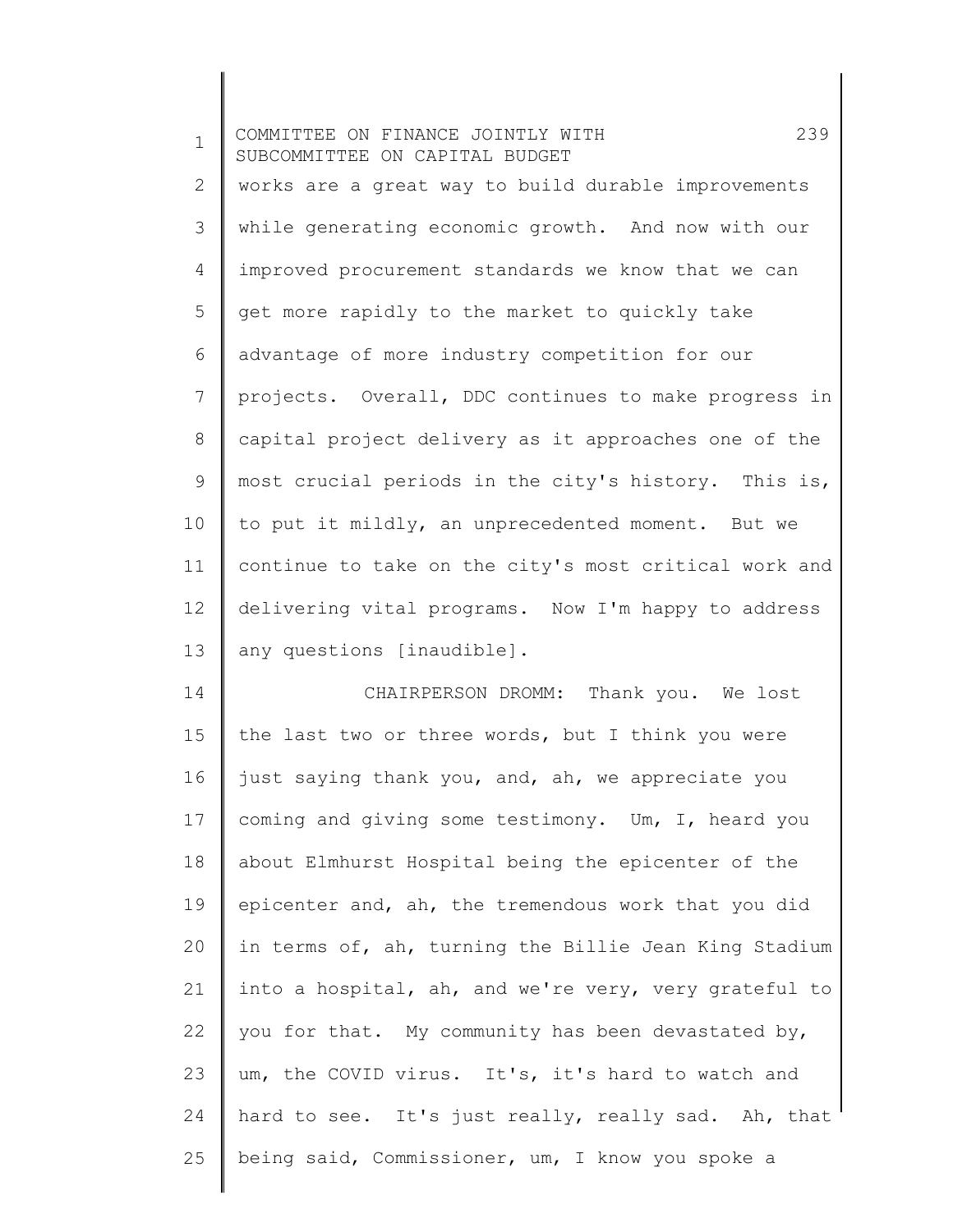| $\mathbf 1$    | 240<br>COMMITTEE ON FINANCE JOINTLY WITH<br>SUBCOMMITTEE ON CAPITAL BUDGET |
|----------------|----------------------------------------------------------------------------|
| $\overline{2}$ | little about, um, how the agency has been affected.                        |
| 3              | But what about your day to day operations? Have                            |
| 4              | people had to be pulled away from other assignments?                       |
| 5              | How has that been going for you? I think we, we lost                       |
| 6              | her. Wait to see if we get her back on.                                    |
| 7              | FIRST DEPUTY COMMISSIONER TORRES                                           |
| 8              | SPRINGER: Chair, this is, this is Jamie Torres                             |
| 9              | Springer. I think I've been unmuted and I, I, ah,                          |
| 10             | can jump in here while we're waiting for the                               |
| 11             | Commissioner to reestablish her connection. Would                          |
| 12             | you like me to do that, Chair?                                             |
| 13             | CHAIRPERSON DROMM: [inaudible] I also                                      |
| 14             | had to go back and forth with meetings, so don't take                      |
| 15             | it as not acknowledging you. Ah, but, yes, just a                          |
| 16             | description about your day-to-day operations and how                       |
| 17             | that's been affected. Obviously you've done a                              |
| 18             | tremendous amount of work, especially like with                            |
| 19             | Elmhurst Hospital. Ah, so can you describe that for                        |
| 20             | us, please?                                                                |
| 21             | FIRST DEPUTY COMMISSIONER TORRES                                           |
| 22             | SPRINGER: Sure, thank you, Chair. We appreciate the                        |
| 23             | opportunity to respond to that and I'm sorry that the                      |
| 24             | Commissioner can't do it herself. But I'm sure                             |
| 25             | she'll be back in a moment. Um, as she said during                         |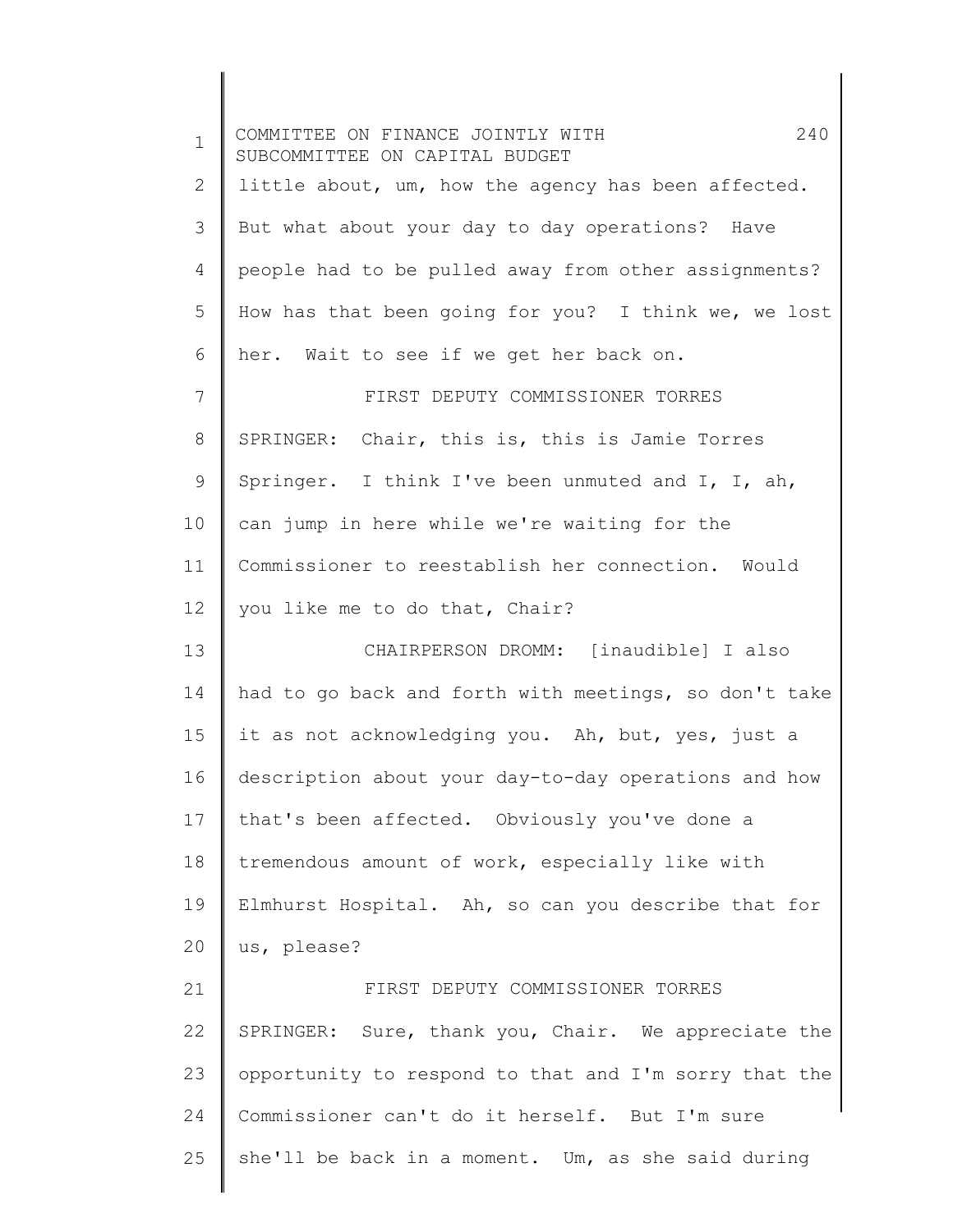| $\mathbf 1$  | 241<br>COMMITTEE ON FINANCE JOINTLY WITH<br>SUBCOMMITTEE ON CAPITAL BUDGET |
|--------------|----------------------------------------------------------------------------|
| $\mathbf{2}$ | her testimony, it has been a tremendously difficult                        |
| 3            | time, um, really for, I know for everyone and for all                      |
| 4            | agencies across the city government. Um, we did have                       |
| 5            | a lot of work initially to get our folks teleworking,                      |
| 6            | um, and then also maintaining the essential projects                       |
| 7            | that we've been, ah, continuing to construct in the                        |
| 8            | field, um, and we've had a, as the Commissioner said                       |
| 9            | during her remarks, just a tremendous response from                        |
| 10           | DDC staff. Not the first crisis that they have, ah,                        |
| 11           | worked through. They knew what to do and we've had                         |
| 12           | them jump in and, ah, and really get to work on                            |
| 13           | delivering these emergency projects that were sorely                       |
| 14           | needed, but also we're making sure that we're able to                      |
| 15           | conduct our other business, ah, wherever it's                              |
| 16           | possible for us to do so. Thanks for the question.                         |
| 17           | CHAIRPERSON DROMM: I thought I saw Chair                                   |
| 18           | Grillo come back. Is Chair Grillo here, ah,                                |
| 19           | Commissioner Grillo?                                                       |
| 20           | COMMISSIONER GRILLO: I'm here, Chairman.                                   |
| 21           | CHAIRPERSON DROMM: OK.                                                     |
| 22           | COMMISSIONER GRILLO: [inaudible].                                          |
| 23           | CHAIRPERSON DROMM: All right, you're                                       |
| 24           | still breaking up a little bit, but let's see how it                       |
| 25           |                                                                            |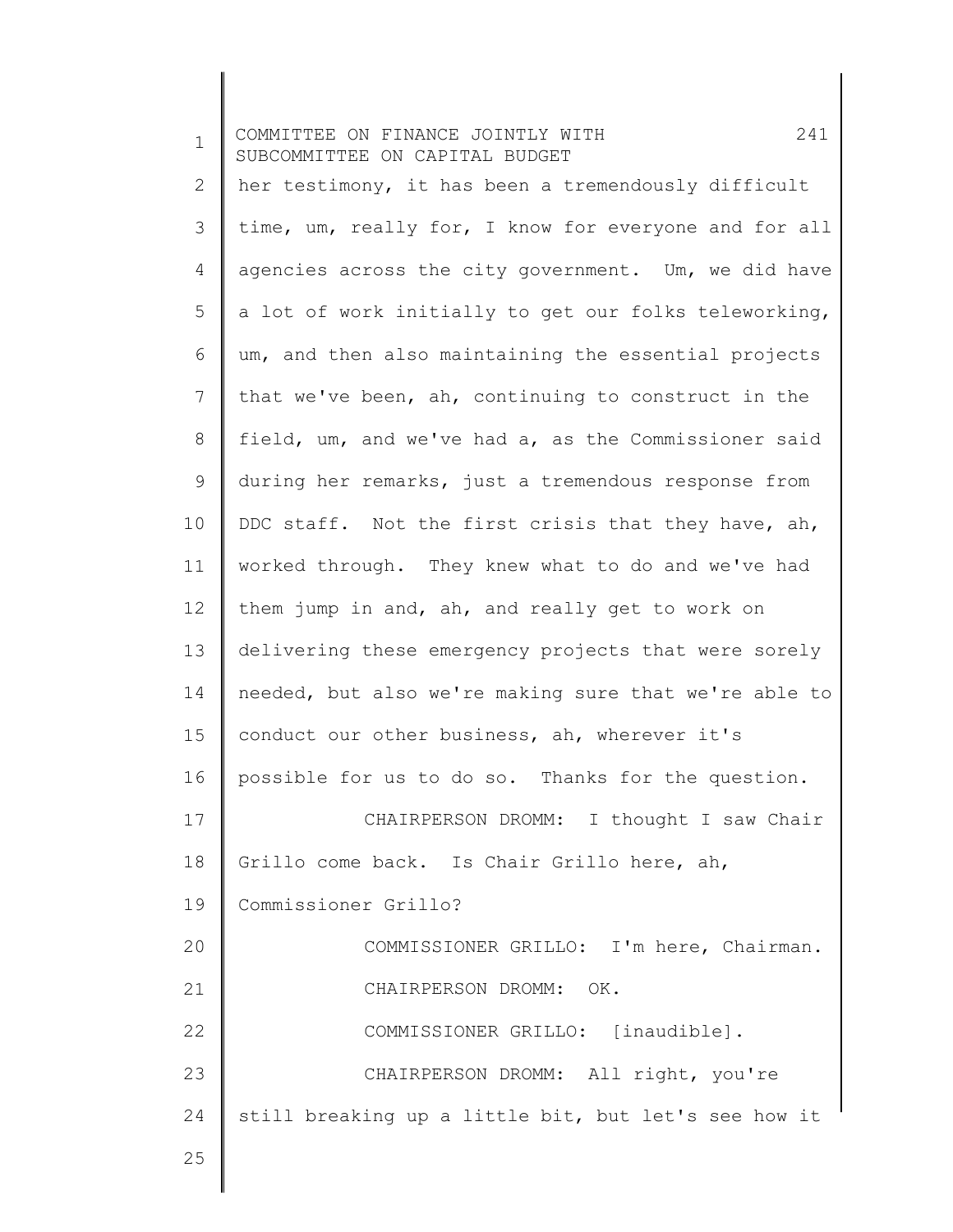1 2 3 4 5 6 7 8 9 10 11 12 13 14 15 16 17 18 19 20 21 22 23 24 25 COMMITTEE ON FINANCE JOINTLY WITH 242 SUBCOMMITTEE ON CAPITAL BUDGET goes. Um, the executive budget includes citywide savings programs for all city agencies, totalling... COMMISSIONER GRILLO: OK. CHAIRPERSON DROMM: Can you hear me? Jamie, shall we go on? COMMISSIONER GRILLO: I can, I can, I can hear you coming in and out as well. CHAIRPERSON DROMM: Oh, OK. All right. So the executive budget includes citywide savings program for all city agencies, totalling 2.7 billion dollars between fiscal 2020 and 2021. As part of the savings program DDC has identified savings of \$650,000 in fiscal 21 and \$166,252 in fiscal 22 in the out years, from vacancy reduction covering two positions. So did OMB set any specific PEG target amount for DDC and did this amount meet that target? COMMISSIONER GRILLO: I'm going to turn this to Justin Walter, who can talk to that, ah, as chief financial officer for the agency. Justin, are you available? CHIEF FINANCIAL OFFICER WALTER: I am. Hang on one second. Yes. I am. COMMISSIONER GRILLO: I'm sorry, can you hear me, Justin?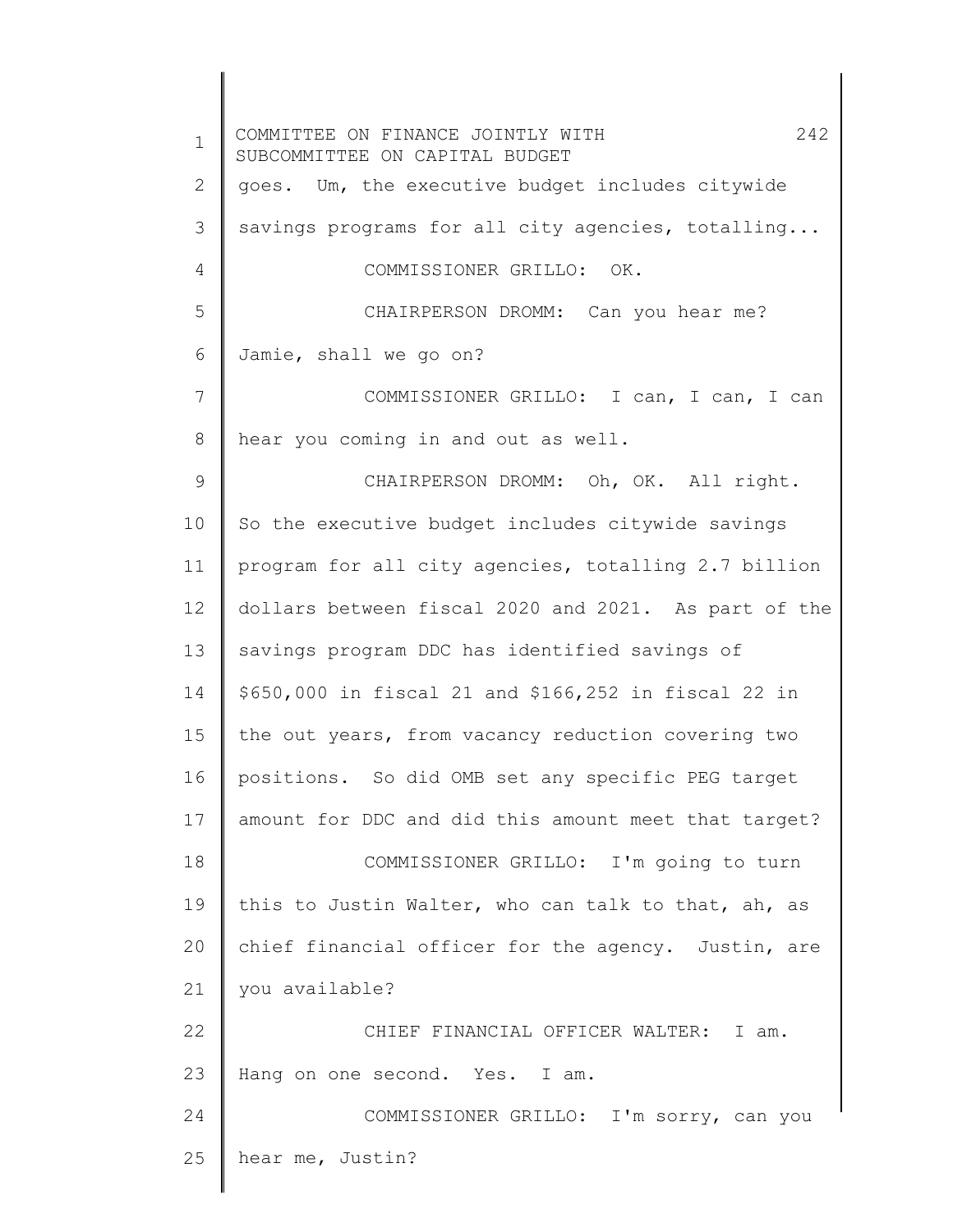1 2 3 4 5 6 7 8 9 10 11 12 13 14 15 16 17 18 19 20 21 22 23 24 25 COMMITTEE ON FINANCE JOINTLY WITH 243 SUBCOMMITTEE ON CAPITAL BUDGET CHIEF FINANCIAL OFFICER WALTER: I can, I can, yes. I'm available. COMMISSIONER GRILLO: OK. CHIEF FINANCIAL OFFICER WALTER: So, um, we did work... COMMISSIONER GRILLO: OK. CHIEF FINANCIAL OFFICER WALTER: ...with OMB. COMMISSIONER GRILLO: OK, and you [inaudible]. CHIEF FINANCIAL OFFICER WALTER: Yes, I assume everyone can hear me. CHAIRPERSON DROMM: Yes. CHIEF FINANCIAL OFFICER WALTER: OK, sorry, thank you. Ah, thank you, Chair Dromm, I'm happy to take the question. Um, so, yes, ah, we were, we were, ah, provided, ah, a savings amount, um, from OMB. Um, the amount that you referenced does meet the requested savings amount. It's, ah, a small reduction. It's a, it's a two head count reduction. We actually have a small [inaudible] budget, um, so, you know, this doesn't seem like anything that would impact our operation, um, but we, we do meet the savings target at, with this, ah, cut.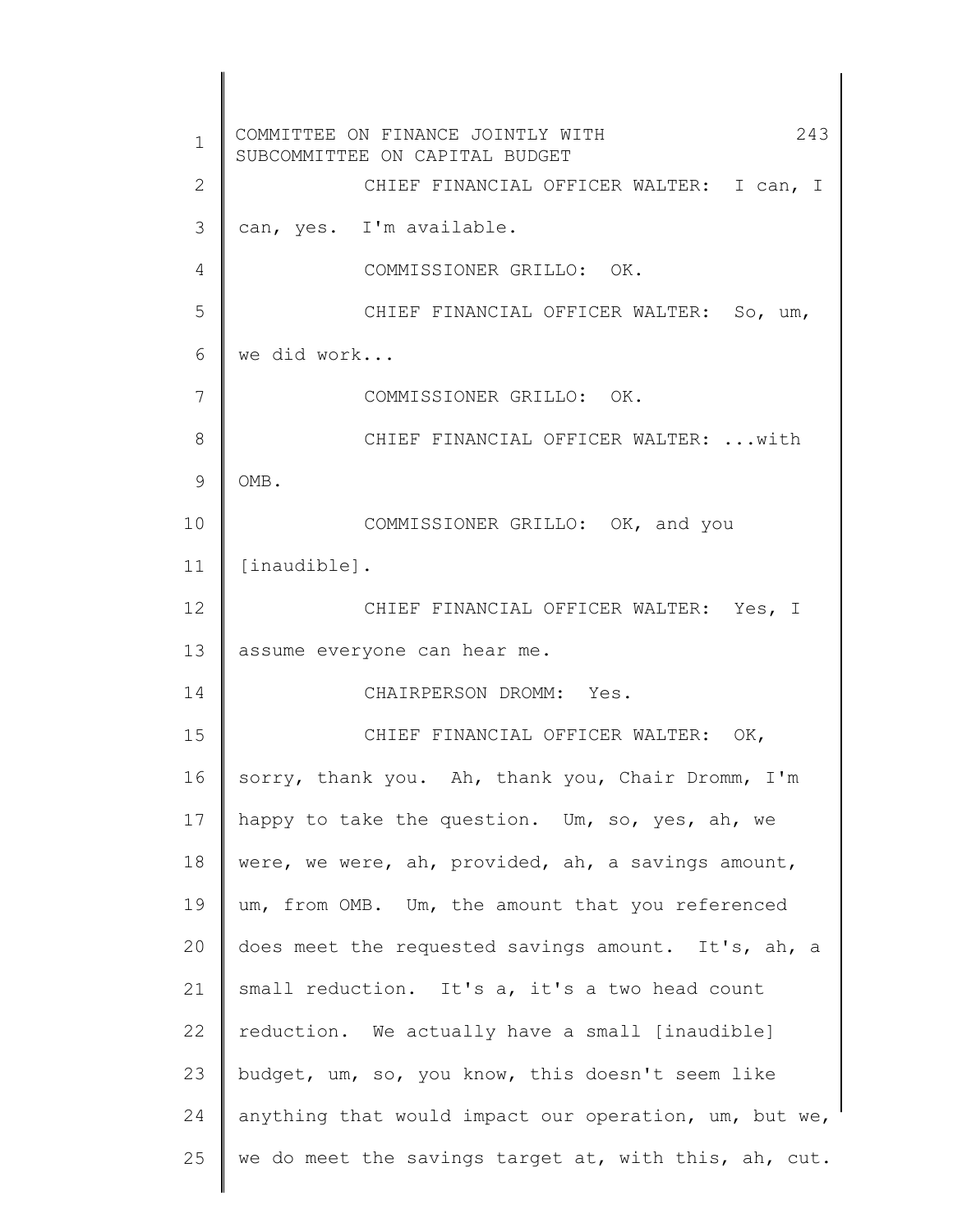1 2 3 4 5 6 7 8 9 10 11 12 13 14 15 16 17 18 19 20 21 22 23 24 25 COMMITTEE ON FINANCE JOINTLY WITH 244 SUBCOMMITTEE ON CAPITAL BUDGET CHAIRPERSON DROMM: OK, good. Thank you. Ah, many of DDC's positions are, ah, funded by ISA funding. Do you believe that that's DDC was spared a larger target? CHIEF FINANCIAL OFFICER WALTER: Yes, that's right. Ah, the vast majority of our head count is supported by ISA, ah, which kind of follows the capital funding program that we manage. CHAIRPERSON DROMM: OK. Is this agency, is the agency expecting more cuts to come before budget adoption and is there room for DDC to identify more savings without having a negative impact on operations? CHIEF FINANCIAL OFFICER WALTER: Ah, that's an, obviously we're in challenging, ah, budget and financial times. We are in regular communication with OMB about this. Um, I think it's, ah, a little early to speculate on what additional savings, ah, might, might be pursued in EDT's budget. Um, but we're, we're a part of those ongoing, ah, budget planning conversations with OMB. CHAIRPERSON DROMM: OK. Do you need, do you, um, anticipate needing more staff, ah, once the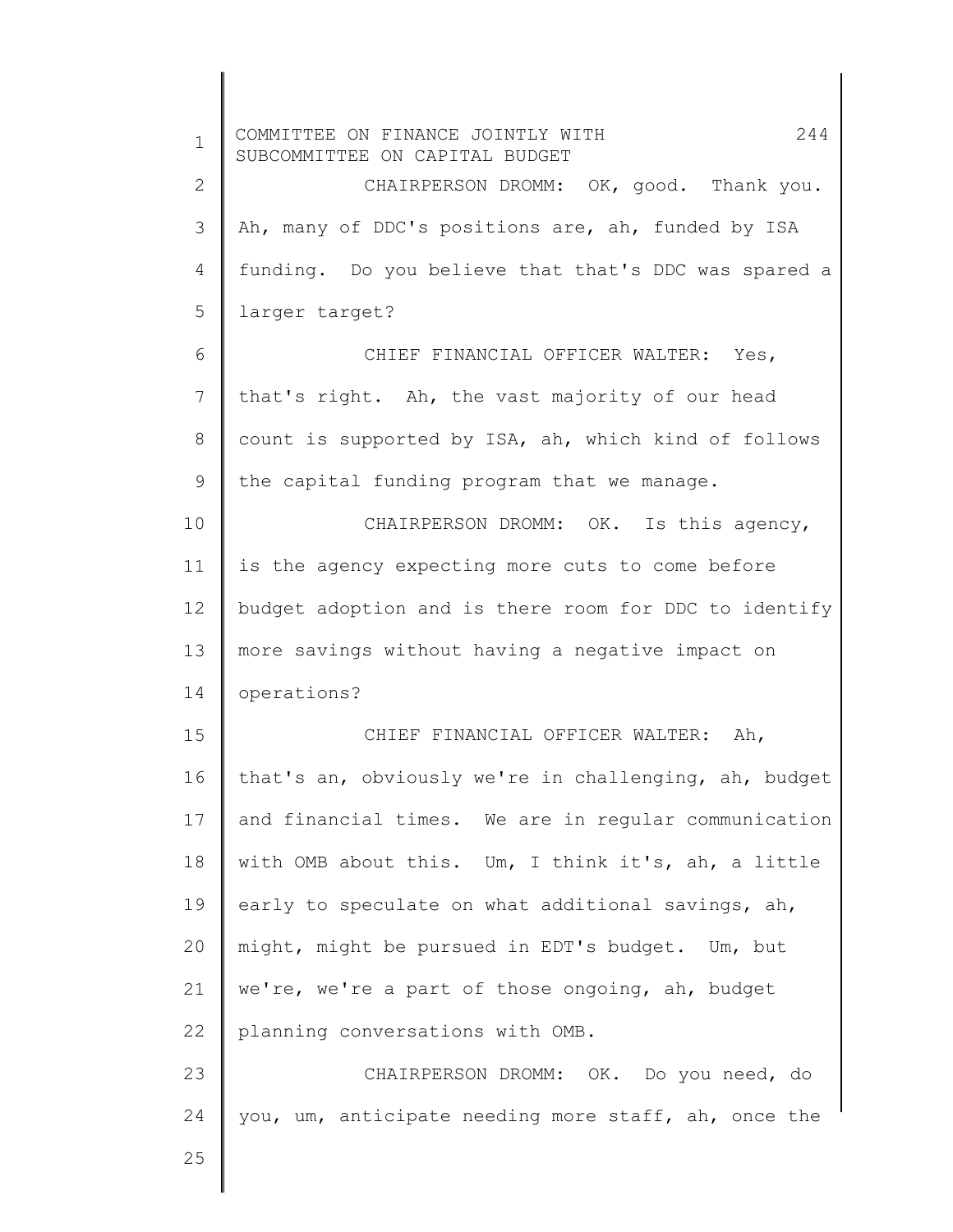1 2 3 4 5 6 7 8 9 10 11 12 13 14 15 16 17 18 19 20 21 22 23 24 25 COMMITTEE ON FINANCE JOINTLY WITH 245 SUBCOMMITTEE ON CAPITAL BUDGET restrictions and the city's cash flow issues are resolved? CHIEF FINANCIAL OFFICER WALTER: No, I think our current, ah, funding and, and budget provided in the executive plan is sufficient to cover our current requirements. CHAIRPERSON DROMM: OK. So DDC manages capital projects for the majority of city agencies. Which client agencies will be most impacted by the temporary cessation of the capital program and which agency capital projects would be the most difficult to restore? CHIEF FINANCIAL OFFICER WALTER: I, I don't know that I'm the most appropriate person to answer on that question, maybe Jamie... FIRST DEPUTY COMMISSIONER TORRES SPRINGER: Sure. CHIEF FINANCIAL OFFICER WALTER: ...ah, can take that [inaudible]. FIRST DEPUTY COMMISSIONER TORRES SPRINGER: First I'd like to see if Commissioner Grillo is on. I think Commissioner Grillo is here. Having a little technical difficulty, but it looks like she's back.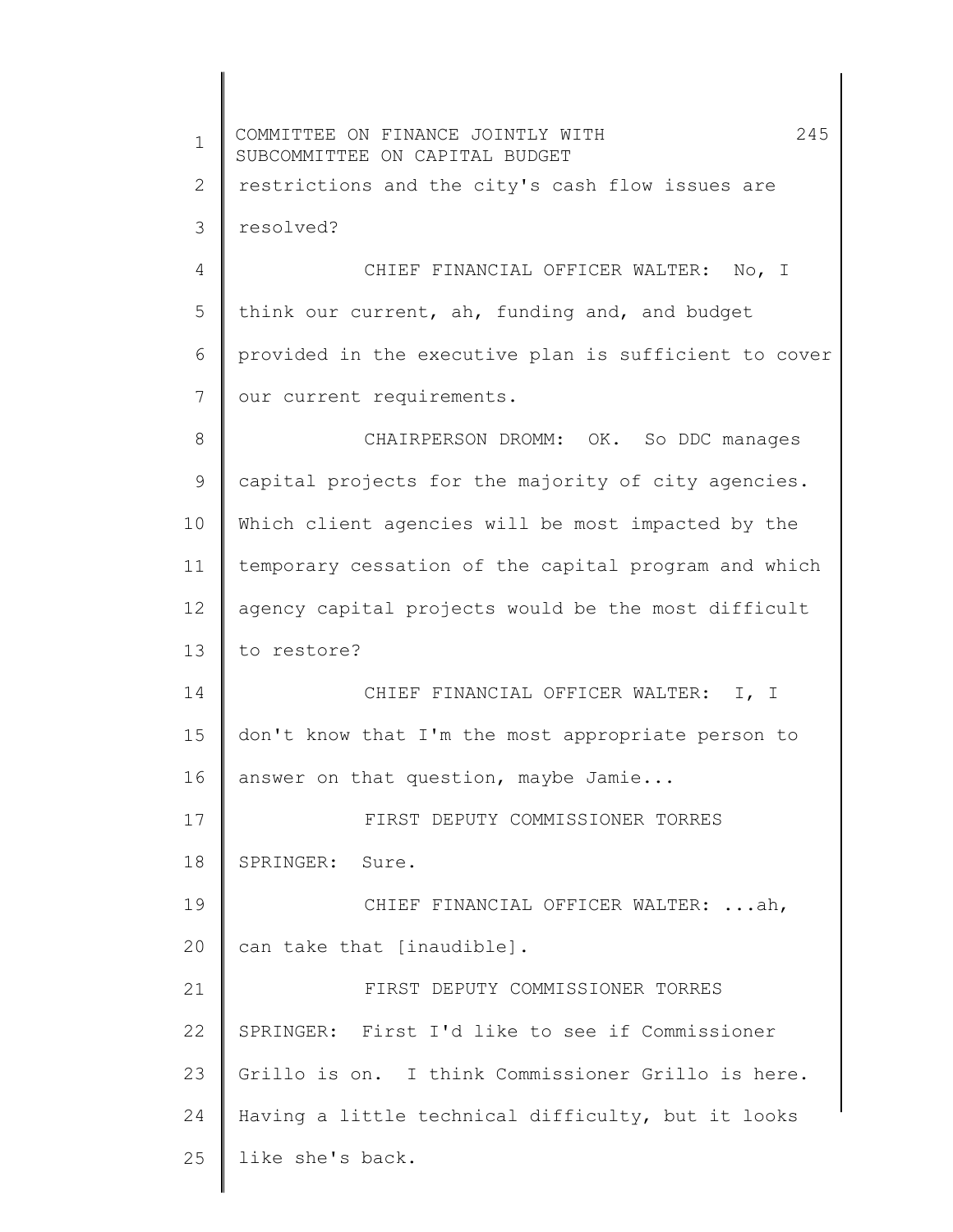1 2 3 4 5 6 7 8 9 10 11 12 13 14 15 16 17 18 19 20 21 22 23 24 25 COMMITTEE ON FINANCE JOINTLY WITH 246 SUBCOMMITTEE ON CAPITAL BUDGET COMMISSIONER GRILLO: Jamie? FIRST DEPUTY COMMISSIONER TORRES SPRINGER: Yes. COMMISSIONER GRILLO: Can you hear me? FIRST DEPUTY COMMISSIONER TORRES SPRINGER: It's a little... COMMISSIONER GRILLO: Sorry. FIRST DEPUTY COMMISSIONER TORRES SPRINGER: It's a little choppy. COMMISSIONER GRILLO: [inaudible] in and out. FIRST DEPUTY COMMISSIONER TORRES SPRINGER: It's a little choppy, Commissioner. Yeah. Just as you're adjusting maybe I'll, I'll just try to address the Chair's question. So, ah, I would just say... COMMISSIONER GRILLO: [inaudible]. FIRST DEPUTY COMMISSIONER TORRES SPRINGER: Oh. COMMISSIONER GRILLO: [inaudible] your question nor can I hear you. FIRST DEPUTY COMMISSIONER TORRES SPRINGER: Yeah, I think we're having some trouble hearing you, Commissioner, so um, maybe I'll, I'll,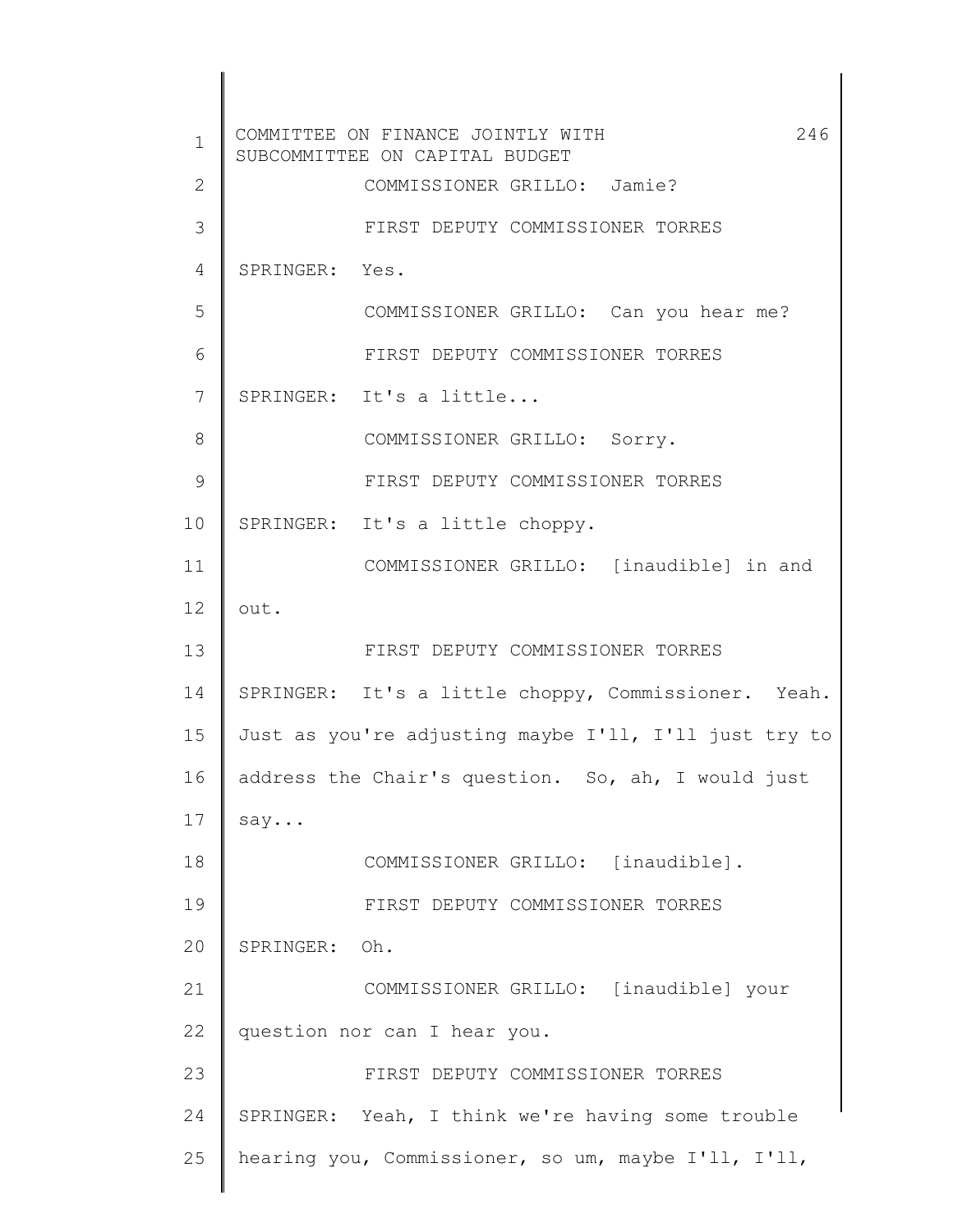| $\mathbf 1$ | 247<br>COMMITTEE ON FINANCE JOINTLY WITH<br>SUBCOMMITTEE ON CAPITAL BUDGET |
|-------------|----------------------------------------------------------------------------|
| 2           | ah, answer this one while you're, ah, adjusting.<br>Um,                    |
| 3           | so, Chair, I quess I'd start by noting, um, that we                        |
| 4           | are continuing with, ah, significant portions of the                       |
| 5           | capital program. So much of our capital program is                         |
| 6           | essential under the governor's executive order                             |
| 7           | because it addresses, ah, key infrastructure for the                       |
| $8\,$       | city, sewer, water, roads, ah, streets, pedestrian                         |
| 9           | conveyances, ah, or life safety. Um, so we have been                       |
| 10          | continuing with those constructions projects. Um,                          |
| 11          | the, ah, for the most part it's the public building                        |
| 12          | projects, with the exception of some that are, ah,                         |
| 13          | addressing life safety issues and other, ah, high                          |
| 14          | priority or COVID related issues. Those are on pause                       |
| 15          | and so, um, we will have to assess what the impact is                      |
| 16          | of the, the pause on that, ah, when we are out of the                      |
| 17          | state of the crisis and things become a little more                        |
| 18          | clear.                                                                     |
| 19          | UNIDENTIFIED: [inaudible]                                                  |
| 20          | CHAIRPERSON DROMM: And might, which                                        |
| 21          | might be the easiest?                                                      |
| 22          | FIRST DEPUTY COMMISSIONER TORRES                                           |
| 23          | SPRINGER: The easiest? I'm sorry, I missed the                             |
| 24          | first part.                                                                |
| 25          |                                                                            |
|             |                                                                            |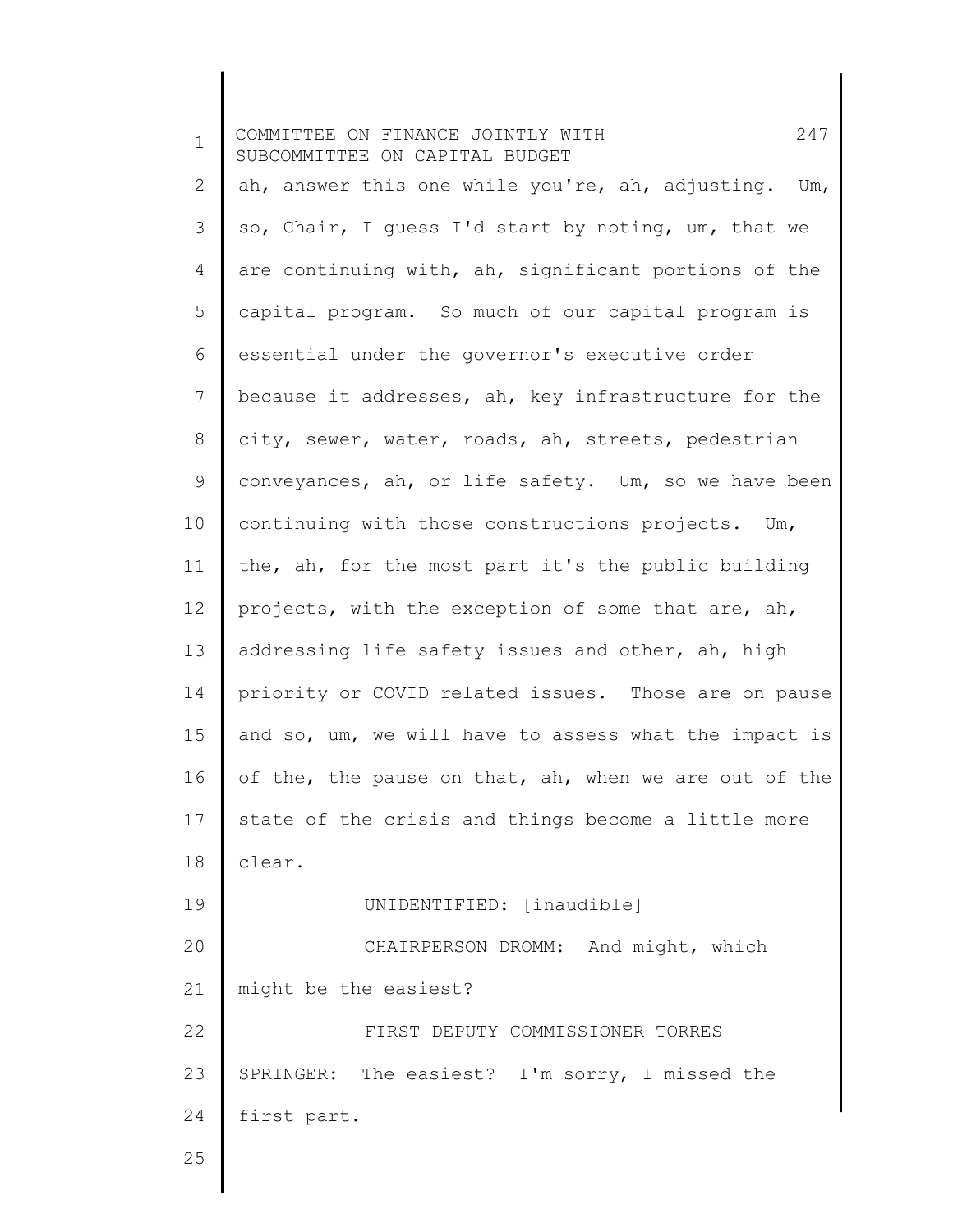| $\mathbf 1$  | 248<br>COMMITTEE ON FINANCE JOINTLY WITH<br>SUBCOMMITTEE ON CAPITAL BUDGET |
|--------------|----------------------------------------------------------------------------|
| $\mathbf{2}$ | CHAIRPERSON DROMM: Yes, the easiest                                        |
| 3            | programs to restart and the most difficult ones to                         |
| 4            | restart.                                                                   |
| 5            | FIRST DEPUTY COMMISSIONER TORRES                                           |
| 6            | SPRINGER: Well, I think we'll have to assess that.                         |
| 7            | Um, I mean, as I say, all of our construction work                         |
| 8            | that's done, ah, for the transportation department                         |
| 9            | and DEP, um, that's continuing. So those, ah, those                        |
| 10           | obviously will be, um, relatively straightforward to                       |
| 11           | keep going. Work for other agencies, ah, other types                       |
| 12           | of work we'll have to, we'll just have to revisit                          |
| 13           | when we get out of this.                                                   |
| 14           | CHAIRPERSON DROMM: OK. Thank you again.                                    |
| 15           | I want to turn it over now to my cochair, um, Vanessa                      |
| 16           | Gibson.                                                                    |
| 17           | CHAIRPERSON GIBSON: Thank you, thank you                                   |
| 18           | Chair Dromm, and good afternoon everyone at DDC.<br>I'm                    |
| 19           | sorry our commissioner's having technical issues, but                      |
| 20           | I appreciate all of the work that the agency has been                      |
| 21           | doing, obviously remotely under these circumstances,                       |
| 22           | and, as I mentioned in our opening, um, so since the                       |
| 23           | preliminary hearing in March I have been pleased that                      |
| 24           | within my district we've been able to open a portion                       |
| 25           | of the pedestrian plaza adjacent to the Bronx Hall of                      |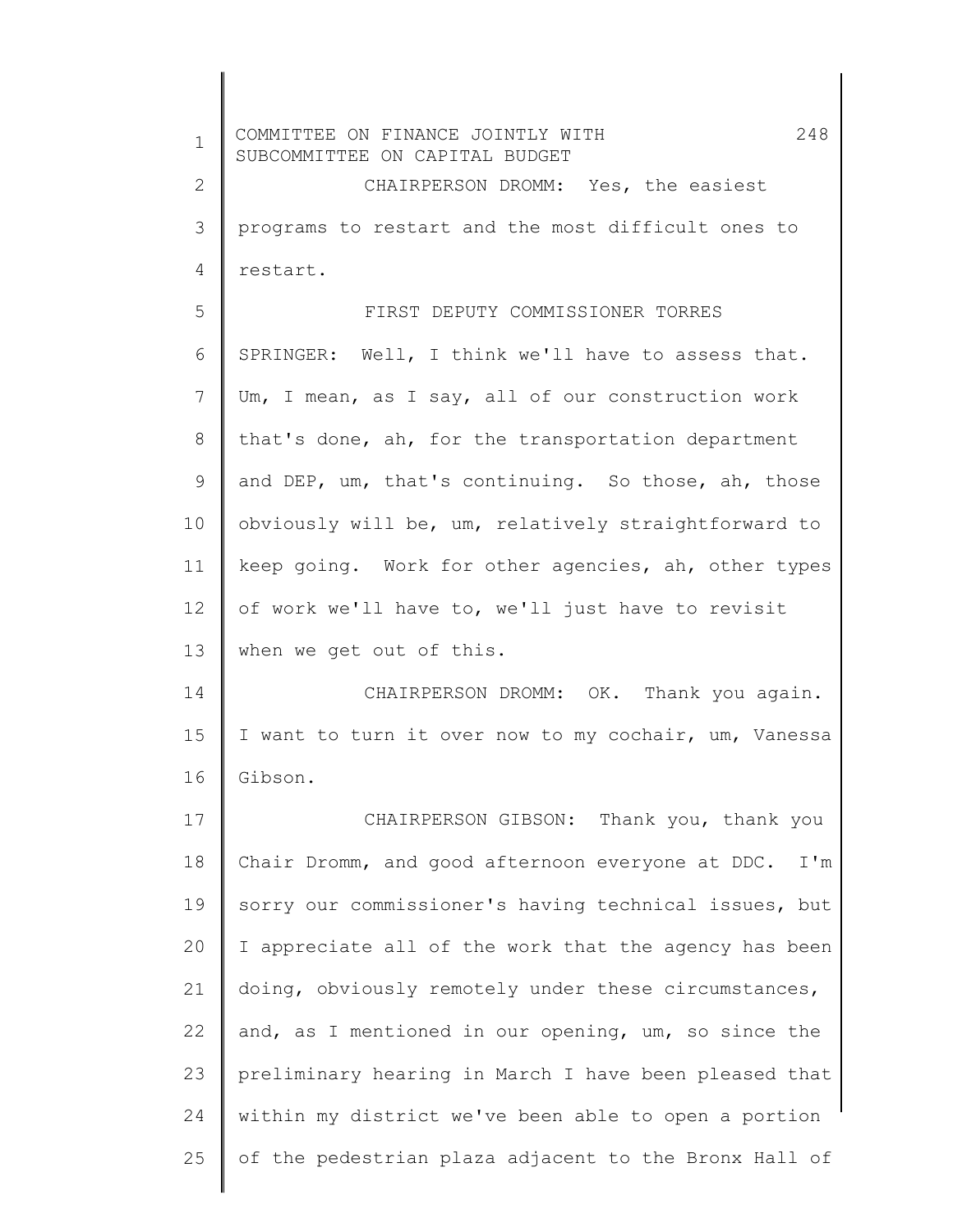| $\mathbf 1$  | 249<br>COMMITTEE ON FINANCE JOINTLY WITH<br>SUBCOMMITTEE ON CAPITAL BUDGET |
|--------------|----------------------------------------------------------------------------|
| $\mathbf{2}$ | Justice on 161st Street in the Bronx, the civic area                       |
| 3            | next to our courthouse. And then last money we were                        |
| 4            | finally able to open the West Tremont step streets on                      |
| 5            | the west side of my district in Morris Heights, ah,                        |
| 6            | after about a year and a half. So I did see that                           |
| 7            | project winding down, as I live in that area, and I                        |
| $8\,$        | was grateful that even within COVID we were able to                        |
| 9            | move forward. Um, so just in light of that, just in                        |
| 10           | terms of understanding some of the metrics and what                        |
| 11           | DDC is looking at in terms of our priorities and                           |
| 12           | essential projects. Um, the governor's executive                           |
| 13           | order suspended a lot of the nonessential                                  |
| 14           | construction and Jamie, I believe, or Justin, you                          |
| 15           | said that that most of the DDC work is essential,                          |
| 16           | which is a good thing, um, and understanding some of                       |
| 17           | our cash flow issues a lot of projects have been                           |
| 18           | halted. Are there any current projects in DDC's                            |
| 19           | portfolio today that have been officially shut down                        |
| 20           | as a result of COVID-19?                                                   |
| 21           | COMMISSIONER GRILLO: If I may,                                             |
| 22           | Councilwoman?                                                              |
| 23           | CHAIRPERSON GIBSON: Ah, yes, you're                                        |
| 24           | there. OK, I can hear you.                                                 |
| 25           |                                                                            |
|              |                                                                            |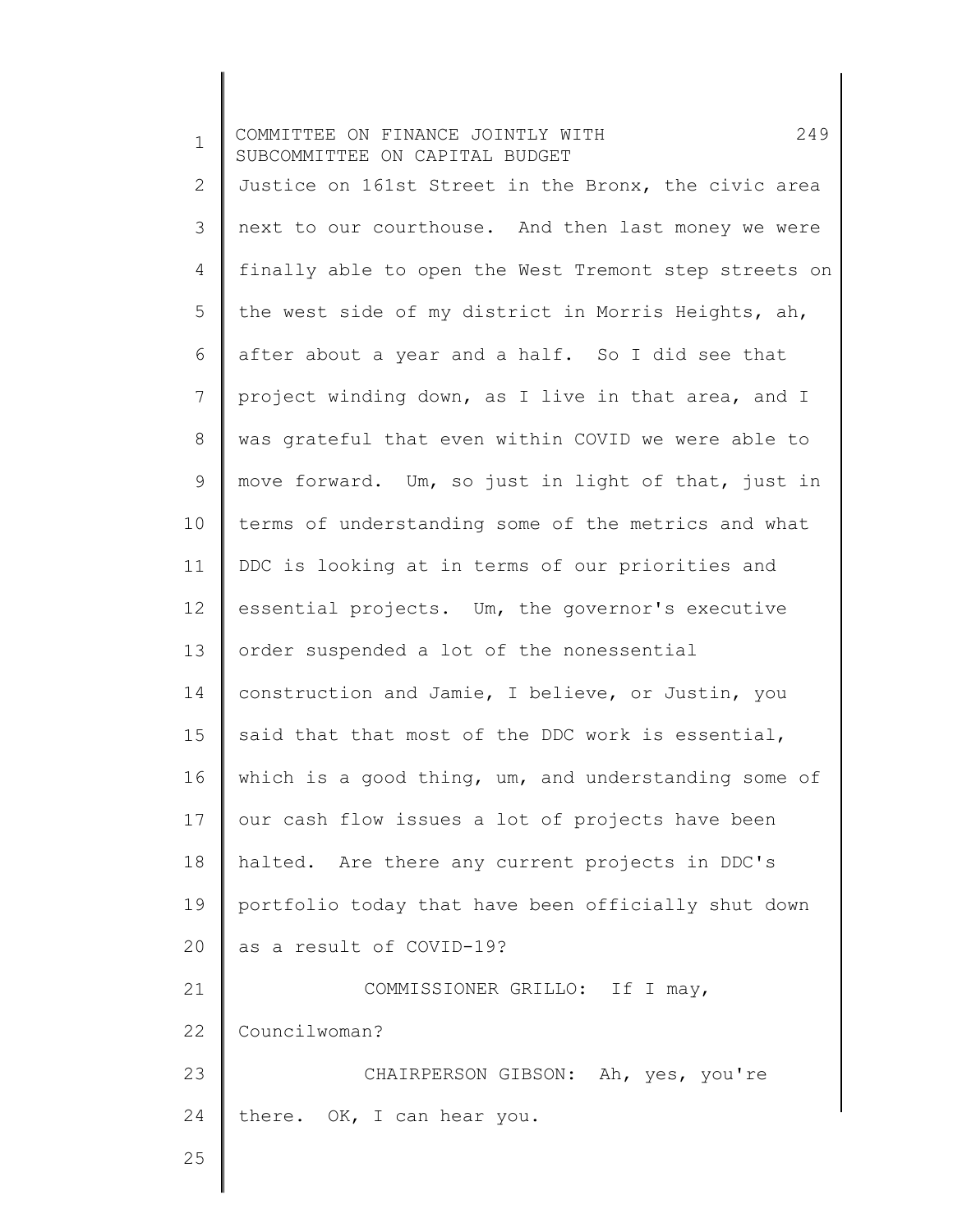1 2 3 4 5 6 7 8 9 10 11 12 13 14 15 16 17 18 19 20 21 22 23 24 25 COMMITTEE ON FINANCE JOINTLY WITH 250 SUBCOMMITTEE ON CAPITAL BUDGET COMMISSIONER GRILLO: [inaudible] are you? CHAIRPERSON GIBSON: Yes, hi. COMMISSIONER GRILLO: I moved to a different location in the house. So hopefully this will... CHAIRPERSON GIBSON: OK. Stay there. COMMISSIONER GRILLO: It may [inaudible] better. Now nothing has officially shut down or closed or finished. We are just in, obviously, in a situation where our, our projects, everything's on pause while we, um, really assess, um, and evaluate what projects can move forward and what can't and what the timing is. CHAIRPERSON GIBSON: OK. Um, what about, ah, the design in house. Ah, are we still moving forward on, on our in-house design projects? COMMISSIONER GRILLO: Yes, we are. We are still, everyone at DDC, while they're not working in the office they are working from home. CHAIRPERSON GIBSON: OK, great. COMMISSIONER GRILLO: [inaudible] and others, yeah.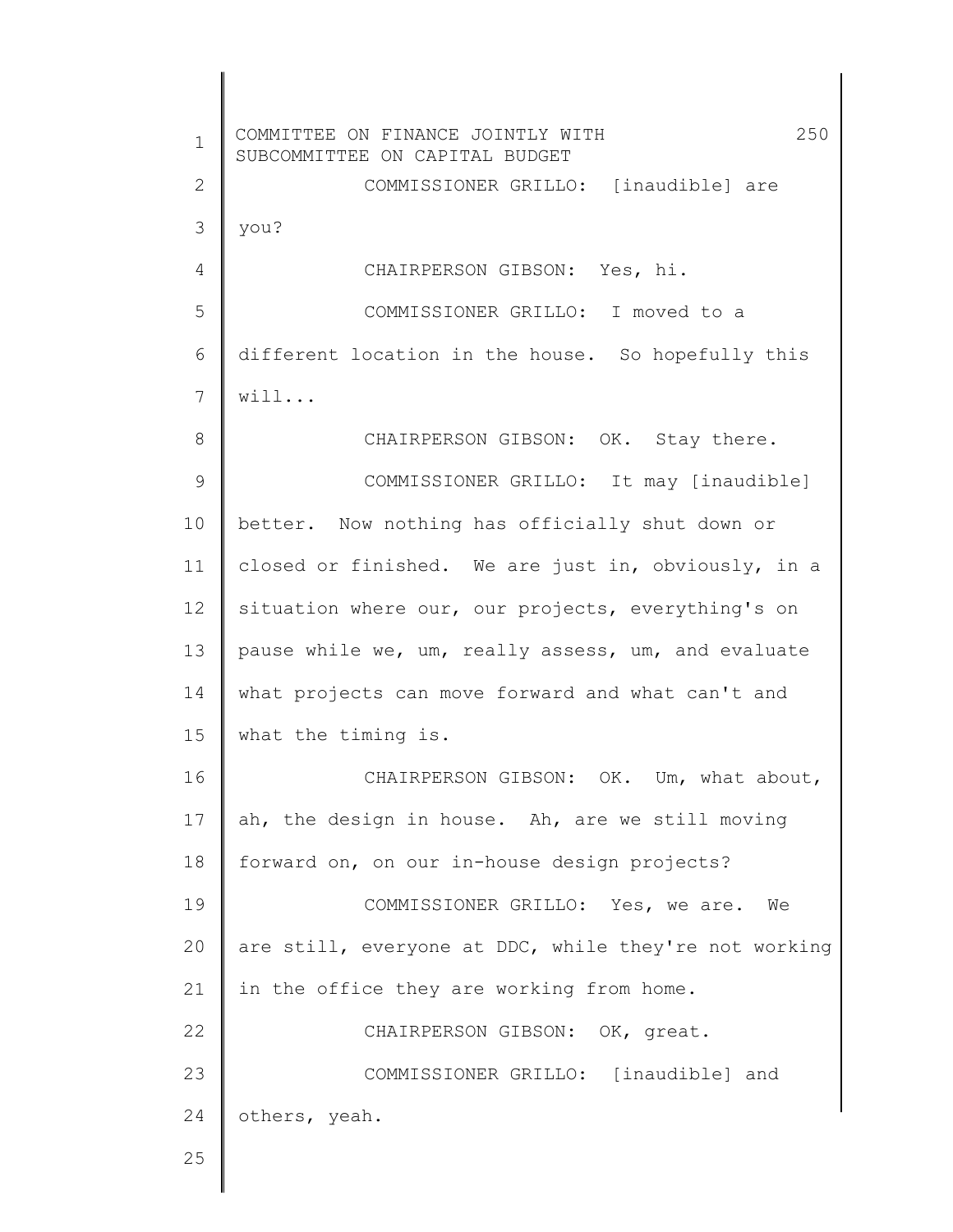| $\mathbf{1}$ | 251<br>COMMITTEE ON FINANCE JOINTLY WITH<br>SUBCOMMITTEE ON CAPITAL BUDGET |
|--------------|----------------------------------------------------------------------------|
| 2            | CHAIRPERSON GIBSON: And now does that                                      |
| 3            | also apply to the preparation of requests for                              |
| 4            | proposals? Is that ongoing as well, RFPs?                                  |
| 5            | COMMISSIONER GRILLO: All of this is, is                                    |
| 6            | ongoing. The preparation for all of these pieces are                       |
| 7            | ongoing. Um, have we put out any RFPs? No, I don't                         |
| 8            | believe so. Jamie, maybe you can confirm.                                  |
| 9            | CHAIRPERSON GIBSON: OK.                                                    |
| 10           | FIRST DEPUTY COMMISSIONER TORRES                                           |
| 11           | SPRINGER: No, we haven't. We don't have, we don't                          |
| 12           | have active procurement at this time.                                      |
| 13           | COMMISSIONER GRILLO: Correct, thank you.                                   |
| 14           | CHAIRPERSON GIBSON: OK, OK. And as we                                      |
| 15           | prepare for resuming to normalcy and getting back on                       |
| 16           | the road to recovery, do you have an idea and a                            |
| 17           | timeframe of when you think you'll be able to move on                      |
| 18           | any of our RFPs?                                                           |
| 19           | COMMISSIONER GRILLO: I think, I think,                                     |
| 20           | and maybe, Jamie, you will agree with me, I think                          |
| 21           | this really depends upon, um, how we move forward as,                      |
| 22           | as a city and how we have, how long we have to                             |
| 23           | continue, ah, focus solely on COVID.                                       |
| 24           | CHAIRPERSON GIBSON: OK. Um, does this                                      |
| 25           | also apply, since many of your projects have been                          |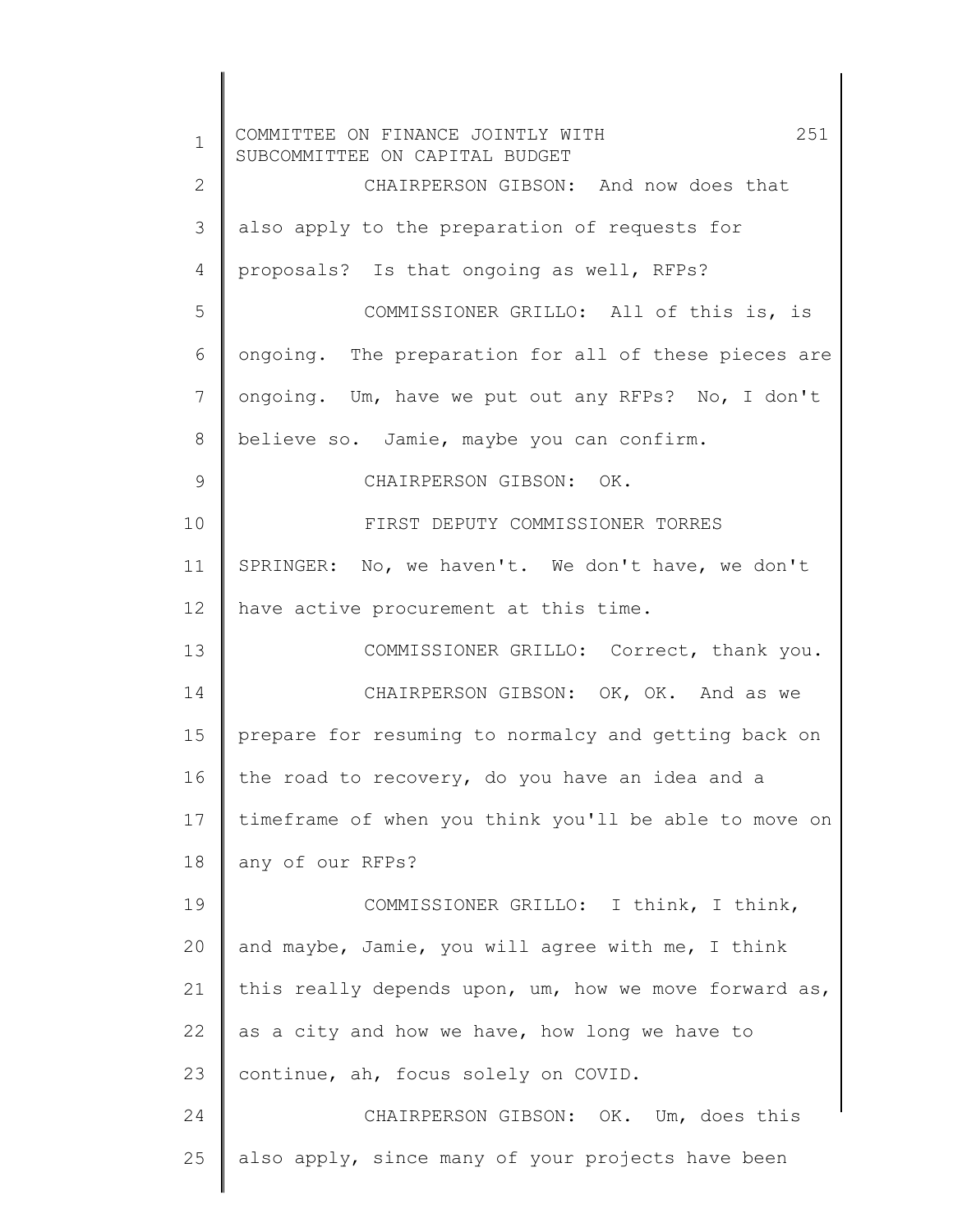1 2 3 4 5 6 7 8 9 10 11 12 13 14 15 16 17 18 19 20 21 22 23 24 25 COMMITTEE ON FINANCE JOINTLY WITH 252 SUBCOMMITTEE ON CAPITAL BUDGET moving forward, um, have you been able to submit certificates to receive requests to OMB? Has that process been ongoing on as well? COMMISSIONER GRILLO: Um, no, we have, we have continued internally to prepare... CHAIRPERSON GIBSON: OK. COMMISSIONER GRILLO: ...but we have, at this point we are not, not submitted to OMB. CHAIRPERSON GIBSON: OK. So I guess generally everything at this point is really on pause... COMMISSIONER GRILLO: Correct. CHAIRPERSON GIBSON: ...and what we're, what we're trying to figure out is when the restrictions are lifted from the governor's executive order and we do proceed, all of the priorities that we are, you know, putting in place and lining up in queue, um, is that all going to proceed simultaneously or is there going to be sort of a phase-in period as we get back to normal? COMMISSIONER GRILLO: Well, we're not [inaudible] that's, that's a very good question and I'm really not in a position to answer, but I would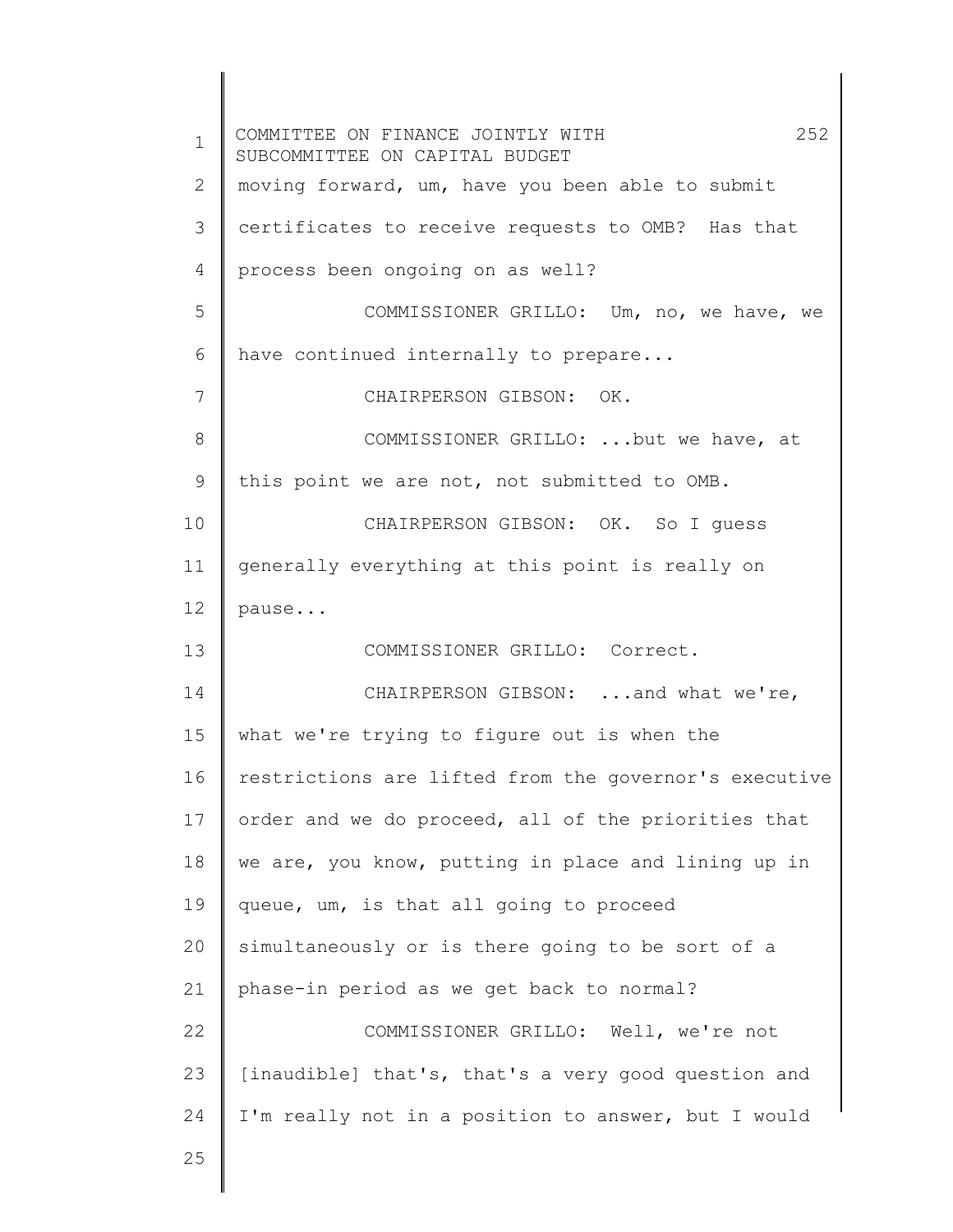1 2 3 4 5 6 7 8 9 10 11 12 13 14 15 16 17 18 19 20 21 22 23 24 25 COMMITTEE ON FINANCE JOINTLY WITH 253 SUBCOMMITTEE ON CAPITAL BUDGET say from a business perspective we don't want to put too many projects out on the street at the same time. CHAIRPERSON GIBSON: Correct. COMMISSIONER GRILLO: Ah, that causes, ah, difficulty with our contractors and there's a certain level that each of them, so from, purely from the business perspective we would do this in a way that could allow our contractors to give us the lowest bids possible. CHAIRPERSON GIBSON: OK. Um, our city's executive capital commitment plan, we saw a reduction of 2.3 billion dollars from the preliminary plan to the executive, and most of that funding was moved out of the executive plan timeframe of fiscal 2020 through 2024 and into the 2025 through 2029 period. Um, how did DDC chose the projects that were moved into the out years? Like, can you give us an idea what some of the criteria that you used to make these determinations? COMMISSIONER GRILLO: Well, remember, remember that DDC, ah, works for a number of sponsor agencies. CHAIRPERSON GIBSON: Right.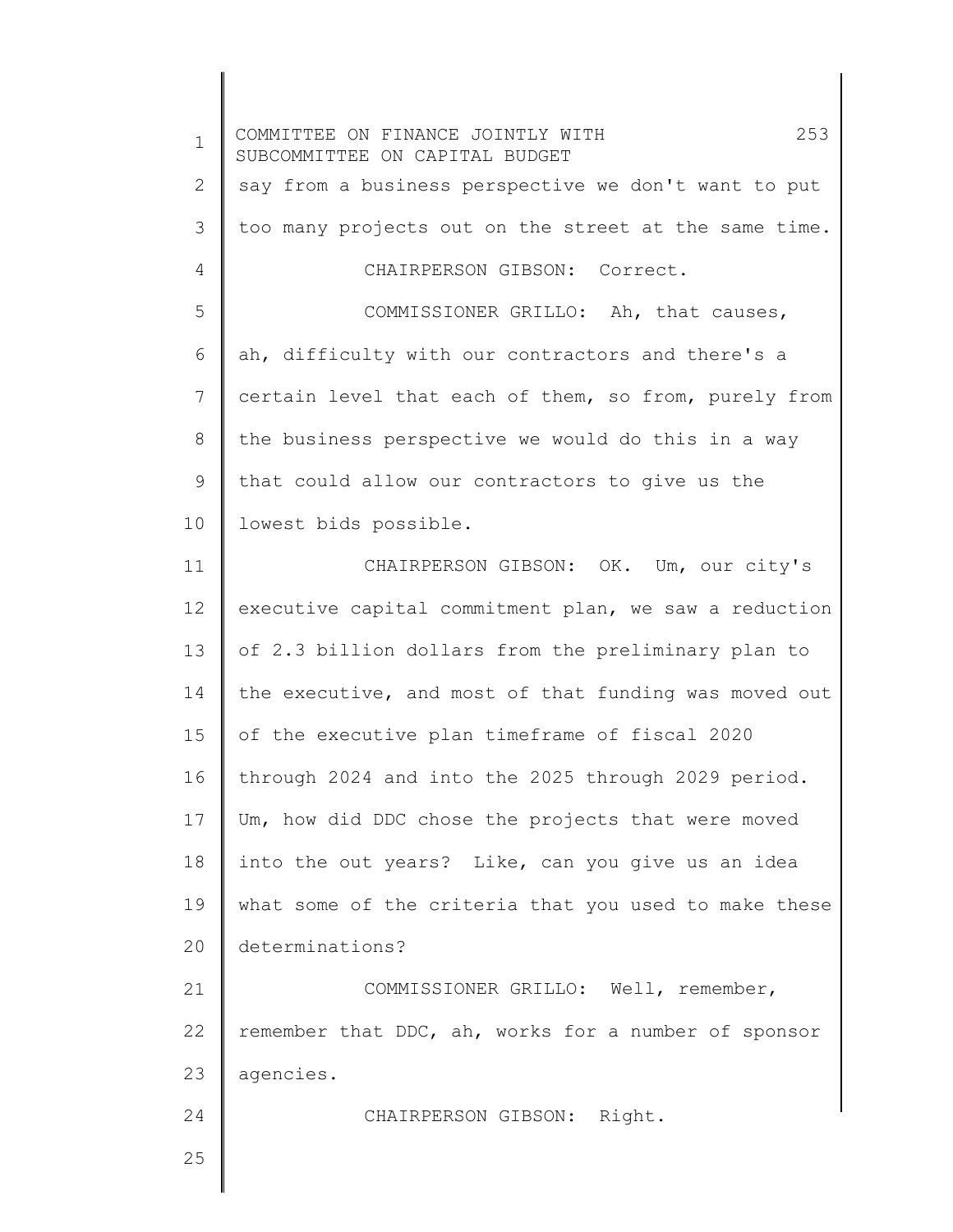| $\mathbf 1$  | 254<br>COMMITTEE ON FINANCE JOINTLY WITH<br>SUBCOMMITTEE ON CAPITAL BUDGET |
|--------------|----------------------------------------------------------------------------|
| $\mathbf{2}$ | COMMISSIONER GRILLO: So it's really a                                      |
| 3            | collaborative decision with our sponsor agencies.                          |
| 4            | For example, DOT, we will work very closely with them                      |
| 5            | on their priority projects. So that's really how it                        |
| 6            | works. It's not something that we make a general                           |
| 7            | decision on.                                                               |
| 8            | CHAIRPERSON GIBSON: OK. Keeping in                                         |
| 9            | mind                                                                       |
| 10           | COMMISSIONER GRILLO: [inaudible].                                          |
| 11           | CHAIRPERSON GIBSON: Right. Keeping in                                      |
| 12           | mid that the priority capital projects all have a                          |
| 13           | real focus on health and wellness and public safety,                       |
| 14           | correct?                                                                   |
| 15           | COMMISSIONER GRILLO: Correct.                                              |
| 16           | CHAIRPERSON GIBSON: OK. So, as an                                          |
| 17           | example, does that mean that some of our DDC-managed                       |
| 18           | projects, like a potential park project or some of                         |
| 19           | the resiliency work, does that mean that that will                         |
| 20           | continue to be prioritized?                                                |
| 21           | COMMISSIONER GRILLO: Well, we can speak                                    |
| 22           | about, ah, the East Side Coastal Resiliency Project.                       |
| 23           | CHAIRPERSON GIBSON: Um-hmm.                                                |
| 24           | COMMISSIONER GRILLO: Moving forward.                                       |
| 25           | CHAIRPERSON GIBSON: OK.                                                    |
|              |                                                                            |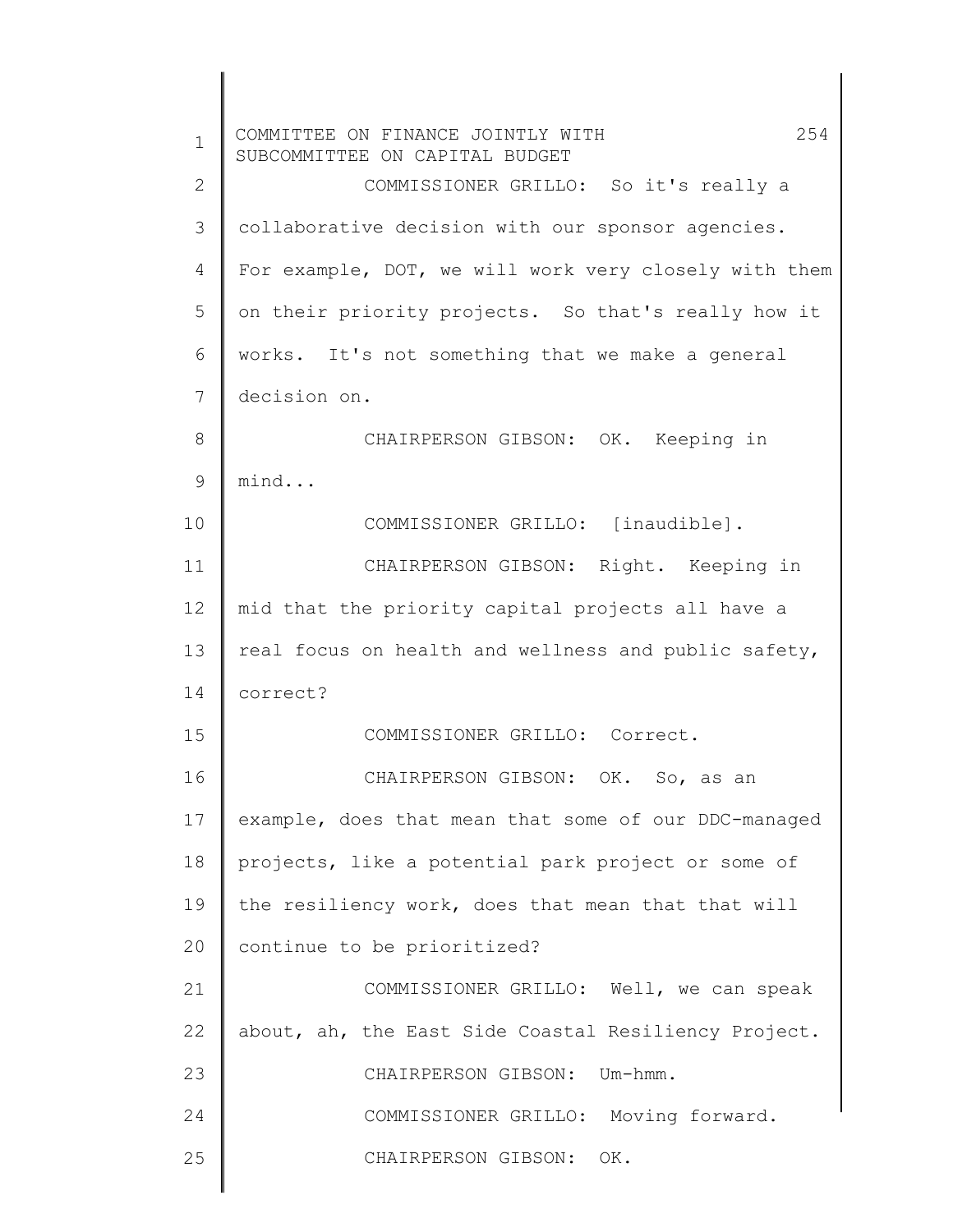| $\mathbf 1$ | 255<br>COMMITTEE ON FINANCE JOINTLY WITH<br>SUBCOMMITTEE ON CAPITAL BUDGET |
|-------------|----------------------------------------------------------------------------|
| 2           | COMMISSIONER GRILLO: Ah, because that,                                     |
| 3           | that in itself is another situation where, ah, we                          |
| 4           | have to protect the city and that's the goal of the                        |
| 5           | project, protect lower Manhattan from, you know, a                         |
| 6           | storm or flooding. So those are the types of                               |
| 7           | projects that I see personally as priorities.                              |
| 8           | CHAIRPERSON GIBSON: OK.                                                    |
| 9           | COMMISSIONER GRILLO: So                                                    |
| 10          | CHAIRPERSON GIBSON: Wanted to ask about                                    |
| 11          | the borough-based jails. Um, a significant portion                         |
| 12          | of that funding was moved to the outer years. Can                          |
| 13          | you give us a little bit of understanding of how we                        |
| 14          | came to that decision and are we still on pace within                      |
| 15          | our priority to close Riker's Island?                                      |
| 16          | COMMISSIONER GRILLO: Well, before I, you                                   |
| 17          | know, I'm gonna turn this over to, ah, Jamie Torres                        |
| 18          | Springer, who has                                                          |
| 19          | CHAIRPERSON GIBSON:<br>OK.                                                 |
| 20          | COMMISSIONER GRILLO:  really taken                                         |
| 21          | the                                                                        |
| 22          | CHAIRPERSON GIBSON: Yes.                                                   |
| 23          | COMMISSIONER GRILLO: [inaudible] on                                        |
| 24          | borough-based jails and knows this like the back of                        |
| 25          | his hand.                                                                  |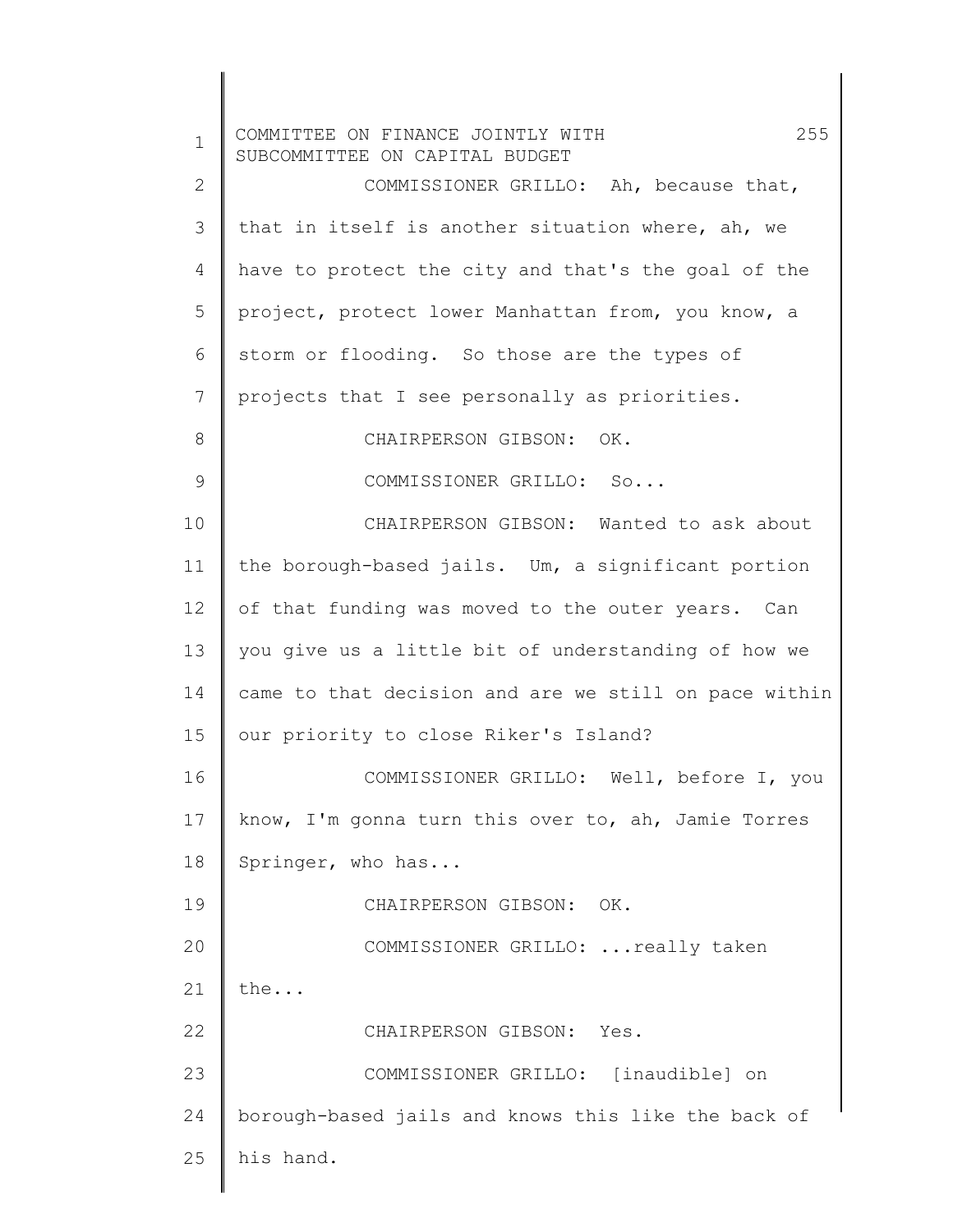1 2 3 4 5 6 7 8 9 10 11 12 13 14 15 16 17 18 19 20 21 22 23 24 25 COMMITTEE ON FINANCE JOINTLY WITH 256 SUBCOMMITTEE ON CAPITAL BUDGET CHAIRPERSON GIBSON: [laughs] COMMISSIONER GRILLO: But I will say that we're committed, we're committed to the borough-based jails. But, Jamie... CHAIRPERSON GIBSON: OK. COMMISSIONER GRILLO: ...if you want to take over. FIRST DEPUTY COMMISSIONER TORRES SPRINGER: I, I think, ah, exactly as the Commissioner says, and Chair, I, I think this may have been discussed earlier from, from what I've been told, but to be clear the, um, the shift in the allocation of capital dollars for the jails program really was, has nothing to do with the, ah, COVIDrelated matters. It was simply, ah, reorienting years in which dollars as spent as we refined our program and we had a better understanding of here's how much money we would need in this year versus the following year. So it was simply a reorientation of that funding. CHAIRPERSON GIBSON: OK. So it's still moving forward as we planned, right?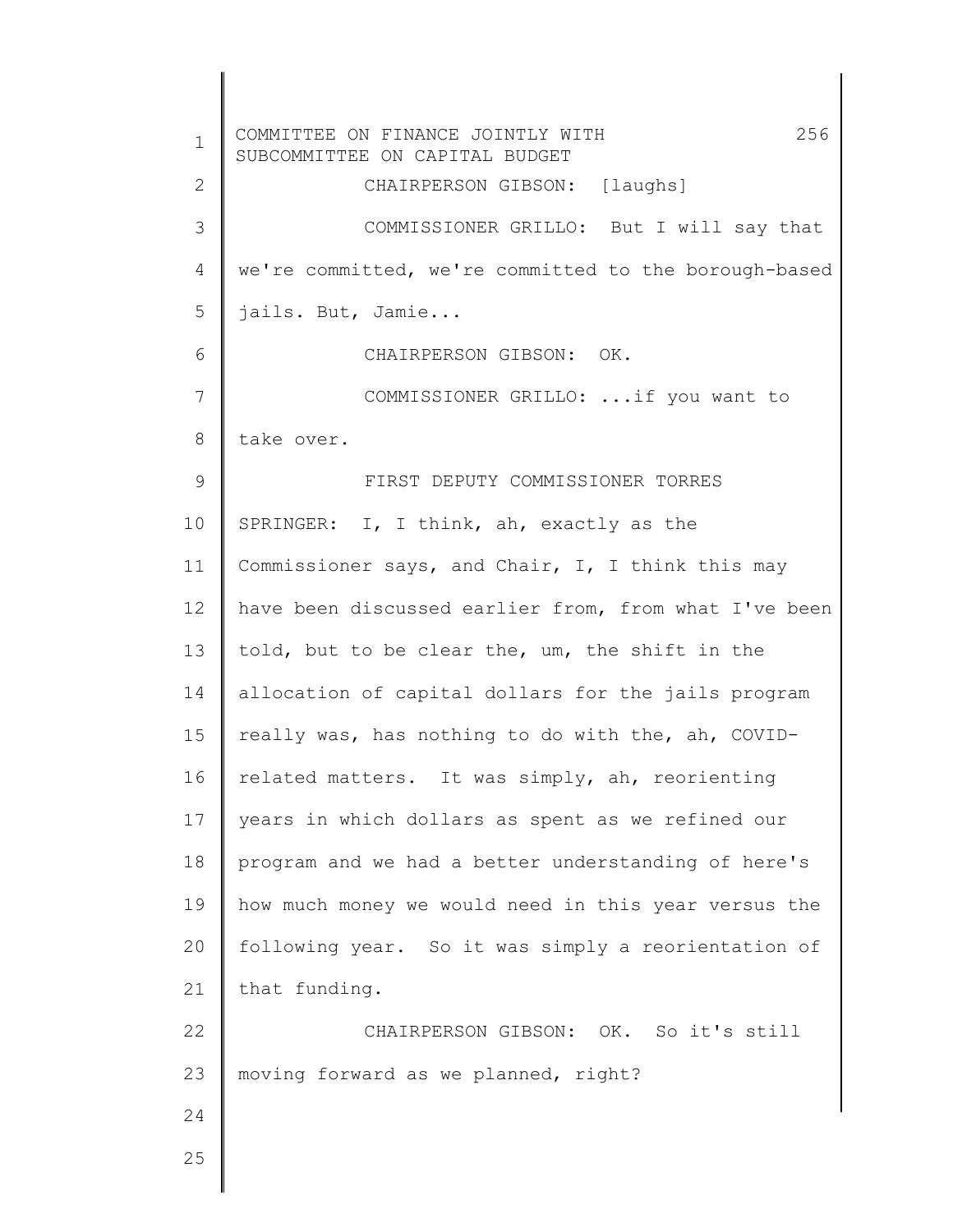| $\mathbf 1$    | 257<br>COMMITTEE ON FINANCE JOINTLY WITH                           |
|----------------|--------------------------------------------------------------------|
| $\mathbf{2}$   | SUBCOMMITTEE ON CAPITAL BUDGET<br>FIRST DEPUTY COMMISSIONER TORRES |
|                |                                                                    |
| 3              | SPRINGER: Yeah. We certainly remain committed to                   |
| 4              | the program.                                                       |
| 5              | CHAIRPERSON GIBSON: OK. Um, I wanted to                            |
| 6              | ask about Rodman's Neck. Um, the fiscal 2021                       |
| $7\phantom{.}$ | executive plan has 242 million for the new firearms                |
| 8              | training facility in the Bronx. It's been a long                   |
| 9              | awaited, anticipated project that, as you know, has                |
| 10             | had a real impact on the residents of the northeast                |
| 11             | Bronx and City Island for many, many years. Um, do                 |
| 12             | you guys have a status on that?                                    |
| 13             | COMMISSIONER GRILLO: We, we are, um,                               |
| 14             | Council Member, we're still, ah, we're working, we're              |
| 15             | having ongoing, ah, conversations and meetings with                |
| 16             | NYPD on this, ah, to define the scope. Ah, we're                   |
| 17             | still not there yet. But, um, we are meeting to meet               |
| 18             | their, their long-term needs and once we come to                   |
| 19             | agreement on the scope of work we will move forward.               |
| 20             | CHAIRPERSON GIBSON: OK. Wanted to ask                              |
| 21             | about your strategic blueprint that was released in                |
| 22             | 2019. I know, one of your favorites, ah, to improve                |
| 23             | capital projects delivery.                                         |
| 24             | COMMISSIONER GRILLO: Right.                                        |
| 25             |                                                                    |
|                |                                                                    |

 $\parallel$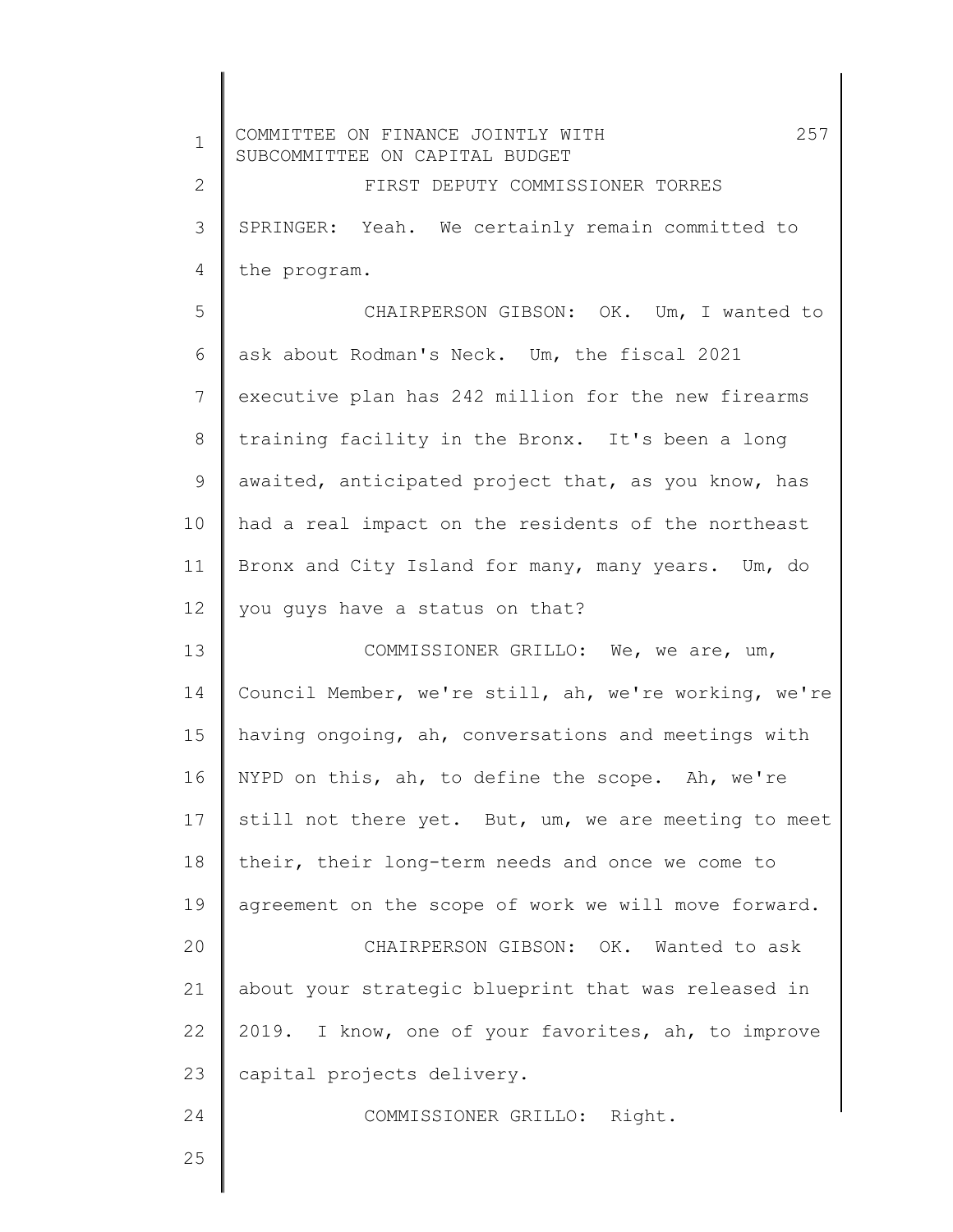| $\mathbf 1$  | 258<br>COMMITTEE ON FINANCE JOINTLY WITH<br>SUBCOMMITTEE ON CAPITAL BUDGET |
|--------------|----------------------------------------------------------------------------|
| $\mathbf{2}$ | CHAIRPERSON GIBSON: And then six months                                    |
| 3            | after the release, ah, there was a six-month                               |
| 4            | blueprint progress plan that informed the department,                      |
| 5            | um, on improving ways of using city funds more                             |
| 6            | efficiently, which we always talk about, and reducing                      |
| 7            | design and construction durations to minimize delays.                      |
| 8            | Um, and according to the report DDC has already saved                      |
| 9            | five months in the initiation process and three                            |
| 10           | months in the procurement process. So kudos to DDC.                        |
| 11           | Um, you guys expect an additional savings of 30                            |
| 12           | months in design and construction for a typical                            |
| 13           | project. So my question is how realistic is the                            |
| 14           | scenario of additional project cost savings                                |
| 15           | considering our current climate. Can we still say                          |
| 16           | that we may achieve more on savings?                                       |
| 17           | COMMISSIONER GRILLO: Absolutely,                                           |
| 18           | absolutely. And I think one good example of that is                        |
| 19           | what, without a lot of the, um, restrictions that we                       |
| 20           | were facing and face generally, ah, we were ready, as                      |
| 21           | you can see, we, we, um, were ready to, um, start,                         |
| 22           | um, a new hospital at Billie Jean King Tennis Center                       |
| 23           | in 11 days. So it can be done. It's a matter of the                        |
| 24           | restrictions that we have to deal with on a regular                        |
| 25           | basis. So my point here is this is, ah, as the mayor                       |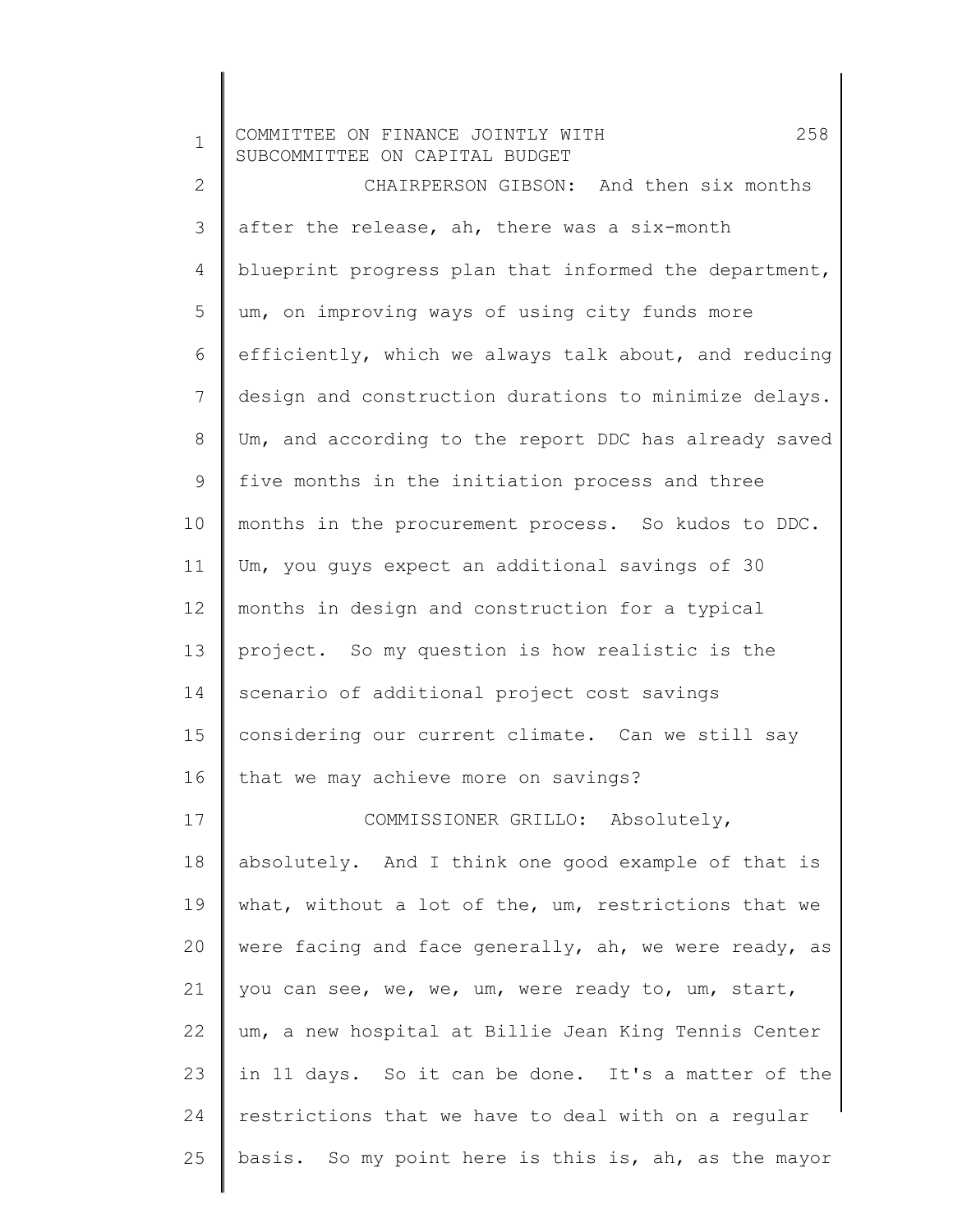1 2 3 4 5 6 7 8 9 10 11 12 13 14 15 16 17 18 19 20 21 22 23 24 25 COMMITTEE ON FINANCE JOINTLY WITH 259 SUBCOMMITTEE ON CAPITAL BUDGET has said many times in, in his briefings, this is an opportunity for us to all rethink how we move forward on a lot of this work. We, DDC and the team at DDC has done an extraordinary job looking at each and every aspect of our processes. And we're still getting those, ah, timeframes down, those scheduled shortened. We've actually, ah, reduced our payment processing time by 40%, for example. It can be done. But if we begin to look at procurement differently, if we begin to look at a lot of the various oversights differently, perhaps we can do a, an even better job. Um, Council Member, you're, you're... CHAIRPERSON GIBSON: Yeah, I'm unmuted, I'm good. Um, during this time have you guys received any positive feedback from any of your client agencies with regard to these improvements? COMMISSIONER GRILLO: Oh, yeah. CHAIRPERSON GIBSON: Has there been feedback? OK. COMMISSIONER GRILLO: Absolutely, absolutely. And we've worked very closely with them as well for their ideas and for their input as we move forward.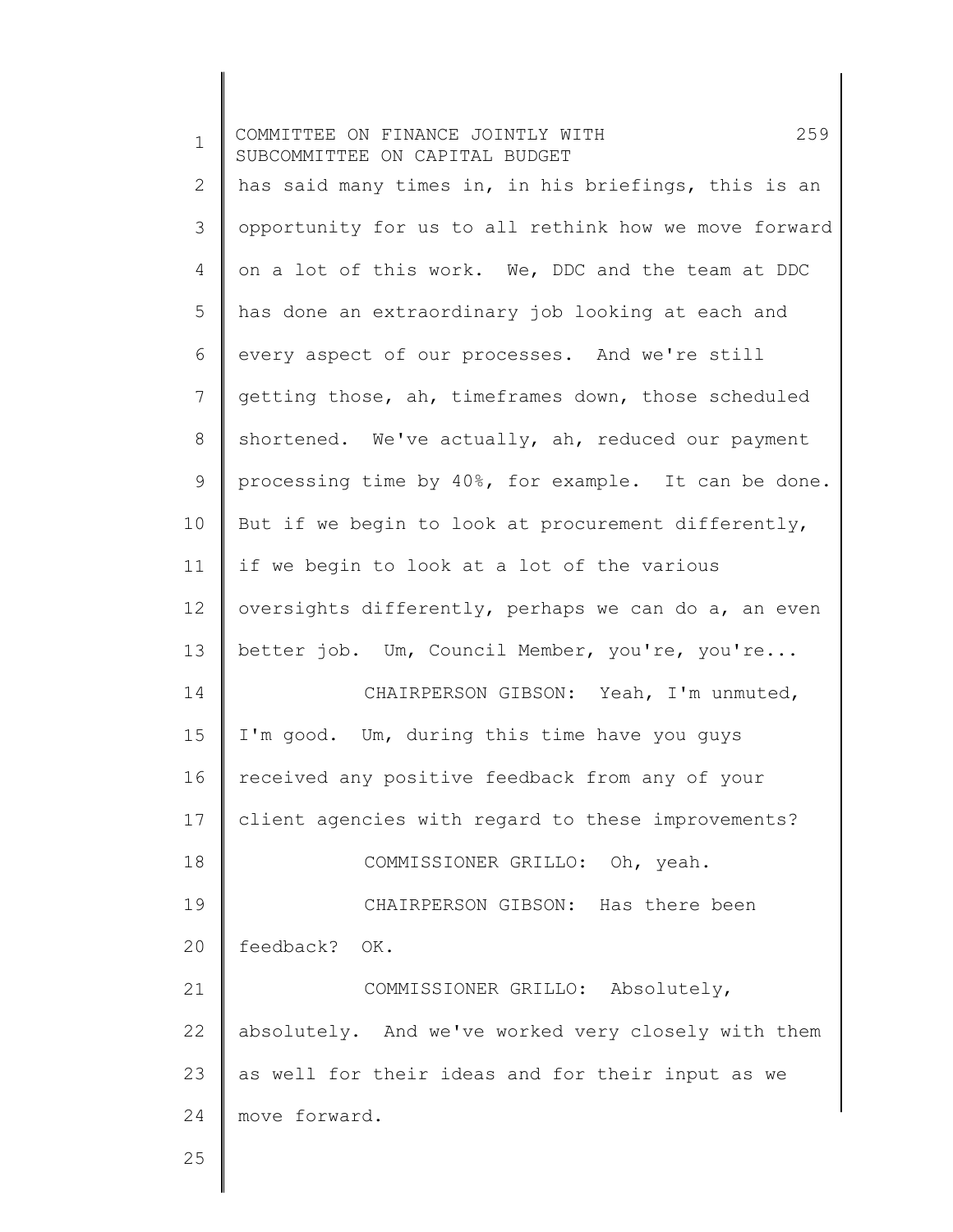| $\mathbf 1$  | 260<br>COMMITTEE ON FINANCE JOINTLY WITH<br>SUBCOMMITTEE ON CAPITAL BUDGET |
|--------------|----------------------------------------------------------------------------|
| $\mathbf{2}$ | CHAIRPERSON GIBSON: OK, and are there                                      |
| 3            | still projects that are being reassigned from DDC                          |
| 4            | back to the client agencies? Is that still                                 |
| 5            | happening?                                                                 |
| 6            | COMMISSIONER GRILLO: I don't believe                                       |
| 7            | that that's the case. I, at least I, I am not aware                        |
| 8            | of that.                                                                   |
| 9            | CHAIRPERSON GIBSON: OK. And so I quess                                     |
| 10           | help me understand the role of DDC with the current                        |
| 11           | blueprint in place and dealing in a post-COVID world                       |
| 12           | how we can assure our constituents, the members of                         |
| 13           | the council, and just the broader public that, you                         |
| 14           | know, the DDC-managed projects will remain a                               |
| 15           | priority, um, understanding that, you know, we still                       |
| 16           | have some restrictions to some extent. Um, there's                         |
| 17           | generally been so many challenges. But, you know, do                       |
| 18           | you guys envision doing anything differently moving                        |
| 19           | forward as you respond to a post-COVID world?                              |
| 20           | COMMISSIONER GRILLO: Well, I think, like                                   |
| 21           | anything else across the city we, we have to look at                       |
| 22           | priorities. Right now DDC is very, very active in                          |
| 23           | the infrastructure world. Ah, we are still doing a                         |
| 24           | lot of those projects because they are essential.                          |
| 25           | They are clean water, they are sewer, they're all of,                      |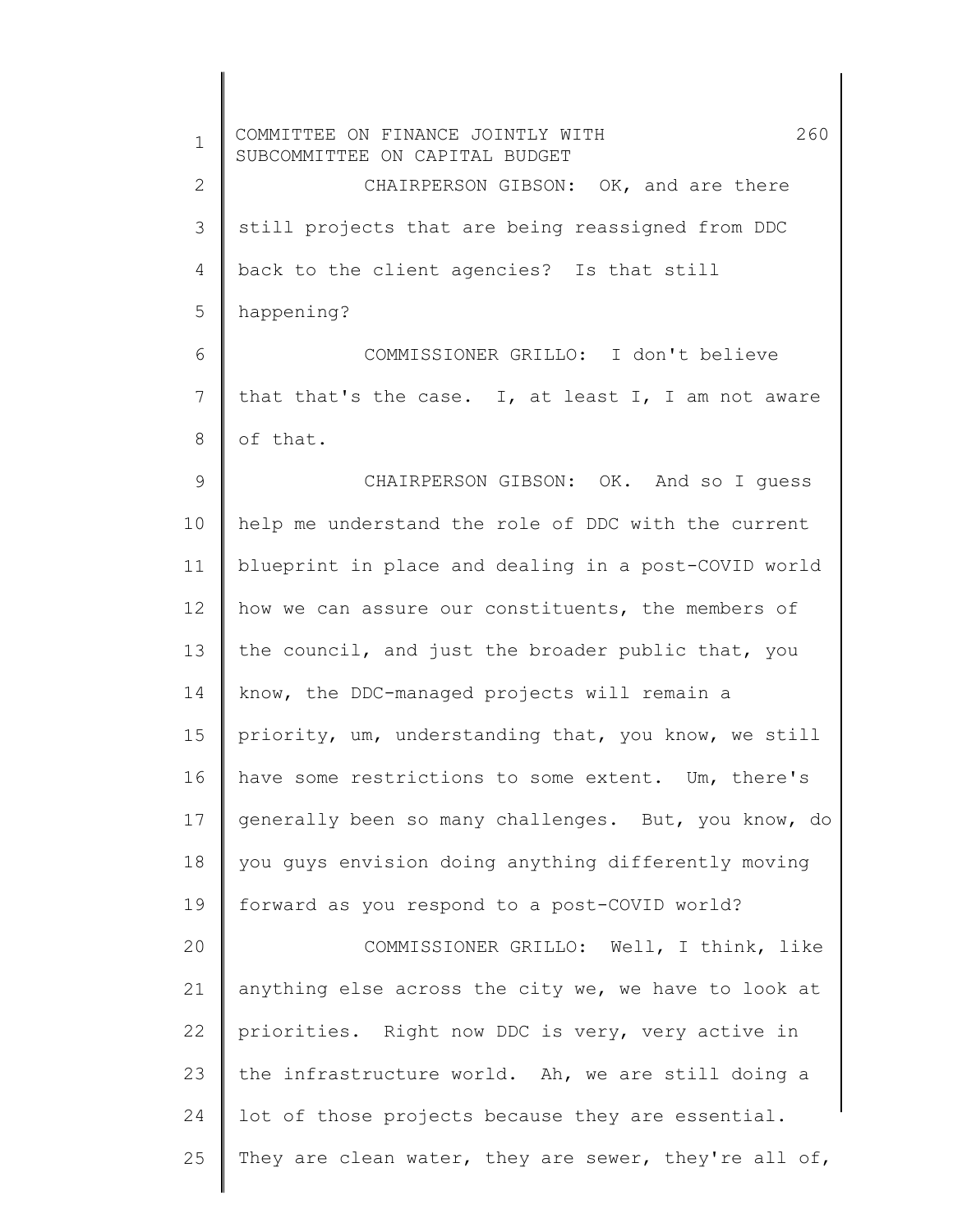1 2 3 4 5 6 7 8 9 10 11 12 13 14 15 16 17 18 19 20 21 22 23 24 25 COMMITTEE ON FINANCE JOINTLY WITH 261 SUBCOMMITTEE ON CAPITAL BUDGET roadwork and all of the rest. Um, again, hopefully we are continuing in, in the mindset that, um, all of our projects are important and all of our projects should move forward. CHAIRPERSON GIBSON: OK. And if I could just circle back to borough-based jails again, Jamie, um, are we on track to be ready in 2026 when we have to leave Riker's Island? Is that still the case? I just want to make sure. FIRST DEPUTY COMMISSIONER TORRES SPRINGER: Um, Chair, so, you know, as, as we said, we, the administration is, ah, remaining very committed to the mayor's goal. Um, we have, ah, over the course of this crisis, ah, had to pause some of the consultant activities that were supporting the work. Ah, but we have been continuing with some of the early procurements and some other activities. Um, so we will have to evaluate any impact that the, ah, crisis has had on the program once we're through this stage, but we certainly remain committed to those goals. CHAIRPERSON GIBSON: OK. Well, no, and I guess I'm, I'm asking that because we all remain committed to goals. But that's fundamentally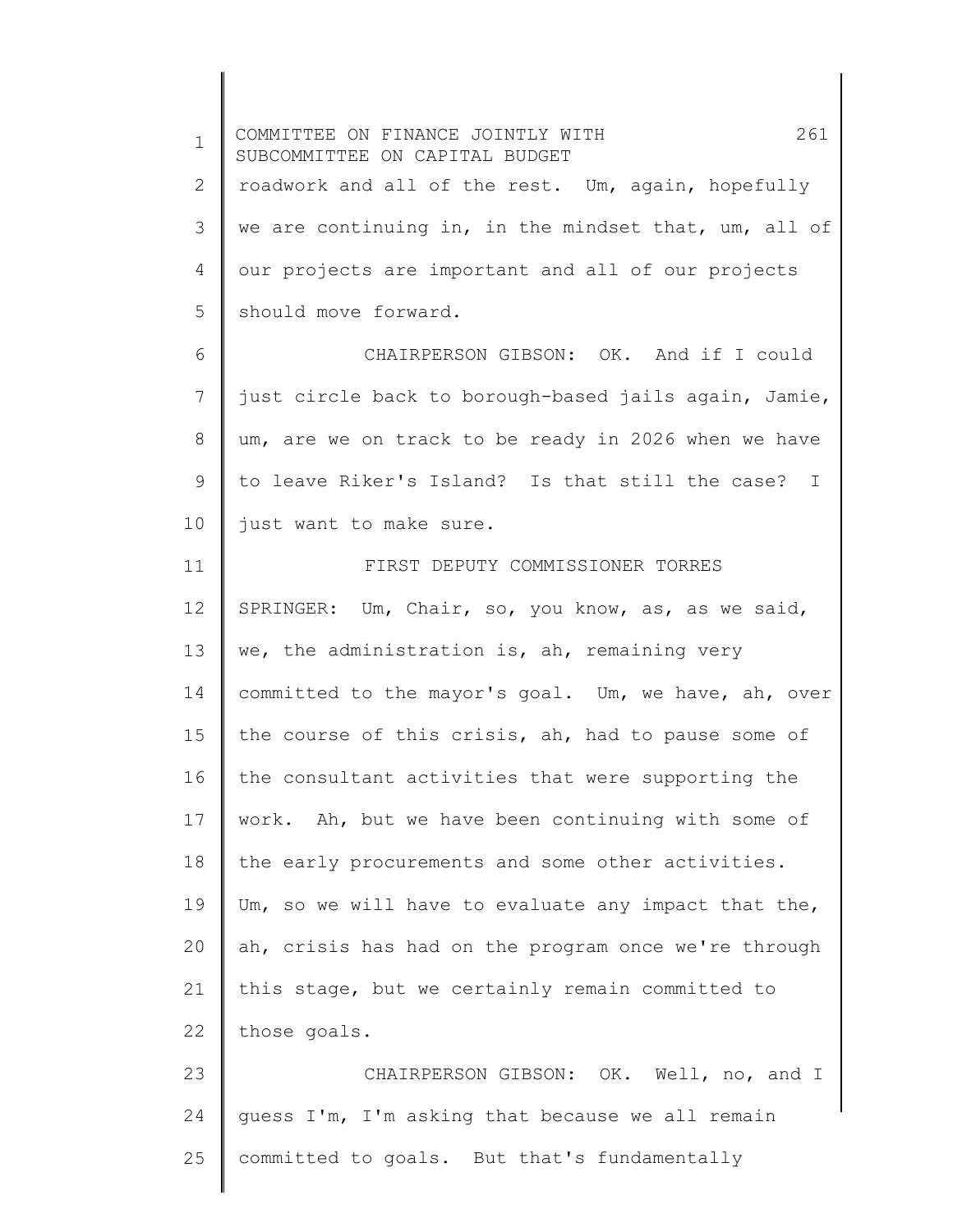1 2 3 4 5 6 7 8 9 10 11 12 13 14 15 16 17 18 19 20 21 22 23 24 25 COMMITTEE ON FINANCE JOINTLY WITH 262 SUBCOMMITTEE ON CAPITAL BUDGET different than actually implementing it, um, and OMB was up earlier and the first dep essentially said that because of the COVID there's going to be a serious delay in the start of design work due to the financial situation of our city and the ability to go forward because of social distancing and simply other things. Not a cancellation, but a delay. Again, we're committed, it's a priority, but I think, again, we have to be very mindful that we made a commitment and the City Council passed legislation to ensure that we would be able to remove all of the jails off of the island by 2026. Like that's a commitment we have got to keep, right? Even in COVID. I just want to make sure we're clear that we've got to keep that commitment. Make sense? FIRST DEPUTY COMMISSIONER TORRES SPRINGER: [inaudible] CHAIRPERSON GIBSON: OK. OK. Um, I don't have any other questions. I'll turn it back over to our chair. I know other colleagues may have questions. Thank you so much, everyone. CHAIRPERSON GIBSON: Thank you very much, ah, Chair Gibson. And just to reiterate the issue of, um, the closure of Riker's Island is something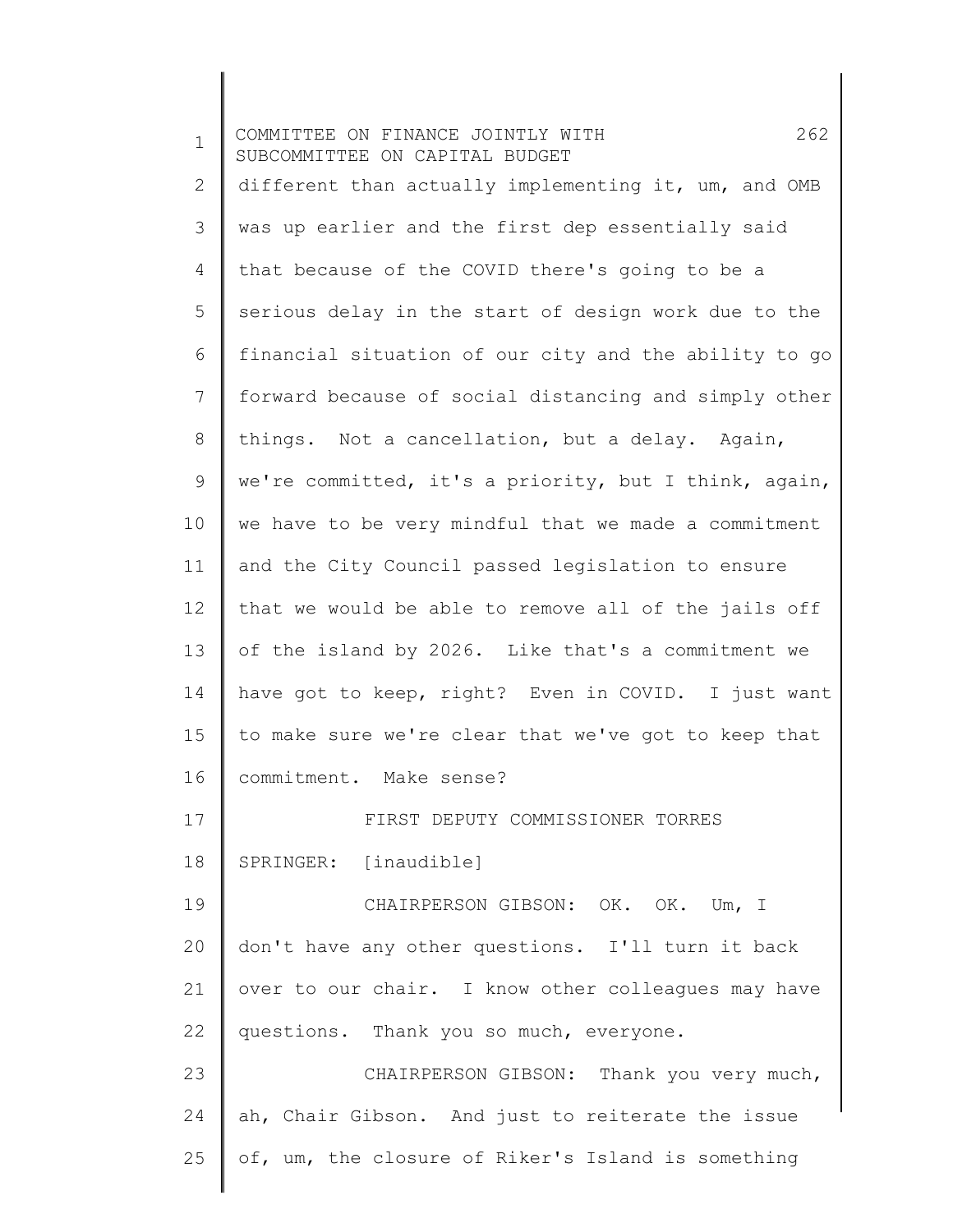| $\mathbf 1$  | 263<br>COMMITTEE ON FINANCE JOINTLY WITH<br>SUBCOMMITTEE ON CAPITAL BUDGET |
|--------------|----------------------------------------------------------------------------|
| $\mathbf{2}$ | that's really important to me. In my earlier                               |
| 3            | testimony today I said that I was one of the first                         |
| 4            | people to speak out on the torture that occurs on                          |
| 5            | Riker's Island and, ah, we really need to move                             |
| 6            | forward with that. So, ah, we're going to follow                           |
| 7            | that very, very closely and we want to see that                            |
| $8\,$        | closed by 2026, let me put it that way. That was our                       |
| 9            | commitment, so. Um, OK. I'm going to go to, um,                            |
| 10           | council member questions now. Um, and I'm gonna ask                        |
| 11           | Counsel, Stephanie, ah, Ortiz to call the council                          |
| 12           | members.                                                                   |
| 13           | COMMITTEE COUNSEL: Thank you. If any                                       |
| 14           | council member has questions for DDC please use the                        |
| 15           | Zoom raise hand function. You will be called in the                        |
| 16           | order in which you have raised your hand. Council                          |
| 17           | members, please keep your questions to five minutes,                       |
| 18           | including answers. Please wait for the Sergeant at                         |
| 19           | Arms to tell you when your time begins. The sergeant                       |
| 20           | will let you know when your time is up. We will now                        |
| 21           | hear from Council Member Koslowitz, followed by                            |
| 22           | Council Member Grodenchik.                                                 |
| 23           | SERGEANT AT ARMS: Council Member                                           |
| 24           | Koslowitz, your clock starts now.                                          |
| 25           |                                                                            |
|              |                                                                            |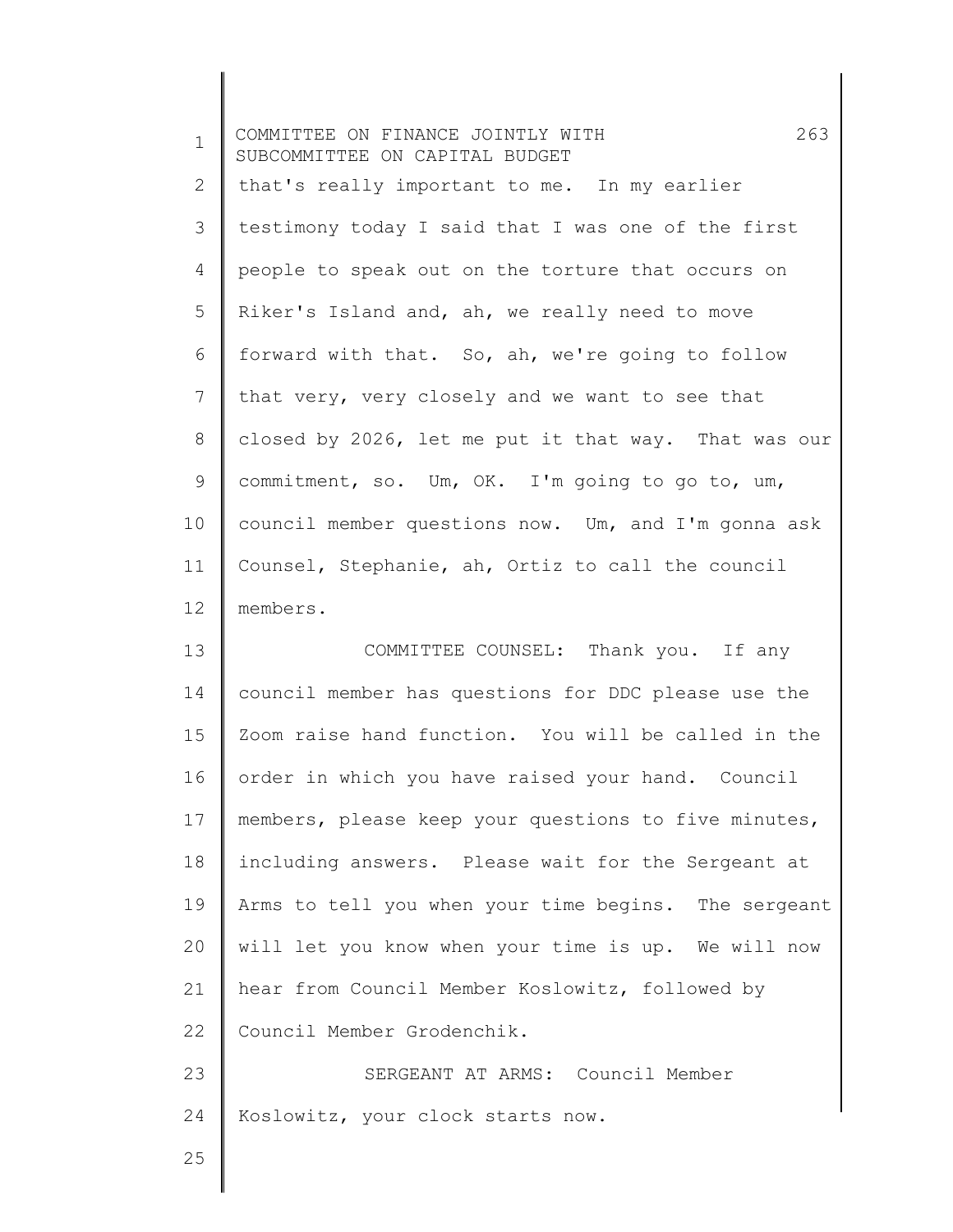| $\mathbf 1$  | 264<br>COMMITTEE ON FINANCE JOINTLY WITH<br>SUBCOMMITTEE ON CAPITAL BUDGET |
|--------------|----------------------------------------------------------------------------|
| $\mathbf{2}$ | COUNCIL MEMBER KOSLOWITZ: Thank you. I                                     |
| 3            | don't want to sound like a broken record, but I'm                          |
| 4            | gonna talk about the Rego Park library and talk about                      |
| 5            | the money that has been spent, the, ah, initial cost                       |
| 6            | of the library was 12 million dollars. In, ah, 2018,                       |
| 7            | ah, the mayor, Bill de Blasio, came to a town hall                         |
| 8            | meeting in Rego Park and put in another 13 million                         |
| 9            | dollars that [inaudible] the cost went up to 20                            |
| 10           | million. Three borough presidents put in money. I                          |
| 11           | put in money. Melinda Katz put in money. We kept                           |
| 12           | putting in money and we had 20 million dollars                             |
| 13           | because that was the cost. Then it became 33 million                       |
| 14           | dollars. And this was supposed to happen before, ah,                       |
| 15           | by 2021. I was gonna do the groundbreaking, the, um,                       |
| 16           | shovel in the ground. This is a project that I, I                          |
| 17           | can't believe what's happening. Two weeks ago I                            |
| 18           | heard that there was more money needed. Can anybody                        |
| 19           | explain that?                                                              |
| 20           | COMMISSIONER GRILLO: I think, ah, thank                                    |
| 21           | you, Council Member, for this and I understand your                        |
| 22           | frustration. I know, I, I've, we've talked about                           |
| 23           | this before. Um, first of all, um, this project,                           |
| 24           | this is, this is one of the things that we've                              |
| 25           | addressed in our blueprint because of, of issues like                      |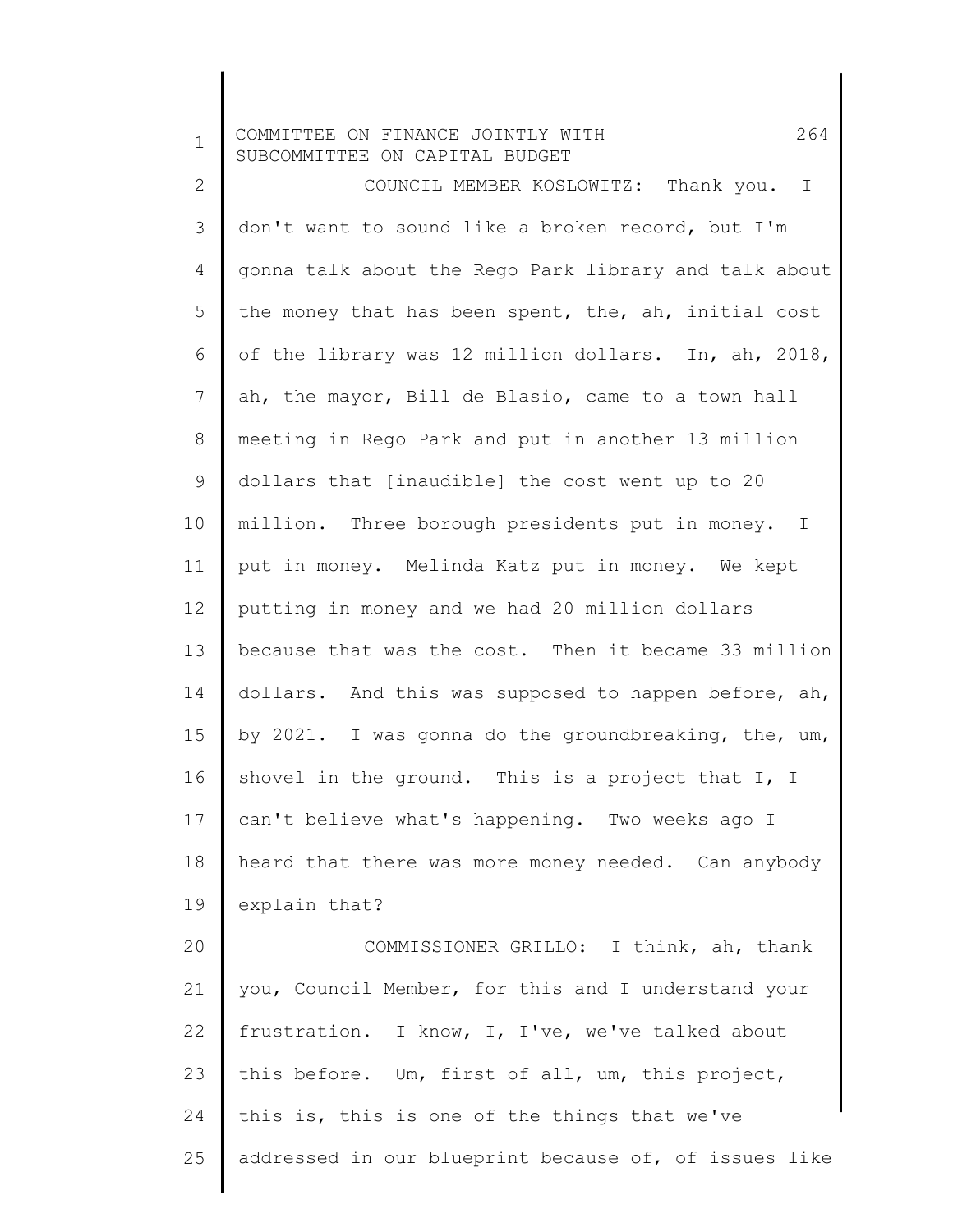1 2 3 4 5 6 7 8 9 10 11 12 13 14 15 16 17 18 19 20 21 22 23 24 25 COMMITTEE ON FINANCE JOINTLY WITH 265 SUBCOMMITTEE ON CAPITAL BUDGET this. What, what used to happen was that the, the agency or the entity, the sponsor, would have funding and a desire to build out a project. When it came time to the scope and the design of the project very little attention was paid to the amount of funding that was there, OK? Now we approach it differently. We design to the funding that we have. In this particular case there was, ah, designs produced that were well over what the funding was and they came back to you over and over again. I recognize that. Now, we've looked at that very recently and there is some, so far, some additional funding, not a lot of funding, and I, I know there's been numbers thrown around that are very, very high, but that's not the case. But right now what we are doing with that particular project is we are going through that design with a third party organization to look at to see where in fact we can cut down on the, some of the times that would cause this to be over budget. This is what happens when a project begins and not everybody's in agreement as to what it should be at the end. Now that's never gonna happen again. So, my point here is we understand your, your frustration. We are very, very close to what we need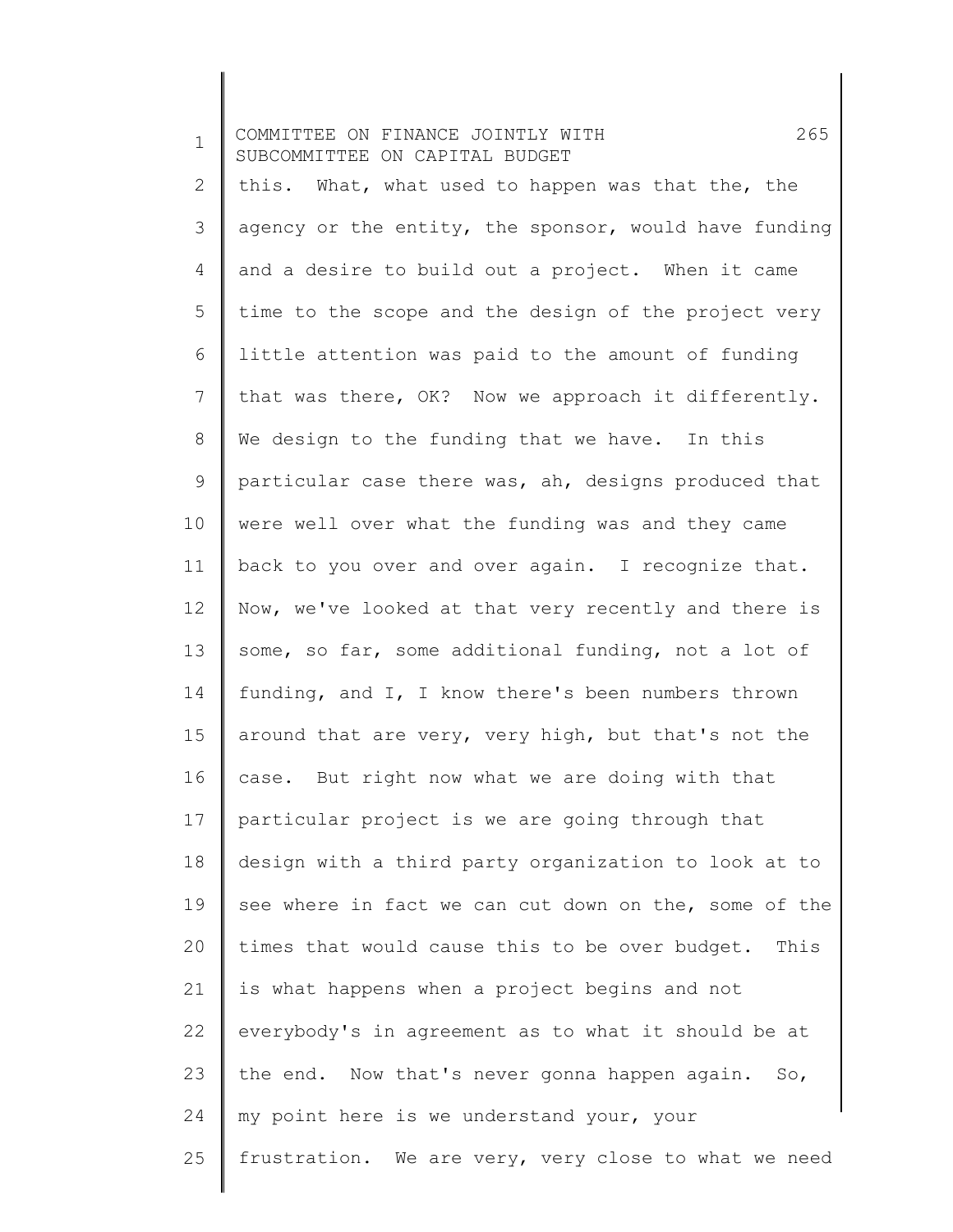| $\mathbf 1$   | 266<br>COMMITTEE ON FINANCE JOINTLY WITH<br>SUBCOMMITTEE ON CAPITAL BUDGET |
|---------------|----------------------------------------------------------------------------|
| 2             | to do with this project, but we have to take that                          |
| 3             | second and third look to make sure that we can get it                      |
| 4             | to fit within the budget that you currently have.                          |
| 5             | And that's what we're doing right now.                                     |
| 6             | COUNCIL MEMBER KOSLOWITZ: Well, that's a                                   |
| 7             | little better news that I'm hearing now other than                         |
| 8             | the 17 million dollars more [inaudible]                                    |
| $\mathcal{G}$ | COMMISSIONER GRILLO: I've heard that                                       |
| 10            | [inaudible] that's not the case. That is not the                           |
| 11            | case. So I hope that makes you feel better.                                |
| 12            | COUNCIL MEMBER KOSLOWITZ: Well, it does,                                   |
| 13            | it does make me feel better, but I really like this                        |
| 14            | project to begin. I think 17, 18 years a project                           |
| 15            | should be done. It should probably need more repairs                       |
| 16            | at this point.                                                             |
| 17            | COMMISSIONER GRILLO: [laughs] You're                                       |
| 18            | right. Thank you.                                                          |
| 19            | COUNCIL MEMBER KOSLOWITZ: So, thank you.                                   |
| 20            | CHAIRPERSON DROMM: Um, Counsel, ah,                                        |
| 21            | Stephanie Ortiz?                                                           |
| 22            | COMMITTEE COUNSEL: Um, yes, we'll now                                      |
| 23            | hear from Council Member Grodenchik, followed by                           |
| 24            | Council Member Rivera.                                                     |
| 25            |                                                                            |
|               |                                                                            |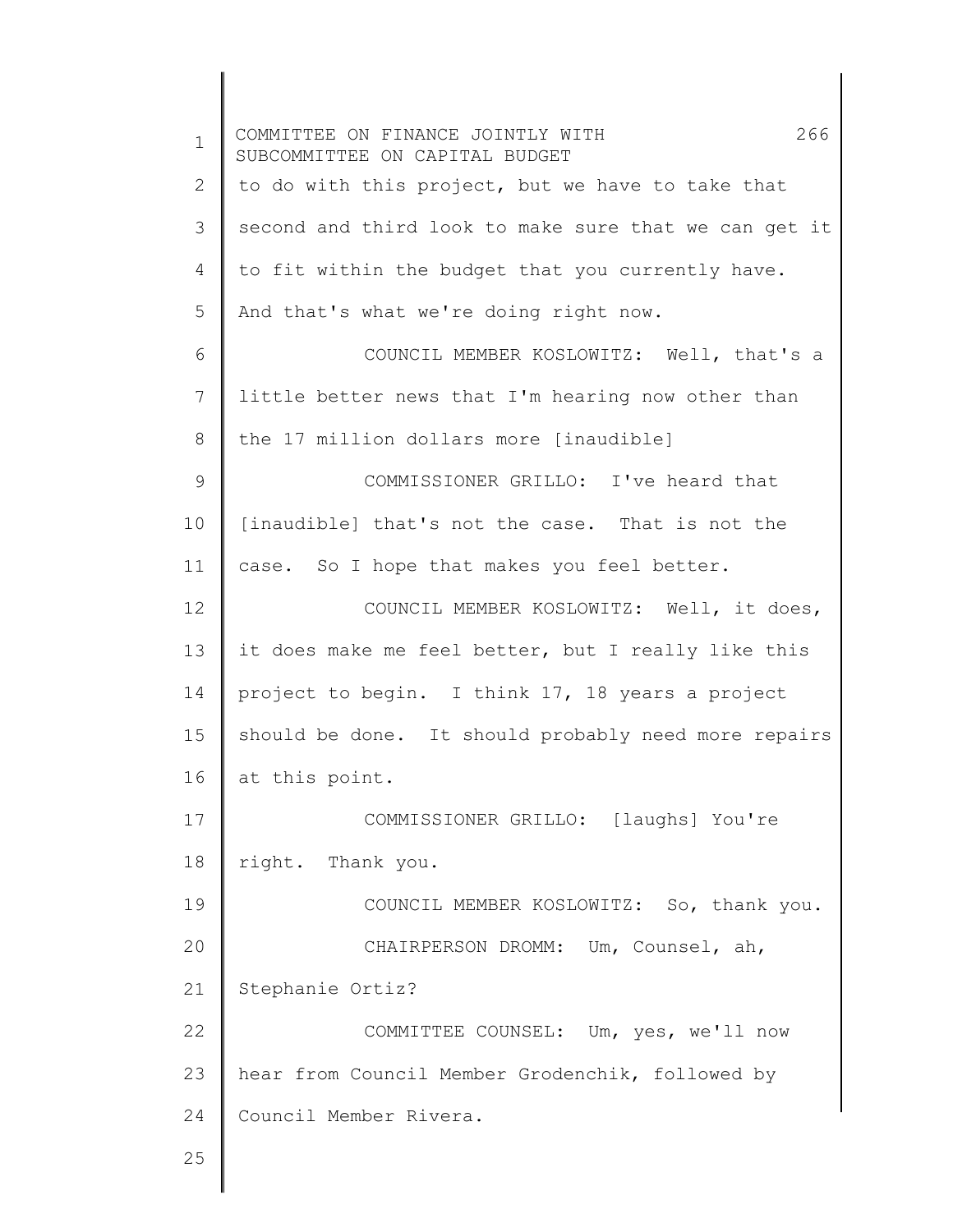| $\mathbf{1}$ | 267<br>COMMITTEE ON FINANCE JOINTLY WITH<br>SUBCOMMITTEE ON CAPITAL BUDGET |
|--------------|----------------------------------------------------------------------------|
| $\mathbf{2}$ | COUNCIL MEMBER GRODENCHIK: Ah, thank you                                   |
| 3            | very much.                                                                 |
| 4            | SERGEANT AT ARMS: Your time begins now.                                    |
| 5            | COUNCIL MEMBER GRODENCHIK: Thank you,                                      |
| 6            | Chairs. Ah, Commissioner it is always good to see                          |
| 7            | you. Um, I have sympathy for, ah, my dear friend,                          |
| 8            | Karen Koslowitz. Um, and I think all of us, ah, I                          |
| 9            | the council do. Um, you talked about, um, we've had                        |
| 10           | private conversations and, and today you sated a bit                       |
| 11           | about streamlining operations, and going forward, um,                      |
| 12           | what are the next steps and, and what kind of                              |
| 13           | cooperation are you gonna need from us, so, um, we                         |
| 14           | can finally put stories as we just heard in, in the                        |
| 15           | rearview mirror because it is frustrating. You know,                       |
| 16           | I'm dealing with some of those issues. Not on the                          |
| 17           | scale that, ah, Council Member Koslowitz is, but I                         |
| 18           | just wanted to know if you had, um, you know, your                         |
| 19           | wish list. If you had, ah, three wishes in terms of                        |
| 20           | streamlining operations, what would they be?                               |
| 21           | COMMISSIONER GRILLO: Well, I think, ah,                                    |
| 22           | thank you, Council Member, that's a great question                         |
| 23           | and I think that gives us a lot to, to think about.                        |
| 24           | I know from the perspective of DDC some of things                          |
| 25           | that needed to be dealt with, and one of them had to                       |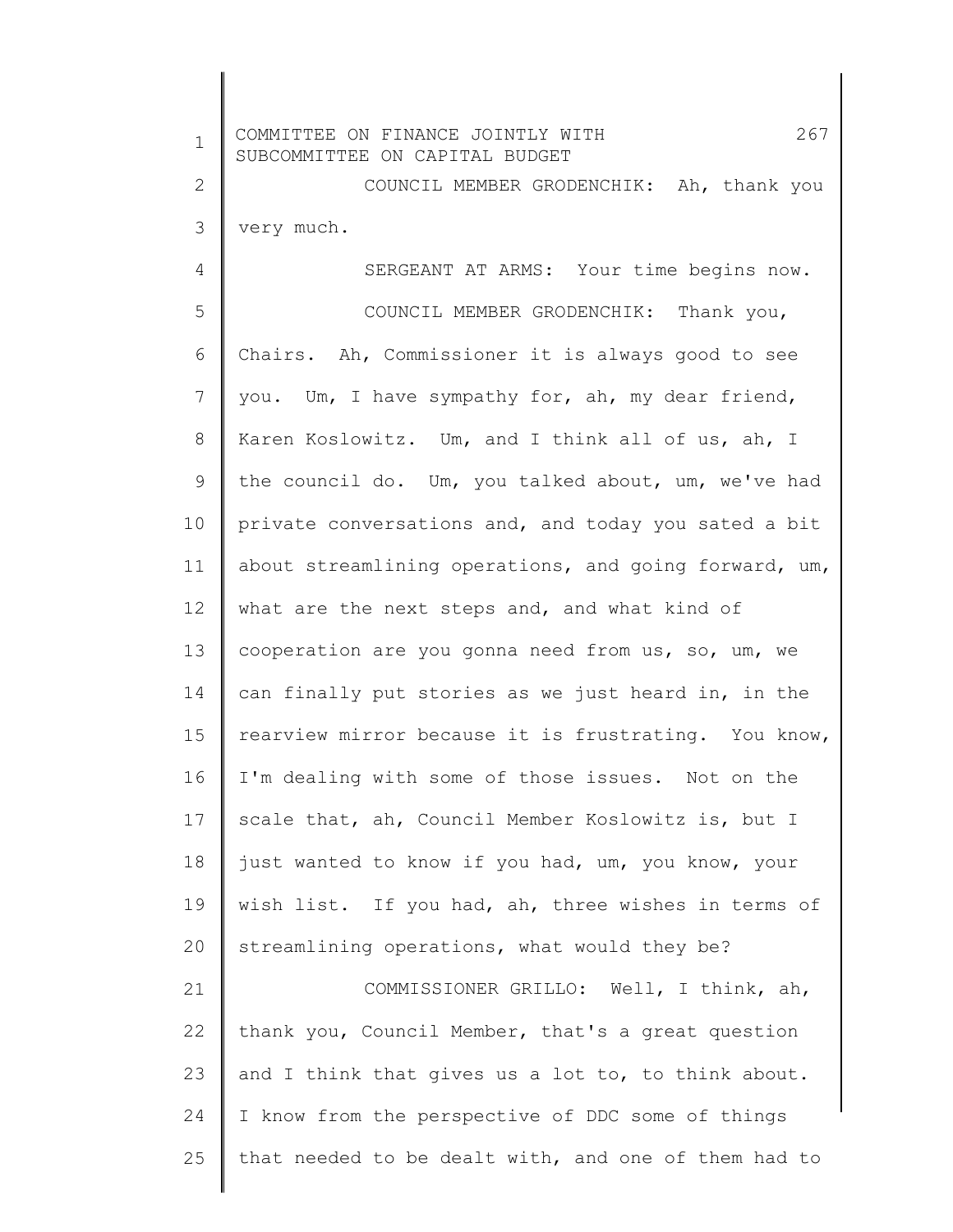1 2 3 4 5 6 7 8 9 10 11 12 13 14 15 16 17 18 19 20 21 22 23 24 25 COMMITTEE ON FINANCE JOINTLY WITH 268 SUBCOMMITTEE ON CAPITAL BUDGET do with exactly I told Council Member Koslowitz. And that is everybody needs to agree and everything needs to be fully funded before a project starts, even starts construction, because exactly what happened to the Rego Park library was happening through the life of DDC. A sponsor agency requests the project with a certain amount of money. Everyone sat down and, and designed it way above what the funding was. Now we've all, every one of our sponsor agencies has agreed that we need to come to a, a decision before we start a project. Otherwise, we're gonna be in this boat over and over again. Now, are there other ways? I think as, as the mayor has said over and over again, ah, that, ah, there are. As a matter of fact, he formed a number of committees today to look at all of the processes that the city, ah, has, including a, a potential charter revision commission as well, to look at ways that we can do this across the board. So I'm not, I'm not gonna be very specific, but I'm hoping that somebody will hear my voice as time goes by. COUNCIL MEMBER GRODENCHIK: I've always heard your voice and I like your voice. COMMISSIONER GRILLO: [laughs]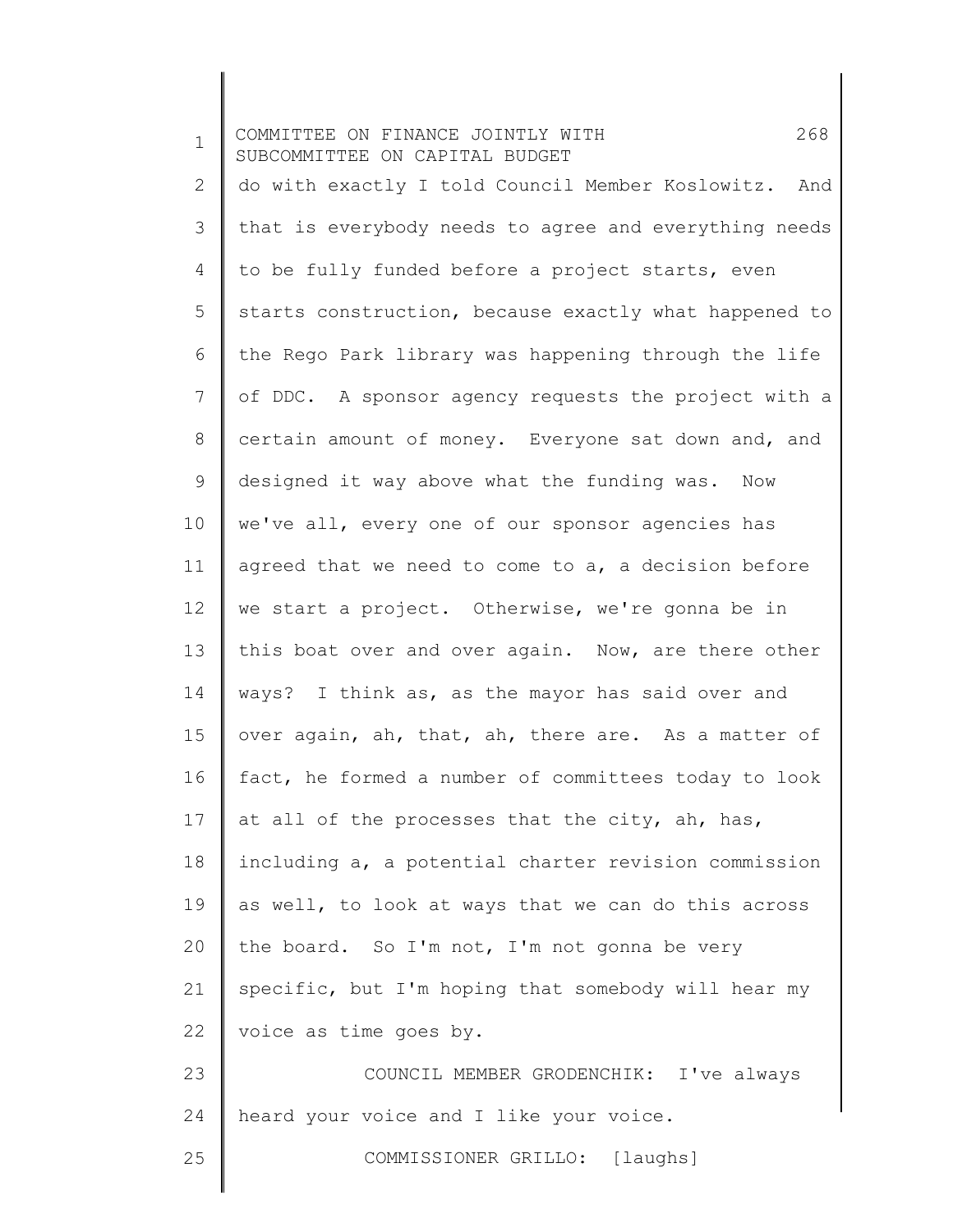| $\mathbf 1$  | 269<br>COMMITTEE ON FINANCE JOINTLY WITH<br>SUBCOMMITTEE ON CAPITAL BUDGET |
|--------------|----------------------------------------------------------------------------|
| $\mathbf{2}$ | COUNCIL MEMBER GRODENCHIK: Um, I, I, and                                   |
| 3            | I thank you for your work that you're doing in my                          |
| 4            | district, especially, um, the School Construction                          |
| 5            | Authority, which I know, ah, is your other hat. Um,                        |
| 6            | I just want to put in your mind that there, there,                         |
| 7            | and I won't ask you to comment, but there are, um, a                       |
| 8            | lot of hoops that these projects have to, to jump                          |
| 9            | through, from the agency, um, to MOCS, to OMB, to the                      |
| 10           | law department, ah, and, and then finally the                              |
| 11           | comptroller, if we get lucky, ah, not to mention DDC,                      |
| 12           | and I forgot, oh my God, the design commissioner.                          |
| 13           | How could I forgot those                                                   |
| 14           | COMMISSIONER GRILLO: [laughs]                                              |
| 15           | COUNCIL MEMBER GRODENCHIK: Ah, my, my                                      |
| 16           | friends at the Design Commission. Um, and I know                           |
| 17           | things have improved, but it is very, very, one of                         |
| 18           | the biggest complaints, and I'm gonna see a lot of                         |
| 19           | nodding heads here, ah, it is, um, is from our                             |
| 20           | constituents. When is it gonna get built? You know,                        |
| 21           | um, Karen Koslowitz could have sent somebody to                            |
| 22           | college already by the time, had the baby, sent that                       |
| 23           | baby all the way through college, um, and maybe even                       |
| 24           | grad school before this library will get redone.                           |
| 25           | But, um, I just want to put that in your mind and,                         |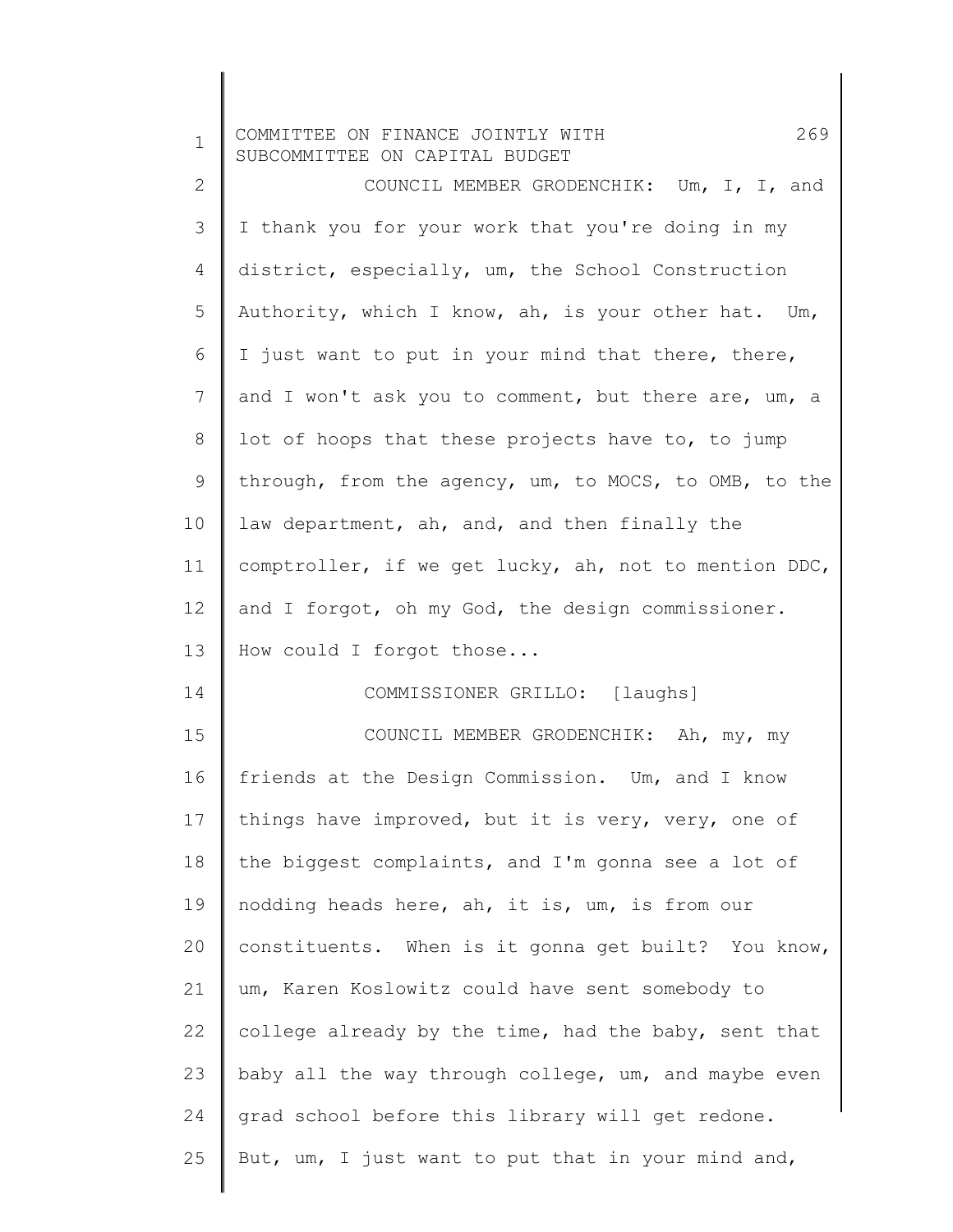| $\mathbf 1$     | 270<br>COMMITTEE ON FINANCE JOINTLY WITH<br>SUBCOMMITTEE ON CAPITAL BUDGET |
|-----------------|----------------------------------------------------------------------------|
| 2               | and can we eliminate the law department? Can we                            |
| 3               | eliminate, you know, um, why do we have a MOCS if OMB                      |
| 4               | is looking at all those kind of things that we as the                      |
| 5               | city need to be looking at to, um, get our work, get                       |
| 6               | our, ah, the people that are paying our taxes and our                      |
| $7\phantom{.0}$ | salaries, um, a fairer share and also, um, it would                        |
| 8               | be good for the construction companies. They would                         |
| 9               | have more work. It would be good for the people that                       |
| 10              | are doing the work all around if we can cut down the                       |
| 11              | bureaucracy, um, that's, that would be wonderful.                          |
| 12              | Anyway, stay safe, everybody. Ah, I look forward to                        |
| 13              | seeing you soon, um, under better circumstance.<br>I                       |
| 14              | yield the balance of my time. Thank you, Chair                             |
| 15              | Dromm, and thank you, Chair Gibson, um, for leading                        |
| 16              | us today.                                                                  |
| 17              | CHAIRPERSON DROMM: Thank you very much.                                    |
| 18              | And before we go on I want to apologize to our                             |
| 19              | committee counsel. Ah, her name is Stephanie Ruiz,                         |
| 20              | not Ortiz. Stephanie Ortiz was in my fourth grade                          |
| 21              | class, it's a long time ago. My apologies to you,                          |
| 22              | Stephanie Ruiz. Please call the next Council Member.                       |
| 23              | COMMITTEE COUNSEL: Thank you, Chair                                        |
| 24              | Dromm. We will now hear from Council Member Rivera,                        |
| 25              | followed by Council Member Ampry-Samuel.                                   |
|                 |                                                                            |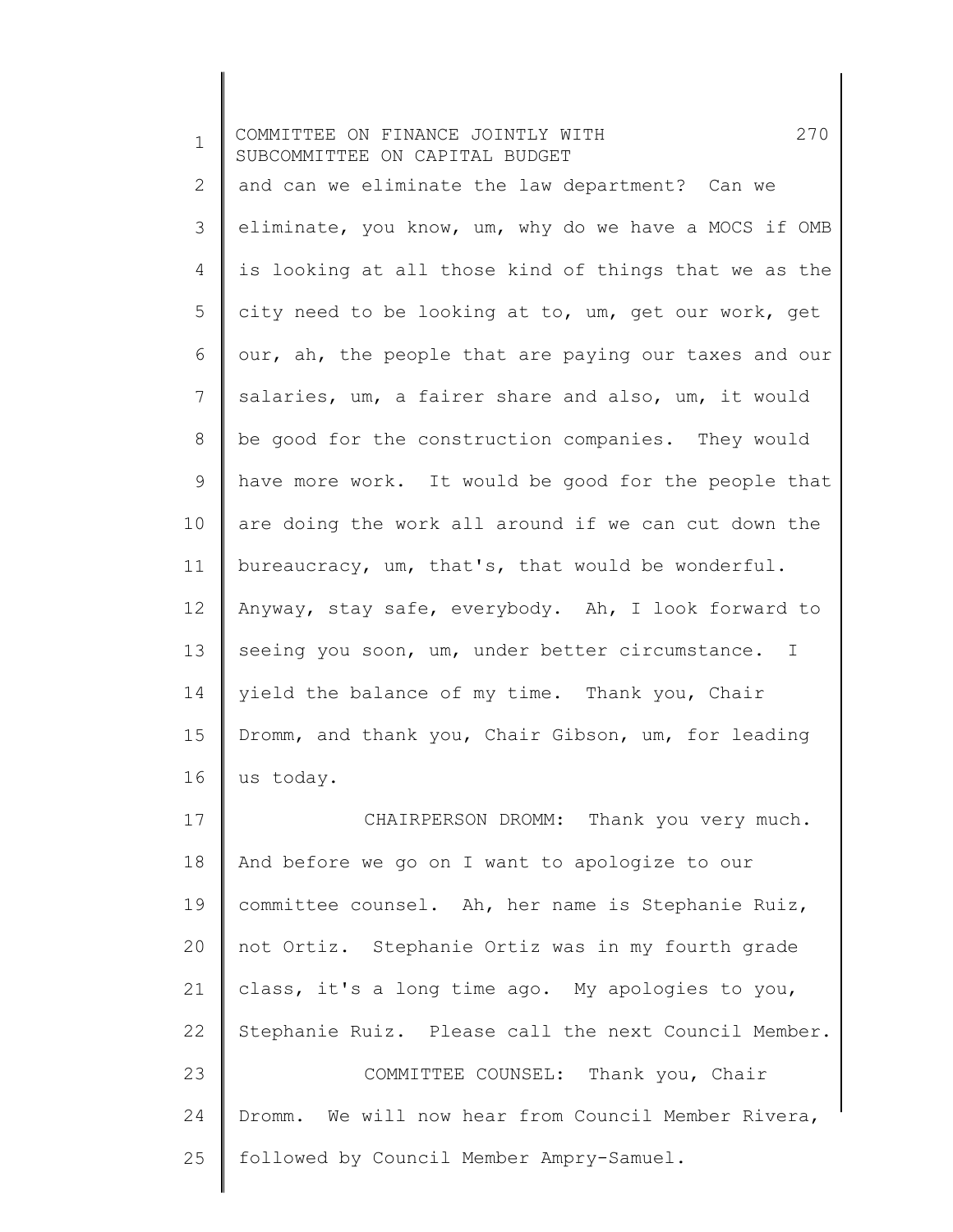| $\mathbf 1$  | 271<br>COMMITTEE ON FINANCE JOINTLY WITH<br>SUBCOMMITTEE ON CAPITAL BUDGET |
|--------------|----------------------------------------------------------------------------|
| $\mathbf{2}$ | SERGEANT AT ARMS: Time starts.                                             |
| 3            | COUNCIL MEMBER RIVERA: Hi everyone,                                        |
| 4            | thank you so much for being here. Ah, you know, it                         |
| 5            | was, ah, exciting to hear about the East Side Coastal                      |
| 6            | Resiliency Project. So I just want to ask about the                        |
| 7            | timeline and the impact on the park and ability to                         |
| 8            | social distance during construction, considering that                      |
| 9            | we certainly do have a couple months ahead of us of,                       |
| 10           | of this shelter in place type of lifestyle.                                |
| 11           | COMMISSIONER GRILLO: Sure. Thank you,                                      |
| 12           | Council Member, it's very good to see you as well.                         |
| 13           | Um, yeah, I, I think we pretty much based, ah, going                       |
| 14           | along on our schedule that we had planned. Ah, we                          |
| 15           | are looking for a shovel in the ground in the fall.                        |
| 16           | So I think that you will have the ability to use the,                      |
| 17           | the East Side, ah, area during the summer when the                         |
| 18           | issues of social distancing will still be part of our                      |
| 19           | lives. And so hopefully, ah, we will not disturb                           |
| 20           | that in any way. But in the fall we hope to begin                          |
| 21           | and, as you know, we've worked very, very hard to                          |
| 22           | make sure that, ah, large portions of the park remain                      |
| 23           | open throughout the life of the project.                                   |
| 24           | COUNCIL MEMBER RIVERA: So ultimately the                                   |
| 25           | groundbreaking that was scheduled for, I guess around                      |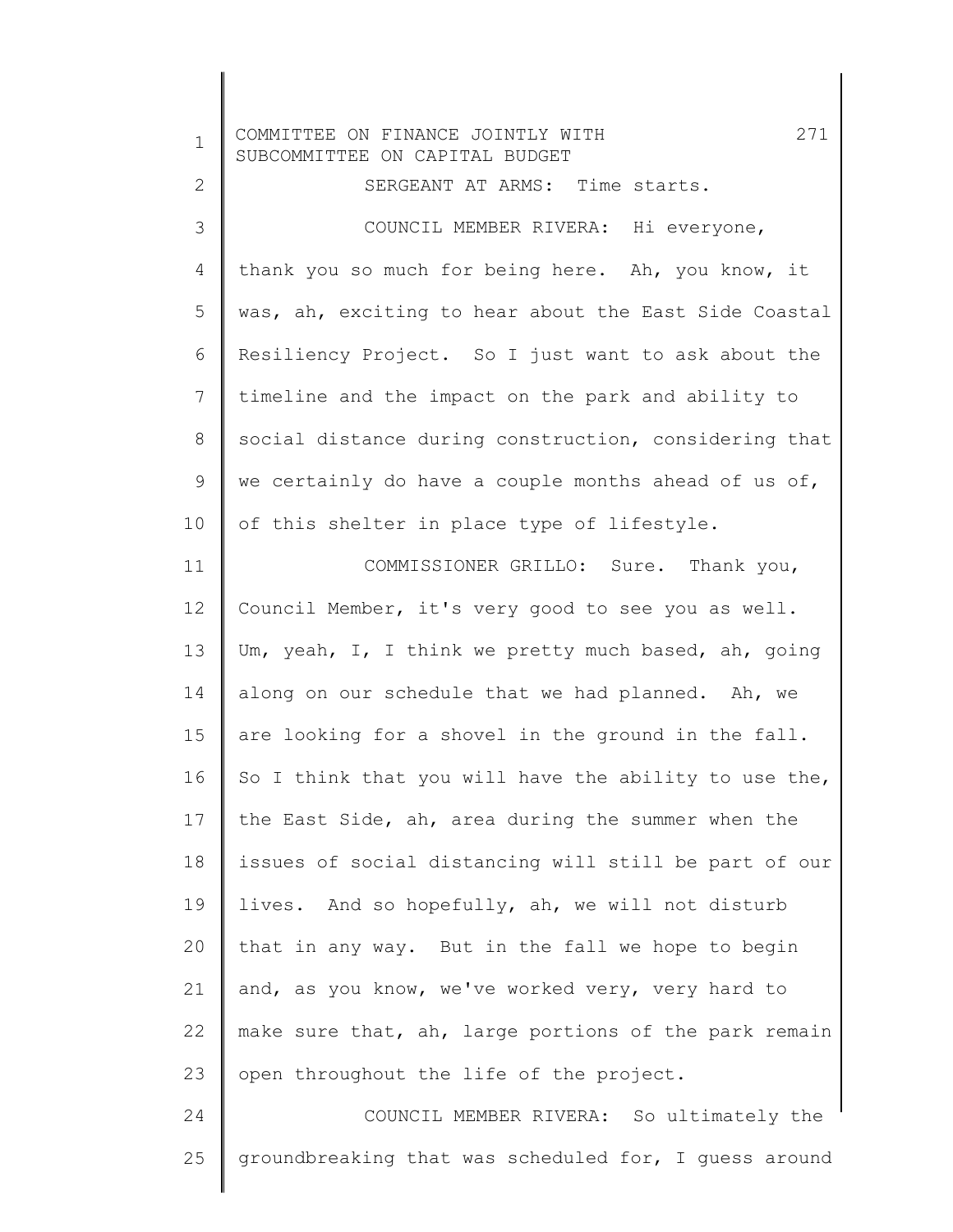| $\mathbf 1$     | 272<br>COMMITTEE ON FINANCE JOINTLY WITH<br>SUBCOMMITTEE ON CAPITAL BUDGET |
|-----------------|----------------------------------------------------------------------------|
| $\mathbf{2}$    | this time, will be pushed to the fall and everything                       |
| 3               | stays in place, including the phasing. So does it                          |
| 4               | also extend the overall timeline? I guess the,                             |
| 5               | April, May, June, July, ah, the six months or so, or                       |
| 6               | do you, or do you predict that these delays might                          |
| $7\phantom{.0}$ | extend the timeline even further, and will that lead                       |
| $\,8\,$         | to, um, an increase in terms of request for capital                        |
| $\mathsf 9$     | money?                                                                     |
| 10              | COMMISSIONER GRILLO: That's a very good                                    |
| 11              | question, but I'm, I'm actually moving forward under                       |
| 12              | the assumption that we're still going to maintain our                      |
| 13              | timeline. We will make changes, obviously, in how we                       |
| 14              | move forward, ah, and perhaps do several of the                            |
| 15              | pieces of this at the same time or in a different                          |
| 16              | order. But, ah, our goal is to maintain that                               |
| 17              | timeline.                                                                  |
| 18              | COUNCIL MEMBER RIVERA: OK. Um, and I                                       |
| 19              | quess my final question is on the green way. I know                        |
| 20              | there were 3 million dollars in savings, ah, that                          |
| 21              | were projected, ah, in terms of through fiscal year                        |
| 22              | 2021. This is associated with some of our bike lane                        |
| 23              | infrastructure. Is there any impact on the capital                         |
| 24              | side for, for some of the bike lanes and some of the                       |
| 25              |                                                                            |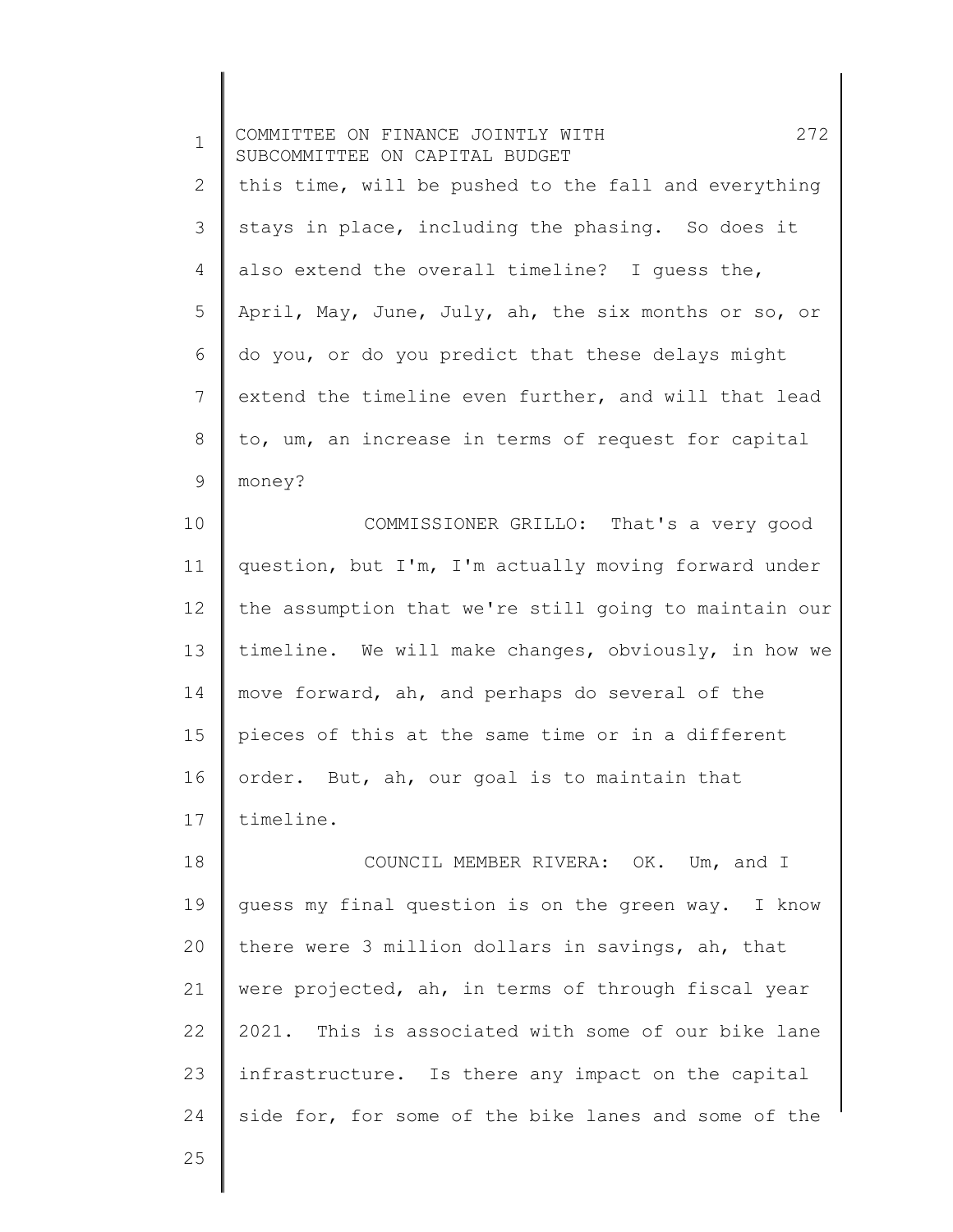1 2 3 4 5 6 7 8 9 10 11 12 13 14 15 16 17 18 19 20 21 22 23 24 25 COMMITTEE ON FINANCE JOINTLY WITH 273 SUBCOMMITTEE ON CAPITAL BUDGET areas that we were planning, especially the ones that, ah, we've seen, ah, crashes, specifically? COMMISSIONER GRILLO: Um, I, I really can't answer that. Ah, Jamie, do you have any information in that area? FIRST DEPUTY COMMISSIONER TORRES SPRINGER: Nope, yeah, just, just had to get unmuted. Ah, I, I think those are DOT projects, ah, you're referring to, Council Member. They're, they're not capital projects being done by DDC. COUNCIL MEMBER RIVERA: I thought so, too, but I just wanted to be sure whether there was any investment with you all or is it just strictly DOT? COMMISSIONER GRILLO: DOT. FIRST DEPUTY COMMISSIONER TORRES SPRINGER: DOT. COUNCIL MEMBER RIVERA: [inaudible] other clarifying question, very quick. Um, do you have any involvement with any Health and Hospitals, um, infrastructure projects? Any capital projects? COMMISSIONER GRILLO: Ah, actually, I, I don't know if you were available for the beginning, but we talked about, um, two of the, um, pop-up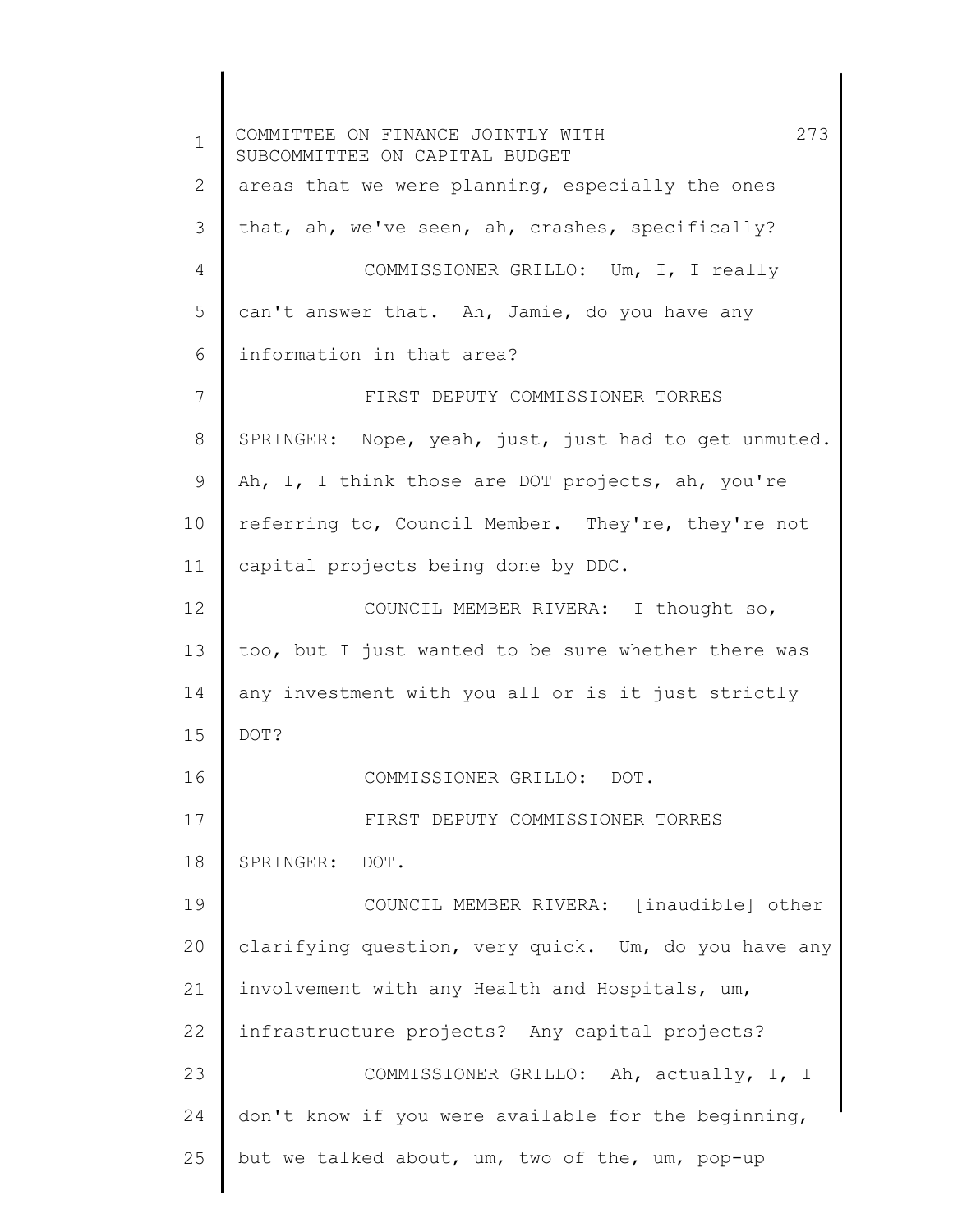1 2 3 4 5 6 7 8 9 10 11 12 13 14 15 16 17 18 19 20 21 22 23 24 25 COMMITTEE ON FINANCE JOINTLY WITH 274 SUBCOMMITTEE ON CAPITAL BUDGET hospitals that we stood up over the last couple of weeks. Yes, we, we helped them in that area, yeah. COUNCIL MEMBER RIVERA: [inaudible] COMMISSIONER GRILLO: And we are doing some work at Bellevue Hospital, ah, at the shelter there to improve that building as well. COUNCIL MEMBER RIVERA: That's, that is, I'm so glad you mentioned that 'cause that is long overdue. So no involvement with the Ida G. Israel Clinic, right, in Coney Island? COMMISSIONER GRILLO: None at all, none. COUNCIL MEMBER RIVERA: All right. Well, thank you so much for the time, Mr. Chair, and good to see everyone. COMMISSIONER GRILLO: Good to see you. CHAIRPERSON DROMM: OK, next council member. COMMITTEE COUNSEL: We will now hear from Council Member Ampry-Samuel, followed by Council Member Adams. SERGEANT AT ARMS: Time starts. COUNCIL MEMBER AMPRY-SAMUEL: Good afternoon, everyone, and thank you Chair Dromm and your Cochair Gibson. It's just a real quick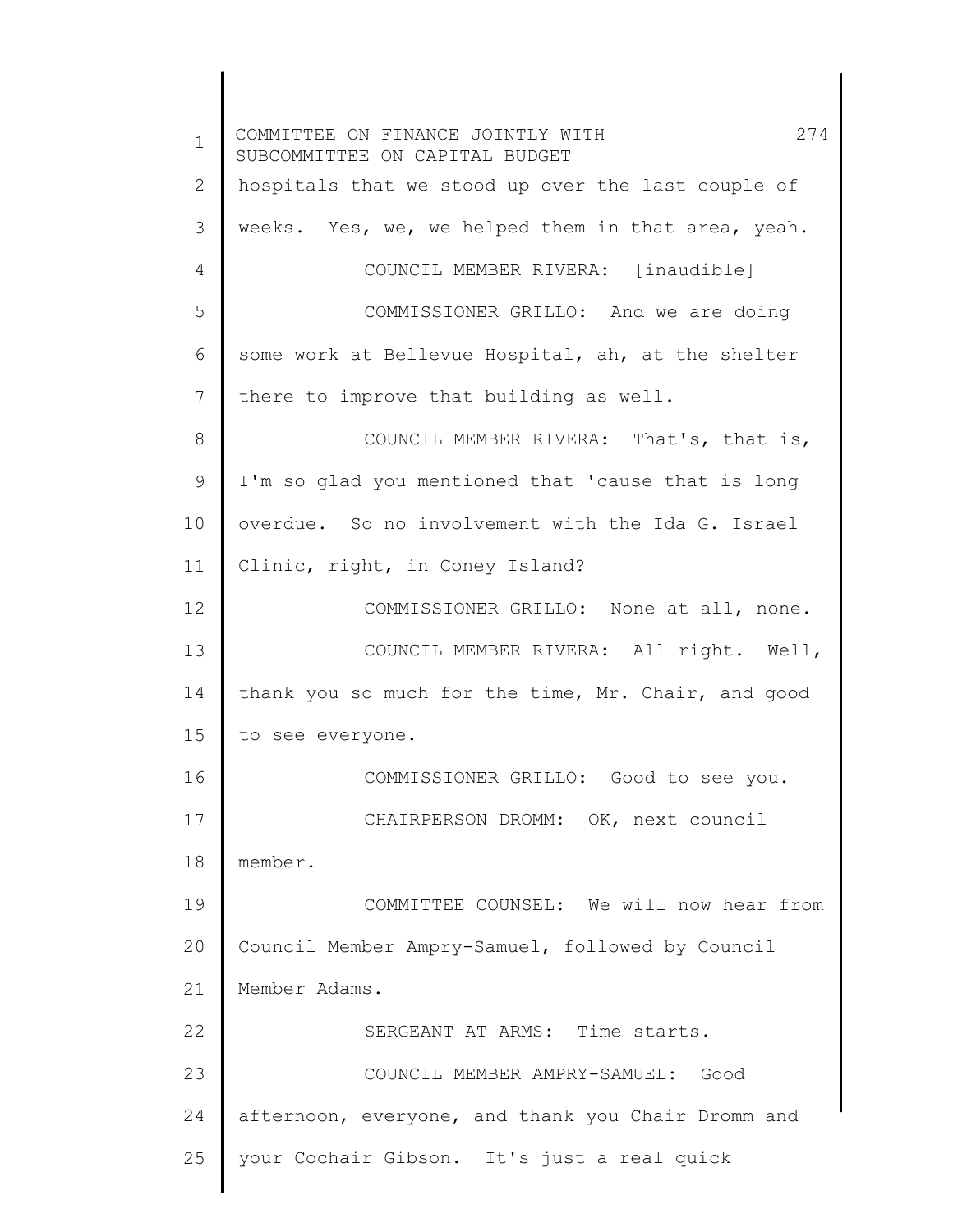| $\mathbf 1$ | 275<br>COMMITTEE ON FINANCE JOINTLY WITH<br>SUBCOMMITTEE ON CAPITAL BUDGET |
|-------------|----------------------------------------------------------------------------|
| 2           | question, Commissioner. Um, out of the 2.4 billion                         |
| 3           | dollar planned commitments for FY21, 78 million is                         |
| 4           | listed for cultural projects. Can you explain what                         |
| 5           | those types of cultural projects are moving forward                        |
| 6           | and why, and the reason why I ask that question is                         |
| 7           | because I'm really interested in, um, the types of                         |
| 8           | projects, because there's a particular art project                         |
| $\mathsf 9$ | that is located in one of my NYCHA campuses in                             |
| 10          | Kingsborough Houses and it's a project from the 1930s                      |
| 11          | called The Frieze Jericho Wall, and the wall is                            |
| 12          | located outside and is crumbling, and it was already                       |
| 13          | prioritized by the administration because it's                             |
| 14          | crumbling, and so I just wanted to get a little                            |
| 15          | clarity on why this project does not meet the                              |
| 16          | guidelines for work right now. Um, I asked that                            |
| 17          | question ahead of the hearing and I was told that,                         |
| 18          | um, the project was not listed because it didn't meet                      |
| 19          | the criteria, and so I just wanted to get a sense of                       |
| 20          | why not, especially since this particular project is,                      |
| 21          | um, literally crumbling and it was already a urgent                        |
| 22          | matter.                                                                    |
| 23          | COMMISSIONER GRILLO: Sure. Well, thank                                     |
| 24          | you very much for the opportunity. Ah, as for your                         |
| 25          | first part of the question, ah, cultural projects                          |

 $\parallel$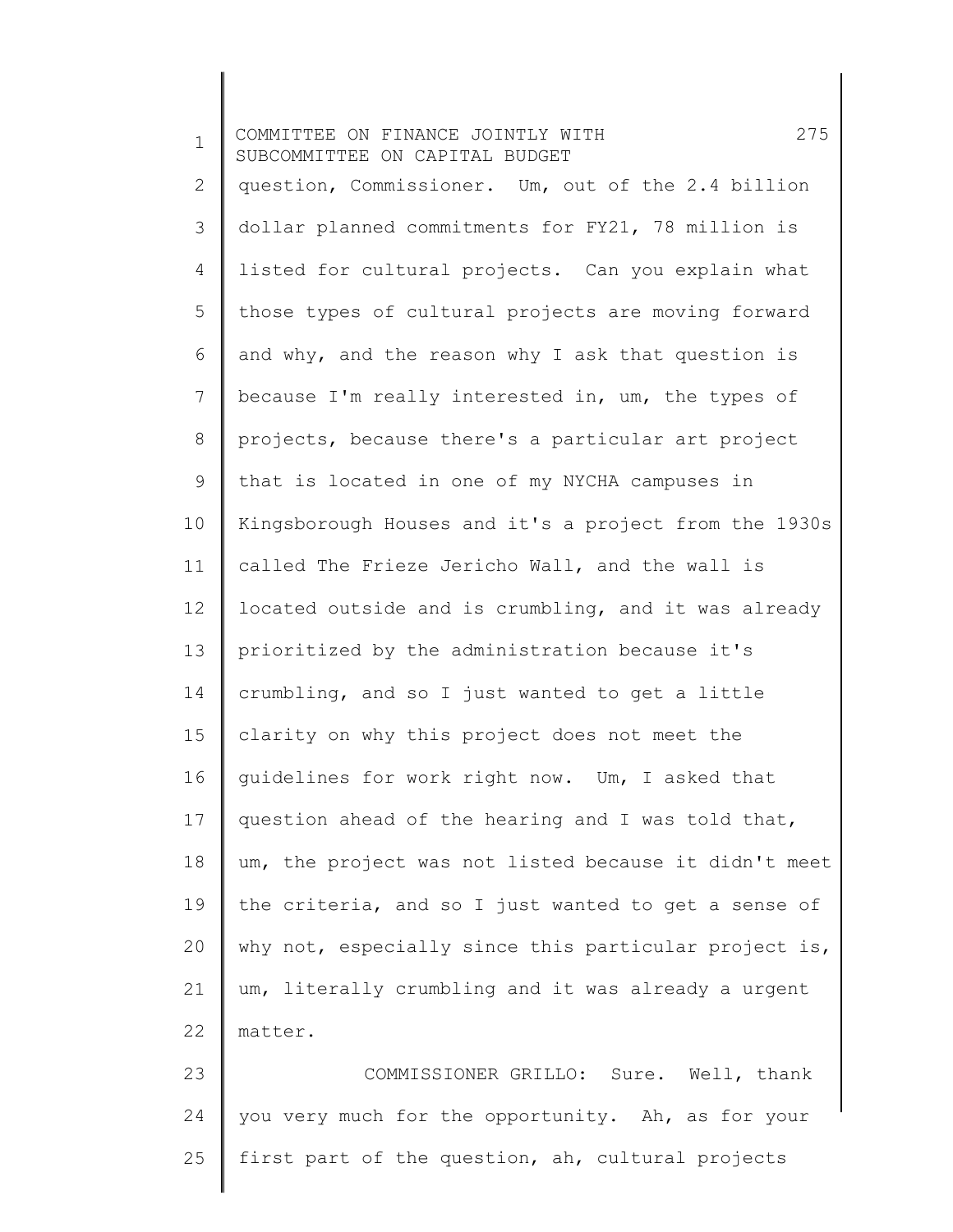| $\mathbf{1}$ | 276<br>COMMITTEE ON FINANCE JOINTLY WITH<br>SUBCOMMITTEE ON CAPITAL BUDGET |
|--------------|----------------------------------------------------------------------------|
| 2            | will include, for example, libraries, museums, um,                         |
| 3            | you know, we may get called to do, um, a project                           |
| 4            | within a, an existing museum, for example, a boiler                        |
| 5            | or heating system, or things like that. Ah, but they                       |
| 6            | are funded projects. Now, for your NYCHA project, we                       |
| 7            | do very limited NYCHA work. We have done some                              |
| 8            | community centers within NYCHA. But NYCHA really is,                       |
| 9            | is responsible for that type of work.                                      |
| 10           | COUNCIL MEMBER AMPRY-SAMUEL: This                                          |
| 11           | particular project is a DDC project.                                       |
| 12           | COMMISSIONER GRILLO: It is?                                                |
| 13           | COUNCIL MEMBER AMPRY-SAMUEL: Oh, yeah,                                     |
| 14           | yeah, yeah, yeah.                                                          |
| 15           | COMMISSIONER GRILLO: I'm not aware of                                      |
| 16           | it. I have to apologize. I have to look at that and                        |
| 17           | fiqure that one out and get back to you.                                   |
| 18           | COUNCIL MEMBER AMPRY-SAMUEL: OK, all                                       |
| 19           | right, thank you.                                                          |
| 20           | COMMISSIONER GRILLO: Sure.                                                 |
| 21           | CHAIRPERSON GIBSON: OK, thank you. Next                                    |
| 22           | Council Member?                                                            |
| 23           | COMMITTEE COUNSEL: We'll now hear from                                     |
| 24           | Council Member Adams.                                                      |
| 25           |                                                                            |
|              |                                                                            |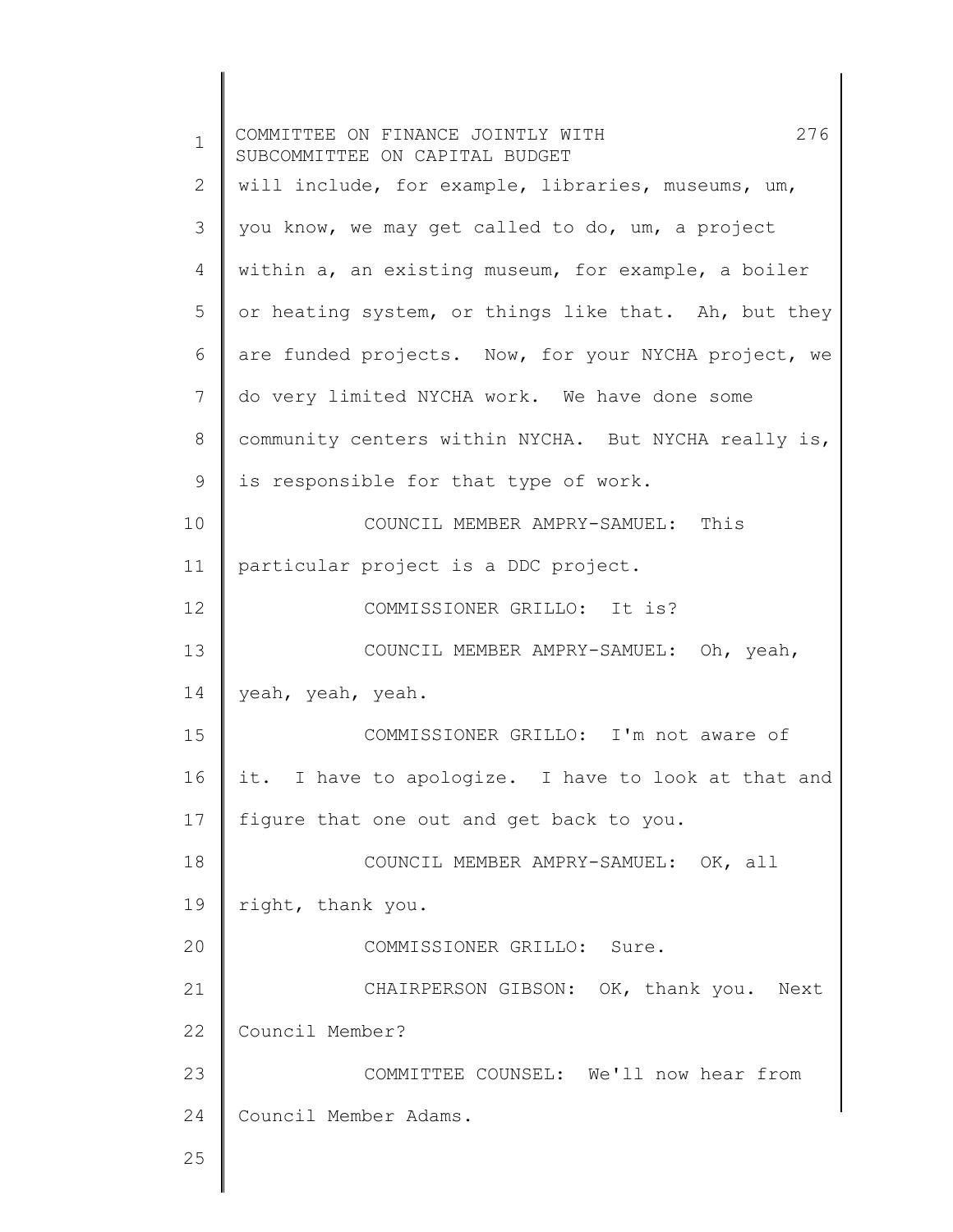| $\mathbf 1$  | 277<br>COMMITTEE ON FINANCE JOINTLY WITH<br>SUBCOMMITTEE ON CAPITAL BUDGET |
|--------------|----------------------------------------------------------------------------|
| $\mathbf{2}$ | COUNCIL MEMBER ADAMS: One of my favorite                                   |
| 3            | commissioners of all time.                                                 |
| 4            | COMMISSIONER GRILLO: [laughs] How are                                      |
| 5            | you?                                                                       |
| 6            | COUNCIL MEMBER ADAMS: Good to see you.                                     |
| 7            | OK, I'm well, I'm well. Um, I, I would love to                             |
| 8            | revisit, um, ah, my, ah, my Queens delegation chair's                      |
| 9            | issue on the library, because it's actually been an                        |
| 10           | issue since I was a trustee, um, of the Queens, of                         |
| 11           | the Queens Public Library, and I see Karen laughing.                       |
| $12 \,$      | It's been around a long time. But you know that. I                         |
| 13           | digress. I just have a really quick question and I                         |
| 14           | hope I know the answer. Um, what impact, if any, has                       |
| 15           | the pandemic had on the Southeast Queens Flooding                          |
| 16           | Project, um, and will this project continue to, ah,                        |
| 17           | go forward as scheduled? Has the timeline changed,                         |
| 18           | ah, at all? I, I'm pretty sure the answer is no. I                         |
| 19           | see you nodding your head. But just reassure me.                           |
| 20           | COMMISSIONER GRILLO: Yeah, I, I think                                      |
| 21           | in, in my opening remarks I mentioned that we are,                         |
| 22           | we're doing, ah, the Rockaway Project, we're doing                         |
| 23           | the, um, Southeast Queens Project. Those are                               |
| 24           | critical projects, those are essential projects, and                       |
| 25           | they are moving forward.                                                   |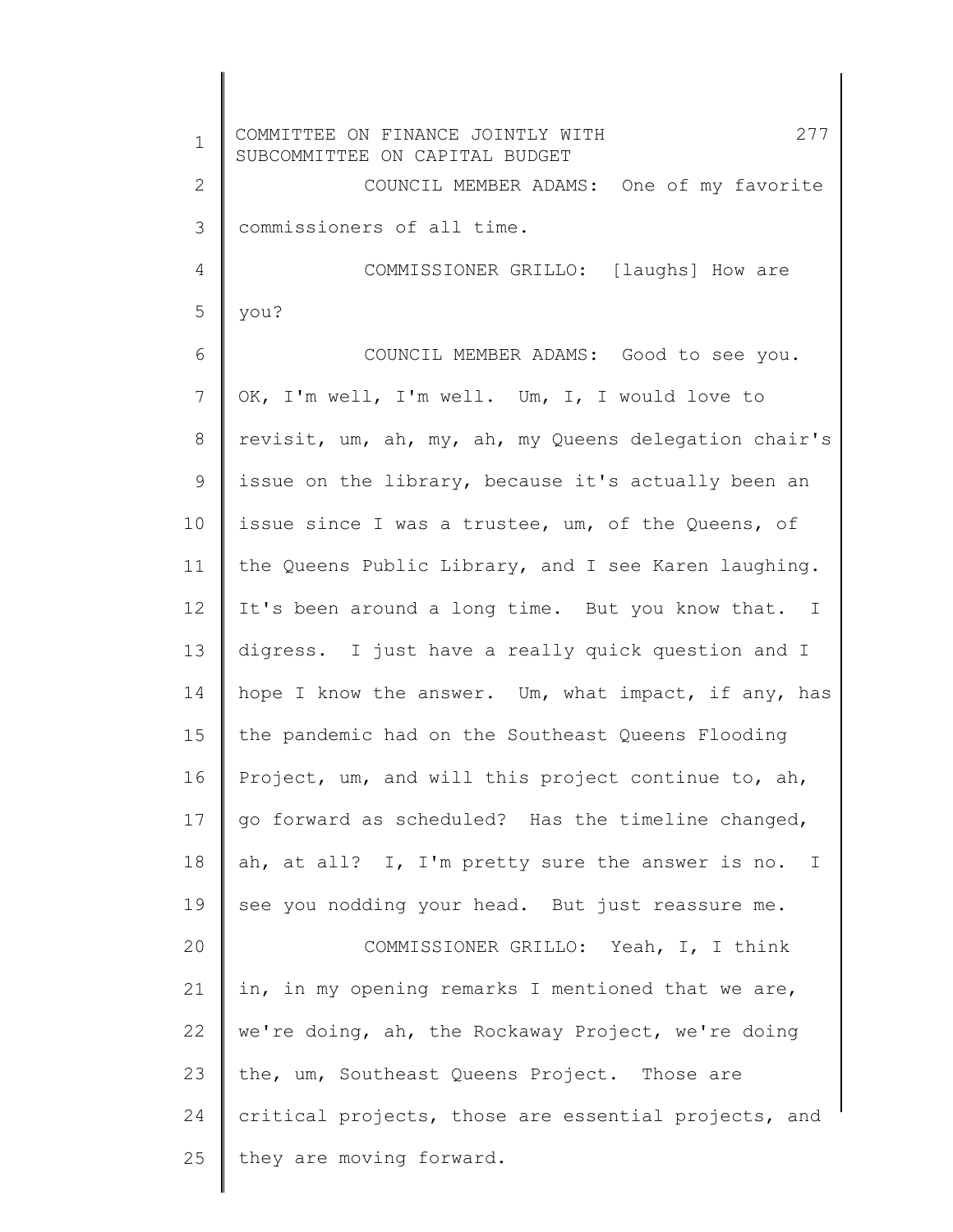| $\mathbf 1$ | 278<br>COMMITTEE ON FINANCE JOINTLY WITH<br>SUBCOMMITTEE ON CAPITAL BUDGET |
|-------------|----------------------------------------------------------------------------|
| 2           | CHAIRPERSON DROMM: Can I interrupt                                         |
| 3           | there? I just want to say how important that is. I                         |
| 4           | had a hearing where, um, folks whose basements were                        |
| 5           | flood with human feces, is that the project you're                         |
| 6           | talking about as well? Is that what you're speaking                        |
| 7           | to?                                                                        |
| 8           | COMMISSIONER GRILLO: Yeah. Yeah,                                           |
| 9           | Council Member, ah, as a Queens kid, um, since the                         |
| 10          | time I was a, a youngster there were those kinds of,                       |
| 11          | ah, conversations and we are so glad to be providing                       |
| 12          | that community with the infrastructure they need.                          |
| 13          | CHAIRPERSON DROMM: And, and,                                               |
| 14          | Commissioner Grillo, do you know if those families                         |
| 15          | are back in their homes, or are they still in hotels,                      |
| 16          | or do you know what the story is with those                                |
| 17          | residents? There was about 125 residents, I believe.                       |
| 18          | COMMISSIONER GRILLO: I believe everybody                                   |
| 19          | is back in their homes, but I will, I will confirm                         |
| 20          | that.                                                                      |
| 21          | CHAIRPERSON DROMM: OK, just, absolutely                                    |
| 22          | horrible for homeowners to continue to have to pay a                       |
| 23          | mortgage while then being homeless, you know, it's                         |
| 24          | just a horrible situation, but we have Council Member                      |
| 25          |                                                                            |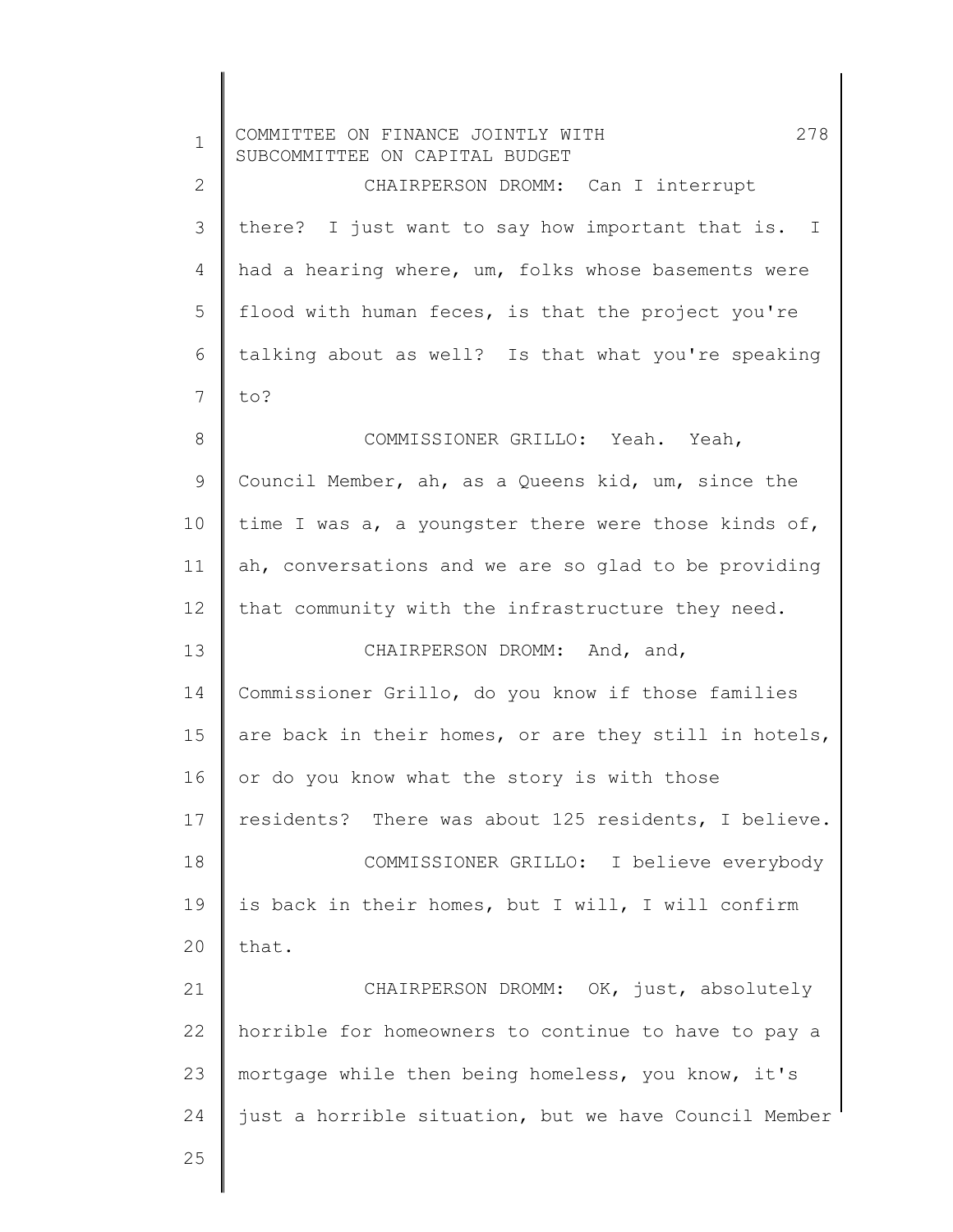| $\mathbf 1$ | 279<br>COMMITTEE ON FINANCE JOINTLY WITH<br>SUBCOMMITTEE ON CAPITAL BUDGET |
|-------------|----------------------------------------------------------------------------|
| 2           | Adams who is standing up for her constituents all the                      |
| 3           | time, so.                                                                  |
| 4           | COMMISSIONER GRILLO: [inaudible].                                          |
| 5           | COUNCIL MEMBER ADAMS: And, and just to,                                    |
| 6           | just, just, if I may, ah, as far as that issue goes,                       |
| 7           | ah, Chair Dromm, ah, the residents of South Ozone                          |
| 8           | Park, ah, for the most part, ah, they have been taken                      |
| 9           | care of. I believe there is only one family, ah, as                        |
| 10          | of right now that is still in the hotel and that is                        |
| 11          | of their own choosing. Their home is still not, ah,                        |
| 12          | not ready but I believe that there were, ah, 28, and                       |
| 13          | I believe 27 out of 28 that were left in the hotels                        |
| 14          | are now out of the hotel. So that, that's actually                         |
| 15          | good news. So thank you for asking about that. And                         |
| 16          | thank you, Commissioner.                                                   |
| 17          | COMMISSIONER GRILLO: Thank you.                                            |
| 18          | CHAIRPERSON DROMM: Thank you. Let's go                                     |
| 19          | to the next council member, please.                                        |
| 20          | COMMITTEE COUNSEL: If there are any                                        |
| 21          | other council members that did not speak yet and have                      |
| 22          | a question and would like to do so, please raise your                      |
| 23          | hand with, ah, using the hand raise function on Zoom.                      |
| 24          | Chair Dromm, there does not appear to be any more                          |
| 25          |                                                                            |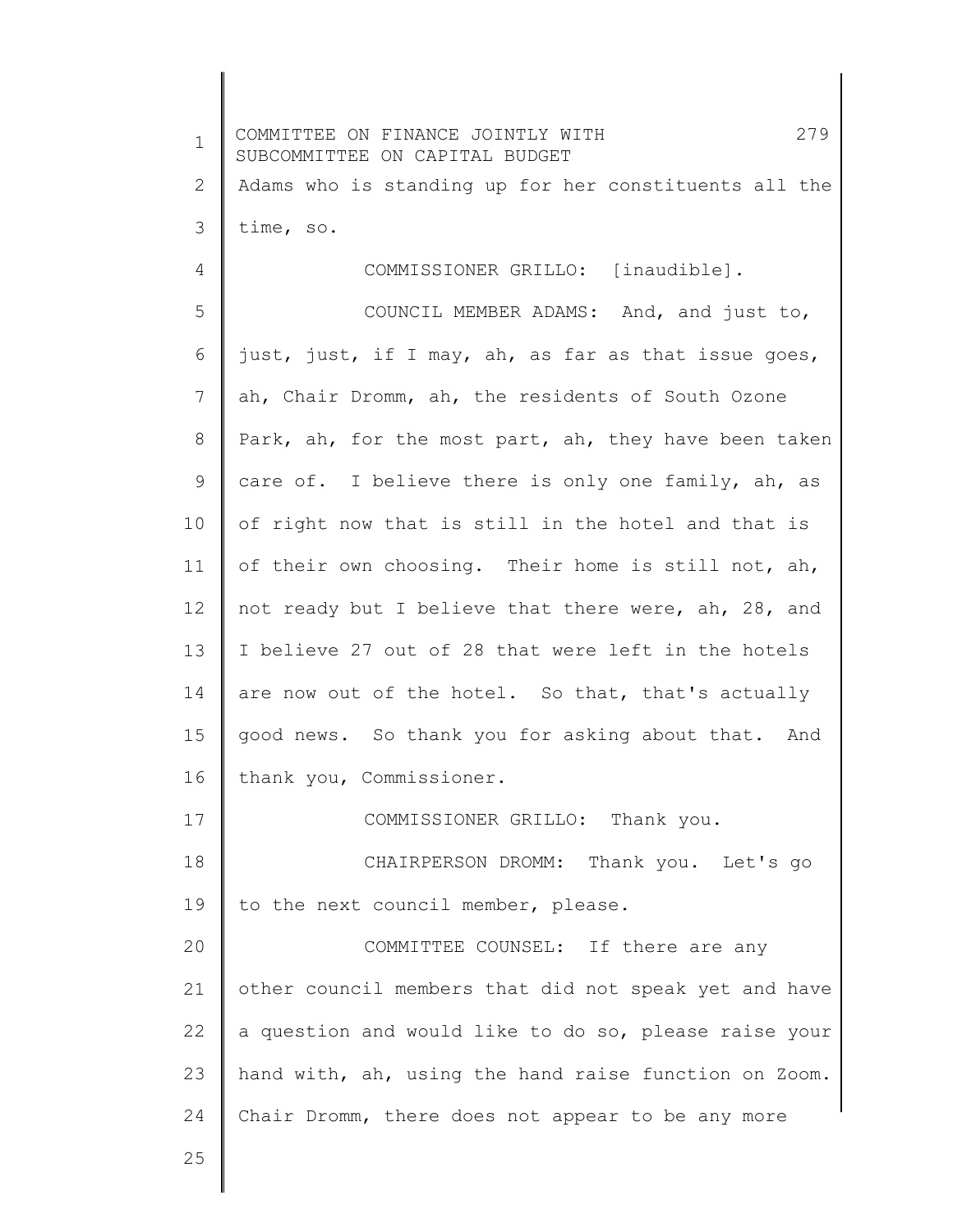| $\mathbf 1$  | 280<br>COMMITTEE ON FINANCE JOINTLY WITH<br>SUBCOMMITTEE ON CAPITAL BUDGET |
|--------------|----------------------------------------------------------------------------|
| $\mathbf{2}$ | council members with the raise hand [inaudible]                            |
| 3            | questions.                                                                 |
| 4            | CHAIRPERSON DROMM: All right. Well,                                        |
| 5            | thank you very much. I happen to agree. I think it                         |
| 6            | was Council Member Adams who said one of my favorite                       |
| 7            | commissioners, and you certainly are, ah,                                  |
| 8            | Commissioner Grillo. Thank you for always being so                         |
| 9            | available to us and for being so thorough and honest.                      |
| 10           | Thank you for coming, and to everybody who came in                         |
| 11           | from the department. Thank you. Ah, this                                   |
| 12           | COMMISSIONER GRILLO: Thank you so                                          |
| 13           | CHAIRPERSON DROMM: Go ahead, I'm sorry.                                    |
| 14           | Go ahead [inaudible].                                                      |
| 15           | COMMISSIONER GRILLO: Stay well.                                            |
| 16           | CHAIRPERSON DROMM: OK, OK, thank you.                                      |
| 17           | Ah, this concludes today's hearing. Before we close,                       |
| 18           | as a reminder to the public the committee and                              |
| 19           | subcommittee will be holding a remote hearing for                          |
| 20           | public testimony on the executive budget on May 21 at                      |
| 21           | 11:30 a.m. If you would like to testify at that                            |
| 22           | hearing please register at                                                 |
| 23           | www.council.nyc.gov/testify and information about how                      |
| 24           | to access the Zoom meeting will be emailed to you.                         |
| 25           | You may testify at that hearing via web or via                             |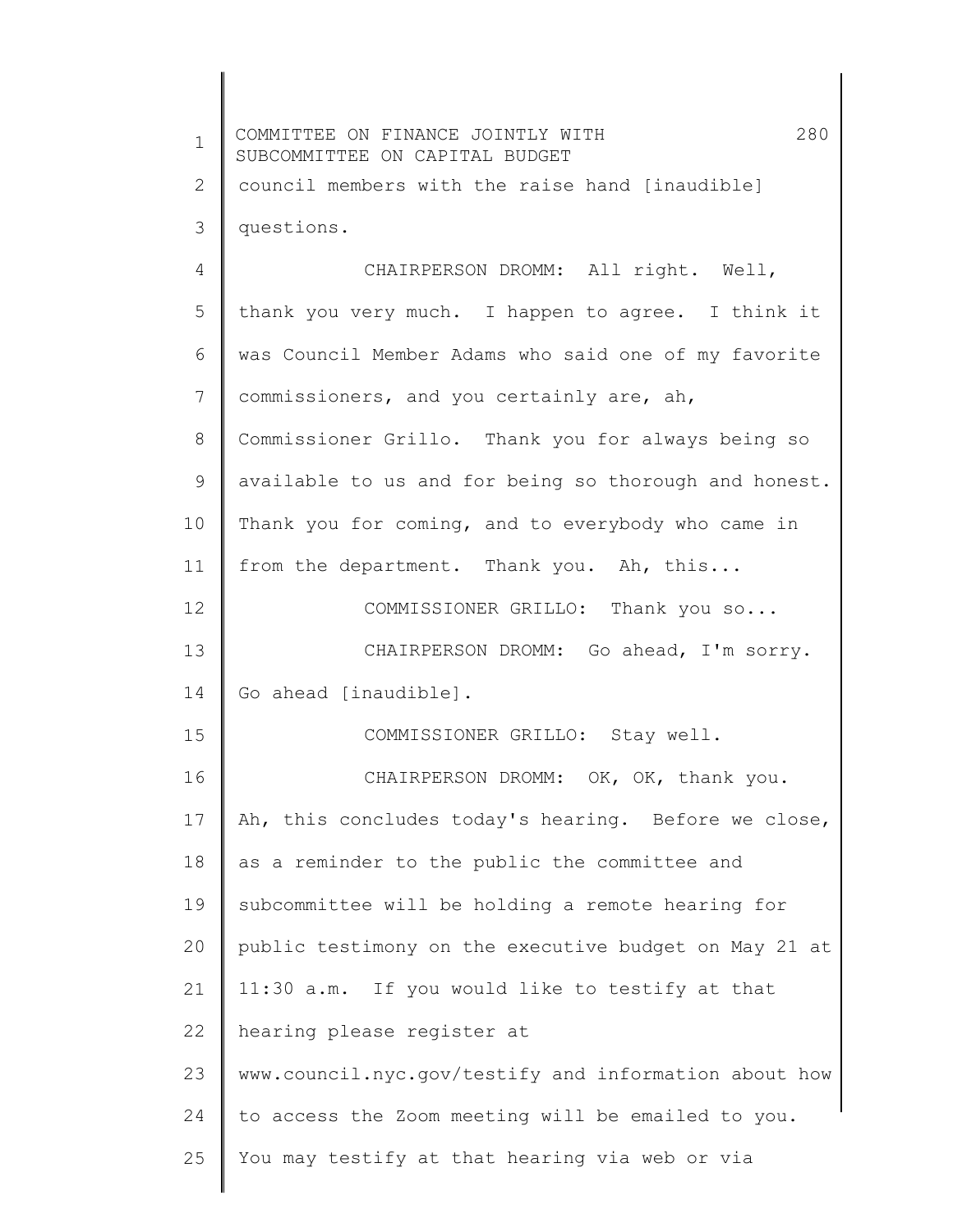| $\mathbf 1$  | 281<br>COMMITTEE ON FINANCE JOINTLY WITH<br>SUBCOMMITTEE ON CAPITAL BUDGET |
|--------------|----------------------------------------------------------------------------|
| $\mathbf{2}$ | telephone. You may submit written testimony through                        |
| 3            | that registration website or by emailing                                   |
| 4            | financetestimony@council.nyc.gov. And with that I                          |
| 5            | want to thank everybody in the finance team for all                        |
| 6            | the work that they've done, headed up by, of course,                       |
| 7            | our one and only Latonya McKinney and Regina, ah,                          |
| 8            | Pareda Ryan, and all of the other members of the                           |
| 9            | finance team. Thank you very much. Ah, this has                            |
| 10           | been a great, ah, first budget hearing and, um, we                         |
| 11           | will see you on May 21. [inaudible].                                       |
| 12           |                                                                            |
| 13           |                                                                            |
| 14           |                                                                            |
| 15           |                                                                            |
| 16           |                                                                            |
| 17           |                                                                            |
| 18           |                                                                            |
| 19           |                                                                            |
| 20           |                                                                            |
| 21           |                                                                            |
| 22           |                                                                            |
| 23           |                                                                            |
| 24           |                                                                            |
| 25           |                                                                            |
|              |                                                                            |